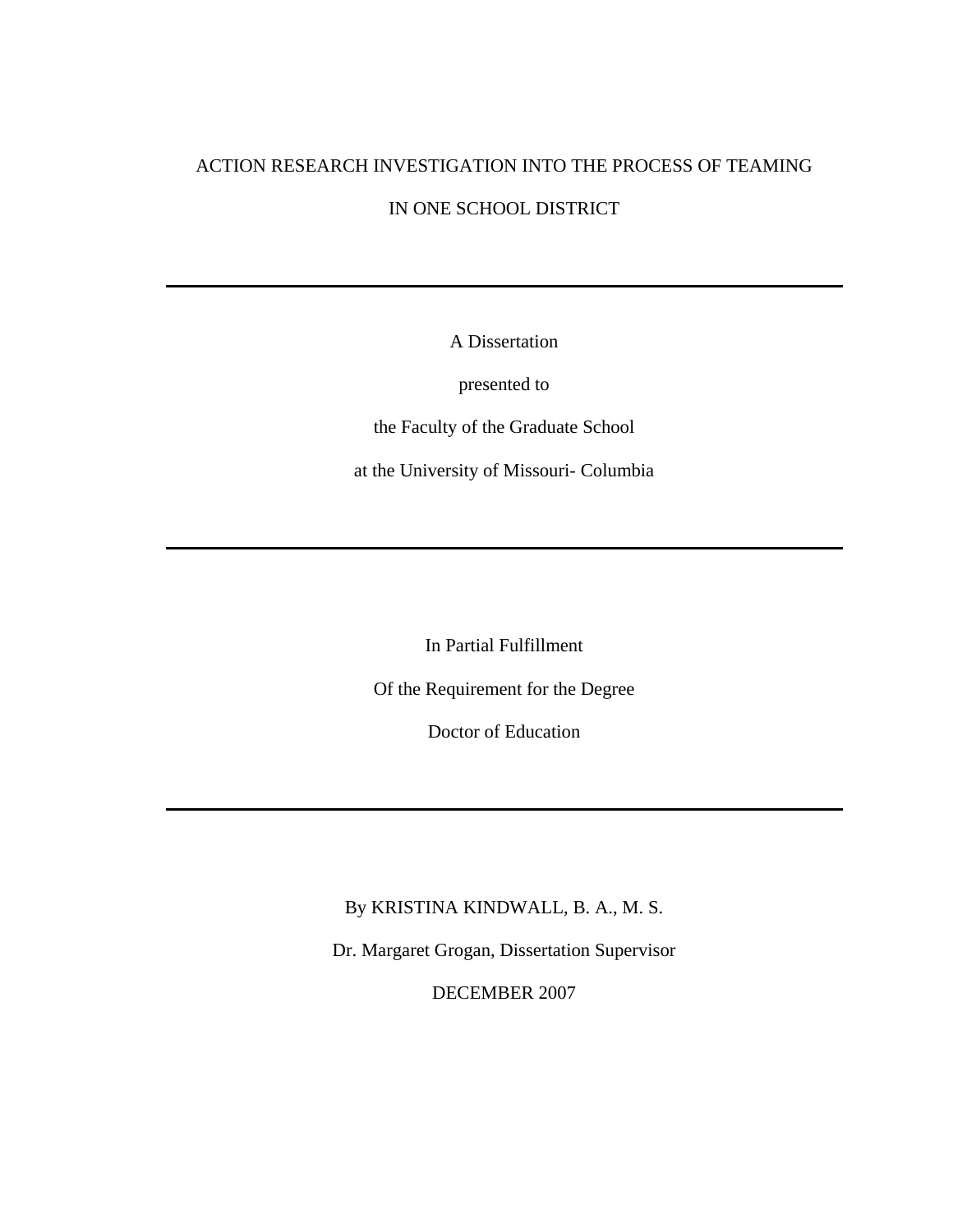© Copyright by Kristina Kindwall, 2007 All Rights Reserved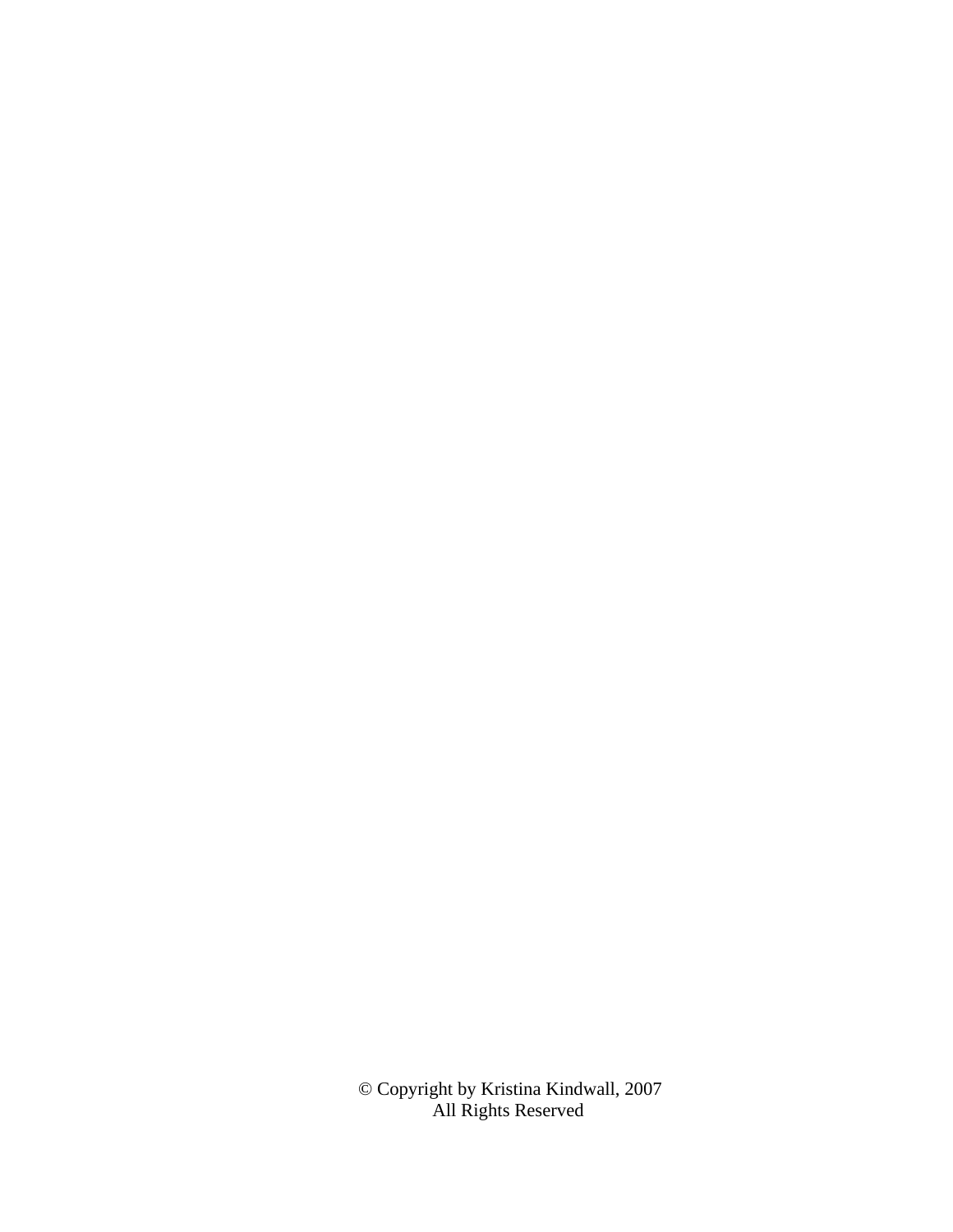# APPROVAL PAGE

The undersigned, appointed by the dean of the Graduate School, have examined the dissertation entitled

# ACTION RESEARCH INVESTIGATION INTO THE PROCESS OF TEAMING IN ONE SCHOOL DISTRICT

\_\_\_\_\_\_\_\_\_\_\_\_\_\_\_\_\_\_\_\_\_\_\_\_\_\_\_\_\_\_\_\_\_\_\_\_\_\_\_\_\_\_\_\_\_\_\_\_\_\_\_\_\_\_\_\_\_\_\_\_\_\_\_\_\_\_\_\_\_\_\_\_

presented by Kristina Kindwall,

a candidate for the degree of doctor of education of Educational Leadership and Policy

Analysis and hereby certify that, in their opinion, it is worthy of acceptance

Dr. Margaret Grogan, advisor

\_\_\_\_\_\_\_\_\_\_\_\_\_\_\_\_\_\_\_\_\_\_\_\_

\_\_\_\_\_\_\_\_\_\_\_\_\_\_\_\_\_\_\_\_\_\_\_\_

Dr. Dan Cockrell

\_\_\_\_\_\_\_\_\_\_\_\_\_\_\_\_\_\_\_\_\_\_\_\_

Dr. Joe Donaldson

\_\_\_\_\_\_\_\_\_\_\_\_\_\_\_\_\_\_\_\_\_\_\_\_

Dr. Juanita Simmons

Dr. Jerry Valentine

\_\_\_\_\_\_\_\_\_\_\_\_\_\_\_\_\_\_\_\_\_\_\_\_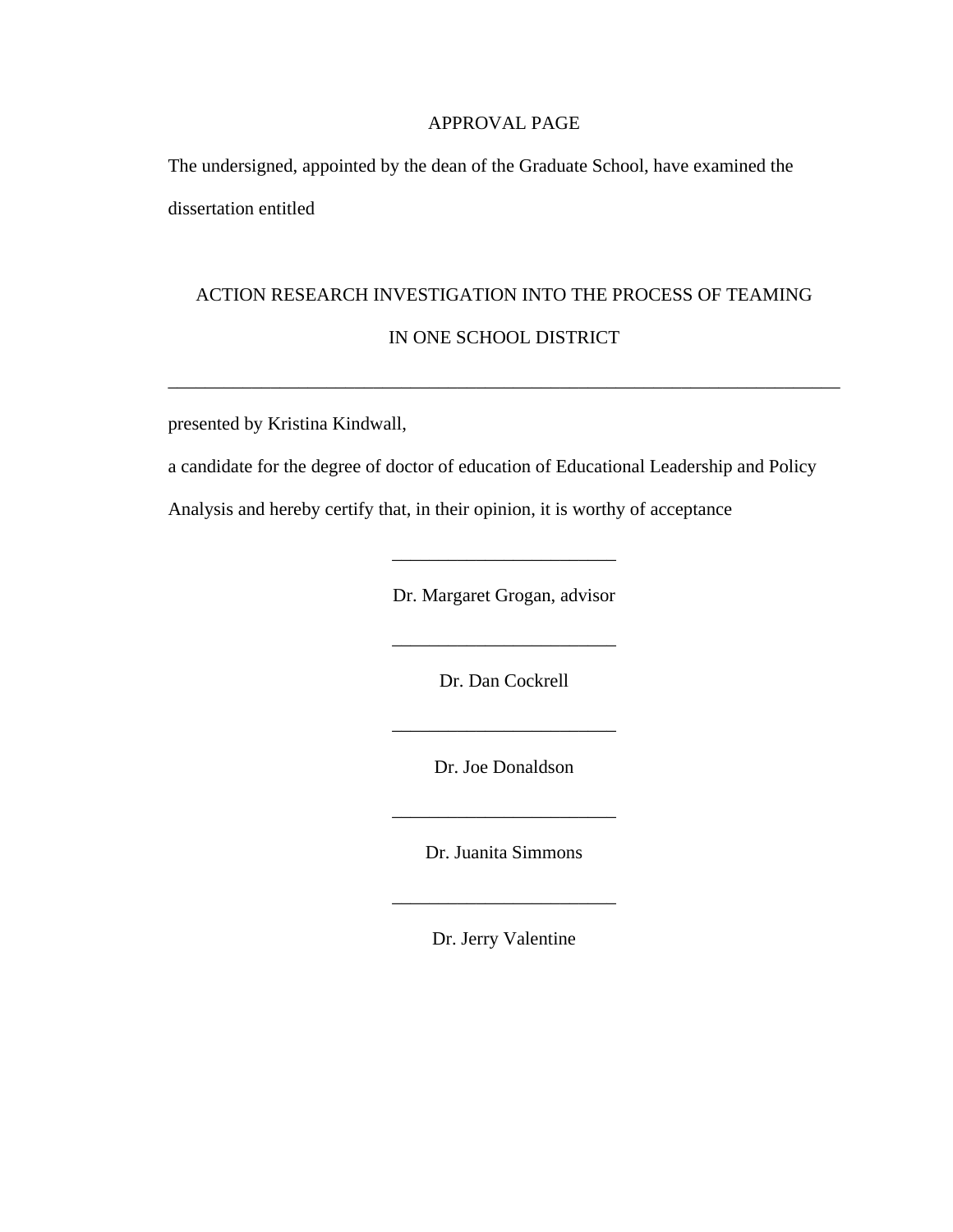# DEDICATION

This dissertation is dedicated to my family: My dad, for teaching me to believe anything is possible; My husband, for supporting me through this process; My children, for keeping me focused on what is important in life; and My siblings, friends, and colleagues, for being my cheerleaders.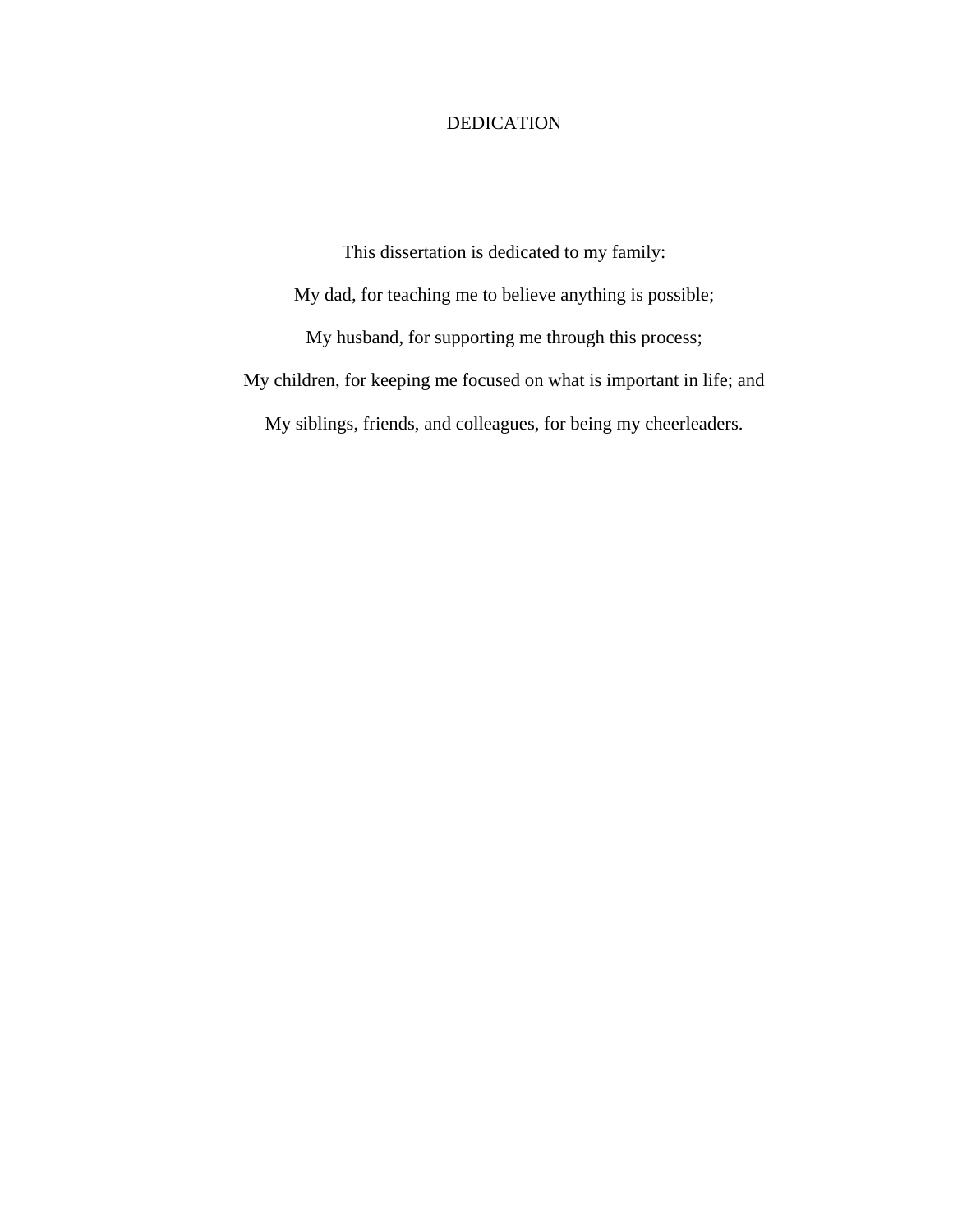# ACKNOWLEDGEMENTS

 I would like to acknowledge the following people for helping me with my research:

 I would like to thank Dr. Margaret Grogan, for her refinement of this action research process through reflective questioning. I would like to thank the Educational Leadership and Policy Analysis graduate team for giving me such a strong foundation in leadership theory in order to conduct this research.

 I would like to thank the superintendents and teams of Maxville who made this action research project possible: Steering Committee, District Leadership Team, District Collaboration Focus Team, and the Communication Arts, Mathematics, Science, and Social Studies PreK-12 Vertical Teams.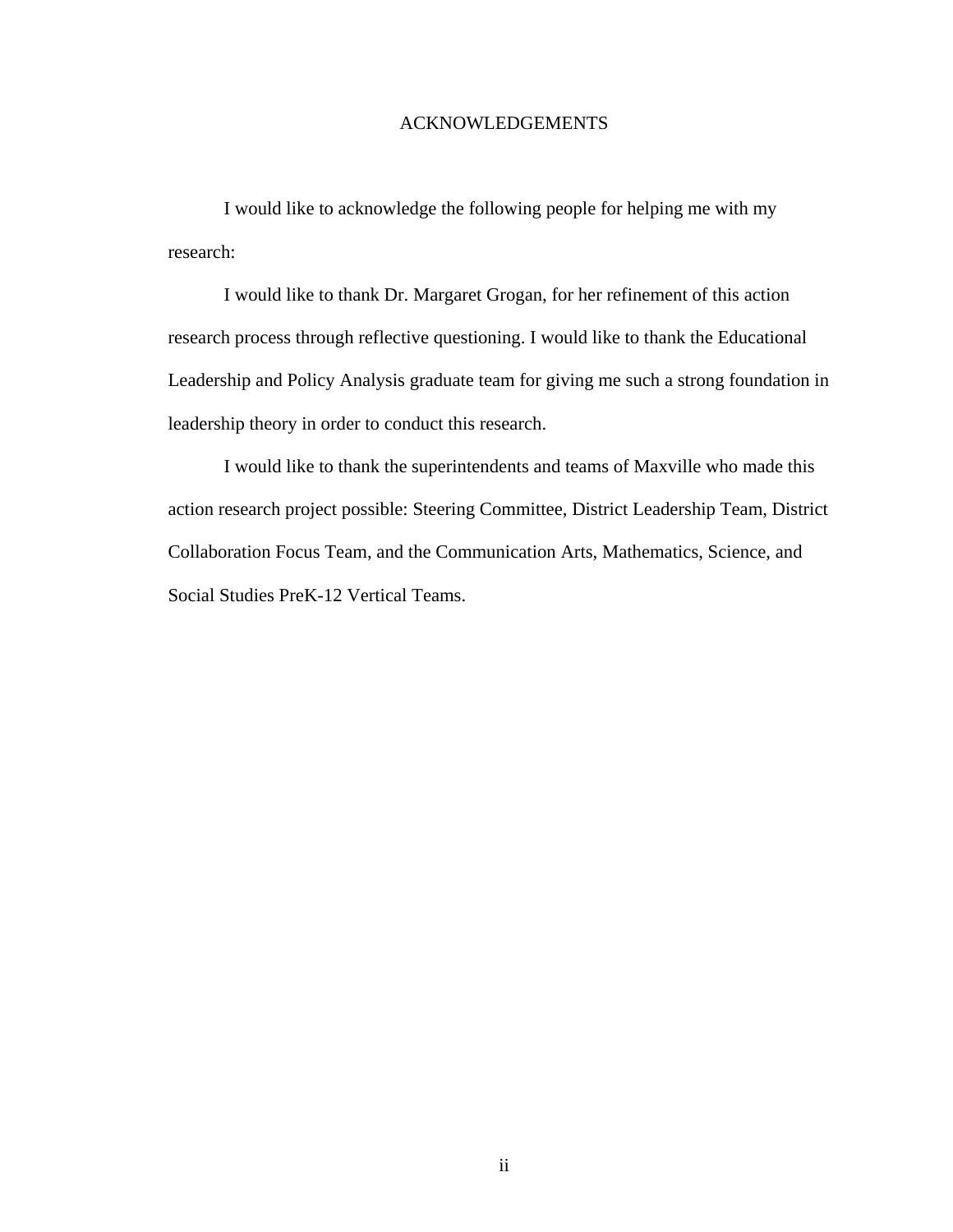| Chapter                                                   |     |
|-----------------------------------------------------------|-----|
|                                                           |     |
|                                                           |     |
|                                                           |     |
|                                                           |     |
|                                                           |     |
|                                                           |     |
|                                                           |     |
|                                                           |     |
|                                                           |     |
|                                                           |     |
|                                                           |     |
|                                                           |     |
|                                                           |     |
| Sustained School District Reform                          | .18 |
|                                                           |     |
|                                                           |     |
| Avoiding Deterrents to Sustained School District Reform21 |     |
|                                                           |     |
|                                                           |     |

# TABLE OF CONTENTS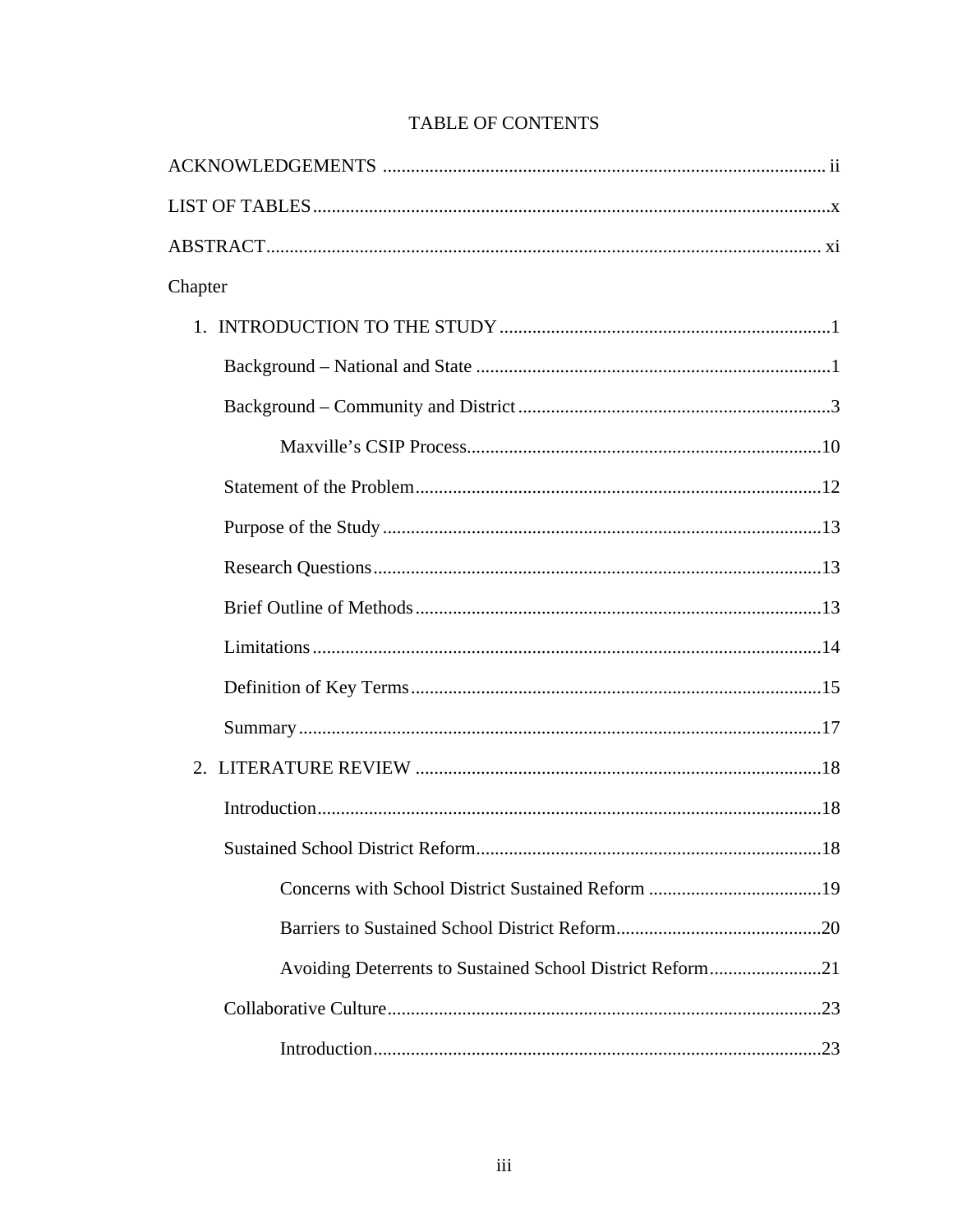| Understanding Culture to Influence an Organization 24            |     |
|------------------------------------------------------------------|-----|
|                                                                  |     |
| Collaborative School District Culture as a Tool for Leadership26 |     |
|                                                                  |     |
|                                                                  |     |
|                                                                  |     |
|                                                                  |     |
|                                                                  |     |
|                                                                  |     |
|                                                                  |     |
|                                                                  |     |
|                                                                  |     |
|                                                                  |     |
|                                                                  |     |
|                                                                  |     |
|                                                                  |     |
| Team Skills                                                      | .38 |
|                                                                  |     |
|                                                                  |     |
|                                                                  |     |
|                                                                  |     |
|                                                                  |     |
|                                                                  |     |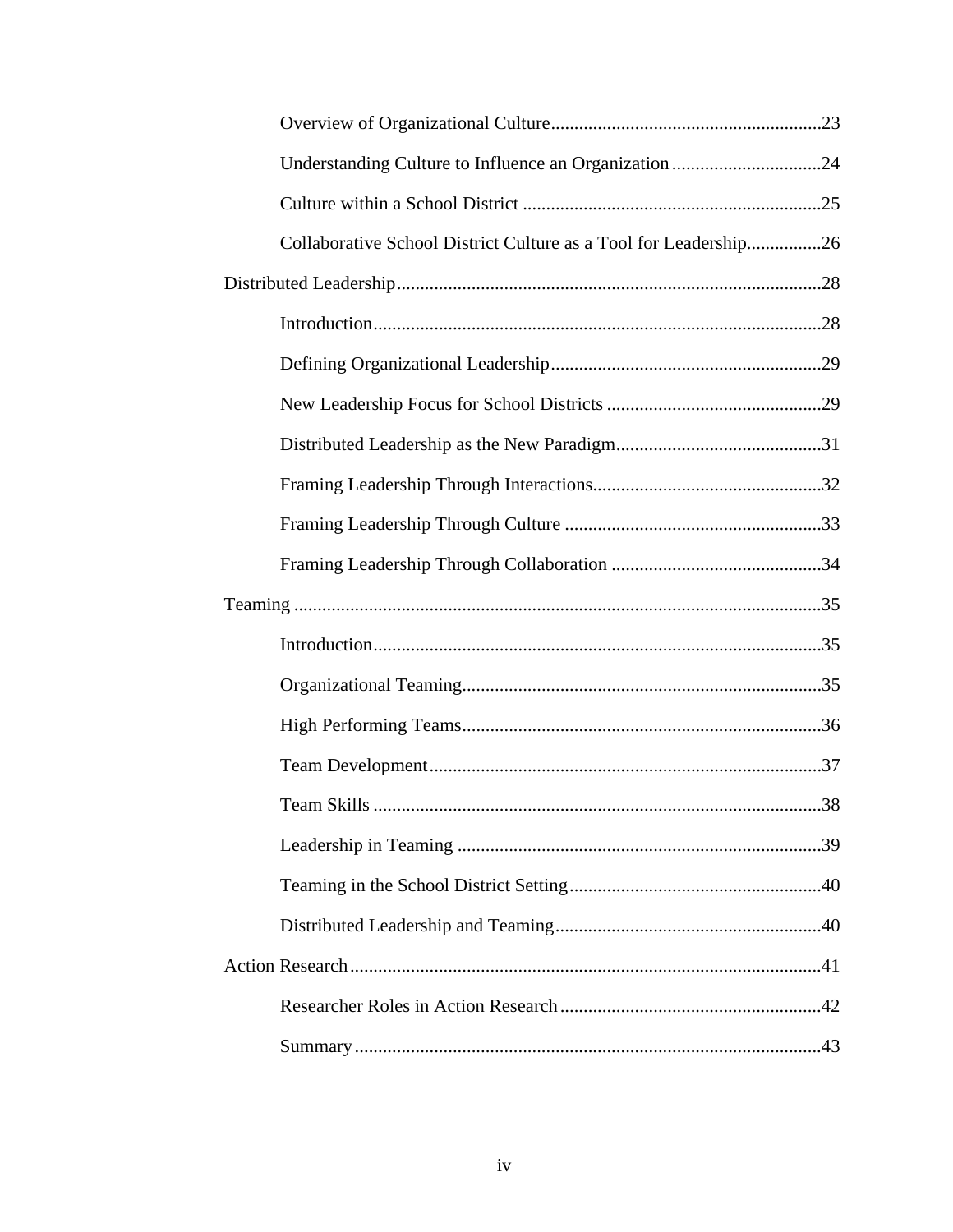| Cycle 1-Describing the Culture and Structure at the District Level49            |
|---------------------------------------------------------------------------------|
|                                                                                 |
|                                                                                 |
|                                                                                 |
|                                                                                 |
| Cycle 2 – Facilitating the Culture and Teaming Throughout the School            |
|                                                                                 |
|                                                                                 |
|                                                                                 |
|                                                                                 |
|                                                                                 |
|                                                                                 |
|                                                                                 |
| Cycle 2 - Facilitating the Culture and Teaming throughout the School District - |
|                                                                                 |
|                                                                                 |
| Team Feedback Survey Analyzed by the Steering Committee 66                      |
|                                                                                 |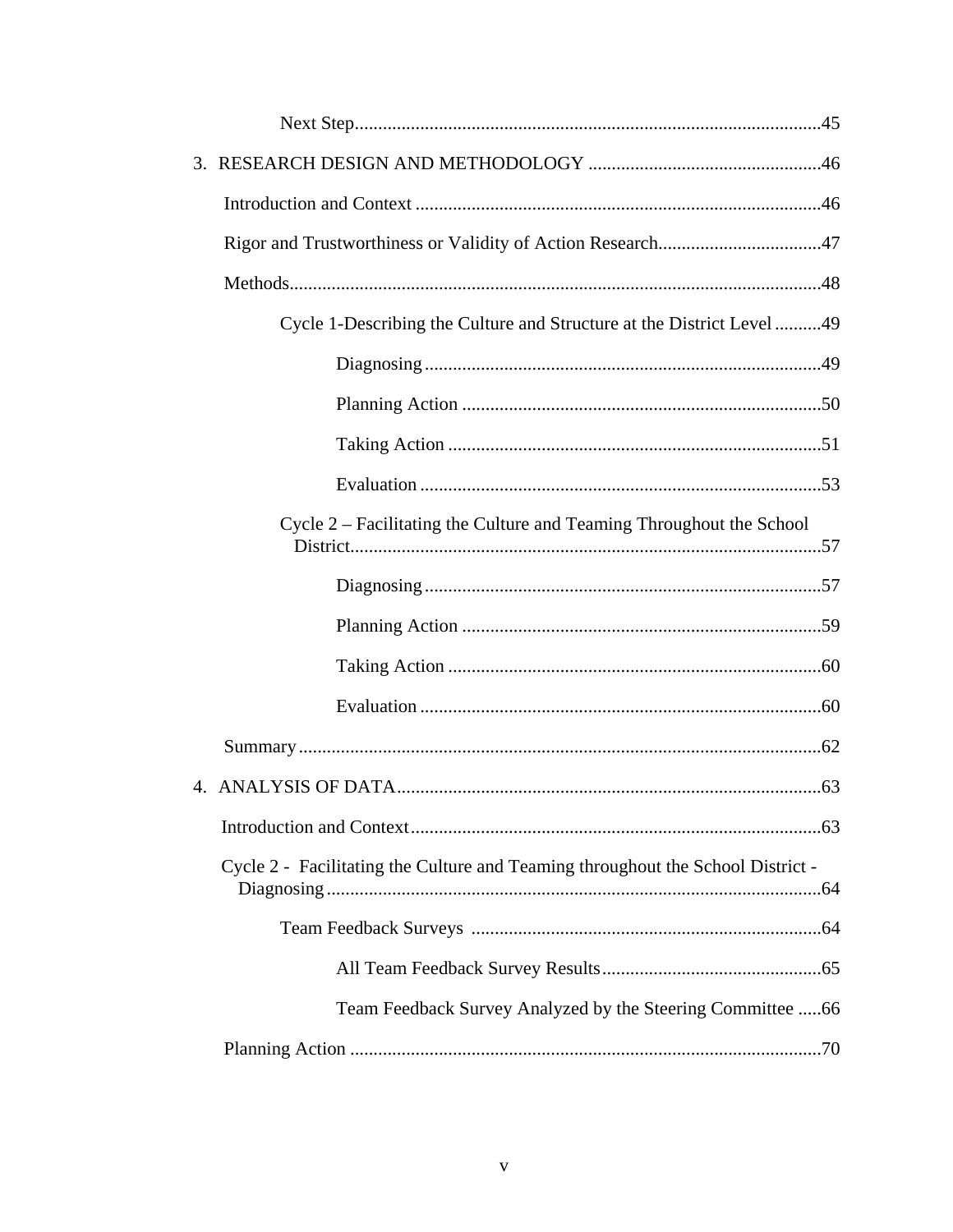| Steering Committee Analysis of Team Feedback Survey and Vertical |
|------------------------------------------------------------------|
|                                                                  |
|                                                                  |
|                                                                  |
|                                                                  |
|                                                                  |
|                                                                  |
|                                                                  |
|                                                                  |
|                                                                  |
|                                                                  |
|                                                                  |
|                                                                  |
|                                                                  |
|                                                                  |
|                                                                  |
|                                                                  |
|                                                                  |
|                                                                  |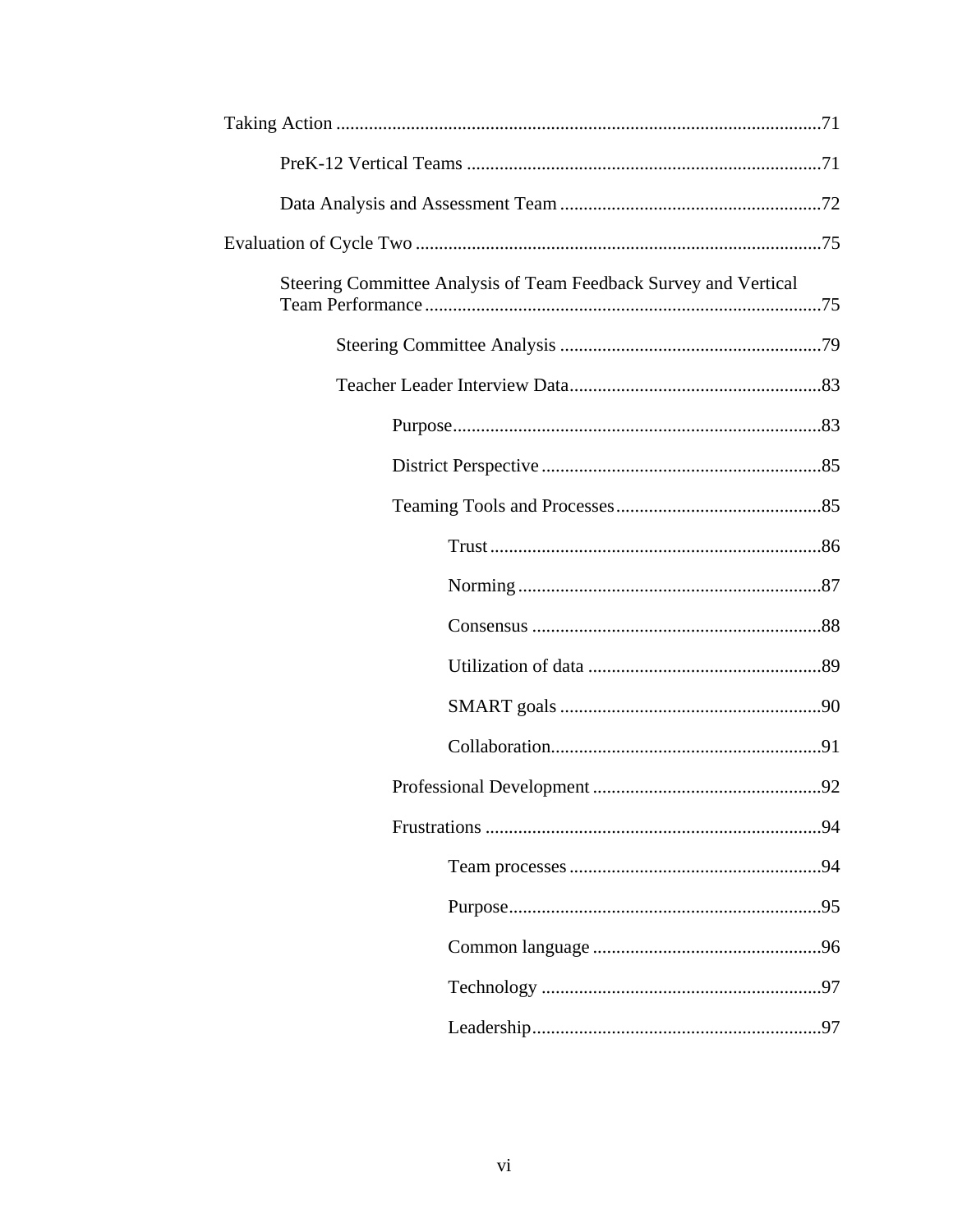| Teacher Leader Interviews and Steering Committee Analysis100                                           |
|--------------------------------------------------------------------------------------------------------|
|                                                                                                        |
|                                                                                                        |
|                                                                                                        |
|                                                                                                        |
|                                                                                                        |
|                                                                                                        |
|                                                                                                        |
|                                                                                                        |
|                                                                                                        |
| Influence of Extreme Discomfort and Distrust on Teaming117                                             |
|                                                                                                        |
| 5. SENSE-MAKING OF THE STORY, PURPOSE OF THE RESEARCH, AND<br>CONTRIBUTION TO ACTIONABLE KNOWLEDGE 122 |
|                                                                                                        |
|                                                                                                        |
| Question 1: To what extent, if at all, have the preK-12 vertical teams understood                      |
|                                                                                                        |
| Characteristics – Difficulty in Applying Team Processes125                                             |
| Characteristics - Extreme Discomfort and Distrust with Processes128                                    |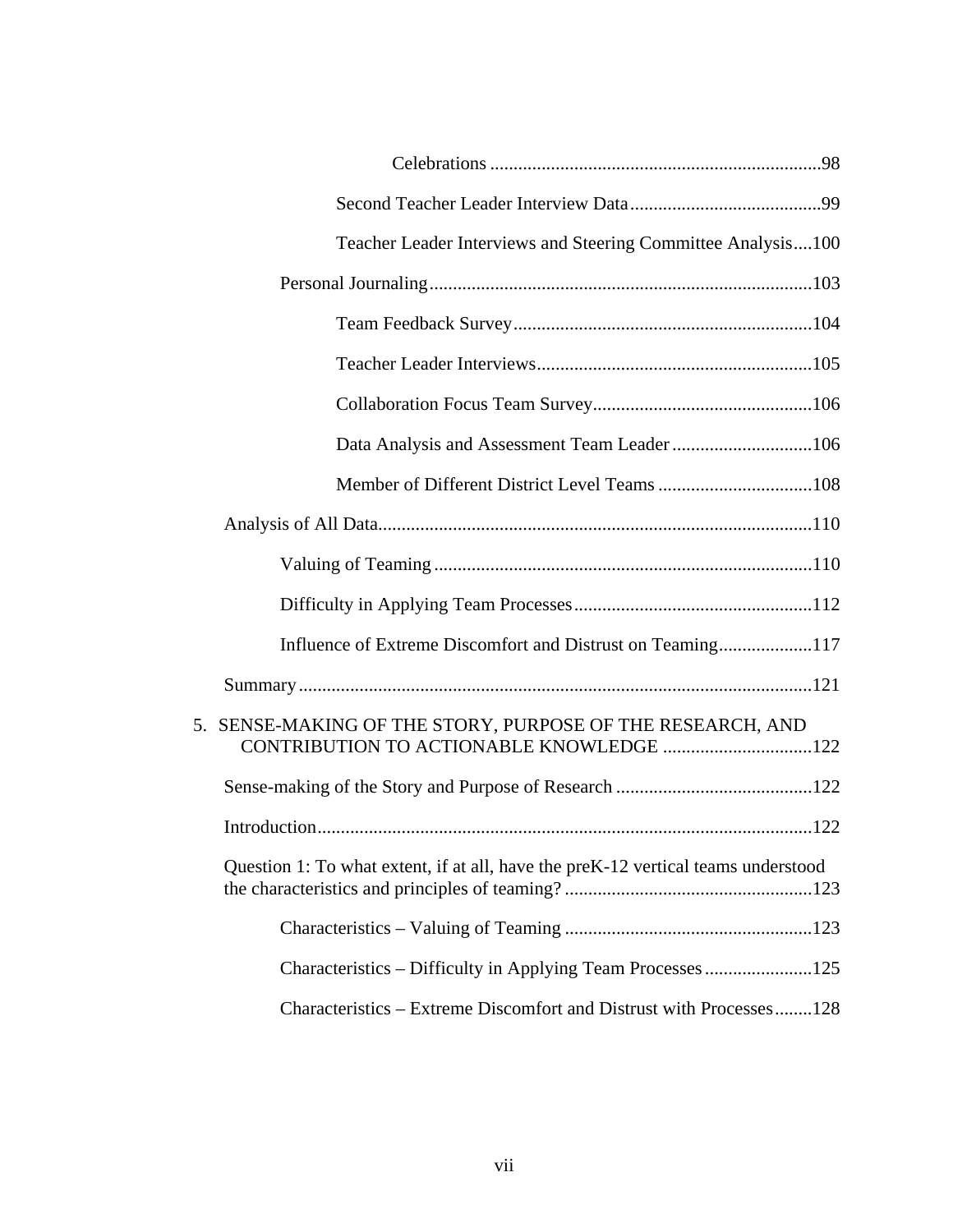|    | Question 2: What is the experience of the vertical teams in the organization<br>learning to function during a radical transition from top-down leadership to |  |  |
|----|--------------------------------------------------------------------------------------------------------------------------------------------------------------|--|--|
|    |                                                                                                                                                              |  |  |
|    | Experience – Difficulty in Applying Team Processes133                                                                                                        |  |  |
|    | Experience – Extreme Discomfort and Distrust with Teaming135                                                                                                 |  |  |
|    |                                                                                                                                                              |  |  |
|    |                                                                                                                                                              |  |  |
|    | Implications for Administrators Attempting Reform 140                                                                                                        |  |  |
|    |                                                                                                                                                              |  |  |
|    |                                                                                                                                                              |  |  |
|    |                                                                                                                                                              |  |  |
|    | <b>APPENDIX</b>                                                                                                                                              |  |  |
|    |                                                                                                                                                              |  |  |
|    |                                                                                                                                                              |  |  |
|    |                                                                                                                                                              |  |  |
|    | D. District Survey for Administrators on Professional Learning Communities                                                                                   |  |  |
|    |                                                                                                                                                              |  |  |
|    | F. Feedback Survey on the Purposes of District Teams attached to research 156                                                                                |  |  |
|    |                                                                                                                                                              |  |  |
|    |                                                                                                                                                              |  |  |
| I. |                                                                                                                                                              |  |  |
| J. |                                                                                                                                                              |  |  |
|    |                                                                                                                                                              |  |  |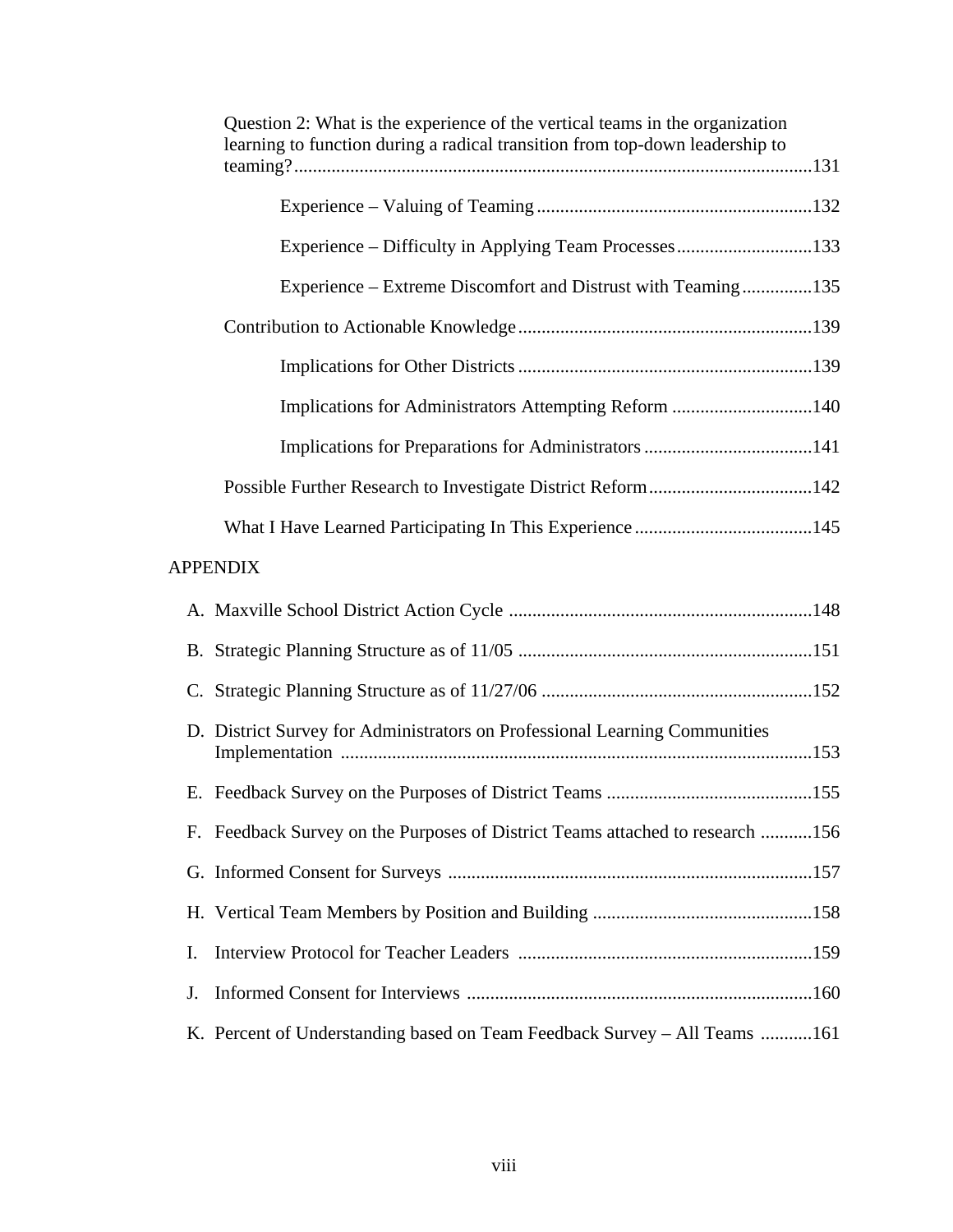| L. Percent of Understanding based on Team Feedback Survey – Communication        |
|----------------------------------------------------------------------------------|
| M. Percent of Understanding based on Team Feedback Survey - Mathematics 163      |
| N. Percent of Understanding based on Team Feedback Survey – Science 164          |
| O. Percent of Understanding based on Team Feedback Survey - Social Studies 165   |
|                                                                                  |
| Q. Data Analysis and Assessment Team Visual Representation of Purpose 167        |
| R. Percent of Team Participant Understanding "Not at All" in Team Feedback       |
| S. Percent of Team Participant Understanding "To Some Extent" in Team Feedback   |
| T. Percent of Team Participant Understanding "Well" in Team Feedback Survey 170  |
| U. Percent of Team Participant Understanding "Can Teach Others" in Team Feedback |
| V. Collaboration Focus Team Survey by Collaboration Focus Team Applicable to     |
|                                                                                  |
|                                                                                  |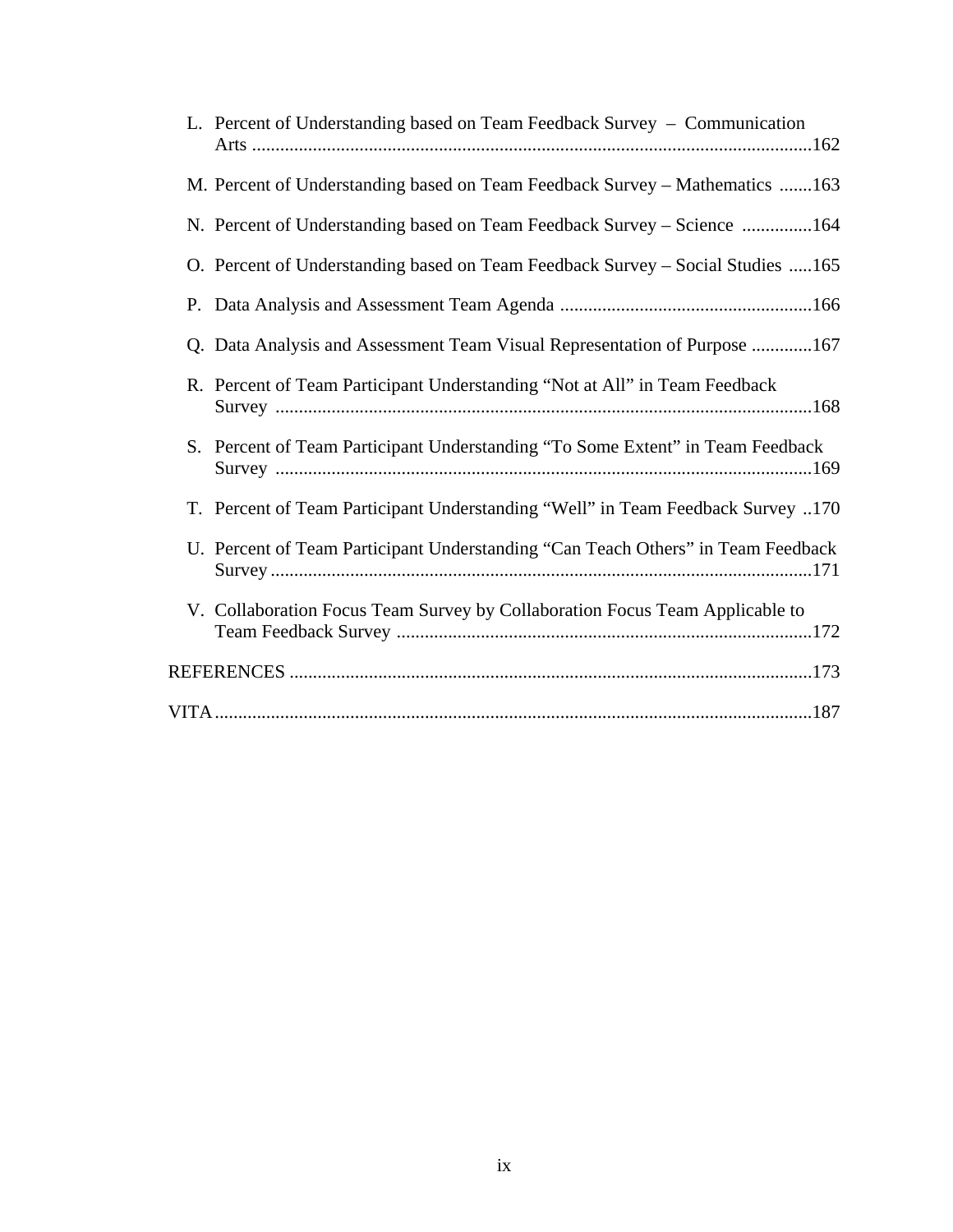# LIST OF TABLES

| Table                                                                         | Page |
|-------------------------------------------------------------------------------|------|
|                                                                               |      |
|                                                                               |      |
| C. Comparison of Vertical Team Professional Development Needs to Team         |      |
| D. Performance of Teacher Leaders and Vertical Teams Scoring Guide Summary 80 |      |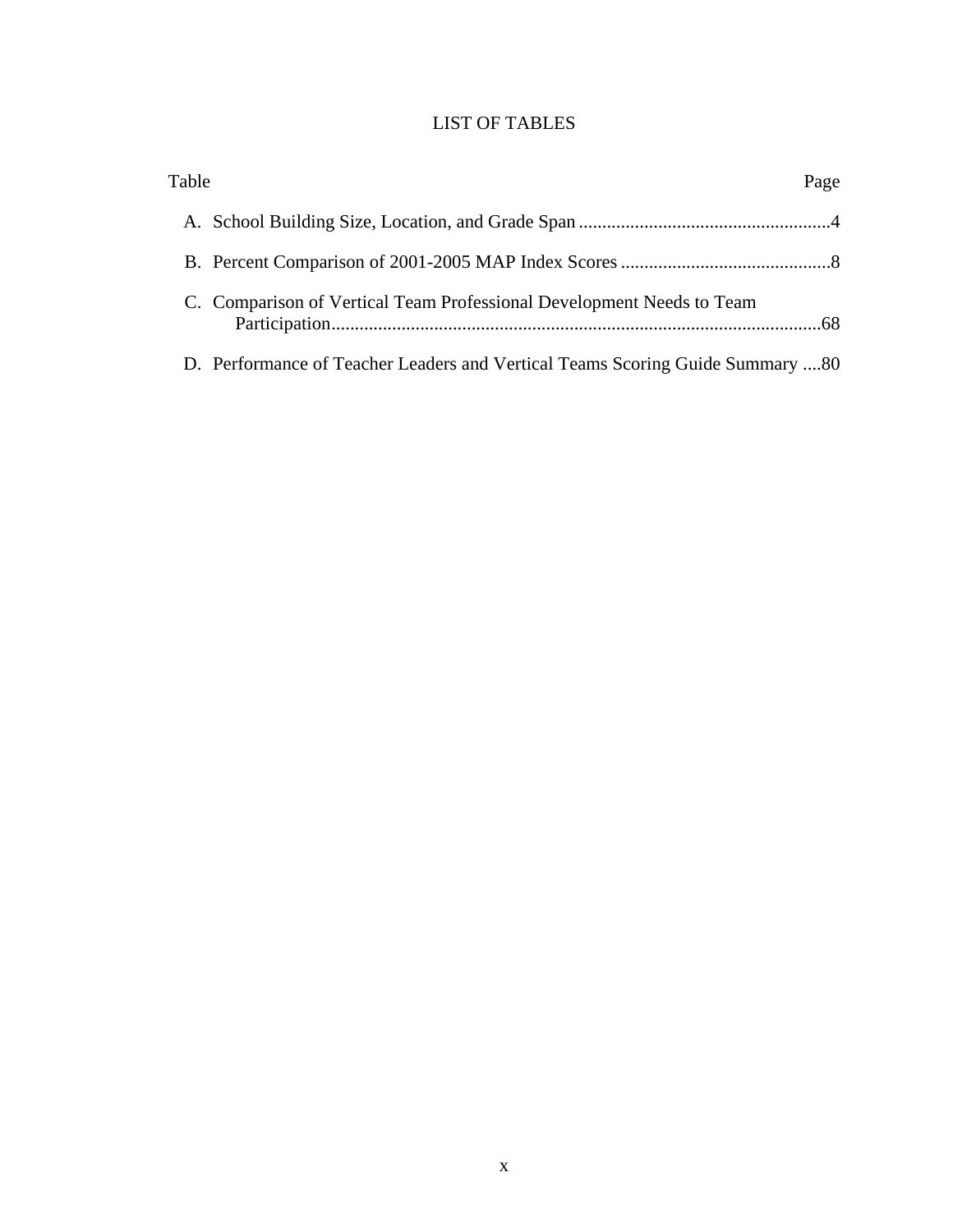# ACTION RESEARCH INVESTIGATION INTO TEAMING IN A

# SCHOOL DISTRICT

#### Kristina Kindwall

#### Dr. Margaret Grogan, Dissertation Supervisor

# *ABSTRACT*

 Working as an insider in collaboration with other insiders, this participatory action research study, through two action research cycles of diagnosing, planning, taking action, and evaluating, explored the implementation of preK-12 vertical teaming in a school district with a traditional culture. This study was guided by two research questions: (a) To what extent, if at all, have the preK-12 vertical teams understood the principles and characteristics of teaming?; and (b) What is the experience of the vertical teams in the organization learning to function from a radical transition during a top-down leadership to teaming?

Cycle One was the implementation of district teaming focusing on district teaming structures and administrator professional development. Cycle Two was the implementation of preK-12 vertical teams led by teacher leaders and a new district evaluative team comprised of teacher leaders over the preK-12 vertical teams with a focus on teacher leader and team professional development.

Through a series of three or four three-hour meetings with four vertical teams, two three-hour meetings with the Data Analysis and Assessment Team, two interviews with teacher leaders, personal journaling, and analysis of team artifacts such as team meeting notes and professional development, this study documented the experience of

xi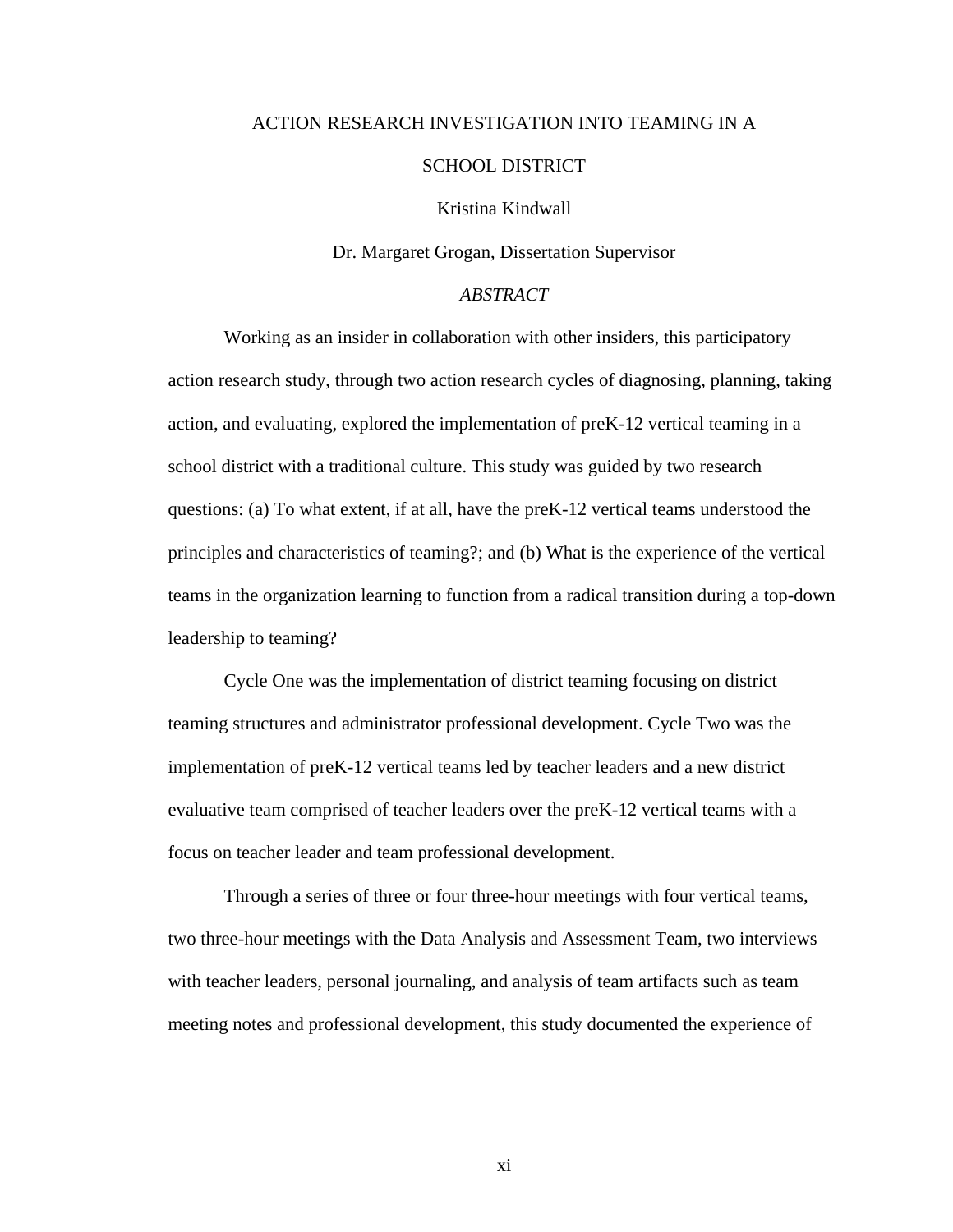teaming and the application of team processes in the preK-12 vertical teams and Data Analysis and Assessment Team.

Data were analyzed through the context of sustained school district reform, culture, distributed leadership and teaming. Through embedded professional development and team experiences, participants valued teaming but had difficulty applying team processes without support due to extreme discomfort and distrust. Implications for this research documented the difficulty of implementing teaming in traditional school district culture.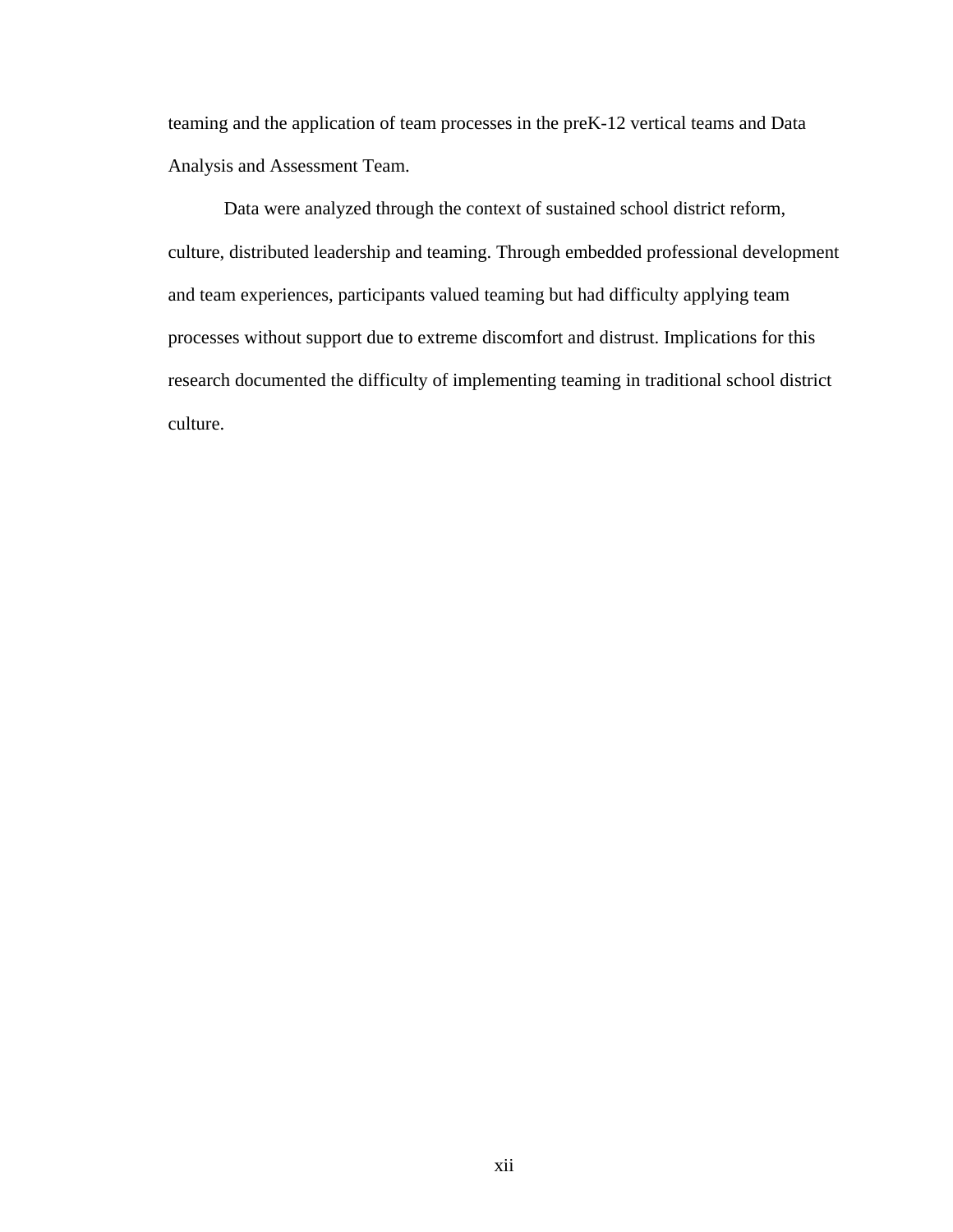#### CHAPTER ONE

#### Introduction to the Study

#### *Background-National and State*

Within the last five years school districts in the United States have been faced with many new challenges regarding student proficiency, curriculum standards, increased diversity, federal and state compliance laws, monetary restrictions, and increased accountability for performance (Murphy, 2003). The No Child Left Behind Act of 2001 (NCLB) federal mandate alters public school accountability (Heath, 2003; Petersen & Young, 2004). Heath (2003) stated:

All schools in districts that accept Title I federal funds must make detailed annual reports on the progress of all children…[including] minority children, children with disabilities, children with limited English proficiency, and children from low-income families. If the district is not successful in raising the level of all students, immediately and steadily, to the state-defined level of proficiency, the district will lose control (p. 1).

NCLB changes the measurement tools by which schools are compared and labeled successful. According to Petersen and Young (2004), NCLB surpasses past efforts in accountability by providing specific compliance guidelines as well as school and student achievement mandates. Data from annual assessment results are utilized for data-driven decisions concerning instruction and resource allocation.

According to NCLB, by 2014 all students must be proficient in reading, math, and science. Each state determines the levels of proficiency as each year passes to the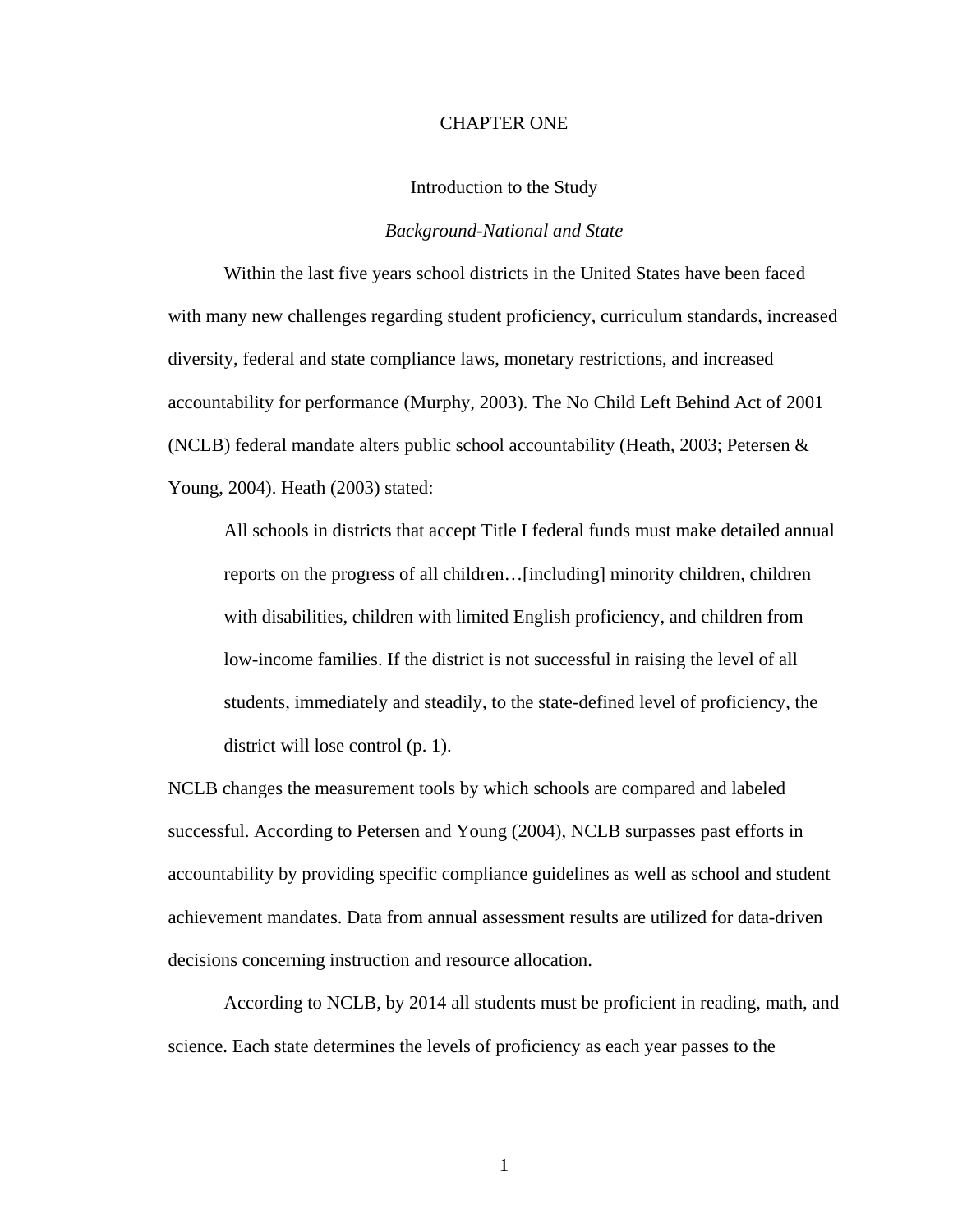targeted 2014 of all students being proficient. The phrase all students includes the subgroups of students with disabilities, English language learners, major racial groups, and economically disadvantaged students.

If a school district is not successful in meeting the level of proficiency for adequate yearly progress (AYP) set by the state, certain steps are initiated (National Research Service, 2003). AYP is reported on annual school report cards. Parents are able to compare information concerning quality of education between schools (Petersen & Young, 2004). If a school receiving Title I funds is unable to meet AYP for two years consecutively, the school offers the students' parents the option to transfer to another public school. If a school fails to meet AYP for three consecutive years, supplemental instructional services must be made available with the parents choosing the provider. Four consecutive years requires corrective actions which may involve staff or curriculum replacement or restructuring to improve the school (National Research Service, 2003).

NCLB links the quality of the school staff to student's academic performance. Therefore, NCLB requires all teachers of core academic subjects of English, reading or language arts, mathematics, science, foreign languages, civics and government, economics, arts, history and geography to be highly qualified (National Research Service, 2003). NCLB directly affects every teacher in any Title I school system in the United States (Heath, 2003). In addition to teachers being highly qualified, the staff development and curriculum and instruction utilized by a school must meet standards of scientifically based research.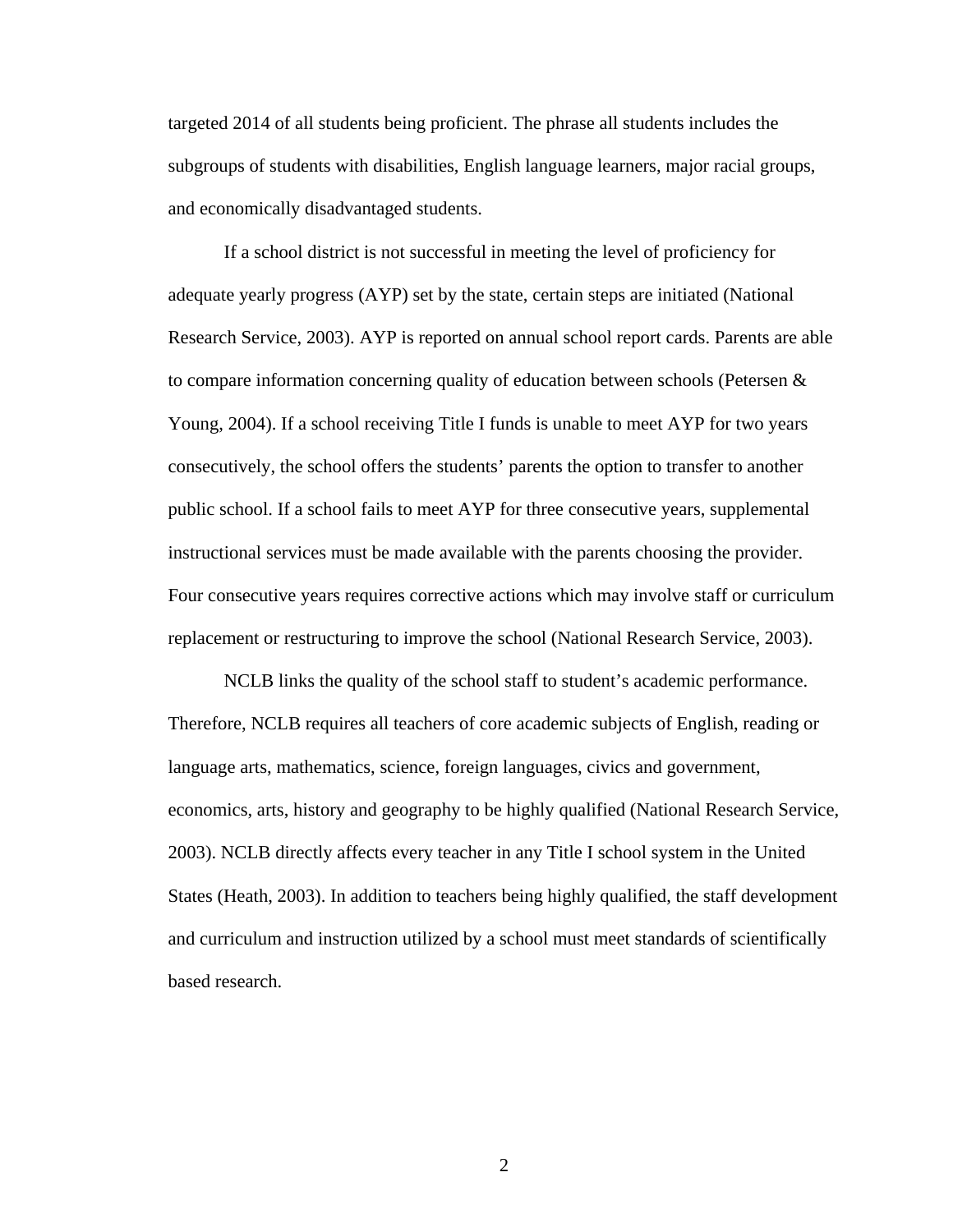NCLB changes the way schools do business in changing the accountability measures by which schools are assessed. In Missouri, school districts are held accountable by the Department of Secondary and Elementary Education (DESE) through the Missouri School Improvement Program (MSIP) Standards and Indicators Manual-Fourth Cycle with the performance standards of MSIP being annually reported through the Annual Performance Report (APR). Graduation and student attendance requirements for Missouri have been increased. Missouri school districts are required to have a fiveyear Comprehensive School Improvement Plan (CSIP).

Missouri school districts face unique opportunities in addressing the dissonance between current practices and performance in school districts to meeting MSIP and APR standards resulting from NCLB. Missouri school districts face new challenges in responding to, initiating, and managing change as a result of the external forces of federal and state mandates and the internal forces of current student performance (Davis, 2003; Morgan 1997; Tierney, 1988).

#### *Background – Community and District*

Maxville School District, located in rural Missouri, serves a student population of approximately 4,300 students ranging over a 390 square-mile area. The geographical nature of the district creates isolated pockets of students and communities. One hundred percent of the students attending the eight schools in the district are eligible to be bused from nine small outlying communities. Some students ride the school bus for over an hour from home to school.

Maxville School District is comprised of eight school buildings (See Table A).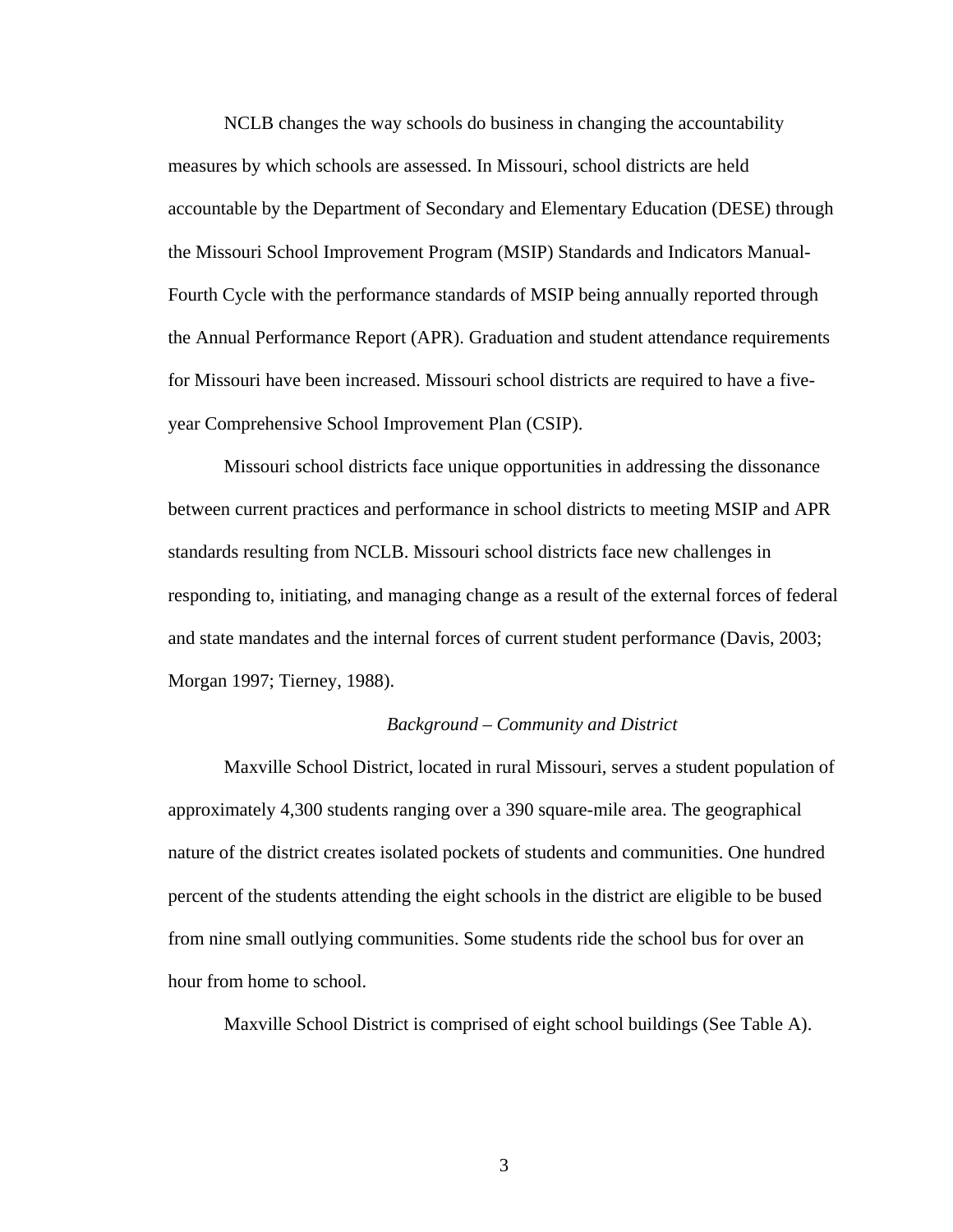# Table A

#### School Building Size, Location and Grade Span

| <b>Building</b>                 | <b>Size</b> | Location               | Grade Span |
|---------------------------------|-------------|------------------------|------------|
| One Elementary (OE)             | 866         | Maxville Campus        | PK-3 *     |
| Two Elementary (TE)             | 154         | Teamville              | $K-5$      |
| Three Elementary (THE)          | 250         | Libertyville           | $K-5$      |
| Four Elementary (FE)            | 722         | Maxville Campus        | $4-6$      |
| Maxville Middle School (MMS)    | 652         | <b>Maxville Campus</b> | $7 - 8$    |
| Maxville High School (MHS)      | 1383        | Maxville Campus        | $9-12$     |
| Maxville Technical Center (MTC) | 802         | Maxville Campus        | $9-12$     |
| Maxville Alternative School     | 102         | Maxville               | $6 - 12**$ |
| (MAS)                           |             |                        |            |

Note. \*PK refers to the Special Education Early Childhood Program, not a regular preschool program.

\*\*Most students at Maxville Alternative School are grades 10-12 with a few students from 6-9.

Five of the buildings are located on a central campus in Maxville. Maxville Alternative School, also located in Maxville, is not part of the central campus. Two Elementary School is within a thirty- minute drive of central campus at Teamville, Missouri. Three Elementary School is within a thirty-minute drive of central campus at Libertyville, Missouri. Maxville School District is currently building a new high school with a projected completion date of May 2007. Upon the completion of the new high school, the five buildings on central campus and the two outlying elementary schools will also be reorganized into different grade span configurations. These outlying elementary schools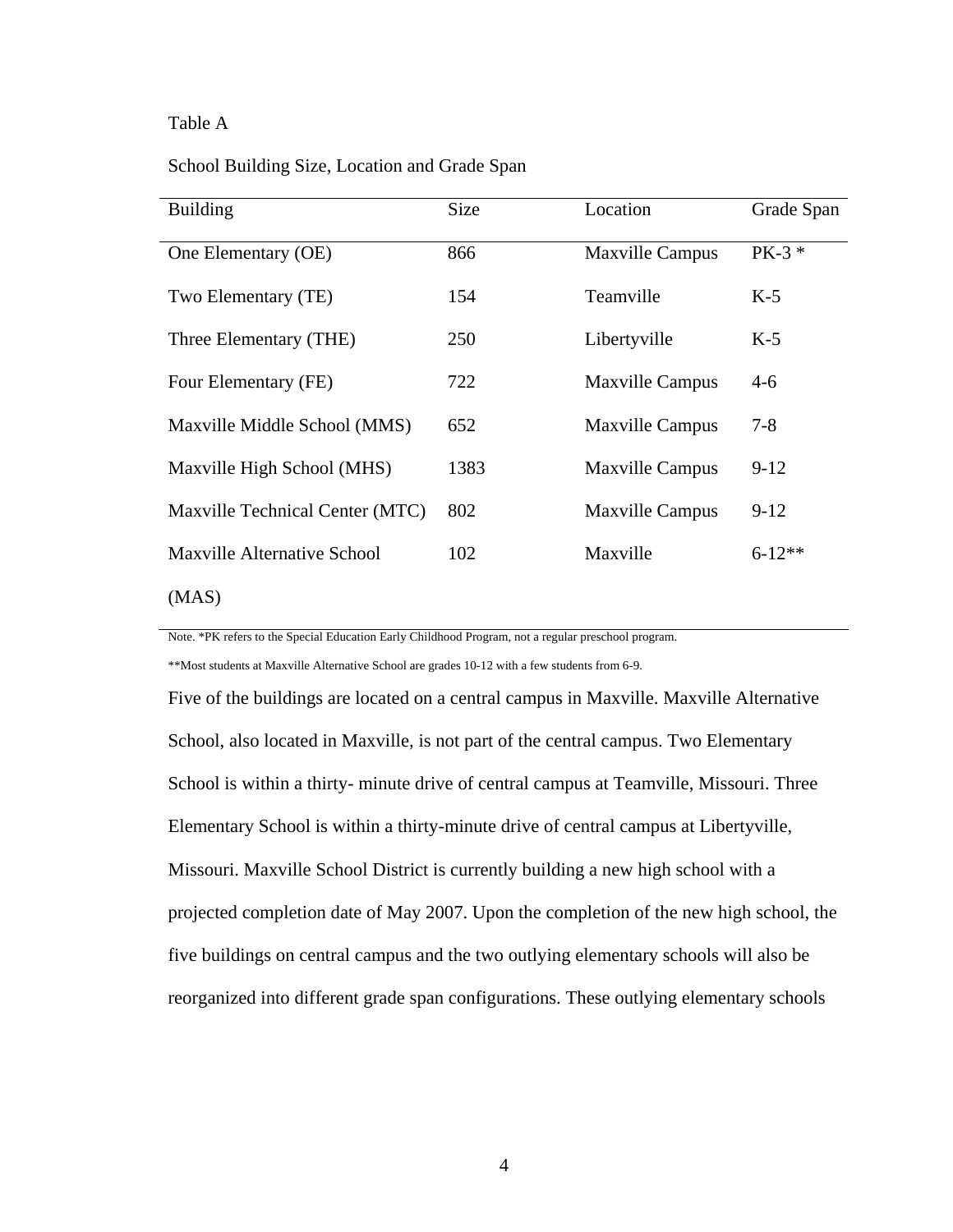will be K-4 schools. The buildings on central campus will be a PK-2 elementary, 3-4 elementary, 5-6 elementary, 7-8 middle school, and 9-12 high school.

Maxville School District has experienced many changes in the feeder communities in the last five years. According to the Missouri Census Data Center (MCDC) Demographic Profile Three Trend Report, the population for Ausra County has increased by 35% from 1990 to 2000. The population of Libertyville, one of the communities in Maxville School District, has increased 41% since 1990, with the minority population increasing by 1.8% (moving.com, 2005). As an indicator of growth in Libertyville, construction costs increased by 62% based on analysis of commercial construction data from 1988 to 1999. From 2000 to 2005, commercial construction costs increased another 42%. According to the Economic Lifeline published by the Missouri Department of Transportation (MoDOT), "MoDOT estimates the new traffic generated by two new Libertyville developments could reach peak levels of 4400 cars per hour when the large new residential, commercial and retail projects are completed" (MoDOT, 2005, p. 2). The MCDC Demographic Profile Three Trend Report states that the work force by occupation in management, professional, and related occupations has increased 2.8% from 1990 to 2000. The production, transportation and material moving occupations have increased by 8.3%. The types of jobs being created in the Maxville School District area are mostly minimum wage. In comparing wage rates in the area to the rest of Missouri, the overall average wage rate in the area is 23% less than the wage rate for similar occupations in Missouri (AmerenUE, 2003). The poverty status has decreased a half percent within the community.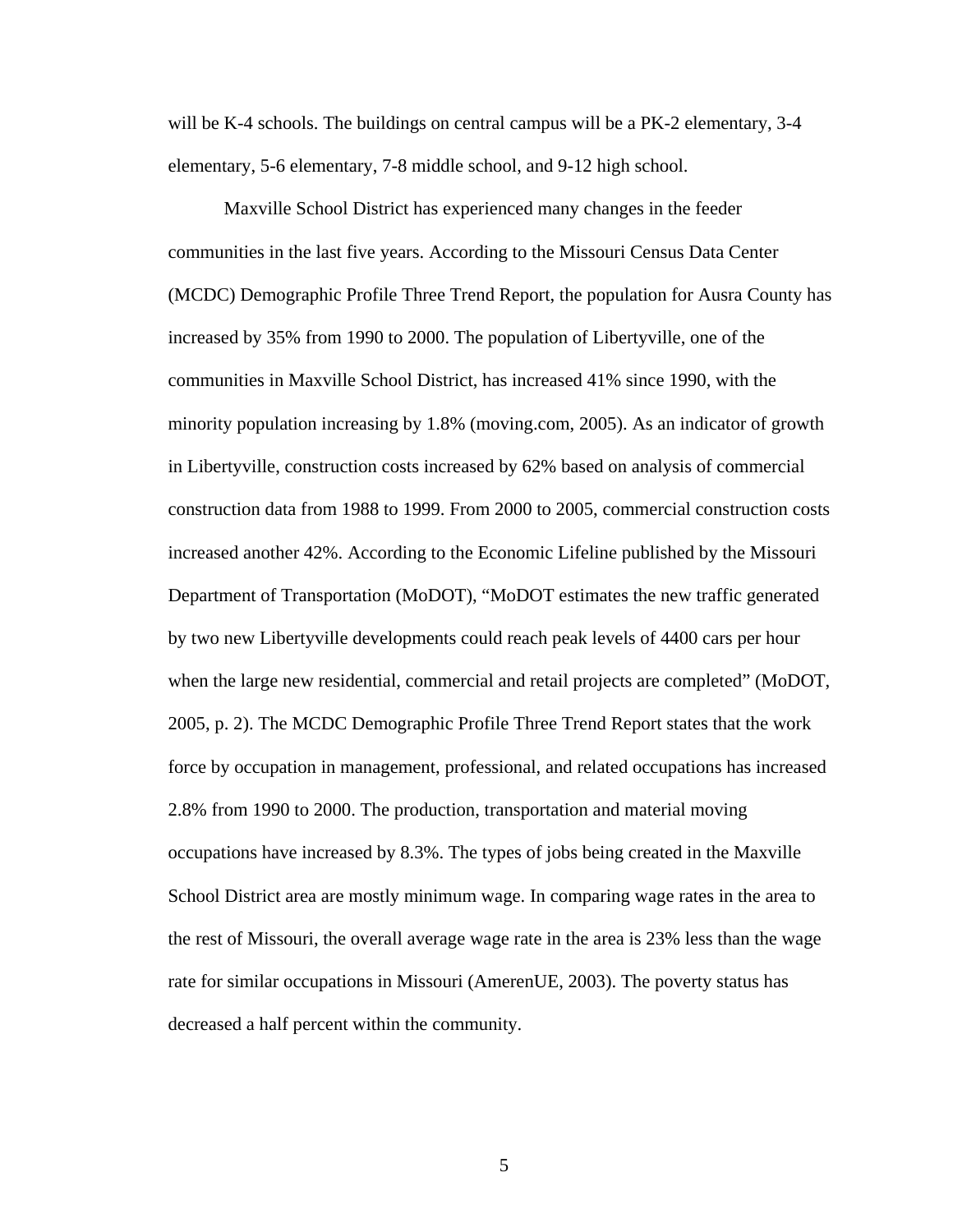Having impacted Maxville School District, these community changes have resulted in district changes. According to the DESE Report Cards for Maxville School District, a change in district population from 2000 to 2004 resulted in a one percent district change. Individual building populations ranged from a –24% to a 7% change in population during that same time period. Based on the Fall 2005 Maxville School District Letter, from 2004 to 2005, the district population increased 3.6% with individual building populations ranging from –2% to 13% change. As of March 2007, all of the individual buildings in the district are crowded. Based on the Strategic Planning PowerPoint on September 23, 2005, four of the eight buildings were over enrollment capacity, with three buildings being within 50 students of enrollment capacity. As the new high school is being built, the Mathematics Department at Maxville High School has already outgrown the originally designed wing, scheduled to be completed May 2007. Increases in additional buildings and personnel create a continued diligence in district finances.

According to the Maxville School District Report Card (2004), this predominately white district has seen an increase in minority population from 1.2% in 2000 to 3.4% in 2005. Although the poverty rate in the feeder communities has decreased by half a percent, the free and reduced lunch trend has increased district-wide from 34.5% in 2000 to 42.2% in 2004. Data produced in the October 14, 2005 Strategic Planning Committee PowerPoint presentation indicated the free and reduced lunch trends in each building ranged from 20% to 55% in 2000. In 2004, the trends increased to 23% to 64% of the building student population. Based on these figures, Maxville School District's level of diversity, viewed through the lens of socio-economic status, is increasing.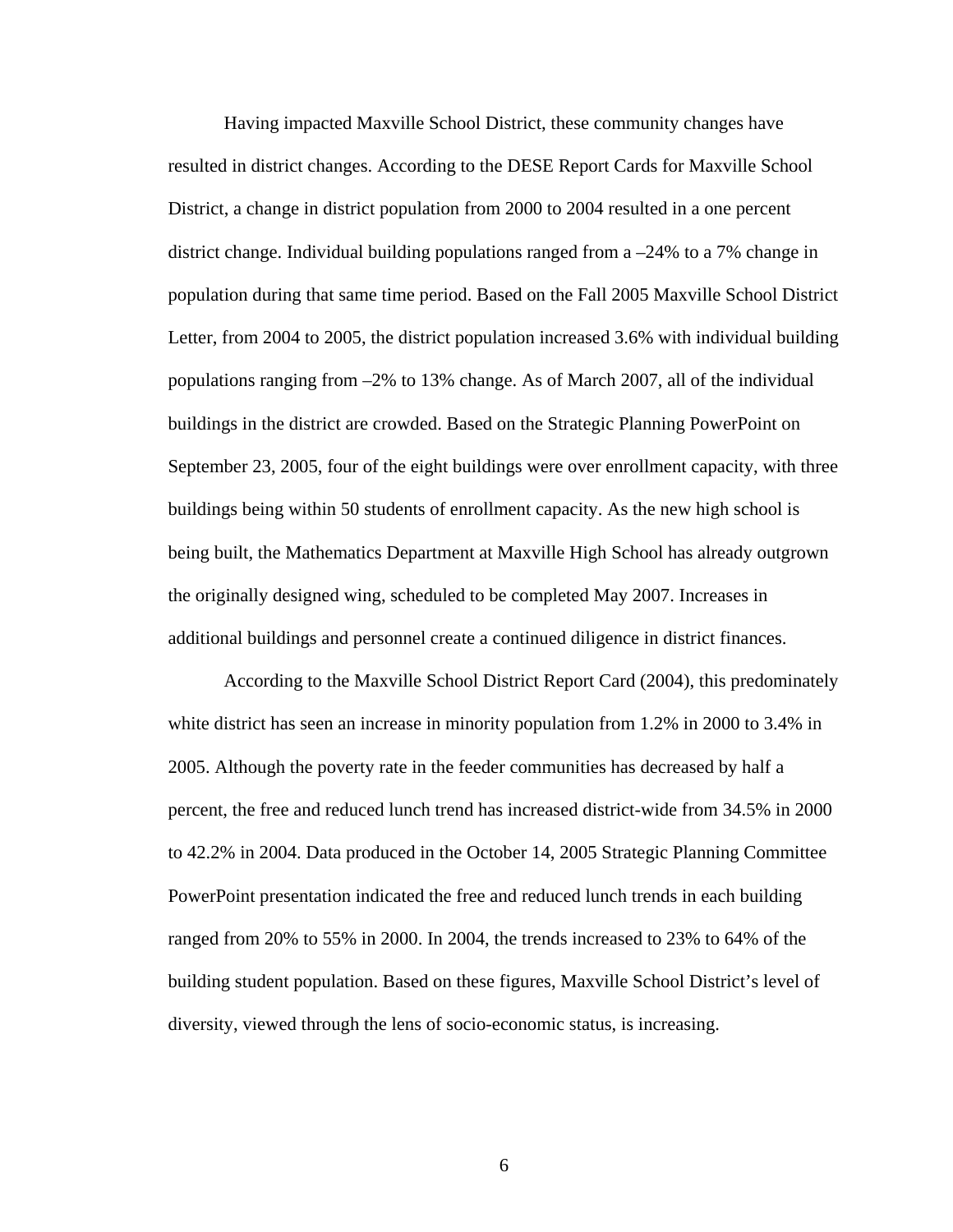Maxville School District demonstrates excellence in education and has received the prestigious "Distinction in Performance" award from DESE for the last ten years (District Letter, Fall 2005). On the surface, appearances of Maxville School District student performance seem to indicate no concern. However, further analysis provides additional information. First, NCLB requires progress of all children. An examination of the Adequate Yearly Progress (AYP) Report for Maxville R-III School for 2004 stated the required state proficiency goal for Communication Arts in 2005 was 38.8% of each disaggregated group. Therefore, 38.8% of each group was required to score in or above the proficiency category in Communication Arts on the Missouri Assessment Program (MAP). In 2004 the Communication Arts state proficiency goal was 20.4% and out of the ten disaggregated categories, Maxville School District met this goal in all disaggregated groups except students with disabilities and Hispanic students. In 2005, with the proficiency goal increasing to 38.8%, three categories were not met: students with disabilities, students with limited English proficiency and Hispanic students. In mathematics, the state proficiency goal increased from 10.3% in 2004 to 26.6% in 2005 in each of the ten disaggregated groups. In 2004 all but one of the ten groups met the proficiency level. In 2005, students with disabilities continued to not meet the proficiency target. When the expectation includes all students, Maxville School District can no longer depend on the white, middle-class students to carry the scores in the district. The increase in state expectation for student achievement for proficiency status in communication arts and mathematics of 100% in 2014 has created a concern for the district.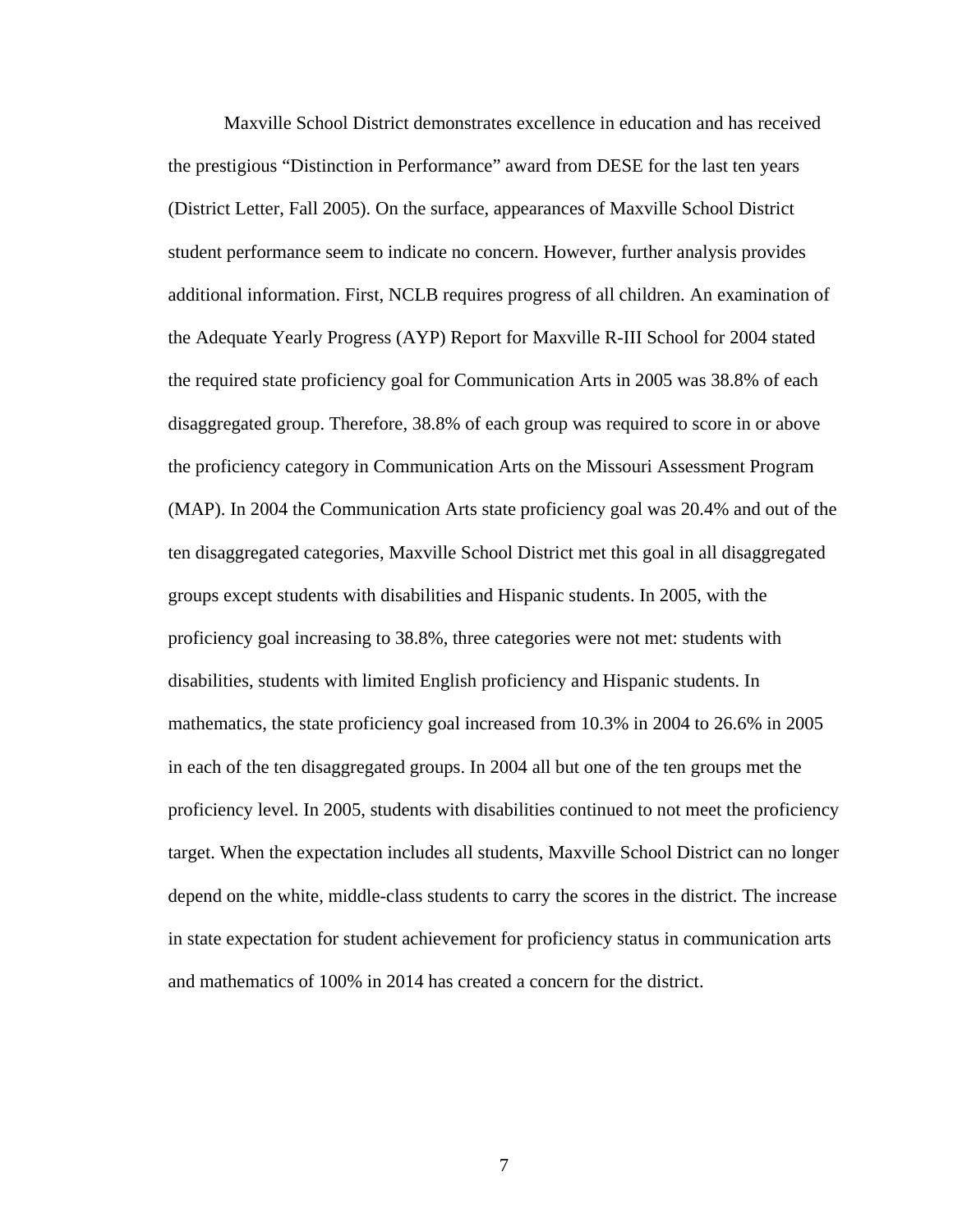In analyzing grade level MAP scores district-wide in Communication Arts, Mathematics, Social Studies, and Science by comparing the differences in the MAP Index Scores from 2001 to 2005, all Maxville School District Map Index scores are above the average MAP Index Score for Missouri. Comparing the 2005 MAP Index Scores for Maxville School District against 2001 past scores reveal a different perspective (See Table B).

Table B

| Academic Area             | Percent Change of MAP Index Scores from 2001-2005 |          |          |  |
|---------------------------|---------------------------------------------------|----------|----------|--|
| <b>Communication Arts</b> | Grade 3                                           | Grade 7  | Grade 11 |  |
|                           | $-2\%$                                            | $-3.7%$  | $-1.5%$  |  |
| <b>Mathematics</b>        | Grade 4                                           | Grade 8  | Grade 10 |  |
|                           | $-5.5%$                                           | $-5\%$   | $-.5%$   |  |
| <b>Social Studies</b>     | Grade 4                                           | Grade 8  | Grade 11 |  |
|                           | $-4%$                                             | $-6.7\%$ | $-16%$   |  |
| Science                   | Grade 3                                           | Grade 7  | Grade 10 |  |
|                           | $+8.3%$                                           | $+1\%$   | $-16.3%$ |  |

Percent Comparison of 2001 to 2005 MAP Index Scores

In comparing academic performance in Maxville School District with the state performance, the district is performing above the average MAP Index Score. However, in comparing Maxville School District with past scores, nine of the twelve MAP Index Scores considered have decreased from 2001 to 2005. This decrease indicates a concern.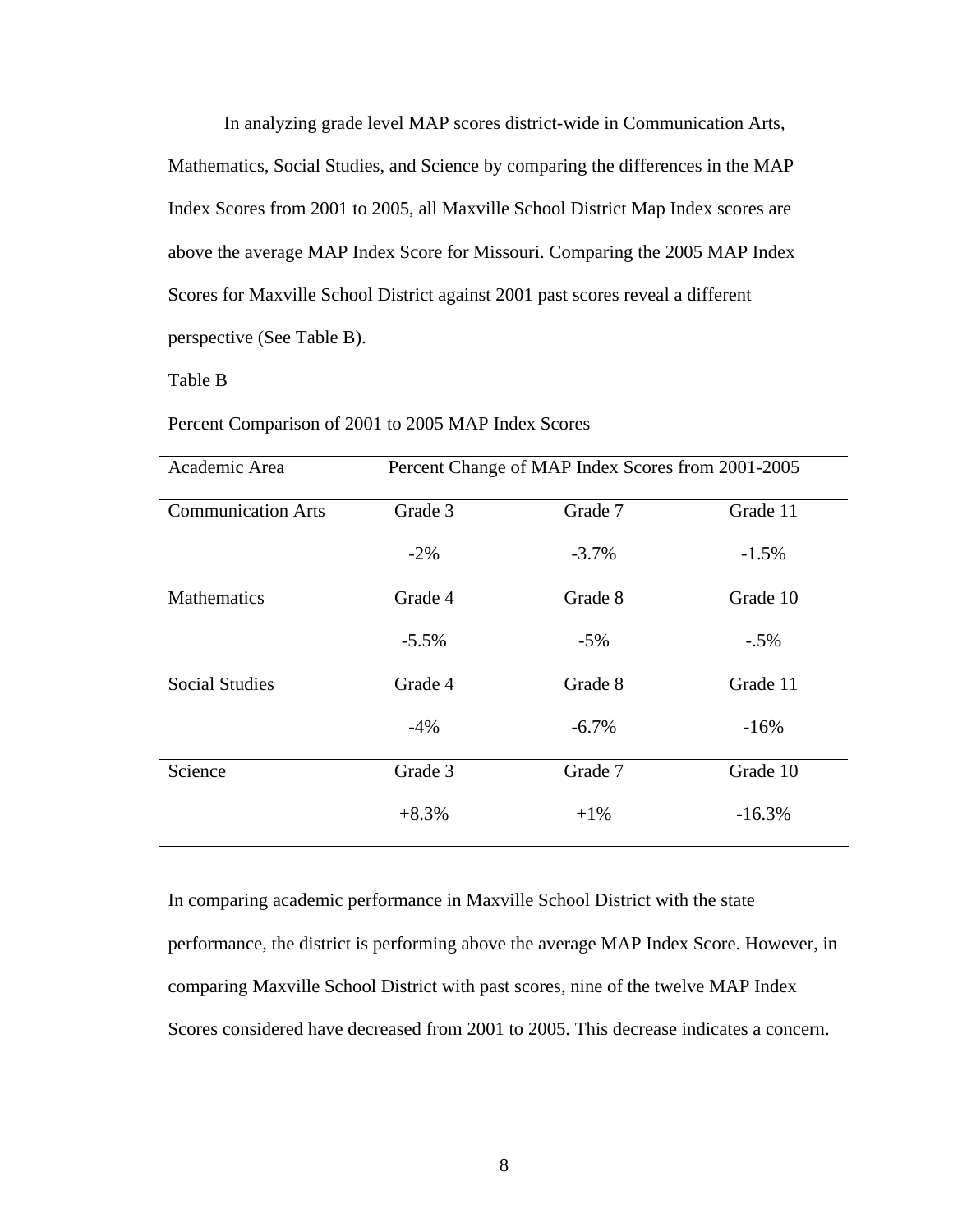In preparation for beginning the Maxville School District Comprehensive School Improvement Process, the district conducted an internal Mock MSIP Review to collect baseline data to assess District compliance with MSIP standards. According to this Mock MSIP Review, the district has dedicated many resources to provide additional resources and interventions for students. Interventions range from the addition of Reading Recovery, two literacy coaches, Title I staff, an alternative school, and the inclusion of district-wide before and after school tutoring programs. Despite the interventions and the financial support behind these intervention programs, the MAP Index Scores are decreasing.

Also, the expected level for attendance has been raised to 95.7% in Missouri. For the past four years, the district attendance has remained steady at 94%, with individual buildings ranging from 92% to 95%. This expected level for attendance raises an additional concern in the district.

In summary, external and internal factors are impacting the Maxville School District. The community demographics in race and work force are changing. Population is increasing at a faster rate than had occurred in the past ten years. The free and reduced lunch count and the minority population rates are increasing. Federal and state expectations require more accountability for disaggregated groups. Student performance is decreasing in small increments in spite of an increase in interventions. Student performance based on the disaggregated groups is not meeting state and federal expectations. A new high school is currently being constructed; will upon completion result in grade level reconfiguration of the buildings. Increasing student population, new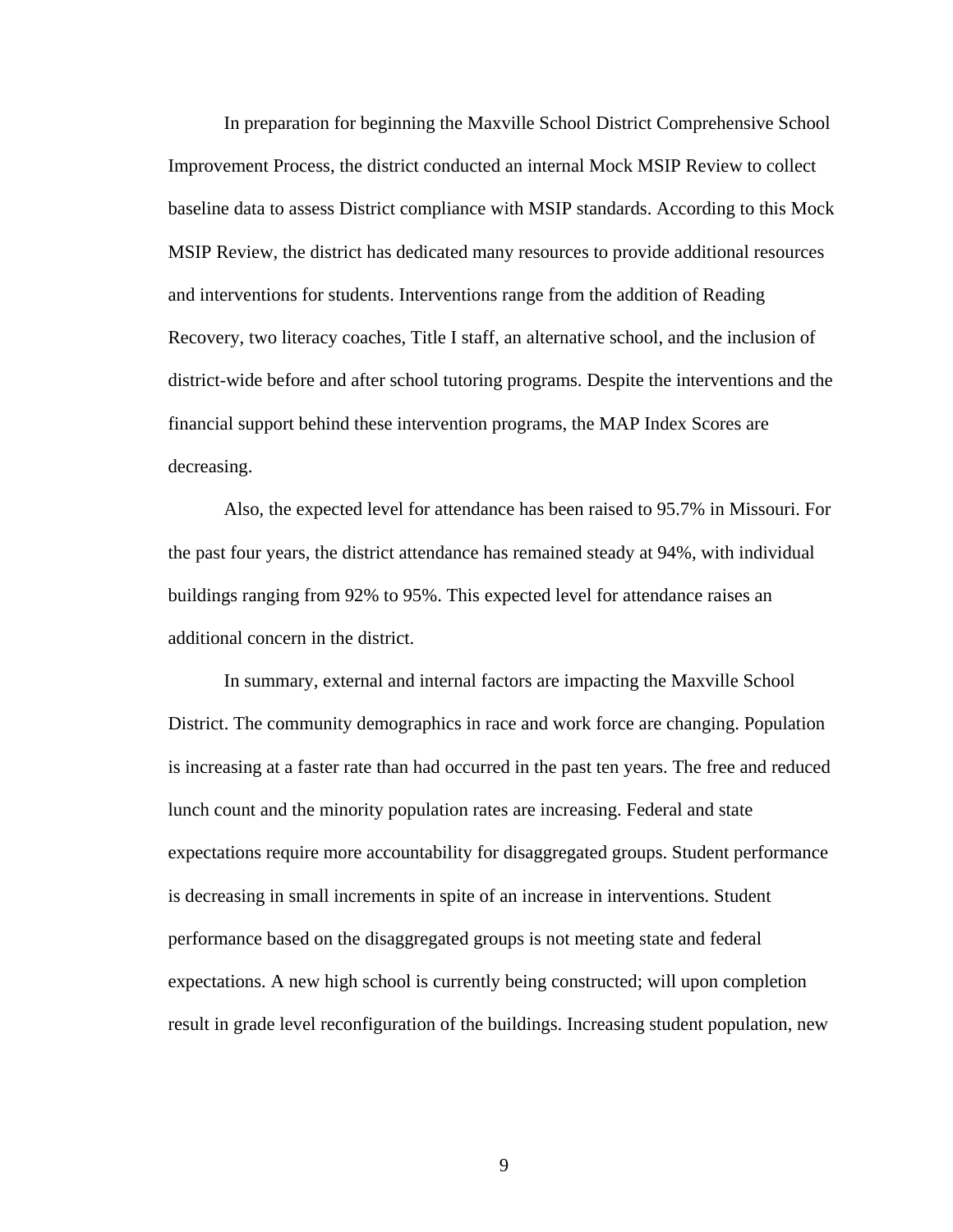buildings, and student interventions require diligence in the management of school finances. These changing internal and external factors in the district have been comprehensively analyzed as the district initiating a new CSIP process.

# *Maxville's CSIP Process*

 To meet the DESE requirement of creating a new five-year CSIP Plan, a baseline of Maxville School District data was collected through an internal Mock MSIP Review in all service and program areas utilizing Fourth Cycle MSIP Standards and Indicators. The district then met with outside consultants from Central Missouri State University and the Office of Social and Economic Data Analysis (OSEDA) to review data, brainstorm and plan a basic process for the district. The preliminary process incorporated research on the following concepts: (a) equal representation of stakeholders (Cervero & Wilson, 1994; Patton, 1997); (b) plan, do, study, act cycle (Demming, 1986); (c) strategic communication plans (Armistead, 2002); (d) high performing teams (Katzenbach & Smith, 1993); (e) SMART goals, goals that are strategic and specific, measurable, attainable, results-based, and time bound (Conzemius & O'Neil, 2002); and (f) assessment literacy (Hargreaves & Fullan, 1998). The process discussed began as a CSIP Process and transformed into a Strategic Planning Process. This new name indicated the district initiating a new way of doing business, changing district culture, and creating a living, breathing document, not just replacing a CSIP Plan.

One of the first hurdles addressed dealt with data accessibility in the district. Past years of student achievement were stored in different formats and in different software programs, but also lacked systematic connection to student demographics. A primary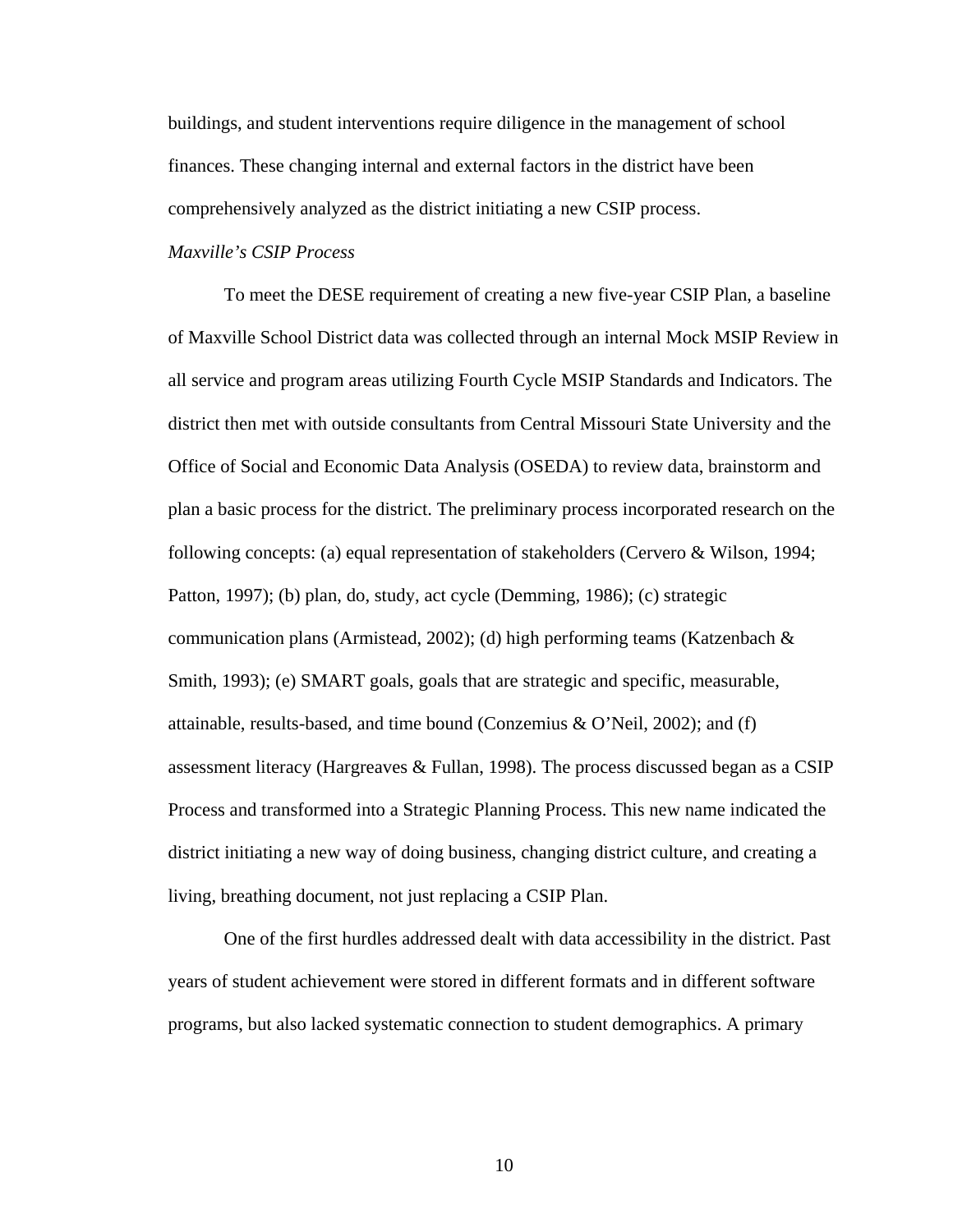focus in the process dealt with data driven decisions and measurable goals. Data were reorganized to allow accessibility for manipulation by the teams. A new structure was being developed throughout the district, going from no teams in November 2004 to having a two-tier teaming structure at the district and building level. The new way of doing business also incorporated going from top-down leadership to collaborative, teamled leadership in order to better meet the every changing needs of the district and to incorporate a continuous cycle of inquiry.

In the fall of 2005, the district began implementation of the Strategic Planning Process. In addition to identifying areas of concern, a representative, thirty-member Strategic Planning Committee created new mission, vision, and a set of guiding principles for the district. The Steering Committee created the District's SMART goals (Conzemius & O'Neil, 2002) based on the input from the Strategic Planning Committee. The communication update for the Strategic Planning Committee listed the five SMART goals as:

- 1) Attendance: Within two years the district attendance rate will increase from 93.6% to 95.7 % as indicated in the District's APR (Annual Performance Report).
- 2) Communication Arts: By the end of the 2005-2006 school year, 45% of all students in the District will be at the advanced or proficiency level on the Communication Arts state test.
- 3) Mathematics: By the end of the 2005-2006 school year, 35% of all students in the District will be at the advanced or proficiency level on the Mathematics state test.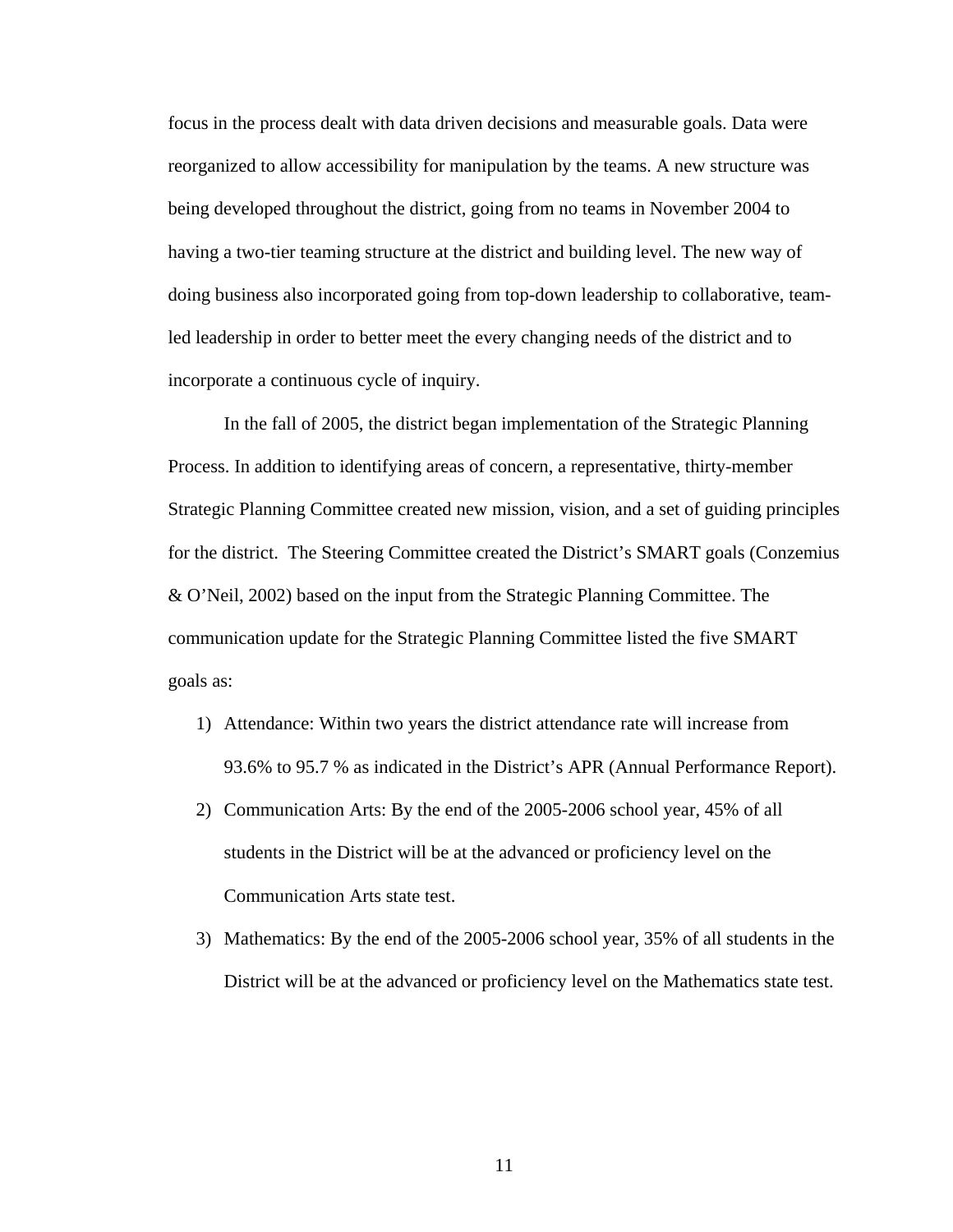4) Communication and Collaboration: Within 5 years, the district will evolve as a learning community with 100% of all buildings working as collaborative teams to continually improve student learning and achievement as measured by the team's ability to meet building and district goals.

5) To maintain the financial integrity of the district during the next five years (2005- 2010), the District will maintain, a twenty percent balance in the Teachers' and Incidental Funds. The District will maintain a balance in Capital Projects Fund that is, at a minimum, the following year's obligations for lease purchase principal and interest payments plus \$1,000,000. The District will maintain a balance in Debt Service Fund that is, at a minimum, seventy-five percent of the following year's obligations in the Debt Service principal and interest payments.

Administrator professional development focused on the new mission, vision, and guiding principles, strategic planning process, strategic planning structure, teaming, SMART goals (Conzemius & O'Neil, 2002), and collaboration began in November 2005. As of April 2006, the district level teams were launched to begin development of action plans based upon the District's five SMART goals (Conzemius & O'Neil, 2002).

#### *Statement of the Problem*

 The problem or challenge for the school district resided in determining how to respond adequately to the new accountability mandates imposed by federal and state laws. In addition to NCLB, Maxville was also experiencing changing community demographics and social changes. Therefore, the problem pertained to Maxville's capacity to continually address through the strategic planning and restructuring process,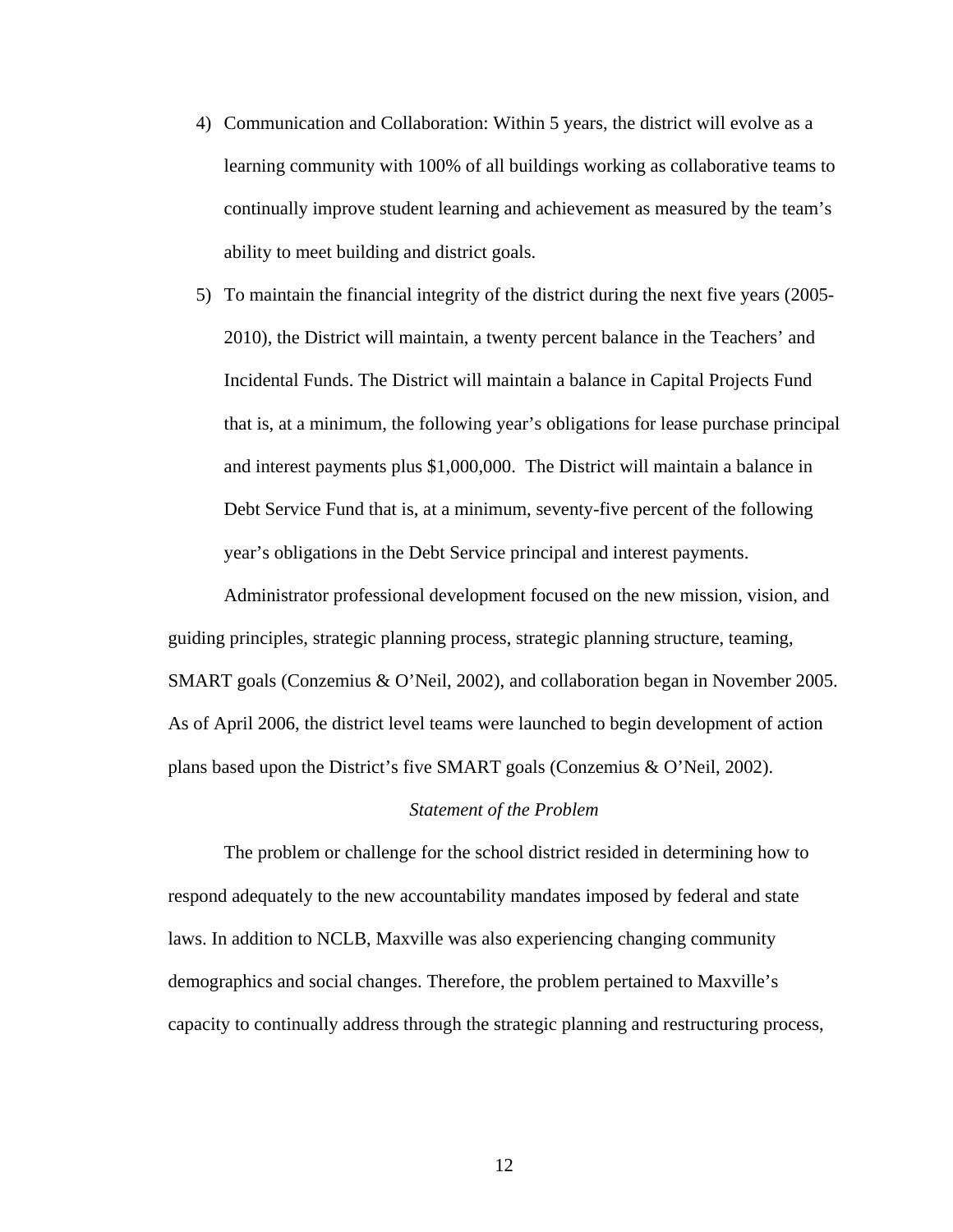the external and resulting internal changes caused by new accountability requirements for subgroups and changing community demographics at the rate in which these changes were occurring.

# *Purpose of the Study*

 The purpose of the study was to investigate the planning and initial implementation of the Maxville strategic planning and restructuring response to CSIP as the process unfolds using the conceptual underpinnings of the appropriateness of teaming, use of distributed leadership, and changing of school culture for sustained reform.

#### *Research Questions*

Two research questions guided the study:

- 1. To what extent, if at all, have the preK-12 vertical teams understood the characteristics and principles of teaming?
- 2. What is the experience of the vertical teams in the organization learning to function from a radical transition during a top-down leadership to teaming?

#### *Brief Outline of Methods*

To conduct this study, I chose participative action research as a method of inquiry. Action research denotes research that was currently in process or "in action." In this collaborative inquiry process cycles of diagnosing, planning action, taking action, and evaluating action spirals through the research in action (Coghlan & Brannick, 2005; Herr & Anderson, 2005).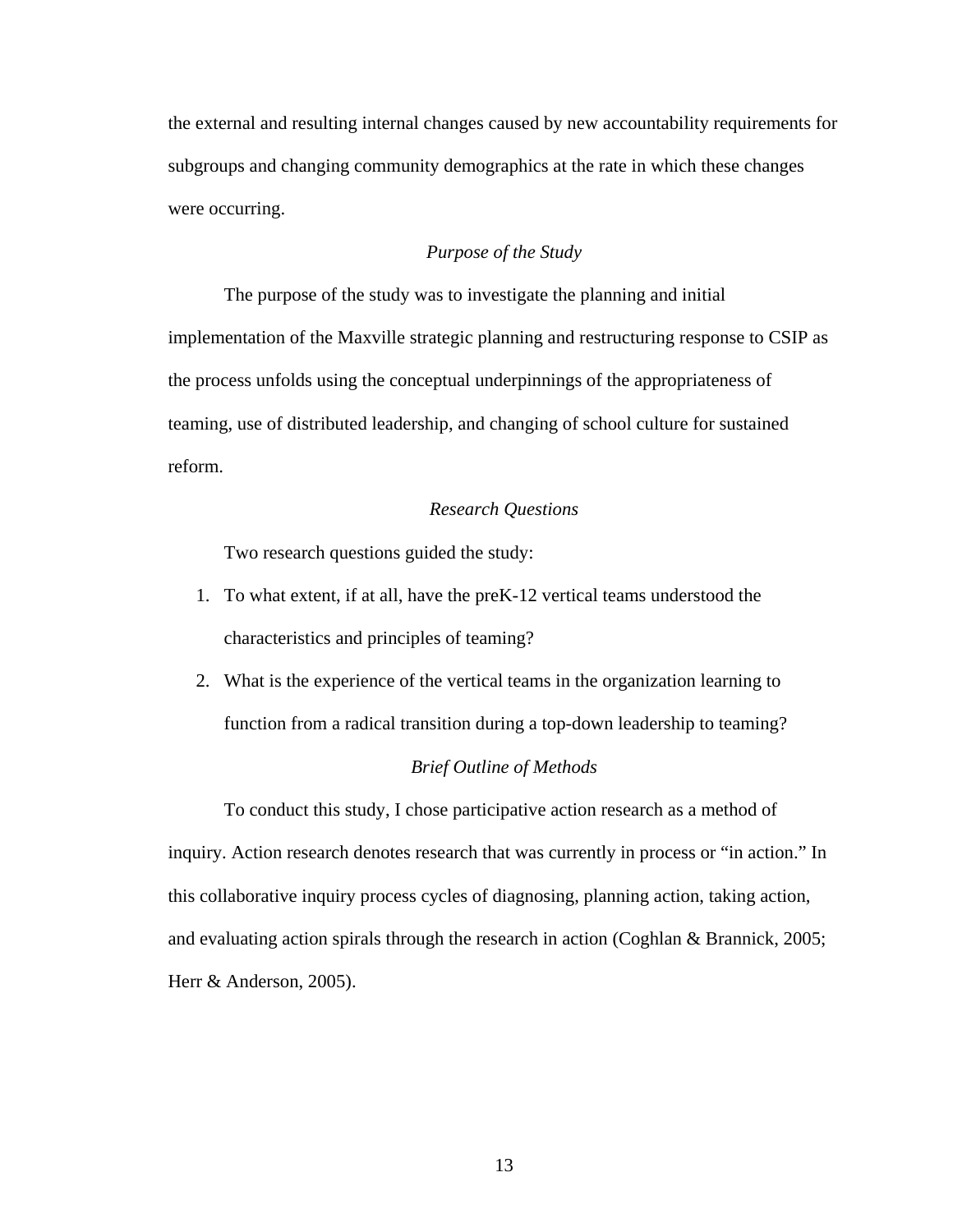Action research differs from traditional research in many aspects. In participative action research the researcher participates and is involved in the research in action. Action research depends upon the relationships, democratic dialogue, collaboration and values of the participants who have ownership of the problem (Coghlan & Brannick, 2005; Herr & Anderson, 2005). According to Reason & Torbert (2001), the contribution of action research resides in its creation of connection between knowledge and theory with community action in practice. Action research is applicable to everyday organizational issues involving change (Coghlan & Brannick, 2005).

 As of March 2007, cycle one of this action research study was completed. The district diagnosed the issues of concern by conducting an internal MSIP review; planned action by creating a new mission, vision and set of guiding principles, and district-wide SMART goals; and evaluated action plans by conducting teacher and administrator surveys; and the annual Strategic Planning Committee review. The district was currently preparing to finalize the planning of action through the changing of the organizational structure through teaming. The action steps were finalized through the various district and building level teams focusing on the district level SMART goals.

#### *Limitations*

 The methodology I chose for this study utilized the lens of participatory action research. This study focused an in-depth look at one institution. A large scale survey type of study targeted at districts undergoing the same kind of reform would yield more generalizable results. The results of an action research study were not meant to be generalizable. However, in situations in which the context of the study was similar,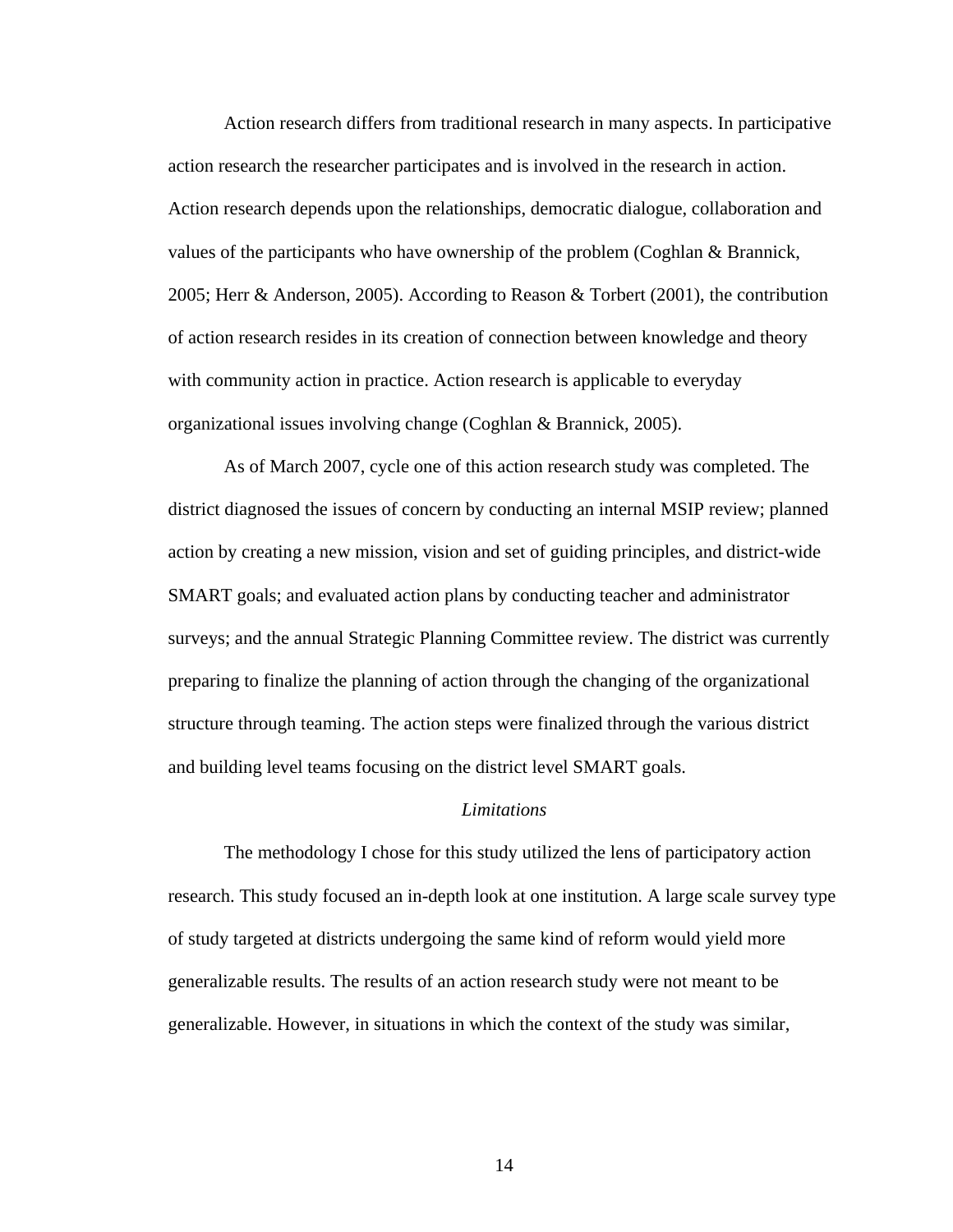knowledge might be transferable. My own role as researcher and a high level administrator during the whole process allowed my administrator privileges and insights into the process. As an administrator, my role might influence the degree to which people share information. My perspective as an administrator influenced this view of the reform process and the design of the study. I tried to lessen the impact of these limitations in various ways as discussed throughout the methods chapter.

# *Definition of Key Terms*

 The key terms and definitions, essential to the foundation of the study, are provided:

*Action research.* "An emergent inquiry process in which applied behavioral science knowledge is integrated with existing organizational knowledge and applied to solve real organizational problems. It is simultaneously concerned with bringing about change in organizations, in developing self-help competencies in organizational members and adding to scientific knowledge. Finally, it is an evolving process that is undertaken in a spirit of collaboration and co-inquiry" (Shani & Pasmore, 1985, p. 439).

*Culture.* "A pattern of shared basic assumptions that was learned by a group as it solved its problems of external adaptation and internal integration, that has worked well enough to be considered valid and, therefore, to be taught to new members as the correct way to perceive, think, and feel in relation to those problems" (Schein, 2004, p. 17).

*Fist-to-Five.* According Conzemius and O'Neill (2002), fist-to-five is a consensus tool in which team members "indicate their level of support by raising one hand either closed in a fist or with one to five fingers raised." The level of support ranges from a fist,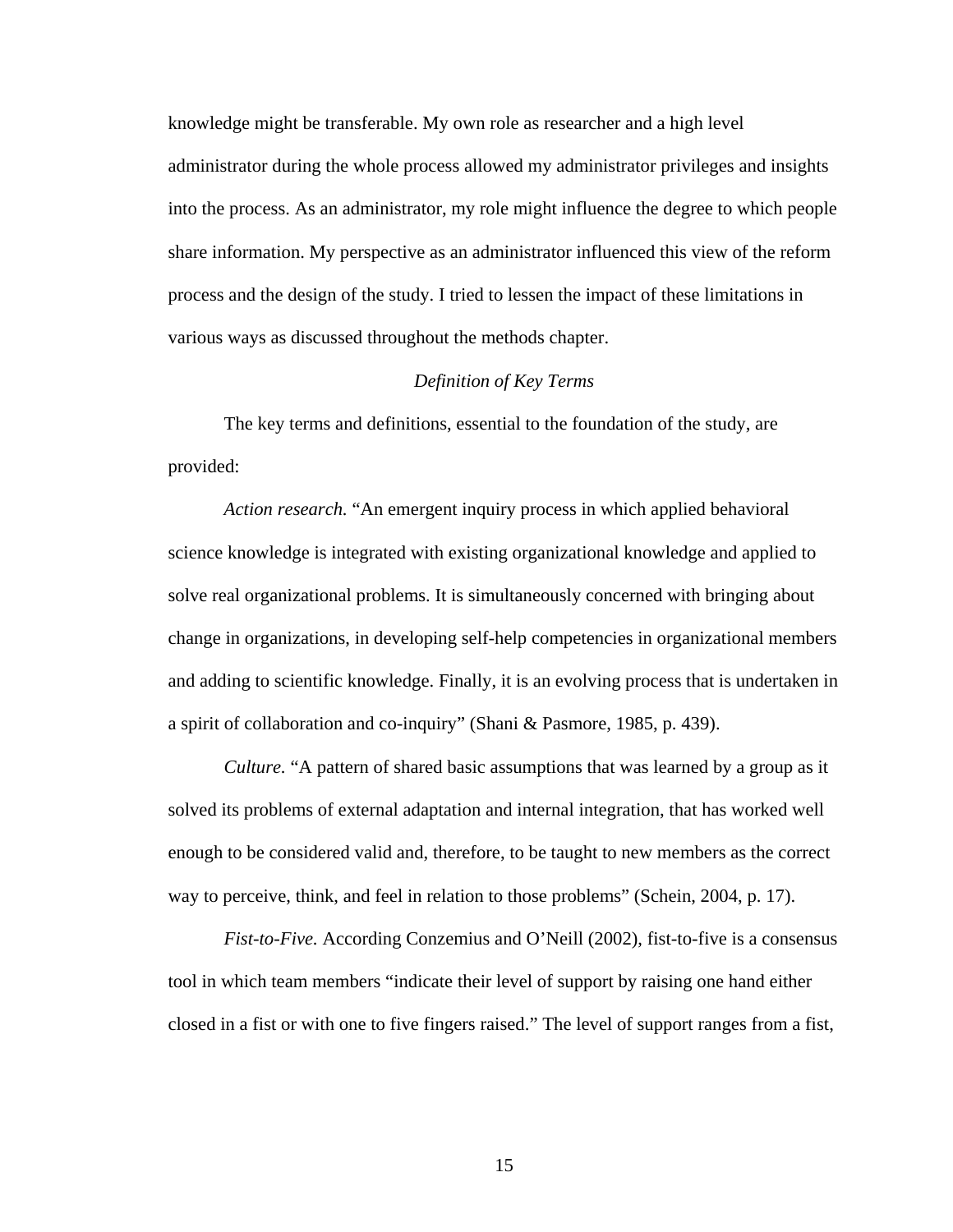which means "no…We need to find an alternative", to five fingers, which means "All for it…I can be a leader for this decision" (p. 95).

*High performing teams.* According to Katzenbach and Smith (1993) "a team is a small number of people with complementary skills who are committed to a common purpose, set of performance goals, and approach for which they hold themselves mutually accountable" (p. 112).

 *Learning organization.* According to Preskill and Torres (1999), a learning organization is "an organization [that]…foster[s] teamwork, communities of practice, and other social forms of learning" (p. 23).

*Professional Learning Communities.* According to DuFour, DuFour, Eaker, and Many (2006), professional learning communities (PLC) are "composed of collaborative teams whose members work interdependently to achieve common goals linked to the purpose of learning for all" (p. 3).

 *SMART goals.* According to Conzemius and O'Neill (2002), SMART goals are tools in which the goals are strategic and specific, measurable, attainable, results-based, and time-bound (p. 4).

*PreK-12 Vertical Team.* A team comprised of representatives from every level in the school district from preK to grade 12. This team represents a "vertical slice" of the school district that allows for evaluation of cyclical components and communication between sub-systems within a specified project or setting (CERN, 2003).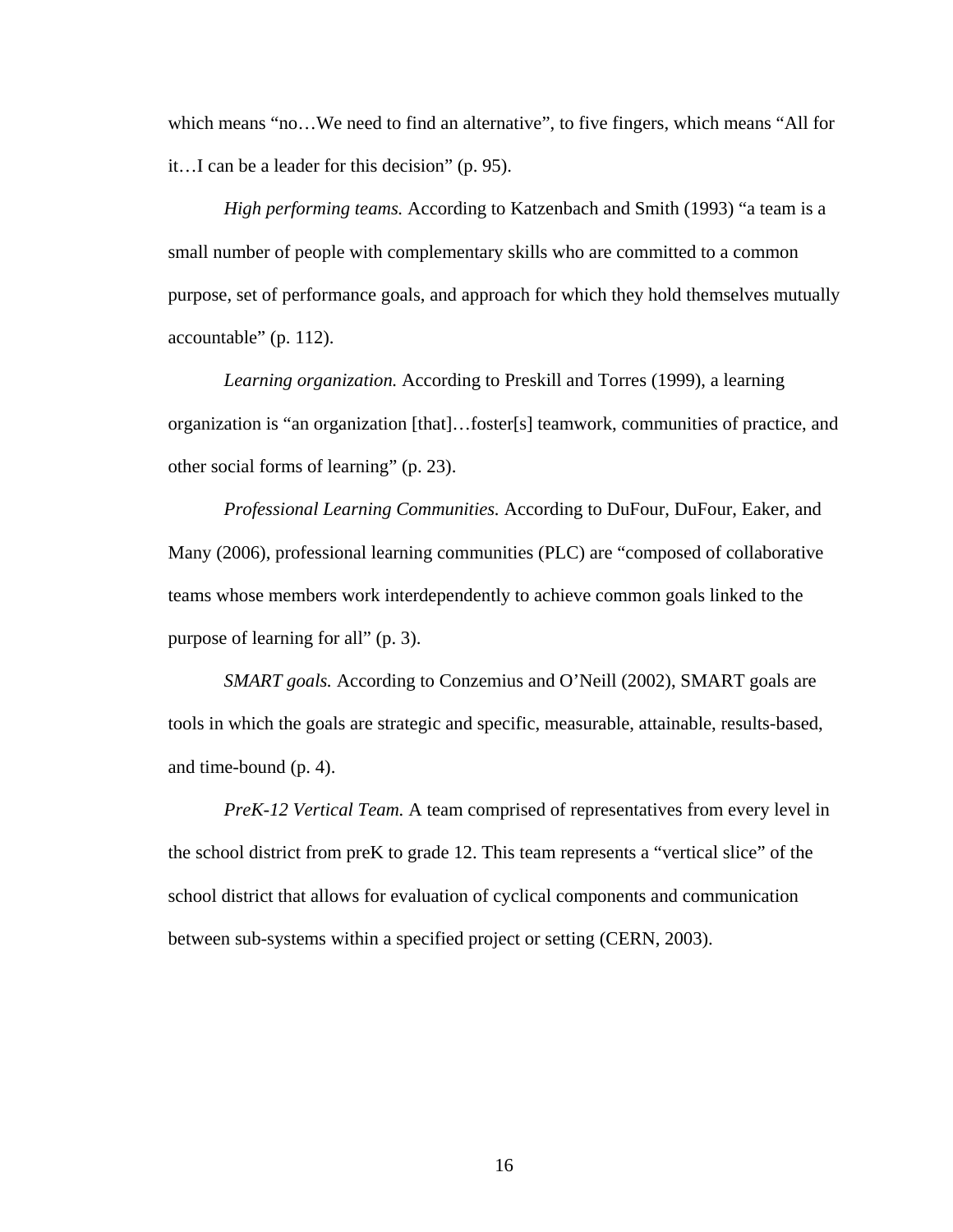# *Summary*

 This study utilized action research to study Maxville's response to district concerns initiated by data analysis in the CSIP Process. Resulting internal changes caused by new accountability requirements for subgroups and changing community demographics through the strategic planning and restructuring process question Maxville's capacity to continually address and sustain reform at the rate in which these changes are occurring. The following review of literature includes organizational literature in relation to sustained reform, culture, distributed leadership, teaming, and action research.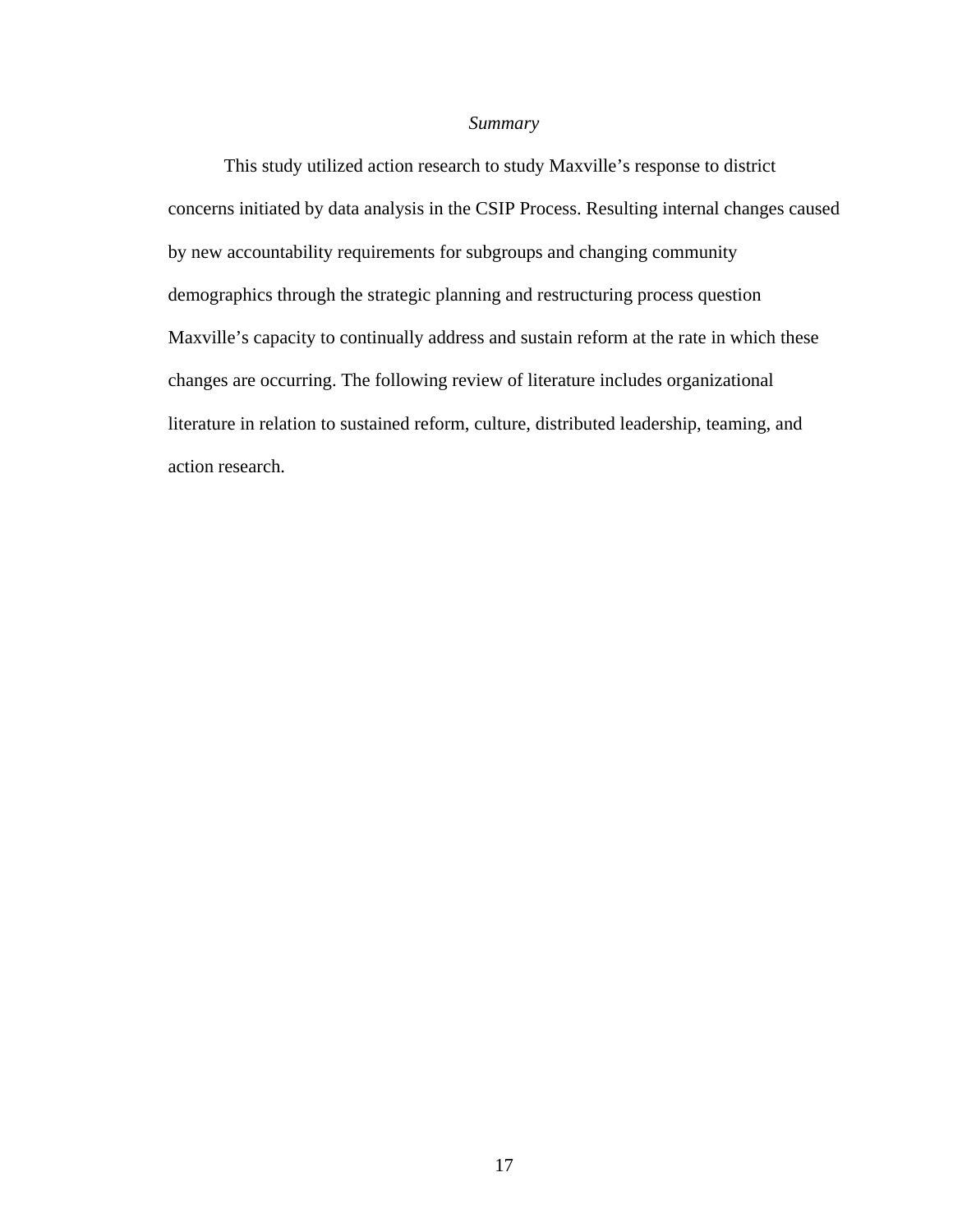#### CHAPTER TWO

## Review of Related Literature

## *Introduction*

 The following literature focuses on organizations in general, as well as on schools. Organizational elements in sustained reform, culture, distributed leadership, teaming, and action research will be addressed. Relevant literature in each topic area is also supplemented with specific research on school organizations. The literature informs the kind of reform being attempted in this study. The design of the study, data collected and findings will be analyzed in light of the research utilizing the organizational elements within this chapter.

#### *Sustained School District Reform*

Tierney (1988), Davis (2003), and Morgan (1997) describe organizations in the context of experiencing, responding and changing as a result of outside factors shaped by forces within the organization. The outside environment is changing rapidly due to globalization, technology and workforce changes (Preskill & Torres, 1999). These reasons for environmental change have deemed knowledge as the most valued resource (Preskill & Torres). Since knowledge is ever evolving, change is a constant; and makes change management a requirement of organizations (Adams & Hamm, 2005; Davis; Julius, Balridge, & Pffeffer, 1999). School districts are not exempt from change and reform (Adams & Hamm).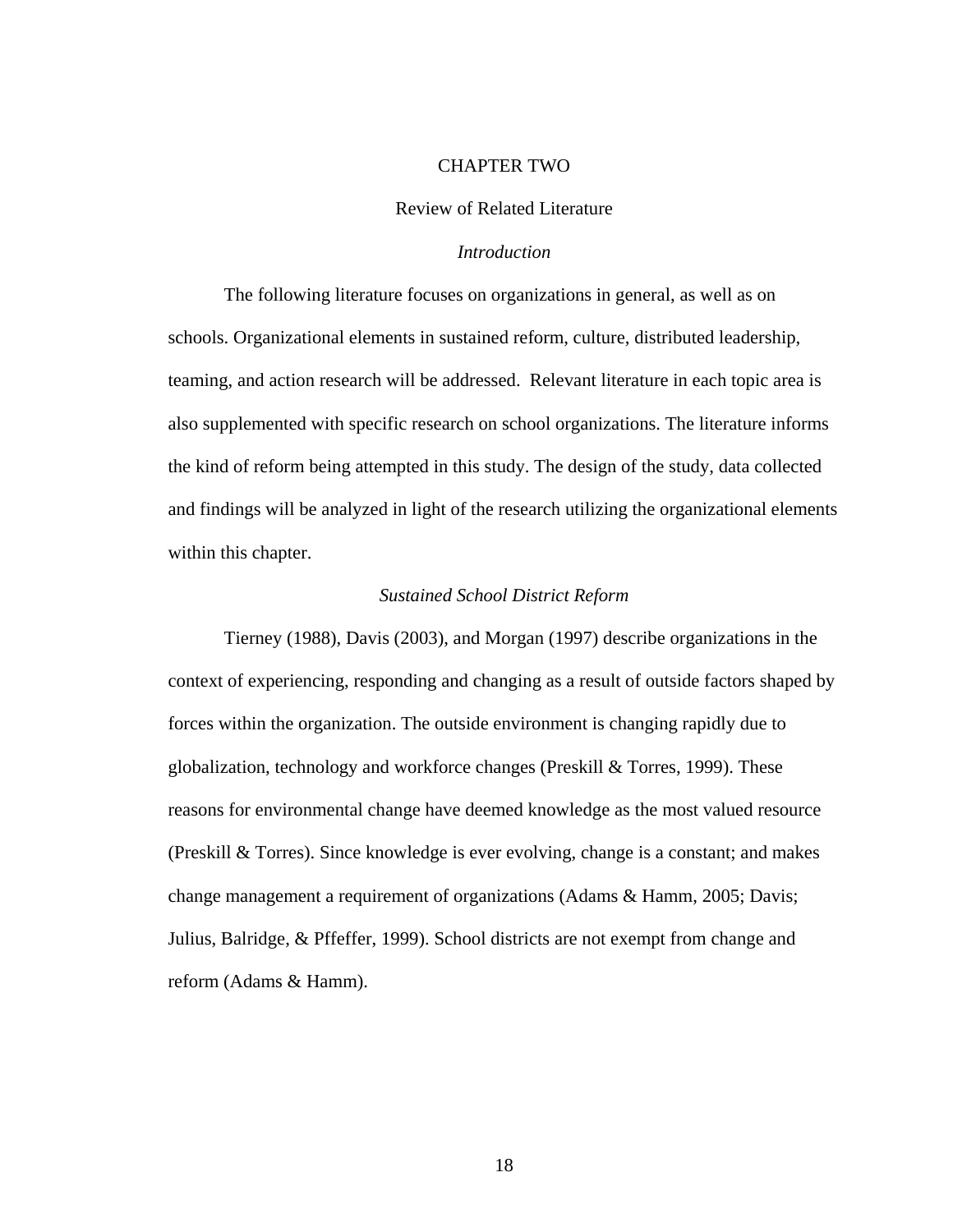#### *Concerns with School District Sustained Reform*

In 2002, a RAND study by Berends, Bodilly and Nataraj Kirby discussed studies based on ten years of research documenting disappointing results of school district reform. Typically school districts are not conducive to reform. Berends, Bodilly and Nataraj Kirby stated that applied research and continuous evaluation in a district are necessary components of attempts to increase student achievement through use of best practices. This type of school improvement requires individual schools and teachers to change, not necessarily an external change agent such as an outside evaluation or change in policy. Also, in order to have sustained reform, the school district must provide a supportive environment for the reform and be supported through policies and practices at the state level that facilitate school improvement and become embedded within district culture. School districts also need high quality external support to build capacity and leadership in addition to broadening community support and understanding of necessary components for school improvement and redesign (Berends, Bodilly, & Nataraj Kirby, 2002).

Schmoker (2004) notes similar concerns because school district reform is often too general, non-specific and non-measurable, minimal reform results. Fullan (2000) further identifies school district reform as being unsuccessful in sustaining initial reform efforts due to lack of coherence in the system, participation and cooperation of all relevant parties, and the requisite institutionalization of changes. Fullan utilizes an inside/outside metaphor describing multiple layers of educational reform incorporating the school culture as a collaborative professional learning community in cooperation with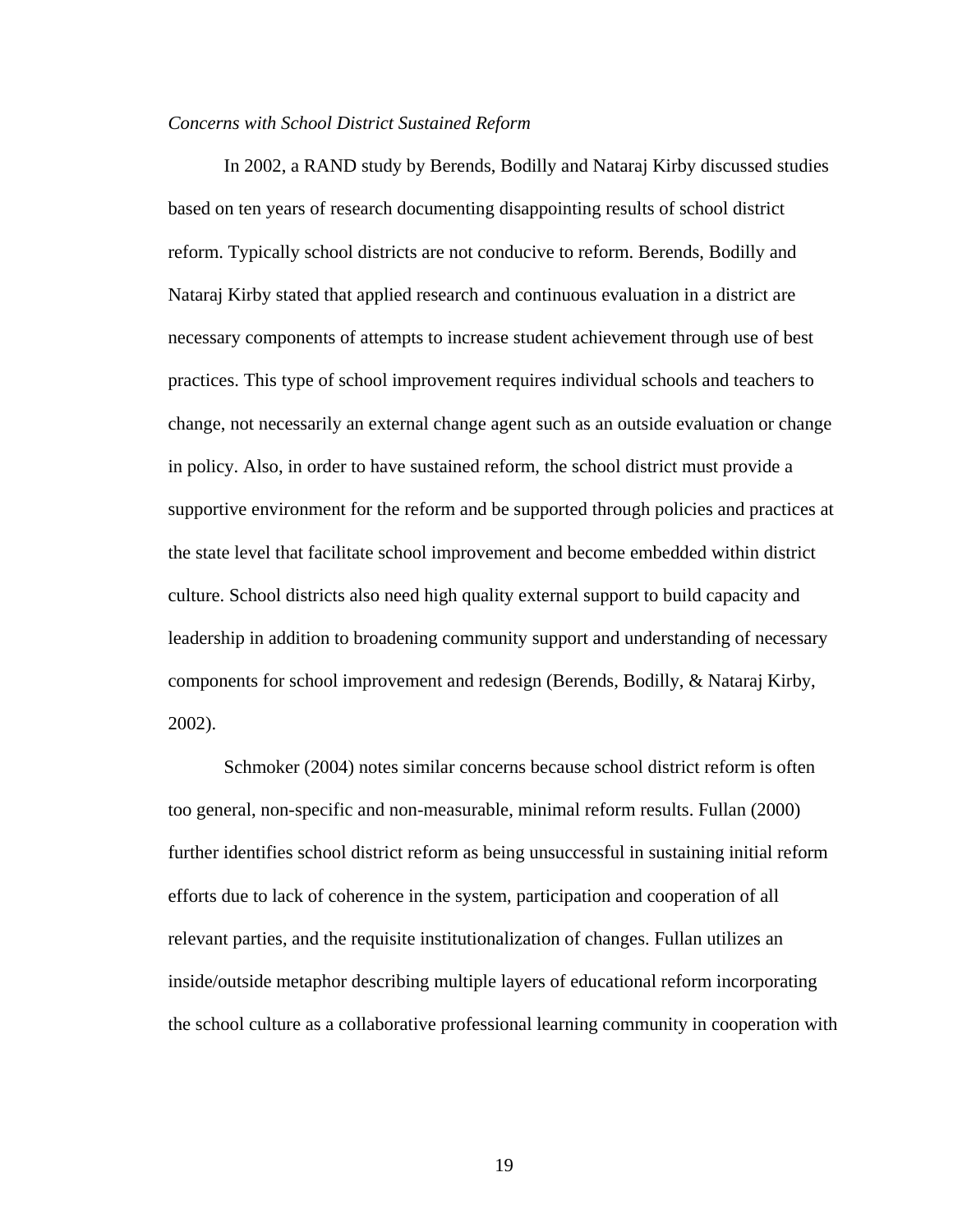external forces from parents, community, technology, government policy, and the teaching profession needed to assist with school reform.

Fullan, Rolheiser, Mascall and Edge (2002) conducted an analysis on large-scale, multi-year studies on reform models showing that even though the models were implemented, the cultural change needed for continuous school district improvement was not produced. These authors define six aspects of school district capacity that must interconnectedly exist in order to achieve sustainable reform. These aspects establish and coordinate ongoing accountability and capacity-building and include: (1) facilitating capacity in all schools in the district by establishing an accountability and capacity building initiative across the district, (2) investing in the leadership roles at the school level, (3) recognizing learning through the building of community and commitment for district success as a whole, (4) focusing on assessment literacy, (5) developing interventions for schools persistently failing, and (6) continually focusing initiatives through systematic inventory to achieve greater coherence (Fullan, Rolheiser, Mascall,  $\&$ Edge, 2002).

#### *Barriers to Sustained School District Reform*

Many authors identify barriers to school district reform. According to Marshall (2003), a major deterrent to school district reform exists in staff attitude and expectations of student achievement in relation to student demographics. Staff attitude must support the idea that students with low socio-economic backgrounds are to achieve. Mai (2004) also stated that attitude in reference to maintaining the status quo in personal and professional arenas also impacts school district reform. Burch and Spillane (2004)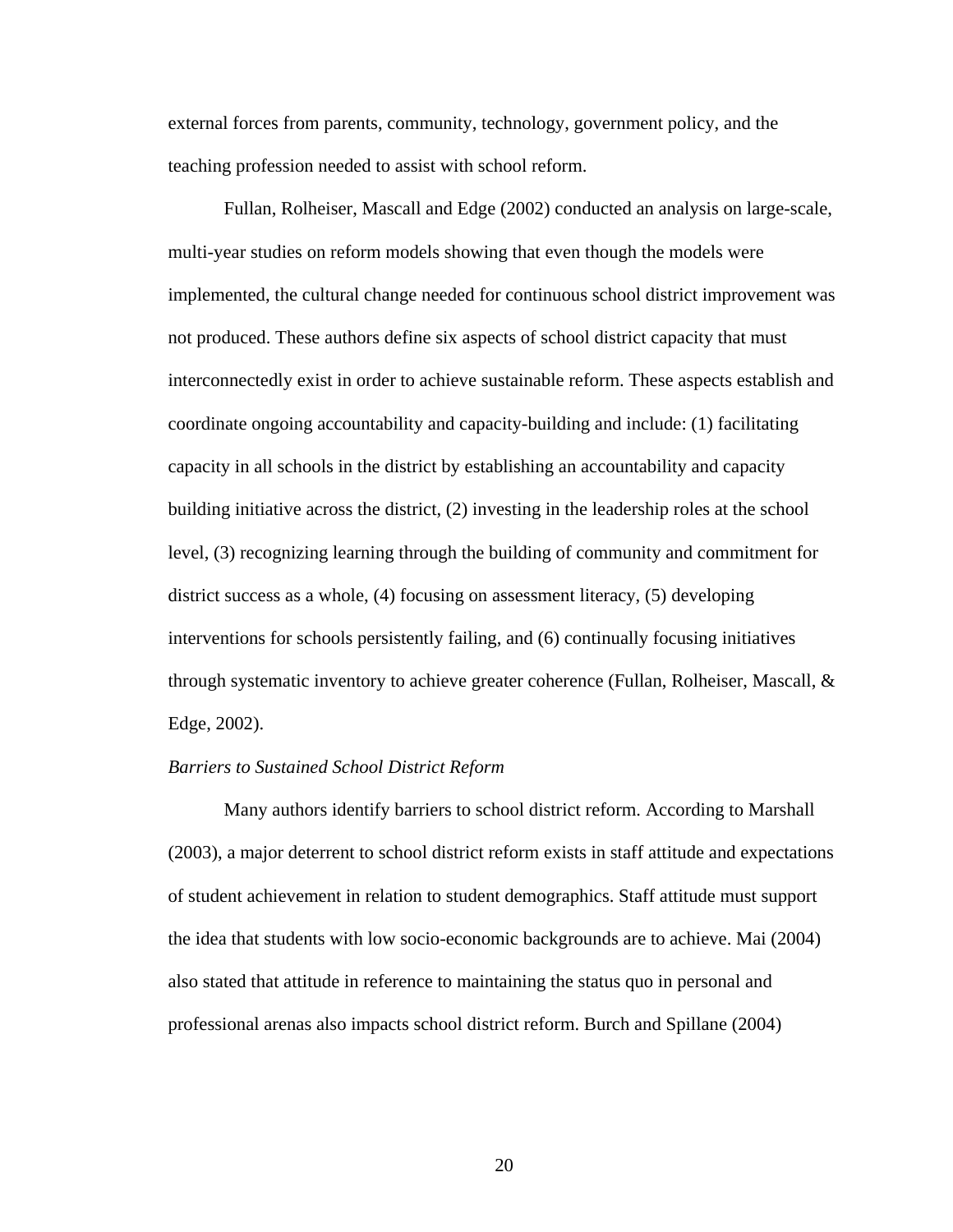mention that four barriers exist at the central office level that prevent change. School relationships are seen as low priorities. Communication within the district is conducted through directives instead of dialogue. The administrator has a lack of understanding of school issues, and central office staff lack expertise around teaching and learning. Fullan, Rolheiser, Mascall and Edge (2002),Copland (2003), and Murphy and Datnow (2003) all state the impact of staff turnover, both teacher and administrator, as a key concern in sustainability of school district reform. Fullan, Rolheiser, Mascall and Edge also add resources, parent and community engagement, and focusing district initiatives as other deterrents to sustaining school district reform.

#### *Avoiding Deterrents to Sustained School District Reform*

 In order to avoid deterrents to sustaining school district reform, Fullan, Rolheiser, Mascall, and Edge (2002) supported reflection through district-wide improvement in a long, multistage process involving awareness, planning, implementation, and reflection resulting in shared expertise as the driver of instructional change. The role of the administrator becomes a facilitator of reflective practice, challenging program regularities and providing resources to staff for implementation of new ideas and programs. The role of the school district is to provide a knowledge base that continually guides efforts to improve student learning and achievement. This "knowledge base includes understanding the change process, building professional learning communities…, assessment literacy, [and] knowledge building and sharing" (Fullan, Rolheiser, Mascall, & Edge, 2002, p. 3). Kilgore and Jones (2003) further support Fullan in that leaders must be given tools to create leadership teams that "increase the commitment of educators and improve the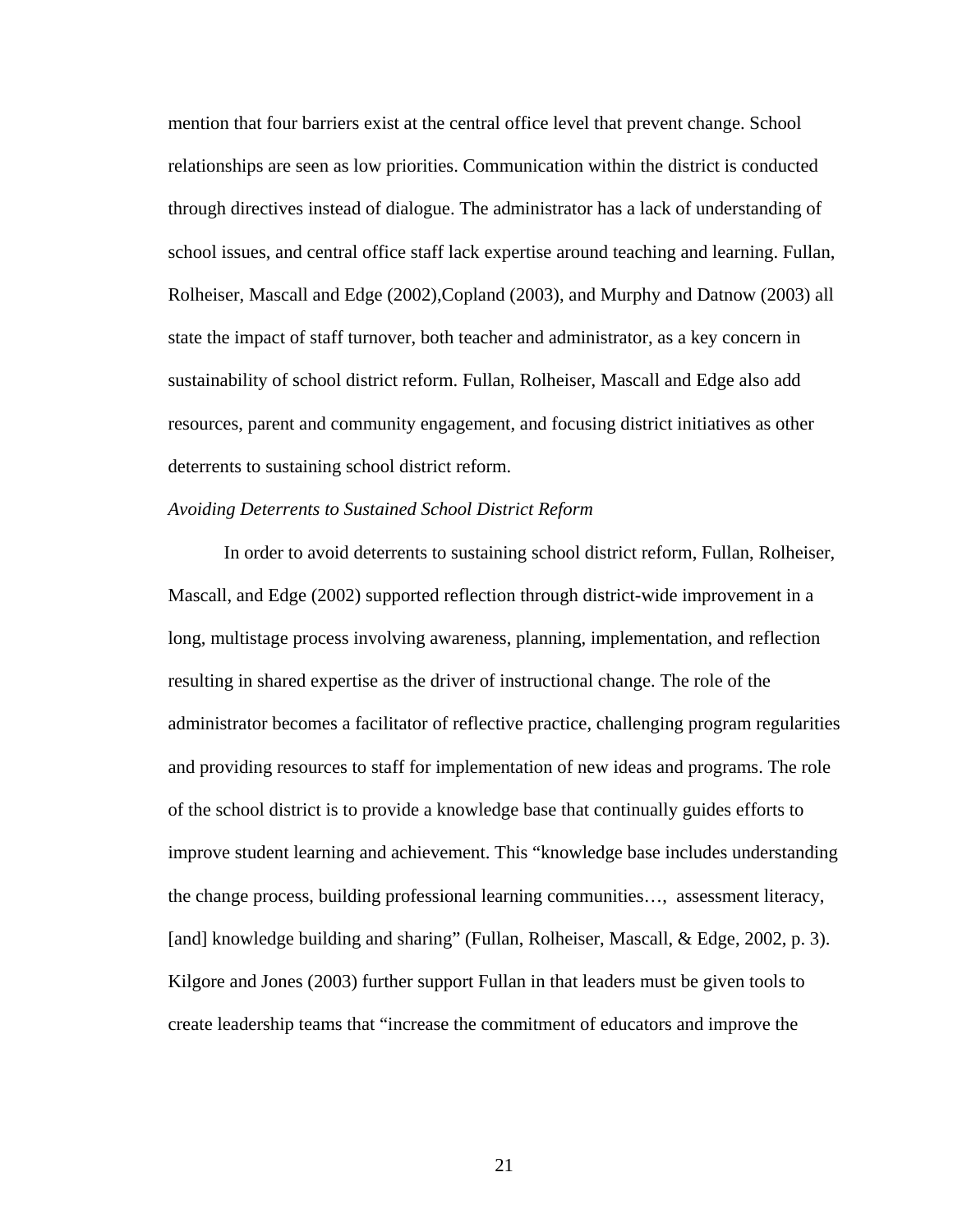capacity of the school to make all children high achievers" (p. 55). Farrell (2003) extends the focusing of district initiatives to sustained effort through "curiosity and enterprise; resilience; tenacity; doing without; teamwork, and compassion" (p. 21). Fullan, Bertani, and Quinn (2004) support district-wide reform through ten components: (a) leaders with a coherent driving conceptualization; (b) a collective moral purpose; (c) the structure and roles most effective for developing capacity-building; (d) leadership and capacitybuilding for those in key roles; (e) lateral capacity building; (f) deep learning; (g) productive conflict; (h) demanding cultures; (i) external partners; and (j) growing financial investment.

 Copland (2003) and Murphy and Datnow (2003) extend the school district role to include the community through system-wide efforts, "the better school[s] [systems] are more tightly linked-structurally, symbolically, and culturally....They operate more as an organic whole and less as a loose collection of disparate subsystems" (Murphy & Datnow, 2003, p. 10). Fullan, Rolheiser, Mascall, and Edge (2002) and Knapp, Copland and Talbert (2003) believe a relationship between three levels of reform, state, district, and school building must occur simultaneously in a continuous inquiry process attached to collaborative, learning communities capitalizing upon lateral accountability among teachers. Fullan (2000) supports creation of collaborative, learning communities through reculturing of school districts. Walters, Marzano, & McNulty (2005) support the use of student achievement as a foundation upon which the learning communities throughout the district focus work in a collaborative and meaningful manner as a means toward student success. As school district reform issues become common across all levels of the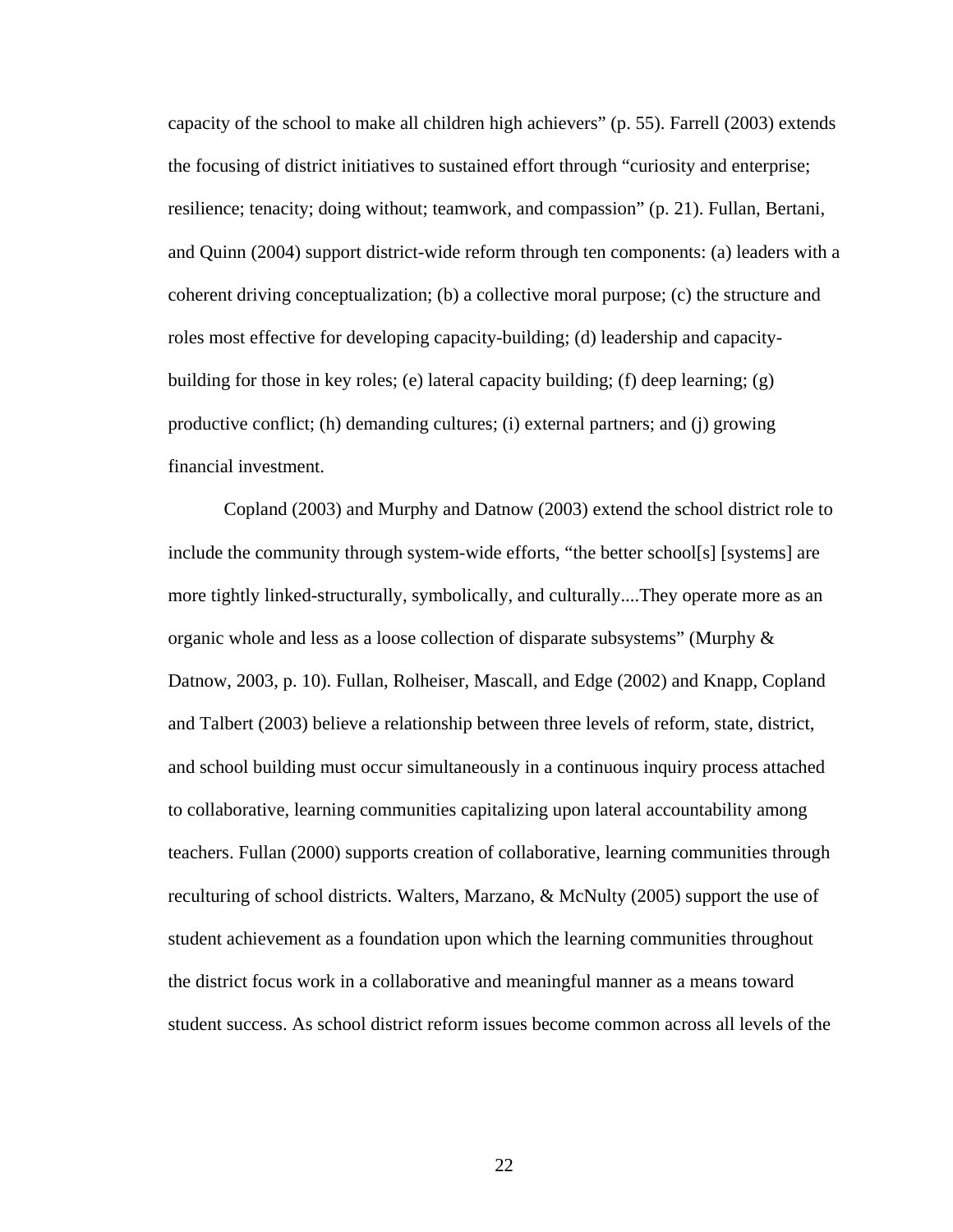educational system, meaningful improvements in teaching and learning occur, resulting in a reculturing of teaching (Fullan, 2000) through scaffolding "a platform of trust" (Murphy & Datnow, 2003) to encourage reform. Shared values of meeting the needs of students, believing all students can learn, sharing responsibility for learning, and promoting instructional norms set the stage for active, collaborative school district learning.

## *Collaborative culture*

### *Introduction*

 Successful sustained school district reform depends upon and results in a cultural change within the organization (Berends, Bodilly, Nataraj Kirby, 2002; Fullan, Rolheiser, Mascall, & Edge, 2002). Finnan and Meza, Jr. (2003) describe culture as "more than a context for implementation; it is essentially what is being reformed" (p. 88). Continuous school district improvement becomes embedded within district culture. By having an understanding of the influence of culture within an organization, sustained school district reform can be attained (Marzano, Waters, McNulty, 2005).

## *Overview of Organizational Culture*

Culture has a variety of definitions depending upon context and perception of the researcher (Martin, 2002; Schein, 2000; Tierney, 1988; Yukl, 2002). Even in organizational research, no consensus exists among researchers; however, most definitions of culture include the words "shared" and "unique" (Martin, 2002, p. 56). Schein (2004) defined the culture of a group or organization as: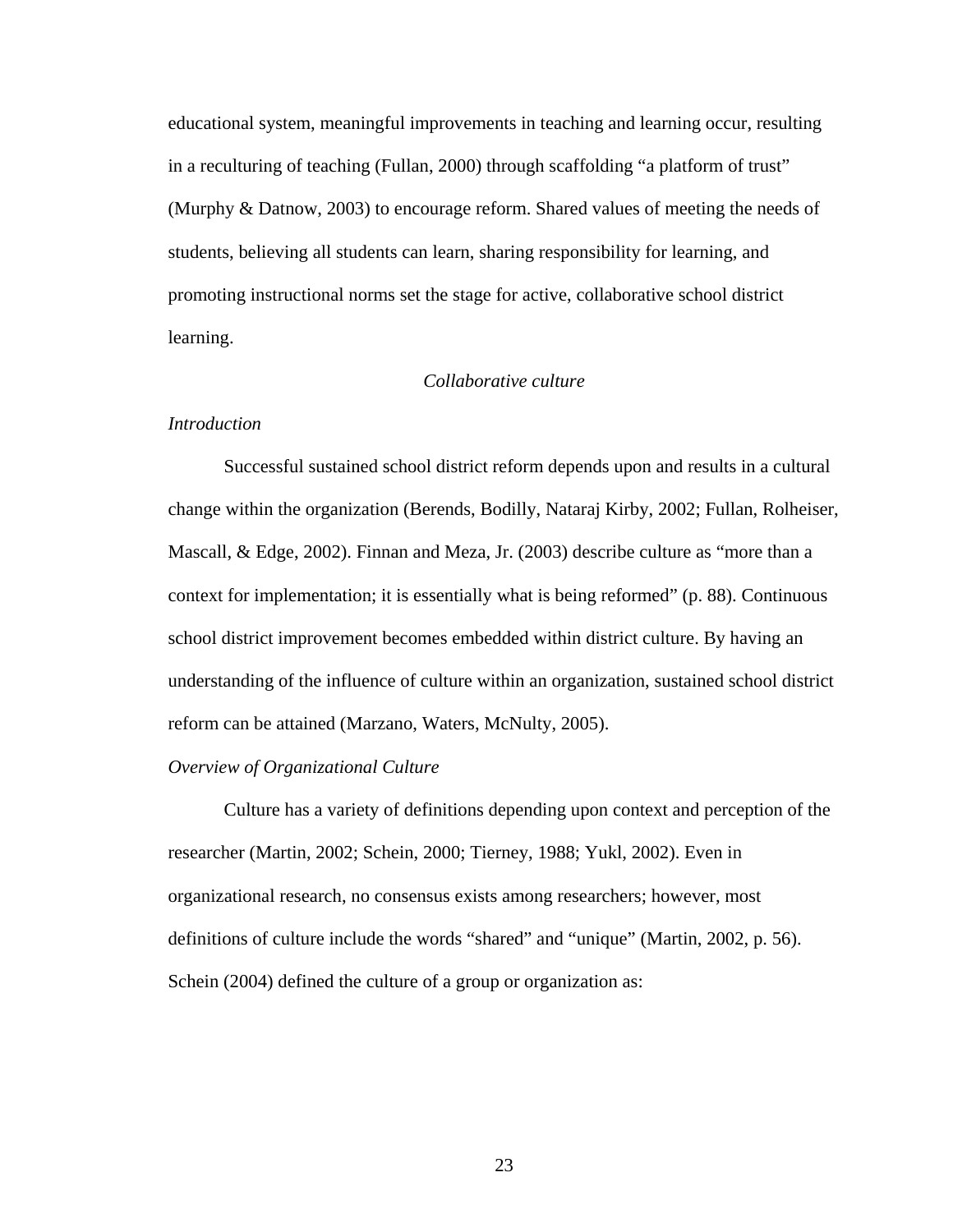A pattern of shared basic assumptions that was learned by a group as it solved its problems of external adaptation and internal integration, that has worked well enough to be considered valid and, therefore, to be taught to new members as the correct way to perceive, think, and feel in relation to those problems (p. 17).

Schein noted the importance of breadth of interpretation in delving into the underlying beliefs of an organization. Morgan (1997) and Schein (2000) stated that if a researcher does not have direct involvement with the organization, the researcher is less likely to be able to decipher the deeper layers of the culture.

Bolman and Deal (1997) supported Schein as they presented culture as a product and a process. The product resembles the wisdom from the past, whereas the process is never ending. The culture is renewed and recreated as newly hired staff become assimilated into the organization. Morgan (1997) supported Schein in viewing culture as a process of "reality construction" (p. 138) in which organizational members create the reality of the organization based upon the organizational culture. All four authors represented exchange of cultural forms through conversation.

## *Understanding Culture to Influence an Organization*

Understanding the language of the organization is key in determining how to influence the organization (Bruffee, 1999). Martin (2002) also stated that physical arrangements influence culture signs and symbols of the organization. Physical objects are concrete examples of the psychological dynamics of the organization (Rafaeli  $\&$ Worline, 2000). Analysis of organizational cultural forms provides clues to organizational culture (Martin, 2002; Peterson & Smith, 2000).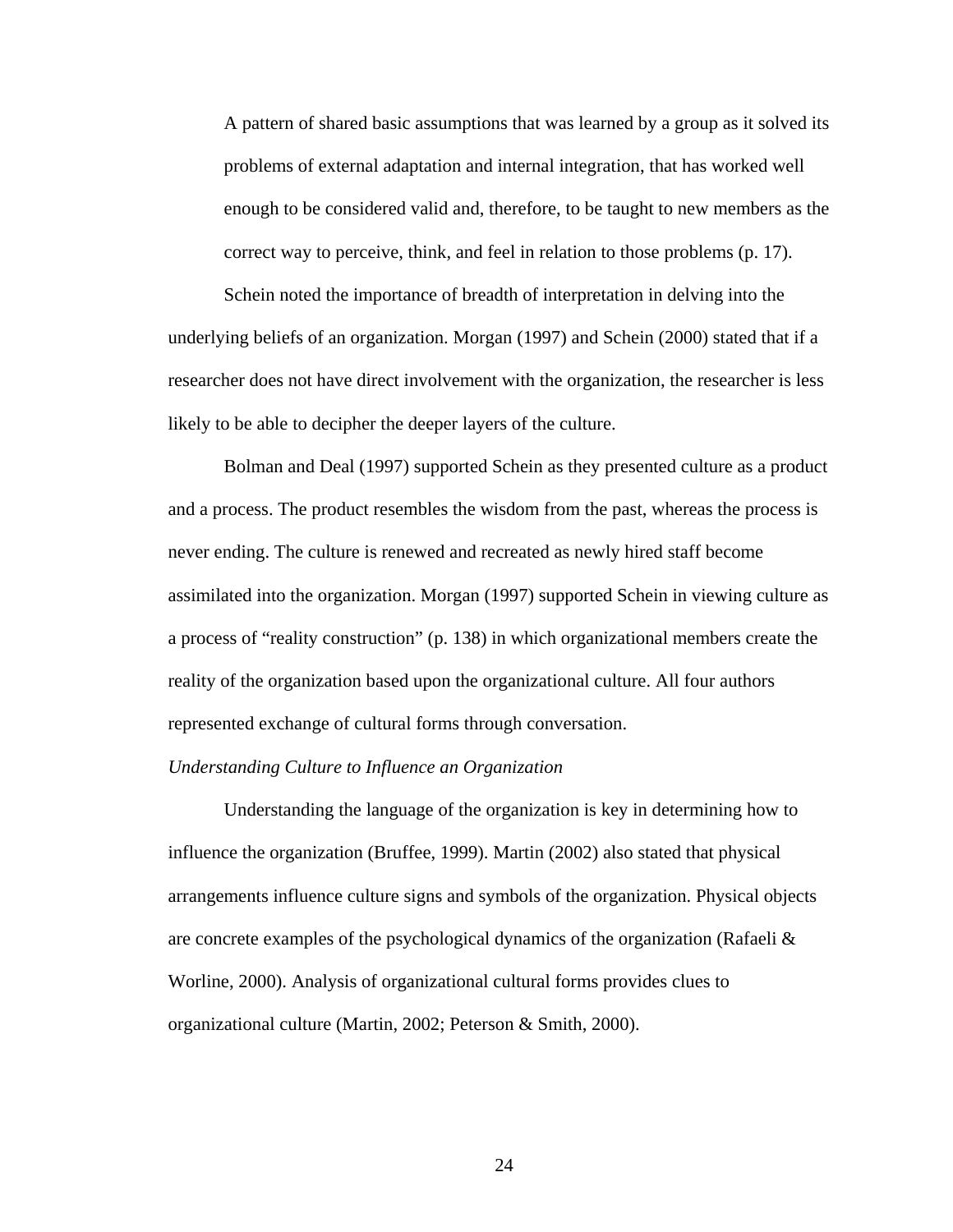Understanding the shared, coded meaning of the organization is "to understand the reactions, interpretations, and actions of organizational members, as well as how those actions, thoughts, and feelings are shaped by the collectivity" (Rafaeli & Worline, 2000, p. 72). According to Yukl (2002), organizational cultural beliefs surrounding issues serve as guide for proper and improper role expectations and behavior. These beliefs guide members through maintaining relationships, understanding the environment or "sensemaking", alleviating anxiety, uncertainty, and confusion (Schein, 1992; Weick, 1995; Yukl, 2002). When organizational decisions are made, discussions about organizational culture are discussions about making sense of events within the organization (Peterson and Smith, 2000). Collins (2001) articulates that great organizations unify through a "big idea" that frames all decisions. Bolman and Deal (1997) have described the most effective organizational cultures as those cultures that have relatively loose structures, implying loose autonomy. However, the beliefs and values of the organization tightly control the organizational culture, thereby rewarding innovation and independence simultaneously in many organizations.

# *Culture within a School District*

 School district culture described by Preskill and Torres (1999) embody culture as the "laws of the road" in a school district that allow the school personnel to function smoothly (p. 155). Sergiovanni (2000) thought of culture as the "normative glue …. a compass setting, steering people in a common direction" (p. 1).

 Empirical studies by Copland (2003) and Walters, Marzano, and McNulty (2005) indicated that a healthy, successful school district culture is characterized by a collective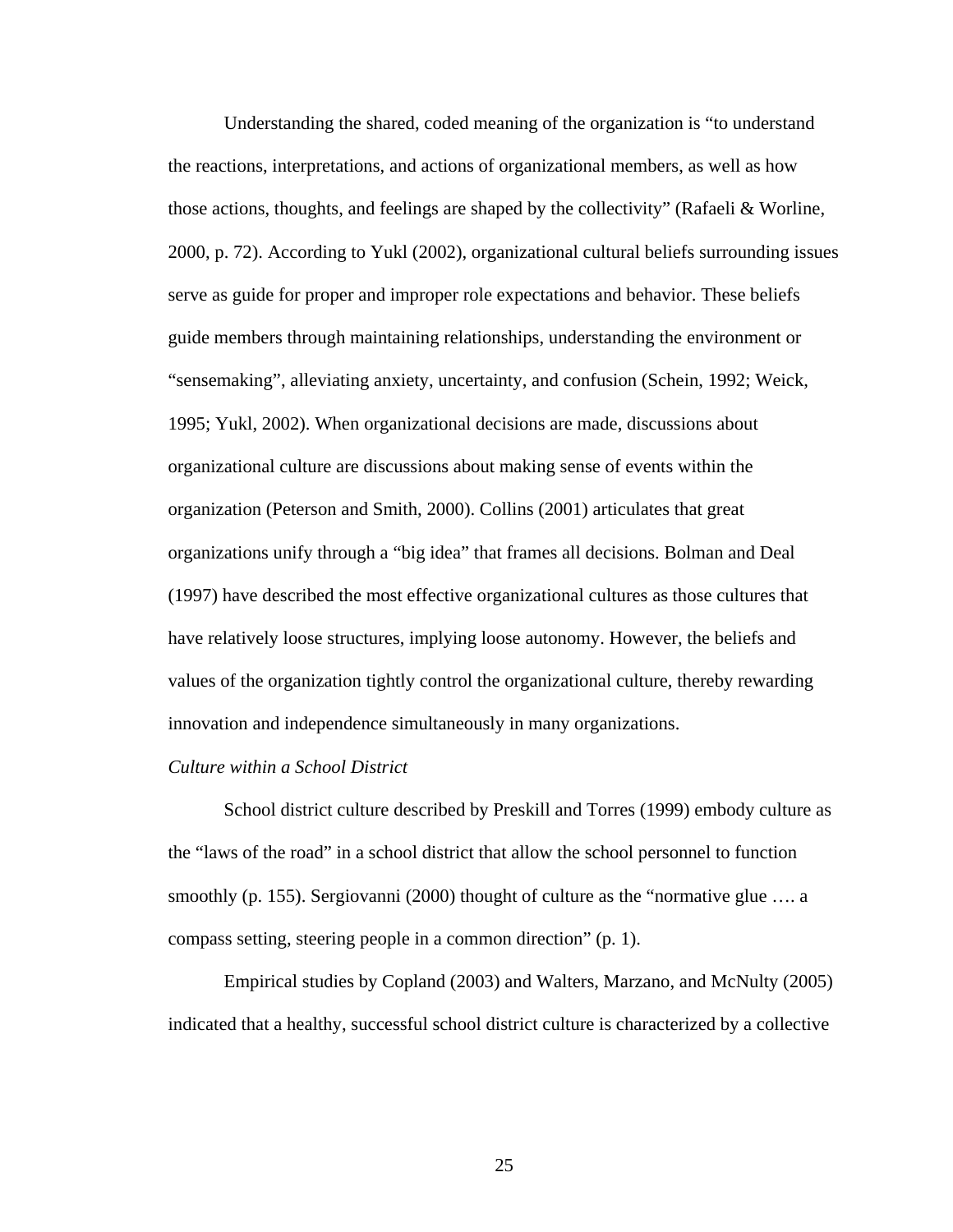vision embodying success of all students, collaborative processes, life long learning, trust, and accountability through student outcomes. Fullan (2000) and DuFour and DuFour (2006) further described a successful school district in terms of a collaborative work culture continually promoting professional learning community, focusing on student work through assessment, and adapting instructional practices that improve results. All of these authors focus on the importance of collaboration.

# *Collaborative School District Culture as a Tool for Leadership*

In order to have a collaborative culture, leaders set the tone of the school district. Leadership promoting frequent social interactions and collaboration among staff members is needed to develop trust, facilitate collaboration, attach meaning to events, and build school district culture (Bruffee, 1999; Martin, 2002; Schein, 2000). According to Combs, Miser, and Whitaker (1999), school district leaders foster collaboration and a sense of belonging for staff by providing collective work space and blocks of time to collaborate and valuing collaboration through creation of norms in addition to encouraging, modeling and rewarding staff members who collaborate. Leaders also shape school districts by being actively involved in observing, evaluating, and scheduling for collaboration (Cunningham and Gresso, 1993).

According to Ogawa and Bossert (1995) and Peterson and Smith (2000), leadership influences culture by shaping meanings and making sense of organizational events. To create a collaborative culture, Schein (2004) denotes six primary culture embedding mechanisms leaders use to influence, embed, and transmit culture. District leaders give attention to situations through response, measuring and controlling. Beliefs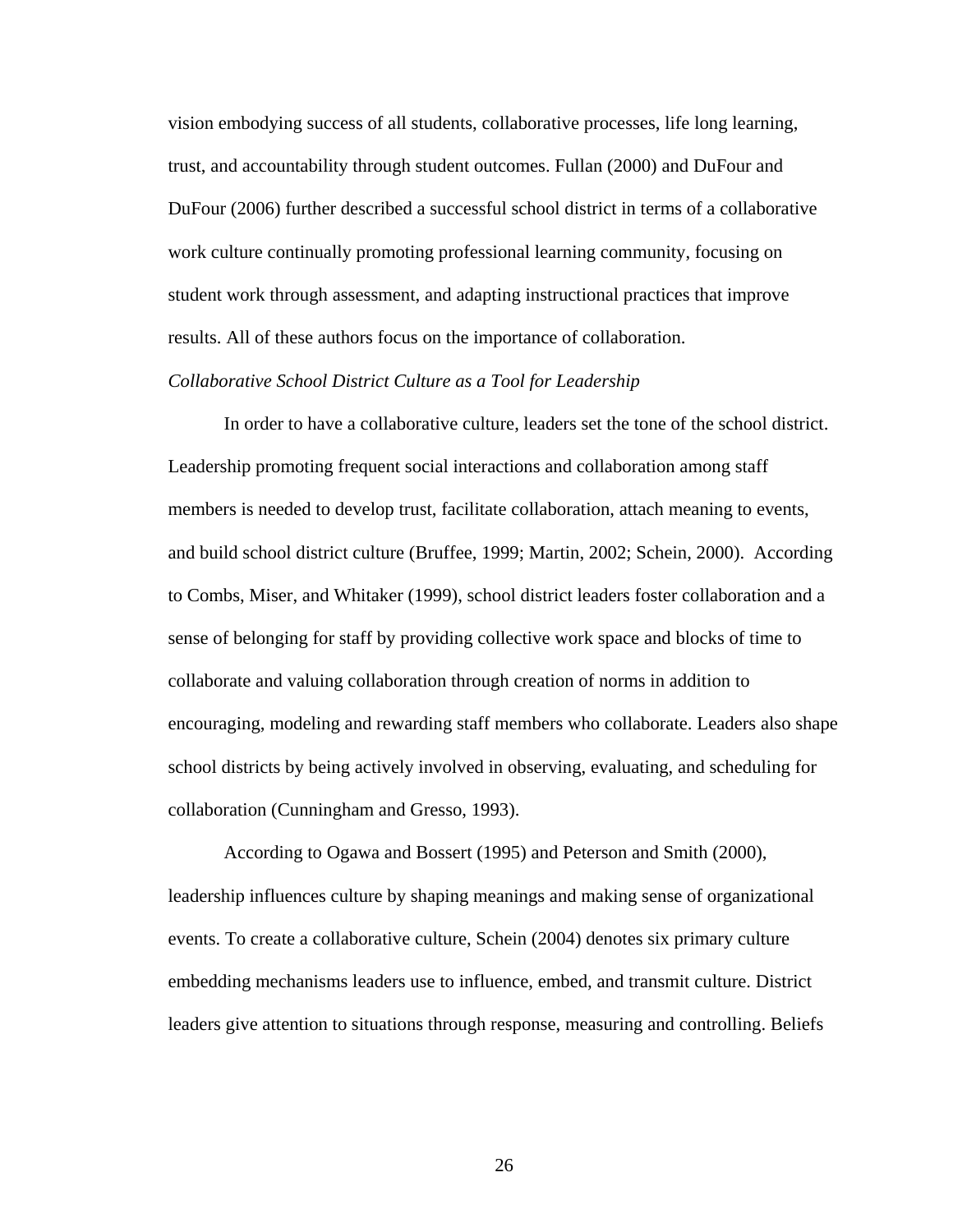the leader communicates through comments, casual questions and remarks and reaction to remarks impacts a collaborative culture. A leader's reaction in times of crisis and critical incidents may create new norms, procedures, and values. The perception of criteria observed by others to allocate resources or rewards influences a collaborative culture. How a leader creates a budget sends a message. The way leaders reward or punish behaviors through practice, as opposed to what is said, also communicate important beliefs. The role modeling, teaching, and coaching of the leader impact a collaborative culture. A leader's visible behavior communicates informal, powerful assumptions and values to others. The perception of criteria observed by others that leaders use to recruit, select, promote, retire, and excommunicate members of the organization informs a collaborative culture. These primary culture mechanisms directly impact the collaborative culture of an organization.

District leaders also need to be aware of secondary articulations and reinforcement mechanisms to continually reinforce or constrain change (Schein, 2004). Some of these cultural artifacts may be difficult to interpret despite being highly visible. District leaders reinforce assumptions through utilizing organizational design and structure, as well as procedures or routines that formalize the process of attention to what is important. If the systems and procedures of the school district are inconsistent, subcultures develop. Rites and rituals of the school district may assist in deciphering, communicating, and reinforcing cultural assumptions. The physical design of space, facades and buildings convey philosophy. Stories reinforce assumptions about important events and people to develop the history of the organization. Culture becomes a tool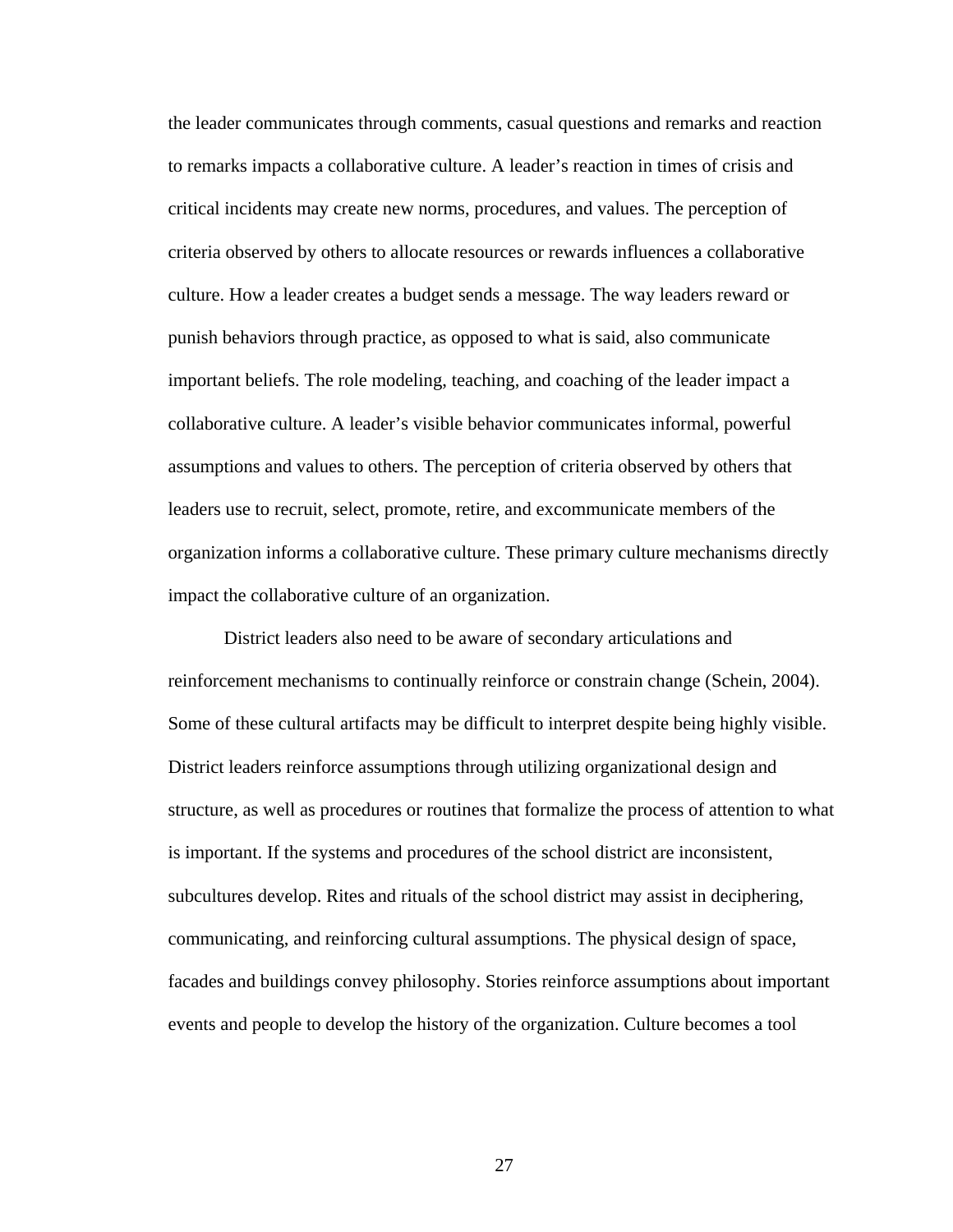through which a leader can foster change (Marzano, Waters, and McNulty, 2005). Finnan and Meza, Jr. (2003) state that culture can be "supported and encouraged" not "forced or manipulated" in a non-linear fashion based upon "individual change since culture resides within people" by building on strengths of the culture, understanding the power, and political structure of the school district (p. 102).

The leadership behaviors associated with fostering school district culture include: (a) cohesion among staff; (b) a sense of well-being among staff; (c) an understanding of purpose among staff; and (d) a shared vision of what the school [district] could be like (Marzano, Waters, & McNulty, 2005, p. 48). Promoting cohesion, purpose and shared vision through collaboration is difficult to attain. According to studies by Copland (2003), Schmoker (1999; 2004) and Sarason (1971) is still observable in many school districts today, the school district cultures are isolated and fractioned with relationships between district leaders and staff being mostly separated by position. District leaders successful in shaping collaborative cultures use a subtle kind of leadership that engages, facilitates, and encourages, other members of the school district. Leadership truly becomes collaborative in nature (Fullan & Hargreaves, 1996).

#### *Distributed Leadership*

### *Introduction*

 Using a collaborative culture as a tool to influence an organization ties into leadership. Influence affects sustained school district reform in many aspects of leadership (Marzano, Waters, and McNulty, 2005). Framing leadership through interactions with others, culture, and collaboration ties into distributed leadership.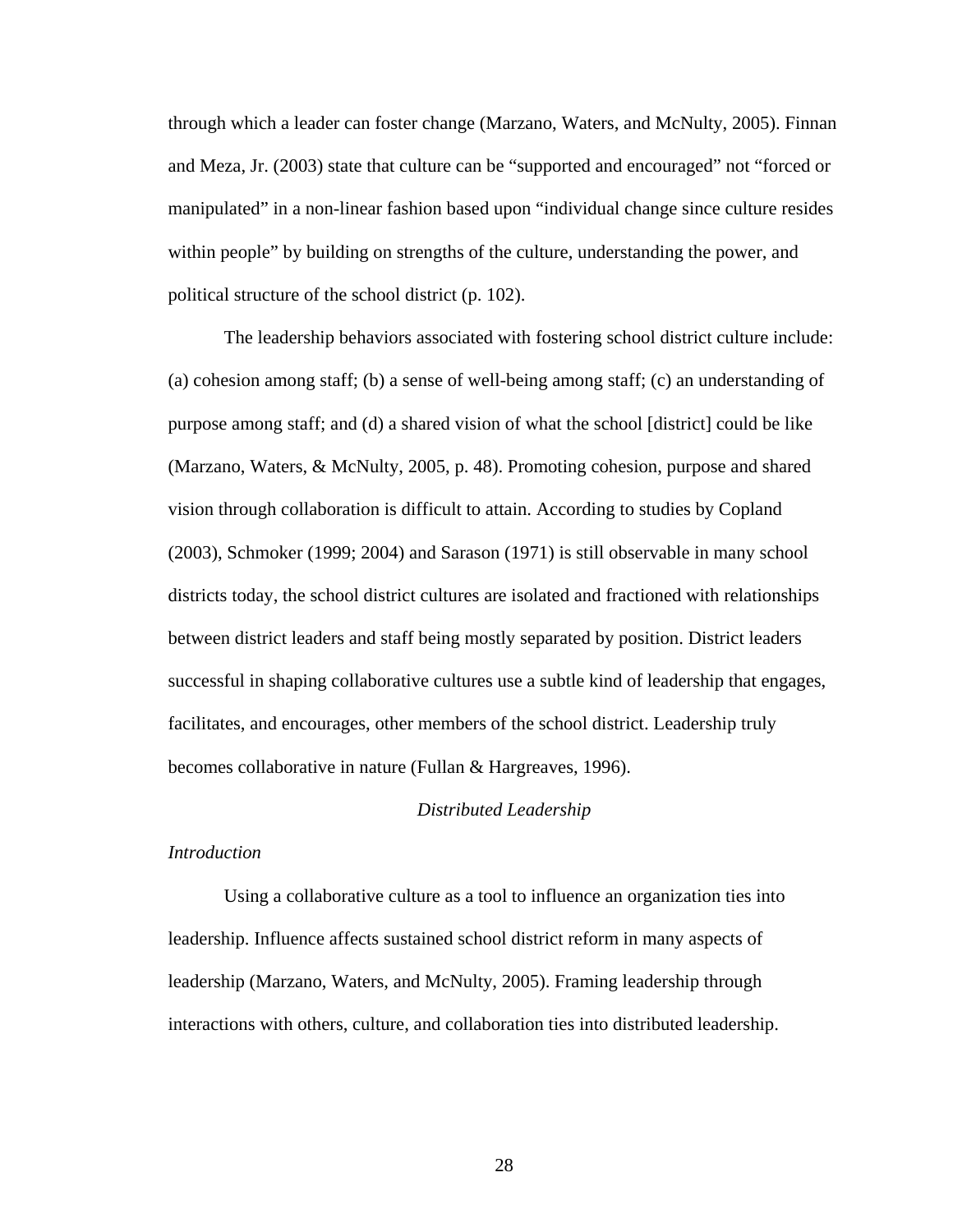### *Defining Organizational Leadership*

Defining leadership depends upon the context and perception of the individual (Bolman & Deal, 1997; Davis, 2003; Leithwood & Duke, 1999; Leithwood & Riehl, 2003; Morgan, 1997; Yukl, 2002). Even though no consensus exists, "most definitions of leadership reflect the assumption that it involves a process whereby intentional influence is exerted by one person over other people to guide, structure, and facilitate activities and relationships in a group or organization" (Yukl, 2002, p. 2). While all definitions add breadth to leadership, directional influence denotes the most necessary component (Leithwood, Jantzi, & Steinbach, 2000; Leithwood & Riehl, 2003).

#### *New Leadership Focus for School Districts*

According to Beachum and Dentith (2004), Burch and Spillane (2004), Copland (2003), and Preskill and Torres (1999), management theorists view of traditional school district leadership in which hierarchical formal decision makers and positions of power were set by individualistic leaders were inadequate in reforming school districts and affecting school district culture. "Instead of this individualistic and nonsystemic worldview, which has dominated Western management practices for decades, the new and emerging model calls for an integrated, pluralistic approach to leadership" (Preskill & Torres, 1999, p. 161). Ogawa and Bossert (1995), Hallinger and Heck (1999), Murphy and Datnow (2003), and Preskill and Torres (1995) also support the notion of leadership shaping systems and school districts in a non-traditional interaction medium through roles and people in all levels of the school district - from the teachers in the classroom through the superintendent of schools.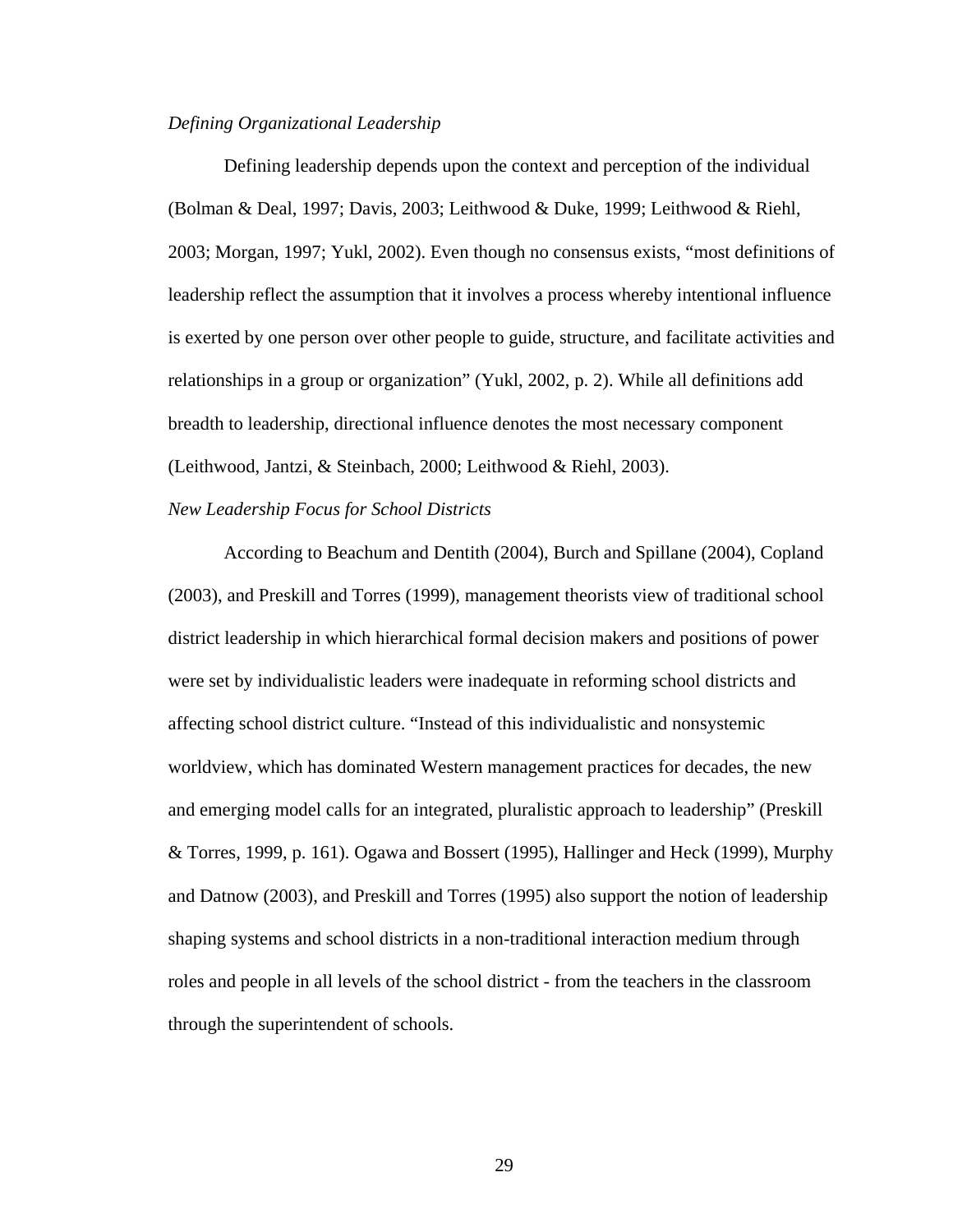Leithwood and Riehl (2003) defined leadership in the following context: "Leaders act through and with other people. Leaders sometimes do things, through words or actions, that have a direct effect on the primary goals of the collective, but more often their agency consists of influencing the thoughts and actions of other persons and establishing policies that enable others to be effective" (p. 8).

Conzemius and O'Neill (2002) describe this phenomenon as "building leadership capacity" (p. 7) within a school district. Lambert (1998) describes leadership capacity as the "reciprocal learning processes that enable participants to construct and negotiate meanings leading to a shared purpose of schooling…that leads to constructive change" (p. 5). Beachum and Dentith (2004) also supported the facilitation of leadership capacities within the school district to "build more collaborative and democratic arrangements with teachers and others to achieve the enormous ambitions of schooling and respond to students' diverse needs" (p. 276). Murphy and Datnow (2003) state that in order to have successful reform, "building dense leadership organizations...through practices that help forge 'communities of professional practice'" (p. 266). Since the reciprocal influence is relational throughout the school district, distributed leadership most closely describes this paradigm (Watson, 2005). Many reform authors reviewed by Murphy and Datnow (2003) also contend that distributed leadership is more compatible with reform.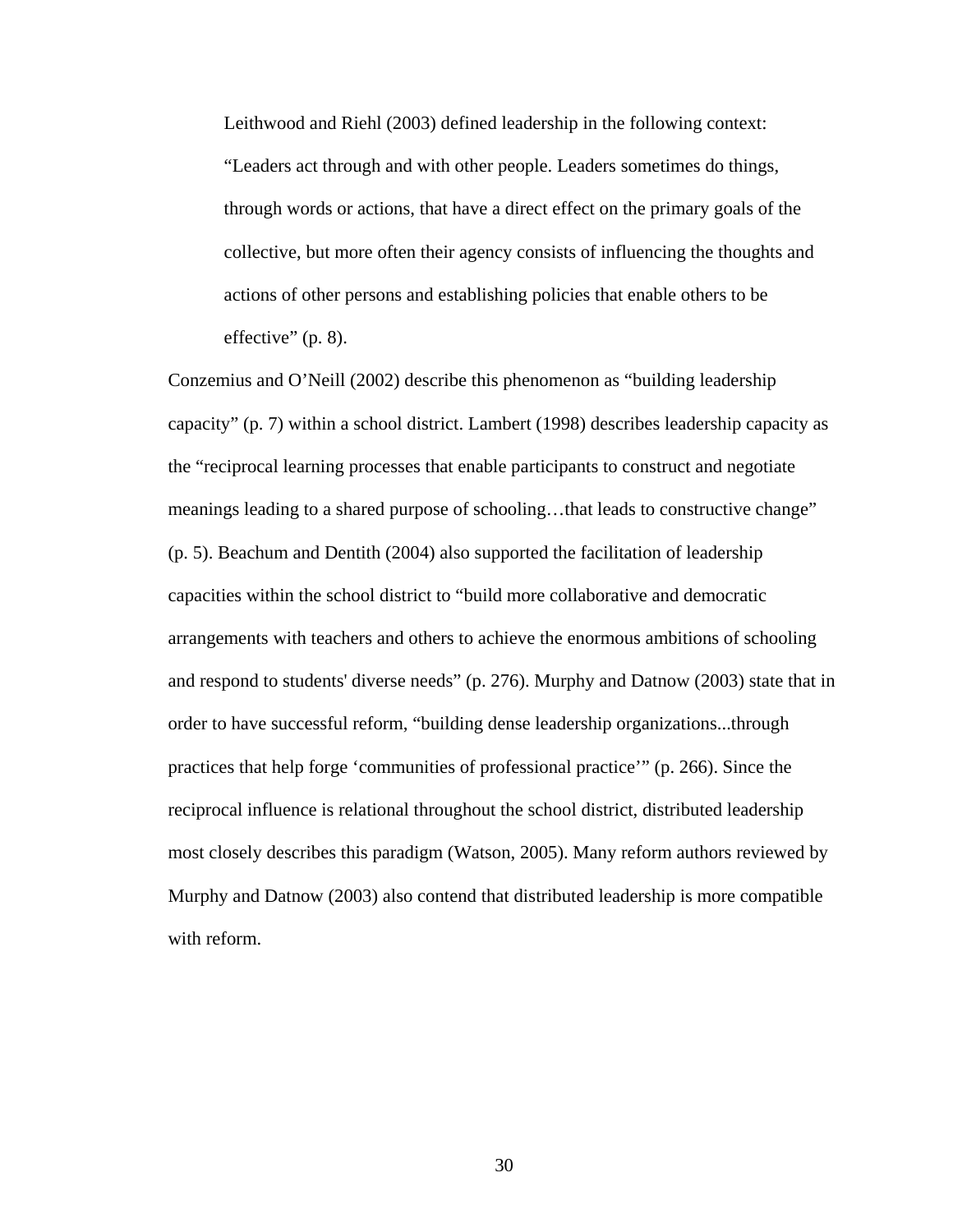### *Distributed Leadership as the New Paradigm*

According to Spillane (2006), three elements are necessary for distributed leadership: (a) "Leadership practice is the central and anchoring concern; (b) Leadership practice is generated in the interactions of leaders, followers, and their situation; each element is essential for leadership practice; and (c) The situation both defines leadership practice and is defined through leadership practice" (p. 4). However in comparing distributed leadership with other current, associated terms, such as: collaborative leadership, shared leadership, co-leadership, democratic leadership, and situational leadership, distributed leadership is more relatively defined. For example, according to Spillane (2006), the amount of collaboration within the distributed perspective is determined by the situation. Consequently, collaborative leadership is not equal to distributed leadership. While both can have similar leadership qualifiers, collaborative and distributed leadership are not always at the same level on a continuum of interaction. Distributed leadership involves situational factors, therefore creating a non-equal relationship. In discussing transformational and transactional leadership, distributed leadership can be transformational as well as transactional. Also, the leadership practice is not relegated to the superintendent or principal but allows for any key players to demonstrate leadership whether through design or by chance. Thus in examining distributed leadership through the relational interaction of leaders, followers and situations, distributed leadership offers a continuum of leadership practice or framework that is situationally and contextually based.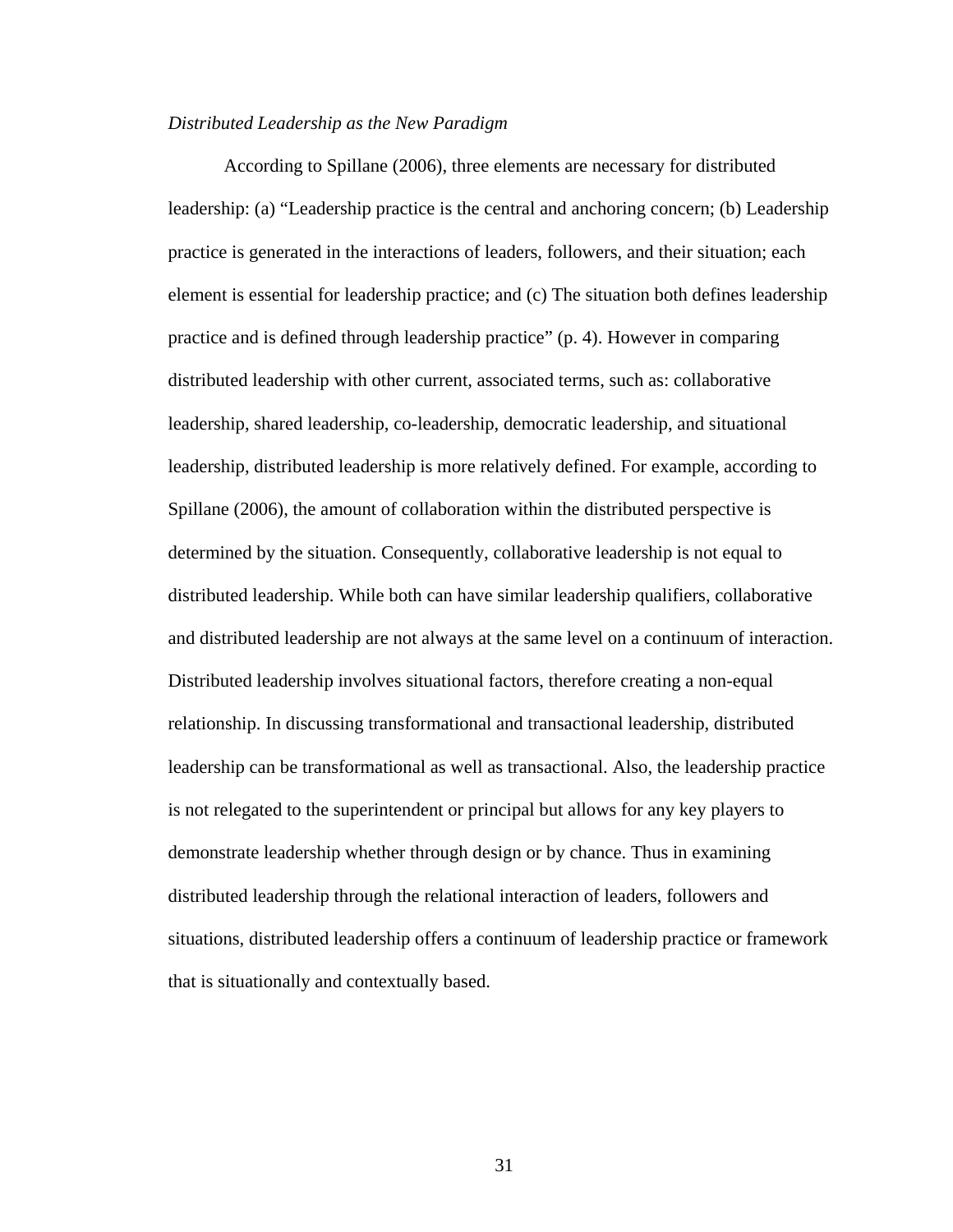### *Framing leadership through interactions.*

Through the use of distributed leadership as a framework to focus on the "interactions in leadership practice" (Spillane, 2006, p. 85) at the collective level in addition to component parts, researchers are able to systematically think about the practice of leadership. The empirical knowledge base demonstrating the leadership practice aspect of distributed leadership in both thinking and activity is lacking depth (Spillane, Halverson, & Diamond, 2001; Spillane, 2005; 2006). However, some researchers have connected the interactions among leaders, followers, and situations. In 2003, Camburn, Rowan, and Taylor conducted a study of more than one hundred United States elementary schools. These authors determined that leadership functions were usually distributed among three to seven formally identified leadership positions in each elementary school. Instead of leadership being tied to one administrative position, leadership functions were distributed among principals, assistant principals, coordinators, mentors, consultants and other staff members.

Portin, Schneider, DeArmond, and Gundlach (2003) interviewed individuals in a study of twenty-one K-12 schools in four United States cities showing that leadership is distributed among appointed leaders in addition to any individual capable of influencing others within the school. Dissertation research by Watson (2005) indicates, "leadership is everywhere, it is an emergent quality of professional interaction" (p. 277). Dissertation research by Lucia (2004) demonstrates that distributed leadership needs to be comprised of a rotating and blending of roles through conscious layering and deliberate engagement of staff members. Spillane's research (2006) further contends that the "distribution of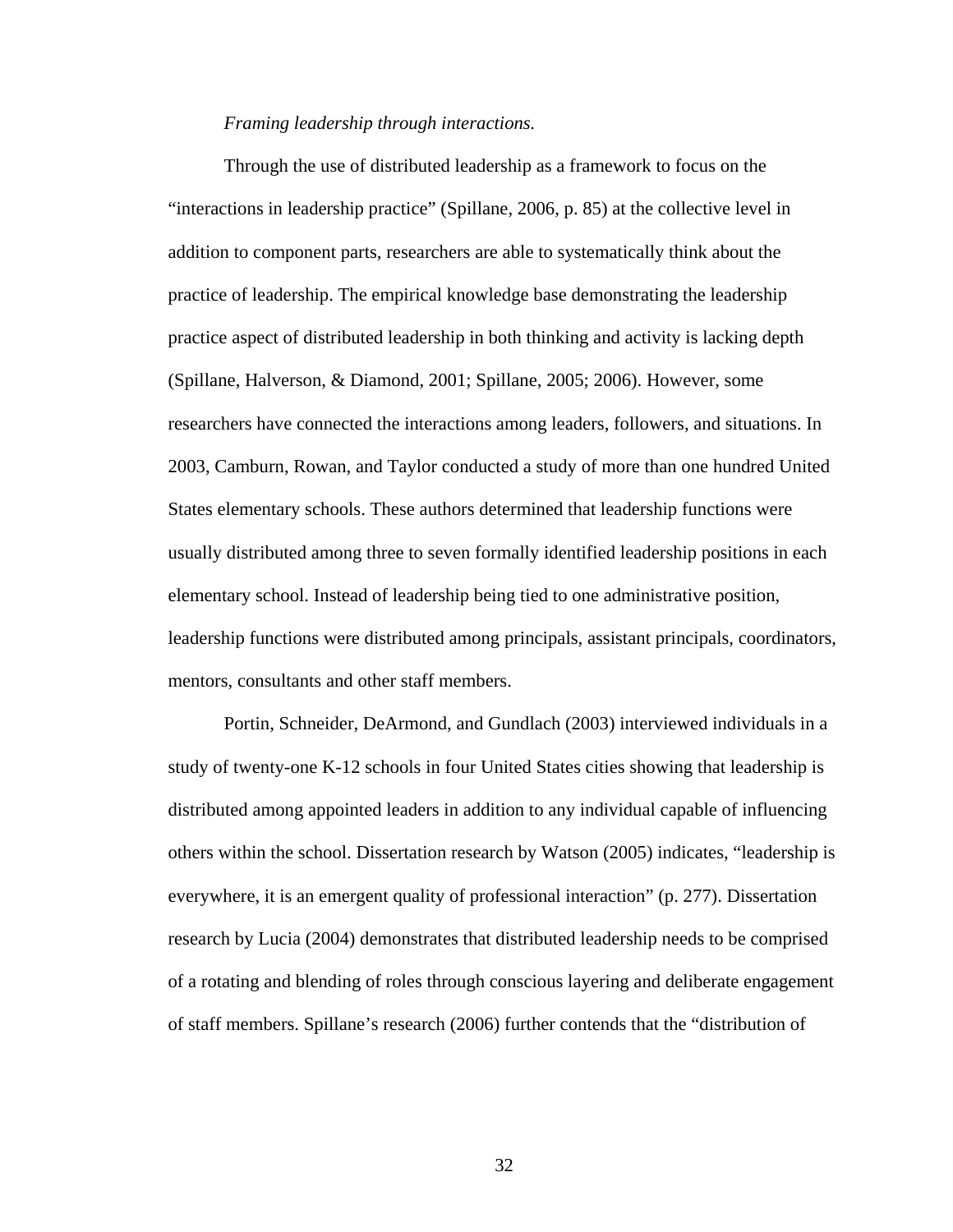leadership differs, depending on the leadership function or routine, the subject matter, the type of school, the school's size, and a school or school leadership team's developmental stage" (p. 33).

## *Framing leadership through culture.*

Investigating leadership practice by analyzing more than the action of individuals or what people do is critical for distributed leadership. However, the analysis requires focusing on the interactive web between leaders and followers as "leadership practice is stretched over leaders" (Spillane, 2006, p. 57) given key aspects of the situation, including organizational routines, material artifacts, language, structures, tools, and culture (Spillane, Halverson, & Diamond, 2001).

Schein (2004) supports the concept of culture being a necessary component in defining leadership. An example of this requisite integration of culture with leadership can be found in the conceptual foundation for distributed leadership. This foundation is based on distributed cognition and activity theory; "social context [or culture] becomes an integral component…for intelligent activity" (Spillane & Halverson, & Diamond, 2004, p. 13). Consequently, in studying and understanding district leadership, the culture and situation must be analyzed because of the sense-making component related to cognition (Spillane, 2006). Marzano, Waters, and McNulty (2005) support this concept in that culture can negatively affect a second-order change, a dramatic change in the way of doing business, and impact reform negatively.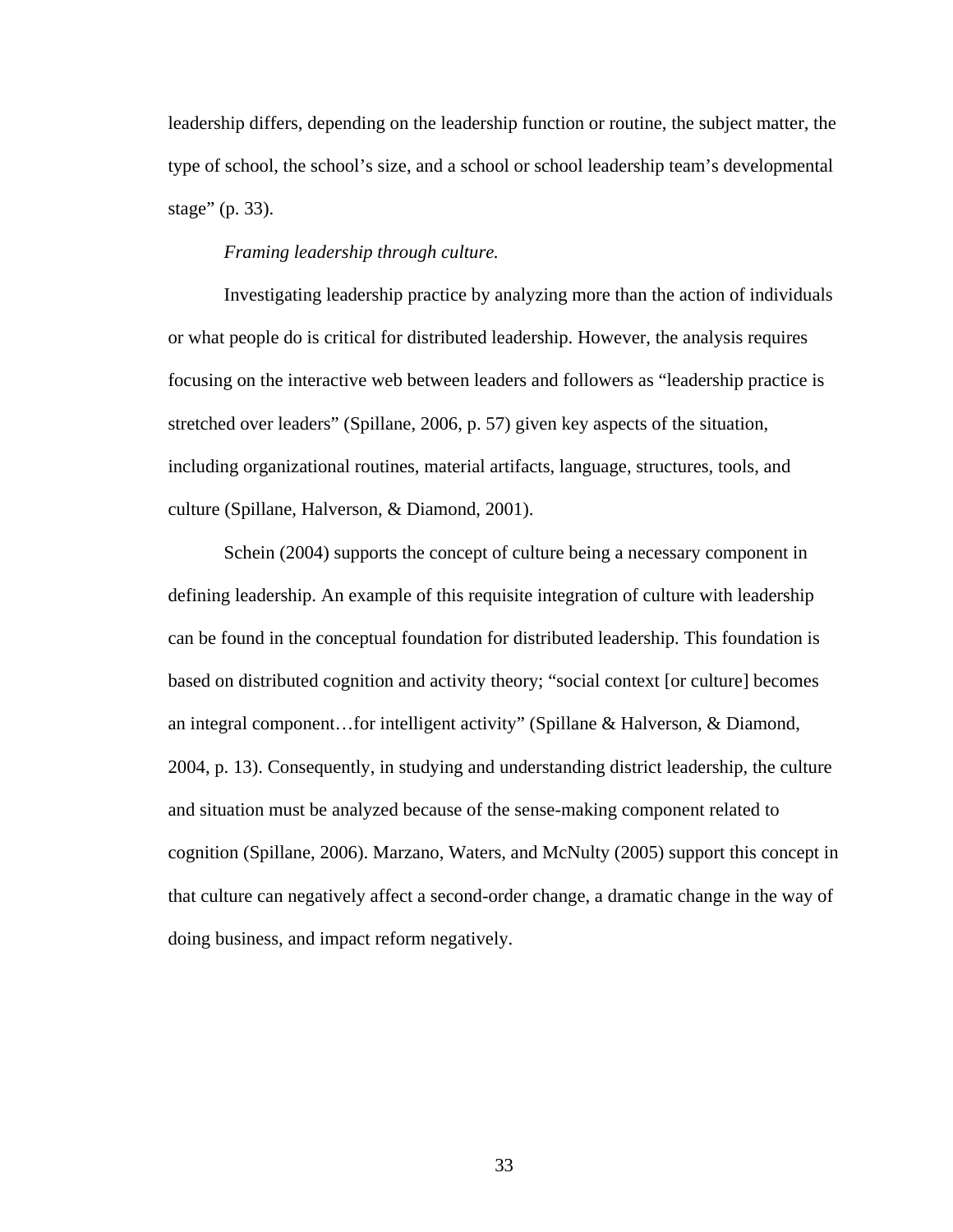#### *Framing leadership through collaboration.*

Sense-making requires dialogue and collaboration. Collaboration occurs through the shaping of culture and the construction of meaning in an organization depending upon open, social exchange in a community of knowledgeable peers speaking the same language (Bruffee, 1999; Soder, 2001). Bruffee describes this process as "acculturation," with Morgan (1997) and Nonaka & Takeuchi (1995) mention similar group processes through "redundancy." Redundancy facilitates frequent social exchange to create a common ground while developing creativity, comprehension, trust and purpose. Results from dissertation research by Maher (2000) support the generating of shared leadership through the sharing of values, ideas, and commitments.

Schein (2000) discussed dialogue theory that emphasizes conversation because "we cannot appreciate another culture if we are not aware of our own cultural filters….Once assumptions are surfaced and stated, mutual understanding increases and a basis exists for finding common ground" (p. 20). Analyzing of the school district and encouraging staff to analyze their relationships and practices help improve the quality of the school district culture (Copland, 2003; Conzemius & O'Neill, 2002; Fullan & Hargreaves, 1991). School district leaders need to "foster respect, trust, and strong, personal connections among staff by being nonjudgmental and focusing on the positive; and by organizing staff into grade-level or 'vertical' (cross-grade) teams to accomplish specific instructional tasks" (Marzano, Waters, & McNulty, 2005, p. 19).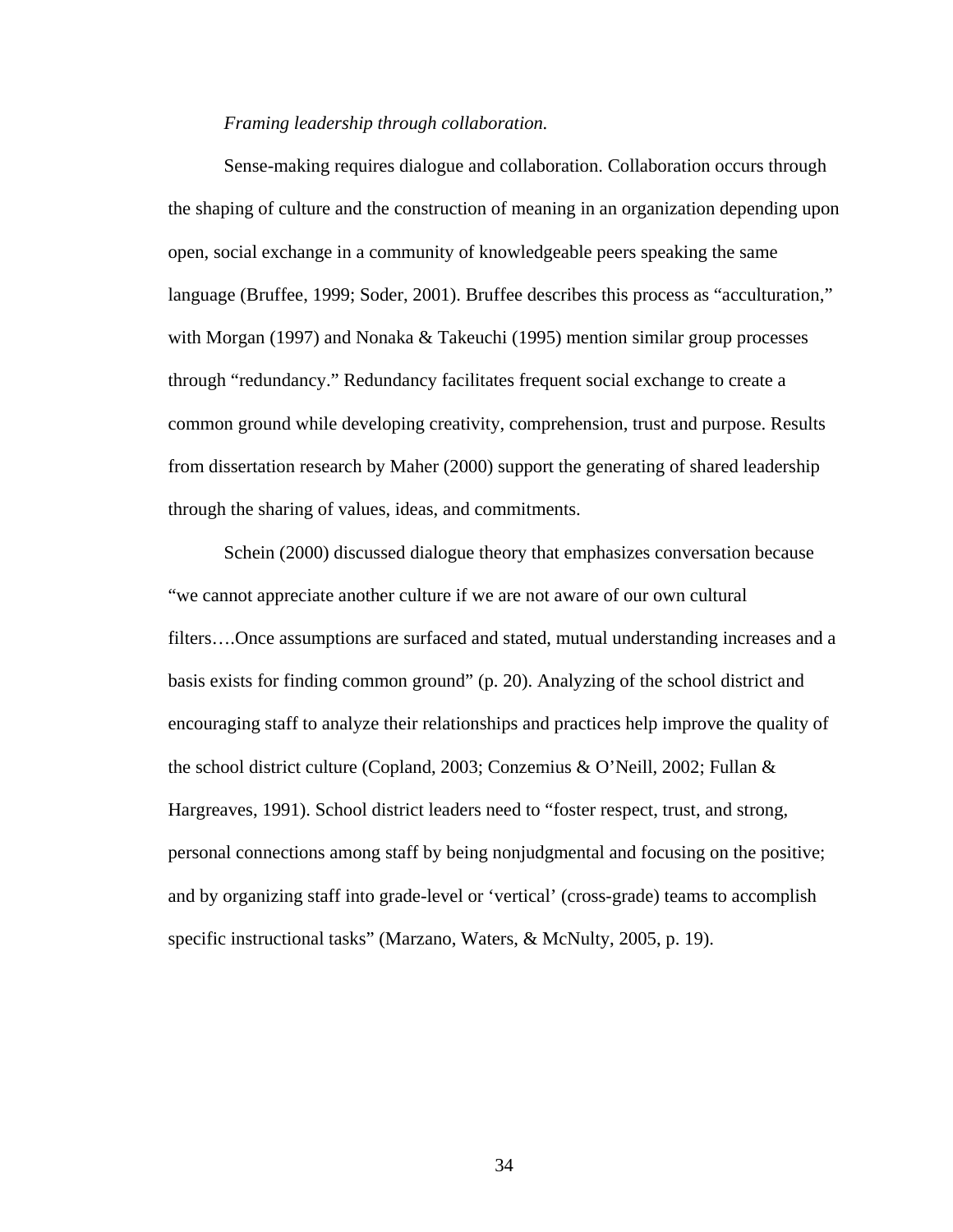### *Teaming*

## *Introduction*

 Leading collaboratively involves influence through teams and facilitation of a collaborative culture. Teaming becomes a tool for continuous school improvement through inquiry (Preskill & Torres, 1999). A culture of continuous school improvement lends itself to sustained reform resulting in a change in school district culture.

# *Organizational Teaming*

 Collins (2001) and Bolman and Deal (1997) addressed the importance of organizations fostering teamwork in order to capitalize on the talent of the organization in a global marketplace, rather than capitalizing on individualistic talent that could leave the organization at any time. W. Edwards Deming (1986) advocated building intellectual and professional capital through teamwork. Katzenbach and Smith (1993) viewed the learning of the organization through teams as enduring while allowing for the any skills and experiences of individuals on the team being surpassed by the collective skills and experiences of the team. Yukl (2002) indicates many organizations are leaning toward giving teams more responsibility.

Yukl (2002) describes several distinct types of teams that can typically be found within organizations: (1) functional teams, (2) cross-functional teams, (3) self-managed teams, (4) self-defining teams, and (5) executive teams. Each team has a differing level of influence over the mission of the organization, team membership, and team existence. Teams also differ in the formal position of the leader, the manner in which the leader was selected, duration of the teams' existence, team membership stability, and member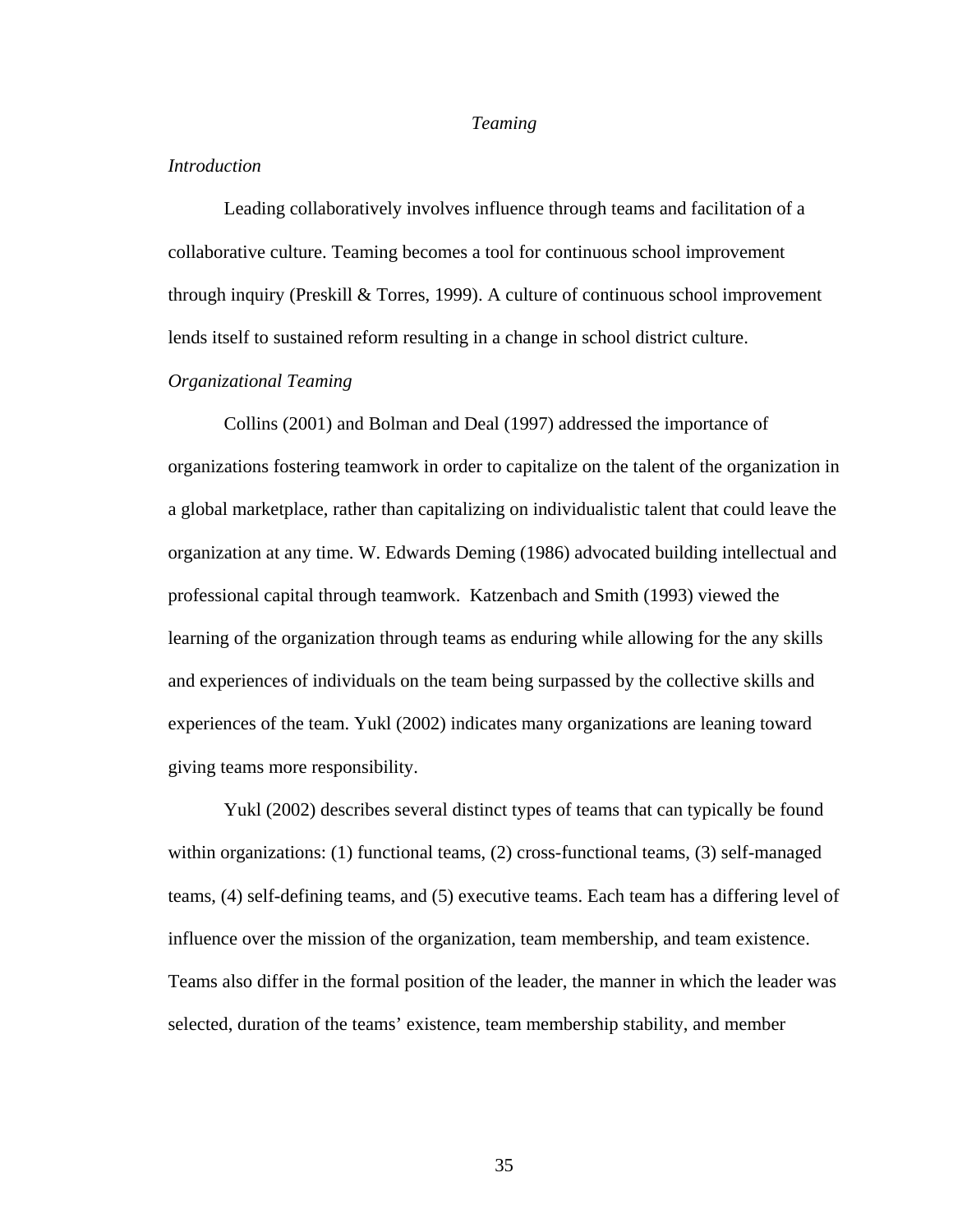diversity. Bolman and Deal (1997) agree that having the task and circumstance determine the type of team needed to accomplish the goal.

### *High Performing Teams*

According to Katzenbach and Smith (1993) "a team is a small number of people with complementary skills who are committed to a common purpose, set of performance goals, and approach for which they hold themselves mutually accountable" (p. 112). Organizations must be able to determine the difference between a pseudo team and a high-performing team (Schmoker, 1999). Katzenbach and Smith (1993) conducted research on high-performing teams. High performing teams share a common purpose in response to a demand or an opportunity usually given by higher management. Common purpose is translated into specific, measurable performance goals. High performing teams are of manageable size, usually two to twenty-five people with the right mix of expertise. Members of high performing teams hold themselves collectively accountable with a commitment to relationships.

 High performing teams are not commonplace. In many cases, the appearance of teamwork is the true state of the organization (Schmoker, 1999). Preskill and Torres (1999) supported this concept in that many times organizations have not put the structures and systems in place to support teams. Lencioni (2002) described five basic pitfalls associated with the lack of genuine teamwork in organizations. These five interrelated dysfunctions of a team are commonplace and happen naturally: lack of (a) trust, (b) conflict, (c) commitment, (d) accountability, and (e) results. However, if left unchecked, a single dysfunction deteriorates the teamwork like a broken link in a chain.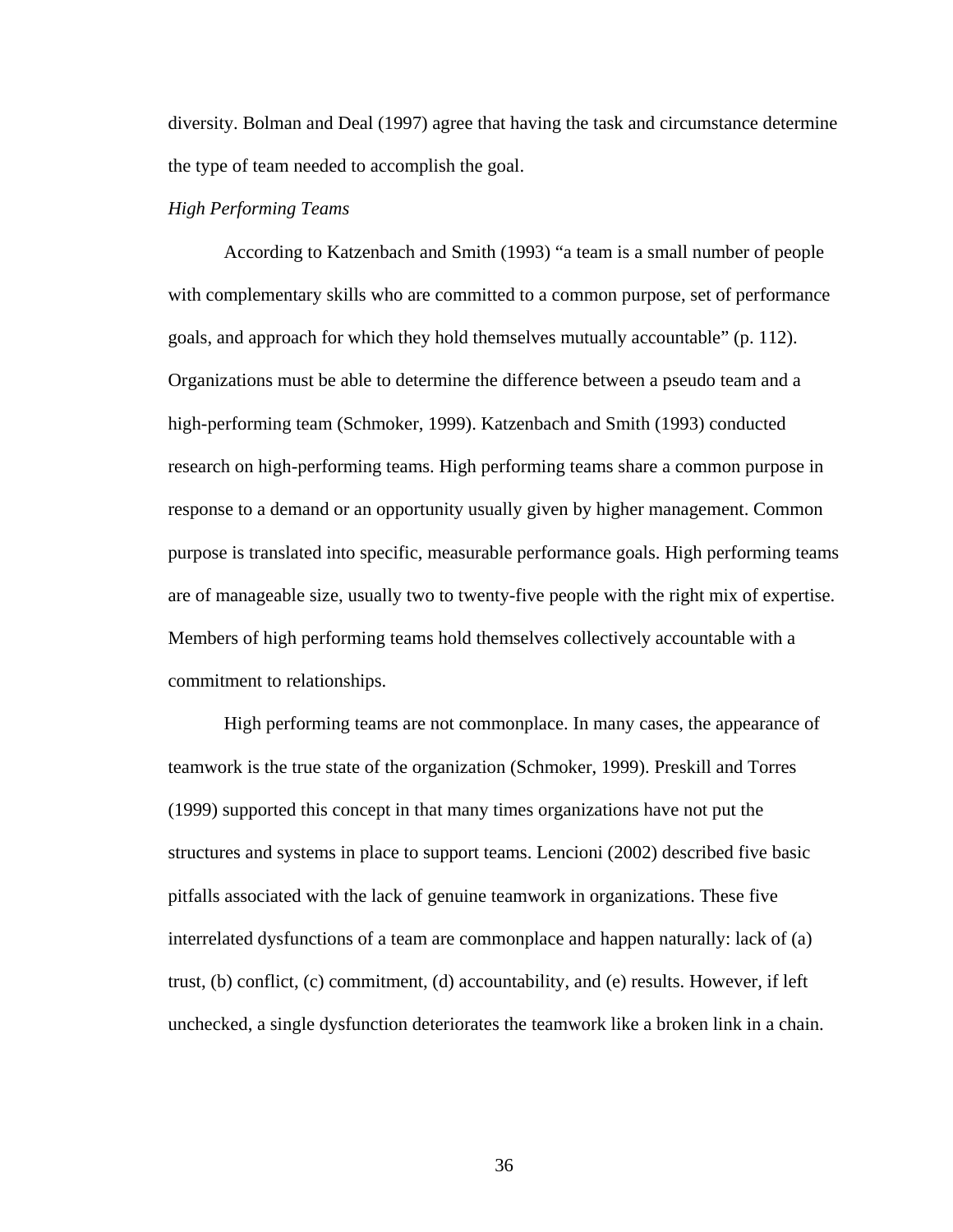When considering these five dysfunctions, the key component to a cohesive team is trust, the foundation upon which any team is built. For each of the five dysfunctions of teams, Lencioni provided team activities to facilitate overcoming the dysfunctions. Lencioni's perception of the five dysfunctions of teams supports the research by Katzenbach and Smith (1993) by providing a model with tools and team activities that can facilitate the development of a high performing team.

 Preskill and Torres (1999) identified ideals for effective team functioning. Supporting Lencioni's foundation for teaming on trust and extending Katzenbach and Smith's (1993) high performing team characteristics, Preskill and Torres included collaborative inquiry, democratic participation, efficacy, humility, reciprocity, deliberation and appreciation. Neck and Manz (1994) discussed effective team functioning through the use of "teamthink" (p. 934) in which team performance is enhanced through divergent thinking, open communication, celebration of diversity and uniqueness, and open discussion surrounding issues of doubt within the team. Ineffective team functioning was described as "groupthink" (p. 934) a situation in which the team creates a bond, but in striving for this unified stance, fails to explore or discuss alternatives. Becoming an effective team is not immediate, simple, or easy.

#### *Team Development*

 Hackman and Johnson (2000) indicated that groups change and mature over time. Bales (1970) developed a guide for analyzing the interaction between members of a group. Of the twelve categories, four deal with social dimension of the group and eight relate to the task of the group. Bales indicated that in order for a group to be successful, a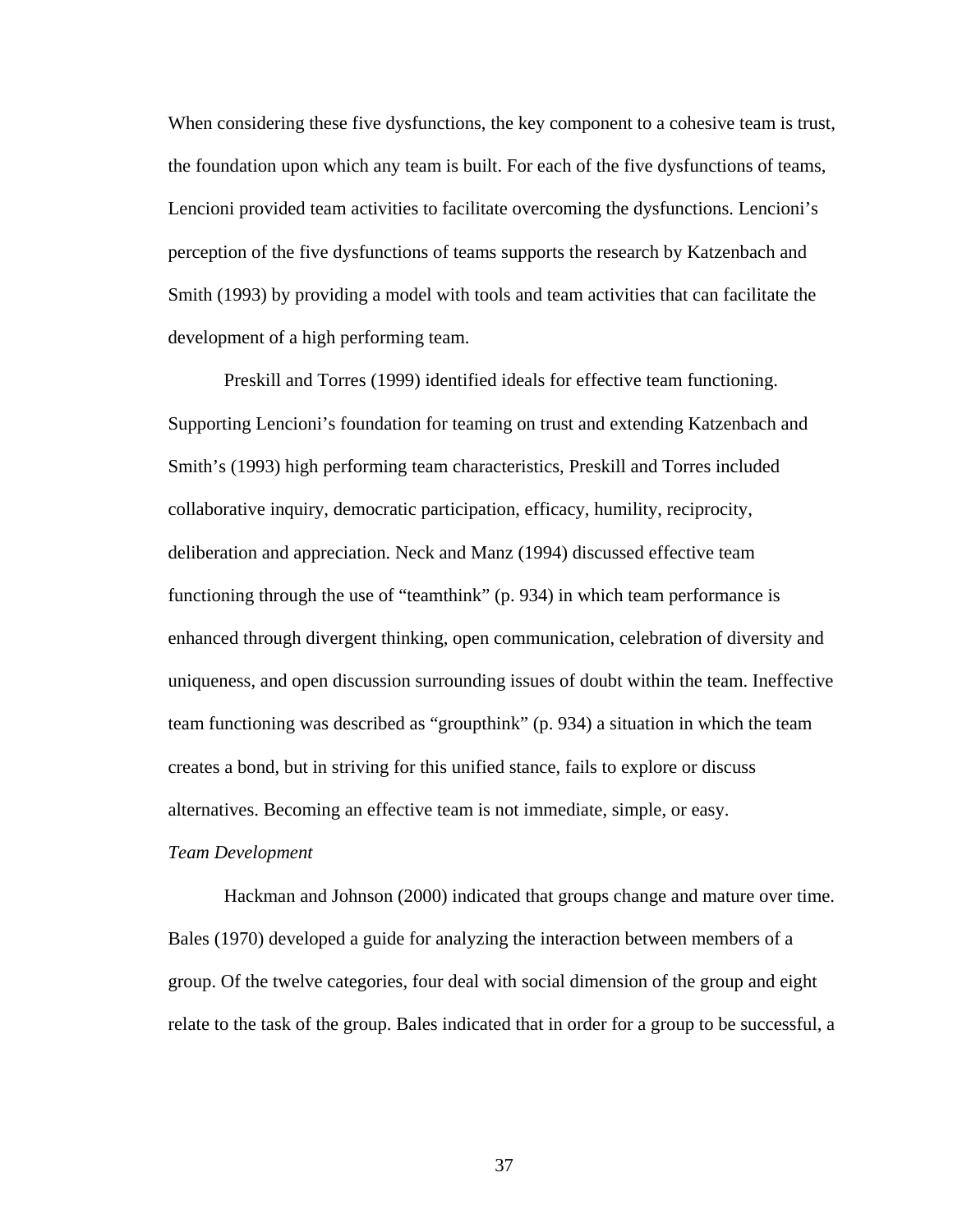balance must be reached between social concerns and tasks of the group. Group members need to have a positive relationship within the group in order to work hard for the group. According to Fisher (1970), a group participates in four phases, orientation, conflict, emergence, and reinforcement, of group decision-making. In the orientation phase, the members are tentative and uneasy, and group members are guarded in their discussion to avoid offending fellow group members. In the conflict phase, members of the group express strong opinions and produce evidence to support that opinion. Many times the strong opinion will typically be followed by a negative opinion. In the emergent phase the group begins to show support for one solution or decision. In the final state, the reinforcement phase, consensus develops around the solution or decision with the interactions being mostly positive and tension being dissipated.

 Davis (2003) expressed similar group stages through forming, storming, norming, and performing. During the forming stage, the group members are testing the interdependence among the group while defining the task at hand. The storming stage involves the group expressing emotions and conflict. Norming is the beginning of group cohesion with the establishment of rules. The performing stage follows with the group determining the emergence of solutions. When a group member enters or leaves the group, the rest of the group will adjust roles and norms accordingly.

### *Team Skills*

 Teams are clear in the establishment of team norms or basic rules in which the team operates (Conzemius & O'Neil, 2002; Preskill & Torres, 1999). Team members need to have a clear understanding of acceptable behavior. The team norms assist in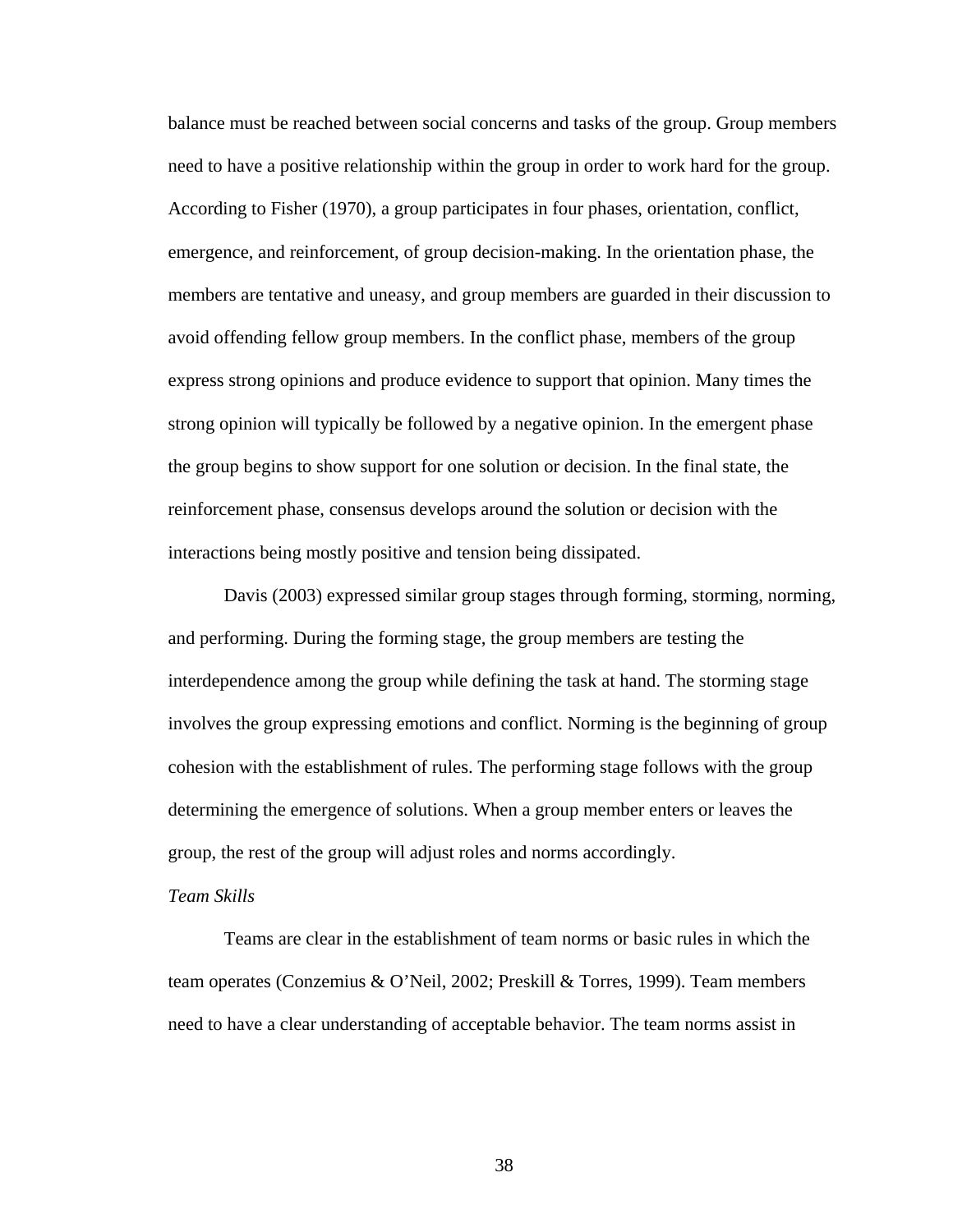focusing the team and provide a method for handling conflict. This set of team norms is an application of organizational culture (Cook & Yanow, 1993).

 In addition to the team norms being clearly understood by team members, the purpose of the team must also be clarified for the team to be effective. This purpose can be clarified through the use of specific, measurable goals that assist the team in accountability, tracking progress, and supplying aspiration of meaning (Conzemius & O'Neil, 2002; Katzenbach & Smith, 1993; Schmoker, 1999). Fullan (1991) further contends that if the goals are written in a too general method, vision is clouded and complete comprehension is mislead, resulting only in misunderstanding.

# *Leadership in Teaming*

 While little research exists in identifying effective leadership in teaming, Ford and Randolph (1992) determined the following skills were relevant for team leaders. Leadership in teaming requires technical expertise in communicating technical matters with diverse team members. Administrative skills in planning and organizing project activities, as well as selecting qualified members and budgetary issues are also needed. Team leaders need interpersonal skills in order to understand needs and values of team members in order to influence others, resolve conflicts and build cohesiveness. Cognitive skills are needed in order to understand internal and external interrelationships and systems thinking. Political skills are also needed to develop coalitions and gain resources, assistance, and approvals from relevant parties. Davis (2003) analyzed studies based on teams and found the old vision of top-down hierarchical leadership is ineffective for team collaboration. Instead, a collaborative leader with skills of collaborative processes in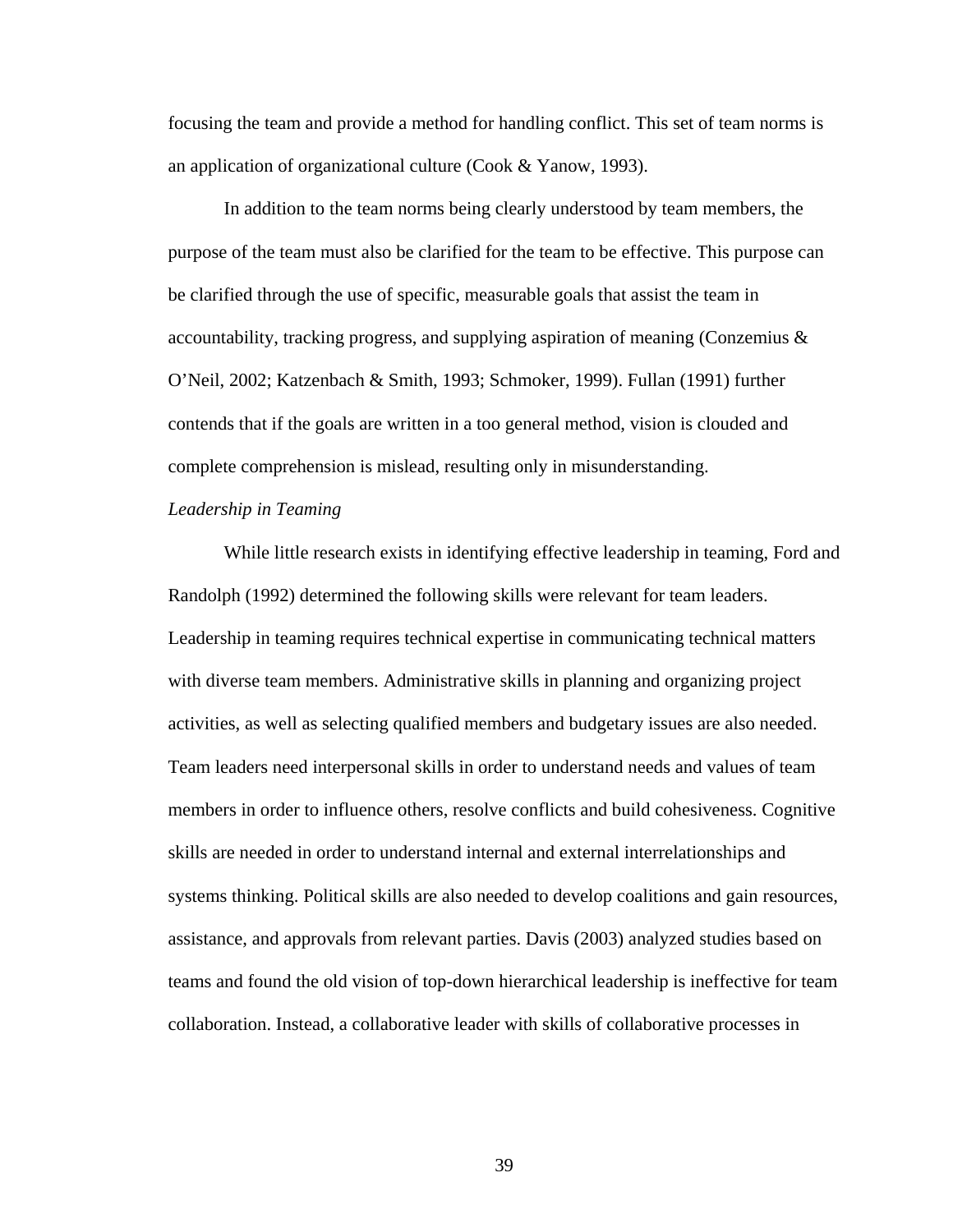influencing a diverse conglomeration of people with many interests into finding a common interest is needed. In some cases, leadership naturally emerges from the expertise of group members as the collaborative processes occur.

### *Teaming in the School District Setting*

In the school district setting, Lortie (1975) and Sarason (1971) discussed how teaching typically was an isolated profession in individual classrooms. Isolationism has been described as a "cellular structure" (Lortie, 1975) in which education is being conducted by a teacher alone in a room in charge of students. Isolationism interferes with the creation of a common language throughout the organization through the limitation of dialogue among organizational members (Lortie, 1975). DuFour (2005) and Schmoker (1999) contend that this isolationism, continually reinforced by the culture of the school district, prevents teaming, in the true sense of the word, from occurring in the educational setting. This isolationism interferes with Bruffee's (1999) view of creating a common language through collaborative discourse and reacculturation in which members of various knowledge communities distribute knowledge between knowledge boundaries until a new, shared boundary is formed that encompasses all members.

#### *Distributed Leadership and Teaming*

 In 2003, The National Commission on Teaching and America's Future stated that distributed leadership was key to building learning communities within school districts. Dissertation research conducted by Watson (2005) also supports distributed leadership through the use of learning communities within school districts. Results from Watson's dissertation indicated that only through collaborating could new knowledge be created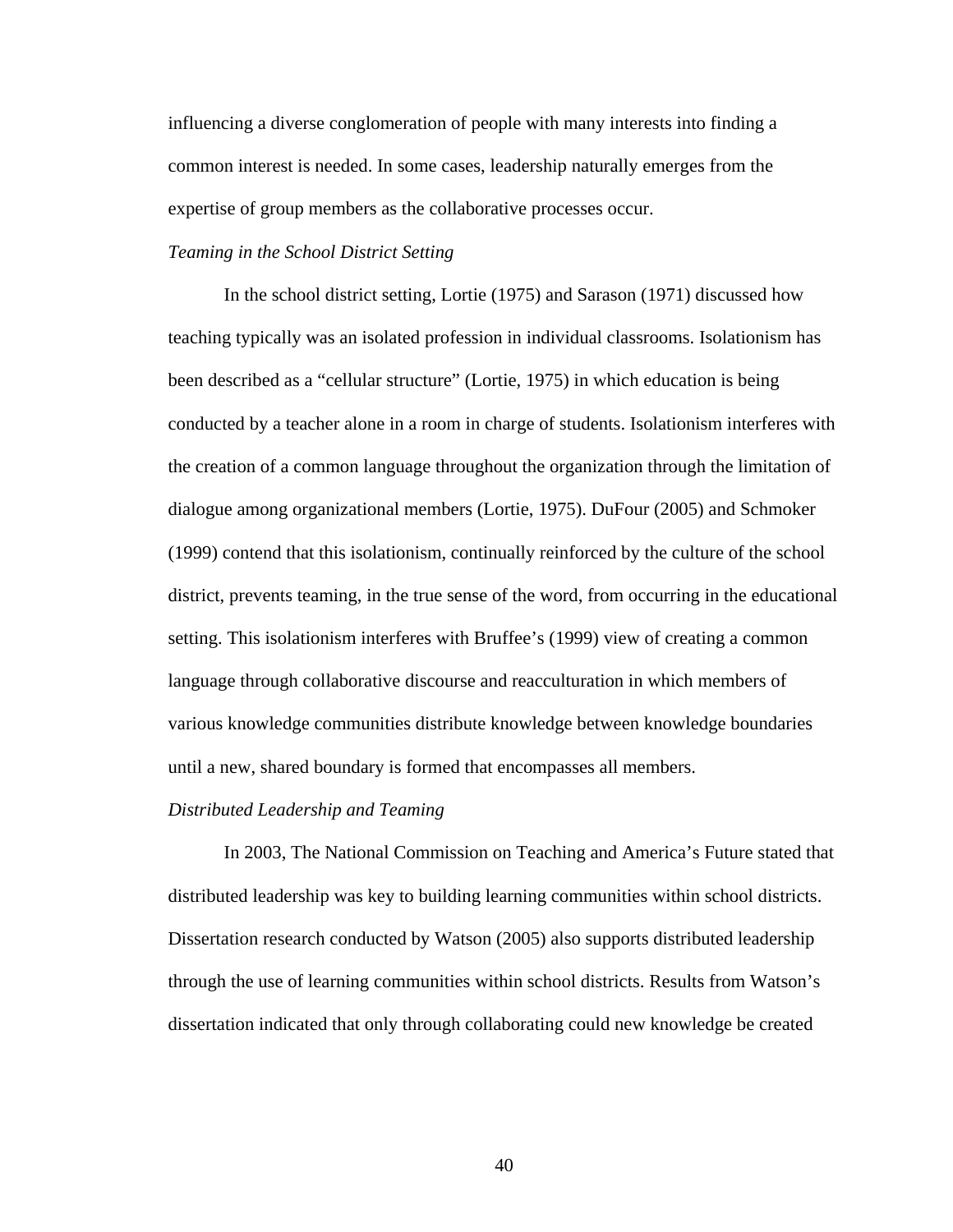out of existing knowledge. Watson (2005) also concluded "the formal leadership structure…could have enhanced the success, effectiveness, and depth of learning of …teams" (p. 276). Learning communities are key to developing a continuous cycle of improvement within school districts in order to meet the needs of a continuously changing society (Preskill  $&$  Torres, 1999). This continuous cycle of improvement is a form of inquiry, which can become a type of action research (Coghlan & Brannick, 2005; Herr & Anderson, 2005; Lezotte & McKee, 2002).

#### *Action Research*

Including issues about methodology in chapter two is unusual. However, because action research emphasizes cyclical inquiry, action research methodology epistemologically and ontologically fits within the learning organization. According to Shani and Pasmore (1985), action research is:

An emergent inquiry process in which applied behavioral science knowledge is integrated with existing organizational knowledge and applied to solve real organizational problems. It is simultaneously concerned with bringing about change in organizations, in developing self-help competencies in organizational members and adding to scientific knowledge. Finally, it is an evolving process that is undertaken in a spirit of collaboration and co-inquiry (p. 439).

Both Coghlan and Brannick (2005) and Herr and Anderson (2005) relate action research to research focusing on knowledge and/or theory in action. In comparison to traditional research in which the focus is creating knowledge, action research emphasizes research as an action and an outcome through a cyclical process of inquiry. Shani and Pasmore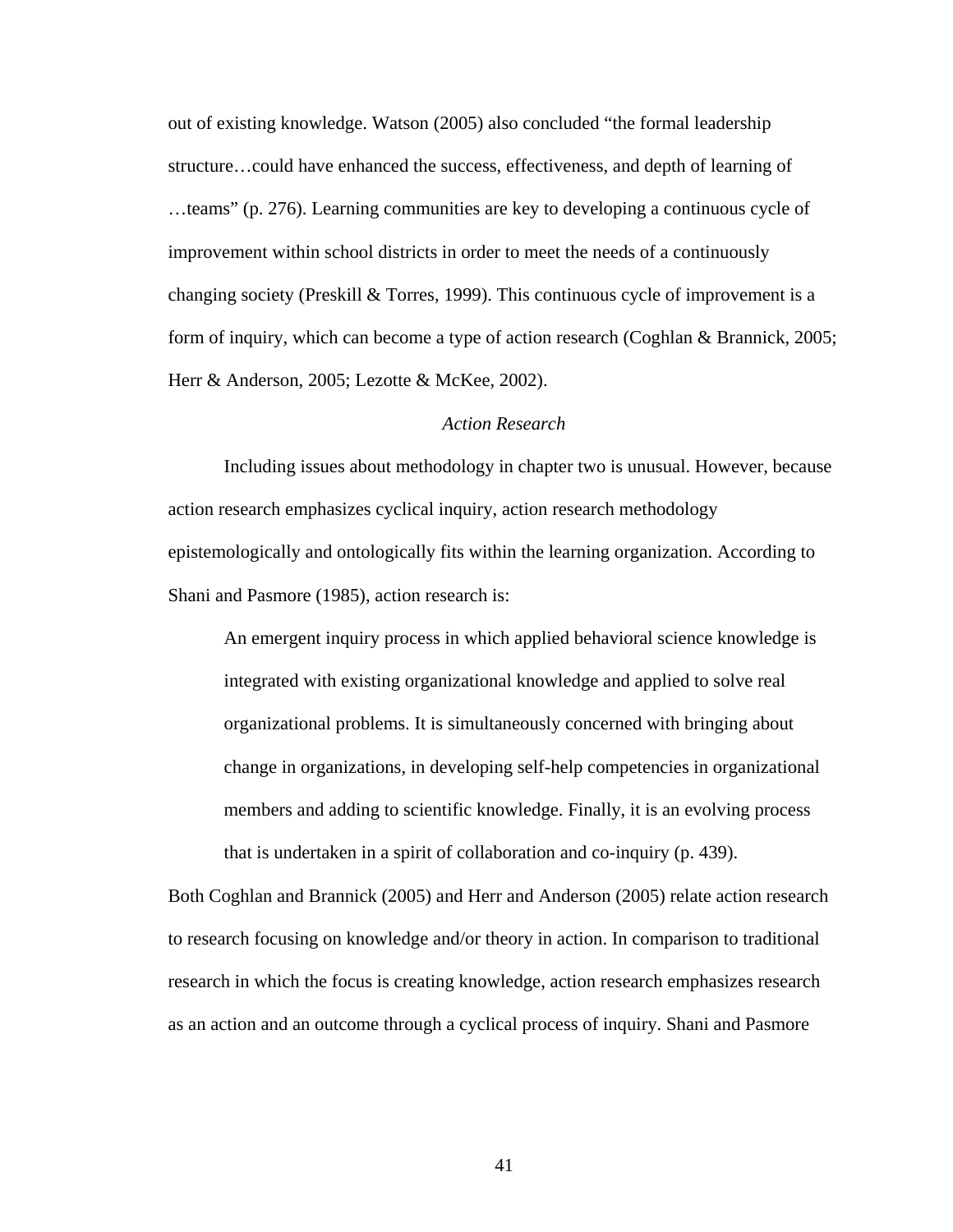(1985) further define the theory of action research process to include the context of factors concerning the project, the necessity of quality of relationships between the researcher and members participating in the study, the dual role of the inquiry and implementation process, and the dual outcome of application of the outcomes learned in addition to the creation of new knowledge as a result of the inquiry.

## *Researcher Roles in Action Research*

 Action research takes on different roles for the researcher than traditional research (Coghlan & Brannick, 2005). The topic selected for research by the researcher is an ongoing part of the inquiry process. The role of the researcher changes from traditional research in the process of utilizing data to provide feedback to the participants in the study in order to change the inquiry process of the system being studied. The method of how the researcher participates differs from traditional research in how data are collected, utilized, and reviewed by the participants in the study in order to develop further action. These three roles differ from traditional research. Action research exists to solve a problem while contributing to knowledge.

 An action researcher participates in a continuous spiral of actions throughout the entire research process (Coghlan & Brannick, 2005; Herr & Anderson, 2005). These two sets of authors use different terminology to describe these action cycles, but the meaning of the cycles is similar. Coghlan and Brannick utilized diagnosing, planning action, taking action and evaluating action. Within these four cycles, a mini-cycle of experiencing, reflecting, interpreting, and taking action occurs. These four cycles and the set of mini-cycles occur in a meta-cycle of inquiry during the content, process, and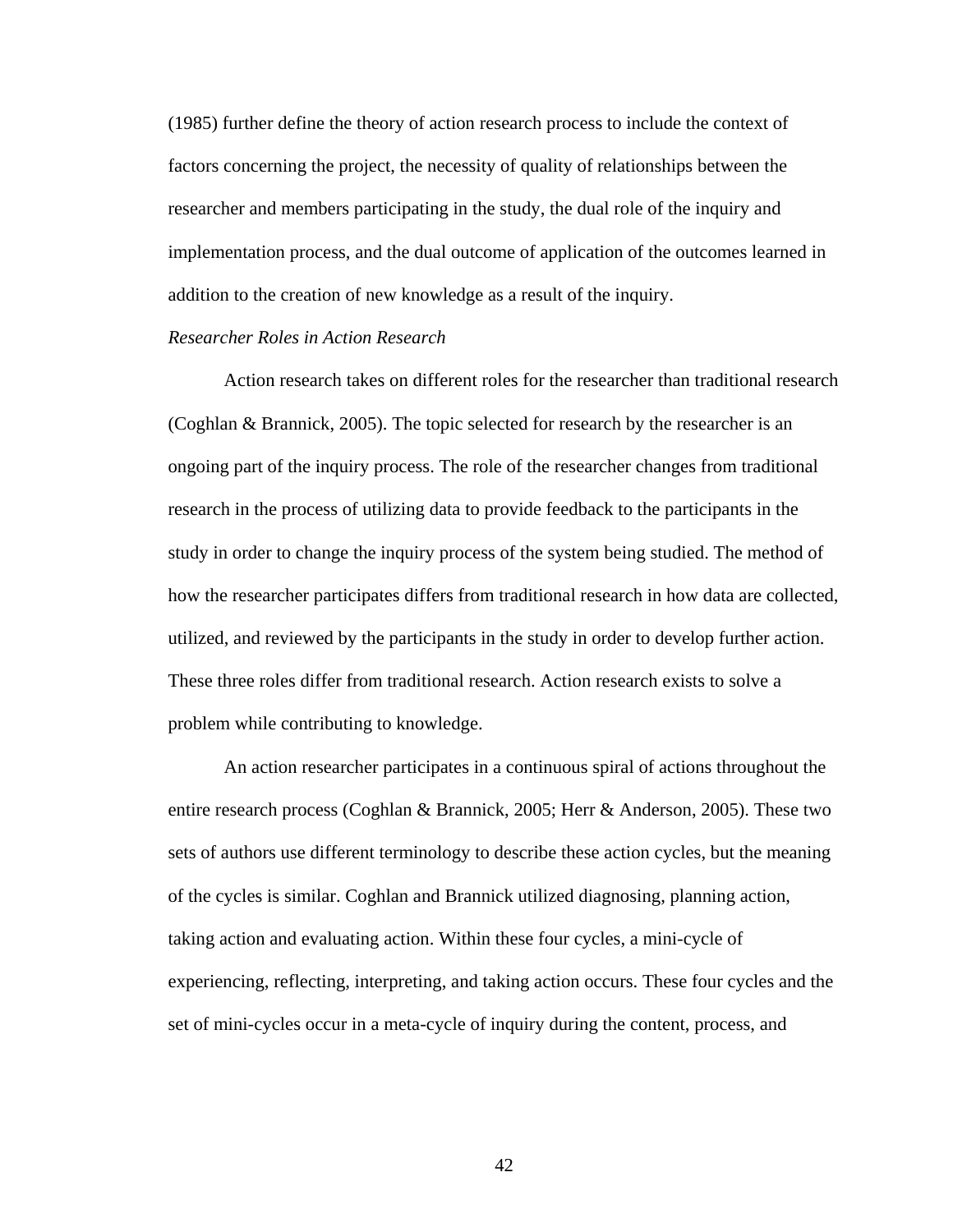premise reflection of the research conducted. Herr and Anderson discussed: (a) "developing a plan of action to improve what is already happening; (b) acting to implement the plan; (c) observing the effects of action in the context in which it occurs; and (d) reflecting on these effects as a basis for further planning, subsequent action and on, through a succession of cycles" (p. 5). Both sets of authors show a cycle, however, Coghlan and Brannick (2005) clearly illustrated the interworkings of the cycle through the reflection process of action research.

 Patton (1997) supports the utilization of action research in organizations in order to "systematically collect[ed] and socially construct[ed] knowledge [and] to create a learning organization" (p. 99). Bradbury & Reason (2006) describe the reframing of knowledge as a "redescription" (p. 24). Patton (1997) and Preskill and Torres (1999) connect action research to participative evaluations and inquiry within an organization. Through using a participative process involving stakeholders, evaluations become useful and meaningful to the participants. The evaluation and inquiry also creates an ongoing learning culture and organization.

#### *Summary*

 In Chapter Two, a review of related literature was presented to provide the conceptual and theoretical underpinnings for the study. Increased accountability through NCLB causes new challenges for school districts (Heath, 2003; Petersen & Young, 2004). NCLB changes the measurement tools by which schools are compared and evaluated. These external forces of federal and state mandates, community demographics in race and work force, and increasing population combine with internal forces such as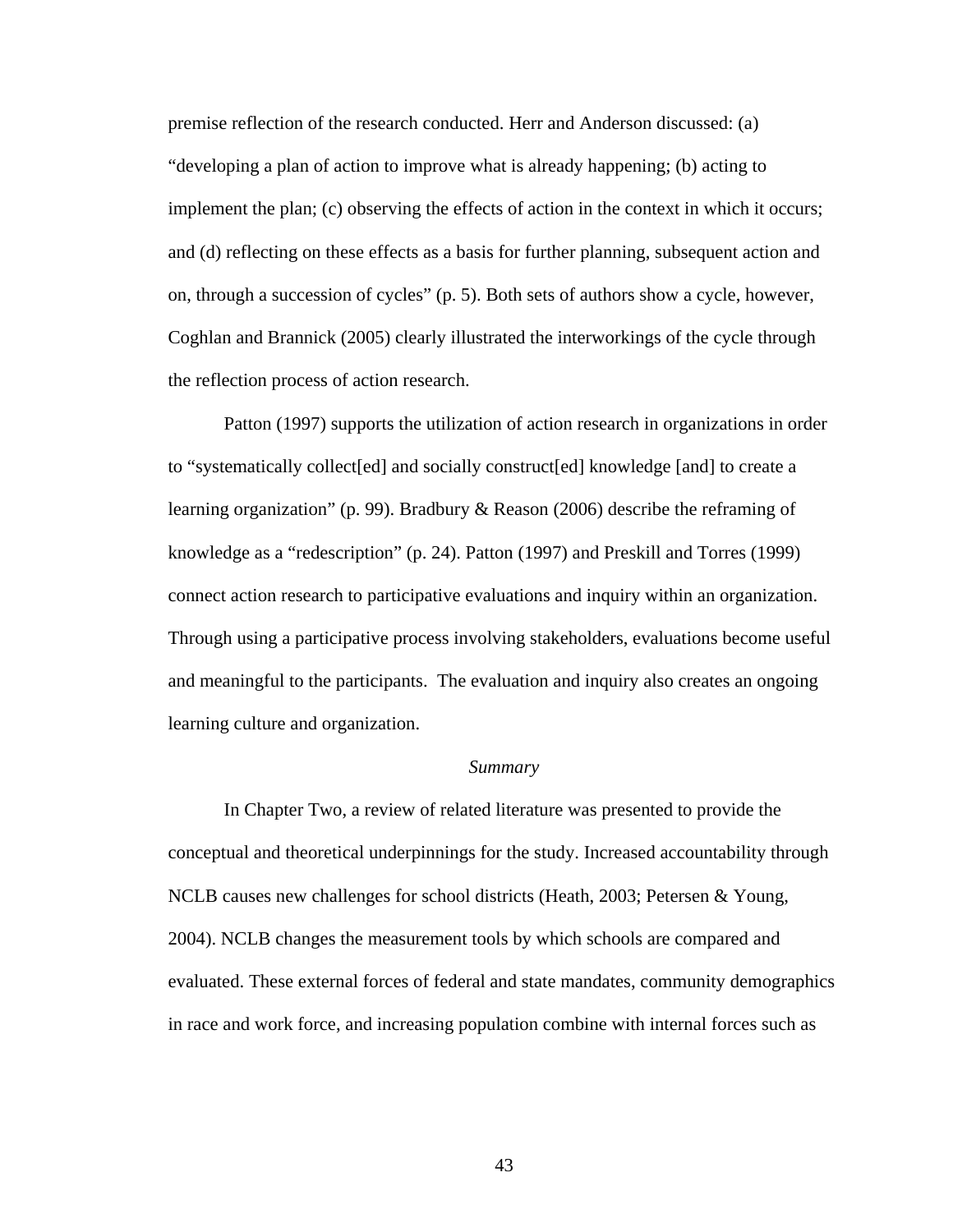student demographics, performance, school curriculum, etc. to create requisite variety within the school district (Morgan, 1997; Tierney, 1988) and a need for reform. When considering these forces in relation to the Age of Information (Adams & Hamm, 2005) with information doubling every three to four years (Preskill & Torres, 1999) and the history of school reform, school districts are not conducive to reform (Berends, Bodilly & Nataraj Kirby, 2002; Fullan, 2000; Schmoker, 2006). School districts have great difficulty closing the "knowing-doing gap" (Pfeffer & Sutton, 2000) or going from "tacit to explicit" knowledge (Nonaka & Takeuchi, 1995). School district reforms implemented do not create the cultural change needed for continuous school district improvement, resulting in the inability to sustain reform (Fullan, Rolheiser, Mascall & Edge, 2002). Schmoker (2006) contends that "our chief obstacle in the prevailing perception that because most educators work hard and with dedication, we are within reason doing most of what's necessary for good schools" (p. 4).

 Consequently, sustained school district reform needs to result in comprehensive continuous school improvement (Conzemius & O'Neill, 2002; Preskill & Torres, 1999) and learning communities evident in the collaborative culture and "way of doing business" within the school district (DuFour, Eaker, & DuFour, 2005). Leadership within the school district shapes and facilitates a collaborative culture and learning community. Distributed leadership embraces the reciprocal influence of interactions of leaders, followers, and the situation. Distributed leadership allows for key players to demonstrate leadership whether through design or by change (Spillane, 2006).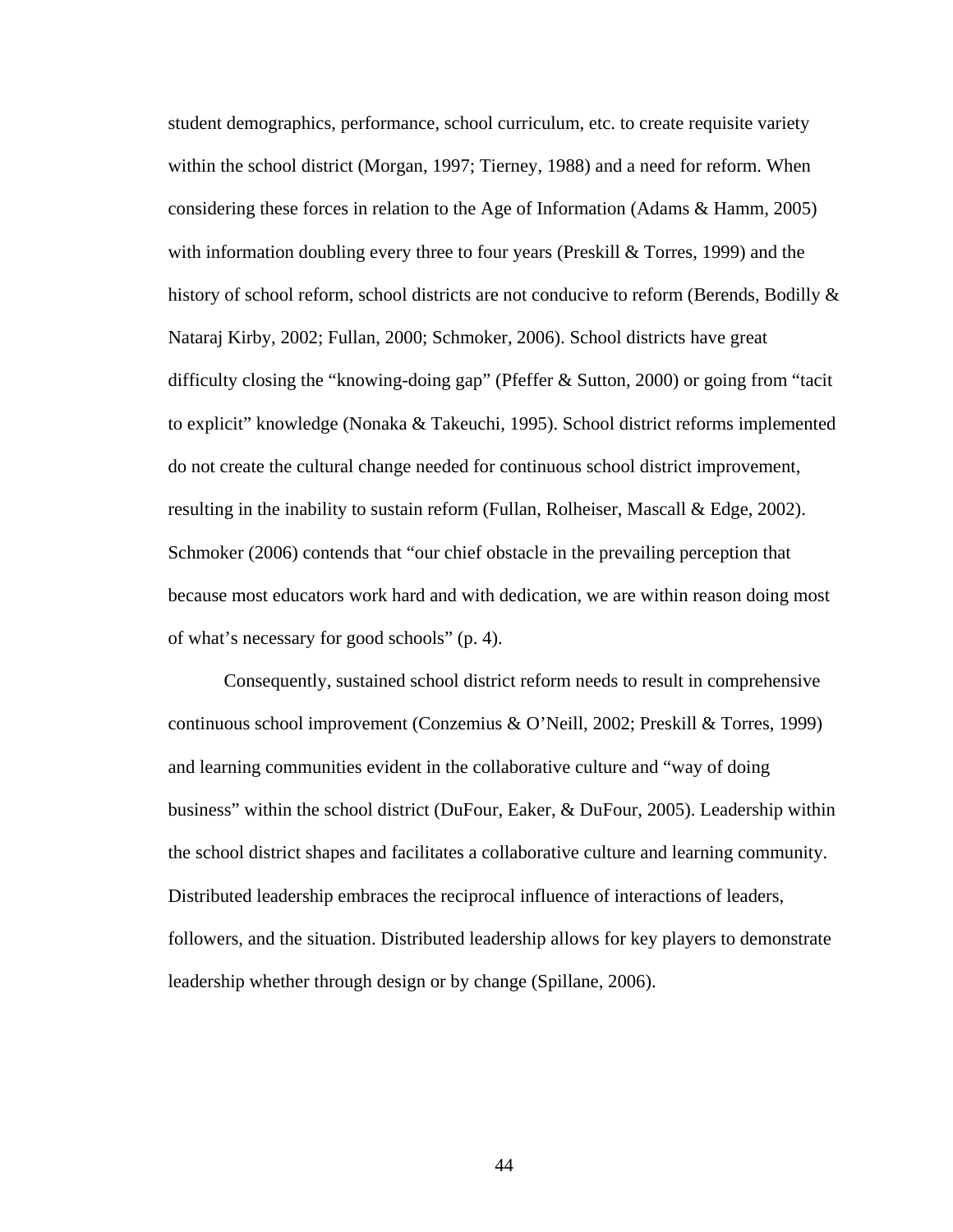In creating a collaborative culture and learning community through teaming, sensemaking, inquiry, participation and reflection among people sets the stage for the learning of the organization. However, teaming and collaborative cultures are not typical for a school district. Usually, teacher isolationism prevails stilting the collaborative discourse of reacculturation and preventing a common language (Bruffee, 1999). Collaboration through teaming and the building of learning communities within the school district is key to developing a continuous cycle of improvement (Preskill & Torres, 1999) that promotes cultural change as a result of the inquiry.

# *Next Step*

This literature review helped us understand the kind of organizational learning the district engaged in during the last two years. The review indicates that the fundamental approach to cyclical inquiry lends itself toward this research project. This study on the implementation of district-wide teaming with teacher leaders was the basis of this dissertation built on what the district did until the middle of 2007. The focus on cycle two of the action research study is explained more clearly in the next chapter.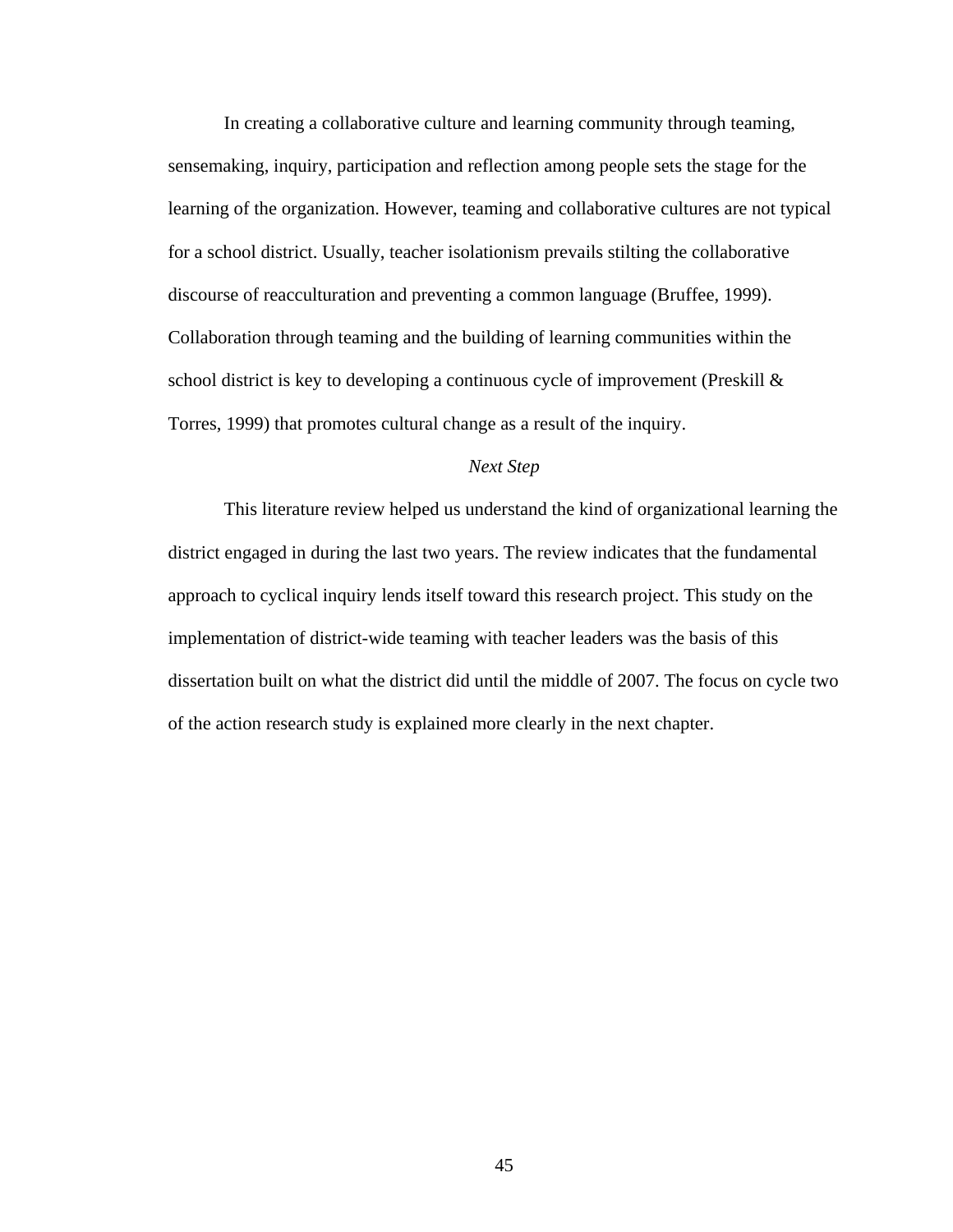## CHAPTER THREE

### Research Design and Methodology

## *Introduction and Context*

 The purpose of this action research study investigated the planning and initial implementation of the Maxville strategic planning and restructuring response to CSIP as the process unfolded using the conceptual underpinnings of the appropriateness of teaming, use of distributed leadership, and changing of school culture for sustained reform. Two research questions guided the study: (a) To what extent, if at all, have the preK-12 vertical teams understood the characteristics and principles of teaming; and (b) What is the experience of the vertical team in the organizational learning to function during a radical transition from top-down leadership to teaming. These research questions were addressed in cycle two of this action research study.

Action research has five basic goals: (a) "the generation of new knowledge; (b) the achievement of action-oriented outcomes; (c) the education of both researcher and participants; (d) results that are relevant to the local setting, and; (e) a sound and appropriate research methodology" (Herr & Anderson, 2005, p. 54). The cyclical nature of action research conducted by organizational insiders allows for researchers to study within a context and setting in order for the research to make a difference within the place of work. Action research requires a reflective process and strong design method with or by other insiders of the organization through a collaborative effort between others with similar stakes in the organization. This reflective process through collaboration relies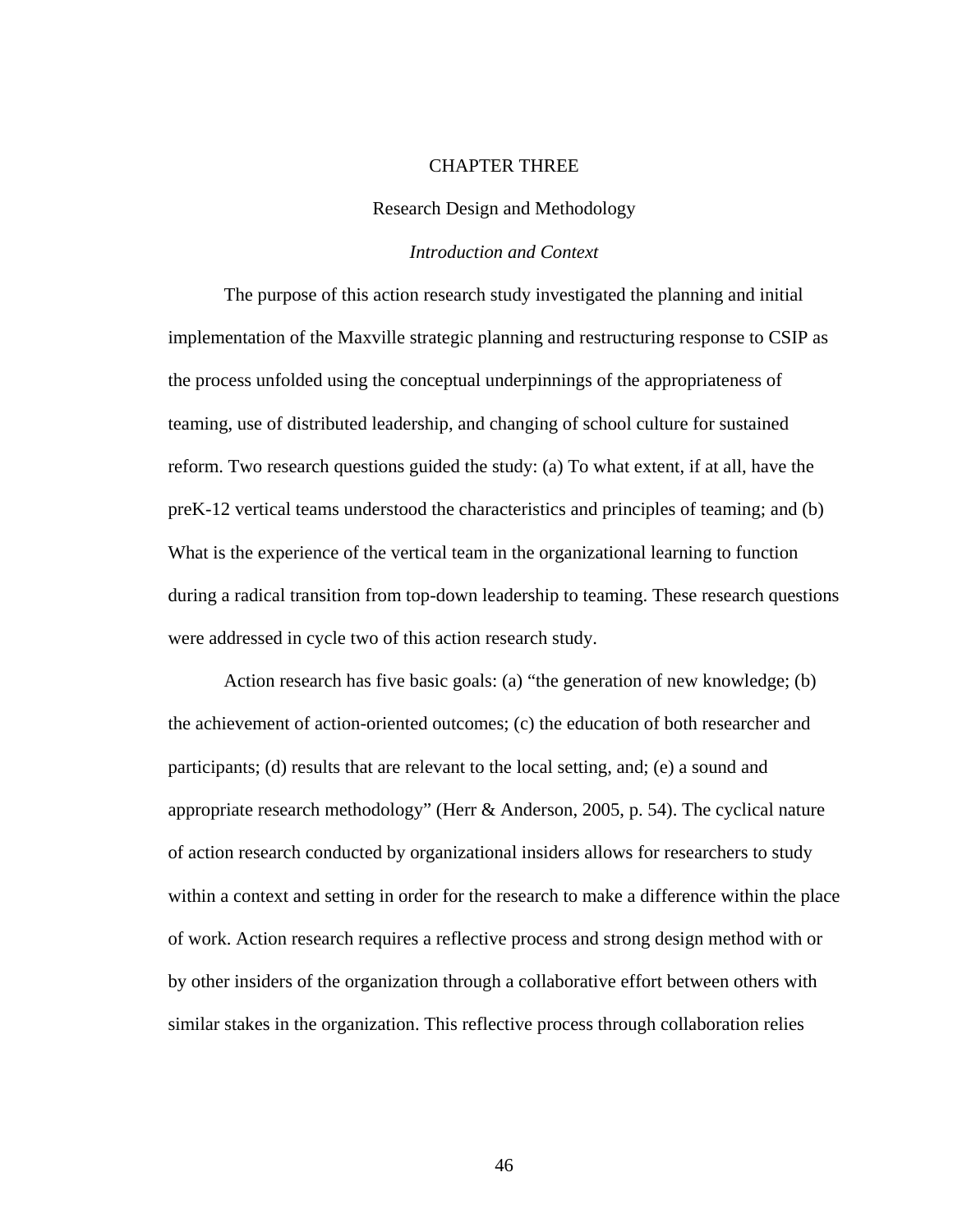upon an exchange of dialogue and discourse. By being an insider of the organization and participating collaboratively with my peers, my study became a participative action research study (Coghlan & Brannick, 2005). I was actively involved within the organization, participating in the discourse, planning, action, and evaluation of our district decisions.

## *Rigor and Trustworthiness or Validity of Action Research*

 Herr & Anderson (2005) have connected validity criteria for action research to the five goals of action research. In order to demonstrate validity and trustworthiness in action research in relation to the generation of knowledge, dialogic and process validity is needed. Dialogic validity or "the 'goodness' of research is monitored through a form of peer review" (p. 57). Process validity is determined through the framing of a problem that allows for continuous learning of the person or organization. Process validity increases as triangulation is created through the use of multiple perspectives or variety of methods, such as observation, interviews, and artifact review. Because of the variety of data collection techniques, goal five of action research of having a sound and appropriate research methodology is addressed (Herr & Anderson, 2005).

 In relation to the second goal of action research, achievement of action outcomes, outcome validity becomes relevant. Outcome validity determines how the action resolves the problem of the study. Outcome validity is determined by the integrity or quality of action and data upon which the outcome is based. Reframing of problems to increase complexity may lead to new problems through inquiry also impacting outcome validity (Herr & Anderson, 2005).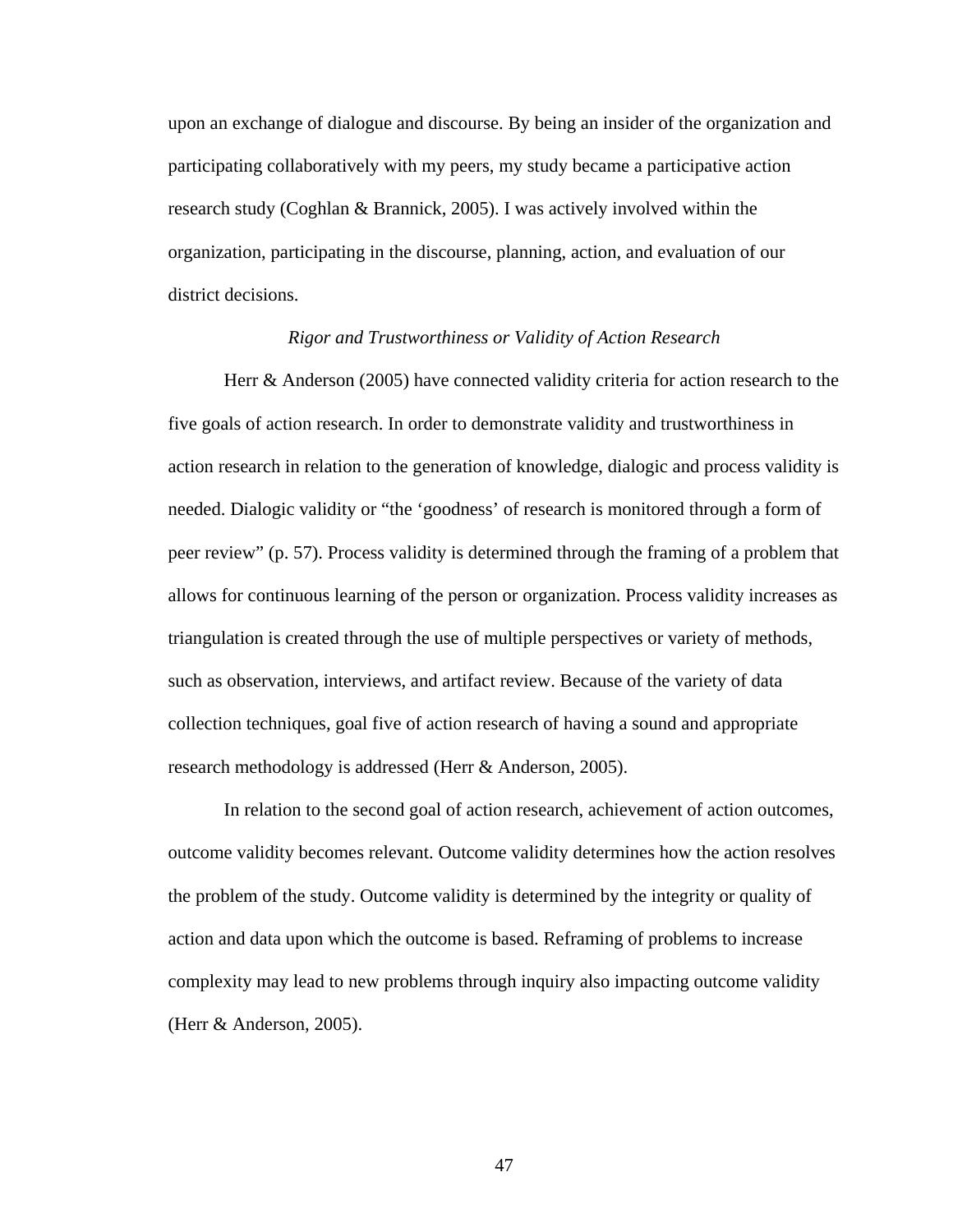Catalytic validity addresses the third goal of action research, education of both researcher and the participants (Herr & Anderson, 2005). Through the education and the process of action research, the participants and researchers demonstrate openness for inspiration and transformation. Providing opportunities for collaborative discussion allowes for shared ideas and voice, which leads to democratic validity.

In addressing goal four of action research, results that were relevant to the local setting, democratic validity prevails. The ethical and moral constructs that surrounds equal representation, equal voice, and collaborative discourse reflects democratic validity. Through collaboration, stakeholders identify issues and problems relevant and applicable to the organization (Herr  $\&$  Anderson, 2005; Patton, 1997; Preskill  $\&$  Torres, 1999).

Coghlan and Brannick (2005) and Reason and Bradbury (2001) support the five types of validity expressed by Herr & Anderson (2005). Coghlan and Brannick discuss rigor through the use of action cycles, multiple data sources, evidence to challenge and interpret assumptions, and existing literature to challenge and/or support outcomes. Reason and Bradbury discuss validity and quality through questions of knowing, significance, outcomes, relational practice and emergence.

## *Methods*

 This participative action research study was designed to provide informed direction toward the development of teaming through interventions with teachers at a district level. As a researcher, I was working as an insider in collaboration with other insiders (Anderson & Herr, 2005) as part of two distinct teams within Maxville's School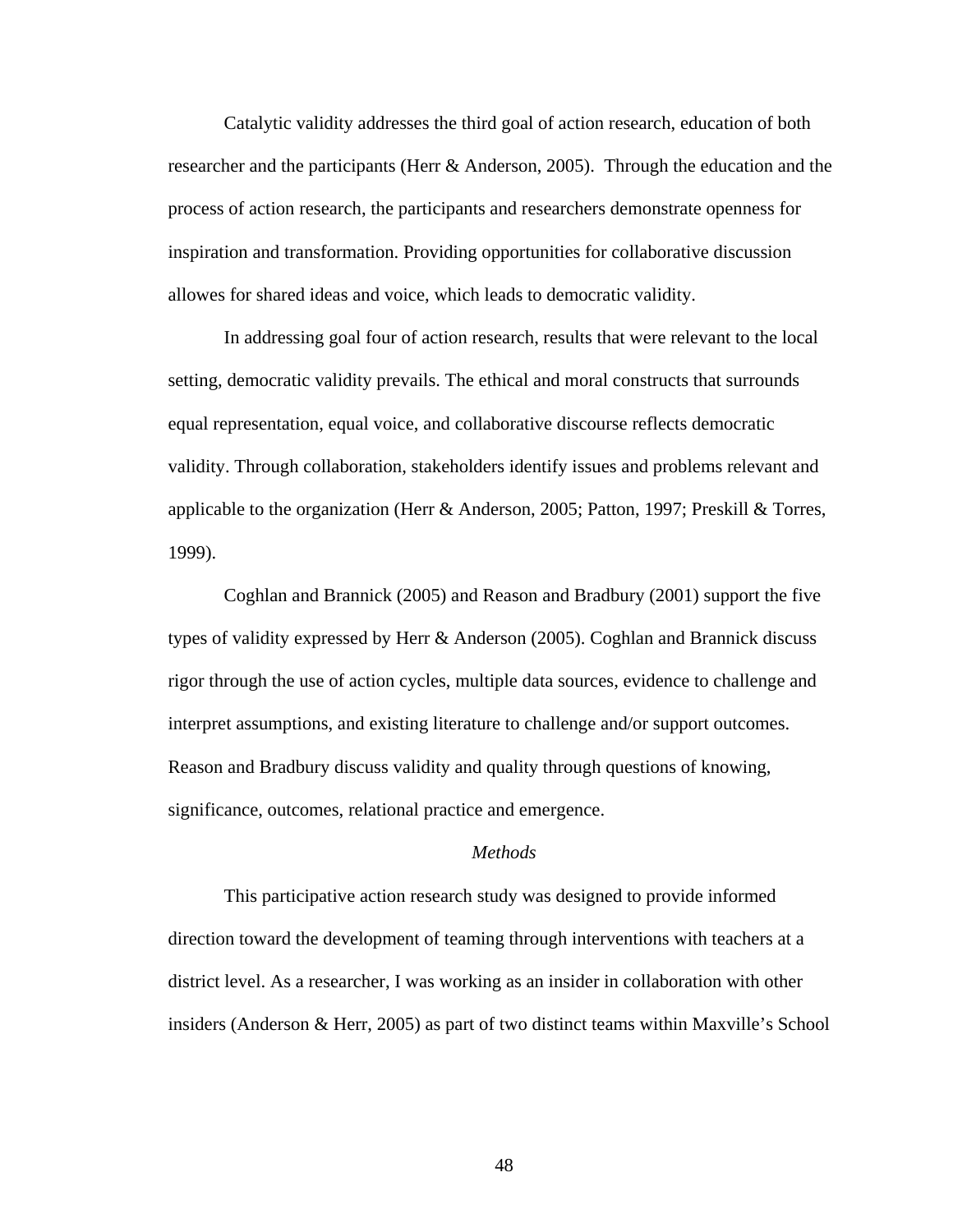District. This research was framed in solving a problem and confronting a problem at the district level.

 Participative action research consists of at least two iterations of a cycle comprised of four basic steps: a) diagnosing; b) planning action; c) taking action; and d) evaluating action (Coghlan & Brannick, 2005). These iterative cycles that comprised this study are described below in relation to the Maxville School District and the CSIP Process. For a chart of these cycles, please refer to Appendix A.

#### *Cycle 1-Describing the Culture and Structure at the District Level*

### *Diagnosing.*

 Cycle one began in November 2004, with the formation of a Steering Committee whose first task was to collect and share research on current practices. The Steering Committee read and discussed research concerning Preskill and Torres (1999) learning organizations, Katzenbach & Smith's (1993) effective teaming, Copland's (2003) development of a cycle of inquiry, and Hargreaves and Fullan's (1998) article on assessment literacy. The district gathered comprehensive data incorporating all programs and processes within the Maxville School District through a Mock MSIP review using modified state mandated forms from January 2005 to September 2005.

 In describing the next steps with which the district was involved, the steps of diagnosing to planning were not always chronologically linear. An action might have brought other data forward that changed the plan and thus created a different action. Therefore, some of the following events might not be in chronological order because events were happening simultaneously in different steps of the action cycle. To diagnose,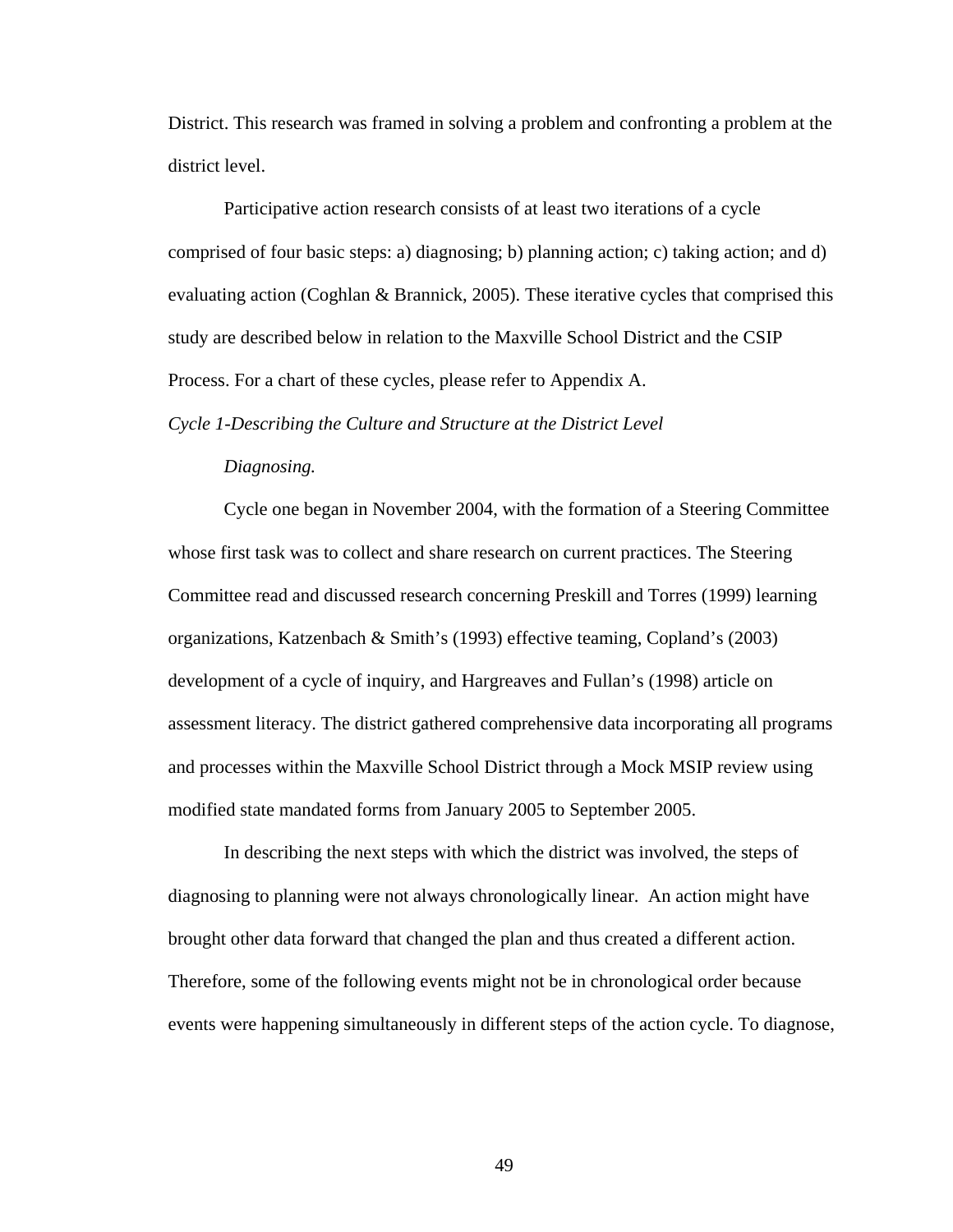the district created a Strategic Steering Committee, a thirty-member committee representative of the school community, which includes community members. This committee analyzed the data presented by the superintendents, and created a diagnosis of strengths, weaknesses, opportunities and threats (SWOT) analysis of the current state of the district.

## *Planning action.*

Some of the planning of action took place before the Strategic Planning Committee meeting. In describing planning action, some activities occurred within two parts of the action cycle simultaneously. For example, hiring outside consultants from a state university from March 2005 to January 2006 resulted in the district taking action. However, the purpose of hiring the outside consultants was to plan what steps the district was to take. Based on reading Preskill and Torres' (1999) current practices in learning organizations, Copland's (2003) cycle of inquiry, and Deming's plan, do, study, act cycle, the Steering Committee created a strategic planning structure promoting a learning organization in March 2005. This strategic planning structure was revised on October 2005, January 2006, and August 2006 based on feedback and input from the District Leadership Team and Steering Committee (See Appendix B). The strategic planning structure was the structural plan for implementing a continuous learning cycle within the district.

I read and introduced the *Handbook for SMART School Teams* by Conzemius and O'Neil (2002) in October 2005 to the Steering Committee. After the introduction of this book, the two superintendents embraced the development of a learning organization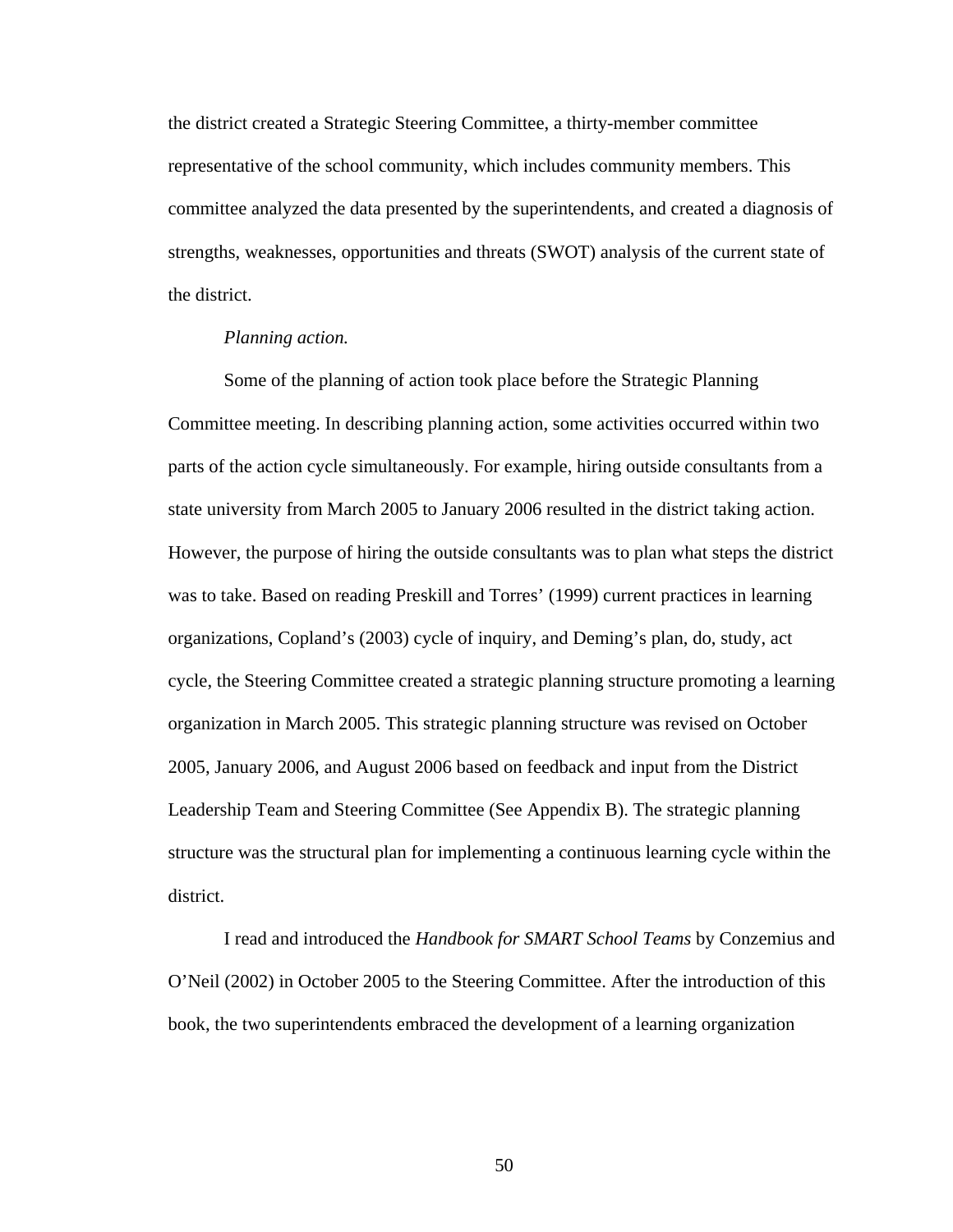through teaming because the book specifically addressed the "how to" and practical components to the process. This handbook was utilized as a foundation to plan for the professional development of administrators within the district.

 In addition to diagnosing district concerns, the thirty-member Strategic Planning Committee, which consisted of representatives from administrators, teachers, community, and high school students from each building, also assisted in developing a mission, vision, and set of guiding principles for the district. The Strategic Planning Committee identified the main areas of concern to be addressed in the five SMART goals (attendance, communication arts, mathematics, collaboration, and finance) later finalized by the Steering Committee. The Steering Committee met regularly from November 2004 to the present time ranging from one meeting per week to one meeting per month depending on the course of action. Feedback from the District Leadership Team, consisting of all principals, directors, and assistants, was received in reference to professional development, direction of the district, implementation concerns, and strengths of reform efforts being actively considered after each action.

## *Taking action.*

 Many actions occurred simultaneously while diagnosing and planning were also in progress. The actions were district level actions focused on: (a) a new mission, vision, and set of guiding principles; (b) professional development surrounding school reform, teaming, learning communities and collaboration; (c) storage and accessibility of student data; (d) creating district level focus teams and (e) facilitating efficient and strategic communication during this process. The first action involved outside trainers from a state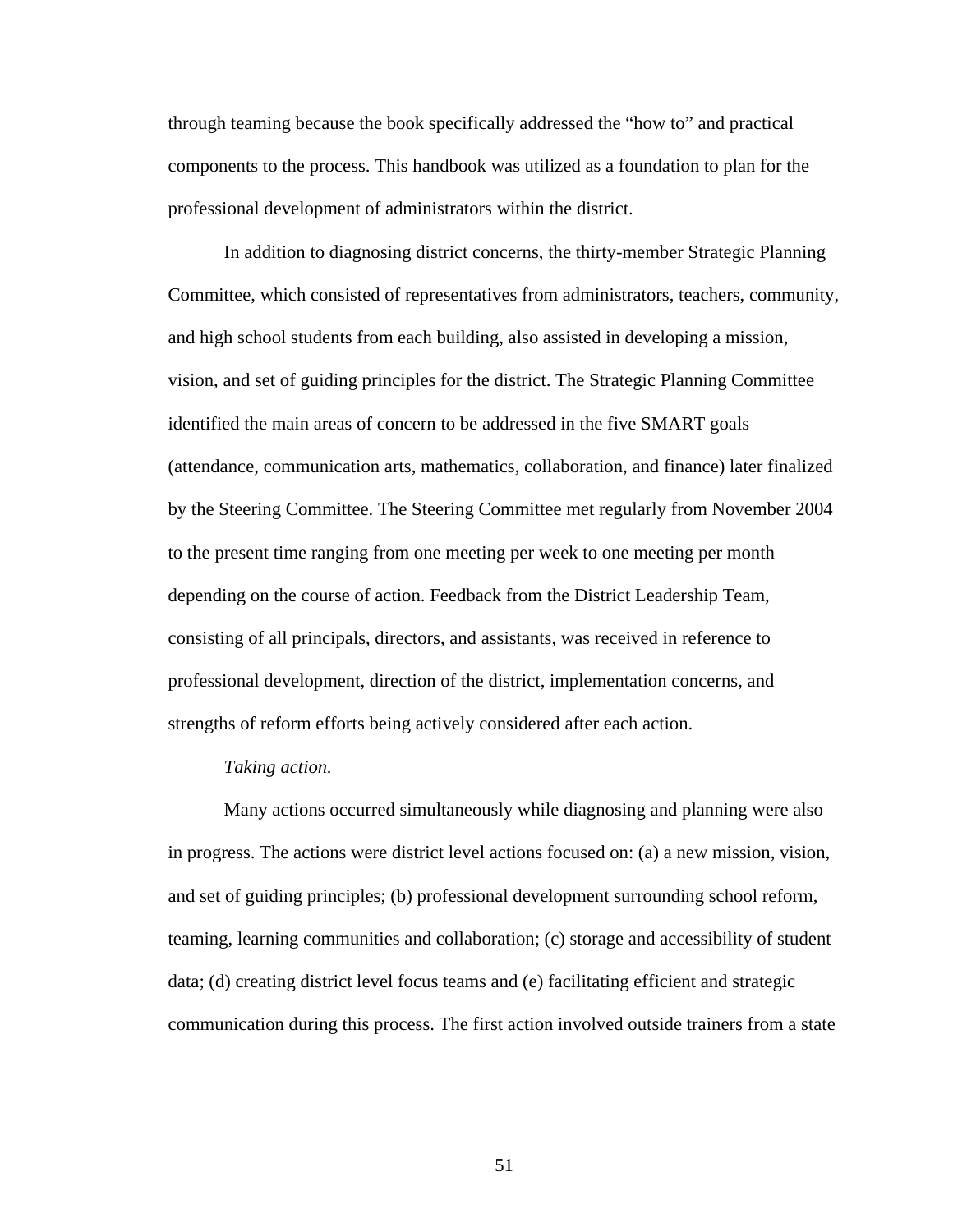university to facilitate the Strategic Planning Committee meetings from September to November 2005 to develop vision, mission, guiding principles, and input for strategic and specific, measurable, attainable, results-based, and time-bound (SMART) goals. In December 2005, the School Board adopted the mission, vision, guiding principles, and SMART goals.

 District Leadership Team meetings involving principals, directors and assistants from each building began in January 2005 and continued monthly to present time. During the District Leadership Team meetings, a professional development component targeted school reform, teaming, learning communities or collaboration. The purpose and function of the District Leadership Team was to provide professional development on a continuous basis to administrators while simultaneously applying the professional development through collaborative discourse of current situations within the district. Other areas of professional development included administrators attending the Professional Learning Communities workshops with DuFour, DuFour, and Eaker in July 2006 and a Schmoker (2006) in-service on his new book "Results Now".

The District Focus Team meetings started in June 2006 and continue to the present time. The District Focus Team, representative of the school community, parents, school board member, and student, focused on one of the five SMART goals for the district. The District Focus Teams analyzed data concerning that goal, identified outcomes from which the goal would be measured, and created an action plan at a district level. From June 2006 to present, the District Focus Teams has filtered data and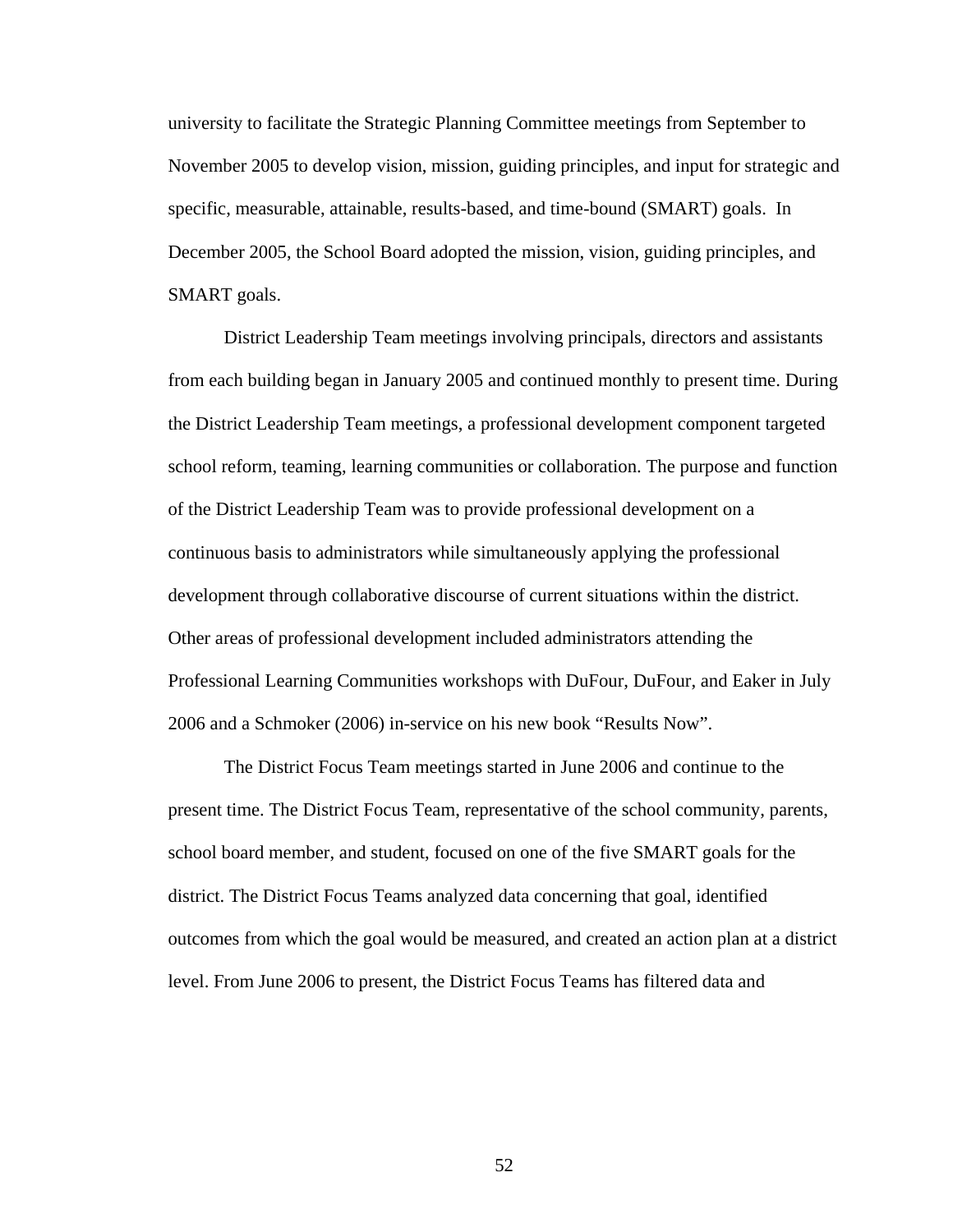information to the school buildings and has reported monthly to the District Leadership Team (See Appendix B).

Due to making decisions and leading with data, Maxville altered student data storage and accessibility from December 2005 to the present time. Years of data by student from MAP, Terra Nova and demographics were put into a database. Maxville utilized Pearson Inform, to manipulate the data, and Pearson Benchmarks, to give and/or score common assessments, as the software to perform these functions. By October 2006, administrators and teachers were trained. Buildings developed common assessments to address the essential outcomes identified within the Grade Level Expectations from the Department of Elementary and Secondary Education.

Encouragement of efficient and strategic communication throughout Maxville resulted in developing a district-wide system for maintaining notes and important information so that all data were available to administrators through the use of technology and shared access to common drives. Communication of the strategic plan resulted in evaluation of current communication practices. A communication plan was discussed making the strategic process information available to different audiences within and throughout the school community through e-mail, posters, brochures, flyers, district newsletters, and website.

### *Evaluation.*

 Several evaluations of Cycle One have been conducted to date. In August 2006, the Steering Committee informally evaluated the progress of learning communities, common assessments, and teacher exposure to new cultural concepts being introduced in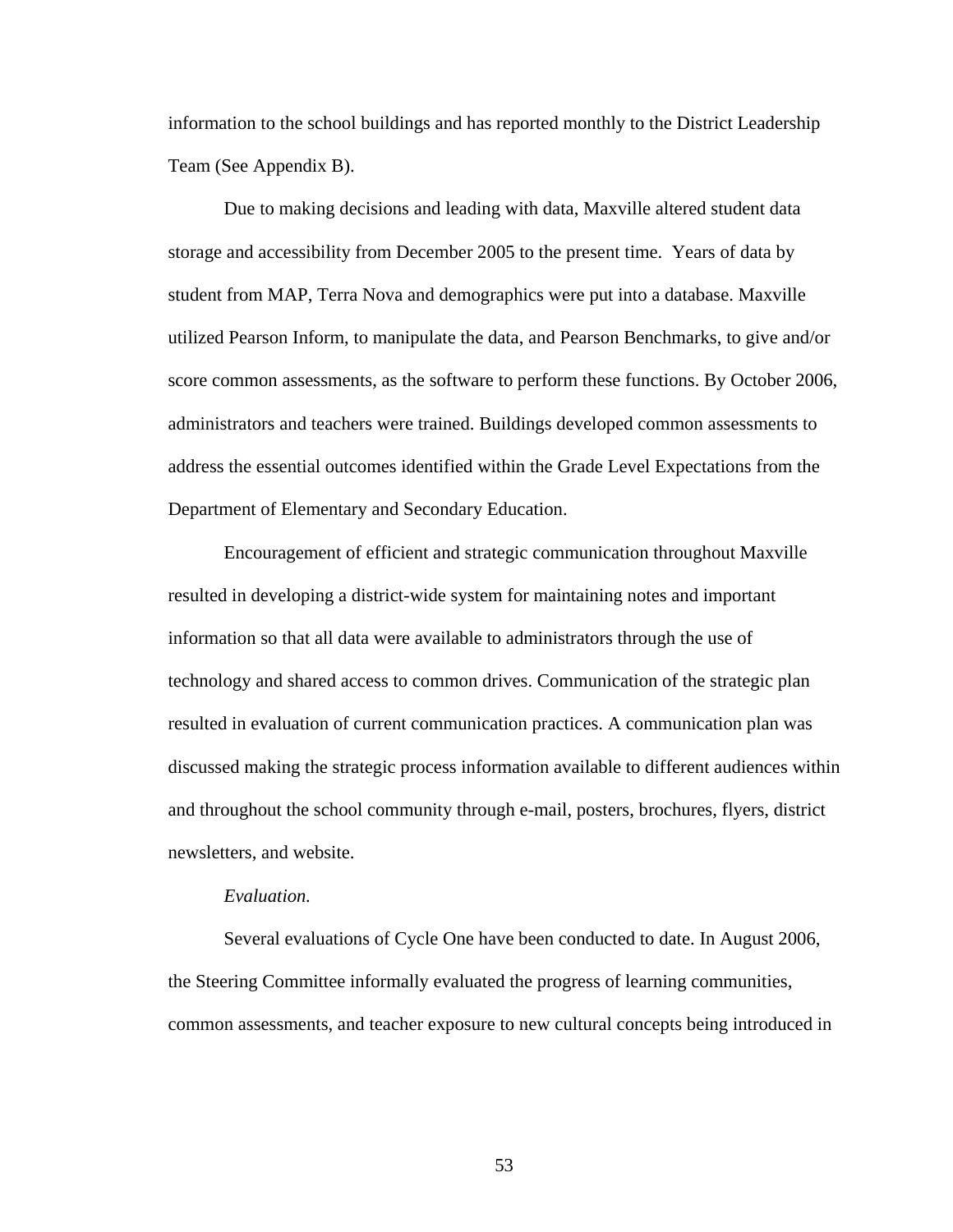the district, in each building by reviewing conversations with individual principals as a precursor to determining the next steps in planning in August 2006. The Steering Committee looked specifically for evidence that principals were implementing concepts of: setting up a routine teaming structure within the building, developing building norms, discussing consensus, using basic teaming tools in meetings, leading through data and SMART goals.

Using the information presented at the DuFour Conference in San Antonio, the Steering Committee analyzed the progress of the district, Strategic Planning Structure, and artifacts from buildings in reference to learning community characteristics of regularly planned teaming structures, in which all teachers were on horizontal and vertical teams, teaming norms, consensus, essential outcomes, and common assessments. Consequently, the Steering Committee realized the Strategic Planning Structure was too restrictive for the buildings. Top-down leadership determined the team structure in the buildings; this decision was misaligned with the district focus of leading through teams. In reevaluating the process, the Steering Committee proposed to the District Leadership Team that the focus teams be changed to learning communities at the building level. The District Leadership Team agreed to the proposal. This change allowed for more autonomy in individual buildings to determine the teaming structure necessary for the building to meet district SMART goals. Some of the buildings were in different stages of implementation of learning communities. In August 2006, district level personnel presented an introduction to teaming structure and culture to teachers.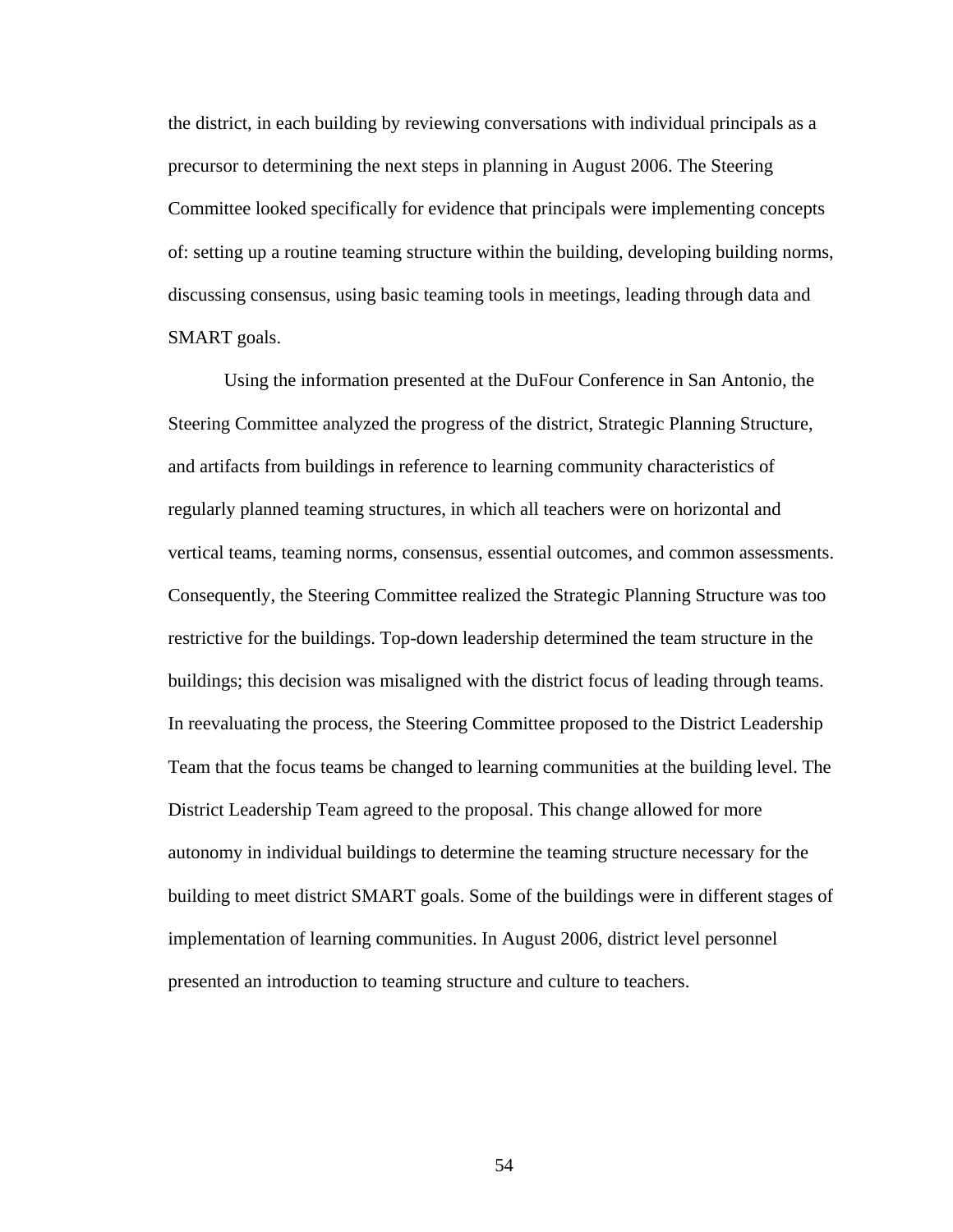On October 8, 2006, administrators filled out a learning communities checklist (See Appendix D) identifying the cultural process of changing to a learning community. No learning communities existed within Maxville in October 2005, and the culture of the district supported top-down leadership with collaboration focused on student achievement in isolated pockets, by October 2006, secondary buildings were implementing learning communities that focused on a regularly scheduled collaboration teaming time, identification of essential outcomes by course, creation of common assessments by the teams, and analysis of the results of the common assessments by the teams. Elementary buildings were in the planning stage in which conversations were beginning to develop a collaboration time, identify essential outcomes for the core subject areas, create one common assessment, and utilize team analysis of the results of one assessment.

In gathering data for the annual evaluation of the Strategic Planning Committee, the District Focus Team leaders met to discuss creation of an agenda for the meeting. Two of the five SMART goals were met within the established timeline as identified within the goal; all goals were eligible for evaluation. The two that expired were communication arts and math. The District Focus Team leaders felt these two goals were top-down in nature and that the strategic planning structure had to be changed, along with the goal to truly create a team-led organization. A proposal for that change was discussed and was presented to the Strategic Planning Committee as described below.

In creating the structure for a learning organization, an annual evaluation of SMART goals by the Strategic Planning Committee involving representatives from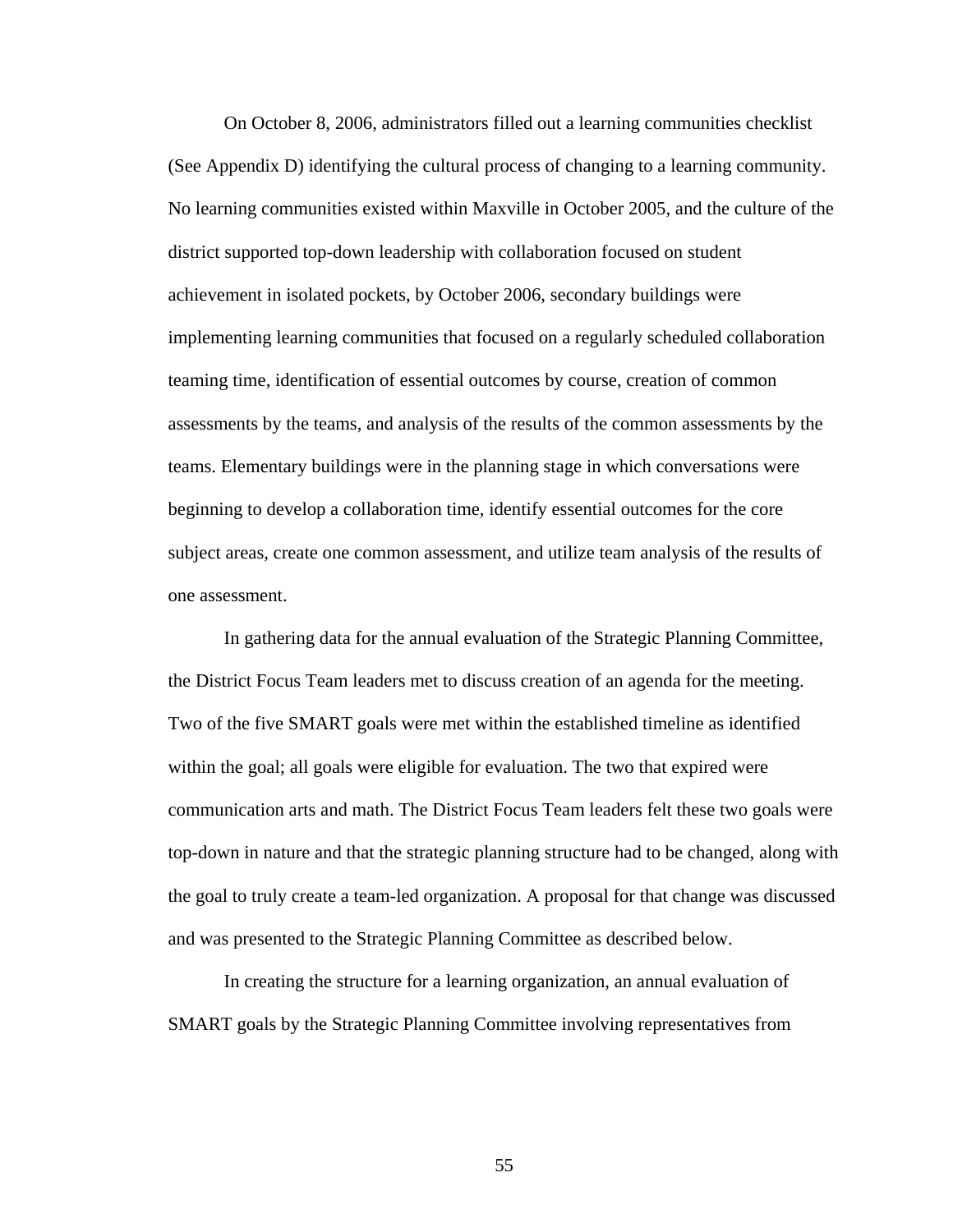community, school board, and district administration, teachers, and students was planned. This annual event with the Strategic Planning Committee created an annual evaluation cycle concerning the SMART goals. In November 2006, the five SMART goals created the previous year were analyzed, reevaluated, and rewritten for the next year. The five District Focus Team leaders presented data on each of the SMART goals.

The Strategic Planning Committee determined if the goal was worthy of continuing, revising, or rejecting. The assistant superintendent introduced new ideas and suggestions for change to the strategic planning structure to the Strategic Planning Committee. Instead of focusing on only two content areas, communication arts and mathematics, a district focus team focused on data and assessment. Under the Data Analysis and Assessment Team, preK-12 teacher teams representative of all content areas would be responsible for the district-wide SMART goal for that content area. In this manner, the district would not lessen the importance of any content area, and teachers would have input into the creation and decisions of the district focus for a three-year goal. The teacher leaders of the PreK-12 content area teams would also be members of the Data Analysis and Assessment Team.

Given that two years prior the district had no systematic teaming within the district, the previous year was spent on preparing the district administration to work in teams. Individual buildings were in different levels of implementation of teaming. The next focus was the implementation of the preK-12 vertical teams in order to have teaming reach all levels of staff and support the district goal of team-led leadership.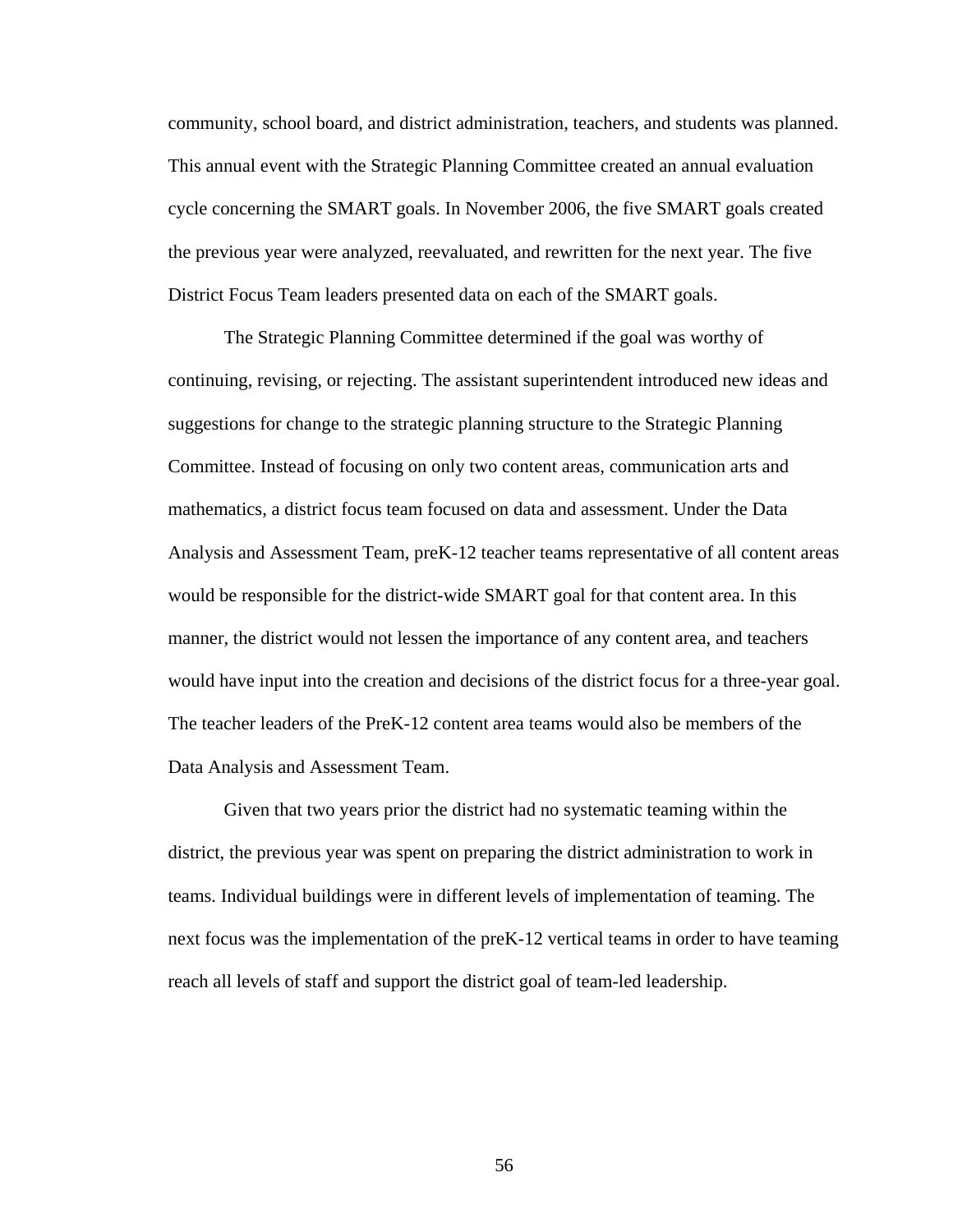*Cycle 2 – Facilitating the Culture and Teaming throughout the School District* 

 The main difference between Cycle One and Cycle Two was the level of implementation. In Cycle One, the main focus for Maxville was to prepare administration and set up district-wide teams so principals and directors could personally experience team-led leadership. In the district-wide teams, the principals and directors were participants in a team, as well as being the team-leaders in the district focus teams. Evaluation of Cycle One focuses primarily on administrators. Cycle Two focused on implementing the preK-12 vertical content teams and the evaluative Data Analysis and Assessment Team. The preK-12 vertical teams were led by teacher leaders. The teacher leaders of the preK-12 vertical teams were also the team members of the Data Analysis and Assessment Team. Evaluation of Cycle Two focused primarily on the teacher leaders and team participants of the preK-12 vertical teams understanding, implementing, and experiencing teaming.

#### *Diagnosing.*

 During the evaluation step for Cycle One, the Steering Committee, Strategic Planning Committee, and District Leadership Team participated in diagnosing exercises for Cycle Two. For this step, the Steering Committee and I created a diagnostic Team Feedback Survey utilized to determine the extent to which the team members have been involved in the Strategic Planning Process of teaming during the last two years and the team members' background knowledge of teaming processes. Information from Cycle One evaluation was examined to create the survey. The survey consisted of elements the Steering Committee wanted the team members to understand of teaming. The feedback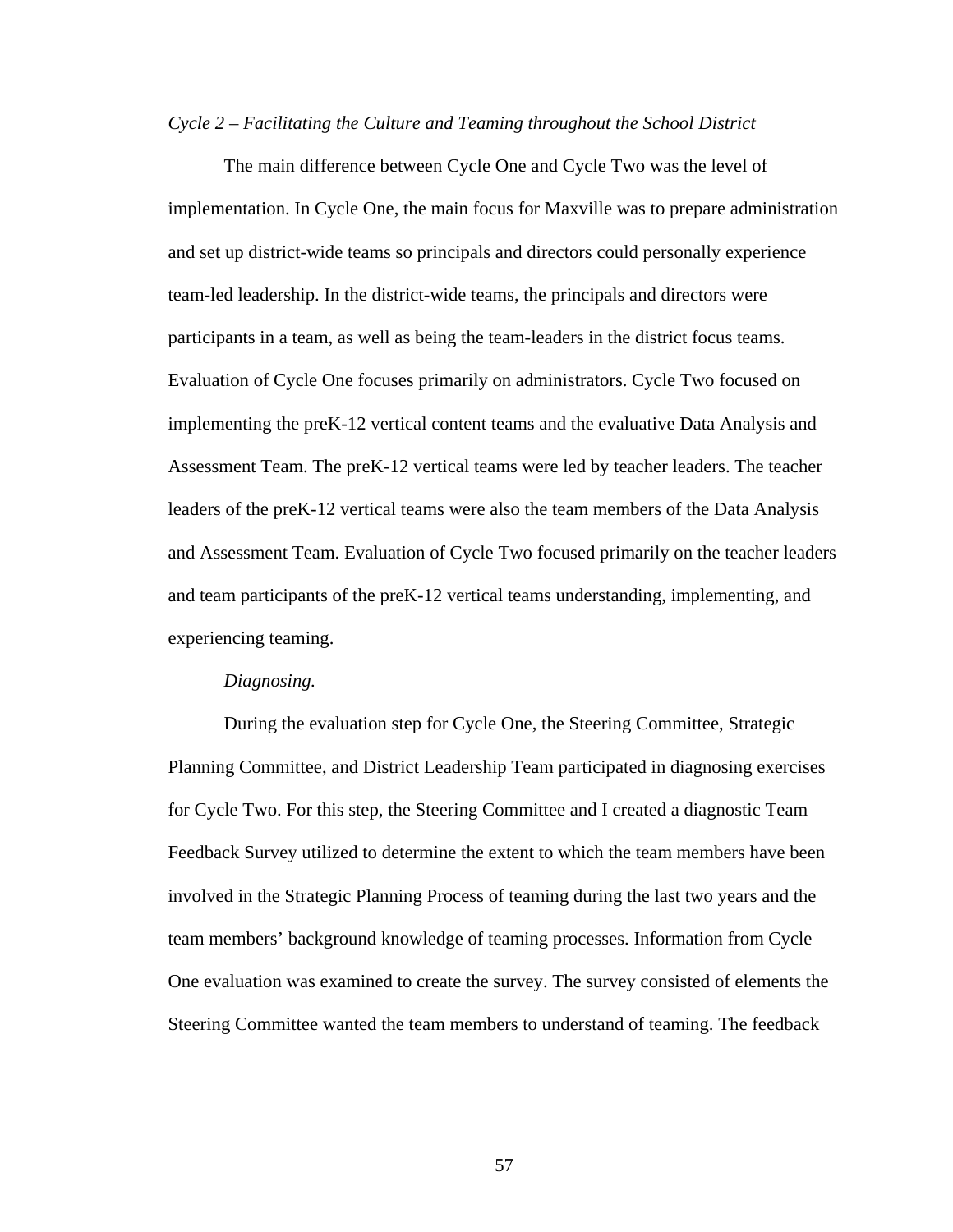survey assisted in determining a teaming background knowledge base and individual perceptions of teaming from the members of the preK-12 vertical teams. The survey consisted of questions related to different levels of expertise in teaming for the purposes of district teams within Maxville with responses identified on a likert scale.

 A pilot of Team Feedback Survey was conducted with ten participants. Dialogue between myself and the individuals taking the Team Feedback Survey occurred, and feedback was considered. The Steering Committee and I looked at the Team Feedback Survey to clarify and rewrite items (Appendix E). The Team Feedback Survey was developed based on literature and experience through the district's professional development for teaming. Conversations concerning the pilot survey revolved around the following topics: (a) Did the results assist in developing professional development; (b) Did the elements on the survey represent the most important concepts based on research and previous teams implemented within the district; (c) Did the participants understand the terminology of the survey; and (d) Did the survey cover concepts from a very basic understanding of teaming. See Appendix F for specific details. The team survey was utilized to plan team meetings topic agendas to include pertinent professional development needed for the team to complete the purpose and goal of the team.

 Participants were 78 Maxville teachers and 9 administrators who were members of the preK-12 vertical teams (See Appendix H). Surveys with an informed consent letter (See Appendix G) were given to the whole population and were anonymous. Surveys were placed in the participants' mailboxes and returned to the teacher leader with no contact with the researcher until all surveys were collected. The preK-12 vertical teams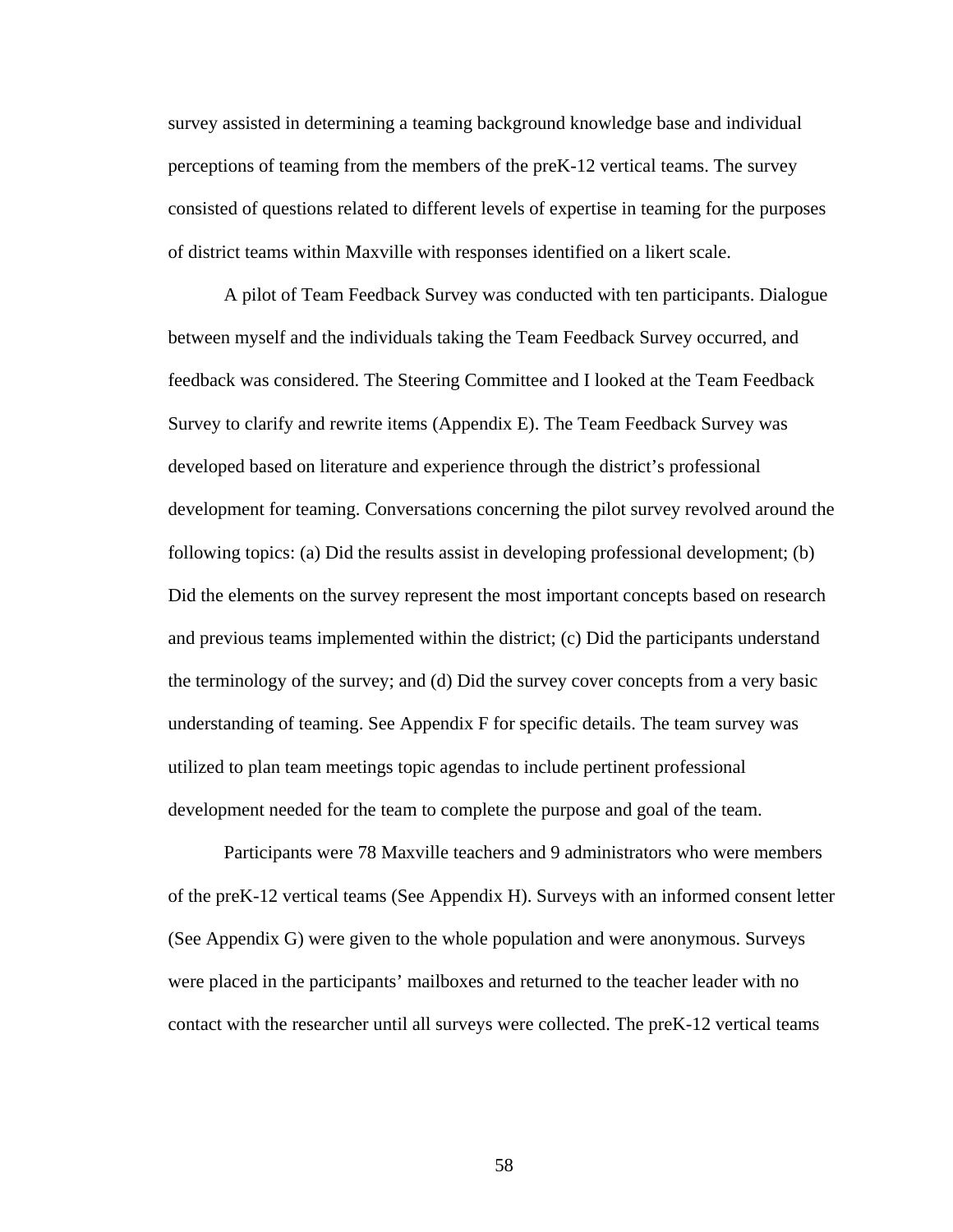were selected by the Steering Committee with input from the principals. The preK-12 vertical teams were combining vertical committees of curriculum and instruction, professional development, and technology that were previously led by the assistant superintendent. The preK-12 vertical teams had representatives from every grade level and building in the district and ranged in size from twenty to twenty-four members (See Appendix H). The teams involved in this study covered the following areas: communication arts, mathematics, science, and social studies. The preK-12 vertical teams selected a teacher leader who was also a member of the data and assessment team. All preK-12 vertical teams did not start at the same time. The district started with the math, communication arts, science, and social studies vertical teams at the end of March 2007.

# *Planning action.*

 Based upon the Team Feedback Survey given to the vertical team members, the Steering Committee, Data Analysis and Assessment Team, and District Leadership Team also analyzed the data from the Team Feedback Survey to suggest professional development for teacher leaders and preK-12 vertical teams. I analyzed the data from the three teams and summarized the data in a table. In July 2007, the Steering Committee reanalyzed the data in reference to teacher leader performance in applying the team processes. Professional development activities prior and during the vertical team meetings were planned. A teacher leader resource guide was planned that summarized basic team concepts. Future preK-12 vertical and Data Analysis and Assessment team meeting agendas were brainstormed based on the information from the Team Feedback Surveys and team performance. Individual trainings for the teacher leaders with the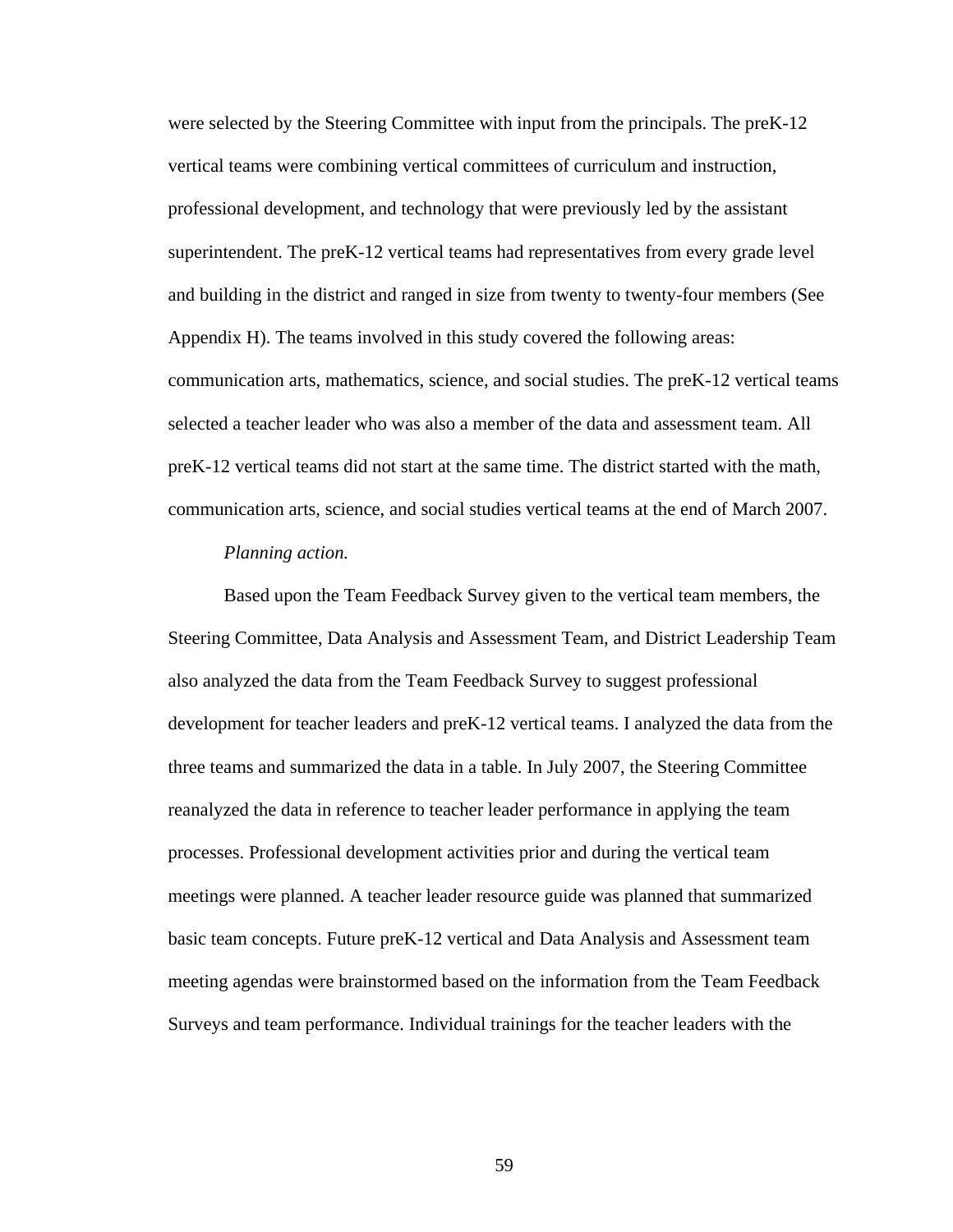assistant superintendent were planned. The timeline for planning action was from April 2007 to July 2007.

# *Taking action.*

As the researcher and as team leader of the Data and Assessment Focus Team, I coordinated with the assistant superintendent to conduct the professional development necessary to initially implement the preK-12 teams. My role as researcher and member of an insider/outsider team participating in taking action was one of facilitator, coach, and team leader. I planned the agendas, provided for collaborative discussions, modeled teaming tools in the focus team meetings and provided professional development and resources to the team members. Vertical team meetings were scheduled and members notified. Individual trainings for the teacher leaders were held with the assistant superintendent prior to each vertical team meeting. Three to four three-hour vertical team meetings were held by each content area vertical team: communication arts, mathematics, science, social studies. The Data Analysis and Assessment Team met for two three-hour meetings. Two teacher leader interviews were conducted. A teacher leader resource guide was created. Personal journaling was conducted. Taking action occurred from April 2007 to September 2007.

# *Evaluation.*

For evaluation, another teacher in the district conducted two forty-five minute interviews with five preK-12 vertical team leaders following an interview protocol (See Appendix I). Another teacher conducted the interviews due to my position as supervisor and administrator at Maxville. As a researcher, conducting the interviews personally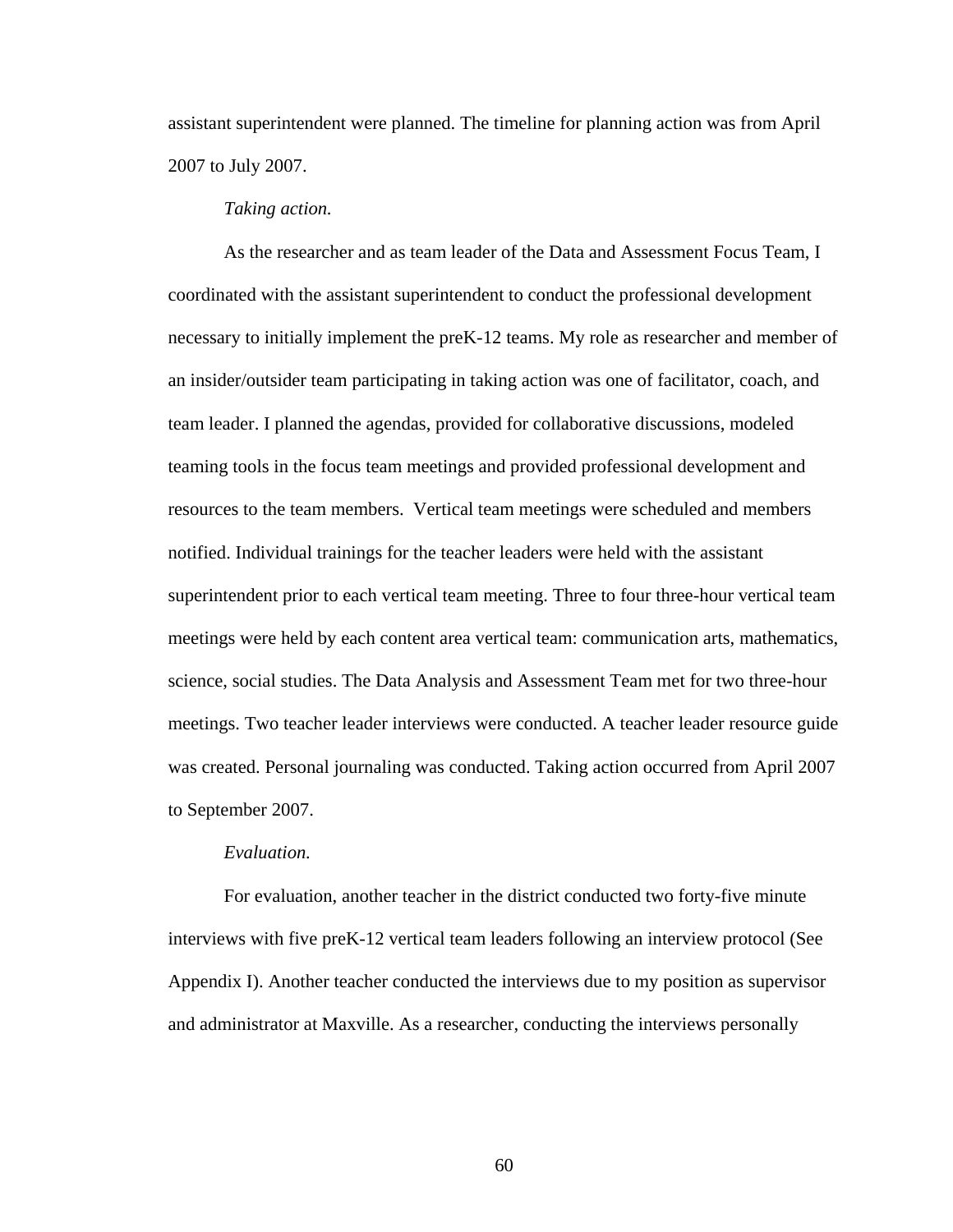would have been unethical because as supervisor, my interviewee might have felt pressured to participate and answer in a particular way. The first interview was conducted after participating in professional development in order to refine the questions based on identified themes. The Steering Committee discussed the themes in the first interview to refine questions for the second interview. All participants were informed that participation in the research process was voluntary and confidential. Any publications involved the use of pseudonyms and no identifying characteristics were included (Appendix J). Questions on teaming were focused on how the team leaders experienced teaming as our organization was transitioning from a top-down to a team-led organization. Questions determined to what extent the transition occurred. Questions described the experience of members working in teams, utilizing team processes, and team values.

Evaluation included an analysis of the Team Feedback Survey by the Steering Committee, District Leadership Team, and Data Analysis and Assessment Team. Teacher leader interviews were analyzed by the Steering Committee. The Steering Committee also conducted a second analysis of the data from the Team Feedback Survey, Teacher Leader Interviews, and data from the Collaboration Focus Team Survey in relation to team performance during the vertical team meetings. Personal journaling was also kept by the researcher as team leader of the Data Analysis and Assessment Focus Team, team participant of the Communication Focus Team, Steering Committee, District Leadership Team, and other miscellaneous teams. Evaluation occurred from April 2007 to September 2007.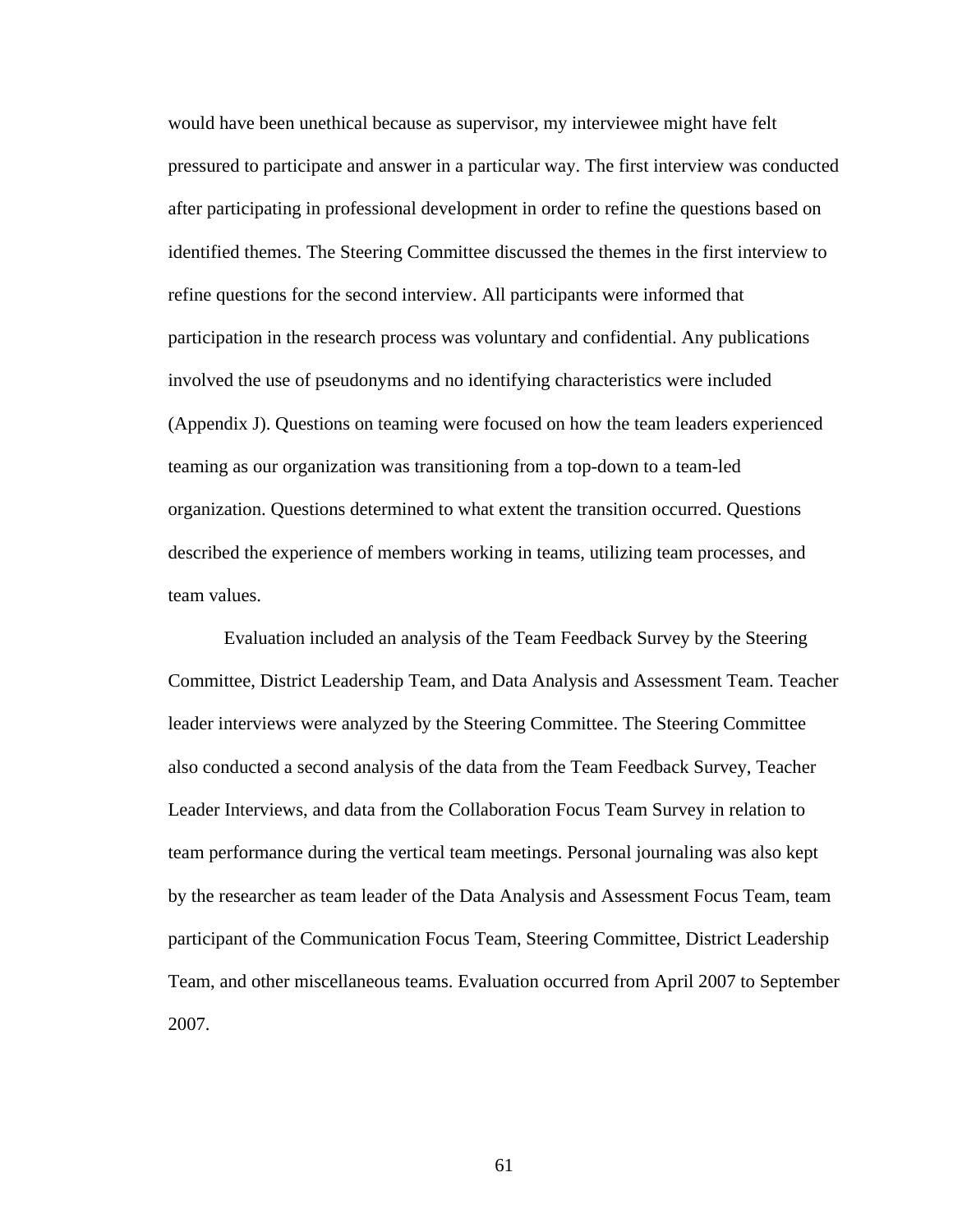# Summary

The four steps of diagnosing, planning action, taking action, and evaluating were completed. Cycle Two explored the implementation of the preK-12 vertical teams and Data Analysis and Assessment Team. Professional development focused primarily on teacher leaders and team members in the utilization of teaming processes. The analysis of data is shown in Chapter Four.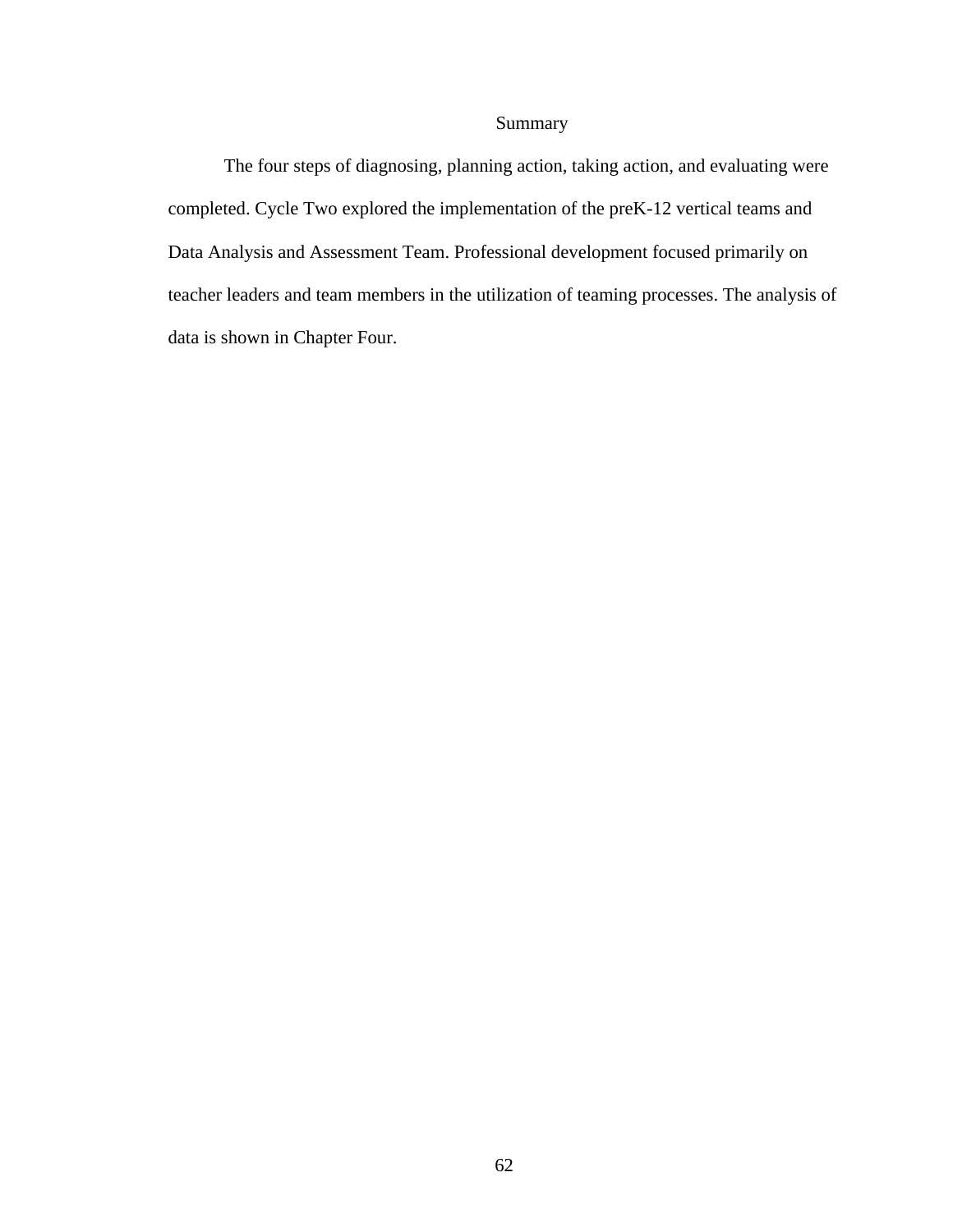# CHAPTER FOUR

# Analysis of Data

# *Introduction and Context*

Coghlan and Brannick (2005) and Herr and Anderson (2005) describe action research as an evolving, emergent journey. Reframing research as the project unfolds through systematic generating and collecting of research data leads to further evaluation, planning and action. Cycle One and Cycle Two of the action research study were framed within the broad framework of sustained district reform. The goal of Cycle One was the implementation of teaming at a district level with a focus on professional development for administrators through the creation of a district-wide teaming structure and cyclical strategic process from November 2004 to March 2007. The goal of Cycle Two was to focus the study on teacher leaders and team professional development to implement preK-12 vertical teams from March 2007 to September 2007. Cycle Two flowed from the district-wide, on-going, cyclical reform movement. Cycle Two studied the attitudes and perceptions of teaming of teachers participating in newly implemented district-wide teams. The following data represent the perceptions of teacher leaders with analyses completed by different teams.

Because action research was a journey, the act of gathering data affects the results of the study; each action within the study changes context (Reason & Bradbury, 2006). The data were organized through overlap and nonlinear movement of the diagnosing, planning action, taking action, and conducting evaluation steps of Cycle Two to determine the extent to which the goal was achieved.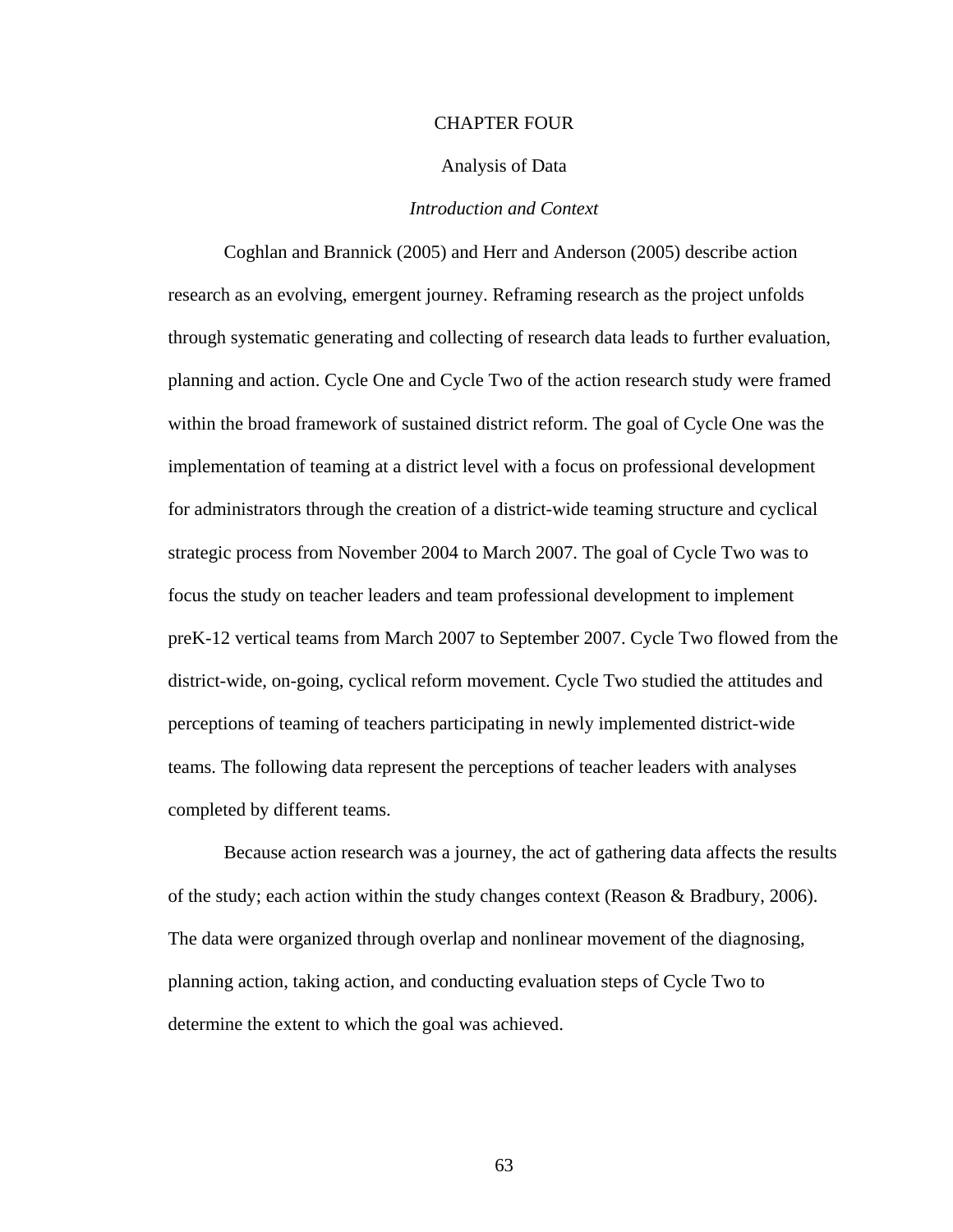# *Cycle 2 – Facilitating the Culture and Teaming throughout the School District*

# *Diagnosing*

# *Team Feedback Surveys (TFS)*

 During the evaluation step for Cycle One, the Steering Committee, Strategic Planning Committee, and the District Leadership Team were also participating in diagnosing exercises for Cycle Two from January 2007 to July 2007 (Appendix A). The Steering Committee and I created the Team Feedback Survey to determine the perception of preK-12 team participants' background knowledge of teaming concepts utilized by district.

The pilot of the Team Feedback Survey was conducted with ten participants. Conversations concerning the pilot survey revolved around the following questions: (a) Did the pilot Team Feedback Survey results assist in developing professional development; (b) Did the elements on the survey represent the most important concepts based on research and previous teams implemented within the district; (c) Did the participants understand the terminology of the survey; and (d) Did the survey cover concepts from a very basic understanding of teaming? All the items on the pilot survey were reworded to have similar language of "I understand." Systems thinking and the stages of team development were added.

Team Feedback Surveys (Appendix E) were distributed to the whole population of the four preK-12 vertical teams, communication arts, mathematics, science, and social studies, consisting of 87 team participants. In April 2007, the surveys were placed in the participants' mailboxes with an informed consent letter. Within a week, the participants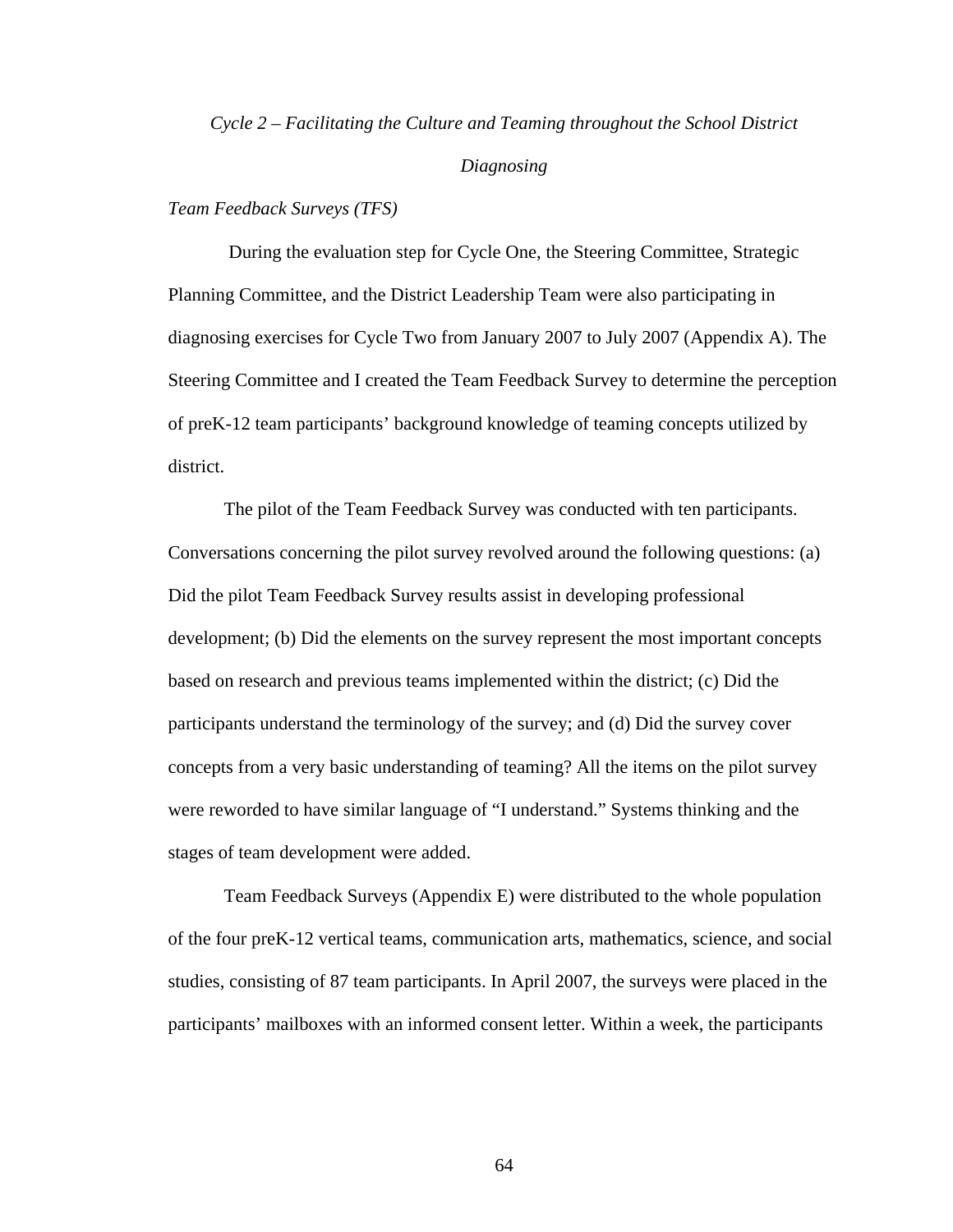returned surveys to teacher leaders who had no contact with the researcher. The purpose was to determine the professional development needed by each vertical teams and teacher leaders in order to achieve the goal of Cycle Two.

# *All Team Feedback Survey results.*

Team Feedback Survey had an 88.5% return rate. Some items on the survey were left blank by team participants. Each team participant marked one choice on the seventeen items on the survey. Consequently, when adding up the percentages across the columns, the percentages will not equal 100% unless all participants in the team turned in the survey and completed all items. Percentages of perceived team participant understanding were figured by taking the total team members and dividing by the number of items marked on the Team Feedback Survey. Choices on the Team Feedback Survey ranged from understanding the concept "not at all," "to some extent," "well," or "well enough to teach others."

Forty-four percent of the participants attended a district level team in the past two years. Sixty-three percent of the team survey participants had been on a building level teams. These two percents do not total 100% because some participants attended both district and building level teams. Items in which all teams perceived the least understanding in the "Not at All" category ranged from 35% to 61% were: (a) systems thinking; (b) team stages of forming, storming, norming, performing; (c) collaboration; (d) teaming tools of fist-to-five and Strengths-Weaknesses-Opportunities-Threats analysis. If less than a third of the team members had no concept of the items on the Team Feedback Survey, when the teams were split into small groups, the teams were less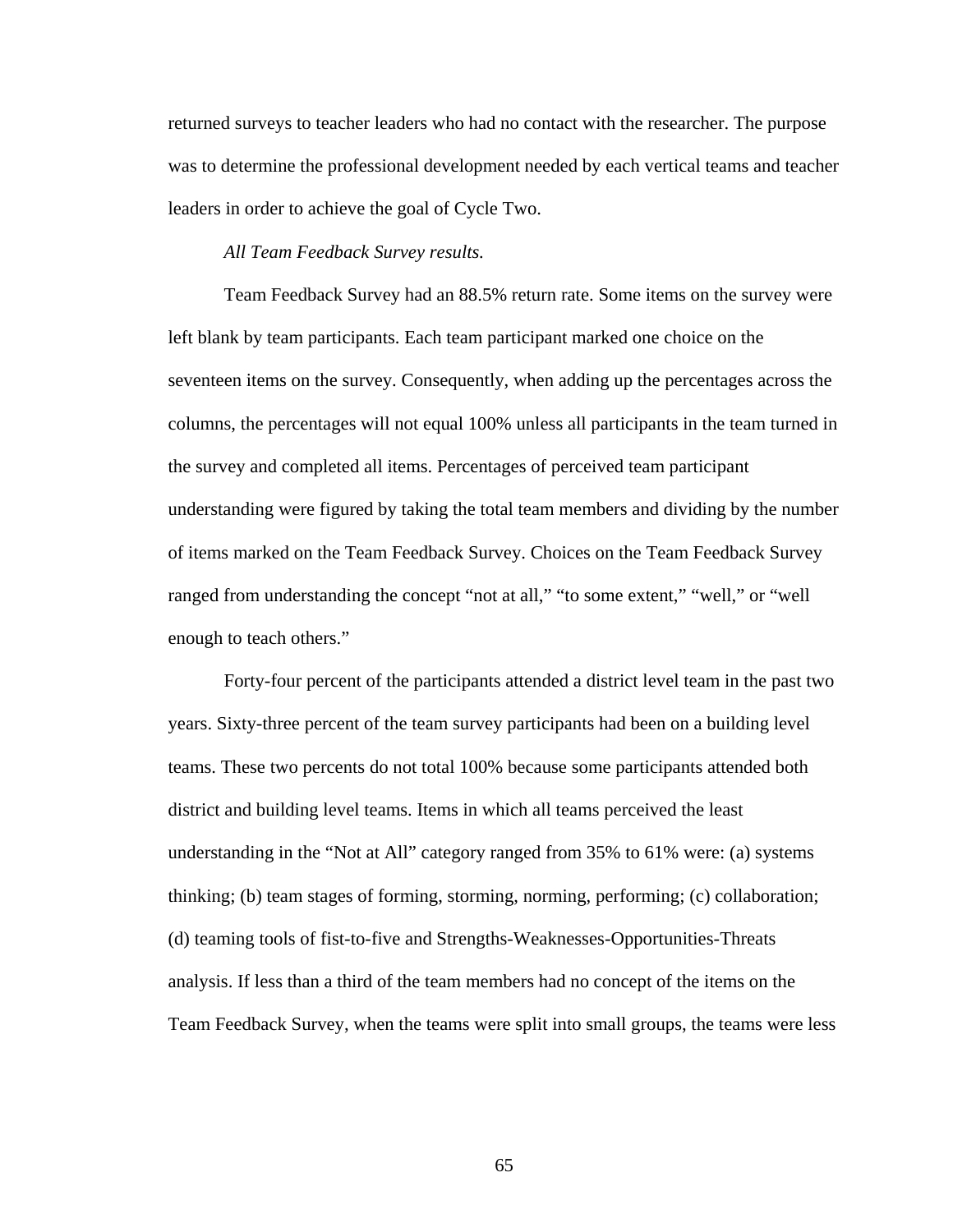likely to function based on lack of background knowledge. In the "Well" category, items perceived with the highest percentages ranging from 47% to 56% were: (a) brainstorming; (b) team norms; (c) purpose of preK-12 team; (d) analyze and use data to make decisions; (e) current mission, vision, and guiding principles; and (f) researched based interventions. About half the team members had a basic understanding of these items on the Team Feedback Survey and could be expected to use these concepts in a team setting with support. In the "Can Teach Others" category, only two items were perceived by team participants from 26% to 29%: consensus and brainstorming (Appendix K). Very few team members felt they had an understanding in which they could lead the team through this process.

# *Team Feedback Survey analyzed by the Steering Committee.*

Based on the April 2007 Steering Committee team meeting notes, the Steering Committee reviewed Team Feedback Survey data and focused on concepts perceived to be least understood to determine professional development needed. The Steering Committee utilized data from the evaluation of Cycle One by embedding the professional development within the work and expected tasks of the team. In Cycle One, administrator professional development for teaming occurred for a year. Despite the training and expectations to implement the concepts at the building level through Building Leadership Teams, implementation of the concepts varied; some concepts were implemented fully, some minimally, and some not at all. The Steering Committee wanted to create a need among team participants to know and apply the information immediately in the team setting to create meaning and relevance to the team members.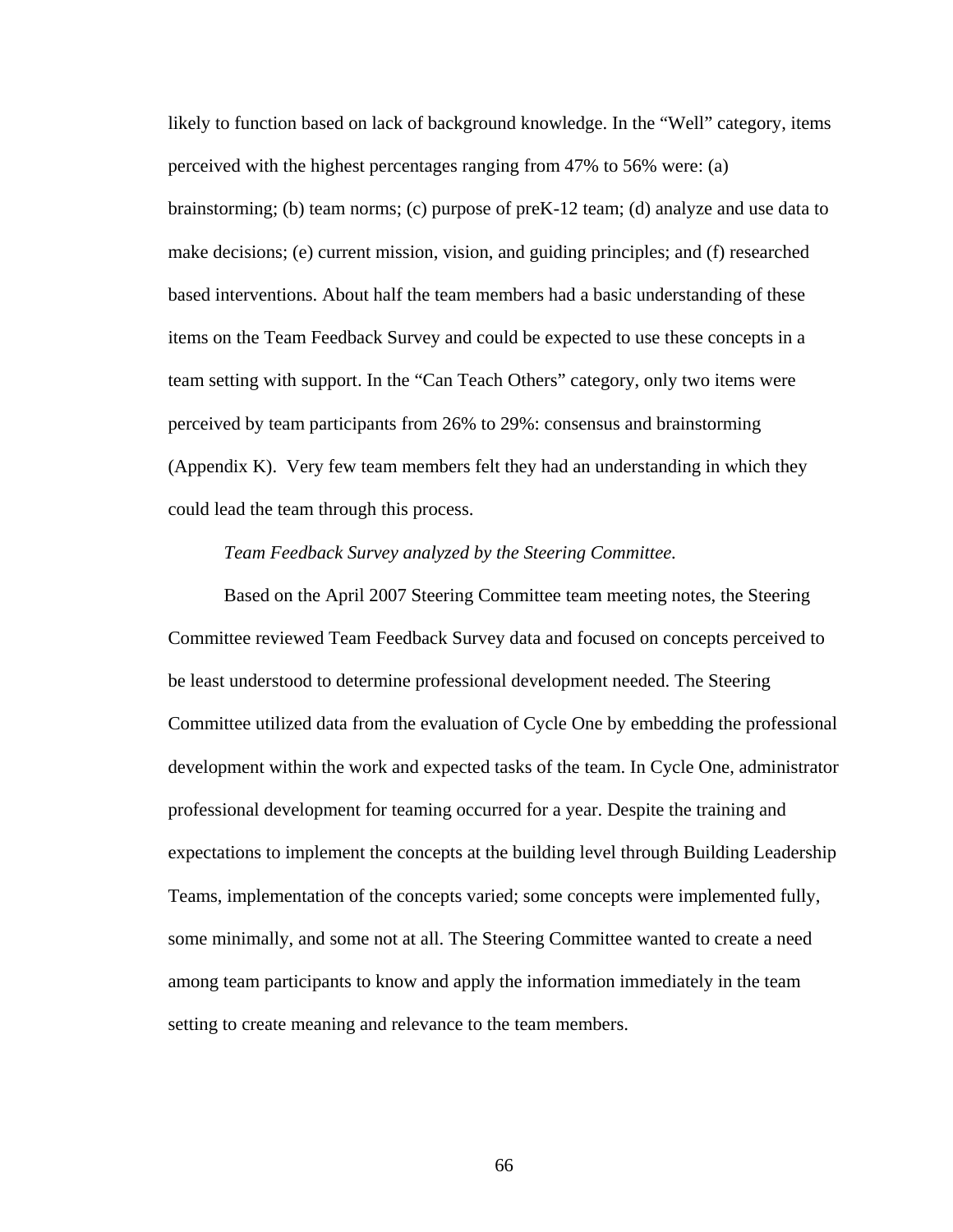The Steering Committee considered the Team Feedback Survey categories of "well" and "can teach others" to be synonymous with the ability to apply the concept in a teaming situation. Except for nine out of the seventeen concepts on the Team Feedback Survey, about 40 to 60% of the team members perceived an understanding of these concepts (See Appendix K, L, M, N, & O). Team survey participants perceived a need for professional development with the following items on the Team Feedback Survey: (a) collaboration; (b) team stages; (c) plan, do, study, act cycle; (d) systems thinking; (e) action plans; (f) strategic and specific, measurable, attainable, results-based, and timebound (SMART) goals; (g) Strengths-Weaknesses-Opportunities-Threats analysis; and (h) team agendas; and (i) fist-to-five. The results of this analysis and needs of professional development were summarized in Table C.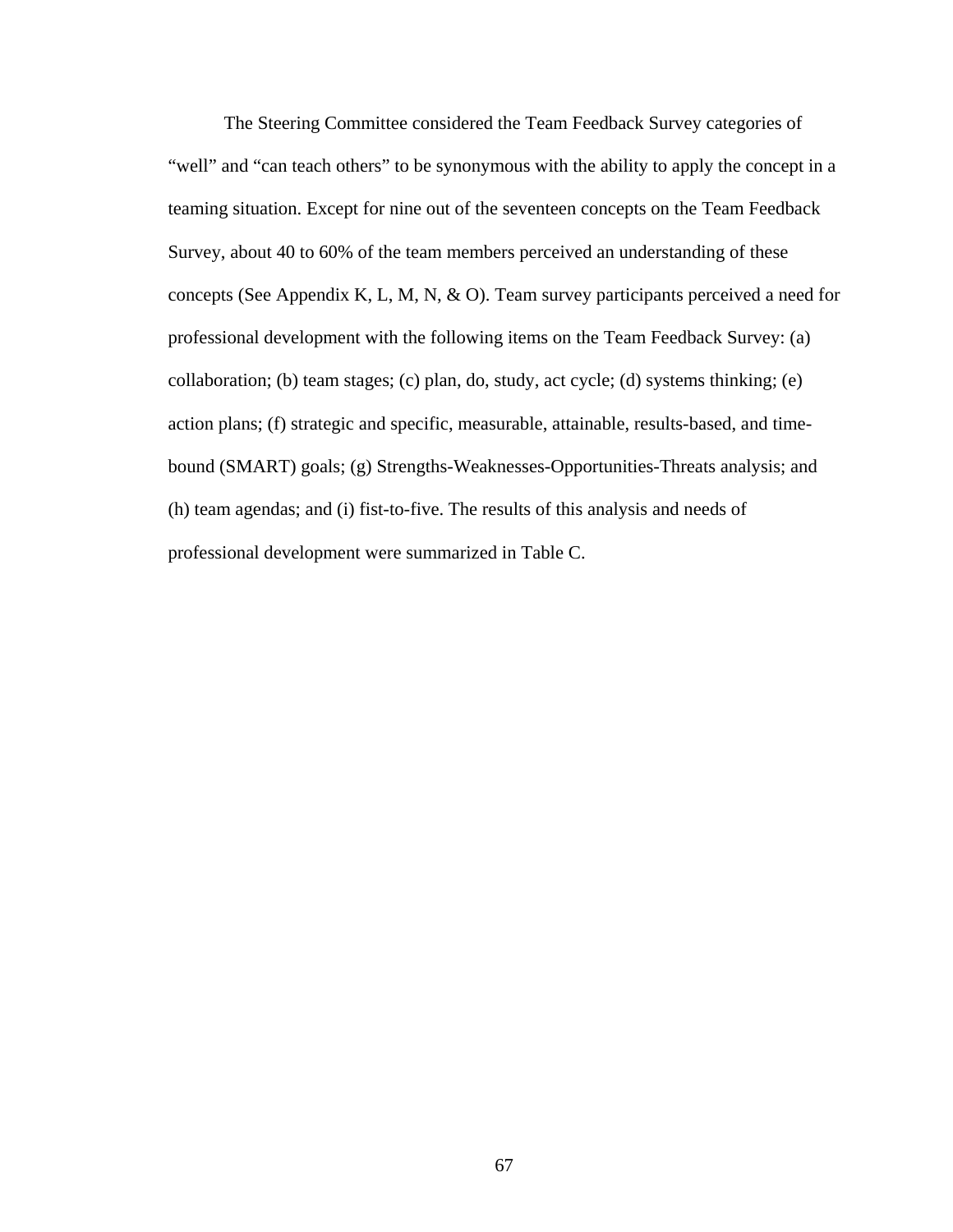# Table C

# Comparison of Vertical Team Professional Development Needs to Team Participation

| Team                      | Comm. Arts           | Mathematics          | Science              | <b>Social Studies</b> |  |
|---------------------------|----------------------|----------------------|----------------------|-----------------------|--|
| <b>Return Rate</b>        | 22/22                | 20/24                | 17/20                | 18/21                 |  |
| <b>Team Participation</b> | 59%                  | 42%                  | 15%                  | 36%                   |  |
| in District               |                      |                      |                      |                       |  |
| <b>Team Participation</b> | 50%                  | 67%                  | 35%                  | 67%                   |  |
| in Building               |                      |                      |                      |                       |  |
| No. Concepts              | 12/17 from           | 12/17 from           | 11/17 from           | 14/17 from            |  |
| $>33\%$ on TFS            | 39% to 82%           | 46% to 71%           | 35% to 75%           | 38% to 76%            |  |
| No. Concepts              | $9/17$ from          | $8/17$ from          | $9/17$ from          | 11/17 from            |  |
| $\geq$ 50% on TFS         | 61% to 82%           | 50% to 71%           | 50% to 75%           | 52% to 76%            |  |
| No. Concepts              | $3/17$ from          | 0/17                 | 1/17 at 75%          | 2/17 at 76%           |  |
| $>75\%$ on TFS            | 78% to 82%           |                      |                      |                       |  |
| Professional              | Collaboration        | Collaboration        | Collaboration        | Collaboration         |  |
| Development               | Team stages          | Team stages          | Team stages          | Team stages           |  |
| Needs of the              | PDSA cycle           | PDSA cycle           | PDSA cycle           | PDSA cycle            |  |
| <b>Vertical Teams</b>     | Systems think        | Systems think        | Systems think        | Systems think         |  |
| $>40\%$ on                | Action plans         | Action plans         | Action plans         |                       |  |
| Not at all and            | <b>SMART</b> goals   | <b>SMART</b> goals   | <b>SMART</b> goals   |                       |  |
| To some extent            | <b>SWOT</b> analysis | <b>SWOT</b> analysis | <b>SWOT</b> analysis | SWOT analysis         |  |
|                           | Fist-to-Five         | Team agendas         | Fist-to-Five         | Fist-to-Five          |  |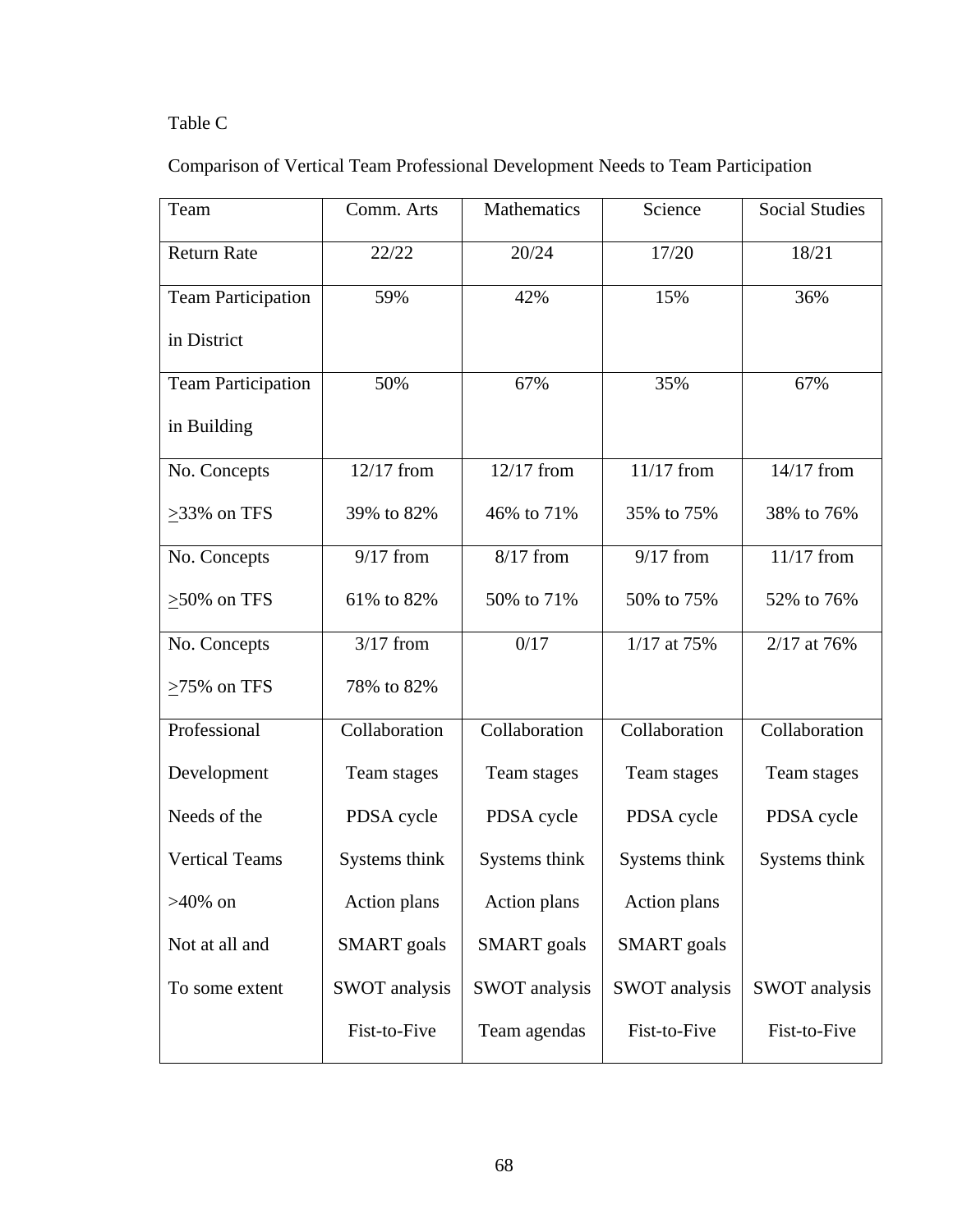The Steering Committee selected the 17 concepts on the Team Feedback Survey due to previous experience of implementing teams in Cycle One. The purpose of the Team Feedback Survey was to assess the background knowledge of the team participants to identify needs for professional development. The Steering Committee assumed that if the team was able to apply the concepts on the Team Feedback Survey, the team would be able to accomplish the "work" of the team expected by the district. The Steering Committee comparison resulted in discussion of the relationship between district and building level team participation to team survey participants' perceived knowledge of teaming concepts.

The Team Feedback Survey did not support the assumption that more district team and building team participation required less professional development due to previous experiences and background knowledge. The district and building level team participation had no relationship with the number of perceived concepts of understanding by item on the Team Feedback Survey over 33%, 50%, or 75%. For example, the Science Team had the least amount of district and building team participation and had less professional development needs than the Mathematics Team, which had more previous team participation. The concepts on the Team Feedback Survey were compared with 33% of team understanding in that if a third of the team understood the concept, when the teams split into small groups, these small groups would be able to function with supports from the team leader. Fifty percent would require less supports from the team leader, and 75% would be ideal for team ability to accomplish the "work" identified by the district. Overall, the Team Feedback Survey demonstrated the team survey participants'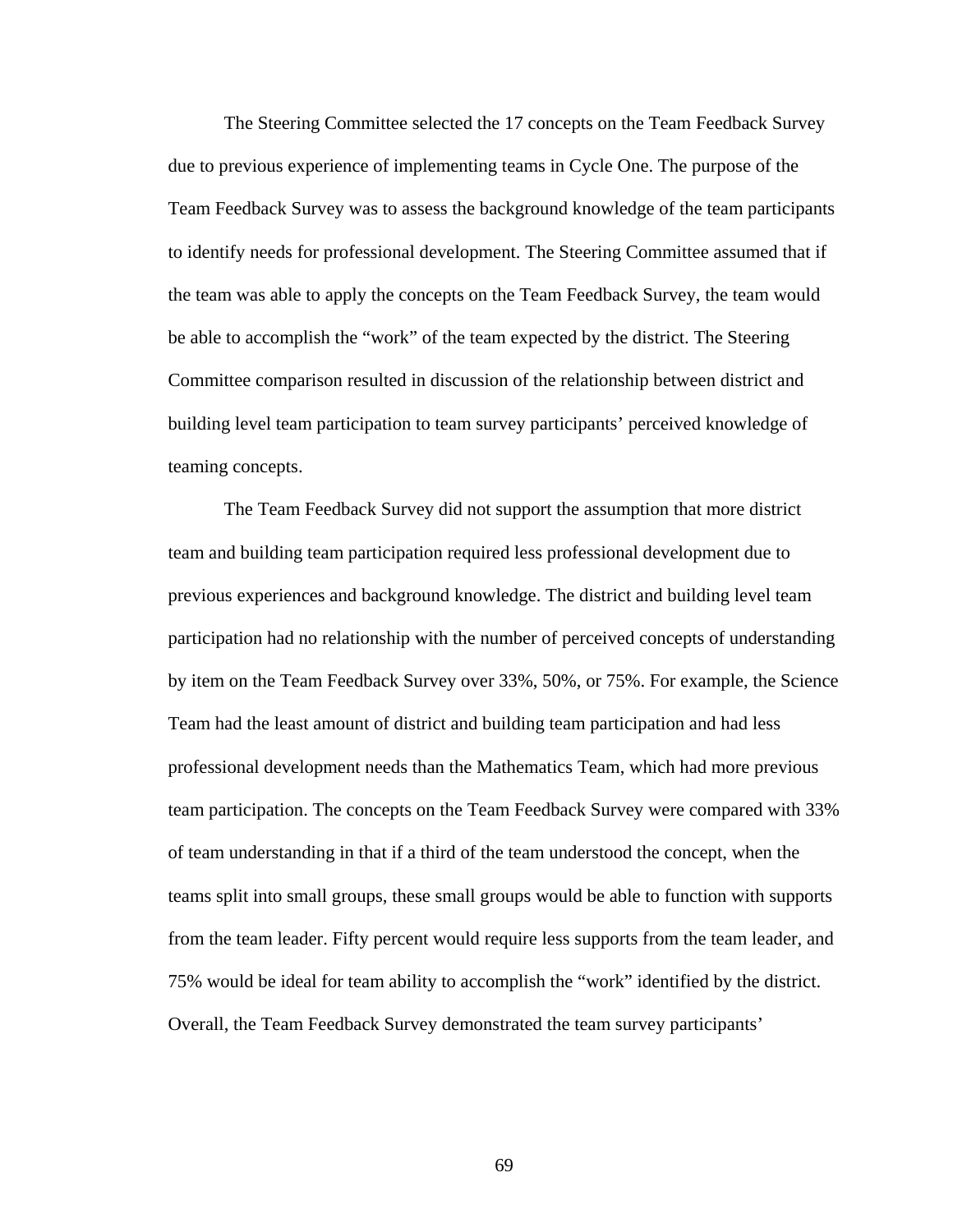perceived understanding of the following concepts: (a) team norms; (b) vertical team purpose; (c) consensus; (d) brainstorming; (e) small group input to final product; (f) current Maxville vision, mission, and guiding principles; (g) analyzing and using data; and (h) researched-based interventions.

#### *Planning Action*

Planning action occurred from April 2007 to September 2007. Based upon the Team Feedback Survey, professional development was planned based on the perceived need for understanding for the teacher leaders and vertical teams. All vertical teams needed professional development in collaboration, team stages, plan, do, study, act cycle, systems thinking, and Strengths-Weaknesses-Opportunities-Threats analysis. All vertical teams except the Science team needed strategic and specific, measurable, attainable, results-based, and time-bound (SMART) goals and action plans. Vertical teams showed different needs in teaming tools: (a) Communication Arts Team, fist-to-five teaming tool; (b) Mathematics Team, team agendas; and (c) Science Team, fist-to-five (See Table C).

Calendar dates of the vertical team meetings were set; team members were selected by the Steering Committee with input from principals; and members were notified. In order to demonstrate district support for teaming, substitutes were provided during the contracted work day for the sixteen, three-hour meetings. During the half-day training with the assistant superintendent, substitutes were also provided. With teachers sharing substitutes across the district, vertical teams were scheduled to meet in the morning and the afternoon. The assistant superintendent planned individual trainings with the teacher leaders to plan agendas, professional development for team members, and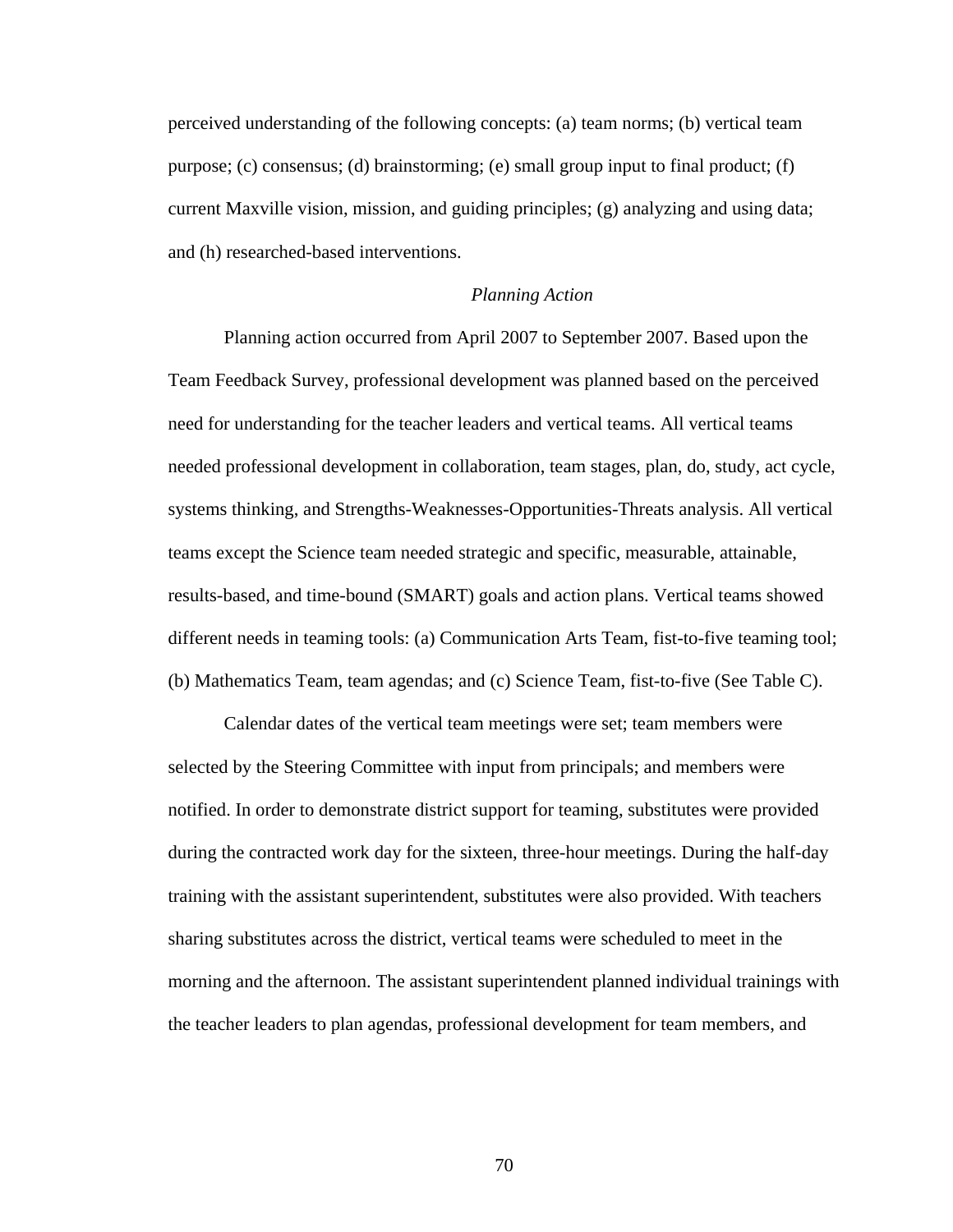team processes. The team agendas and assistant superintendent personal notes were kept as documentation for the individual trainings.

# *Taking Action*

 Taking action for Cycle Two consisted of conducting preK-12 vertical team and District Analysis and Assessment Team meetings from March 2007 to September 2007. Professional development (Table C) was embedded within meetings and within teacher leaders' individual interactions with the assistant superintendent prior to each vertical team meeting. The District Analysis and Assessment Team, the teacher-led, evaluative team consisting of teacher leaders over the preK-12 vertical teams (See Appendix Q), also conducted professional development for teacher leaders as outlined in team meeting agendas.

# *PreK-12 Vertical Teams*

The sixteen, three-hour vertical team meetings occurred between March 1 and September 30, 2007. Each team meeting was documented through team agendas and detailed meeting notes. The first team meeting of each vertical team was conducted by the assistant superintendent. During the first meeting, the assistant superintendent led the teams through: (a) the development of team norms, (b) introduction to the purpose of the team, (c) review of the mission, vision, and guiding principles of the district, (d) initiation of basic team activities to help members get to know each other, begin trust building, start the sharing of ideas, and elect a teacher team leader.

The assistant superintendent met individually with the teacher leaders prior to the second, third, and fourth team meetings to discuss and co-plan team agendas. During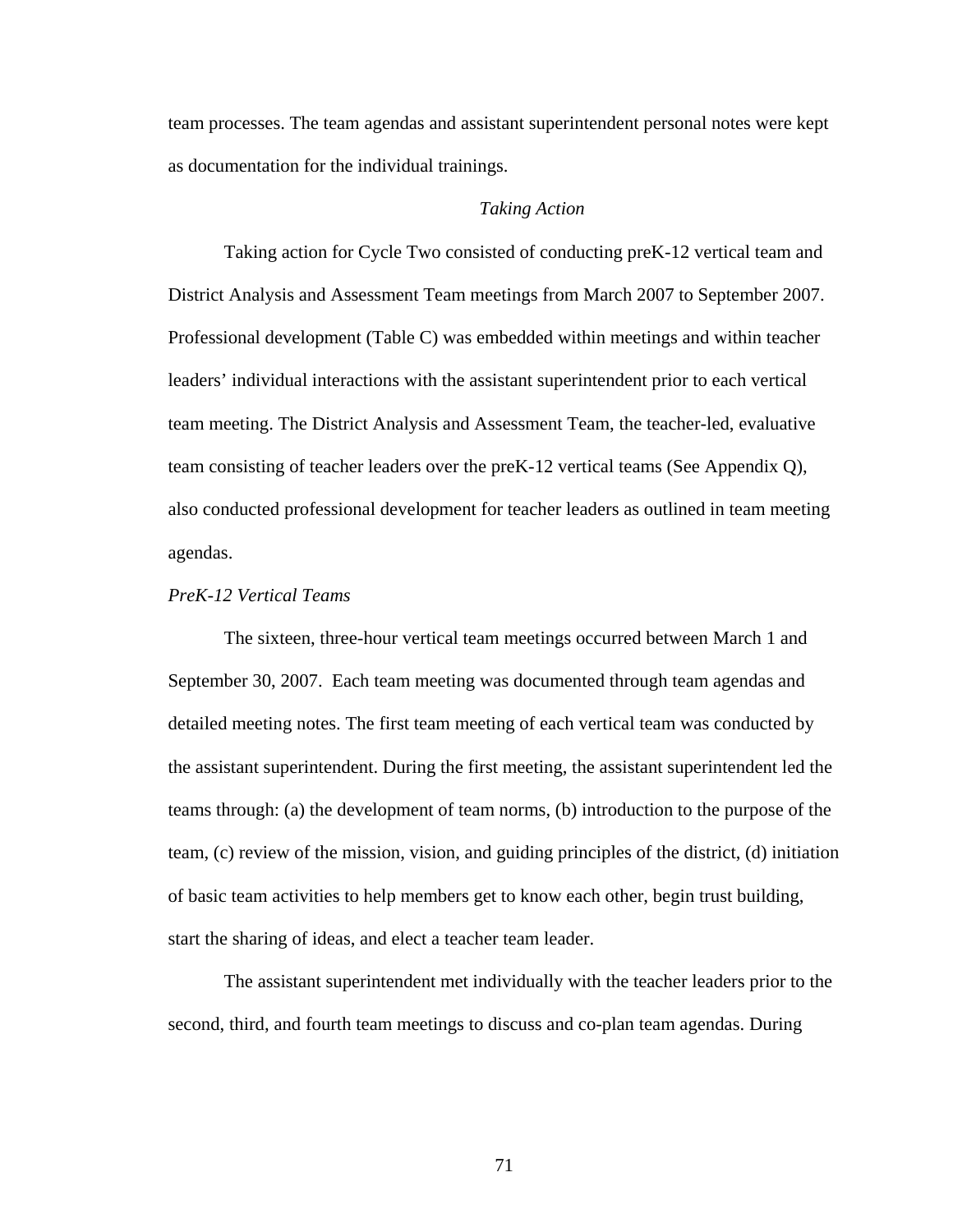these meetings, the teacher leaders were prepared for the next step in the teaming process. The assistant superintendent facilitated the gathering of data for analysis. Substitutes were provided for the teacher leader during this training. During the second, third, and fourth meetings, the assistant superintendent attended the meetings as a facilitator and provided support for the teacher leader. Team participants had release time from the classrooms, with substitutes provided, to attend the second through fourth team meetings.

In reviewing all vertical team meeting notes taken by the team recorder from March to September 2007, the teams accomplished the following task consisting of three parts: creating (a) a content area SMART goal, (b) a baseline for the goal by analyzing district data, and (c) an action plan to reach the goal. Teaming tools utilized included fistto-five, brainstorming, team agendas, and small group input to final product to accomplish the first task through the voice of all.

# *Data Analysis and Assessment Team, May 2007 and August 2007*

The Data Analysis and Assessment Team, an evaluative team over the preK-12 vertical teams consisting of all vertical team teacher leaders, met for a three hour meeting in May, 2007. The Data Analysis and Assessment Team, a newly created team, provided another opportunity for teacher leaders to experience the process of starting a new team. Team norms were developed; the method for consensus was discussed; and team roles were identified (Appendix P). A visual representation summarizing the purpose of the team was created after team discussion (Appendix Q). The Data Analysis and Assessment Team analyzed Team Feedback Survey data to determine further professional development for teacher leaders and team members. The team members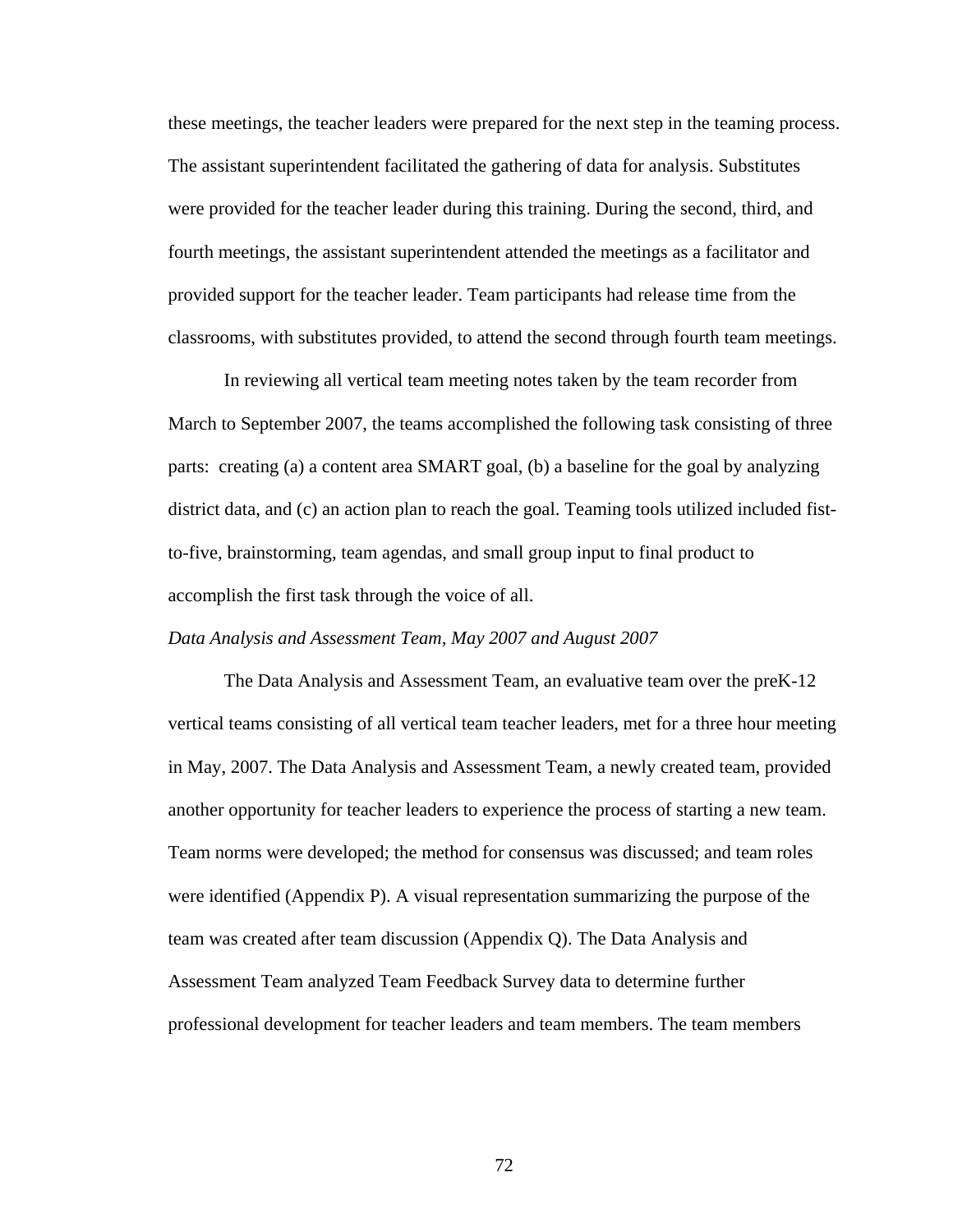were given graphs (Appendix R, S, T, U) showing the percentage of understanding for each of the concepts.

 Given the survey results and team experiences, District Analysis and Assessment Team was asked to address the question, "What do you need as a teacher leader to meet the needs of the vertical teams and assist them in being effective?" District Analysis and Assessment Team identified the following items for professional development for the next school year: (a) Strengths-Weaknesses-Opportunities-Threats analysis; (b) collaboration; (c) SMART goals; (d) action plans; (e) researched based interventions; (f) lingo and terminology; (g) giving the teachers the "why" so they can figure out the "how"; and (h) getting teachers to "buy in" (District Analysis and Assessment Team meeting notes, May 8, 2007).

District Analysis and Assessment Team questioned the validity of the survey because team members did not truly understand the concepts behind the terminology on the Team Feedback Survey. A teacher leader shared when taking the Team Feedback Survey, that admitting "not knowing" a concept was very uncomfortable. Since teams were working together, team members could be more honest. District Analysis and Assessment Team members mentioned sometimes teachers ignore surveys because surveys are not perceived as relevant due to results not typically being shared. District Analysis and Assessment Team reviewed SMART goals. Team leaders could not define SMART goals. Yet, each of the four content area teams created a SMART goal in previous vertical team meetings. During the District Analysis and Assessment Team meeting, SMART goals from four vertical teams were evaluated before these goals went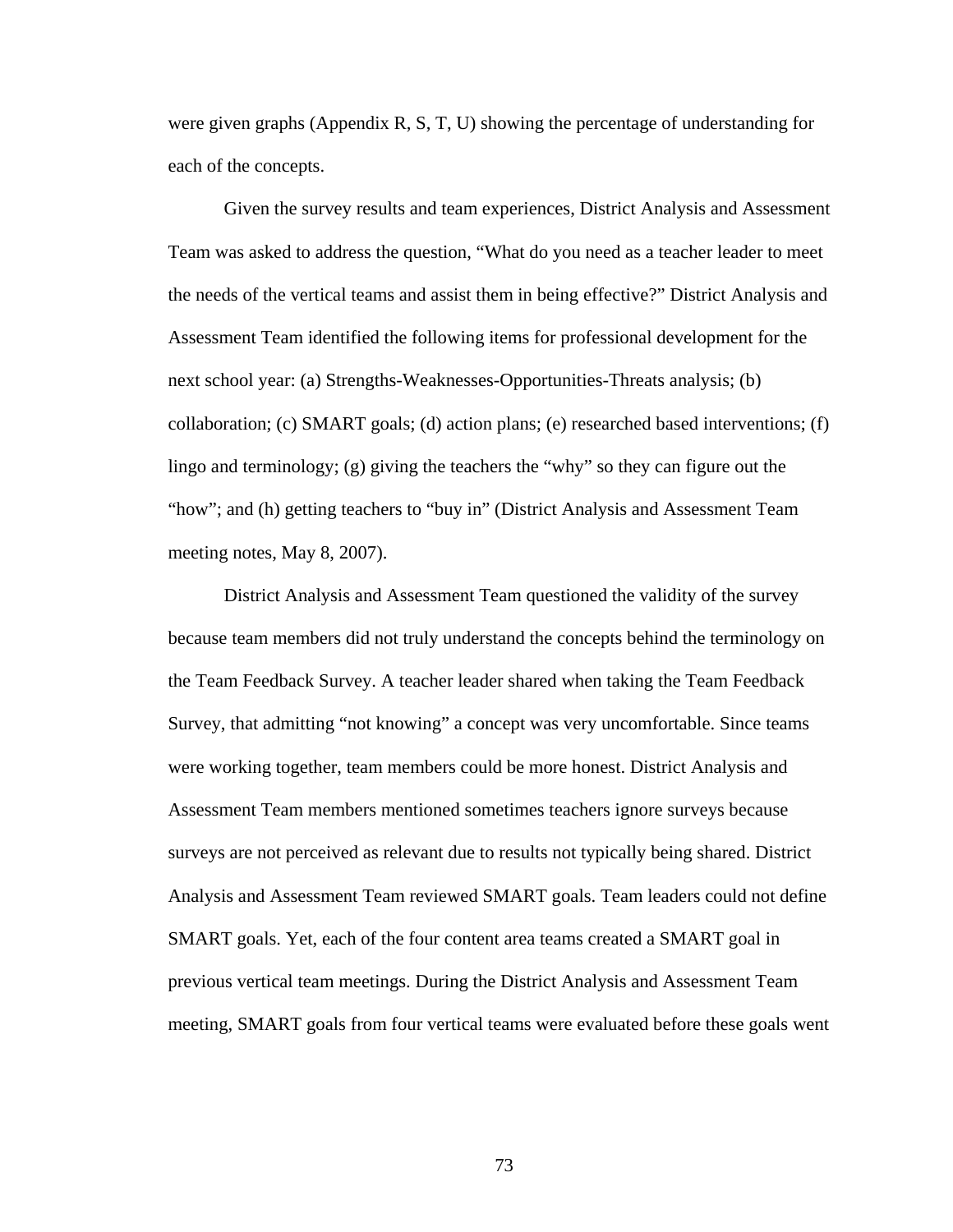to the Board meeting. Even though the teams discussed SMART goals meetings and created and evaluated SMART goals, the team leaders stated they could not define a SMART goal.

After the District Analysis and Assessment Team, summarized team meeting notes, which reviewed the team's discussion and decisions, were sent to each teacher leader. The team meeting notes were enclosed with reading material on: (a) SMART goals, (b) collaboration, (c) the plan, do, study, act cycle, and (d) Strengths-Weaknesses-Opportunities-Threats analysis.

In August 2007, another District Analysis and Assessment Team meeting was held. This meeting was planned based on the information shared from the teacher leader interviews, the Team Feedback Survey, and the previous District Analysis and Assessment Team meeting. During the meeting, each action taken by the team was explained in terms of why we were doing the process and benefits to the teaming process. Teacher leaders were given a Teacher Leader Resource Guide that explained all 17 concepts in outline form with handouts the teacher leaders could utilize for teams. Teacher leaders were given choices of different brainstorming processes and selected one to use in the meeting. The action plan for the District Analysis and Assessment Team SMART goal was created in part. Many conversations occurred describing the difference between the vertical teams and the District Analysis and Assessment Team. The agenda and team processes utilized in the District Analysis and Assessment Team meeting were processes the teacher leaders needed to lead the next vertical team meeting.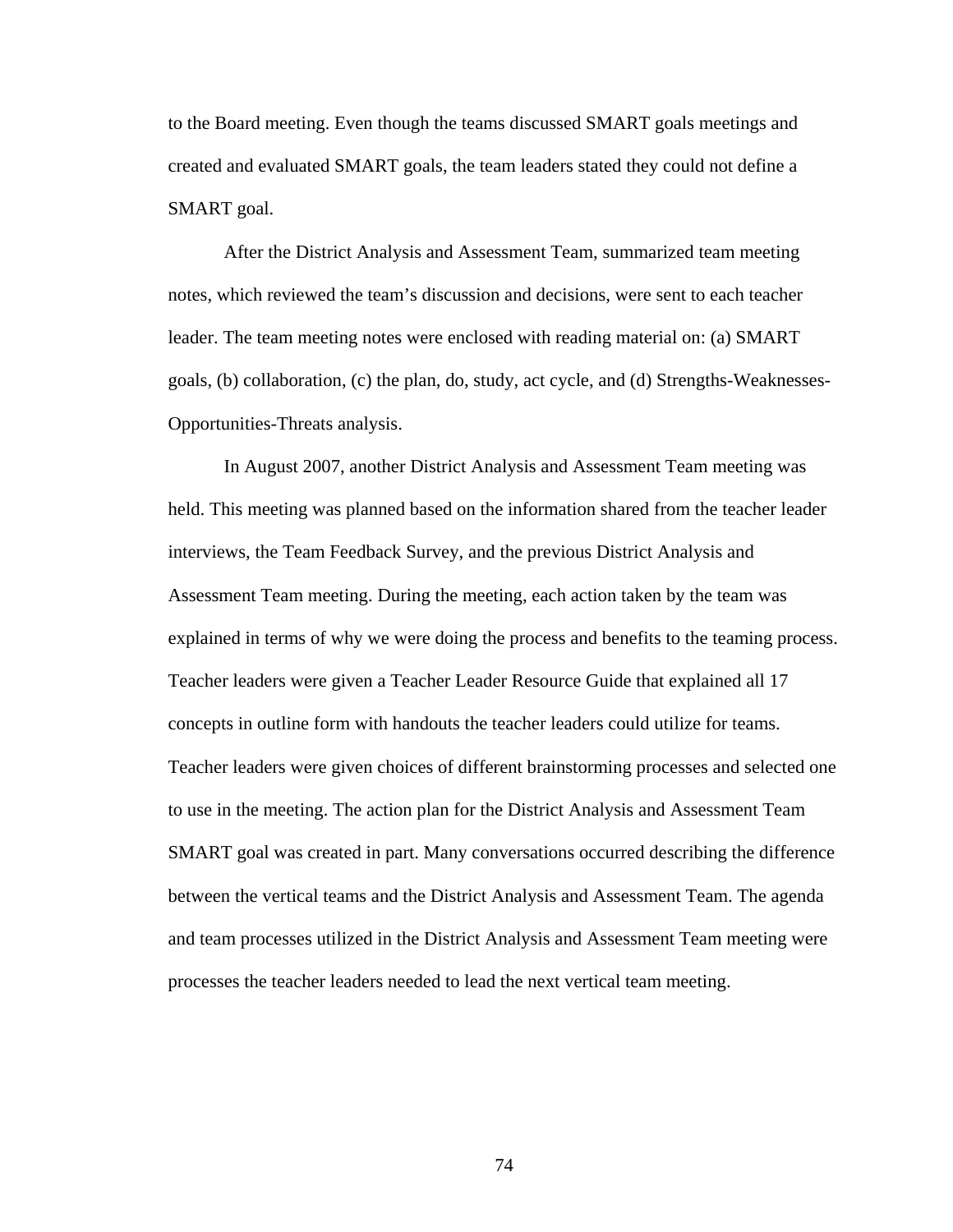# *Evaluation of Cycle Two*

*Steering Committee Analysis of Team Feedback Survey and Vertical Team Performance* 

In July 2007, the Steering Committee discussed data gathered from the Team Feedback Survey, including the analysis by the District Analysis and Assessment Team, the District Leadership Team, and the April 2007 Collaboration Focus Team Survey in relation to team performance that concerned vertical teams. These data were collected for district context of teacher perception of teaming and collaboration as compared to the Team Feedback Survey team member perceptions.

 Analysis of the Team Feedback Survey data by the District Leadership Team was reviewed by the Steering Committee. Based on District Leadership Team meeting notes, administrators expressed concerns with the Team Feedback Survey data. Administrators stated that the use by teachers in different buildings of different or no terminology caused skewed results.

 In July, 2007, the Steering Committee reviewed data from the Collaboration Focus Team Survey. The Collaboration Focus Team Survey was created by an adhoc team, of which I was a part, incorporating the collective ideas identified by the Collaboration Focus Team. The Collaboration Focus Team Survey, which evaluated an action step of the Collaboration SMART Goal, was distributed to all certified staff in March 2007 through the intranet and garnered a 69% return rate. Results of the Collaboration Focus Team Survey were tallied by the adhoc team using Microsoft Excel.

 The Collaboration Focus Team analyzed and shared data with the District Leadership Team and Board to provide support for collaboration time within the school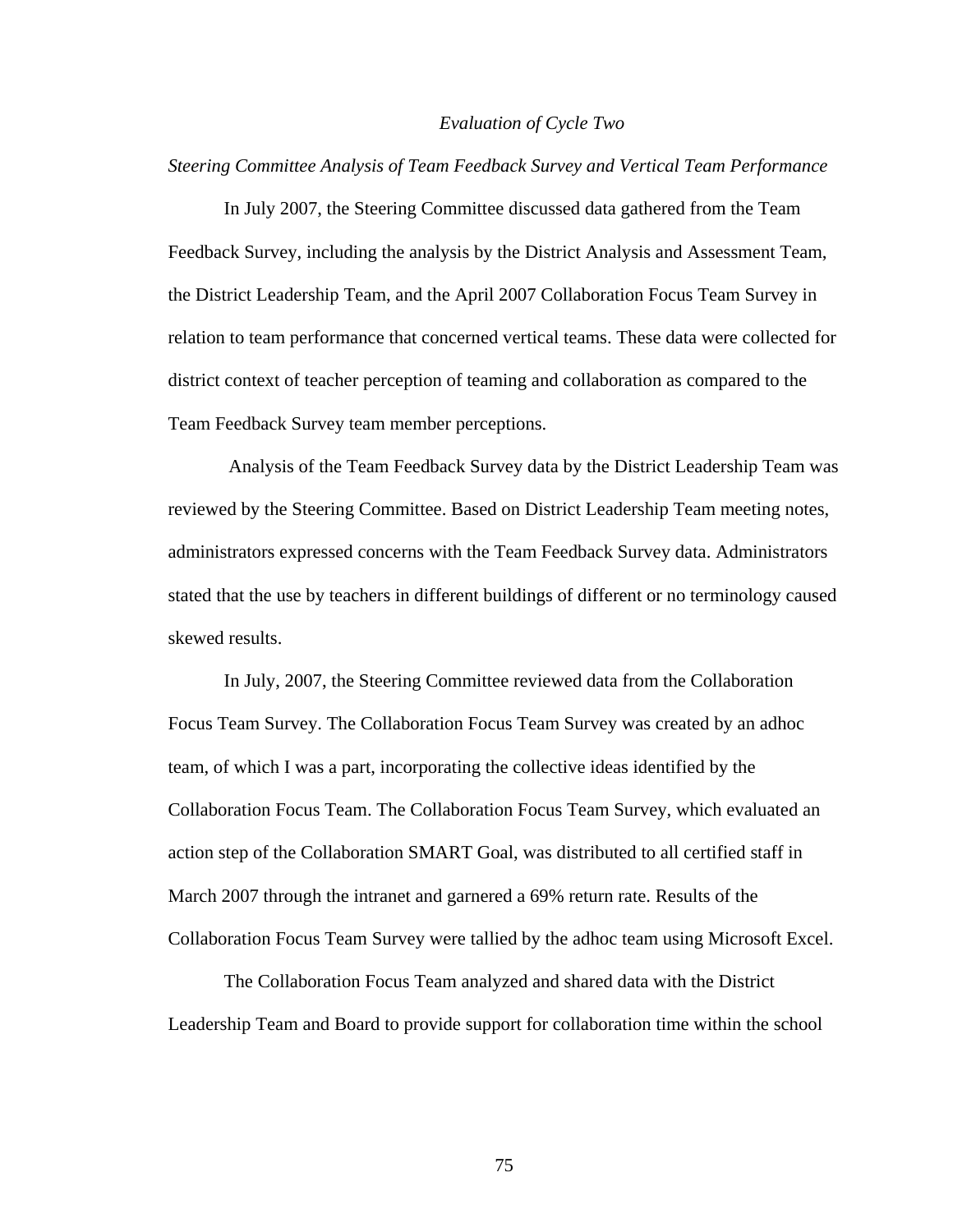day for the 2007-2008 school year. Collaboration Focus Team members offered comments during the Board presentation. One teacher shared her thankfulness of being on a team where her voice was heard and valued. The following information on the ten items similar to the Team Feedback Survey were included. Thirty-one percent of the teachers indicated the collaboration process for student achievement was valued. Sixtyeight percent stated that teachers did not have enough background knowledge to determine if professional collaboration was an appropriate use of teachers' time. Voice was valued by 57% of the teachers. Teachers agreed that current district technology supported collaboration with 22%. Twenty-eight percent of the teachers agreed that professional development should be directed at improving collaboration skills. Only 21% agreed that current district professional development improved collaboration. Forty-five percent agreed that teaming skills were necessary for effective professional collaboration (See Appendix V).

 The Collaboration Focus Team analyzed the data and made the following conclusions. Professional development was needed to show teachers what collaboration resembles and how it functions. Additionally, because the software programs being utilized for data collection and common assessments were not working as smoothly, efficiently, and conveniently as desired, more technological support was identified as a need. The collaboration time in the district calendar for the start of the 2007-2008 school year needed to be protected by the district and used appropriately. Professional development needed to be continual to bring all new teachers up-to-date and to move current staff to our goal of a collaborative community. Public relations with the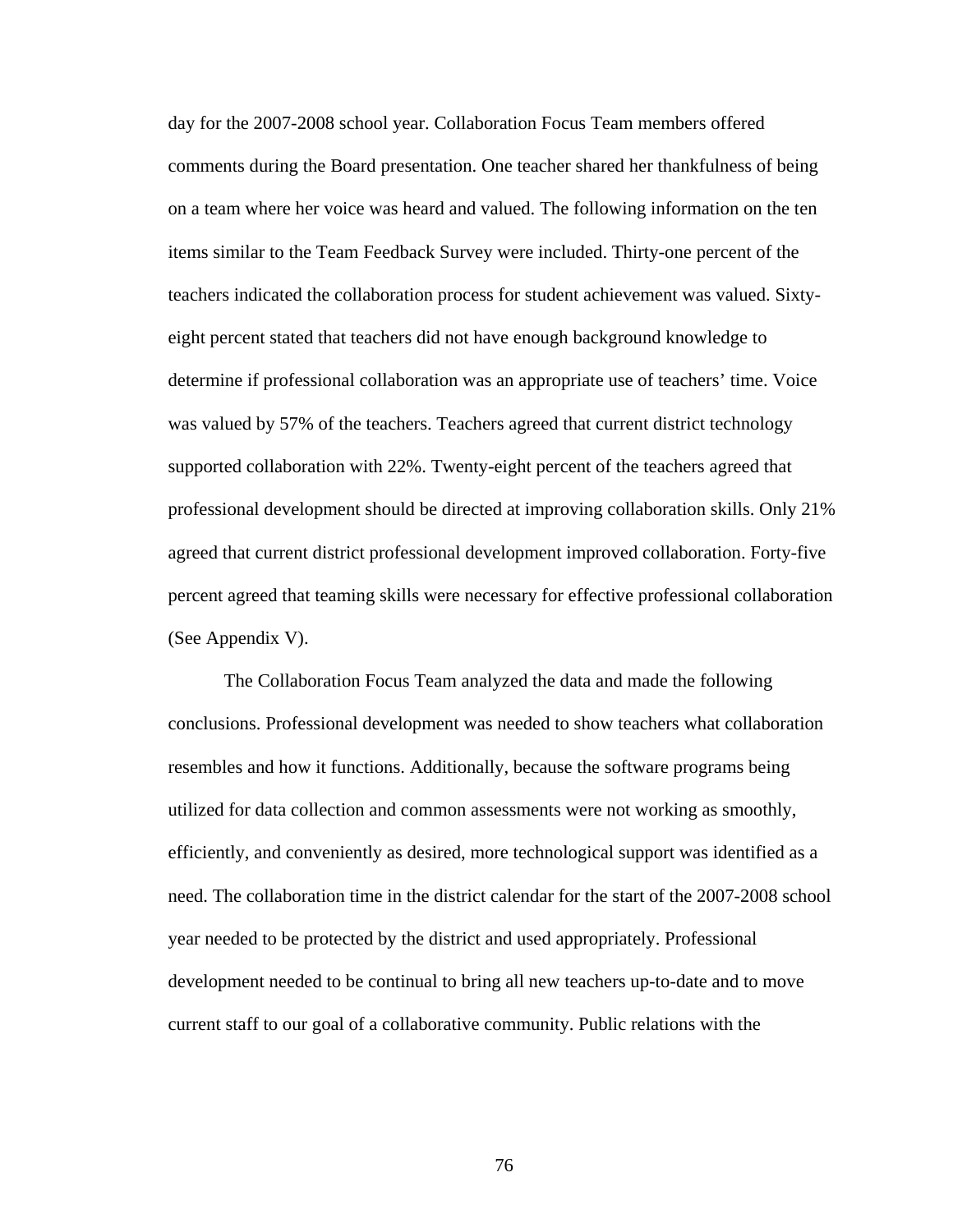community needed to be systematic to increase community awareness of these cultural shifts in our district (Collaboration Focus Team Meeting Notes, April 2007).

 Several categories emerged from the comment section on the Collaboration Focus Team Survey. Teacher comments focused directly on collaboration showed support: One teacher supported faculty collaboration by stating,

"Moving to faculty collaboration and moving away from teaching in isolation is one of the best things this district has done in my nearly 20 years here. It is making a difference in student achievement and learning and will continue to do so. It is also renewing teachers. It is great to teach in a district that strives for improvement that is based on research. I know not all teachers grasp it at this time, but they will."

Another teacher stated, "…I have seen how collaboration has really drawn our group closer together." A teacher moving into the district stated,

"I have worked in a different state and different districts and I really feel [Maxwell] does the best job with giving the teachers enough time to work as a team and collaborate on the students goals. Coming in as a new teacher to the district, I felt that it was a much easier transition because there is the extra support and help of a team and you are not just out there to learn and work on your own. It also helps with accountability because there are natural checks and balances when everybody is working together."

 Another category described the impact of leadership on collaboration. One teacher stated, "I believe the idea [of collaboration] has been presented to all. Some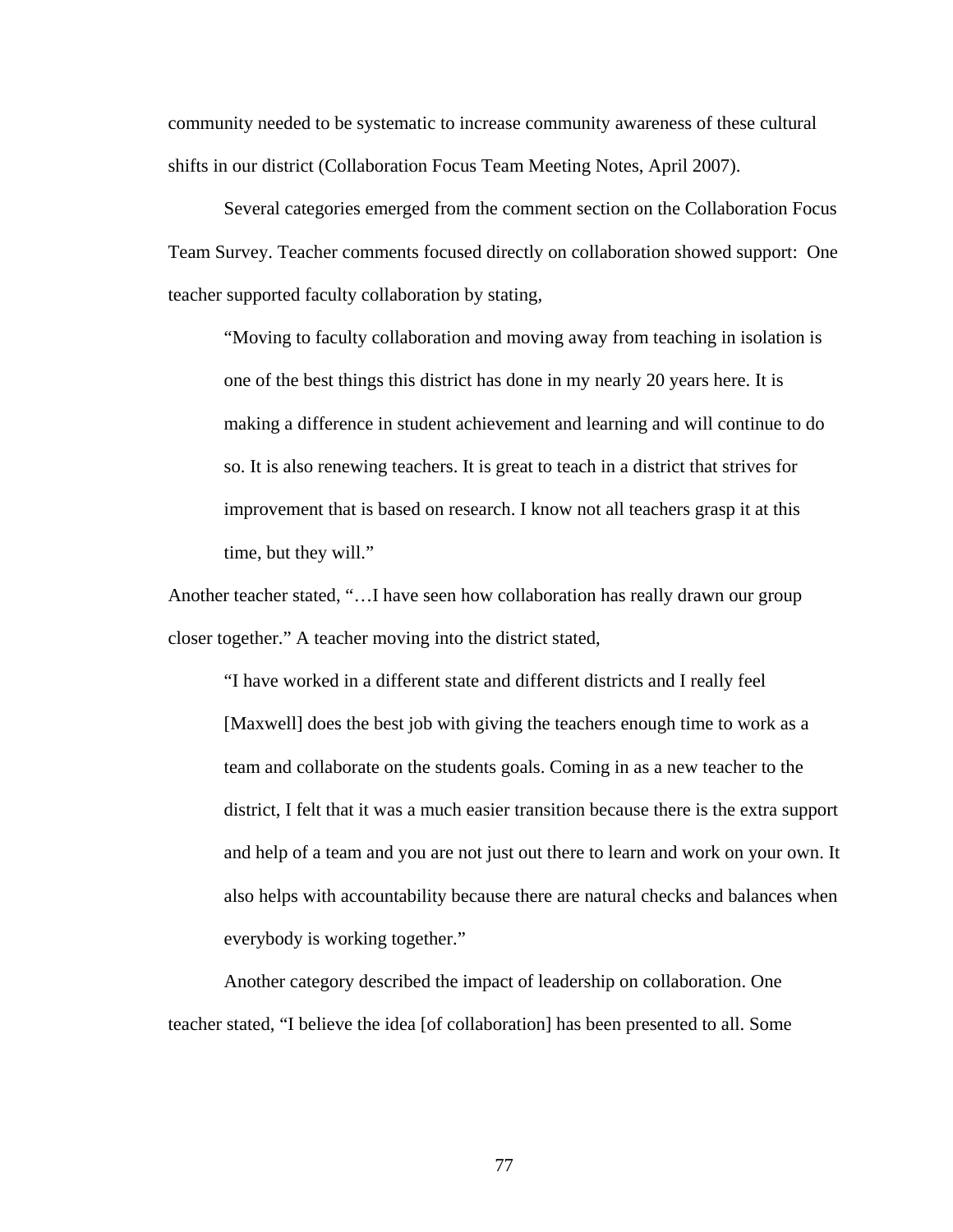teachers understand and others are shutting it out and continuing down the same old road….We have a long way to go to…improve student achievement." This comment was supported by another teacher stating, "I believe that professional collaboration can be a powerful tool in the education process, but building administration must do more to prove support by action and not just words." Another teacher stated, "In order for collaboration to be effective, all members of the collaborative team must be working towards a goal. Unfortunately, we still have certain teachers that want to use this time to complain about kids." This teacher comment was mixed about leaders valuing input, "I feel the building and district administrators value our input, but they don't come asking for it. They tend to value it, if we offer it."

 Teaming tools came through as another category in the comment section. One teacher stated,

"More professional development is needed in the area of what makes up a team and how the team is to function….faculty members [don't] have a good understanding of team dynamics and that it is okay to disagree with another team member as long as everyone listens to what each team member has to say." Another teacher commented,

"There is by far not enough information or direction as to how this is to work or what we are to do. I feel as though we are put in a meeting and told to sink or swim. Also information is not flowing smoothly, because in a meeting we have 10 people and 10 different ideas of what is supposed to be happening. We need more concrete direction what we are to do and how you want it done."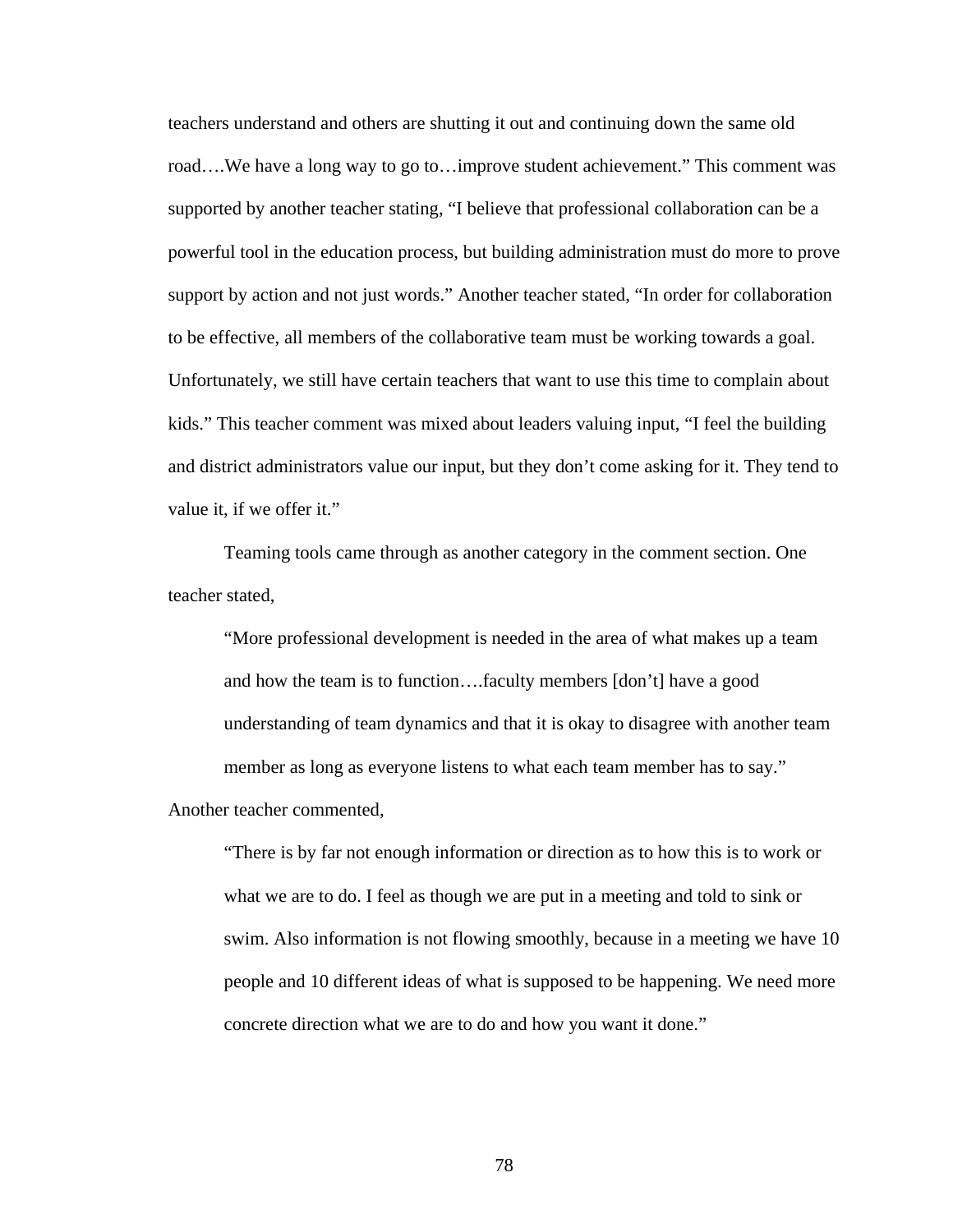Another category that surfaced supported that some teachers are having difficulty leaving isolationism to a collaborative culture. One teacher stated, "I think the premise of learning communities is good, however, like I said, we can have all the researched based 'whatevers', but the best research is performed by the teacher in the classroom. She should be knowledgeable enough to know where each of her students are and where they need to go." Another teacher supported this by saying, "…I am the student's sole teacher. I believe I should be like the child's therapist….Let me support the kids….Let me teach skills…" Some teachers seemed more comfortable with the isolationism.

# *Steering Committee analysis*.

The Steering Committee compared data in Appendices L, M, N, O, V, and Table D. Table D showed data collected on a scoring guide created by the Steering Committee to evaluate the performance of teacher leaders and teams through the tasks accomplished by the teams. The assistant superintendent scored the assessment because of involvement with individual teacher leader training, facilitating, and supporting teacher leaders during team meetings. The criteria on the scoring guide ranged from one being low, to four being high on the independence of the team and teacher leader to complete the team "work" assigned by the district from April 2007 to July 2007. The other Steering Committee members questioned the assistant superintendent as to how the scores were determined. The assistant superintendent responded with, "If the team was able to complete the task assigned to them using team processes without my assistance in the meeting, I scored them high with a 4. If the team was unable to complete the task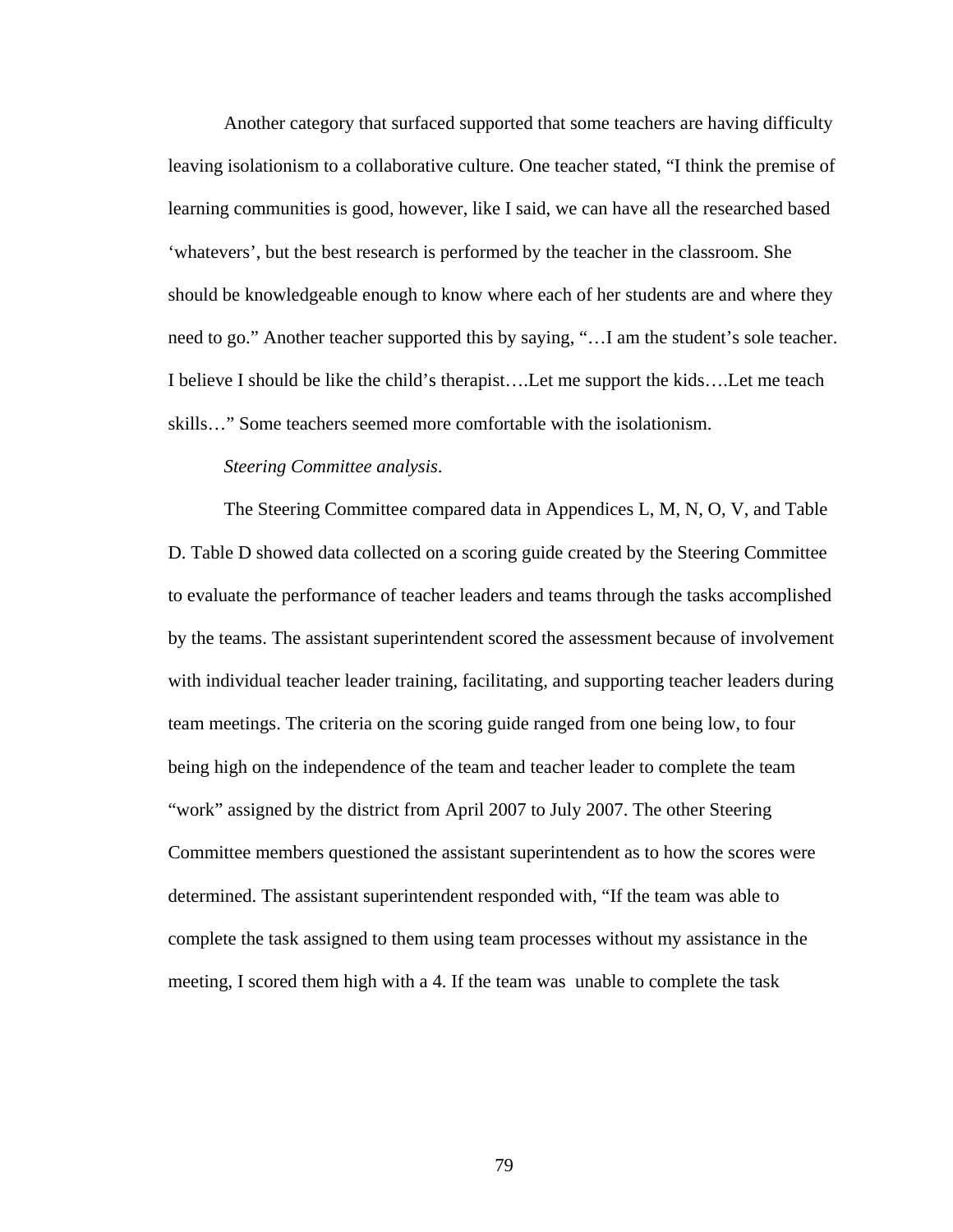assigned without my help in the meeting, I went lower on the 1-4 scale depending on the level of assistance" (Steering Committee meeting notes, 7/10/07).

Table D

Performance of Teacher Leaders (TL) and Vertical Teams Scoring Guide Summary

| One is low independence           | Communication  | Mathematics    | Science        | Social         |
|-----------------------------------|----------------|----------------|----------------|----------------|
| Four is high independence         | Arts           |                |                | <b>Studies</b> |
| Team - Analyze Data               | 3              | $\overline{4}$ | $\overline{2}$ | $\overline{2}$ |
| Compare, Make Inferences,         |                |                |                |                |
| Evaluate                          |                |                |                |                |
| <b>Team - Create SMART Goals</b>  | $\overline{4}$ | $\overline{4}$ | $\overline{4}$ | $\overline{4}$ |
| TL - Use of teaming tools         | $\overline{4}$ | 3              | 3              | 2.5            |
| $TL -$                            | 3              | $\overline{2}$ | $\mathbf{1}$   | $\mathbf{1}$   |
| Facilitate meetings effectively   |                |                |                |                |
| TL - Facilitate consensus         | $\overline{4}$ | $\overline{4}$ | $\overline{4}$ | $\overline{4}$ |
| <b>Average Overall Team Score</b> | 3.6            | 3.4            | 2.8            | 2.7            |

In the Steering Committee meeting, conversations for teams and teacher leaders centered around the following: (a) teacher leader strengths and weaknesses; (b) use of teaming processes; (c) assistant participation in the meeting; and (d) team and teacher leader performance in comparison to the Team Feedback Survey (Steering Committee meeting notes, 7/10/07). Since the assistant superintendent attended each meeting, the assistant superintendent shared observations, and the Steering Committee asked questions to clarify the information.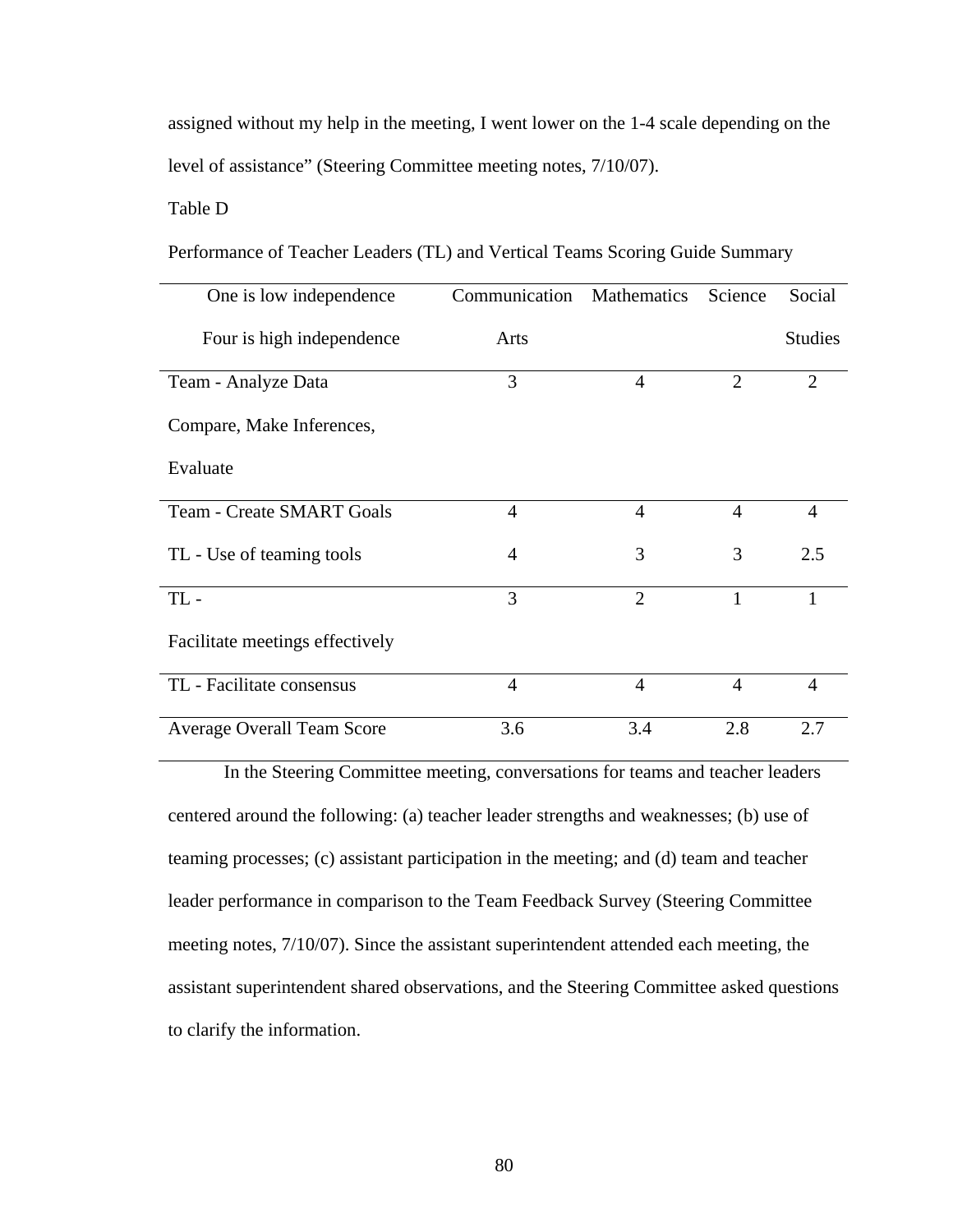In discussing the strengths and weaknesses of the teacher leaders, having coteacher leaders for one team appeared to create conflict between the two leaders. Of the five leaders, some were confident about leading with their own ideas of what the team should do; others were more insecure. Three teacher leaders were able to keep the meeting focused on the agenda; two teacher leaders needed assistance from the assistant superintendent in redirecting the meeting. All teacher leaders were open to ideas presented during the teacher leader individual training and were willing to use team processes to accomplish a team task. Two of the teacher leaders, who were able to converse with the assistant superintendent during the individual training about the teaming concepts and planned the agenda easily, were unable to implement the processes in the team meeting. The assistant superintendent co-facilitated the meeting during these times.

All teacher leaders utilized the teaming processes of norming, fist-to-five, small group to large group input, creation of SMART goals, and analyzing data. Some teams demonstrated more independence with utilizing these team processes. Two teams required the assistant superintendent to co-facilitate the team process when creating SMART goals. Three teams required assistance from the assistant superintendent with analyzing data, an activity that seemed to be the most difficult team process. One team made inferences on data from personal feelings and observation rather than using the data to create the inferences. One team was led step-by-step by the assistant superintendent to compare, make inferences, and evaluate the data.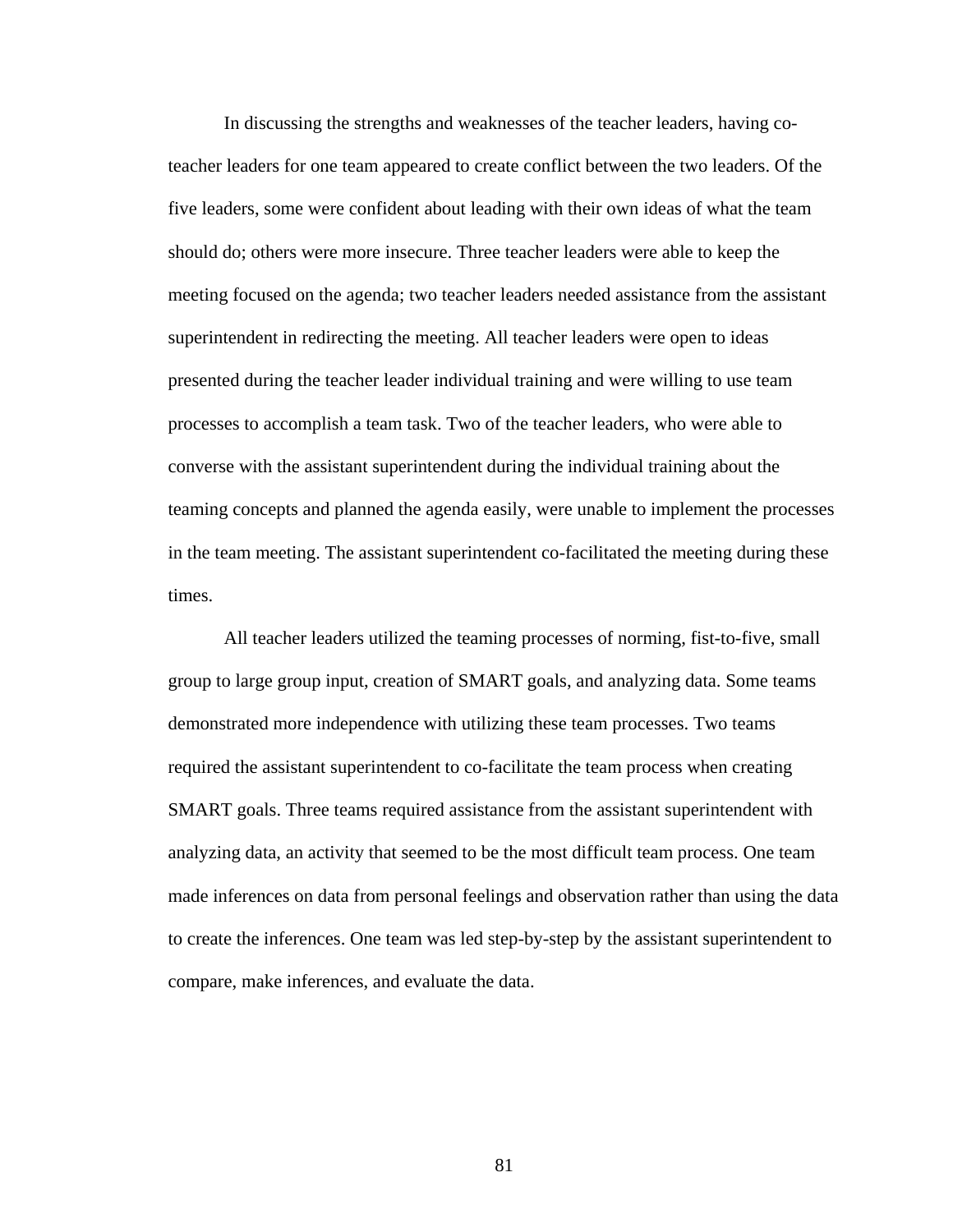In comparing the Overall Team Score in Table D with the Number of Concepts >33%, >50%, and >75% understood on the Team Feedback Survey in Table C, no consistent pattern emerged. The Overall Team Score for Communication Arts was 3.6 with the highest number of concepts  $\geq$  75%. Conversely, the Overall Team Score for Social Studies was 2.7, with the most team concepts  $\geq$  50% of the four teams, and two concepts  $\geq$  75%. Mathematics had the fewest number of concepts  $\geq$  50% and  $\geq$  75% but was the second highest performing with a 3.4 on the Overall Team Score. The Overall Team Score on all four teams exhibited no pattern when compared to the professional development of the teams. Social Studies needed the least amount of professional development of all four teams but scored the lowest on the Overall Team Score.

The Steering Committee evaluated the decision to embed professional development activities into team meetings and the method of working individually with each teacher leader. The Steering Committee approved of continuing this method as new vertical teams are started in the fall of 2007. By conducting professional development in this manner, the Steering Committee felt the professional development was more meaningful and relevant. The Steering Committee suggested that after the team members had some experiences working as a team, the teacher leaders in the District Analysis and Assessment Team should decide additional professional development. The Steering Committee continued to support the need for the assistant superintendent to individually train and prepare teacher leaders during the next school year in order to provide scaffolding for the teacher leaders. By adding that level of support for teacher leaders, the Steering Committee felt more confident that the teaming processes would be more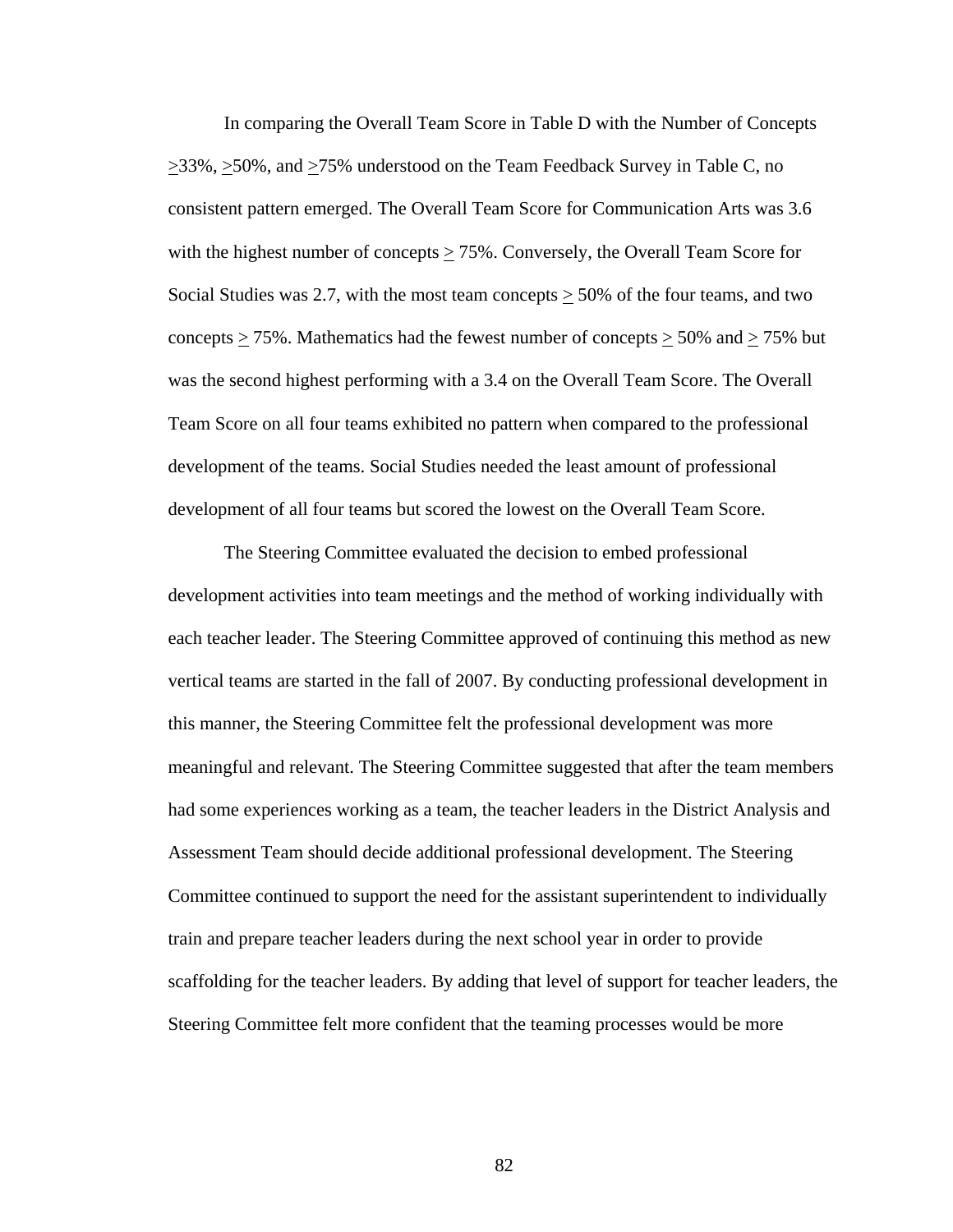closely followed and the vertical teams would not develop bad habits or revert to former practices under a new name. The next section focuses on the teacher leader interview data conducted in June, 2007.

# *Teacher Leader Interview Data*

 Interviews were conducted with five vertical team teacher leaders by another teacher in the district trained through the Educational Leadership and Policy Analysis doctoral program through the University of Missouri-Columbia (Appendix I). By having a teacher interview teachers, indirect or direct power influences were minimized. Teacher leaders were assigned to a specific vertical team, any reference to a particular team or building was changed to a generic reference to protect teacher leader anonymity. The 45 minute interviews were conducted over a period of one week. The participant interviews were audio taped and transcribed. Systematic coding of data permitted the emergence of categories. Through open and axial coding strategies the data were color coded into categories by the teacher interviewing the participants and myself (Merriam, 1998). The following categories of comments emerged from this iterative process.

#### *Purpose.*

 The purpose of the vertical teams was to provide a district perspective among teachers. The five teacher leaders interviewed demonstrated an understanding of a district perspective view. Teacher Leader Three stated, "…you are getting … the big picture more often, educationally…. that has probably been the missing component as far as creating a continuous flow of education….The vertical team will give us … what is happening with all students." Teacher Leader Five stated, "Instead of working by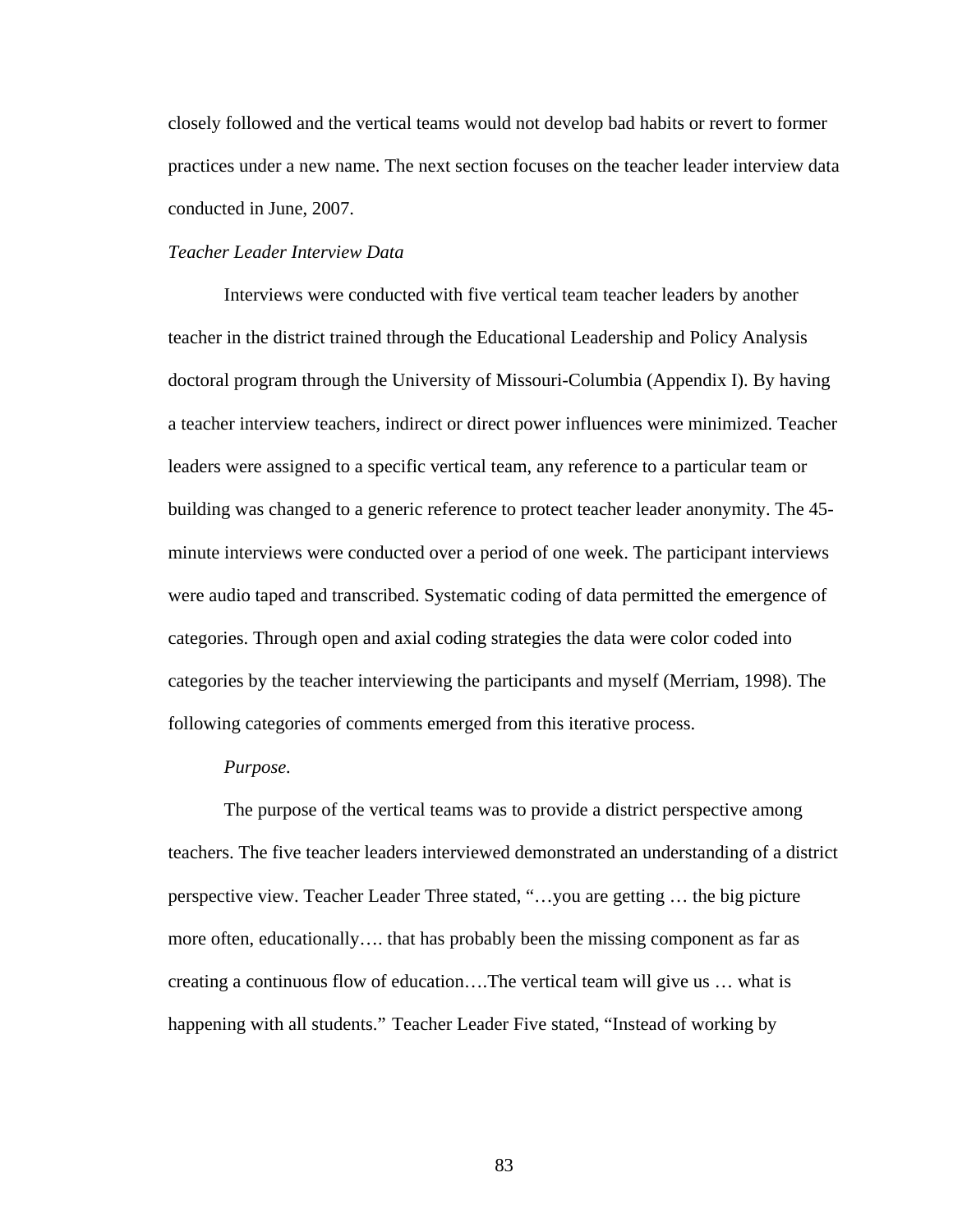building or by grade level, now we are working as a district. Not to just promote one section of the student body, but to have them all move forward in the same way." Teacher Leader Five said, "…using this community to look at information….interacting with people from all different grade levels" as a major difference than previous meetings. The focus was to get "all of us [district personnel] lined in the same direction" (Teacher Leader Four, June 2007). "Everybody's focus becomes narrower and more concentrated and not being so scattered" (Teacher Leader Three, June 2007).

 The teacher leaders stated similar purposes of the content area vertical teams. Teacher Leader Three stated, "The purpose is to organize the focus, scope, and sequence of [content area], so that we … address student learning without having holes and to not have repetition....To create commonalities so that the focus is the same." Teacher Leader One mentioned, "We need to communicate better between schools….So I assume we are a place to gap some of those bridges….Everyone knows that we are supposed to talk together, work together, and we want to do better [improve student achievement]." Teacher Leader Two stated, "…the purpose was to ensure that kids were getting all the information and that there were no gaps."

Despite similar understanding of purposes, teacher leaders also expressed skepticism. Teacher Leader Three stated, "…with just three meetings, you don't really have a good handle on what can be accomplished." Later in the interview, Teacher Leader Three also stated, "I would like to see us get more unified as far as what we are."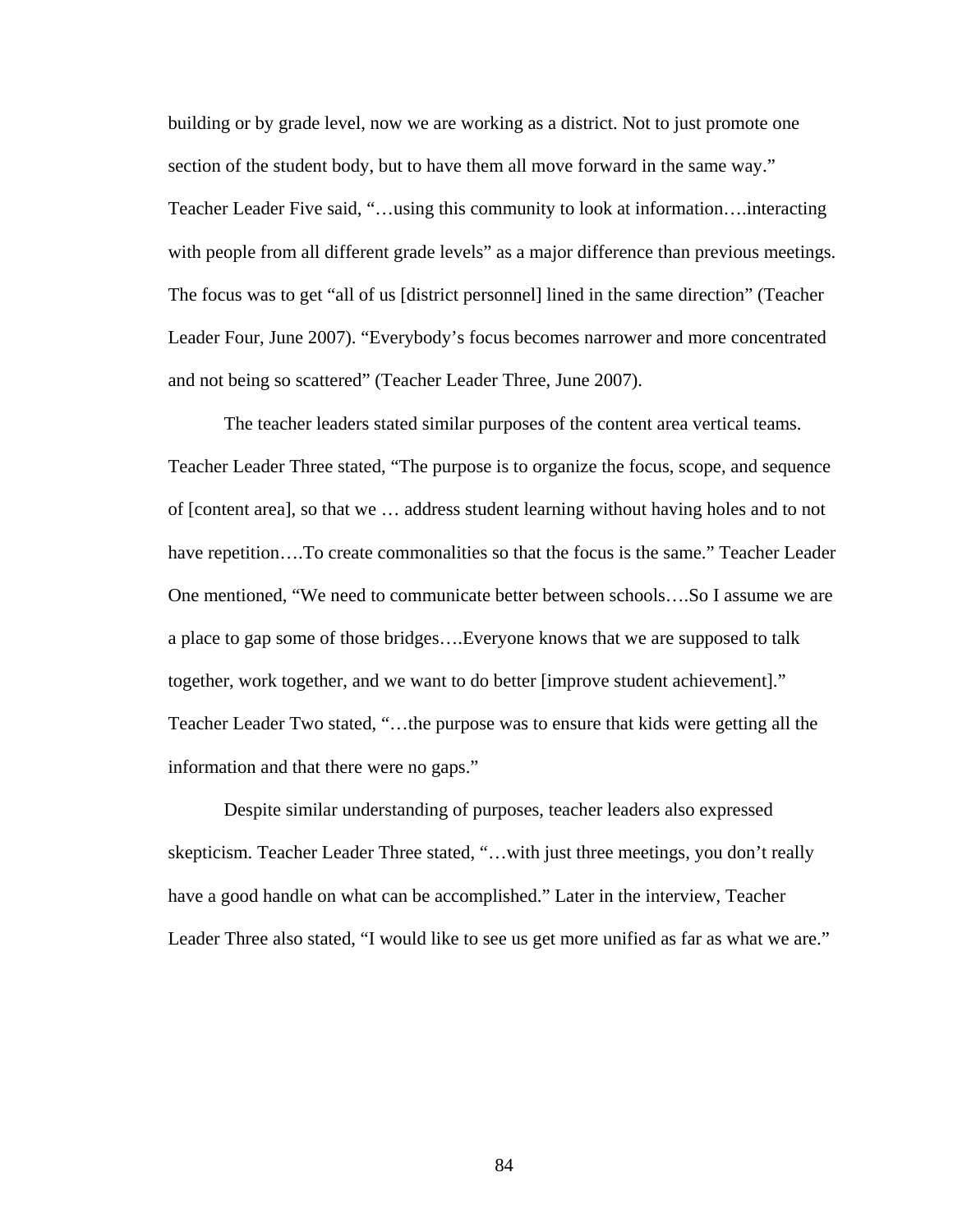# *District perspective.*

 To create opportunity for a district perspective on district matters, vertical teams were created with equal representation of grade, building, and program. The teacher leaders addressed this difference in the district culture through the following comments. "Well nothing has ever been that…large with representatives from all the grade levels. That is one major difference (Teacher Leader One, June 2007)." Teacher Leader Two also mentioned this difference,

 "There is one from every grade level and….from early childhood, special education people, each area represented, geography, [alternative school], administration….This is a bigger group than in the past…preK-12 is such a wide variety and it's good to hear. I'm learning a lot about what is going on in the

Teacher Leader Four talked about the benefits of equal representation, "I think it is more inclusive. To get from the preK perspective up through government and the advanced placement courses….That is kind of a blanket. You see how the teachers accept the responsibility of teaching the kids." Teacher Leader Five mentioned, "Ideas from different age groups prek-12, it's going to be a major bonus for us." Equal representation provided a district perspective and opportunity for voice through the use of teaming tools.

[buildings] and the things that they do, and more of an understanding."

# *Teaming tools and processes.*

Vertical teams met three to four times each, with the District Analysis and Assessment Team meeting twice, the end of September, 2007. Categories emerged from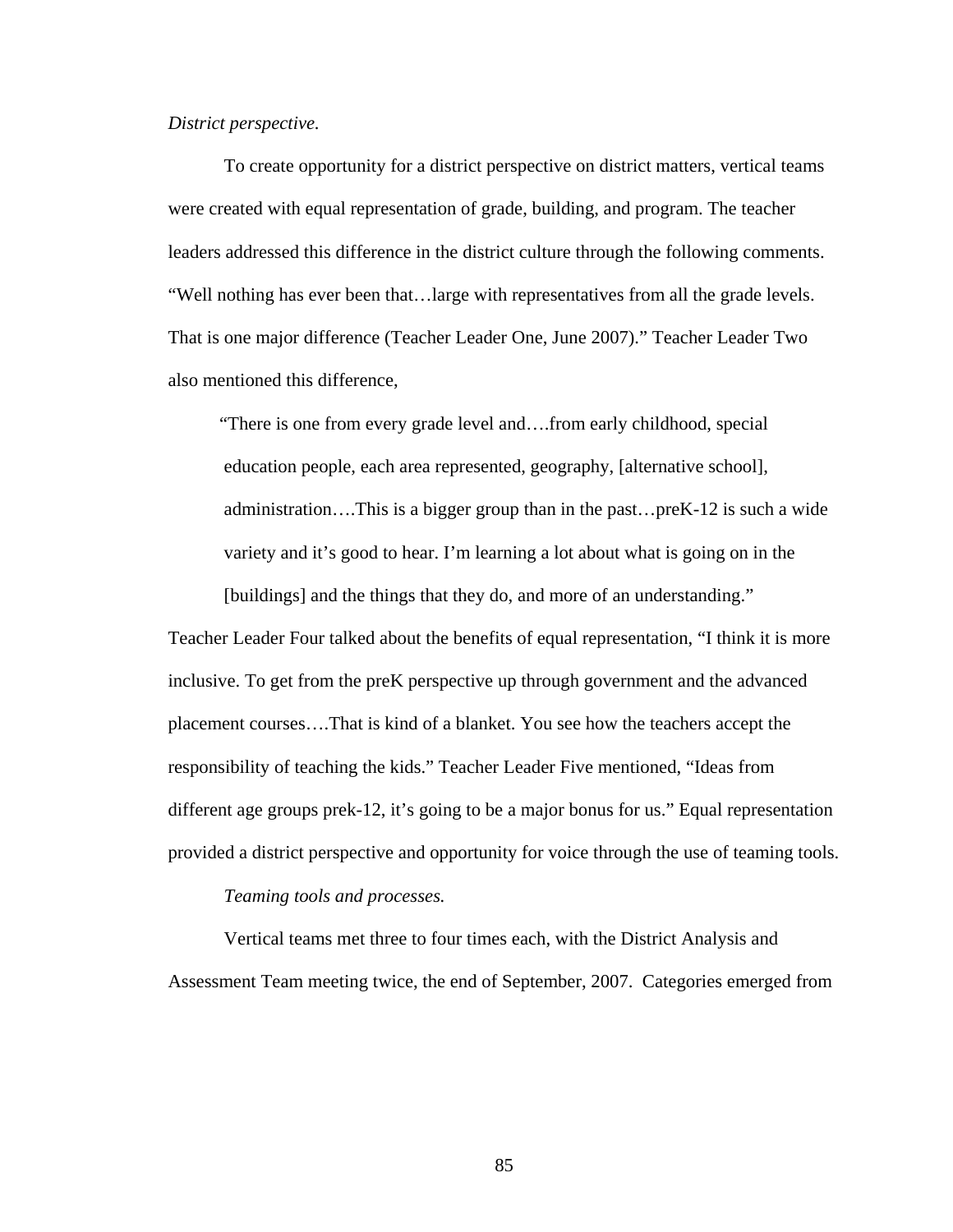the teacher leader interviews with teaming tools and processes: (a) trust, (b) norming, consensus, (c) utilization of data, (d) SMART goals, and (e) collaboration.

# *Teaming tools and processes – trust.*

All five teacher leaders mentioned trust as they described team meetings and team participation. Teacher Leader One stated, "Everyone is becoming more comfortable…people are beginning to talk outside of their own building a little bit…. I think people are beginning to open up and say what is really on their mind." Teacher Leader Five stated, "I think we are a lot more open than we were. A lot of people were reserved. They didn't want to step on toes." Teacher Leader Five also mentioned, "Really we became a team. We came as a group of individuals and when we left, we felt like we were all a part of the same goal." Teacher Leader Five stated,

"…the second meeting that we had, I was pretty nervous because you are meeting with the [administrators] are in there and you are trying to make a positive…persona of professionalism and leadership….Some of the team members were apprehensive to ask questions. They don't want to seem like, I don't know what that is…I think that once we get over the shock of being a new team and having so many voices that are calling for the same thing to happen [we were more open]."

Teacher Leader Two supported this previous statement, "That is very intimidating to be on a team with an administrator [but] they were very helpful." Teacher Leader Two also stated, "Sometimes I feel that because I am a lower elementary teacher, I may not get the respect… because I just teach addition and subtraction and I am not trained in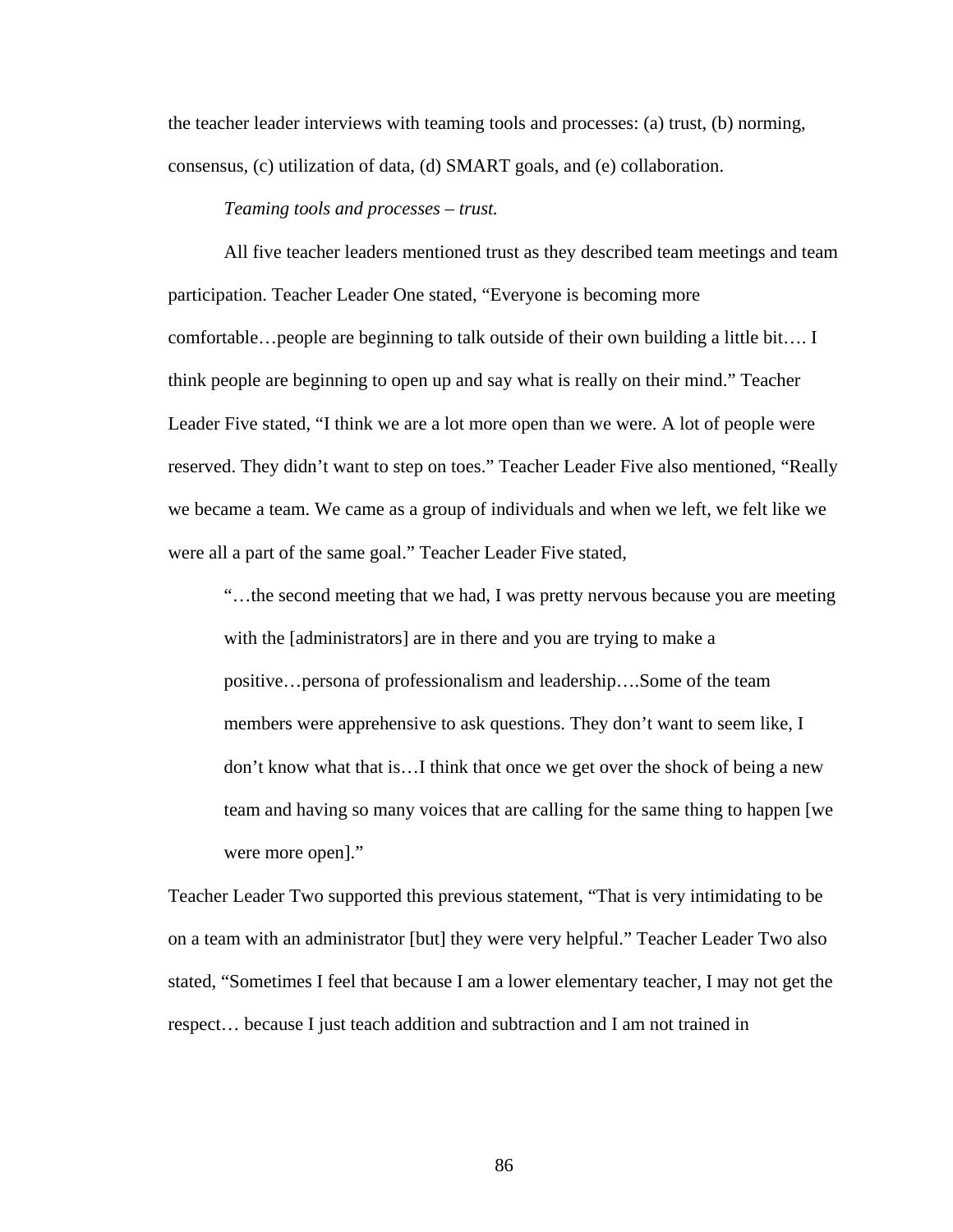calculus….So far, everyone has been very nice." Teacher Leader Three also mentioned another apprehension, "…teams will benefit…district students and teachers…most once the teachers get over the idea of thinking.…teaming leads to dictating…. they feel …they are going to be controlled. I think what it actually does is to free the teacher."

 Teacher Leader Three was excited about teaming, "I'm excited about the possibilities if we can get everybody on board…That will be the key factor…[to] get everybody feeling like it…[is]a good thing. This has been a good enough thing that I am committed." Teacher Leader Three shared a personal change she had experienced, "…I just felt so strongly about that, and feeling so strongly about that, it has led me to be more outspoken." All team leaders shared that team participants were developing a respect for one another in addition to feeling more willing to openly discuss matters within the team. Norming laid the groundwork for this respect and openness.

# *Teaming tools and processes - norming.*

The teacher leaders were comfortable discussing norming to set boundaries. Each team had its own set of norms. Teacher Leader Three stated, "I think setting the norms for the meeting is good because it gives everyone a common understanding." Another leader applied the function of the norms outside of the team meeting, Teacher Leader One said,

"In one of these little meetings outside the vertical team meetings, someone said, 'I didn't like what so and so said' I reminded with this small isolated group that what we promised, that we would be open about what we felt, and that nobody would be judged, or have to worry about it and anything else."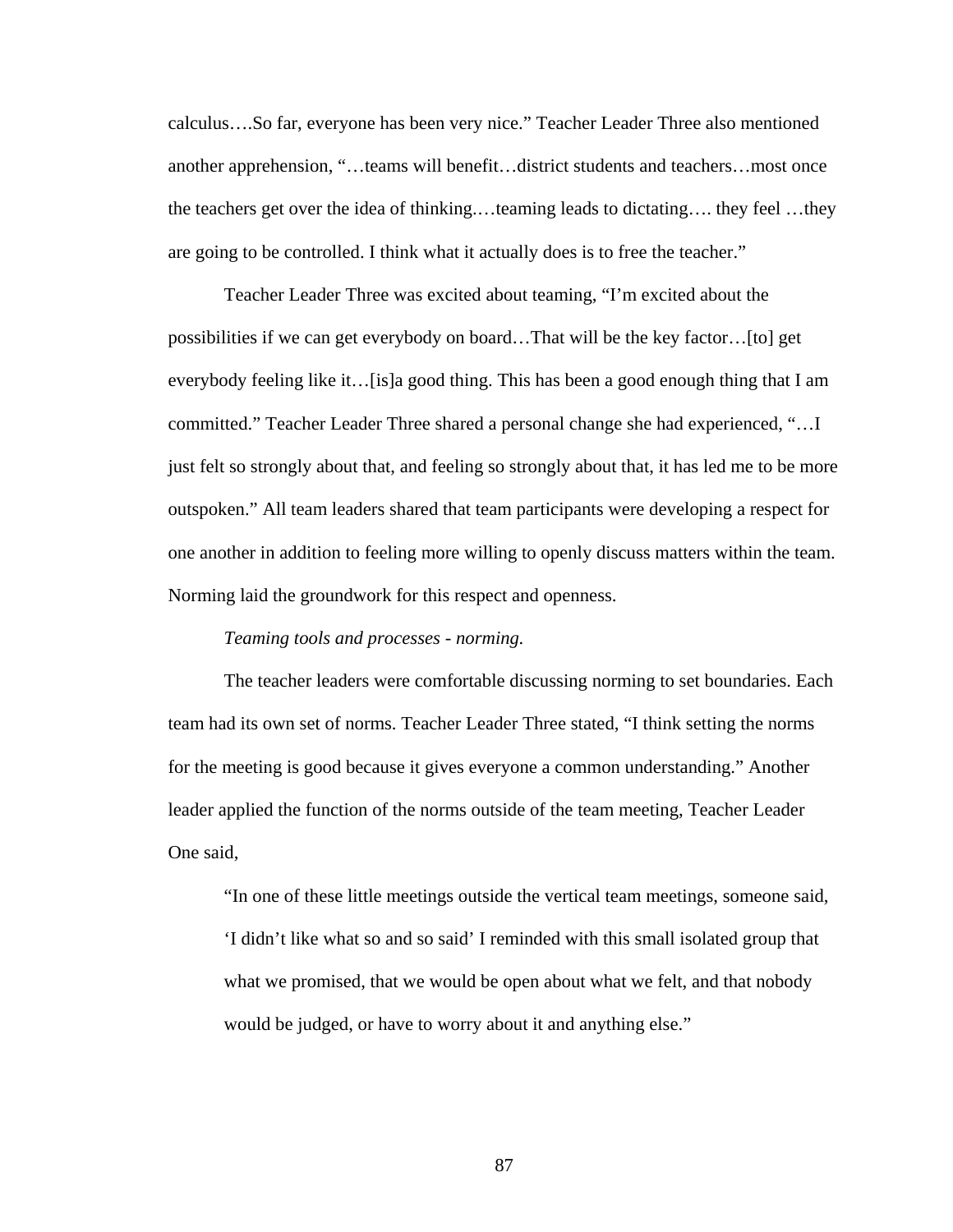Vertical team meeting notes, March to May 2007, indicated the norms of starting and ending on time, having a published agenda, taking meetings notes, and being respectful and open in communication were similar between teams. Teams also discussed what consensus was and how consensus was reached.

# *Teaming tools and processes – consensus.*

 In general, the teacher leaders were surprised and positive at using team processes for consensus. Teacher Leader Two mentioned, "I think that different opinions are a hard thing 'cause some people are very passionate about one thing." Teacher Leader Five stated the difficulty of consensus, "They [the team members] have been in education for a long time and to see things from a different perspective and to try to get those different perspectives toward the same goal [is difficult]." Teacher Leader Two talked about writing goals, "Of course preK-12, we had 20 concerns…narrow[ed] it down to five with the majority of the people agreeing on it. That was a success." Teacher Leader Three was very realistic about consensus, "I've had enough years of experience to know that sometimes in meetings people nodding their heads 'yes', …never had the intention of following through." Teacher Leader Three also stated, "…sometimes you get two people who are in strong agreement and a third person…it's not they are deviating strongly, but they are deviating enough that you are uneasy." Three of the five teacher leaders discussed the importance of having many viewpoints and putting "all of those minds together to work."

 The teaming tool supporting consensus described by the teacher leaders included "fist-to-five" Teacher Leader Four stated, "Using the 'fist-to-five' that has been great and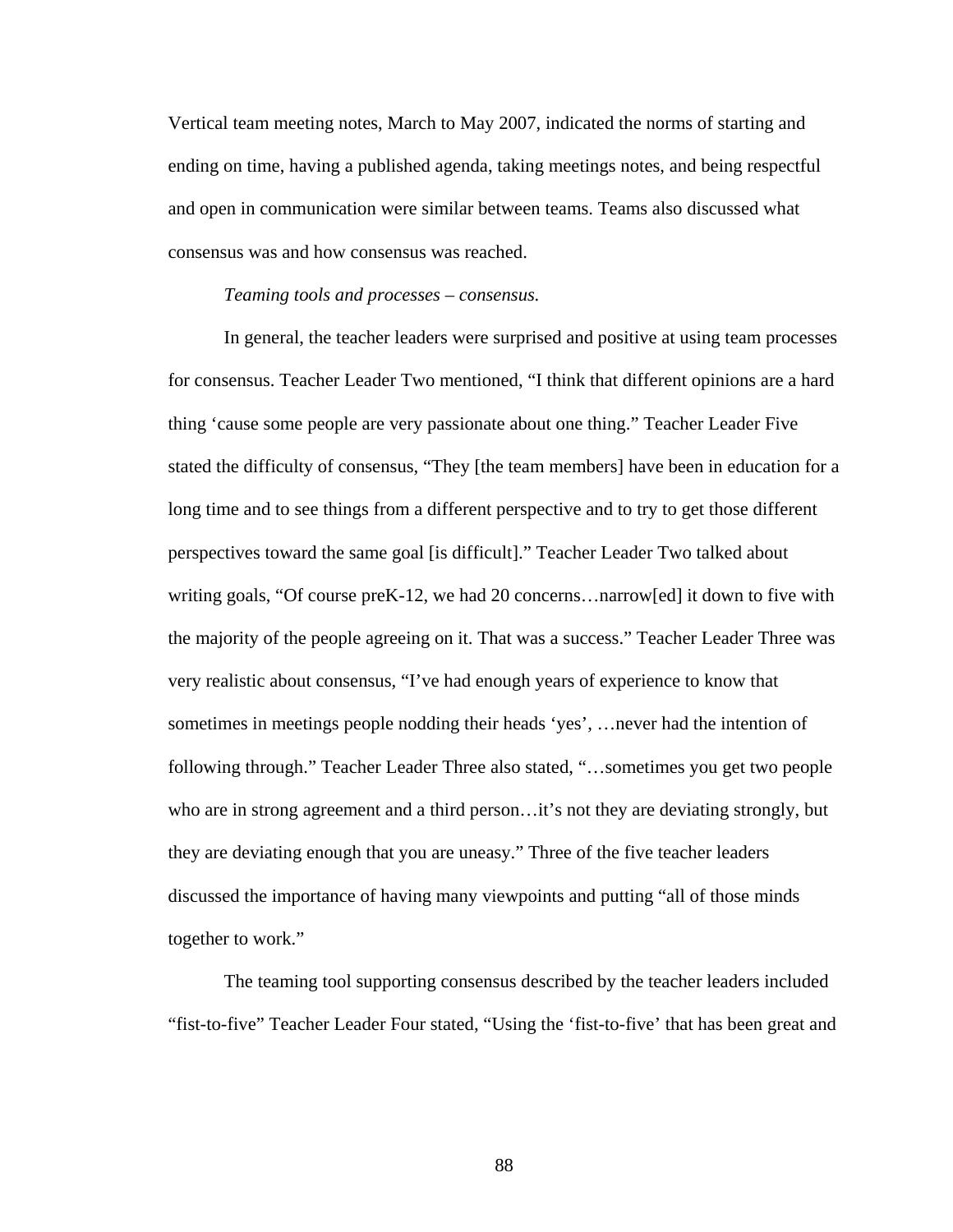I don't think that there has been a situation yet where we have had to rediscuss." When asked what teaming tool was the most effective, Teacher Leader Three also stated,

"I think 'fist-to-five,' getting everyone in agreement, moving toward consensus. There were some misunderstandings about that, but that got worked out in conversation….That is the only way, you get less of the nodding of the head and I'm doing my own thing even though I am nodding my head. More apt to get people on board if you can work it out. Sometimes that's what never gets talked about - what was the upsetting component to you, what was the upsetting component to me?"

Teacher Leader Two had a concern with "fist-to-five," "Fist-to-five is good. You can analyze quickly where the team is at if it is being used effectively. I know some people who put their five fingers up without thinking about it."

# *Teaming tools and processes – utilization of data.*

Four of the five teacher leaders talked specifically about the utilization of data through team analysis. The teacher leaders mentioned data as a baseline to guide the creation of strategic and specific, measurable, attainable, results-based, and time-bound (SMART) goals. Teacher Leader Five mentioned learning about team processes to analyze data, "…there are some [team processes] that we really didn't know…different ways to conduct the meeting and ways to use the data, ways to analyze the data." Teacher Leader One made this comment about data, "…we looked at data….and I am not a big data person, but I know that drives where we need to go and what we need to look at." Teacher Leader Four talked about evaluating the data being analyzed, "We don't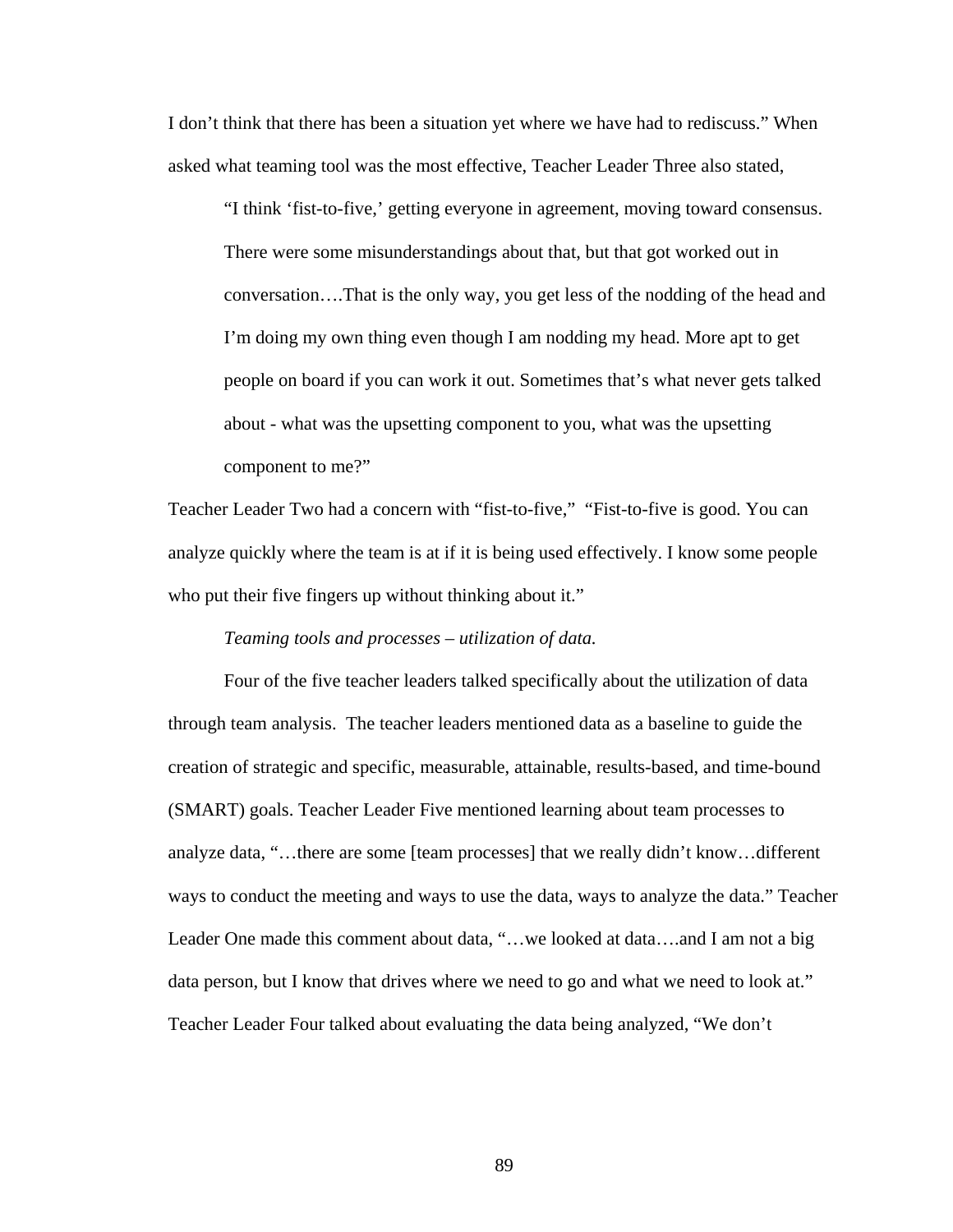know…if it was accurate data, so we chose to look at the CTBS [district achievement test] scores to see how to change." Teacher Leader Four also mentioned the difficulty of using data to make the SMART goal attainable, "We had a problem trying to figure out what level of performance we wanted from the CTBS…when we looked at individual data points… it seemed we should lower our expectations just a little." Teacher Leader five was looking forward to the next round of data to analyze, "I'm excited to go through the next round of test scores and data and with it the information." After analyzing data, the next step for a team was to develop a SMART goal.

# *Teaming tools and processes-SMART goals.*

All five teacher leaders mentioned SMART goals. Teacher Leader Four was surprised that the team was able to accomplish this task of goal setting, "…once we all looked at the data and we understood what it was showing us, it was pretty easy to come together and have a common goal. We're pretty much all in agreement with the one goal." The teacher leaders identified the importance of focus through attainable and specific goals that identify the outcome. Teacher Leader Five stated, "…implementing SMART goals, knowing that things have to be attainable and specific. So many times when things are mentioned…there is not really a path to get there…we really don't know…the outcome." Teacher Leader Four tied the SMART goals to continuous improvement, "we have been focusing on ways of improvement, we…make sure our goal… that SMART goal, [is] measurable and attainable, and…that we are constantly looking to grow and get better. That's what…improvement is all about." Teacher Leader Two mentioned, "Writing our goals was a big success….Of course, preK-12, we had 20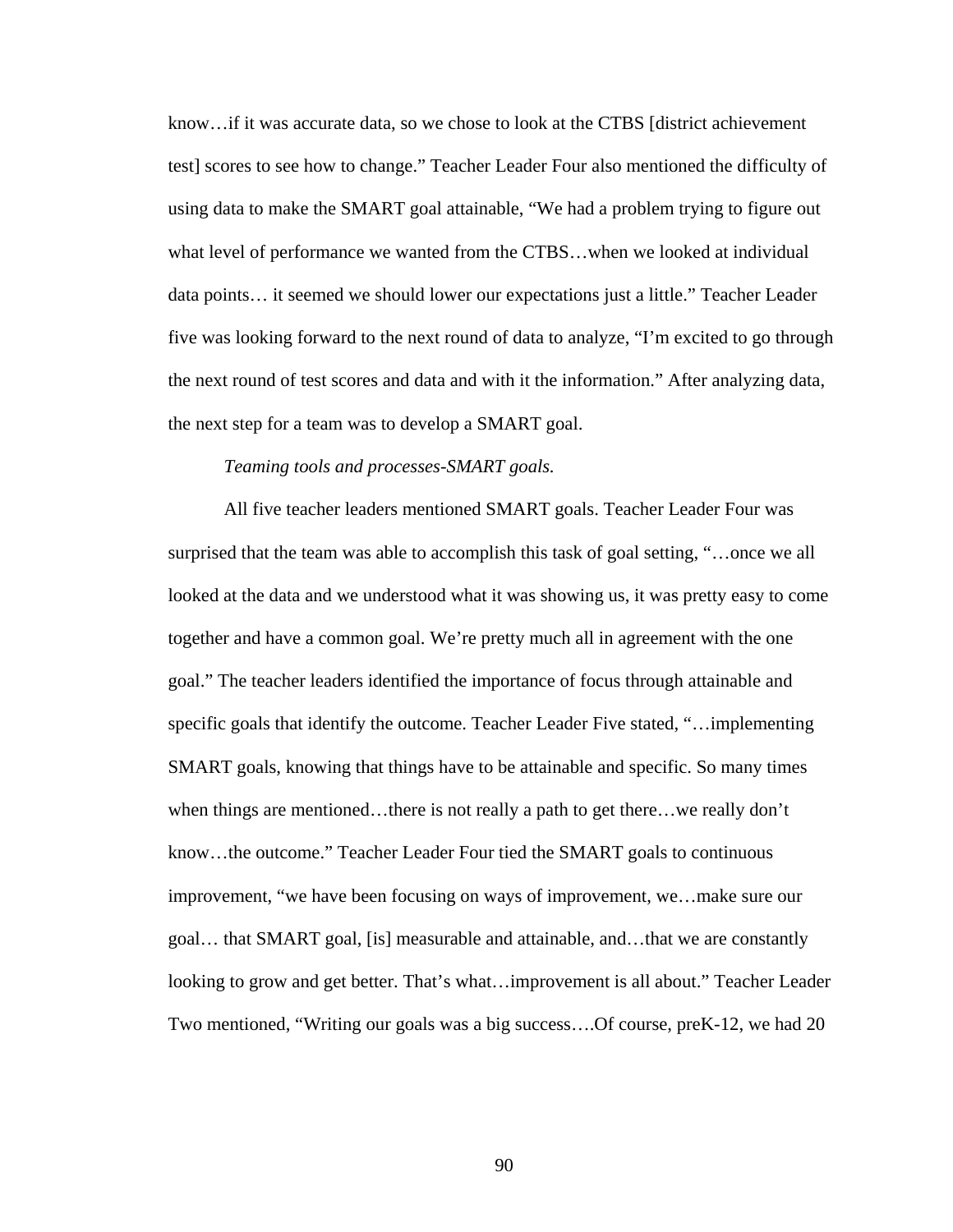concerns and we…narrowed it down to five with the majority…agreeing…. That was a success....there was a lot of hashing and...conversation about it."

The teacher leaders also tied the SMART goal process to data. Teacher Leader Five stated, "We accomplished some of our short term goals, using data and creating SMART goals so that they are data driven. They are focused." Teacher Leader Five also stated, "We can really get down and start putting some plausible numbers…but using the information and the data that we had to go with, it seemed pretty reasonable and something that we can attain." Teacher Leader Four mentioned, "We are going to look at CTBS [district achievement test] scores. I guess that was our short term goal….We are going to be looking at setting up both the short and long term goals."

# *Teaming tools and processes – collaboration.*

 When interviewing the teacher leaders, collaboration tied to student achievement was evident. The teacher leaders discussed the importance of being focused when collaborating, being work driven, having a purpose and keeping the students' best interests in mind. Teacher Leader Three stated, "[We want] to create commonalities so that the focus is the same no matter who the teacher." Teacher leaders also mentioned the importance of striving for the same goal, assessing students the same, and identifying what students have learned. Teacher Leader Five identified deficiencies to work on and said, "…make sure…kids are getting all the information…in a timely manner; and… not falling through the cracks….Make sure the kids… not only get information introduced…, but when they are tested…they…understand and do well."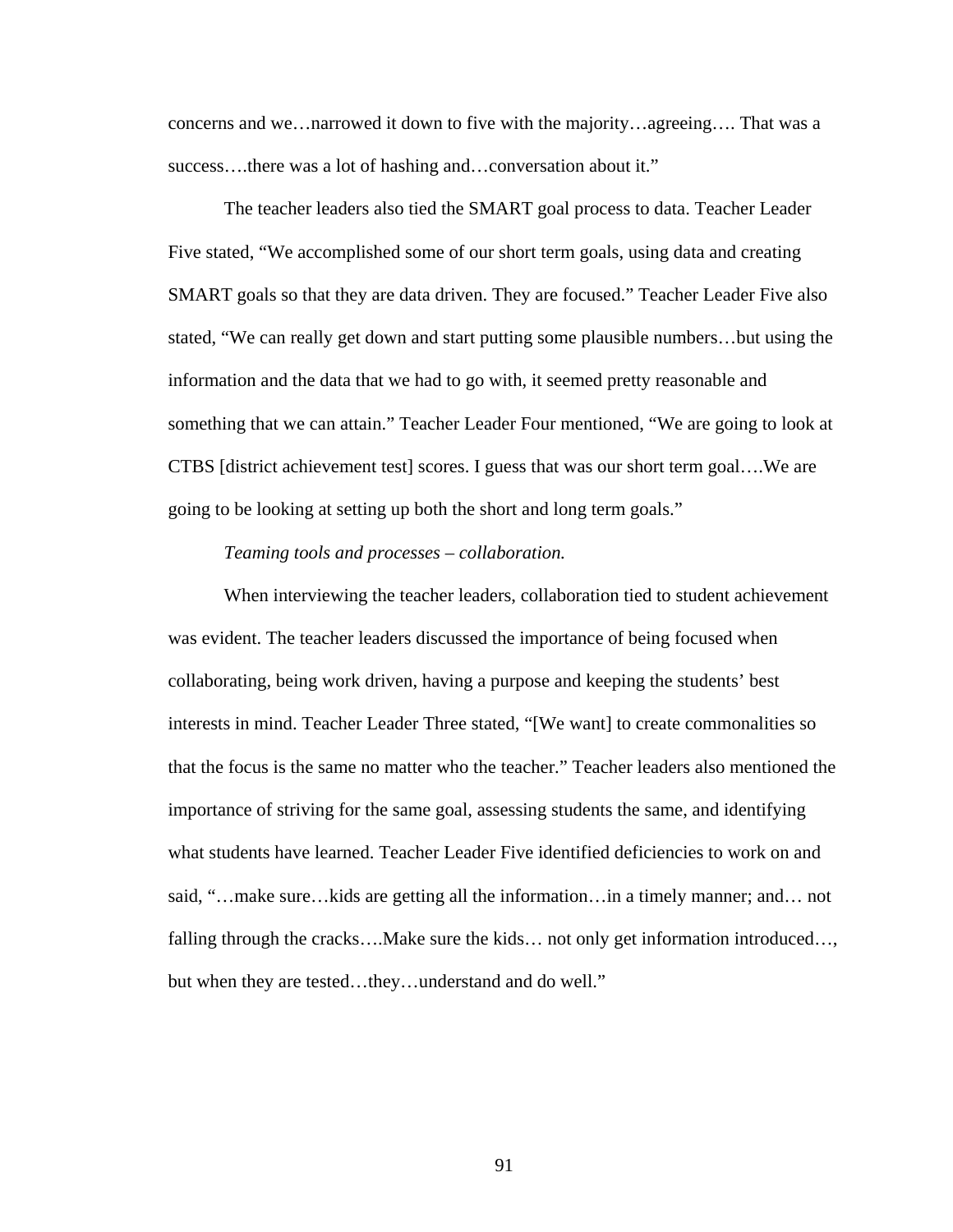Teacher Leader One stated, "We…need to know what everyone learns at every grade….each grade level [has standards], but for some reason…it's like nobody knows about it or…it is so busy that we forget to write down or read it."

Teacher Leader Three said,

"the shift is good with SMART teams and professional learning communities to move to what students can actually show that they have learned….maybe something wasn't covered in depth enough…. if we can just get over that and say OK we've got to do this because this is good for kids….Hopefully people will get on the bandwagon because they will see an increase in [student] performance."

 The interviews indicated the importance of communication, dialogue, hearing team members' opinions, coming together to balance strengths and weaknesses, and creating more time to collaborate. Teacher Leader One said, " You know as long as we realize that we do have to communicate to get the best education…we can find what we are really working for and do what it takes to get there." Teacher Leader Five valued collaboration by stating, "I have some friends who are in education in other districts and they talk about getting meetinged (sic) to death. I don't see that. It is really increasing the child's performance and that is why we are here." The next emergent category centered on training and professional development.

# *Professional development.*

 When the teacher leaders were asked about district interventions and supports provided, the interviews showed the perception of teacher leaders of no training being conducted for teaming, but the district supported the teacher leaders. TL One stated, "As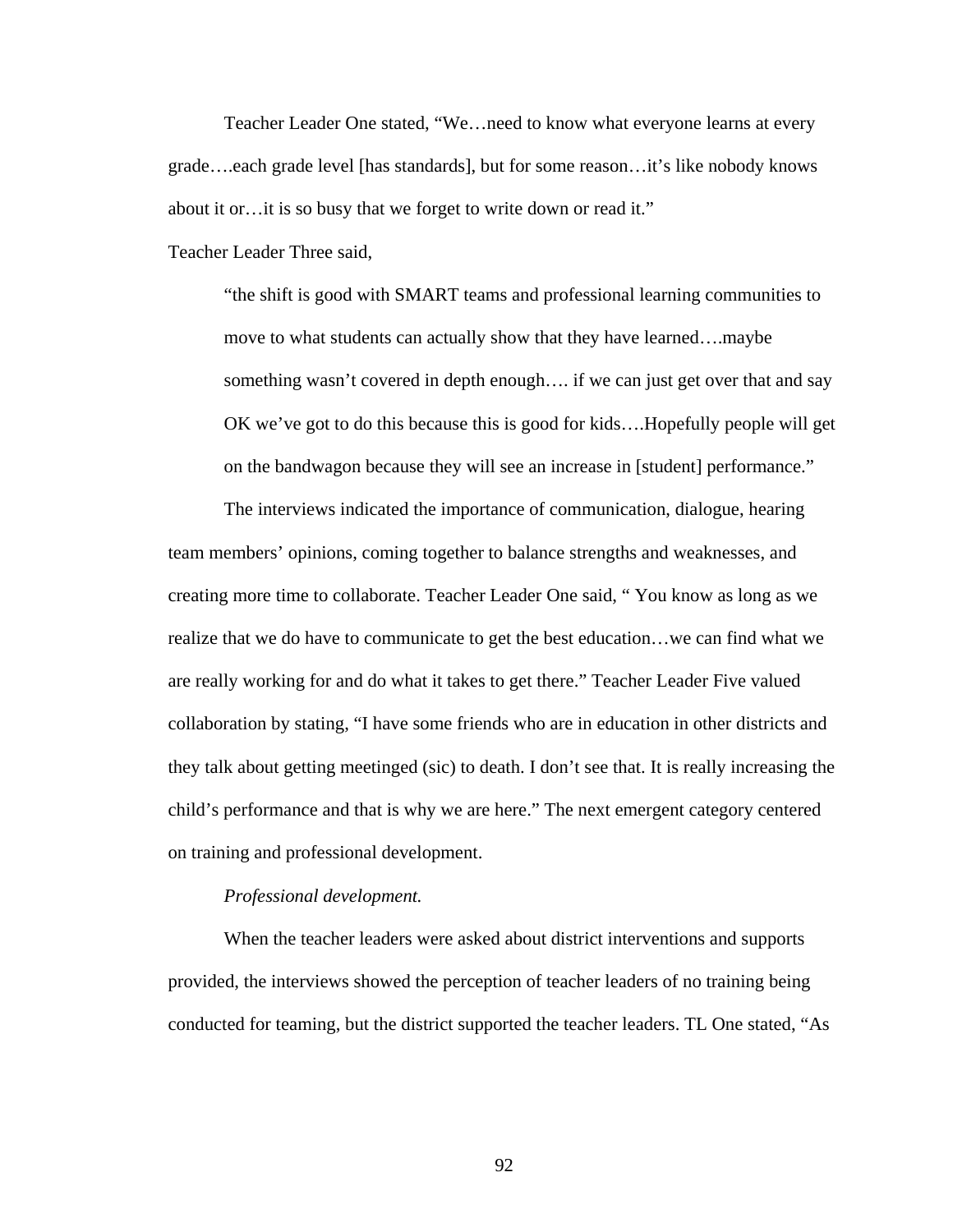far as just participating in the team meetings, I don't remember the specific trainings that I have gone to." Teacher Leader Two added, "…the time off…to prepare [with] our assistant superintendent, I…worked with her to set up the agenda. She was real supportive….talking to [the assistant superintendent] has been all the preparation…I have had." Teacher Leader Four also stated, "[The assistant superintendent] was excellent…told me exactly what I needed to do…. the district…support[ed] sub-time for us….I feel I am getting the information I need. And if I need anything extra, then I…ask [the assistant superintendent]."

Teacher Leader Five mentioned the following,

"I had a chance to meet with… the assistant superintendent, and she went over some things and some strategies for leading. This is the first time I have been a teacher leader. I have been on many committees, but this is my first as a leader of a team…. I …went to [the assistant superintendent], and she is very personable and honest. If there is something that I am not doing, or…need to do…she is willing to work with me…. The thing for me is someplace to go for information…Really some one-on-one….To have an upper level administrator that you can go to and talk to…I can learn a lot from that."

 The next category focused on the frustrations of the teacher leaders with the teaming experience.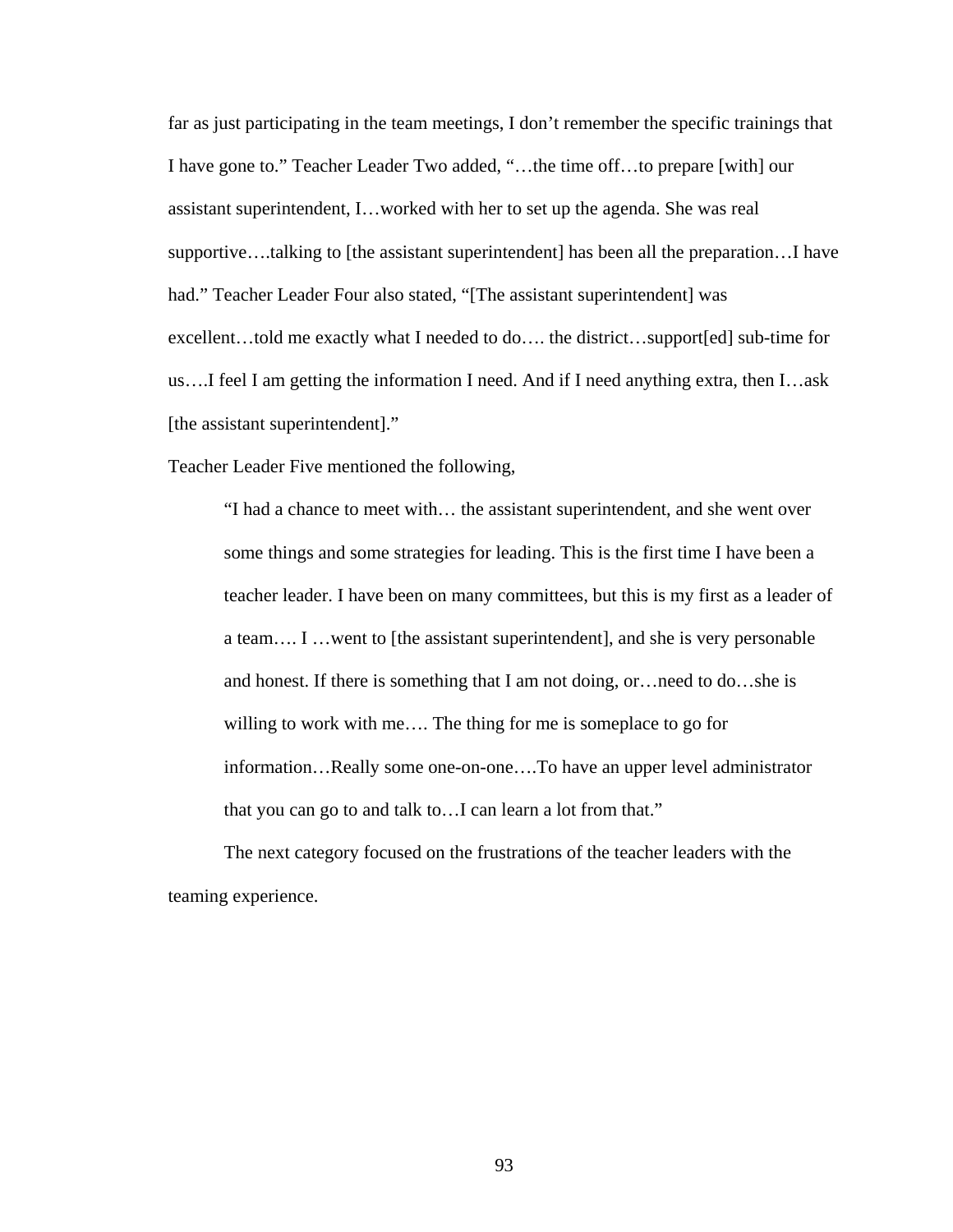# *Frustrations.*

Many frustrations were expressed by the teacher leaders during the teacher leader interviews. Frustrations centered on teaming processes, purpose, using a common language, technology, and leadership.

#### *Frustrations – teaming processes.*

Many of the frustrations were based on teaming processes in which Maxville was doing business differently. One frustration dealt with the teacher leaders feeling uncomfortable with team processes. Teacher Leader Two stated, "Sometimes I feel that because I am a lower elementary teacher, I may not get the respect…the upper grades have because I just teach addition and subtraction and I am not trained in calculus..." Teacher Leader Five made a similar comment, "It's…overwhelming the first couple… times…you meet because you know there are some people who have been in education a lot longer than I have….It was a little intimidating…to meet with that many good people." Teacher Leader One tied feeling uncomfortable to the building practices, "Well maybe, the other buildings coming to that practice, [of] teaming in general, maybe the district committee [team] will be more natural."

The teacher leaders also expressed other frustrations around team processes. Teacher Leader One stated, "Sometimes I think we have to spell things out more. I think it is just natural for people to go with the flow and not say, 'Wait a minute, I don't know what that means."" Teacher Leader Three said, "...if you would think that you would walk into some process like this and think that you weren't going to have…some people are uneasy and there is some debate about including certain things." Teacher Leader Two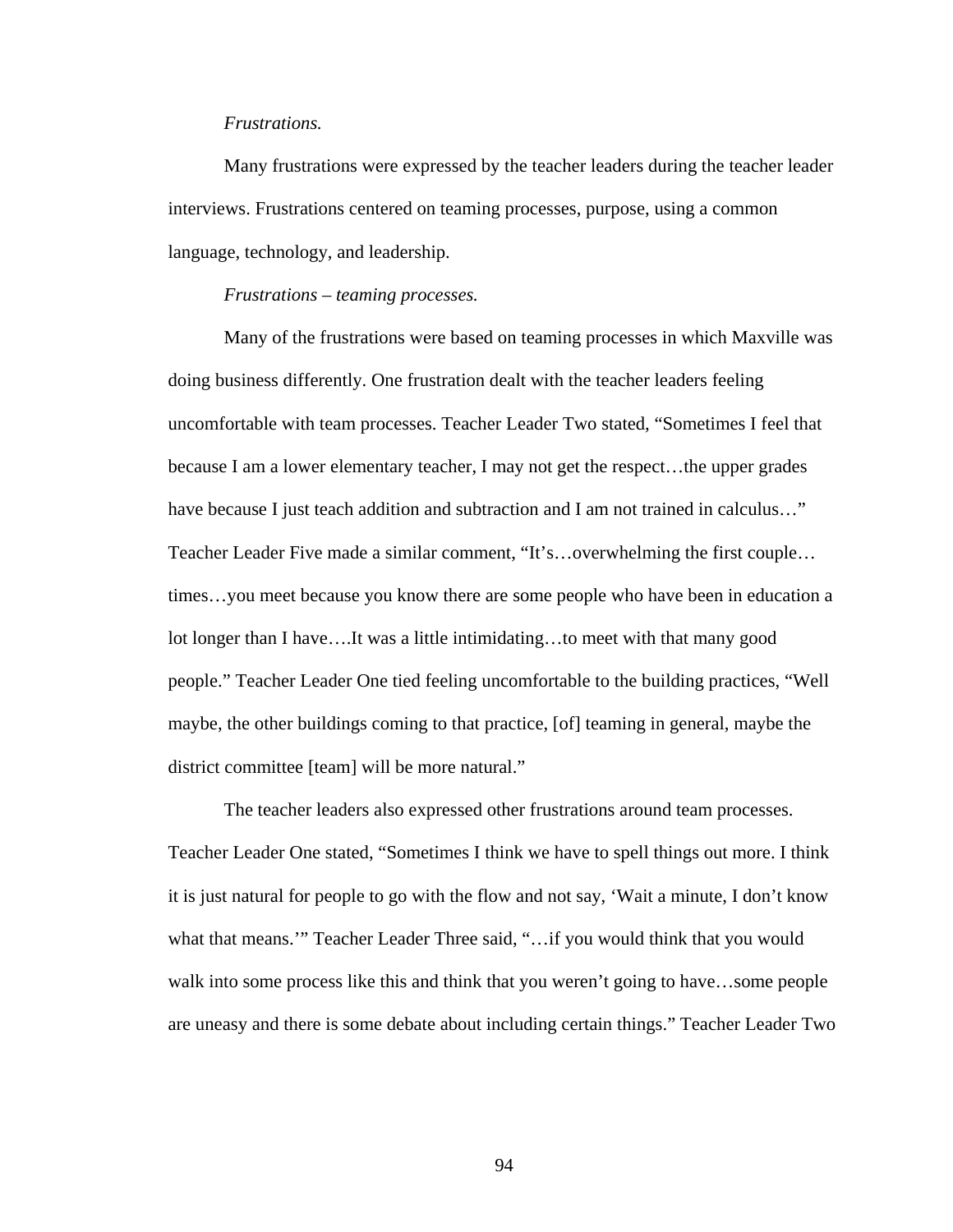supported this idea by saying, "I think that different opinions are a hard thing. 'Cause some people are very passionate about one thing….So, we are battling in that area….We have a lot of work to get there." Teacher Leader One mentioned frustration with follow through of the team's work, "How will it [team created scoring guide] be promoted within the buildings. I just see it kind of getting lost in the paper shuffle….I hope it doesn't slip through the cracks." Time was a factor for Teacher Leader Three, "Some people feel we are meeting too much and I hope they do not feel that way about the vertical team because we have just started." Teacher Leader Three also stated, "I am not wanting to leave the classroom to come listen to a bunch of people vent."

# *Frustrations – purpose.*

 Two of the teacher leaders are co-leaders for a vertical team. Each expressed a difference of opinion on the purpose of the team. One co-leader stated, "One glitch…we…had is that…somebody who had been to a presentation… thought they should…share what they had learned in a presentation….I didn't think that vertical team meeting was the place to do that." The other co-leader stated,

"I'm glad that we're meeting, and I'm glad that we are trying to all become familiar with what everyone else is doing, but even in just one action, I can see that is not just necessarily true. Not everybody is interested in doing that. I think …there should've been a presentation given during that meeting so that the people in the vertical team could have judged if that was a viable program or not. But it was decided outside the vertical team meeting and I kind of resent that. I know I feel like that was not handled well."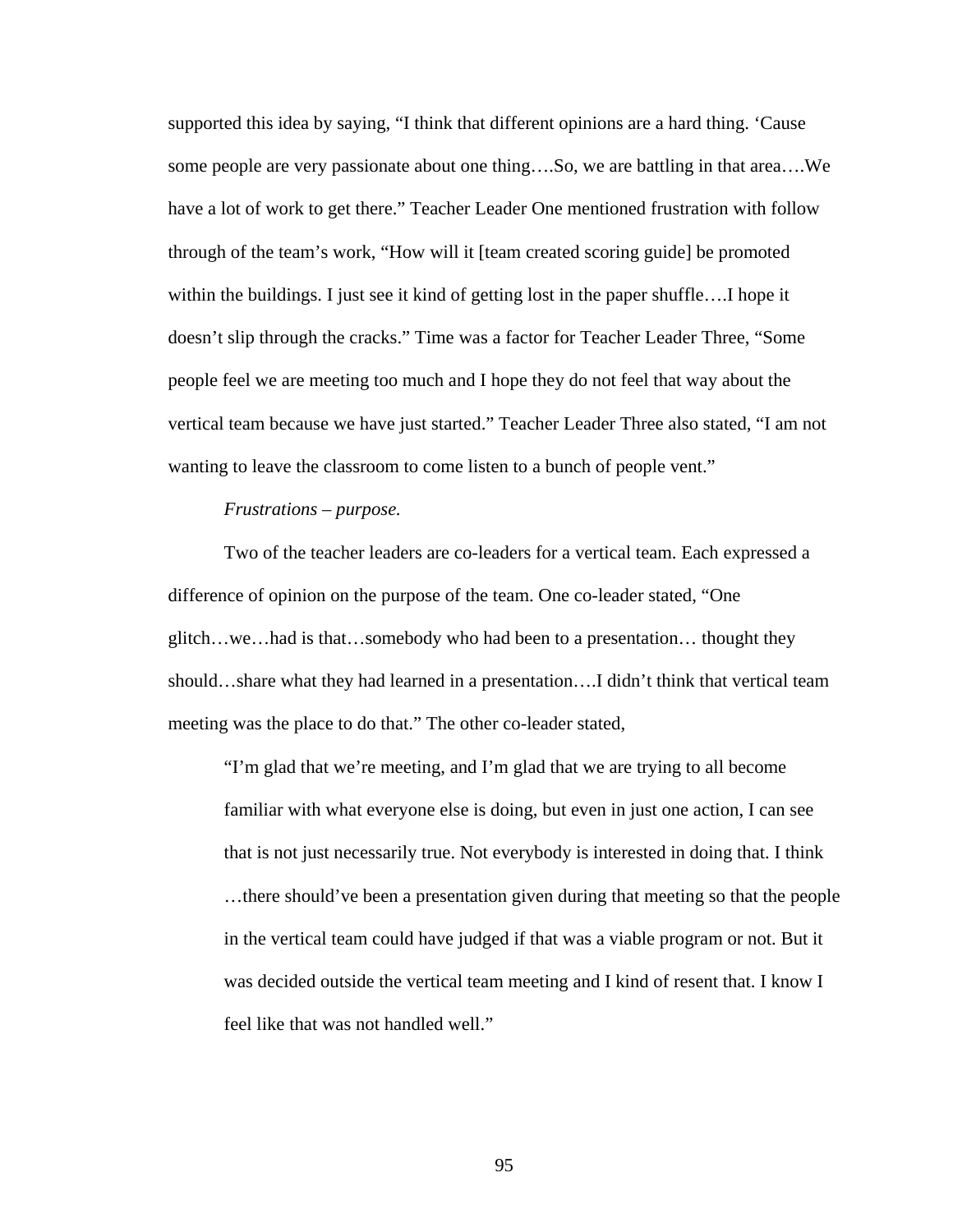A co-leader expressed frustration about the purpose of the vertical team when asked how the teacher leader maintains alignment with the district's vision, mission, and guiding principles,

"Oh, with just attending these meetings and not giving up on the meetings even though they can be frustrating or whatnot. We have to stick in there. It's very easy to say, that teacher leader is not doing anything valid and I don't know where we are going….you know as long as we realize that we do have to communicate to get the best education."

A co-leader stated, "I was wondering if I should continue to participate…, but because of this community…, we are in the beginning stages [of teaming]. If I drop out now, there won't be that…voice….I'm going to stick with it."

#### *Frustration – common language.*

Another frustration was tied to a common language. Teacher Leader Three stated, "…people still didn't understand what I consider to be the basics….acronyms such as SMART goals…people didn't know what they were. Some of the words on that form [Team Feedback Form], no one had a common understanding." Teacher Leader Four addressed similar comments, "A lot of the lingo some of us knew what it meant and some of us didn't. Some of us had different interpretations. They [team members] actually had two different ideas of what was happening." Teacher Leader Three also made a similar statement,

"One of the things that we did talk about [at the Data Analysis and Assessment

Team] was acronyms. What we use on the high school and middle school and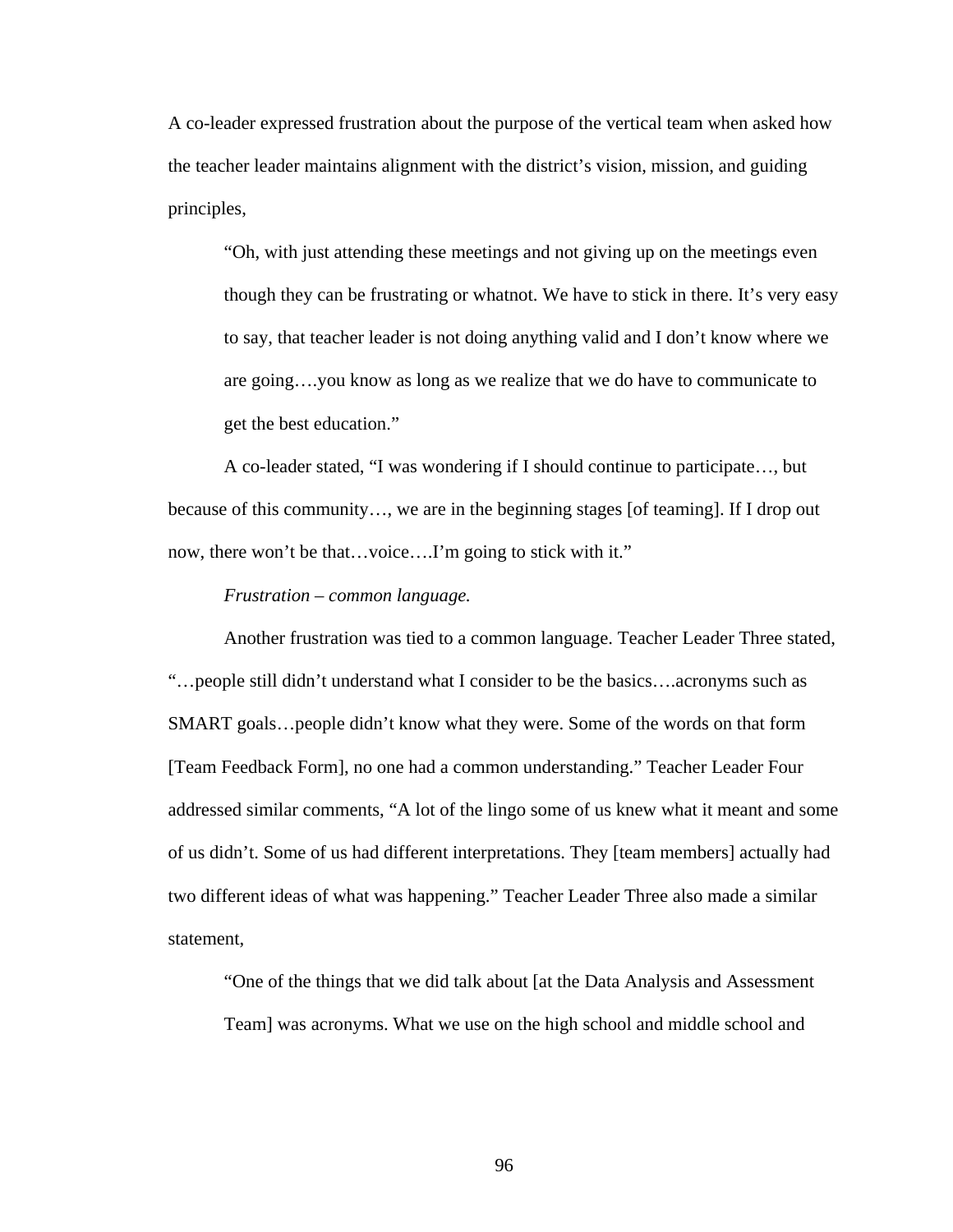elementary and some of the acronyms the people really didn't know. And in order to make educated decisions, it would be nice to spend a little bit of time to go over the terminology and acronyms that are used."

### *Frustrations – technology.*

 One teacher leader frustration centered on technology. Teacher Leader Three stated, "The hardest thing was to…email…all the team members. Sometimes it took me a couple days to get the email to everyone….Those little glitchy frustrations of trying to be a teacher and a leader."

#### *Frustrations – leadership.*

 How the district role changed also presented frustrations to the teacher leader. Teacher Leader Three stated, "That is the part I'm uneasy about.…the district…should say this is the focus…. The leadership… is decided to be filtering out. That would allow us to create some changes …. I do not feel that is clear." The frustration mentioned above regarding leadership is an interesting comment. One way to interpret the comment might be the traditional top-down direction of leading changed and leadership was being shared among teacher leaders in the district. Teacher Leader Three also mentioned the district change initiative, "…a district should try to pick a focus and get everybody comfortable with that one focus. It may be a major change, before they try to upset the apple cart again." Another frustration mentioned by Teacher Leader Three, "… in listening to other people…who have gone through professional learning communities. We …[are] doing it differently….Why?...Maybe we just need some money to hook up with an outside force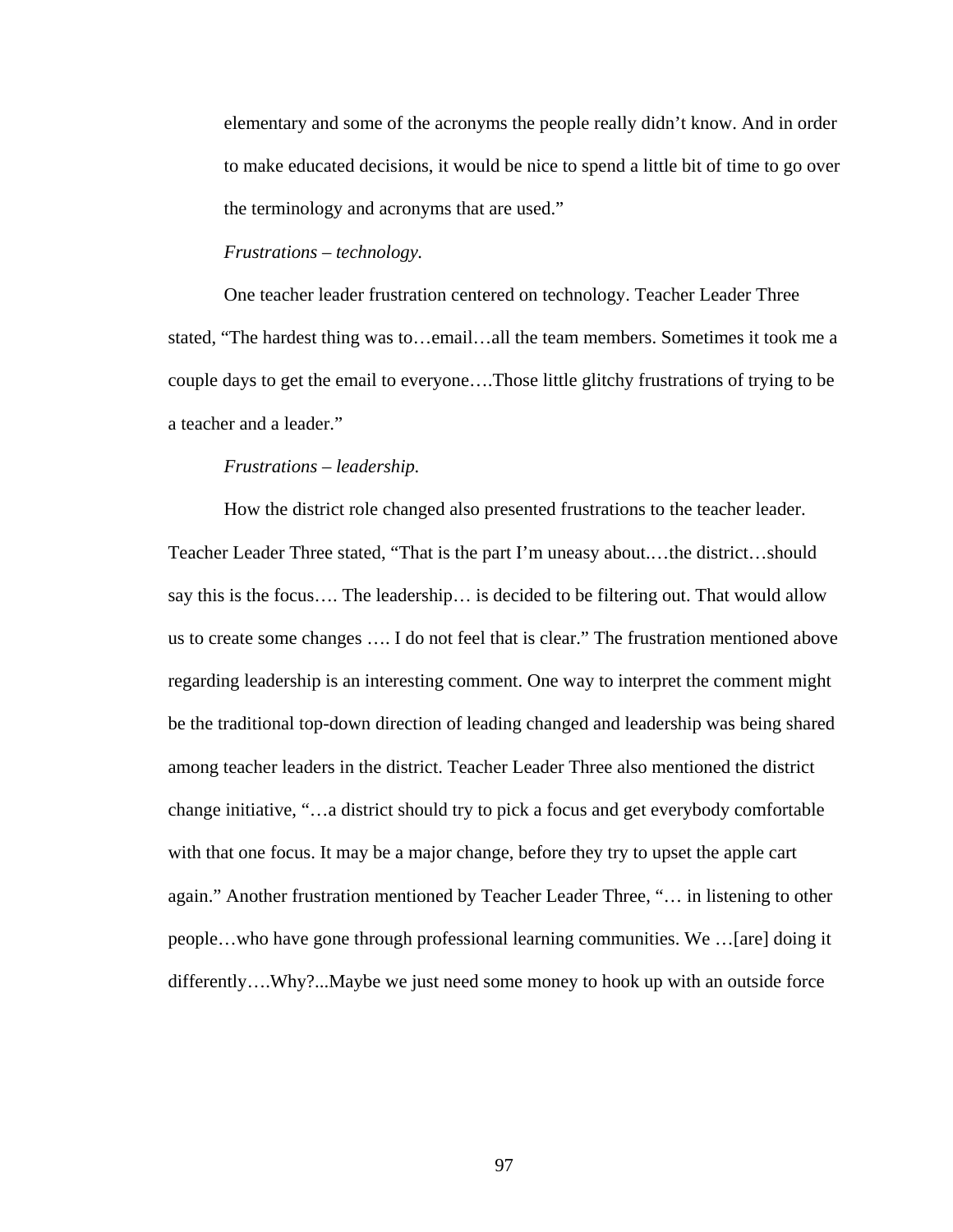and get a lot of training." Teacher leaders also shared positive comments concerning teaming.

## *Celebrations.*

 Part of creating a collaborative culture involved celebration. Several comments for the district to celebrate came forward during the interviews. Teacher Leader One stated,

 "I taught at another school for many years…in another state in Springfield, Illinois. And it is nothing like it is here. We were very much an isolated community. I mean, I liked the people that I talked with. I had a good experience there and it was a good place to teach in my early years, but there was no kind of communication or teachers participating or being a part of the decision making process. The teachers who did participate in the decision making process were the department chairs. So this is very new to me as a regular [building, content area] teacher that I should be a part of something like this, very positive experience in this district."

Teacher Leader Two shared, "I think it [teaming process] is going to be a great learning experience for myself and everyone else once we really get into it." Teacher Leader Five mirrored this previous statement, "This is exciting. This is an opportunity for me to learn and to…even though I am a team leader, there are others in the teams that are leaders, too." Teacher Leader Two also commented on the team being teacher led as a positive step, "I think we are going to have a little more input maybe with where we are headed." Teacher Leader Three summed up the celebrations by stating, "I think again that it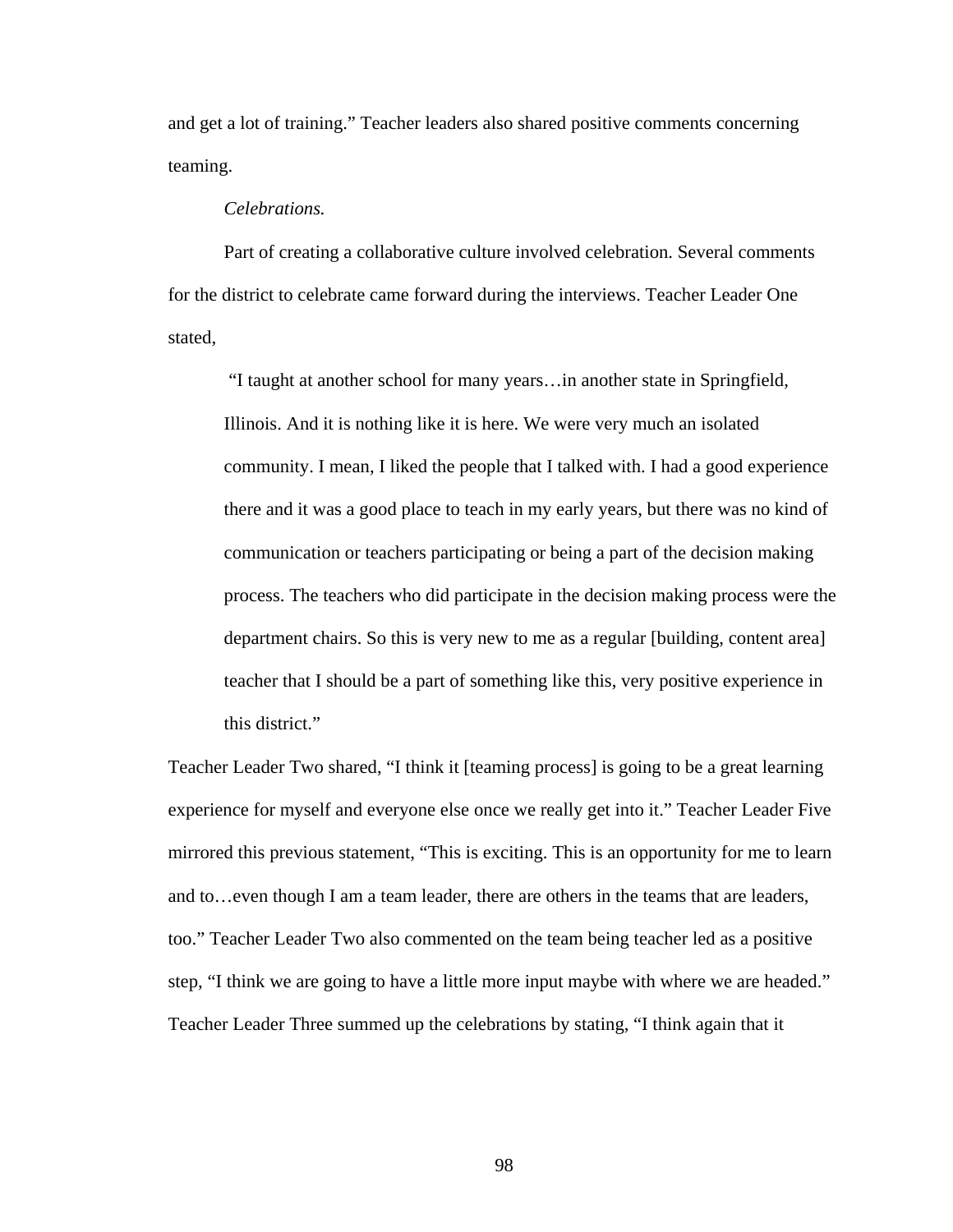[teaming process] will eventually free the teacher. It is a lot of work to do, the planning of it initially, but it will free the teacher."

# *Second Teacher Leader Interview Data*

In September 2007, the second interview was conducted by the same teacher who conducted the first interview. The thirty-minute teacher leader interviews, conducted over a period of one week, were audio-taped and transcribed. The interview centered on one basic question specifically reviewing each professional development intervention with the teacher leaders to identify the interventions that made the most impact on learning to be a teacher leader. The interventions discussed with the teacher leaders were: one-onone training with the assistant superintendent, assistant superintendent support during the vertical team meetings, vertical team meetings, Data Analysis and Assessment Team meetings conversations, Data Analysis and Assessment Team meeting handouts, Teacher Leader Resource Guide, and other interventions needed.

The overall message given by the teacher leaders for professional development was to keep the information comprehensive but not too detailed. Too much information and paper was overwhelming, but some information was needed for reminders and reference. The intervention found to be most effective was working with the assistant superintendent one-on-one to plan for meetings. The next most effective intervention was the District Analysis and Assessment Team meetings because teacher leaders were having conversations about processes among the teacher leaders. Practicing analyzing the data in the District Analysis and Assessment Team meeting before the vertical team meetings was helpful. One teacher leader said, "Because the data was explained to me in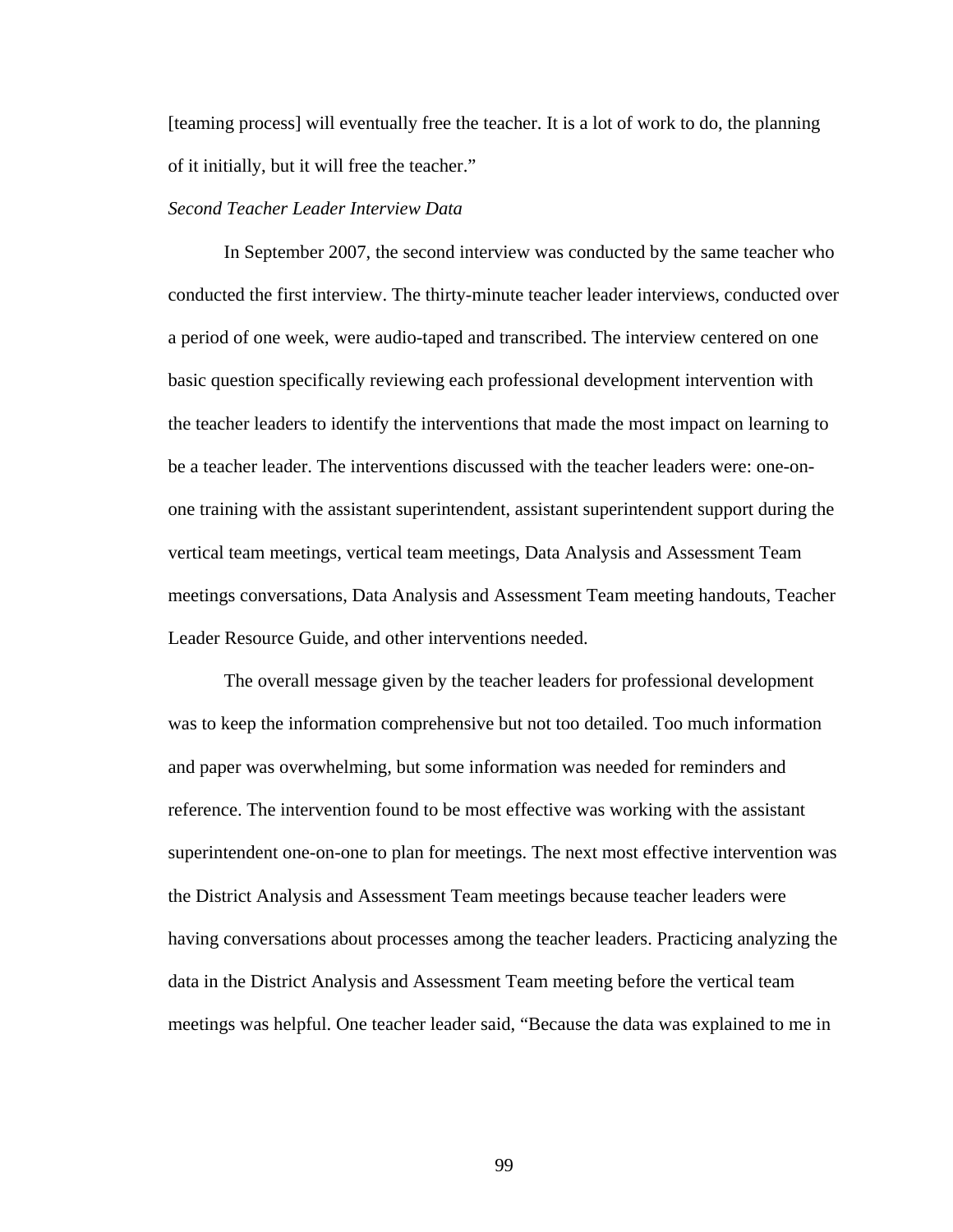the meeting, I feel a little more confident about bringing that data to the vertical team." The teacher leaders felt supported by having the assistant superintendent in the vertical team meetings; if a team process wasn't working properly, immediate assistance was available. Just one intervention was not effective, rather a combined web of interventions was necessary to meet all the needs of the teacher leaders in different ways. The next section describes the analysis completed by the Steering Committee on the teacher leader interviews.

#### *Teacher Leader Interviews and Steering Committee Analysis*

 The Steering Committee discussed teacher leader interviews. Based on the Steering Committee meeting notes, the beginning conversation revolved around the absence of extreme negativity. Apprehension and doubt showed in the words of the teacher leaders, but no teacher leader described the experience as not worthwhile. During the interview process, all of the teacher leaders mentioned uneasiness with the team process, describing a fear of conflict, a fear of being honest, and a fear of being open in the team meetings. This uneasiness showed a deviation from our traditional district culture of isolationism and top-down leadership. Teacher leaders were not accustomed to these team processes.

 Despite the uneasiness, the teacher leaders were very positive toward the teaming processes of collaborating across the district, the sharing of ideas, of district alignment, and working together to increase student achievement. The teacher leaders expressed the value of all voices in a team, as well as the difficulty of bringing people with different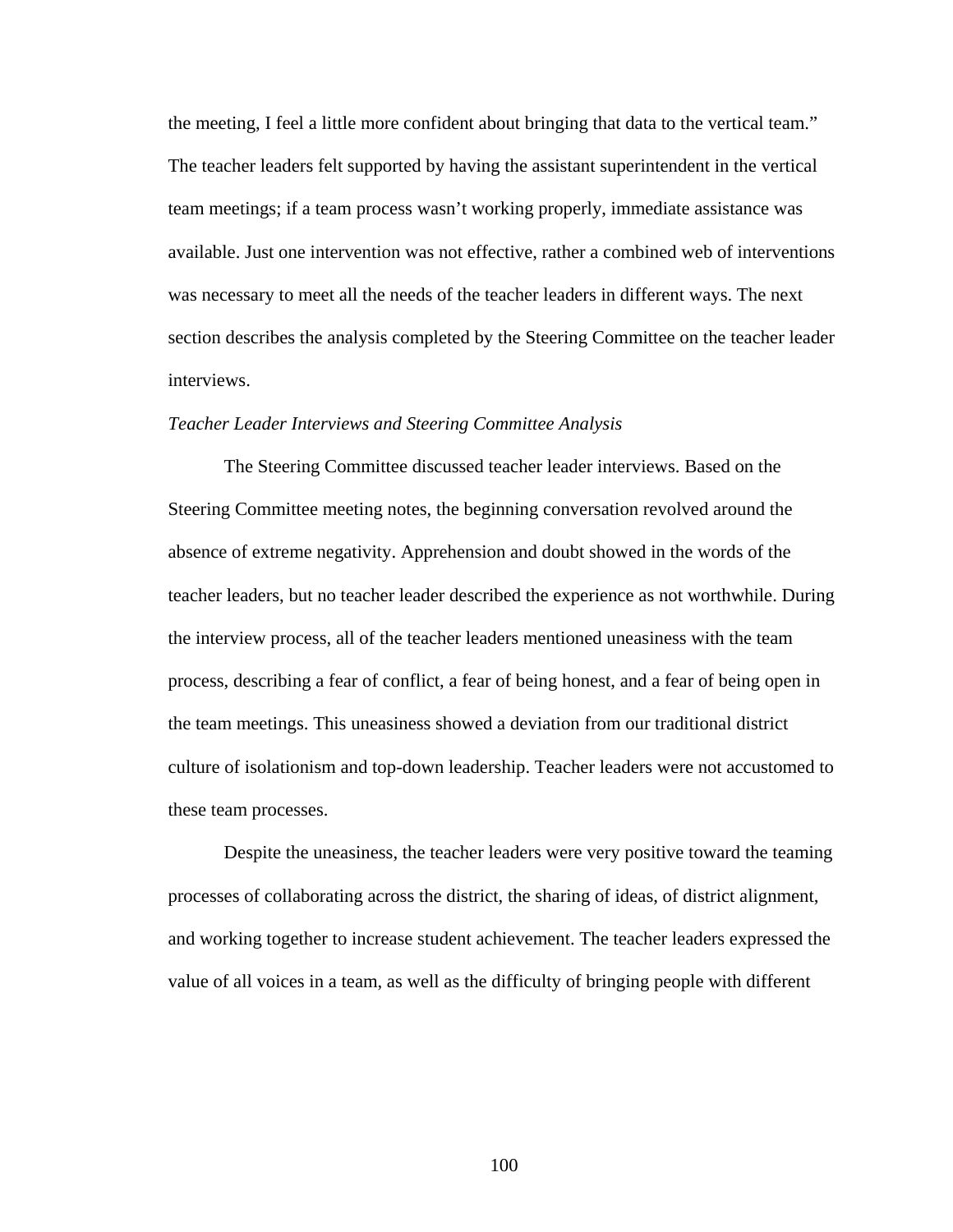perceptions together. Teacher leaders were beginning to see that teacher instruction needs to change to help the students achieve.

 The Steering Committee discussed the impact of these many conversations being conducted in different team meetings toward aligning our vision of a collaborative culture for the future of our district. The interviews of the teacher leaders showed this evolving team process created a sense of the unknown because no one dictated the outcome of the team. The teams had "work" to accomplish, but no specific guidelines with the outcome, only with the process. This ambiguity created discomfort for our teacher leaders.

 The Steering Committee was surprised by the idea of the teacher leaders' perception of having had no training during this time period. Yet further discussion connected this perception to our former district culture of bringing in outside speakers and sending teachers to seminars. The teacher leaders did not connect the individual meetings conducted by the assistant superintendent in our district in a one-on-one setting as training. These meetings with the assistant superintendent were seen as support, rather than professional development.

 Many key concepts identified in the Team Feedback Survey showed through in the conversation of the teacher leaders. Using a district view in addressing a concern, improving communication, and the importance of a district view came through in all five interviews. Using collaboration to create a focus student achievement came across in the interviews. The teacher leaders described the importance of being focused, using data to create goals, and writing measurable, attainable goals based on the data. They described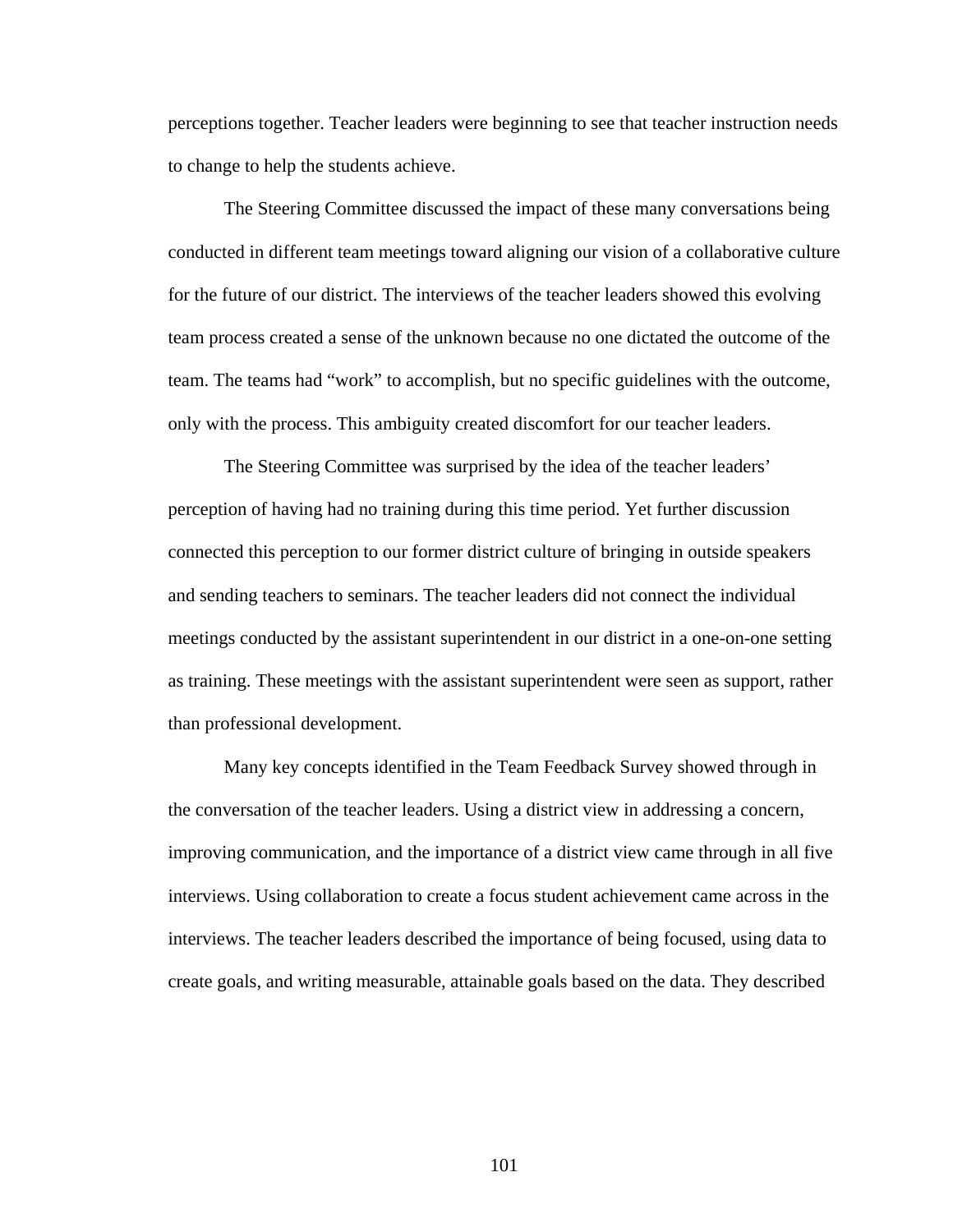the benefits of many teaming tools and how the tools were used effectively so the team accomplished "work."

The Steering Committee was excited to see a beginning cultural change in words teachers used, in what was valued, and in the continual tie to student achievement. The interviews illuminated misperception and various degrees of understanding of certain words, acronyms, and concepts throughout the district.

The Steering Committee learned and made recommendations from the evaluation of Cycle Two. In order to support teacher leaders and teaming, maintaining the Strategic Planning Structure by Maxville was important to continue to delve deeper into collaboration. Since the district structure changed, Maxville needed to revisit the stipends that teachers received to ensure alignment with the Strategic Planning Structure. In district decisions, Maxville should maintain a systems focus to incorporate, not duplicate district efforts. At the district level, Maxville needed to continue to reinforce teaming through the support for teacher substitutes for training, planning and attending vertical team meetings during the school day. Annually, Maxville needed to revisit the representation on the vertical teams as members change. To ensure accountability, the district should follow through with the District Analysis and Assessment Team to obtain high quality actions from the vertical teams.

Within the teams, the Steering Committee learned that an awareness of trust and conflict as a team component was needed. Assessment literacy for data analysis was needed. The Steering Committee wanted to maintain embedded professional development in the teams. Basic teaming processes to promote voice needed to be utilized. Because of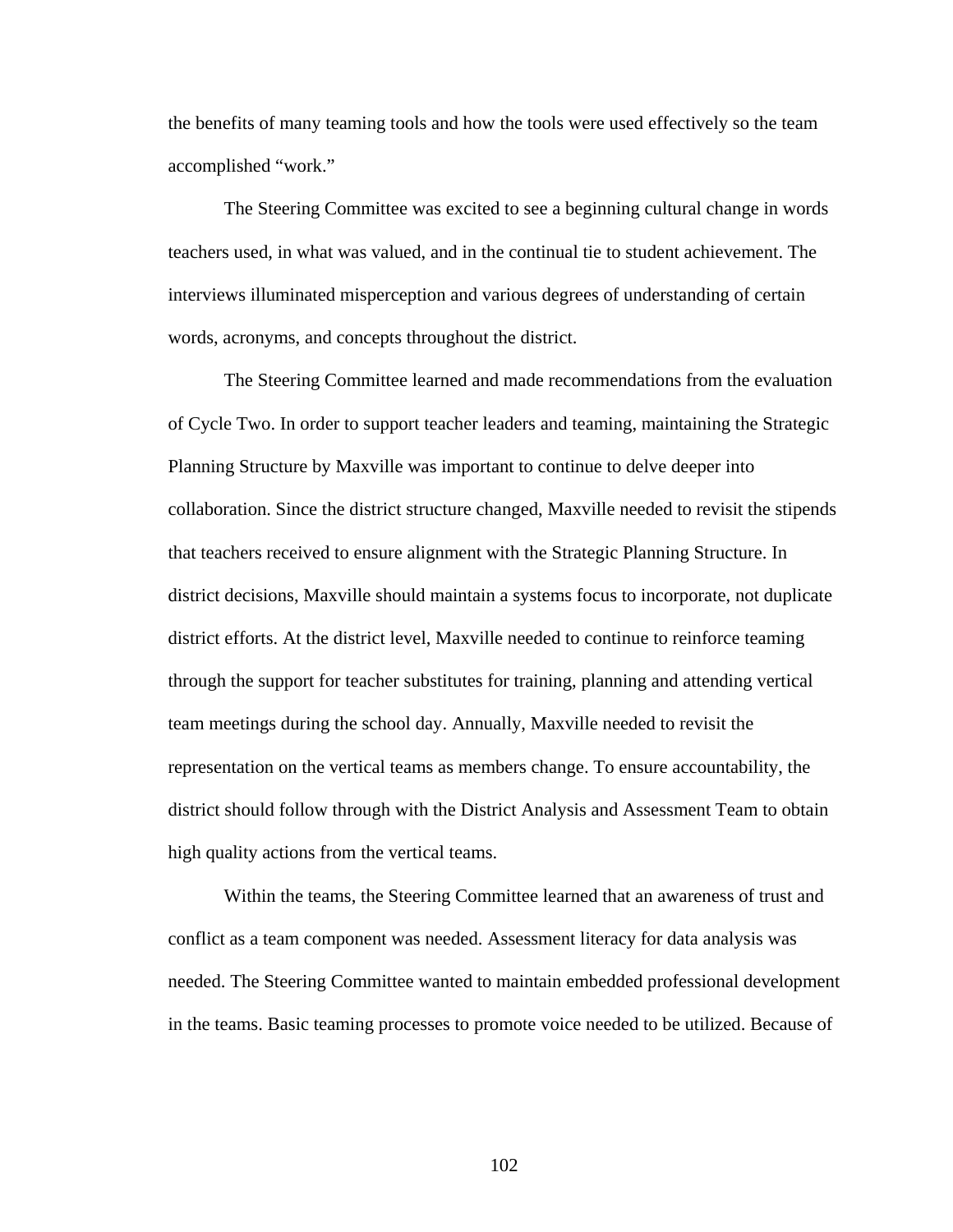the current culture of Maxville, the Team Feedback Survey given at the beginning of team development was not effective because of lack of trust and background knowledge and different interpretations of concepts exist among participants. Data from the Team Feedback Survey would be more meaningful and relevant after basic trust developed within the team and the team had exposure with working together in the team.

When working with teacher leaders, the Steering Committee learned that professional development must be specifically spelled out and not simply be an action or process in which the teacher leaders participated. All important professional development needed to be outlined in writing for future reference. The district must continue to provide technology and data support for teacher leaders so the work is doable for the teacher leader. The common language needed to be in written form in a Teacher Leader Resource Guide to provide reference for the teacher leader. Even when the teacher leader could speak the language and described the team processes and steps, the actual implementation of team processes in a team environment was different. The Steering Committee did not realize the length and amount of follow-up and accountability required by the district to insure implementation of teaming processes. The next section highlighted my personal journaling as a researcher participating in and having conversations with people involved in the research.

#### *Personal Journaling*

 I included my personal reflections as a component of the action research process. In the past two years, I participated on many of the district level teams in various capacities. However, for Cycle Two, I focused on the teams connected to Cycle Two. If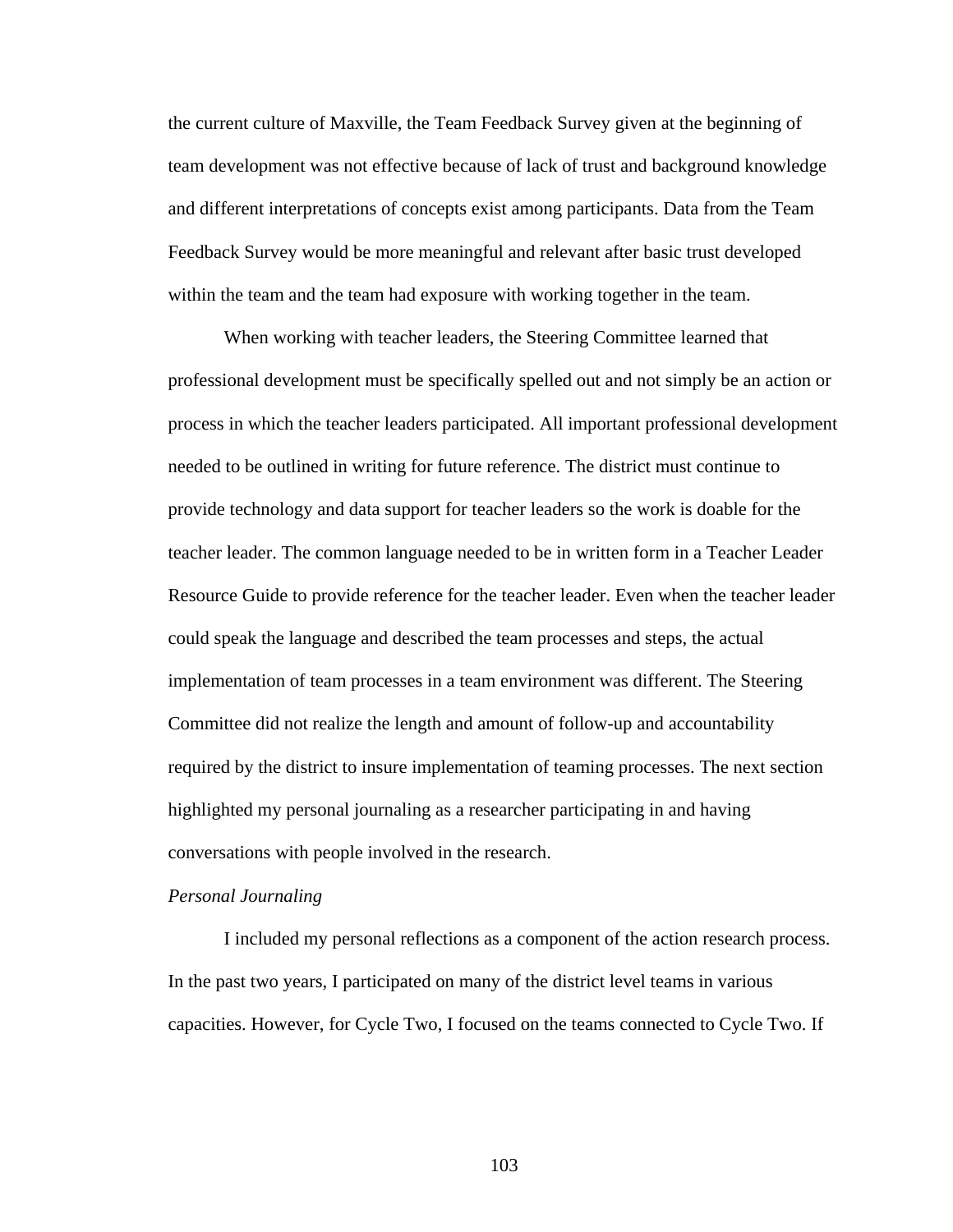there were other situations or data that would add dimension or context to the research, I included that information through my personal journaling.

# *Team Feedback Survey, April 2007.*

 When reflecting upon the creation, use, and analysis of the Team Feedback Survey, I learned much. The amount of time needed for conversation and bringing groups of people together while continuing to meet the everyday responsibilities of keeping the school district running was more than I planned. I relinquished timelines due to the realization that the product was not the most important part of the process. The participation in the process itself which created the opportunity for discussion and sharing of values and beliefs among team members was of prime importance. If a timeline was bound by a specific date, I gave much more time than initially anticipated.

 I was surprised by the extent in which the teacher leaders indicated team members were uncomfortable "not knowing" a concept. The Team Feedback Survey created anxiety among the members of the Data Analysis and Assessment Team. As the leader of the Data Analysis and Assessment Team, I shared the district vision and commitment to the team processes and reviewed the five-year Collaboration SMART goal communicating that every staff member in the district was not expected to be an expert on the concepts on the Team Feedback Survey since the district was in year two of this goal. This discussion lessened the anxiety of the team, based on my observation of the nonverbal language of the team. However, the team's anxiety was not completely dissolved; the team leaders are still waiting to see how that information is going to be used and acted upon. I felt my role as team leader in this instance was to relieve anxiety,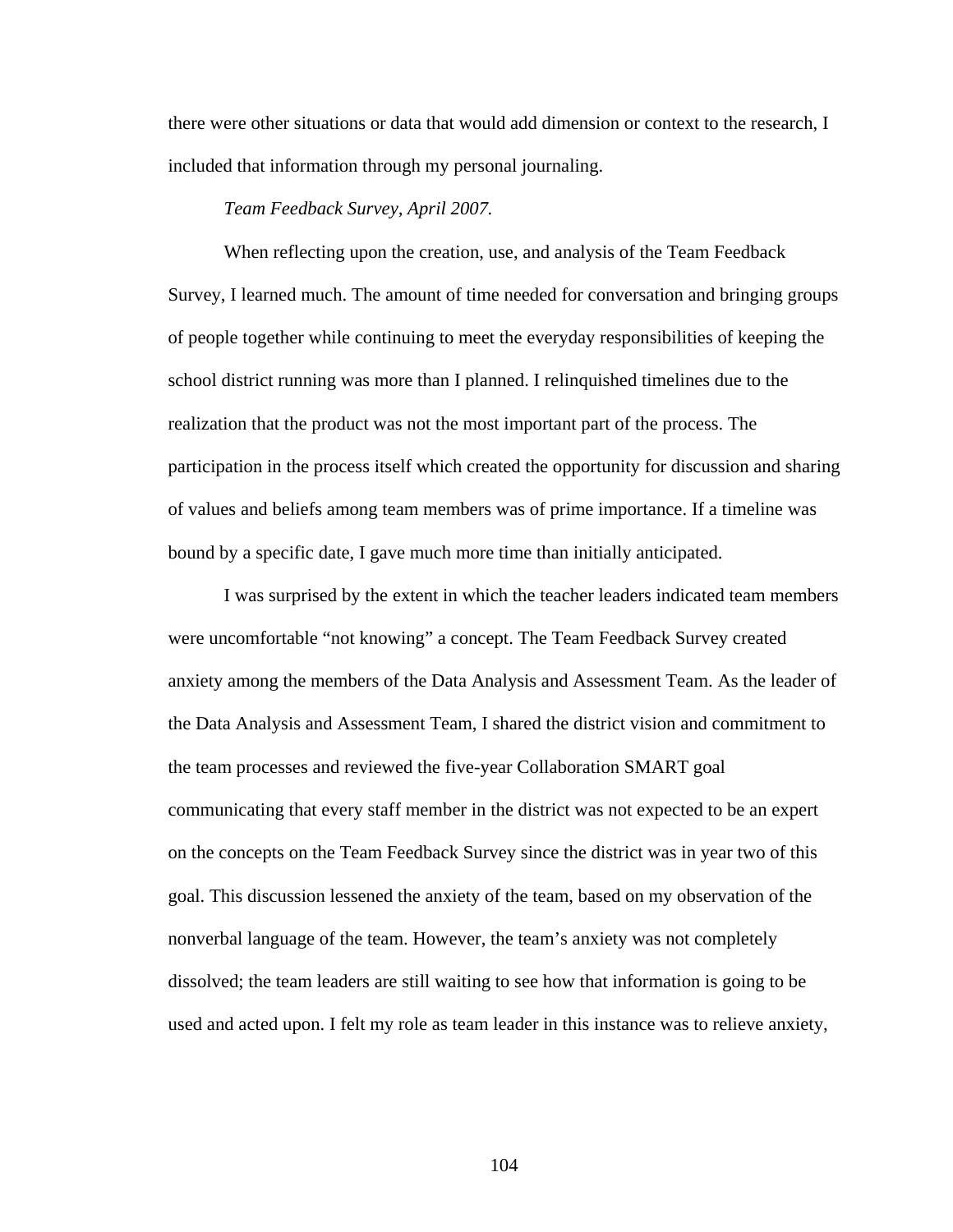create meaning for the survey, and model the team processes for the teacher leaders. I felt the Team Feedback Survey assisted in creating awareness for teaming processes. The Team Feedback Survey provided: (a) data for the Steering Committee to individualize training with teacher leaders and teams; (b) data to analyze and focus conversations around during the Data Analysis and Assessment Team; (c) a framework for reflection between the knowledge base of the teacher leaders and the vertical teams; and (d) Steering Committee reflection on the effectiveness of the embedded professional development within the teams and individually with the teacher leaders.

# *Teacher Leader Interviews, June 2007.*

 Since the interviews were conducted by a teacher in the district, my experience with the interviews dealt with data and interaction with the teacher interviewer. The word interventions in the question, "How did the interventions that addressed the weaknesses in the Team Feedback Survey work?" caused confusion. I would have preferred to conduct the interviews myself to have obtained a fuller picture including the nonverbal communication. However, as an administrator with evaluative responsibilities with the district prevented me from ethically doing so. The interview questions reminded me of the delicate balance of communication between individuals. Sharing of information and having conversation rarely translated to actual communication. Despite our conversations in the meetings, during one-on-one trainings, and experiences in the meetings, many meanings were associated with our teaming words and meanings. Individual conversations assisted in clarification of concepts with team members. The teacher leader interview assisted in providing teacher leaders an opportunity to individually reflect and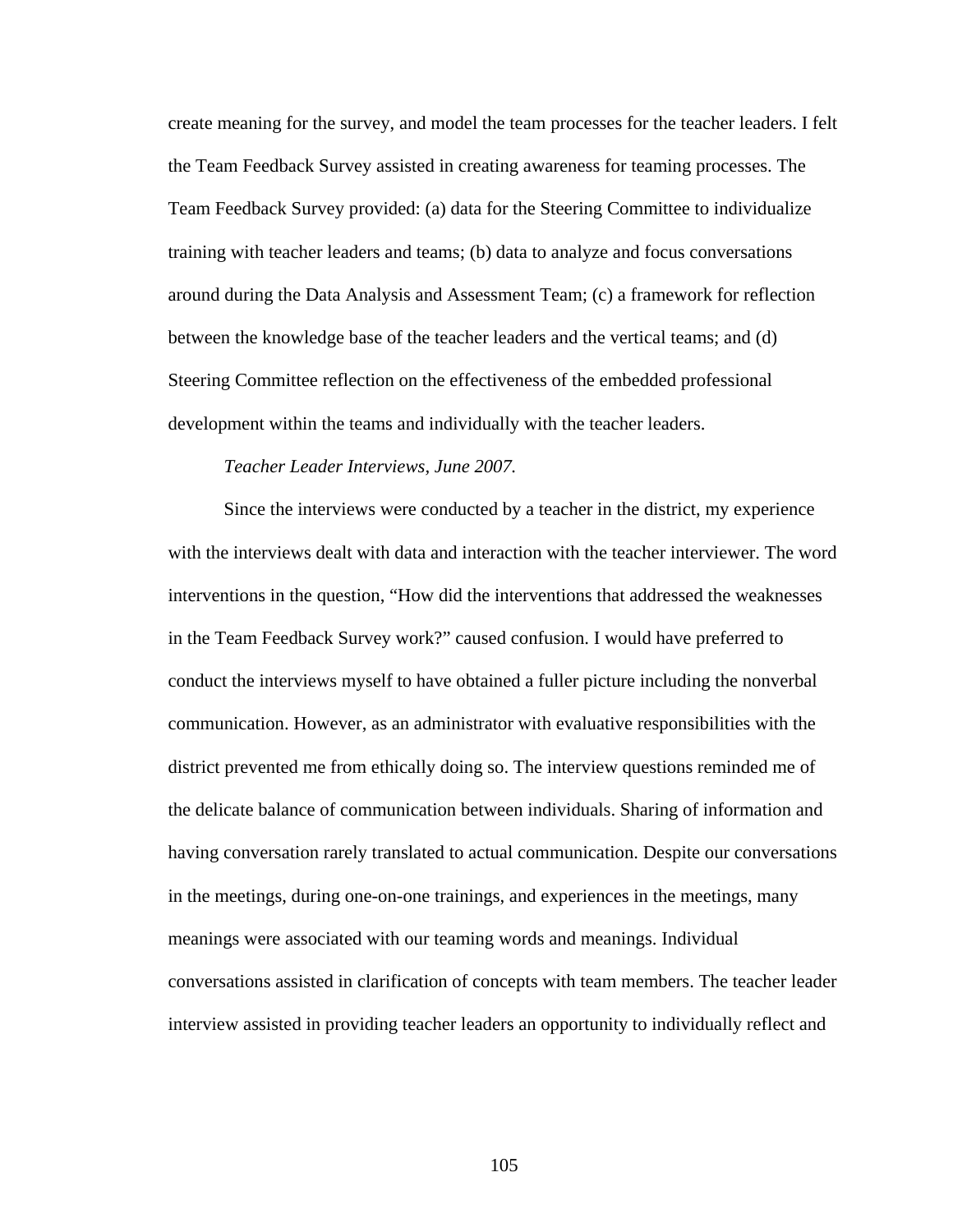providing the Steering Committee with data to analyze on the teacher leaders' perspectives on the initiation of this teaming process which started in the spring of 2007.

*Collaboration Focus Team Survey, February –May, 2007.* 

 I included the Collaboration Focus Team Survey in my reflections because this survey was another systematic collection of data created and edited by teams during the Cycle Two. Many positive conversations were held to create, edit, and analyze the survey. I saw the team participant experiences ripple through the school district affect our district culture. I was a member of the adhoc team and we spent much time conversing about the meaning and relevance of topics recommended by the Collaboration Focus Team and how to measure those topics. We brought resources to the meeting and shared those resources to determine how to create a survey that would be easily understood by teachers and not misinterpreted. I learned that the experience of relating to other members on a more personal level to accomplish work and value input needed to be a positive experience for every team member.

#### *Data Analysis and Assessment Team leader.*

 As the leader of the Data Analysis and Assessment Team, I joined my fellow Data Analysis and Assessment Team members in setting up an accountability and evaluative system to warehouse and analyze the baseline data, SMART goals, and action plans from the building level to the district level goals. I felt excited by the opportunity to train, model, and work with the teacher leaders and move toward team-led leadership. As team leader, I modeled the facilitation of team processes with each component of the agenda (See Appendix P). Being team leader required much preparation.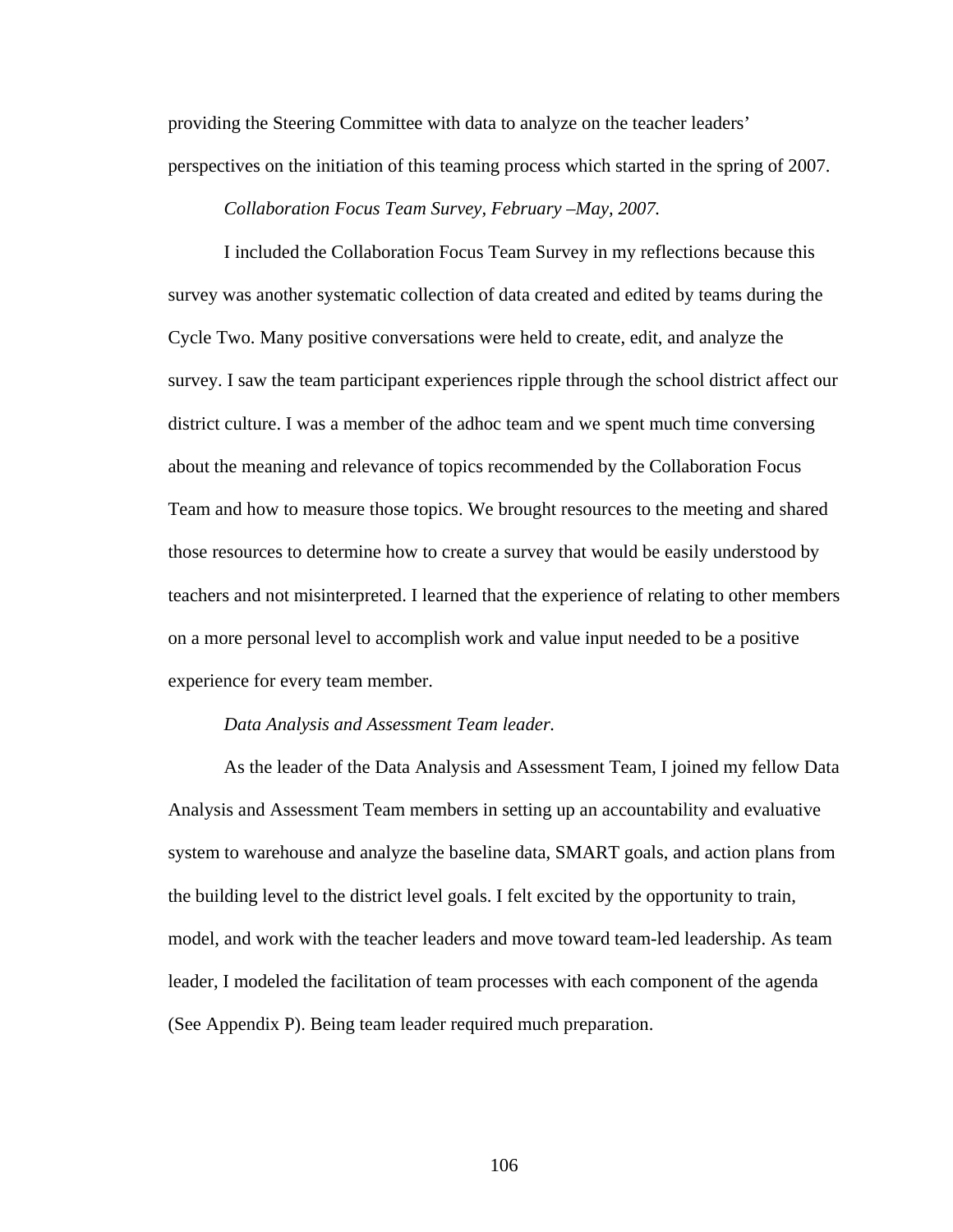During this first Data Analysis and Assessment Team meeting in May 2007, we analyzed the Team Feedback Survey. I expected the team members to say the teacher leaders now understood many of the 17 concepts on the Team Feedback Survey because the vertical teams accomplished work related to those concepts, such as creating SMART goals. However, even though the vertical teams created SMART goals, the teacher leaders were requesting more training. The experience of doing team "work" together seemed to create a greater need to know or to have an awareness of than previously, but not a deep understanding of the concept. In one of these team meetings, a teacher commented, "Will you just tell us what you want us to say?" This comment showed me that our teachers were so used to being told what to do, that the ambiguity of being part of a team process was uncomfortable. Teachers were accustomed to wanting the answers, not being a part of the answer. I felt many emotions while planning and facilitating this first meeting. I felt fear that I would make a mistake in front of all these new team members or not have enough time to prepare as needed. I was excited to start such a journey with and creating new relationships with the team.

 The second Data Analysis and Assessment Team meeting was held in August 2007. Based on the information received from the first teacher leader interview, this Data Analysis and Assessment Team meeting was organized differently. Each step and team process utilized in the Data Analysis and Assessment Team meeting was discussed with reasons identified as to why the process was used to benefit the team and what other processes could be utilized. I assumed by modeling the appropriate processes, the teacher leaders would generalize and apply the information; this assumption was not the case.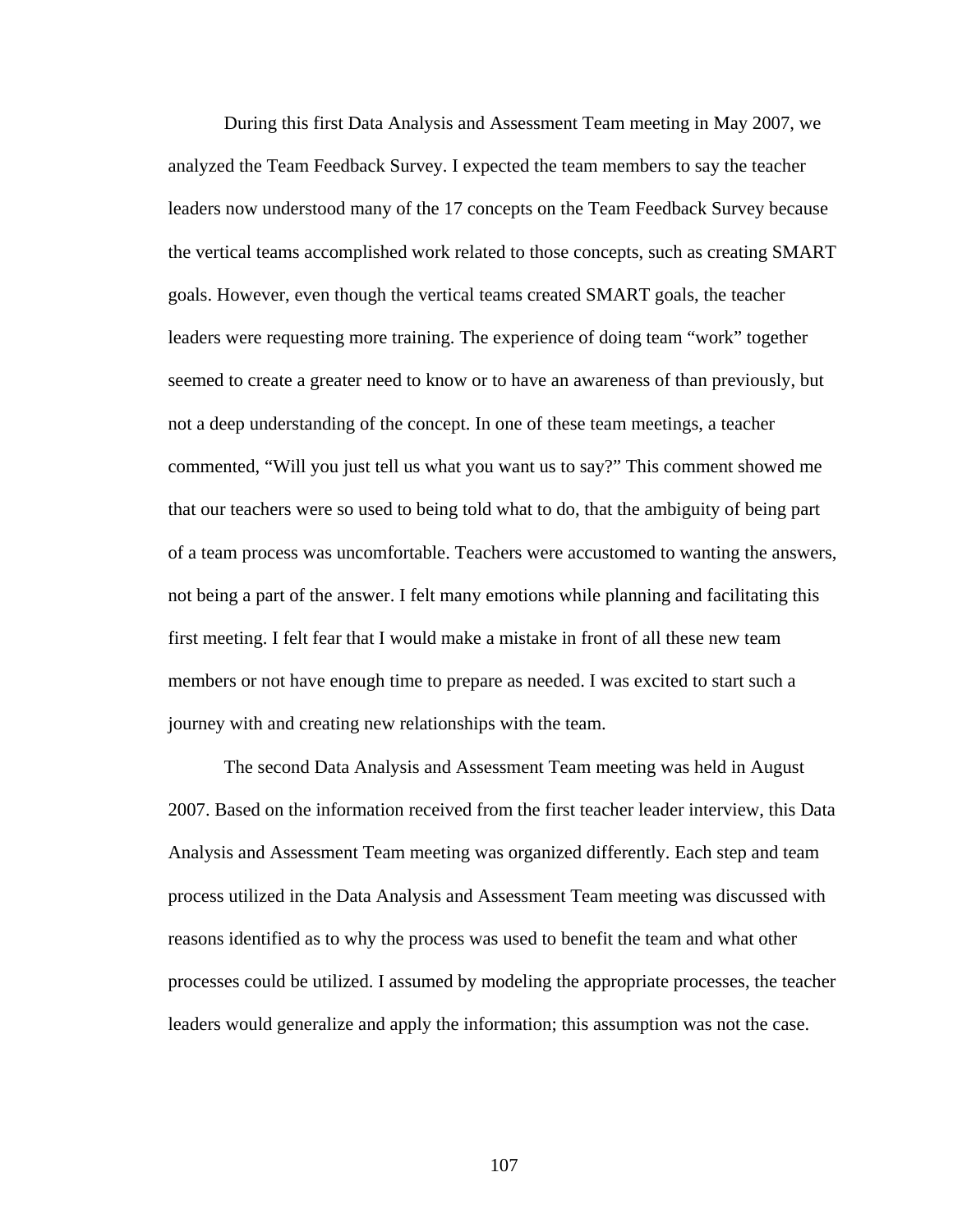The teacher leaders needed specific attention drawn to what was happening in the meeting. Because of the conversations in the Data Analysis and Assessment Team meeting, I felt more confident the teacher leaders understood the team processes. After I would initiate the conversation, the teacher leaders would explain the processes more fully between themselves as they processed the information as a team. The Teacher Leader Resource Guide, handed out at this meeting, also outlined the team processes practiced since the beginning of the vertical teams. I felt very positive about this team meeting due to the increased participation from the teacher leaders.

### *Member of different district level teams.*

 From September 2006 to the present time, I was a member of the Collaboration Focus Team. This team created the collaborative structures for the 2007-2008 school calendar during Cycle One and Cycle Two. I witnessed the impact of this reform on administrators. This team, primarily administrators with some teacher, community, and board representatives, created an action plan for moving the district to a collaborative community. In this team, administrators were exposed to step by step examples, given access to PowerPoint files already created, and given team processes to lead a faculty to be collaborative. However, some of the administrators were having difficulty visioning how the principal role changed when using teacher leaders and how to prepare the teacher leaders because multiple teams were occurring simultaneously. Some principals were talking the talk and using the lingo but were also having difficulty putting the concepts into daily practice.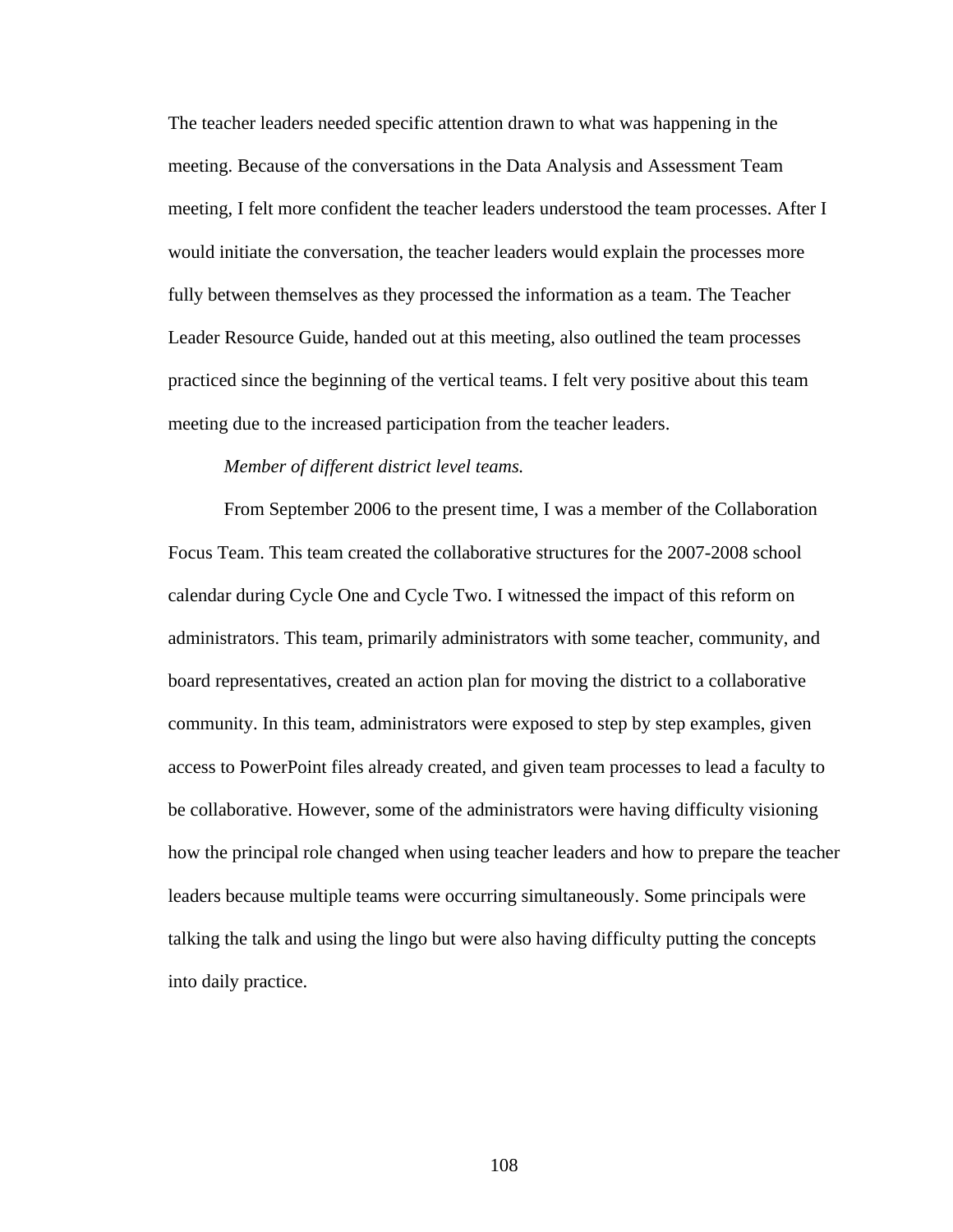As a member of the Communication Arts Vertical Team from March 2007 to present, I participated in the teaming processes under the direction of a teacher leader. The process of watching a teacher leader growing, team members sharing across the district, and team members accomplishing "work" was exciting. The frustrating component of this process was access to data in disaggregated form in order to analyze more accurately. The software we used to store our data needed to disaggregate student data by specific disability, not simply by a general disability label. At this time, we would have to add that piece of data in by hand. This process was time consuming and discouraging to teams. The data needed to be easily accessible and usable, and needed to avoid tedious processes such as writing in items by hand.

 As a member of the Steering Committee from November 2004 to present, I was part of the conversation with our superintendents from the very beginning to create a collaborative culture through teaming. I saw a pattern emerge when we applied new skills foreign to our culture; we took two steps forward and one step backward many times. The Steering Committee analyzed data on a continual basis to learn and reflect. I felt we developed a level of trust enabling us to share our opinions freely, to disagree openly, and to support each other. However, times still existed when I was honest with the team, shared my opinion, and then felt nervous afterward. The team member roster of the Steering Committee was modified due to a personnel change in the district, and we reestablished trust due to this change. I felt as though I am mapping out a new frontier. I became accustomed to not knowing the answers, not knowing the final outcome, and relying on a process which required diligence and consistency in implementation.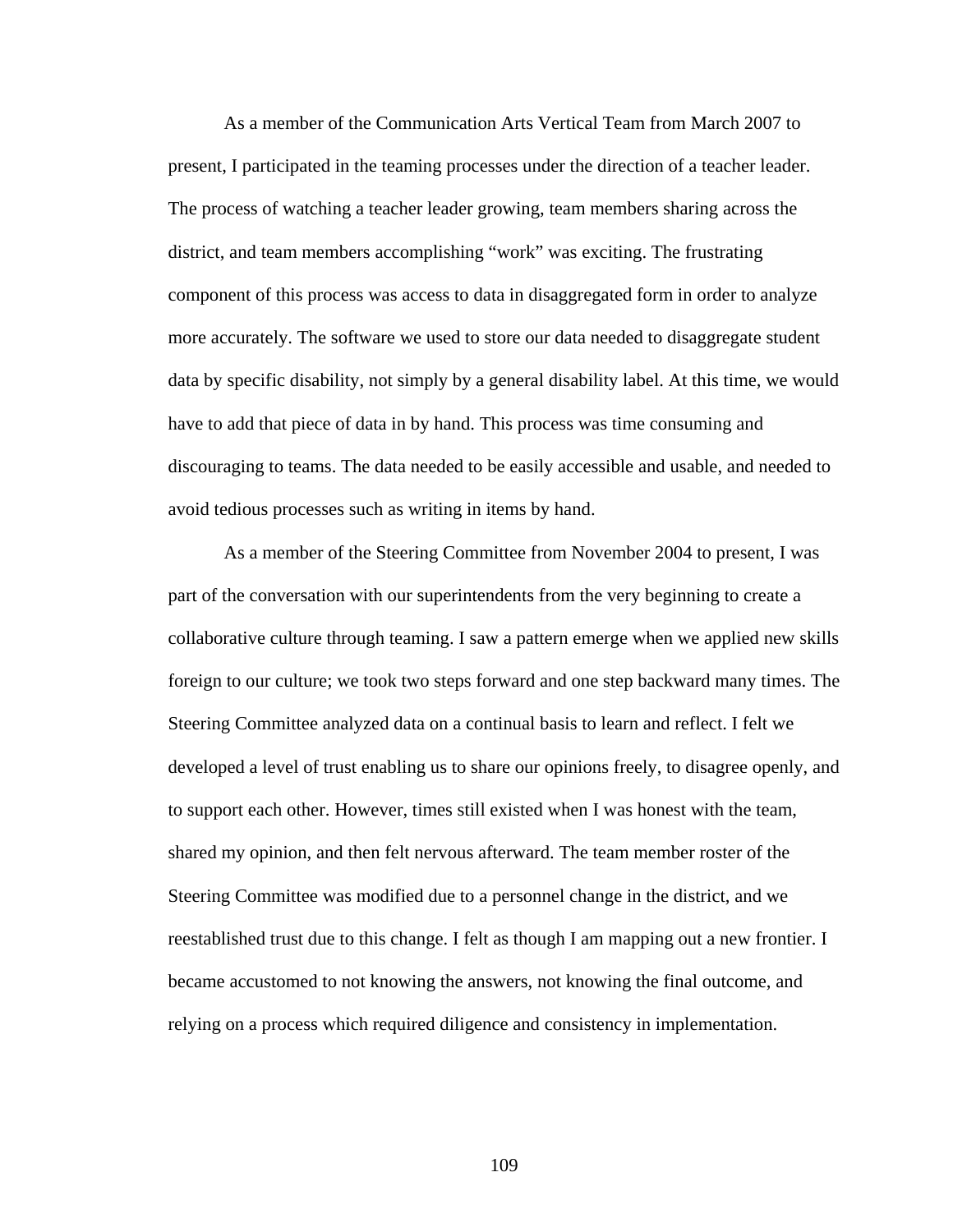#### *Analysis of all Data*

 The Team Feedback Survey, Collaboration Focus Team Survey, two interviews of teacher leaders, teams' analyses of these data, and personal journaling were analyzed in whole to determine in summary what was learned. Three major themes emerged from the data set collected in Cycle Two: (a) valuing of teaming, (b) the difficulty teacher leaders and team members demonstrated in applying the team processes, and (c) the extreme discomfort and distrust team participants experienced with team processes. As a researcher, I was informed by the literature on school district reform to made sense of the data in Cycle Two. The first theme discussed was the valuing of teaming.

# *Valuing of Teaming*

The data from the teacher leader interviews (June, 2007) and Steering Committee evaluation of Team Feedback Survey (July, 2007) indicated a valuing of teaming. Team participants stated a collaborative structure that spanned the district within the contracted school day was appreciated, valued, and needed to be protected. Team participants mentioned the value structure supporting spaces for conversation through teaming across and between buildings within the district in a consistent manner that was equally representative of grade levels, programs, buildings, and community. Teacher leader demonstrated a sense of belonging to a district perspective and initiative to help all kids learn (Teacher Leader interviews, 2007). One teacher leader stated, "I was wondering if I should continue to participate…, but because of this community…, we are in the beginning stages [of teaming]. If I drop out now, there won't be that…voice….I'm going to stick with it." Another teacher leader stated, "…you are getting…the big picture more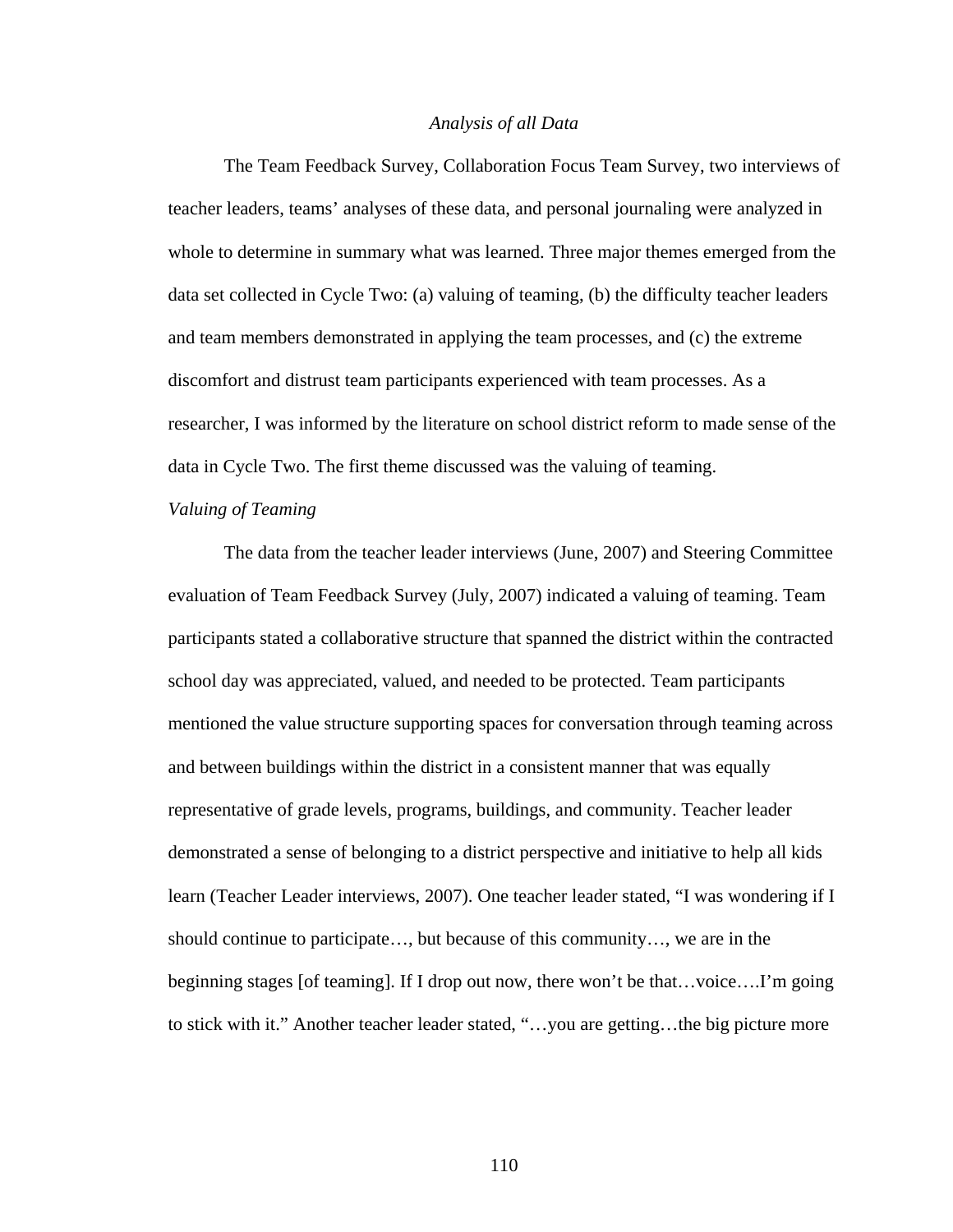often, educationally….that has probably been the missing component as far as creating a continuous flow of education….The vertical team will give us…what is happening with all students." Team participants mentioned that by having teams spanning the district, gaps in students' learning would become less and teachers could learn from each other with a greater shared vision and purpose (Teacher Leader interviews, 2007).

One teacher leader commented on the very positive experience of having more input into the direction of the district as well as the bonus of having many voices of bringing together different perspectives (Teacher Leader interview, June, 2007). Comments from teachers on the Collaboration Focus Team Survey showed a valuing of teaming, "I have seen how collaboration has really drawn our group closer together." Another teacher who had moved in from another district stated,

"I have worked in a different state and different districts and I really feel [Maxwell] does the best job with giving the teachers enough time to work as a team and collaborate on the students goals. Coming in as a new teacher to the district, I felt that it was a much easier transition because there is the extra support and help of a team and you are not just out there to learn and work on your own. It also helps with accountability because there are natural checks and balances when everybody is working together."

Teacher leaders were excited about monitoring the SMART goal that was set to identify the progress (Teacher Leader interviews, June, 2007). The teacher leaders valued the conversations to reach consensus on creating goals that were focused on student achievement. The focus was appreciated because the SMART goal was not vague, and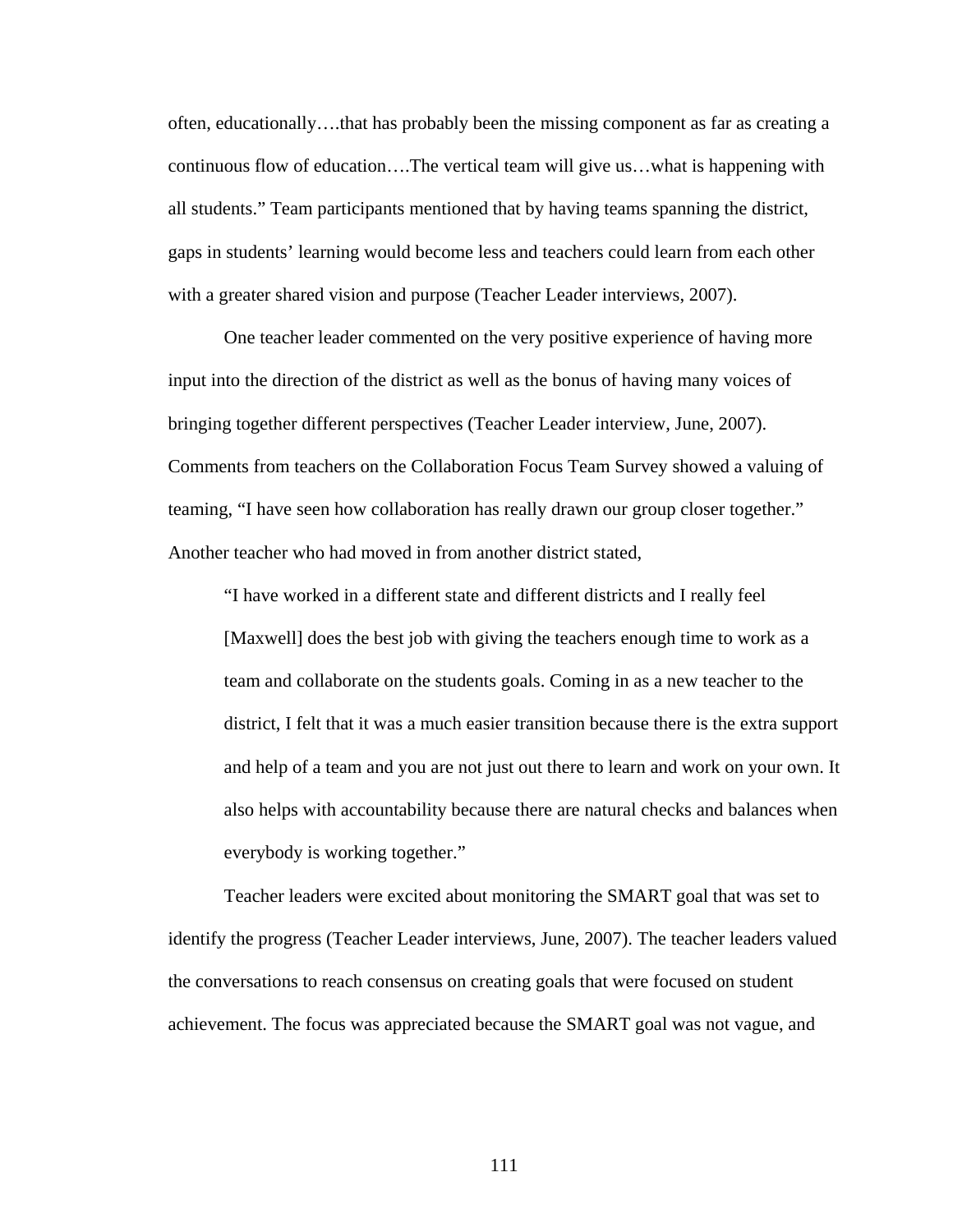with the action plan, steps were delineated. The teacher leader interviews (June, 2007) indicated the importance of communication, dialogue, hearing team members' opinions, coming together to balance strengths and weaknesses, having a district perspective to close gaps in student learning, and creating more time to collaborate.

Steering Committee analysis of data mentioned the importance of analyzing data by multiple teams across the district provided different perspectives and conversations on similar topics. Statements from team participants indicated that providing substitutes and time to work as a team within the school day allowed for communication that previously never took place. Personal journaling stated the importance of creating the opportunity for discussion of values and beliefs as a critical component of teaming. Overall comments on teaming processes were positive with Maxville being in a learning stage.

# *Difficulty in Applying Team Processes*

Despite the individual teacher leader training and embedded training in the teams, Steering Committee analysis of data indicated that team processes in the Team Feedback Survey were difficult to apply in a team setting without support (Steering Committee meeting notes, July, 2007). All data indicated specific team processes utilized in the vertical teams. Team participants utilized the team processes and participated in the team meetings but did not develop a true understanding of team processes in which those processes could be applied in the team without support. Teacher leaders' perception of a productive team meeting was measured by the team ability to accomplish "work" within each team meeting (Teacher Leader interviews, June, 2007).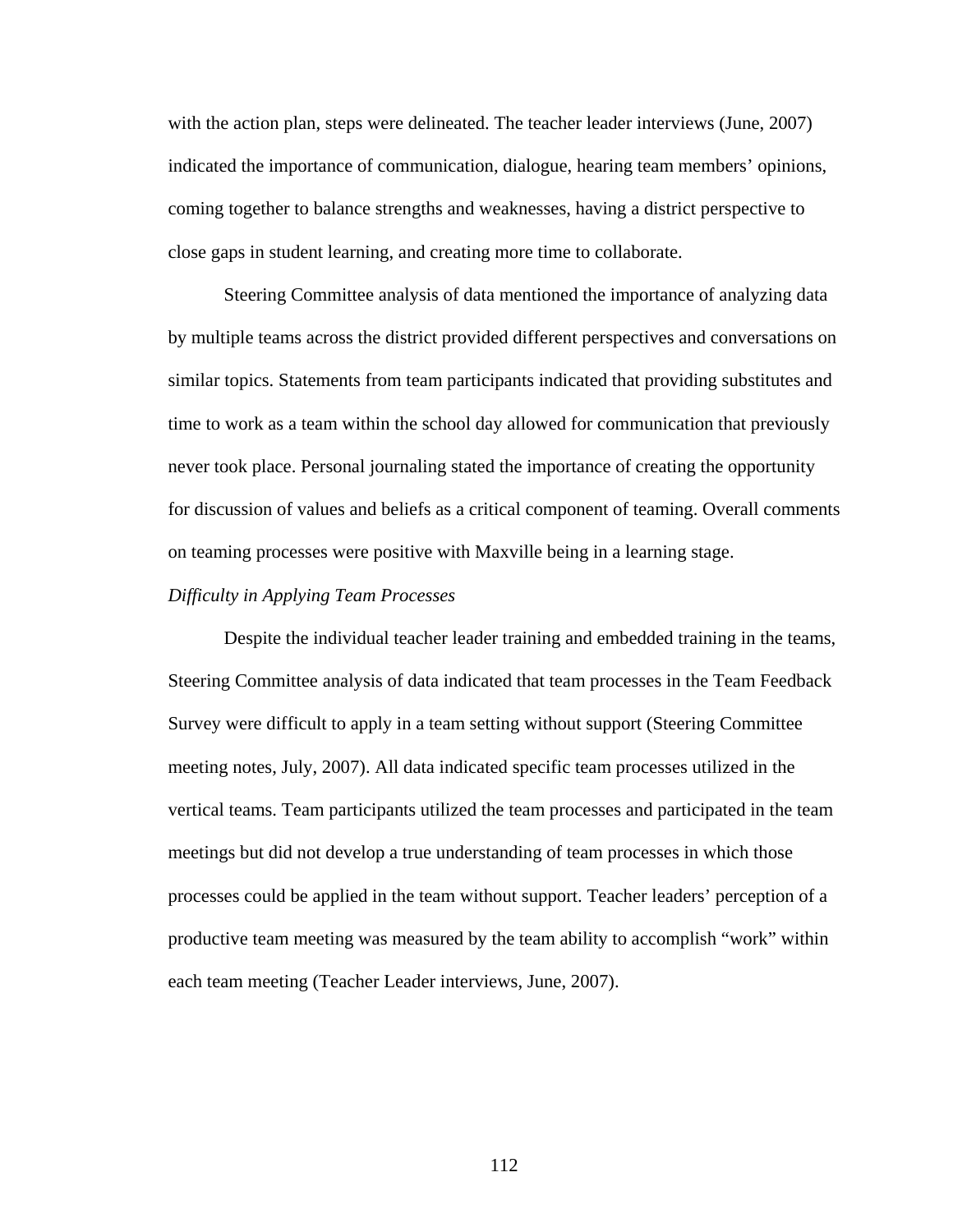Team participants mentioned data analysis as a key tool utilized in teaming to focus conversations within the team (Teacher Leader interviews, June, 2007). However, team participants were confused on how to use data, the meaning of data, and the connection of data to the SMART goal (Steering Committee meeting notes, July, 2007). Having too much data or data with too many details caused confusion and inhibited team use of the data within the vertical teams (Steering Committee meeting notes, July, 2007). The process to analyze the data needed to be clearly identified, doable within the time limit of the meeting, and not associated with tedious processes such as copying many items by hand (Personal Journaling, 2007).

Teacher leader interviews (June, 2007) and Steering Committee analysis of data (July, 2007) indicated the difficulty teacher leaders experienced in true learning of a SMART goal. After the teacher leader and teams were (a) trained about SMART goals, (b) created SMART goals in a team, and (c) evaluated SMART goals in the Data Analysis and Assessment Team meeting, participants still asked for a definition of a SMART goal. Team participants mentioned the connection between a measurable goal and the purpose and "work" of the team. Team participants measured the success of the team in terms of being able to accomplish "work." Tying student achievement to all SMART goals as the driving force behind all team "work" was identified by team participants. The vertical teams and Data Analysis and Assessment Team demonstrated a basic awareness of the purpose of teams being clarified through the SMART goal and action plan (Steering Committee meeting notes, July, 2007).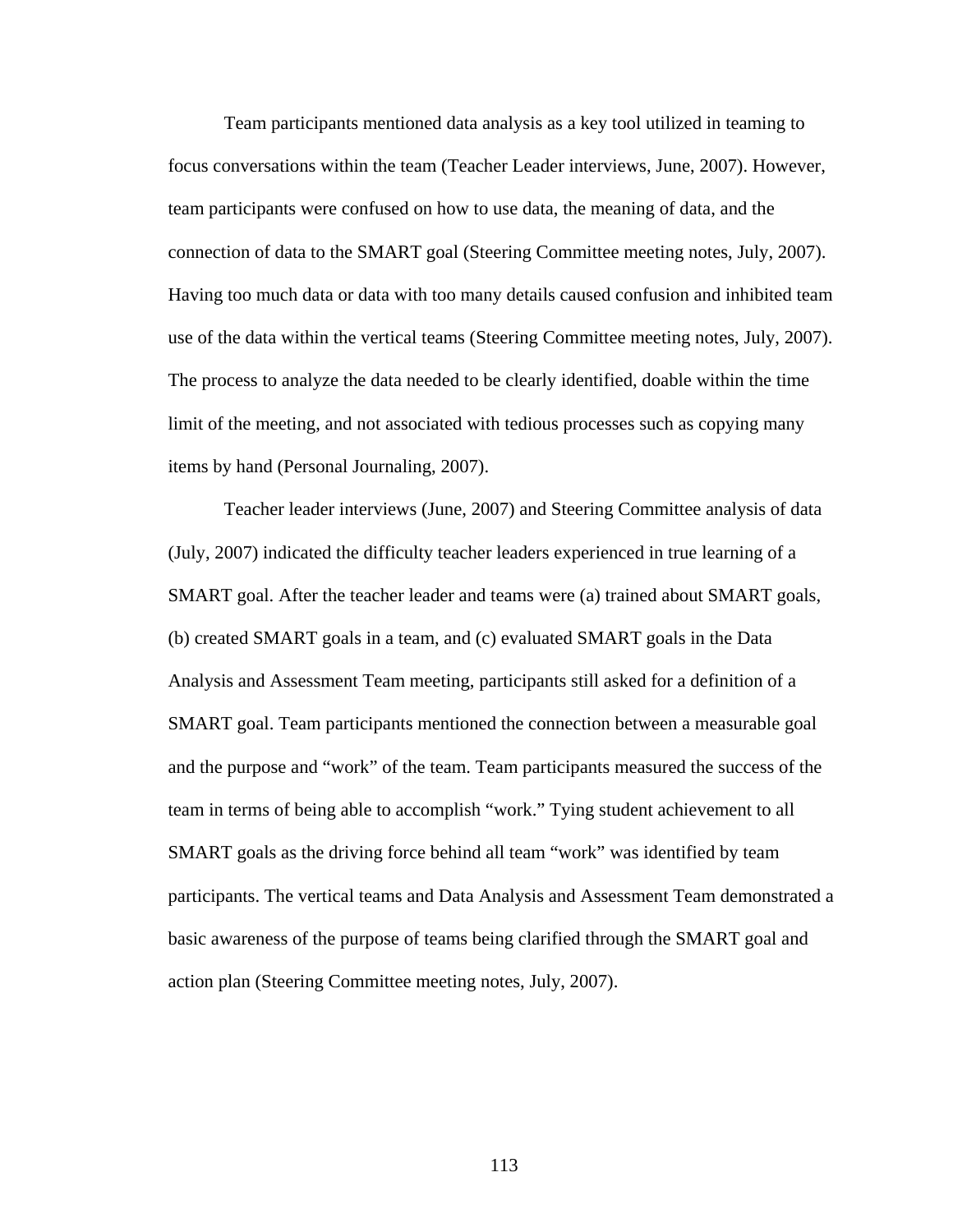Steering Committee analysis of team performance (July, 2007) indicated that the teams needed more time to develop teaming skills currently being used, and that skills were being utilized at a lower problem solving level than desired. For example, team participants were utilizing consensus tools but did not truly demonstrate an understanding of the meaning of consensus. Data indicated that professional development and team meetings were accomplishing work at a much slower pace than planned (Vertical Team meeting notes, April – September, 2007). The team products were slow in materializing; however, the conversations during teaming were invaluable with topics addressing values, attitudes, and beliefs of teachers across the district (Steering Committee meeting notes, August, 2007).

Data from the teacher leader interviews (June, 2007), Collaboration Focus Team Survey (March, 2007), and District Leadership Team analysis of the Team Feedback Survey (May, 2007) illustrated that continual training embedding into the work of the team over time was necessary to provide consistency and to bring the knowledge of team processes to an application level by all team members, as well as the teacher leader. Participants in the study were concerned about the more diverse teams, teams which required more time to build relationships among team members. The Steering Committee analysis of data (July, 2007) determined that because these team processes were not a natural component of the district's current culture, consistency, reminding, and specificity were required to change the culture over time.

Team participants were concerned about the team processes and the need for common language to be consistent between all teams and new staff members entering the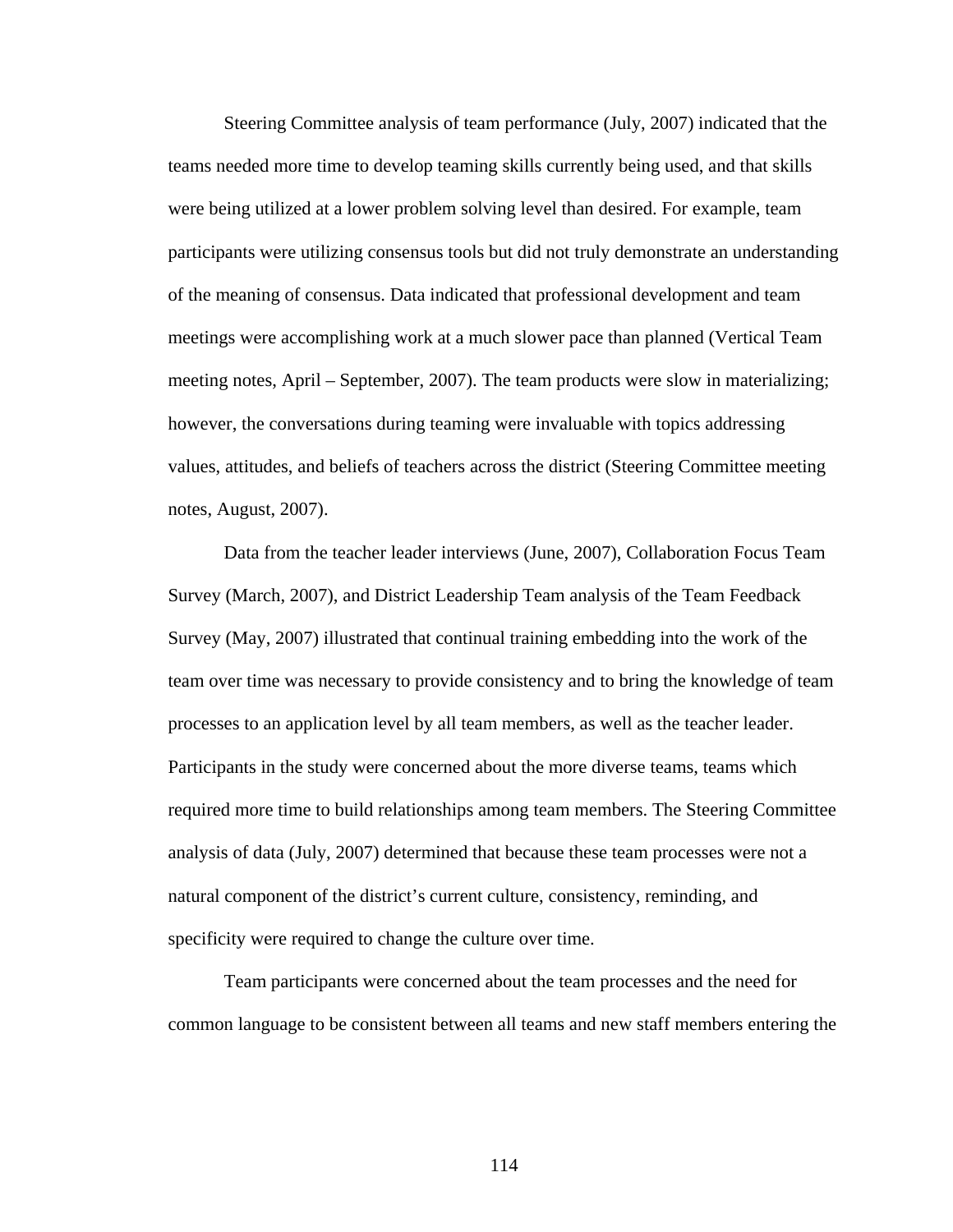district (Data Analysis and Assessment Team meeting notes, May, 2007). During the preK-12 vertical teams meetings and individual training conducted by the assistant superintendent with the teacher leaders, the professional development did not create deep learning to an application level with the team concepts, based on the Team Feedback Survey (Steering Committee meeting notes, July, 2007). Conflict management was identified as a needed component of professional development by team participants (Data Analysis and Assessment Team meeting notes, May, 2007). Participants mentioned that most of the team members have learned to "not make waves" and felt very uncomfortable with different opinions being stated. Participants also mentioned the benefit of including team stage development in the implementation of teaming in our district (Teacher Leader interview, June, 2007). Team members became more objective with team processes and grew to expect these certain stages and to not be surprised by the team changes over time.

The Steering Committee analysis of the teacher leader interviews (July, 2007), Data Analysis and Assessment Team analysis of the Team Feedback Survey (May, 2007), and Collaboration Focus Team Survey (March, 2007) showed that explicit teaching through the development of a common language was necessary. Teacher leader interviews (June, 2007) indicated that teacher leaders did not view working individually with the assistant superintendent or having training within the team meetings as professional development. Cumulative data indicated that the development of teacher leaders was key to teaming. Providing specific concepts and language for the teacher leaders in writing concerning basic team processes was mentioned by team participants. Study participants mentioned the importance of providing resources and handouts a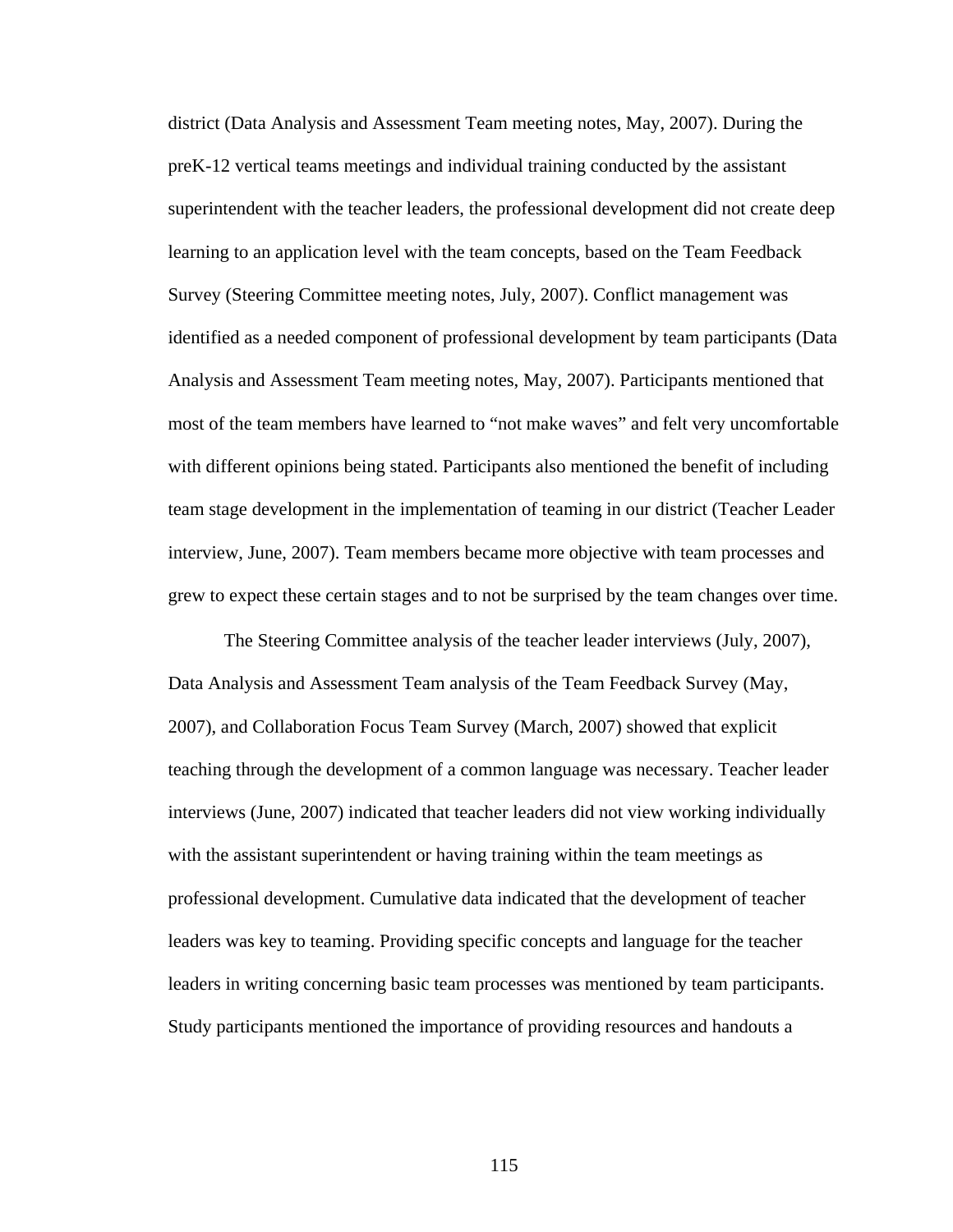teacher leader may need to lead a team. The Steering Committee analysis of data indicated that many conversations and experiences of using team processes were needed before the team was interpreting the language at a similar level.

Data indicated that many levels of support were needed for teacher leaders when the current culture did not support teaming, but is, instead, more top-down. These levels of support included: general professional development, individual professional development, practice implementing processes, feedback on implementing team processes, support in developing agendas which reflect team processes, support in team meetings during the implementation of team processes, people to go to for additional support, and opportunities for teacher leaders to share experiences together and learn from each other (Teacher Leader second interview, September 2007; Steering Committee meeting notes, August, 2007). Team participants demonstrated difficulty in applying the team processes despite training and conversations indicating knowledge of team processes. Data also indicated that training without accountability procedures in place to ensure consistency of implementation resulted in non or partial implementation (Steering Committee meeting notes, August, 2007). Teams were participating in team processes but did not develop a deep understanding of the processes (Steering Committee meeting notes, 2007). Team members were having conversations, but conversations were restricted due to the lack of comfort among team members with the new processes. Team members were becoming familiar with interacting with other teachers from other buildings and with figuring out how these processes would be utilized over time (Teacher Leader interviews, 2007).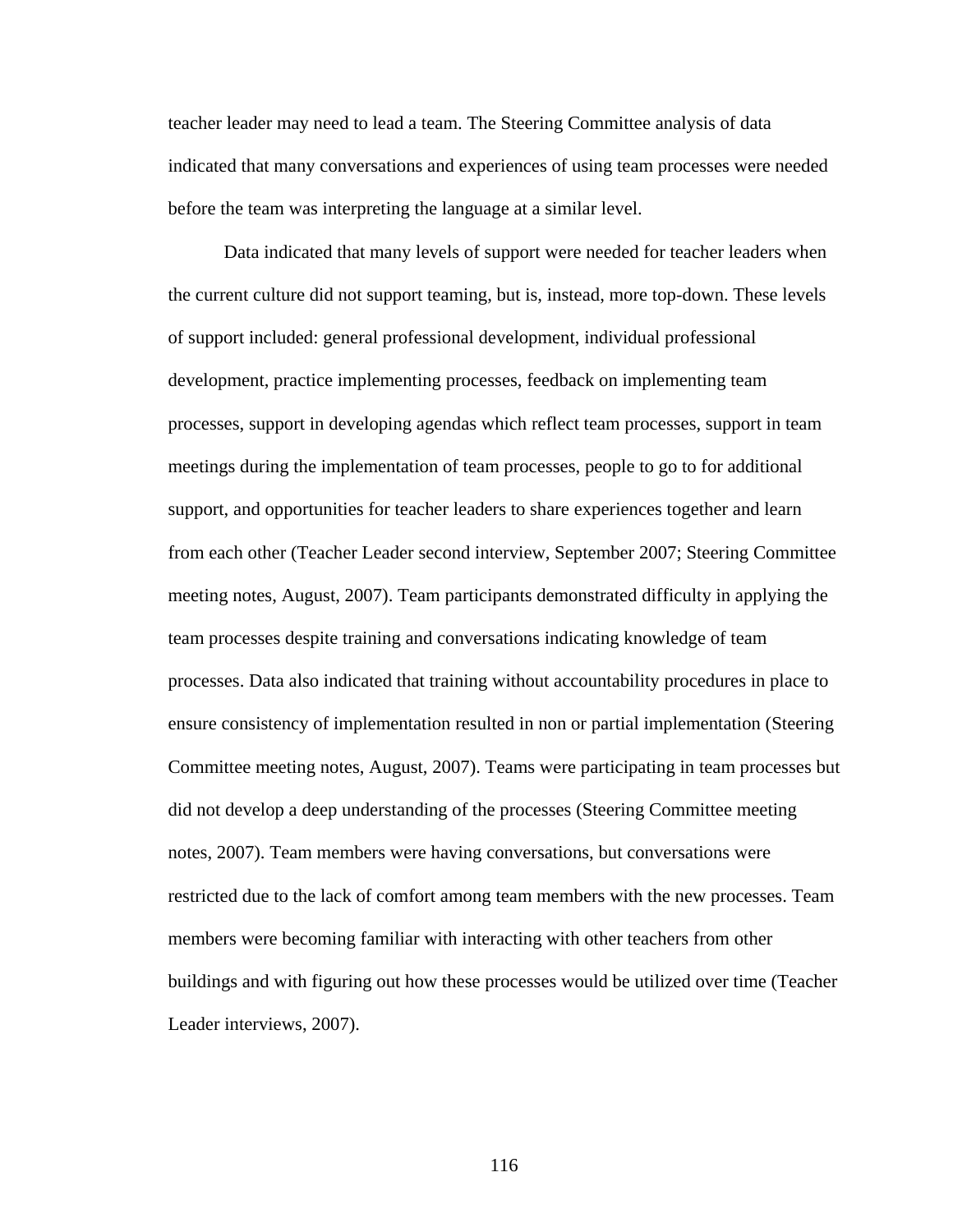#### *Influence of Extreme Discomfort and Distrust*

The teacher leader interviews (June, 2007), personal journaling, Collaboration Focus Team Survey (March, 2007), and Steering Committee and District Leadership Team analysis of the Team Feedback Survey (May, 2007) indicated the influence of discomfort and distrust with teaming processes. One teacher leader summed up the discomfort by saying, " "It's…overwhelming the first couple…times…you meet because you know there are some people who have been in education a lot longer than I have….It was a little intimidating…to meet with that many good people." Personal journaling and Steering Committee analysis of data (July, 2007) indicated that even though teaming provided the vehicle and tools for the collaborative conversations among team members to promote shared knowledge, shared learning was difficult to achieve. Discomfort with teaming skills based on trust impacted that learning curve. Cumulative data found that trust as a foundation for team functioning cannot by overstated. In a broad data collection, the Collaboration Focus Team Survey (March, 2007) indicated that teachers did not have the background knowledge or experience to trust that teaming was "beneficial" for the district. Team participants in this study mentioned that not only was the trust among the members of the team important but trust with team processes, decisions, and products were also a requisite.

Data identified the following trust issues found by team participants in Cycle Two of norming, non-traditional leadership roles, and utilization of collected data. Team participants demonstrated a valuing of norming because norming laid the groundwork for openness and respect within the team (Teacher Leader interviews, June, 2007). Team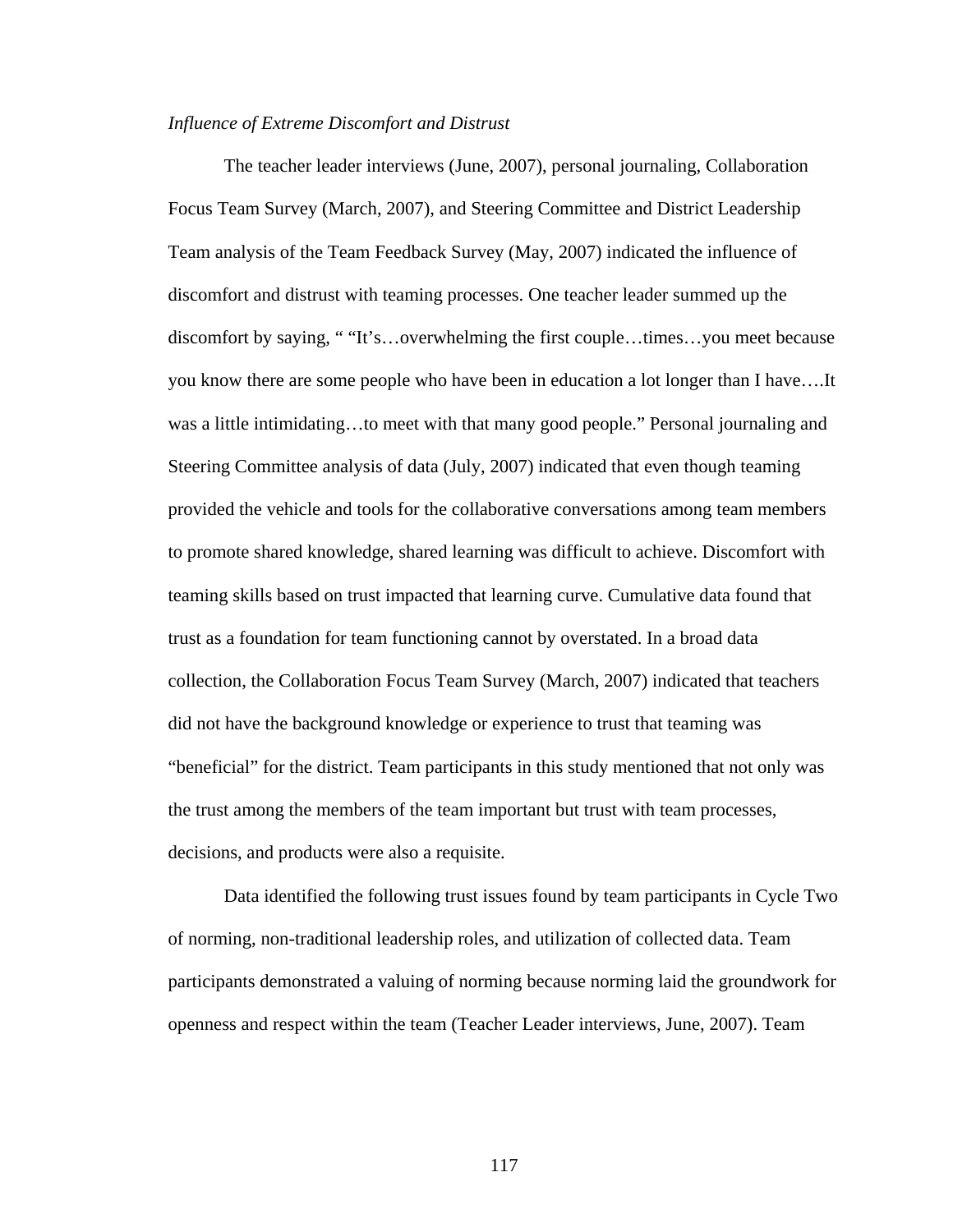participants were not comfortable with use of team norms and how norms would be utilized. Nonverbal language and consistency in applying norms was monitored by team members to determine if norms would be enforced (Personal Journal, 2007). However, one instance occurred in which one teacher leader held another teacher accountable based on the team norms. Teacher Leader One, said,

"In one of these little meetings outside the vertical team meetings, someone said, 'I didn't like what so and so said' I reminded with this small isolated group that what we promised, that we would be open about what we felt, and that nobody would be judged, or have to worry about it and anything else."

Any data that was systematically collected and shared created anxiety due to fear of potential risk of being compared or manipulated. The analysis of data by the Steering Committee (July, 2007) determined that when the collaborative culture was not established but was in flux due to cultural reform, all was questioned by team members. Team participants indicated that consistency with team processes over time was required to overcome this distrust with actions showing that what is being said was backed by consistent actions from district and building level administrators. Team participants exhibited insecurity, confusion, anxiety, and discomfort with these team processes. One teacher leader stated, "Sometimes I think we have to spell things out more. I think it is just natural for people to go with the flow and not say, 'Wait a minute, I don't know what that means.'" Another teacher leader statement showed a team member following the group without thinking when using fist-to-five, "I know some people who put their five fingers up without thinking about it." Data showed that teams need to have regular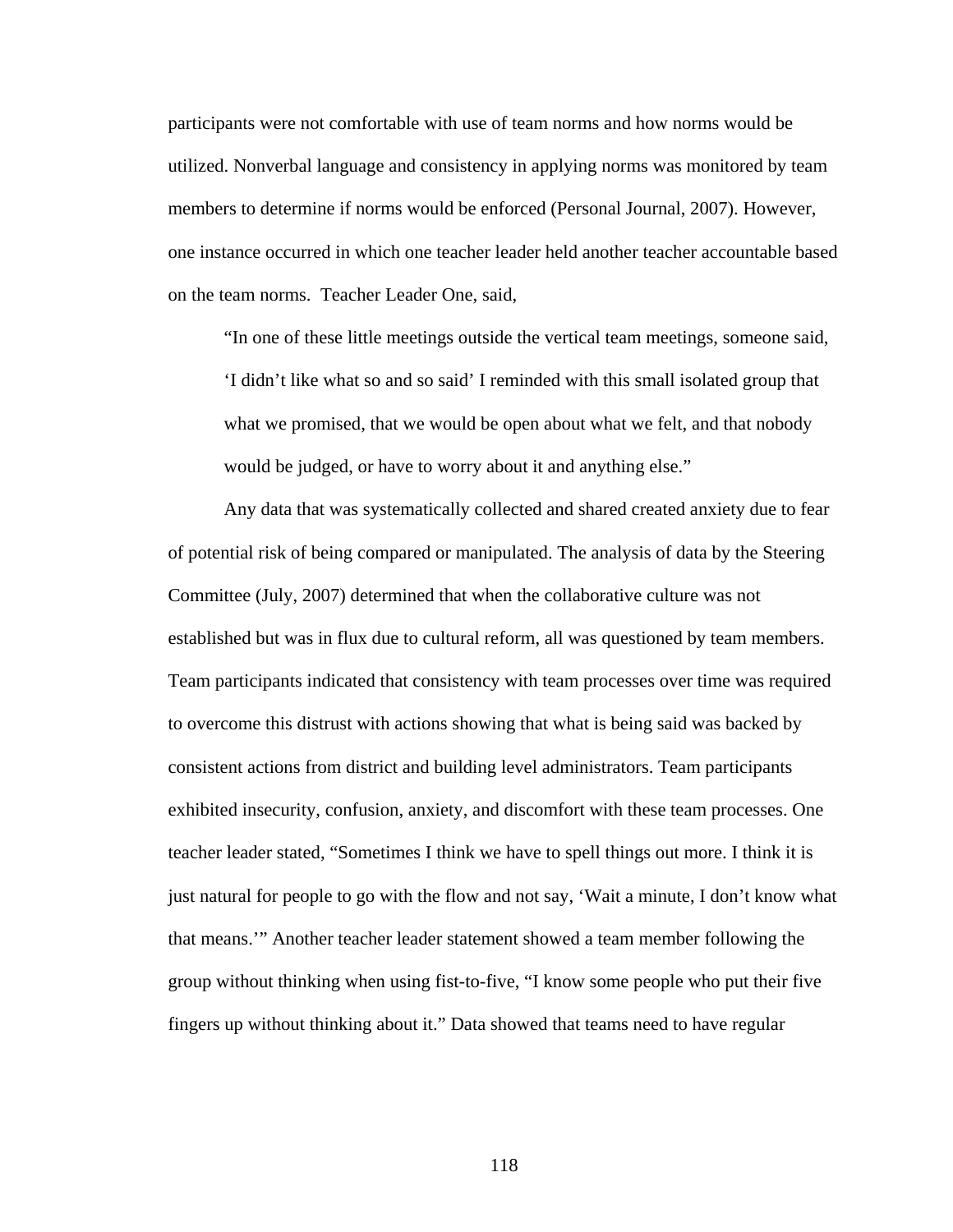opportunities for conversations, time, and space to meet to become routine and renegotiate trust.

The Collaboration Focus Team Survey (March, 2007), teacher leader interviews (June, 2007), personal journaling, and Steering Committee analysis of the Team Feedback Survey and team performance (July, 2007) indicated that team participants were very uncomfortable with the leadership influence in teaming. Teacher leaders were uncomfortable with leading a team member may have more experience, expertise, or rank than the teacher leader. Participants described how leadership filters out in a multifaceted influence between teams, staff members, and administrators occurring simultaneously in teams (Teacher Leader interviews, June, 2007). Sharing data through conversation across the district was uncomfortable for team members and caused confusion and doubt. One teacher leader stated, "…if you would think that you would walk into some process like this and think that you weren't going to have...some people are uneasy…" Team participants mentioned preference to working independently because of the individual knowledge of the teacher. Some team participants mentioned that having all the knowledge to teach a class was the responsibility of the teacher, not the team (Collaboration Focus Team Survey, March, 2007). Having teachers work in teams with nonhierarchical leadership was not in alignment with Maxville's current culture (Teacher Leader interviews, June, 2007).

Participants discussed administrators taking on consultant and teaching roles to develop skills in others so that teams share, create, and use knowledge (Teacher Leader interviews, June 2007). The data showed the assistant superintendent assisting teams in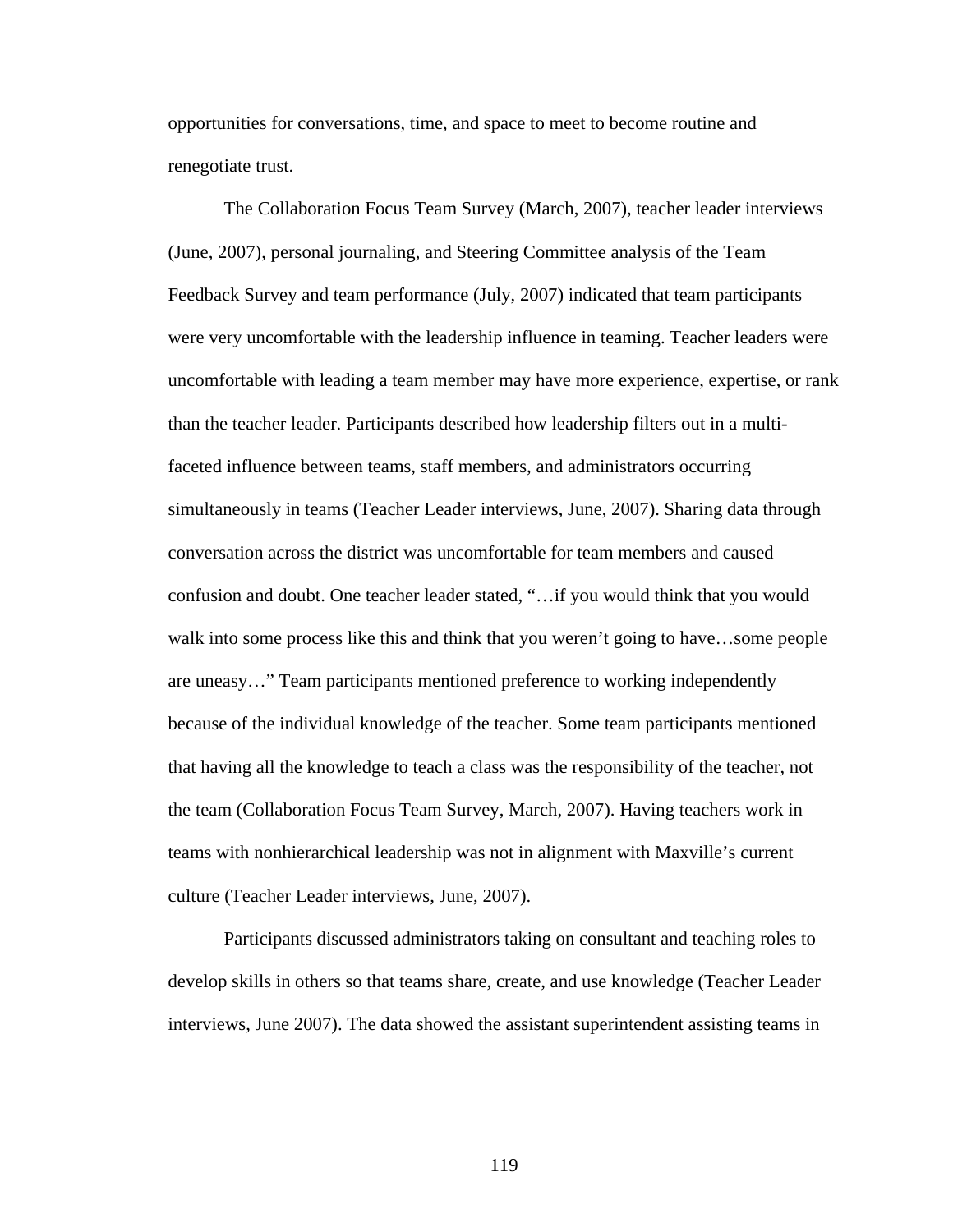using team processes, organizing data, using technology, and appropriating resources. The assistant superintendent monitored the team agendas and notes to provide reminders/refocus through reflective questioning if conversations were not centered on collaboration or to provide more professional development when needed (Steering Committee meeting notes, July, 2007). Team participants discussed changing roles of administrators and teachers with decisions being made by teams led by teachers and being confused as to how the influence between team members and teams really worked. Team participants mentioned being uncomfortable working as a team and not being able to do things independently (Teacher Leader interviews, June, 2007).

Team participants discussed the value of across district communication, learning from each other, and sense-making so that all team members were on the same page (Vertical Team meeting notes, April to September, 2007). However, as indicated on the teacher leader interviews (June, 2007), teachers feared being controlled through teaming. Teachers worried about a top-down dictating pattern coming through the teams. Data indicated that not knowing the outcome of a meeting before the meeting was uncomfortable for team members (Personal Journaling, 2007). Teacher leaders discussed the need for knowing the "why" behind certain district actions to help explain the "why" to other teachers so that everyone was on board (Data Analysis and Assessment Team meeting notes, 2007).

Team participants discussed the purpose of the Data Analysis and Assessment Team as being a team that leads other vertical teams across the district. This idea of leadership created some discomfort, and team members did not have a clear picture of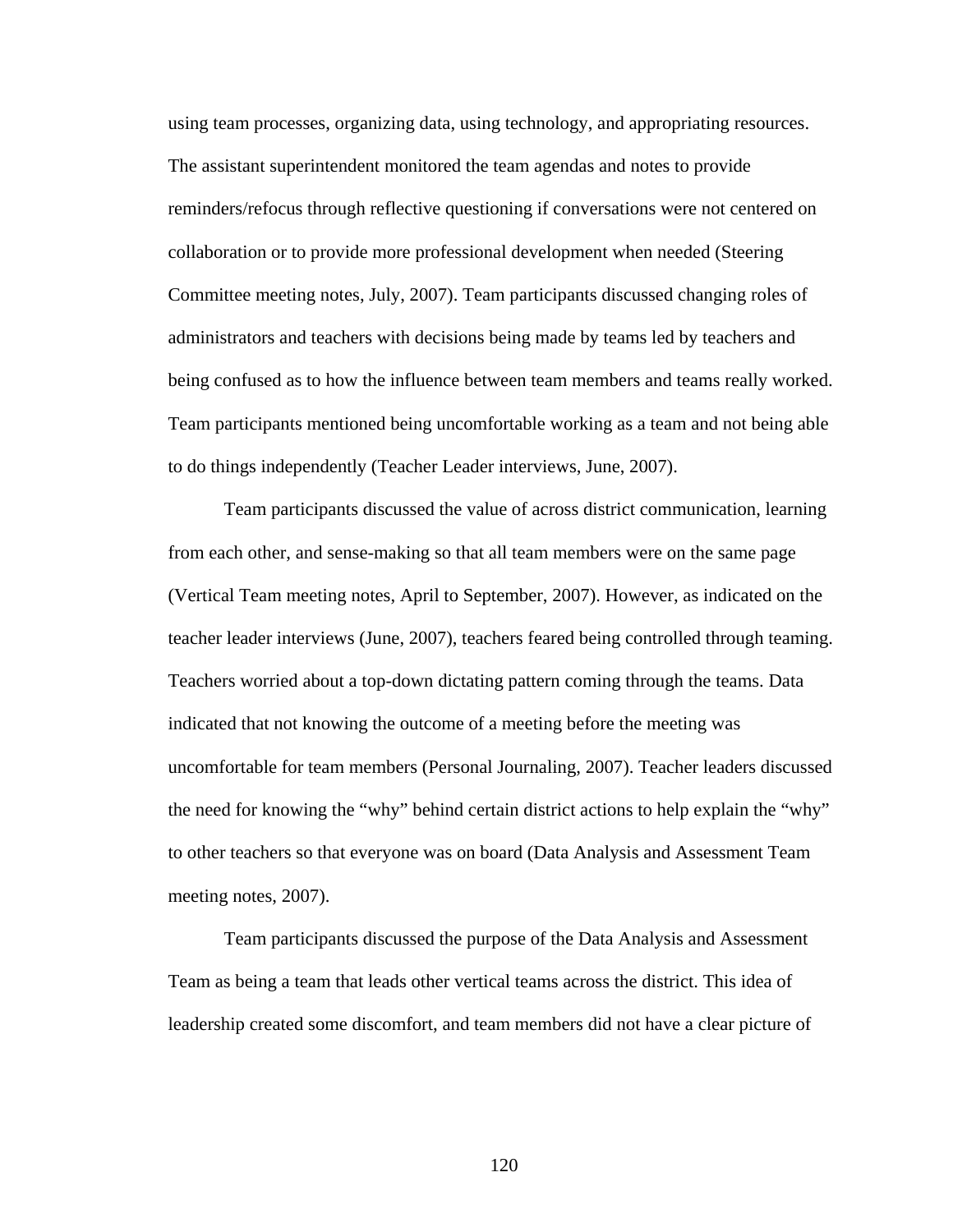how their team would work over time. Through the development of the Data Analysis and Assessment Team SMART goal and action plan, those components were created by the team specifying the leadership qualities of the team in specific actions to clarify purpose and role (Data Analysis and Assessment Team meeting notes, September, 2007). The combination of the evaluative teacher team over the teacher-led vertical teams created an essential accountability component of teaming using teachers across the district to guide Maxville (Steering Committee meeting notes, August, 2007).

#### *Summary*

Through the dynamic and multifaceted interplay of culture, distributed leadership, and teaming, Maxville set the stage for sustained school district reform. Team participants demonstrated a value for teaming. Understanding team processes in depth was difficult for teacher leaders. Team participants also showed extreme discomfort and distrust with team process. Despite this discomfort and distrust of teaming, beginning implementation of teaming has begun. Actually achieving sustained reform depended upon the effectiveness with which teams perform and collaborate within Maxville. Teaming had to become a way of doing business everyday in Maxville in order to create the continuous learning cycle associated with sustained school district reform.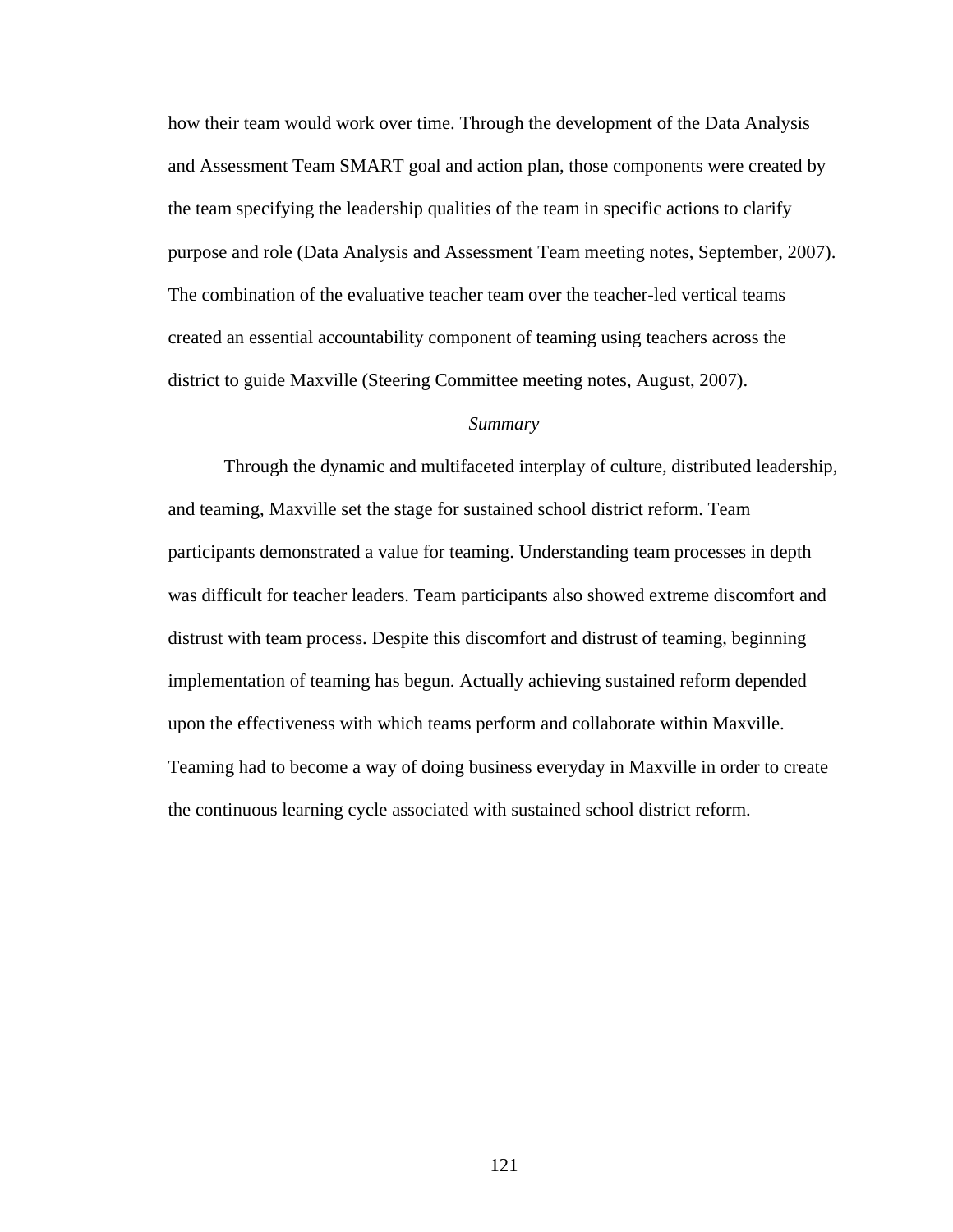#### Chapter Five

# Sense-making of the Story, Purpose of the Research, and Contribution to Actionable Knowledge

# *Sense-making of the Story and Purpose of Research*

# *Introduction*

When conducting action research, Coghlan and Brannick (2005) state, "by separating the story from its sense-making,…you are demonstrating how you are applying methodological rigor to your approach" (p. 129). Chapter Five summarizes conclusions by connecting the common threads to research, and describing what has been learned, and stating the contribution to knowledge in action. Cycle Two of this action research study focused on the initial development of four PreK-12 Vertical Content Area Teams. This action research study focused on the initial interventions undertaken by Maxville to facilitate teacher leader success in leading a team using collaborative teaming practices that encourage voice and democratic practices (Conzemius & O'Neill, 2002; Preskill & Torres, 1999).

The purpose of the study was to investigate the planning and initial implementation of the Maxville strategic planning and restructuring response to CSIP as the process unfolded using the conceptual underpinnings of the appropriateness of teaming, use of distributed leadership, and changing of school culture for sustained reform. Two research questions guided the study: (a) To what extent, if at all, have the preK-12 vertical teams understood the characteristics and principles of teaming, and (b) What is the experience of the vertical teams in the organization learning to function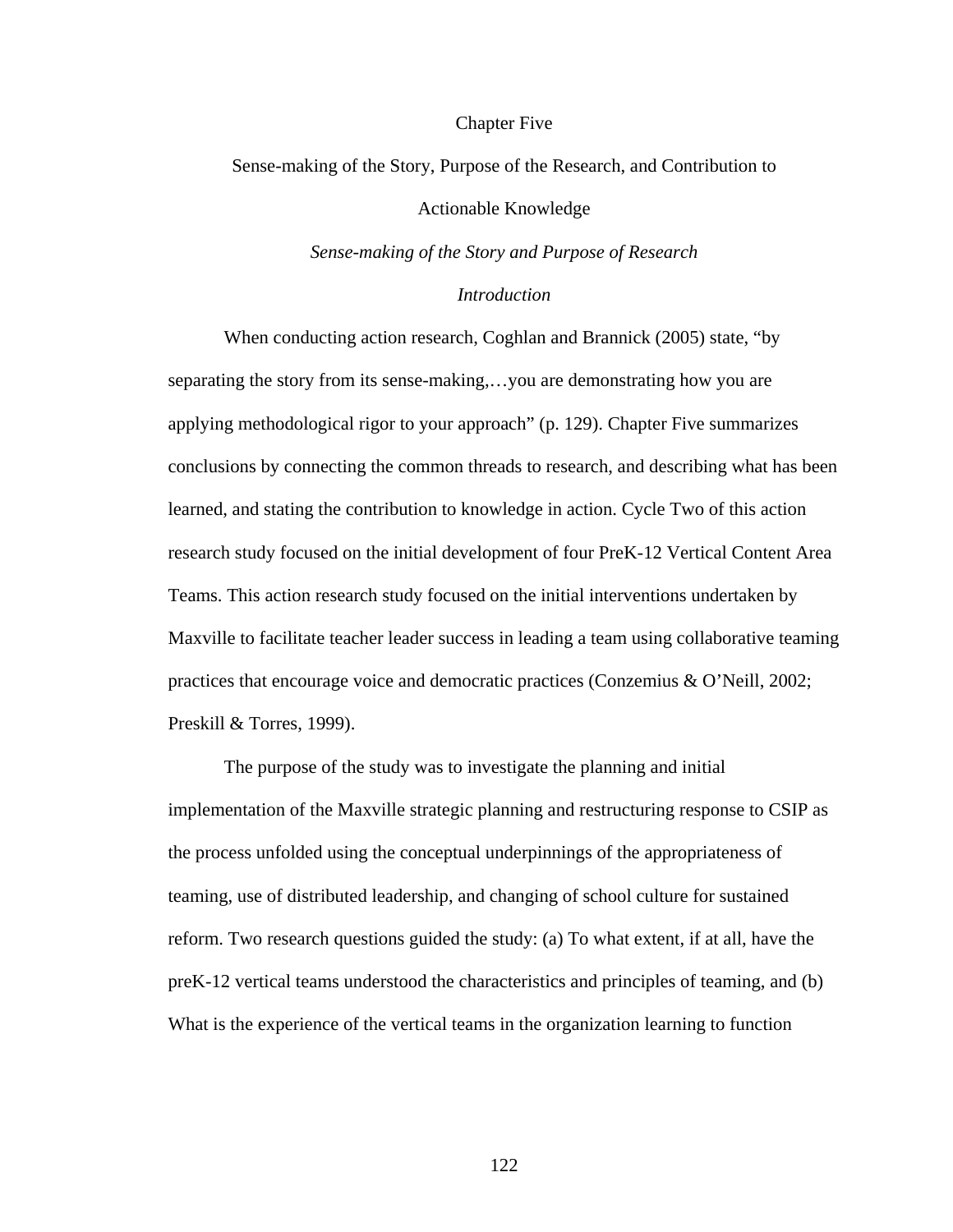during a radical transition from top-down leadership to teaming. These two questions will be addressed through the three themes that emerged from Cycle Two data: (a) valuing of teaming, (b) difficulty the teacher leaders demonstrated in applying the team processes, and (c) extreme discomfort and distrust team participants experienced with team processes.

# *Question 1: To what extent, if at all, have the preK-12 vertical teams understood the characteristics and principles of teaming?*

 The teacher leaders and team members of the preK-12 vertical and District Analysis and Assessment Teams participated in trainings embedded in the "work" of the team. Teacher leaders also had individual training with the assistant superintendent. The extent to which the teams understood the characteristics and principles of teaming will be generalized to the three themes previously mentioned.

## *Characteristics - Valuing of Teaming*

The teacher leaders valued the conversations and completing "work" as a team. The team processes of using norms, creating a SMART goal so that progress was measured appealed to the team participants. Teacher leaders were excited by the possibilities of the vertical and District Analysis and Assessment team.

The team members and teacher leaders demonstrated a basic understanding of the importance of district perspective, alignment and interrelatedness through the purpose of vertical and District Analysis and Assessment Teams. Katzenbach and Smith (1993) state the importance of high performing teams sharing a common purpose. Teacher leaders demonstrated the necessity of district staff being focused in order to close gaps in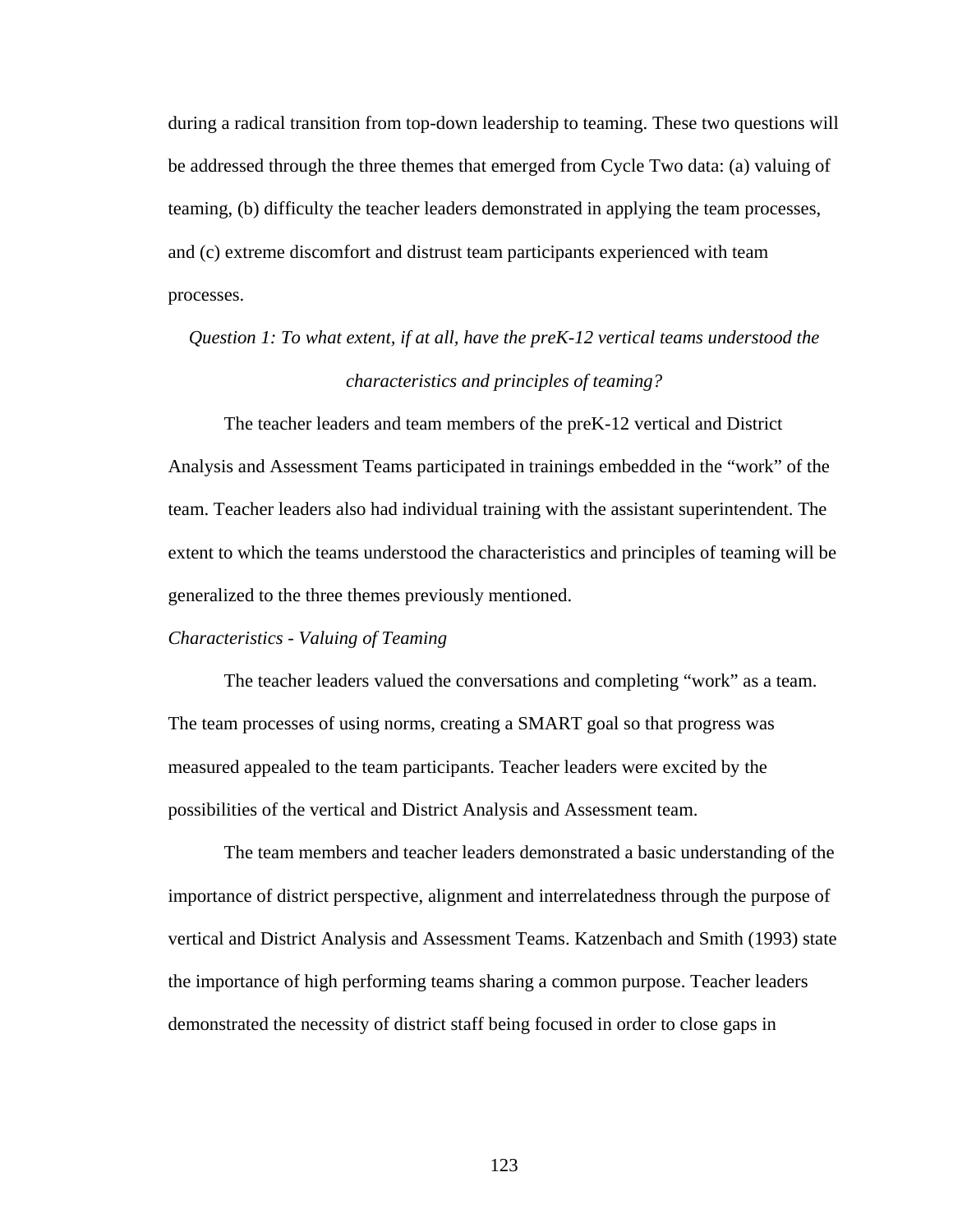students' learning. Having the district equally represented was seen as important to closing the gaps in students' learning. This sense of purpose created a sense of belonging to a vision with the team participants. DuFour and DuFour (2006), and Walters, Marzano, and McNulty (2005) describe a healthy, school district culture as one embodied by a collective vision of all students through student outcomes.

 Team members developed a true understanding of what norming was and the importance of norming within the team. One teacher leader applied norms outside of the team meeting by reminding the teacher that during brainstorming sessions, we would be open to ideas and not judge them. Team norming created a safety net and groundwork for team participants by stating the "rules of the team" and a common understanding among people who were not accustomed to working together. Cook and Yanow (1993) discuss team norms as organizational culture applied, so in having norms different from our organizational culture, the teams were challenging the culture. Team practices of having a team agenda, giving the agenda ahead of time to team participants, and keeping meeting notes were also part of the norming team processes that were easily accepted by the team.

 The team processes of small-to-large group input were seen as important because of voice. Teacher leaders associated having input from a broad, inclusive perspective as putting more heads together, getting a better handle on information, and closing the gaps in student learning. Bradbury and Reason (2006) state that having multiple voices with equal representation included on teams demonstrated an ethical responsibility of Maxville. The teacher leaders attached voice to the purpose of the vertical and District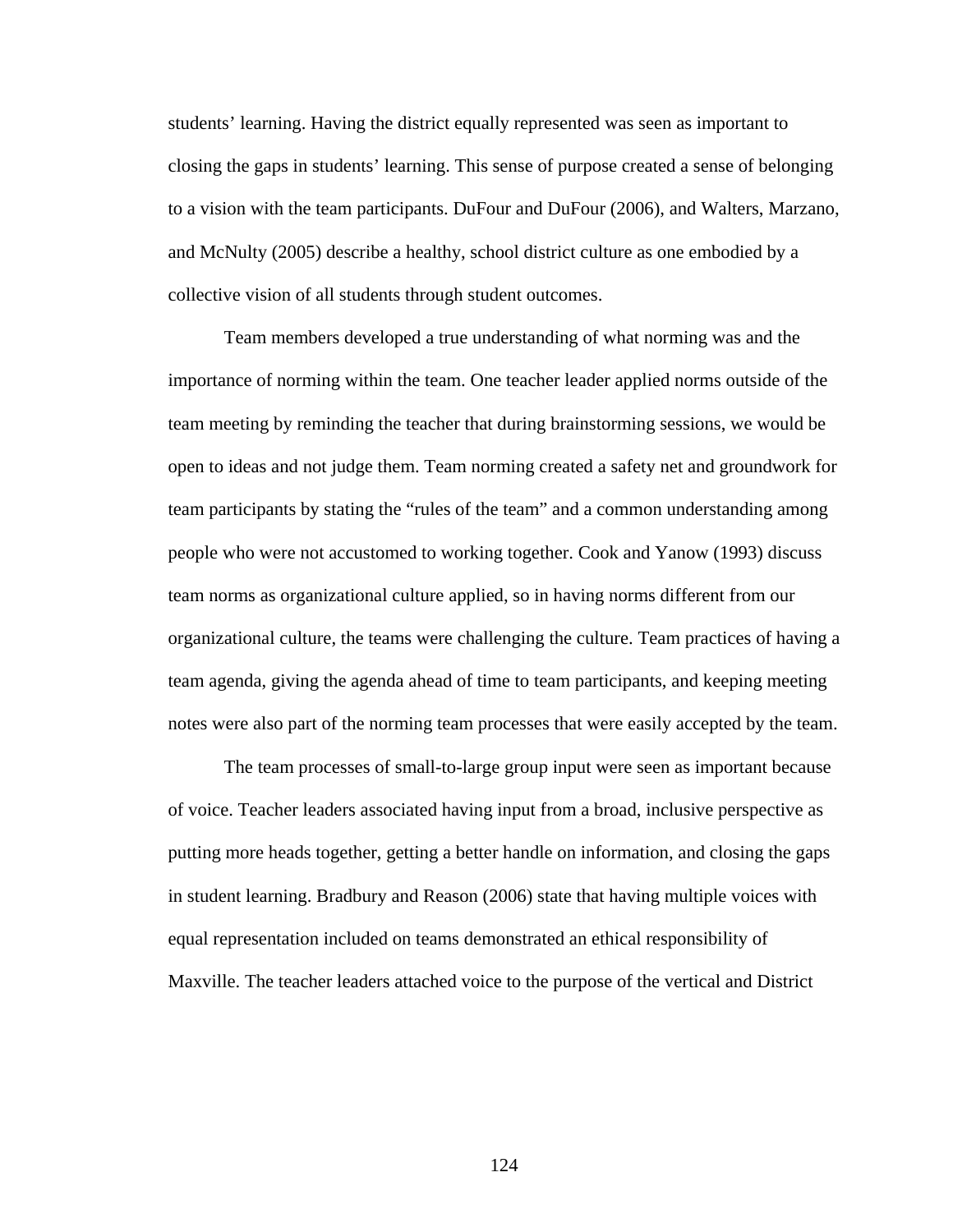Analysis and Assessment teams. Team members were excited about the possibility of having input in the direction of the district.

The teacher leaders stated the importance of communication, dialogue, and hearing team members' opinions. They saw the teams as a way to come together to balance strengths and the necessity of having these conversations to focus the district, identify any gaps across the district and share information. Sharing knowledge and having conversations through building relationships are supported by Fullan, Bertani, Quinn (2004) and Preskill and Torres (1999). Teams did not demonstrate true understanding of team characteristics in which the teacher leaders and team members could independently apply the team processes.

## *Characteristics - Difficulty in Applying Team Processes*

The preK-12 vertical teams demonstrated an experiential knowing with a beginning of presentational knowing (Reason & Torbert, 2001) of many teaming characteristics and principles. Through the use of scaffolding, teacher leaders and team members were able to apply team characteristics and principles within the "work" of the team. The four vertical teams and District Analysis and Assessment Team were becoming more open and developing trust with the process of collaborating, demonstrating commitment, and a sense of belonging with the team.

The professional development during the preK-12 vertical team meetings and the individual training conducted by the assistant superintendent with the teacher leaders did not create deep learning with the teaming concepts on the Team Feedback Survey. Despite the uncompleted, intended result of these interventions, these interventions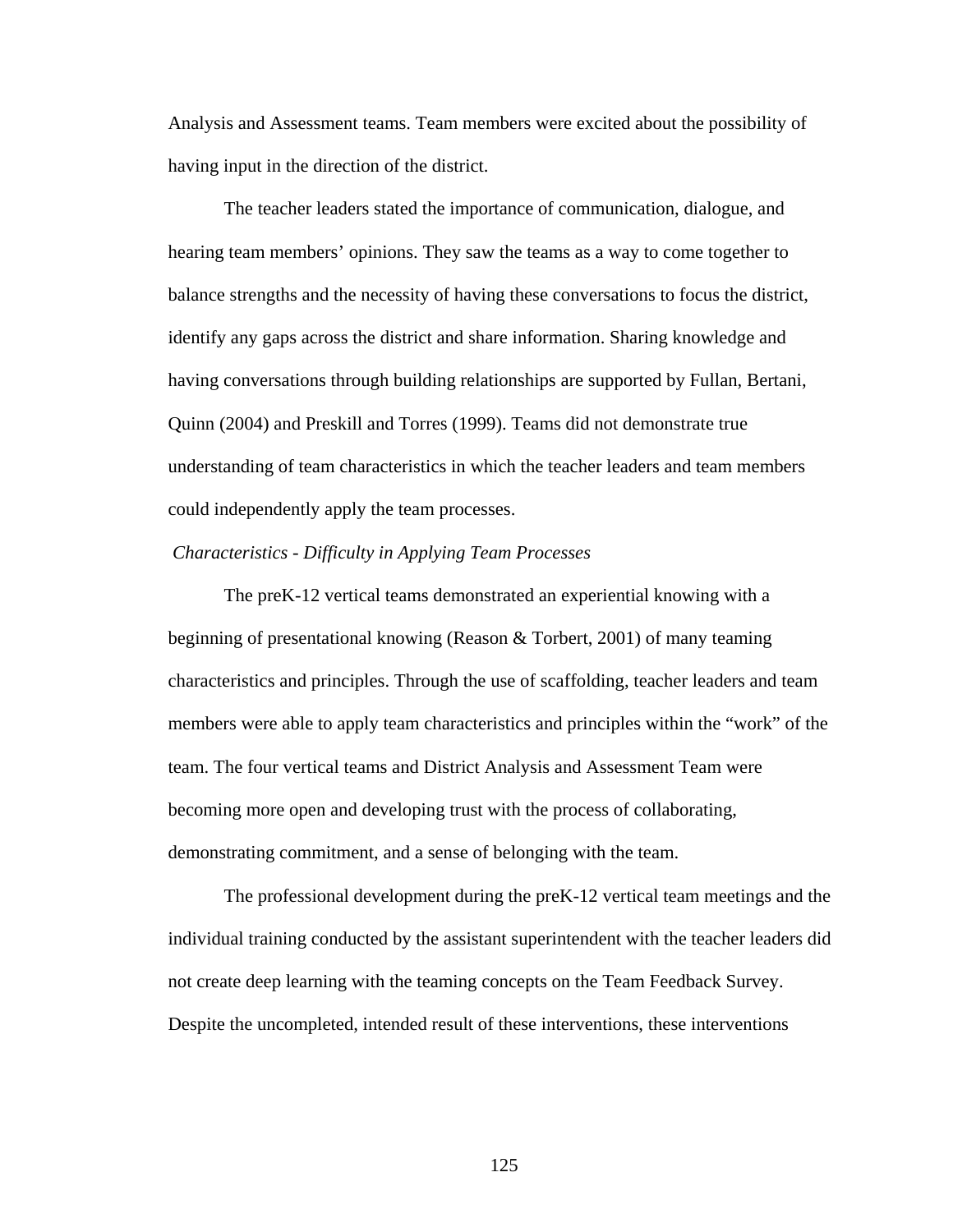served a purpose for the district by providing opportunity for conversation. Bradbury and Reason (2006) support the quality of an organization as being more dependent on open conversation than on obtaining a "right" answer. The more exposure and relevance the common language on the Team Feedback Survey was experienced by the preK-12 vertical teams, the more awareness of the concept developed as well as the team selfdetermined need to know.

Having the team understand the stages of team formation assisted the team in handling frustrations by adding a component of detachment to team functioning. This finding extended Davis' (2003) work on the stages of team formation by demonstrating how the knowledge of team formation assists in team development. Continual professional development was necessary and will continue to be necessary to acculturate (Bruffee, 1999) new personnel and move current staff to our goal of a collaborative community. Professional development never ended, but changed through the level of support needed for teacher leaders as Pfeffer and Sutton (2000) contend in closing the "knowing-doing gap."

In looking at the team processes for which the team had a beginning understanding, further application was needed for team independence. Even though vertical teams demonstrated an understanding of common purpose and focus, the teacher leaders were not able to independently show understanding of the alignment of SMART goals within the teams to vision, mission, and guiding principles of the district. The concept of smaller to larger group input was seen as important, but teacher leaders required guidance in determining the process to facilitate the team in accomplishing this.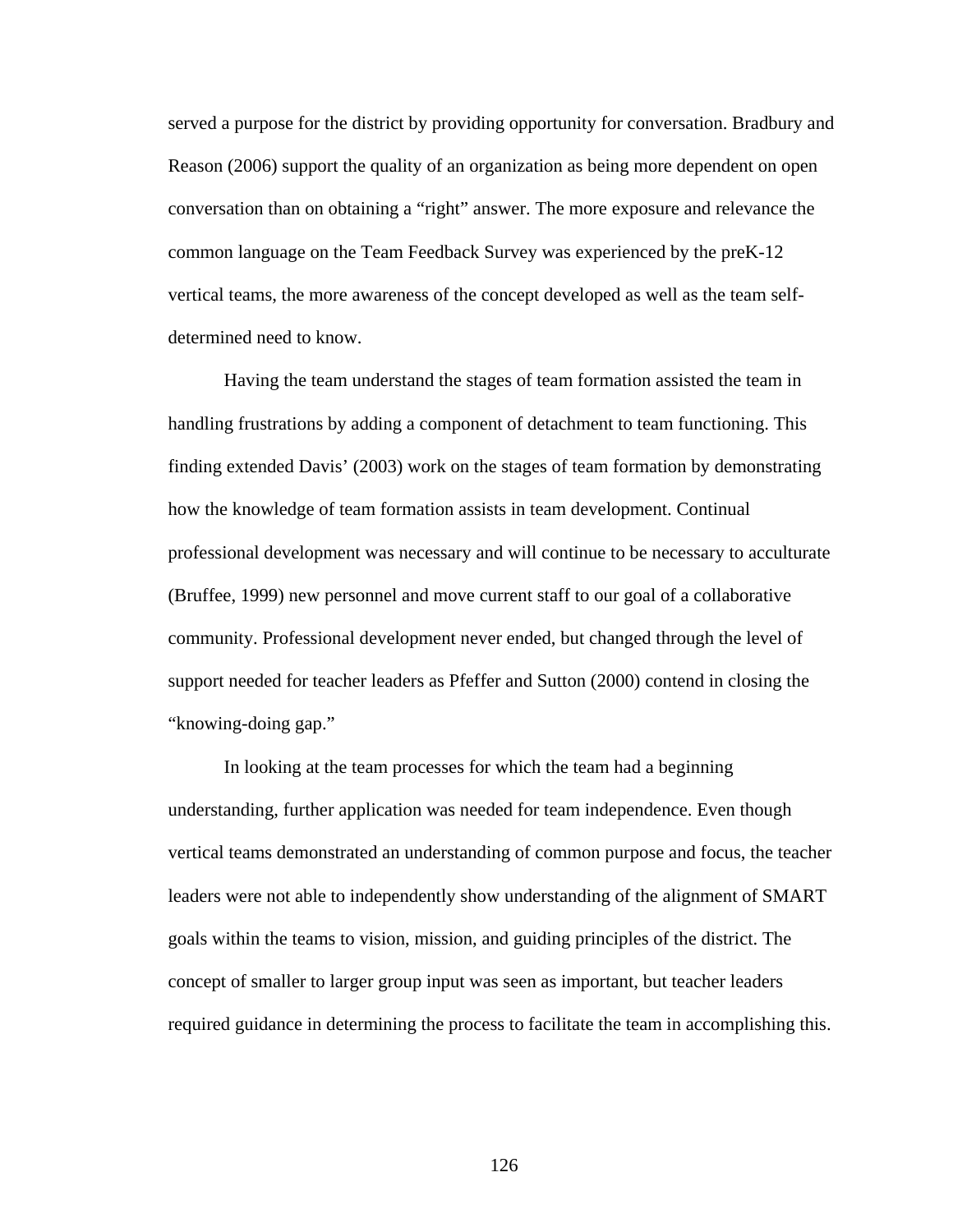Teacher leaders had difficulty applying the training in having 20 people in the room to pull together and share ideas.

Utilization of data was the most difficult team process to apply and required the most scaffolding. Teams made decisions based on feelings and beliefs instead of what the data showed. Data utilized in teaming were key to focusing the collaborative conversation in team meetings. When data were not easy to understand and were too overwhelming, the team had more difficulty in utilizing data. Bernhardt (2004), and Leithwood, Aitken, and Jantze (2006) describe the importance of data needing to be easily accessible, formatted, and presented in a manner that was easily understandable, up-to-date, and accurate. If the vertical teams had not received the support in this area, the team would not have been able to accomplish the team's "work." The vertical teams had a wealth of data available to analyze. The teams required support in evaluating data, making inferences from data, and creating a baseline for developing or evaluating a strategic and specific, measurable, attainable, results-based, timebound (SMART) goal. Fullan, Rolheiser, Mascali, and Edge (2002) mention the idea of assessment literacy being one of the six aspects of school district capacity for sustained reform. Team members were open to learning but continued to need assistance in this area despite team experiences and training. Facilitating data analysis through a team of 20 people was not among the background experiences of the team participants.

 Conzemius and O'Neill (2002) and DuFour, DuFour, Eaker, and Many (2006) discuss developing support to utilize data during the team meetings to create SMART goals that focused the purpose of the team. Teacher leaders mentioned a tie between data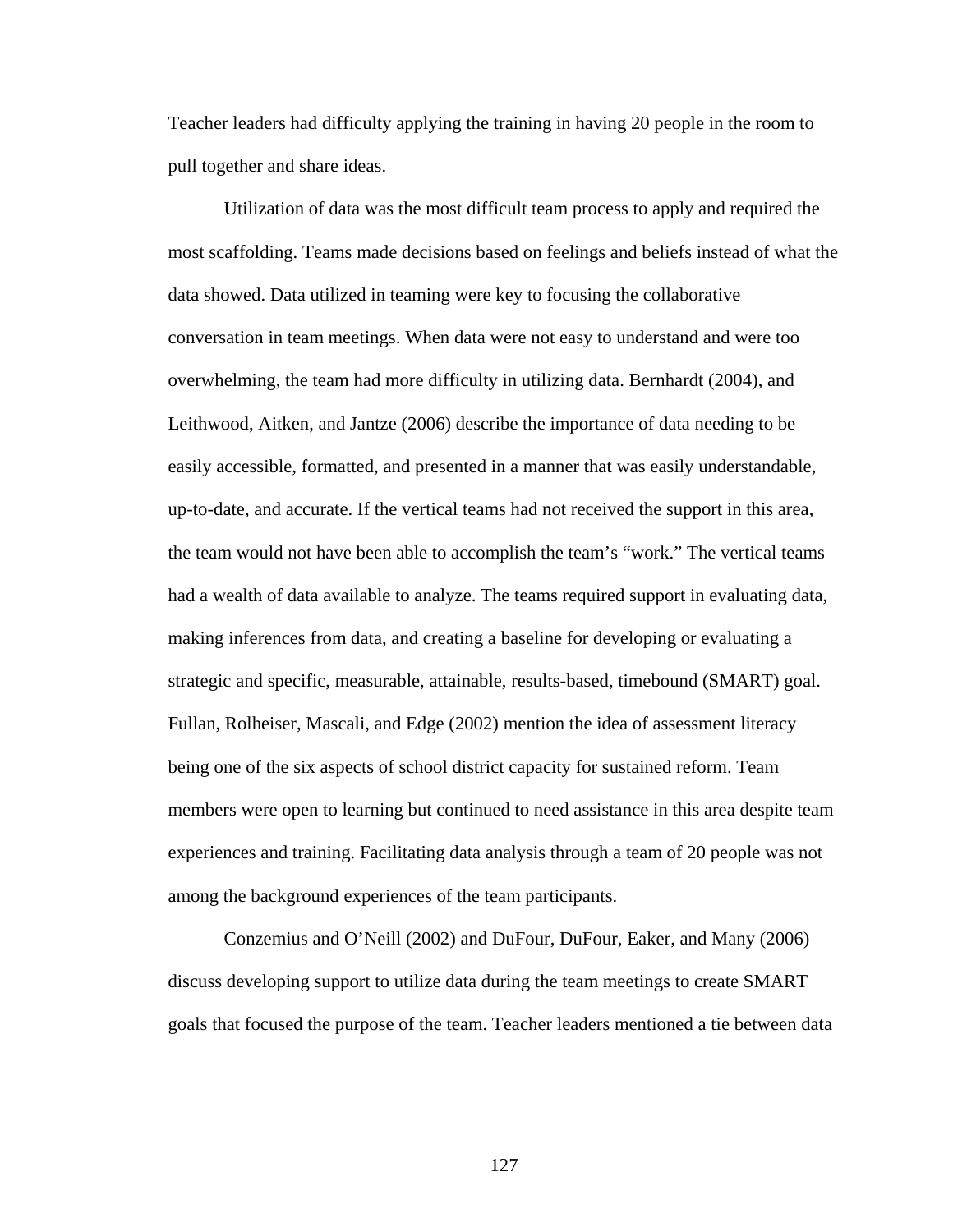and SMART goals as being important for the teams. One deterrent to school reform found by Schmoker (2004) was the tendency for school reform to be too general, nonspecific and non-measurable. SMART goals eliminated that tendency. In discussing the creation of a common SMART goal, all teacher leaders identified the importance of the components of SMART goals as being attainable and specific with measurable outcomes. Teacher leaders were surprised that a team could come to common goals that were tied to improvement and data. The "attainable" component of the SMART goal was fully understood by the team members. Teacher leaders understood the overall importance of SMART goals, but did not demonstrate the ability to define and evaluate the components of a SMART goal without support.

The preK-12 vertical teams and the members of the District Analysis and Assessment Team demonstrated a basic awareness of the general purpose of the teams as clarified through the SMART goal and action plan. Conzemius and O'Neill (2002), Katzenbach and Smith (1993), and Schmoker (1999) clarify the importance of team purpose for team effectiveness. The purpose of the team clarified through specific, measurable goals assisted the team in accountability, tracking progress, and supplying meaning. While Collins (2001) discusses an overall "big idea" that guides all actions and conversations within the organization, Smylie, Wenzel, and Fendt (2003) agree that "sustainable [whole] school development requires ongoing monitoring and assessment of development goals, progress toward achieving those goals, and the effectiveness (or lack thereof) of development strategies" (p. 156).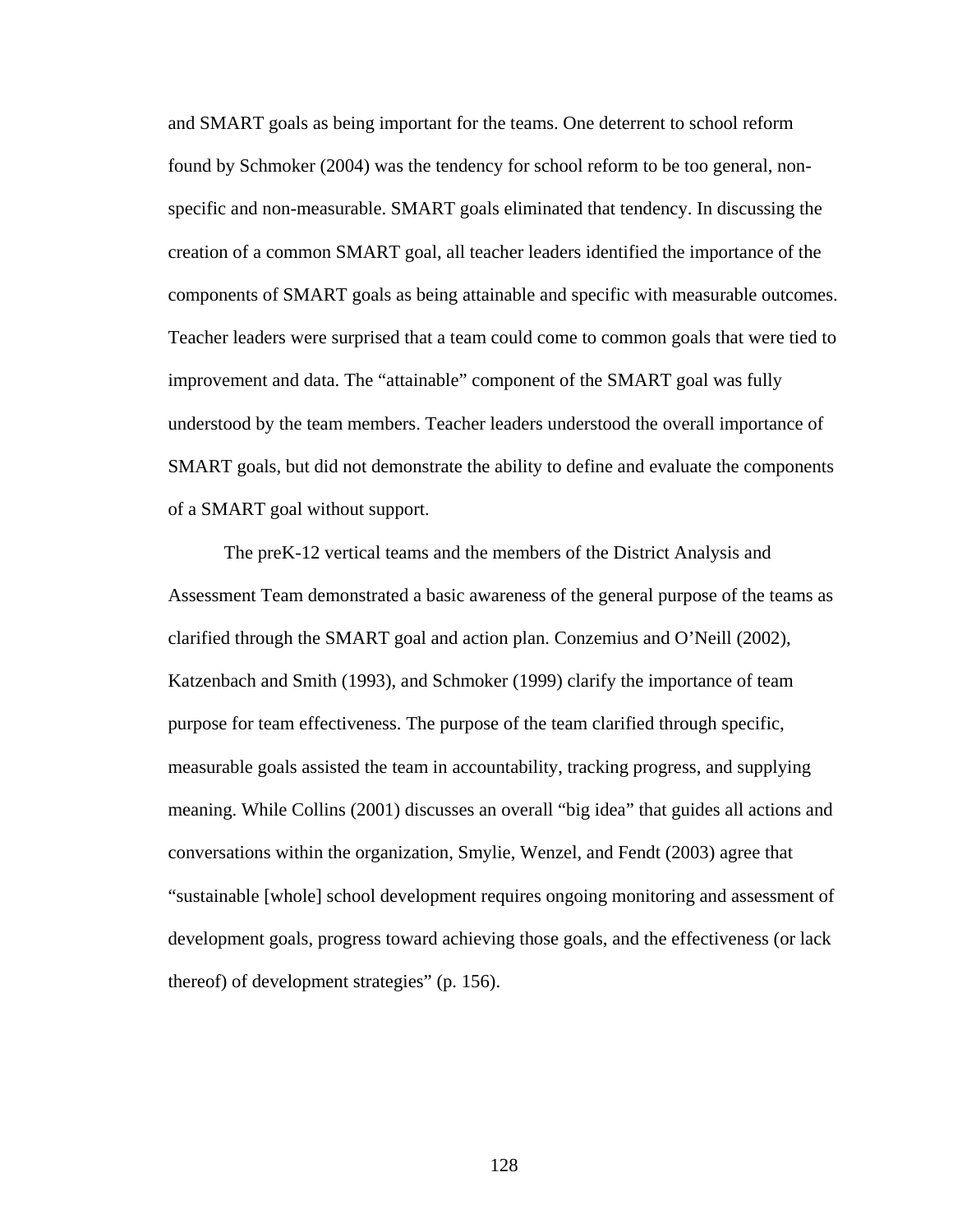#### *Characteristics - Extreme Discomfort and Distrust with Processes.*

Distrust as evidenced by discomfort existed within the teams concerning collaborative team processes and team norms. A lack of trust affecting team performance was supported by Lencioni (2002). One of the lessons identified through the meta analysis on school district reform completed by Murphy and Datnow (2003) also found that a "platform of trust" (p. 265) was a necessary component of school reform. Maxville teachers did not have the background knowledge or experience to immediately trust the collaborative teaming process as being "beneficial" for the district.

The team norms and processes were different from the current district culture, and current district culture was being challenged. As Schein (1992), Weick (1995), and Yukl (2002) suggest, creating team norms that differed from Maxwell's culture, anxiety, uncertainty, and confusion were increased through requiring participation in teams. Team members attended to nonverbal, verbal language and team workings to determine over time if the norms would be reinforced. However, one teacher leader utilized the team norms to hold another team member accountable outside of the vertical team meeting. In this one instance, an individual adhering to the newly applied culture of the district demonstrated a skill of being committed to the relationships within the vertical team; a behavior is associated with a high performing team as described by Katzenbach & Smith (1993).

 The vertical and District Analysis and Assessment teams utilized the fist-to-five consensus tool during team meetings. Team members demonstrated an understanding of the motions of using fist-to-five and when to use fist-to-five in the team meetings. The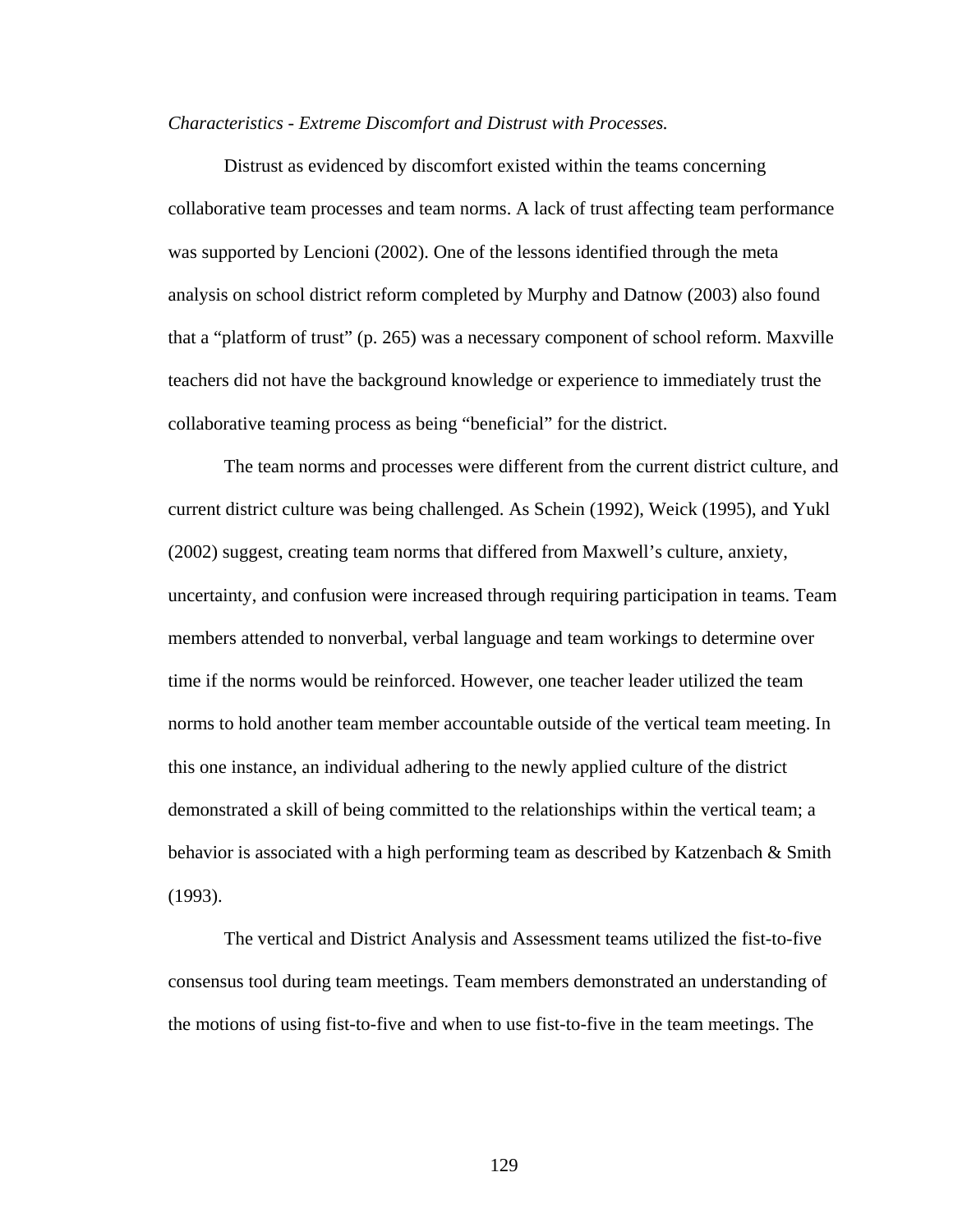idea of moving everyone in agreement toward consensus and working misunderstandings out through conversation was understood by the teacher leaders and team members. Teacher leaders saw the benefit of fist-to-five in getting a quick overview of where the team is during the meeting. Teams did understand that if so many team members demonstrated a "one" or a "two" or only "threes" in fist-to-five, the team discussion would continue.

Consensus was described by teacher leaders as difficult to attain. Team members exhibited a minimal understanding of consensus as voting on an issue and giving an opinion instead of agreement to support. Agreement to support encompassed the process of not criticizing a team decision outside of the team because all voices were heard and considered, and the team made a decision because of certain reasons and data. If an issue surfaced regarding a team decision, that concern was to be expressed during the team meeting, rather than being expressed in a complaint after the meeting was over.

Groupthink behaviors were displayed when team members were not willing to demonstrate that what was being said was not understood or were following the fist-tofive consensus tool with a five because other team members displayed a five. Groupthink behaviors seem to be associated with the level of trust in the team due to fear of conflict due to lack of trust. The teacher leaders mentioned that in order for the teams to do "work," a basic trust needed to be present in order for the team members to be honest in the meetings. Lencioni (2002) and Murphy and Datnow (2003) also argue that a level of basic trust is very important.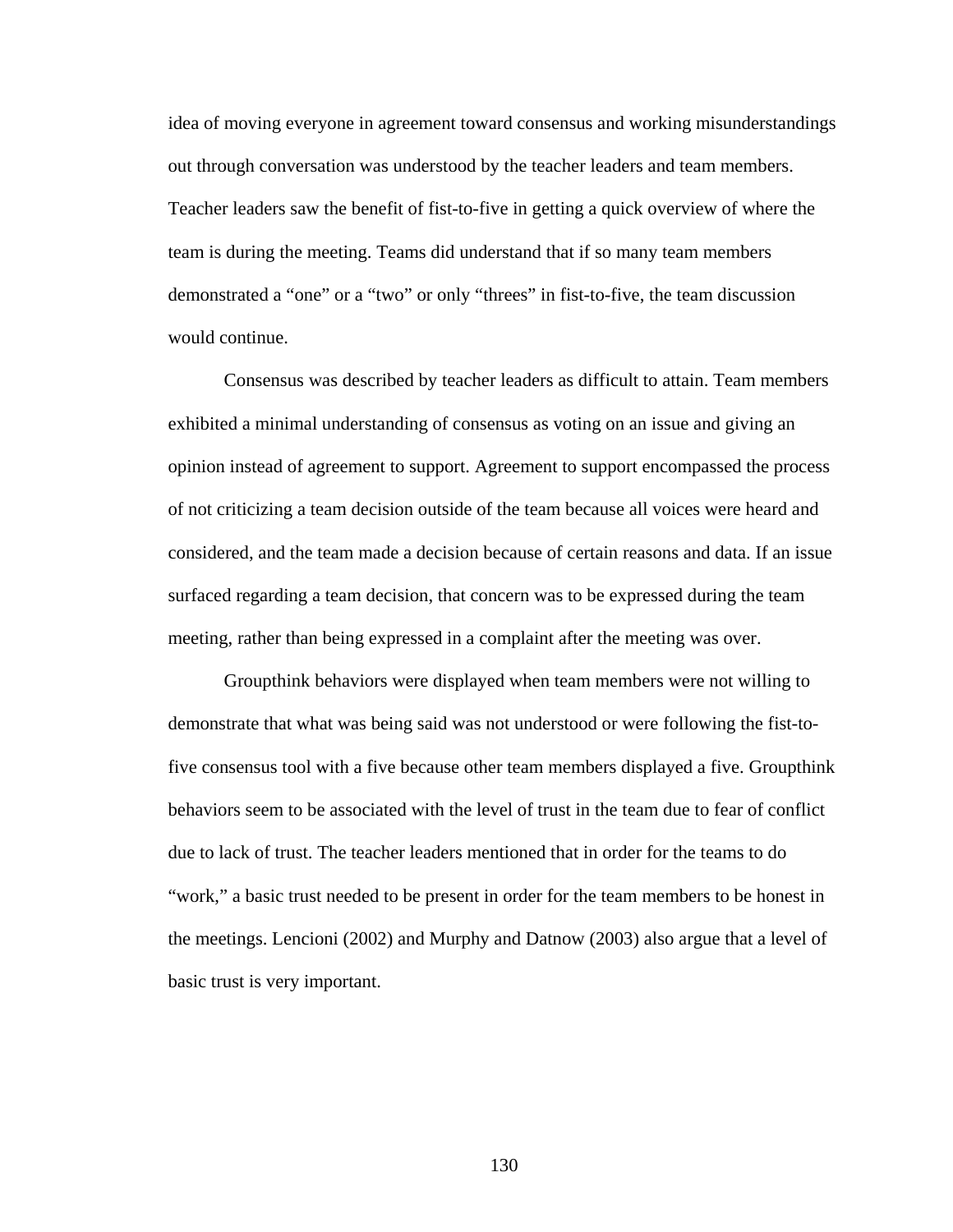At this time in Maxville, the Data Analysis and Assessment Teams and preK-12 vertical teams were becoming more comfortable in participating in team processes. The team processes were also becoming more routine. However, deep understanding of team processes in which teams could function independently without support was not developed. Teaming processes provided the collaborative opportunities for the school district to reform (Combs, Miser, & Whitaker, 1999). The traditional culture of Maxville did not provide experiences and background knowledge for team processes at this level. Team participants were open to trying the processes and to learning, but were not able to apply these processes independently at this time. More experiences of applying the processes were needed as well as utilization of processes being utilized across the district in buildings as well as at the district level.

# *Question 2: What is the experience of the vertical teams in the organization learning to function during a radical transition from top-down leadership to teaming?*

 The utilization of teaming at a district level with vertical teams led by teacher leaders and the teacher leaders participating in the District Analysis and Assessment Team, demonstrated a beginning school district reform movement at Maxville. Before the reform movement, Maxville had pockets of teaming in different buildings for different reasons. Teaming was not building wide or district wide. The teaming meetings were typically led by administrators, department chairs, teachers with the most experience, or someone appointed by an administrator. Having a district-wide teaming structure and process (Appendix C), provided the space and opportunity for the beginning of the vertical teams. Teams experience with school district reform generalized to the three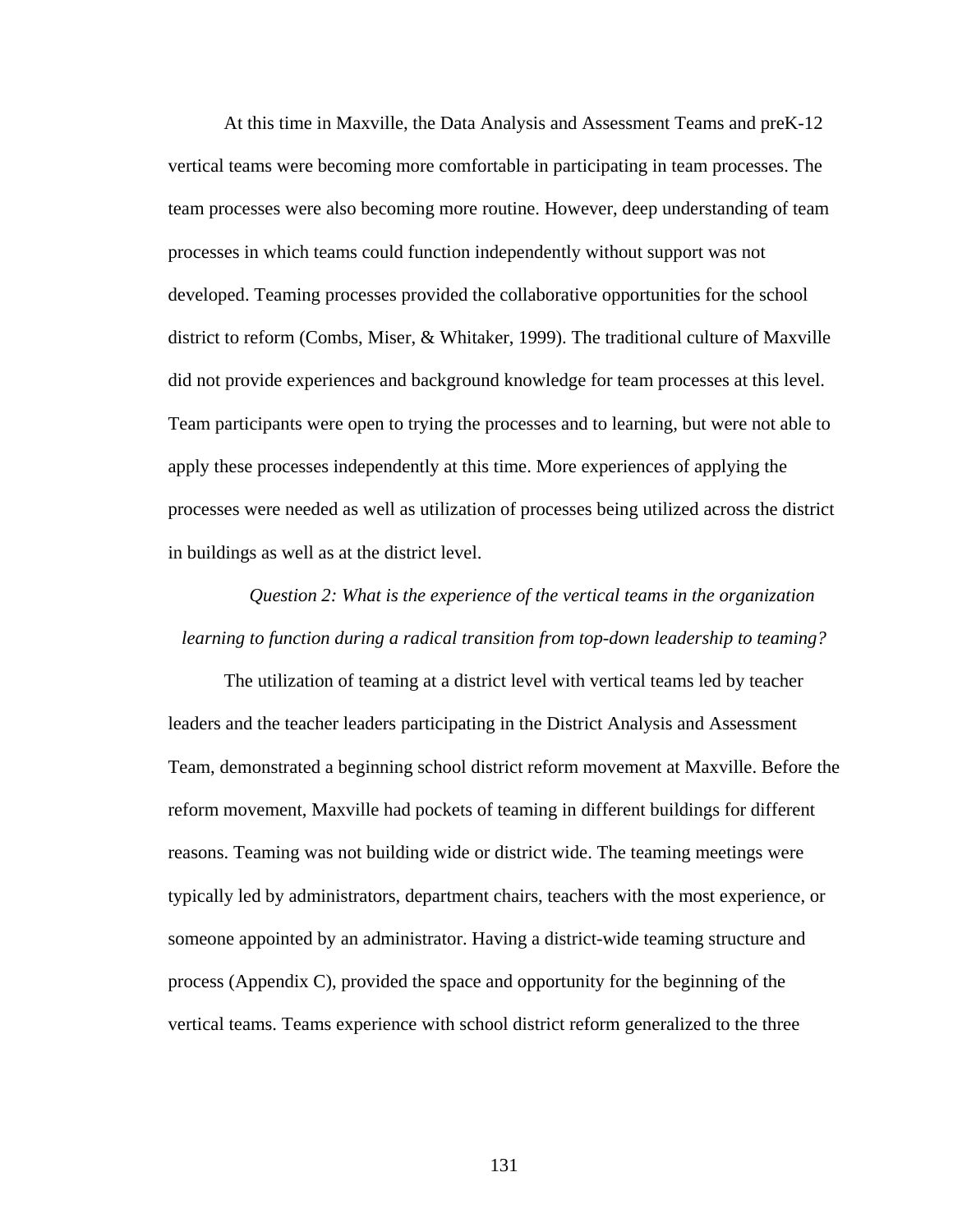themes: (a) valuing of teaming, (b), difficulty in applying team processes, and (c) influence of extreme discomfort and distrust with teaming.

#### *Experience - Valuing of Teaming*

Despite the distrust and discomfort exhibited by the teacher leaders and the team members' perception indicated a valuing of teaming. Team participants stated this vertical teaming structure, in terms of preK-12 vertical teams, District Analysis and Assessment Team and time during the contracted school day, was appreciated, valued, and needed to be protected. In the second interview, use of the District Analysis and Assessment Team as an intervention was an opportunity for teacher leaders to learn and share across the district. The team participants appreciated the conversations with other teachers across the district. One teacher leader commented on the input into district direction as well as the bonus of many voices with different perspectives as being very positive. Teams enjoyed completing "team work" together.

Many authors describe the benefits of teams across the district. Fullan, Bertani, and Quinn (2004) mention this connection of schools and programs within the district as an opportunity for "lateral capacity building." Murphy and Datnow (2003) express the importance of focus in a district promoting a structural, symbolic, and cultural link as being more effective for school district reform. DuFour and DuFour (2006), Fullan, Bertani, and Quinn (2004), and Preskill and Torres (1999) contend a district-wide approach to teaming provides opportunities for inquiry and learning across buildings and programs.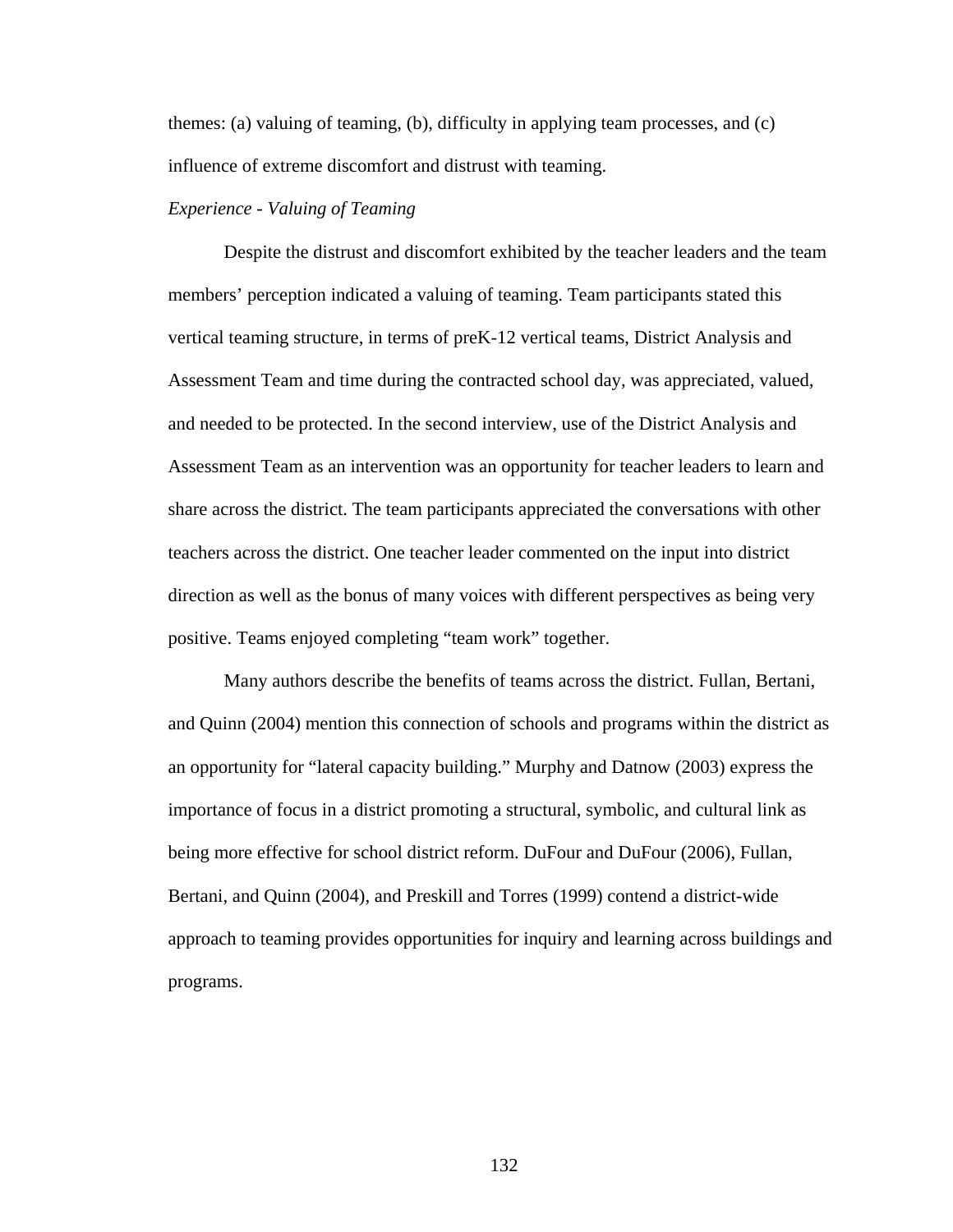#### *Experience - Difficulty in Applying Team Processes*

Because the teaming processes were not a natural component of Maxville's current culture, continual professional development embedded into the work of the team with support over time was beneficial but did not result in teacher leader learning in which the teacher leader could apply the team concepts independently. However, the embedded professional development did create continual opportunities for discussion and dialogue between team members. Pfeffer and Sutton (2000) describe this type of embedded professional development through conversation as a vehicle for the sharing of knowledge in a collaborative, comfortable climate to close the "knowing-doing gap" in the actual doing of the task and less in separate formal training. Nonaka and Takeuchi (1999) mention the processes of conversations within the team that were creating the opportunities for discourse, meaning, and learning from "tacit to explicit" knowledge. Data demonstrated that the conversations held during the individual professional development by the assistant superintendent for the teacher leaders was an example of the discrepancy between the "knowing-doing gap" as stated by Pfeffer and Sutton (2000). Despite the teacher leaders demonstrating understanding of the team processes and use of appropriate terminology, some of the teacher leaders were unable to apply that knowledge in the team setting without support.

Facilitation of the attachment of meaning to the teaming processes and embedded professional development was an important piece of implementing teaming. Peterson and Smith (2000) and Schein (2004) utilize sense-making as a mechanism to change culture. The teams participated in sense-making through dialogue and collaboration through an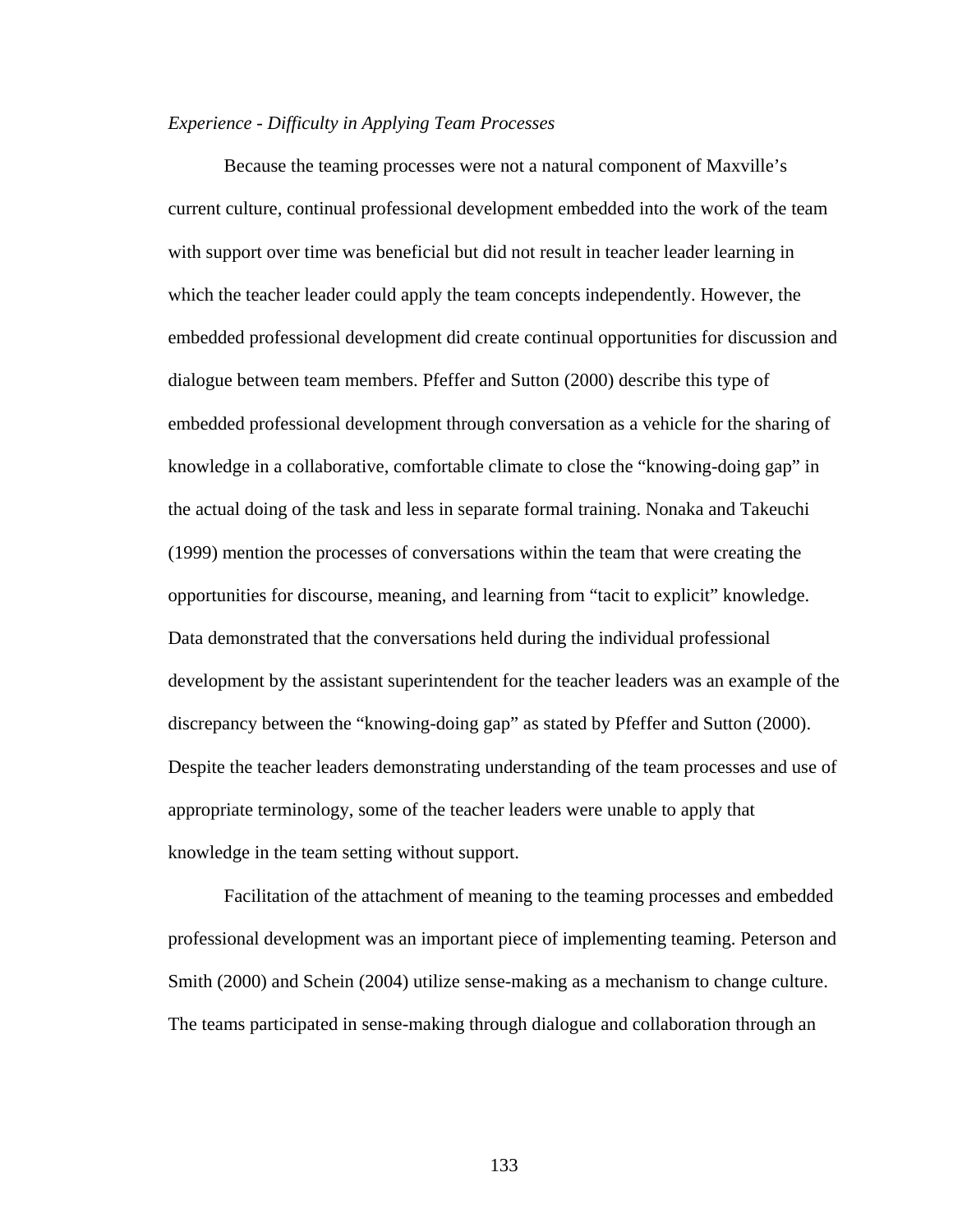open, social exchange. Several authors, Bruffee (1999) with "reacculturation," Schein (2004) with "dialogue theory," and Bradbury and Reason (2006) with "redescription," associate dialogue and collaborative processes with reframing conversations to create a common ground resulting in a cultural change of knowledge in action. Bradbury and Reason (2006) went further, suggesting that a leader's talent to talk differently is more important than arguing well when changing culture.

Professional development was embedded within the vertical and District Analysis and Assessment Team meetings as well as individual sessions with the assistant superintendent for training for teacher leaders. Capacity building continued to be a primary focus for Maxville through professional development and support through scaffolding. Teacher leaders not only needed skills in teaming, but teacher leaders were also given tools to create leadership teams that increased the commitment of educators and improved capacity of the school district as mentioned by Kilgore and Jones (2003). These teaming skills and tools needed to be explicit and needed to utilize a common language as described by Bruffee (1999). Some teacher leaders required additional support involving access to data and use of technology skills beyond their current skill level. Teacher leaders championed the new vision of a collaborative culture through team processes by valuing voice and democratic participation. Murphy and Datnow (2003) support the view that teacher leaders were key to implementing successful school district reform.

The vertical teams utilized teaming tools, analyzed data, and created SMART goals. However, at this time, the teams were "collaboration lite." DuFour, DuFour, and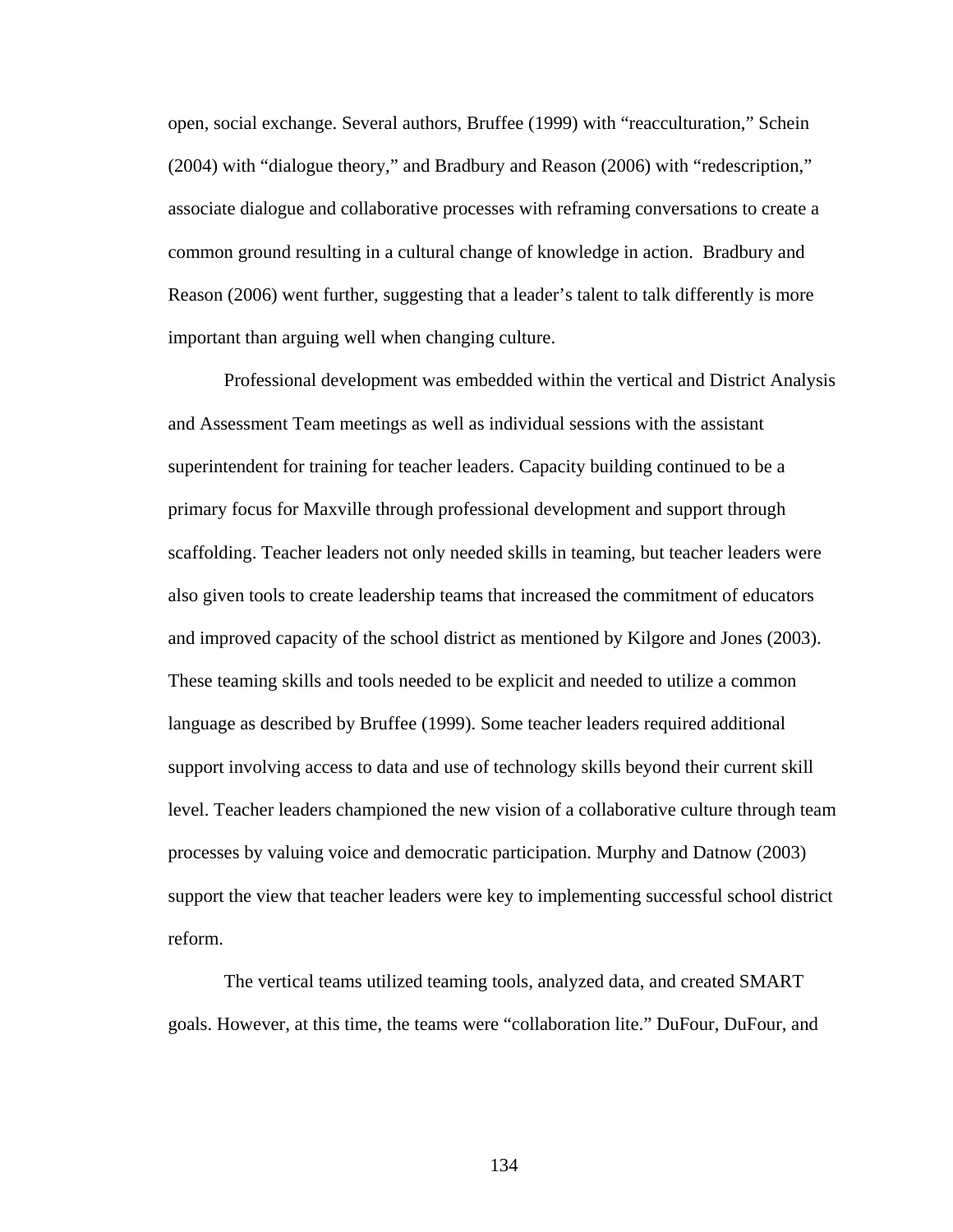Eaker (2007) describe this difference between informing, communicating, cooperating, and collaborating in order to have a high quality of collaboration instead of being "collaboration lite" (p. 171). Teams were developing trust, processes, and relationships, but the teams were too new from a culture that did not support collaboration. While the Maxville culture was moving toward a collaborative environment, this process did not reach all levels of the district. As a whole team, the preK-12 vertical teams demonstrated knowing about action with movement toward knowing in action as supported by Reason (2006). When working with teams, Maxville learned the participation in the process which created the opportunity for discussion and sharing of values and beliefs through relationships to create a shared knowledge and collaborative culture not the outcome was the most important part of the process. DuFour and DuFour (2006) and Fullan, Bertani, Quinn (2004) describe the relevance of team participation over outcome.

### *Experience - Extreme Discomfort and Distrust with Teaming*

Extreme discomfort with teaming processes was experienced by teacher leaders and team members. This discomfort slowed team learning. The culture of Maxville did not support teaming but displayed traditional school culture. Teaming in a traditional culture caused confusion, anxiety, and uneasiness among team participants. Schein (1992), Weick, (1995), and Yukl (2002) describe staff discomfort when the culture of an organization was violated. The team conversations and dialogue of values and beliefs assisted the team in understanding, making sense of and beginning to trust team processes. Trust was conditionally given by team members with watchfulness to witness and experience consistent implementation of team norms. Bruffee (1999), Schein (2000),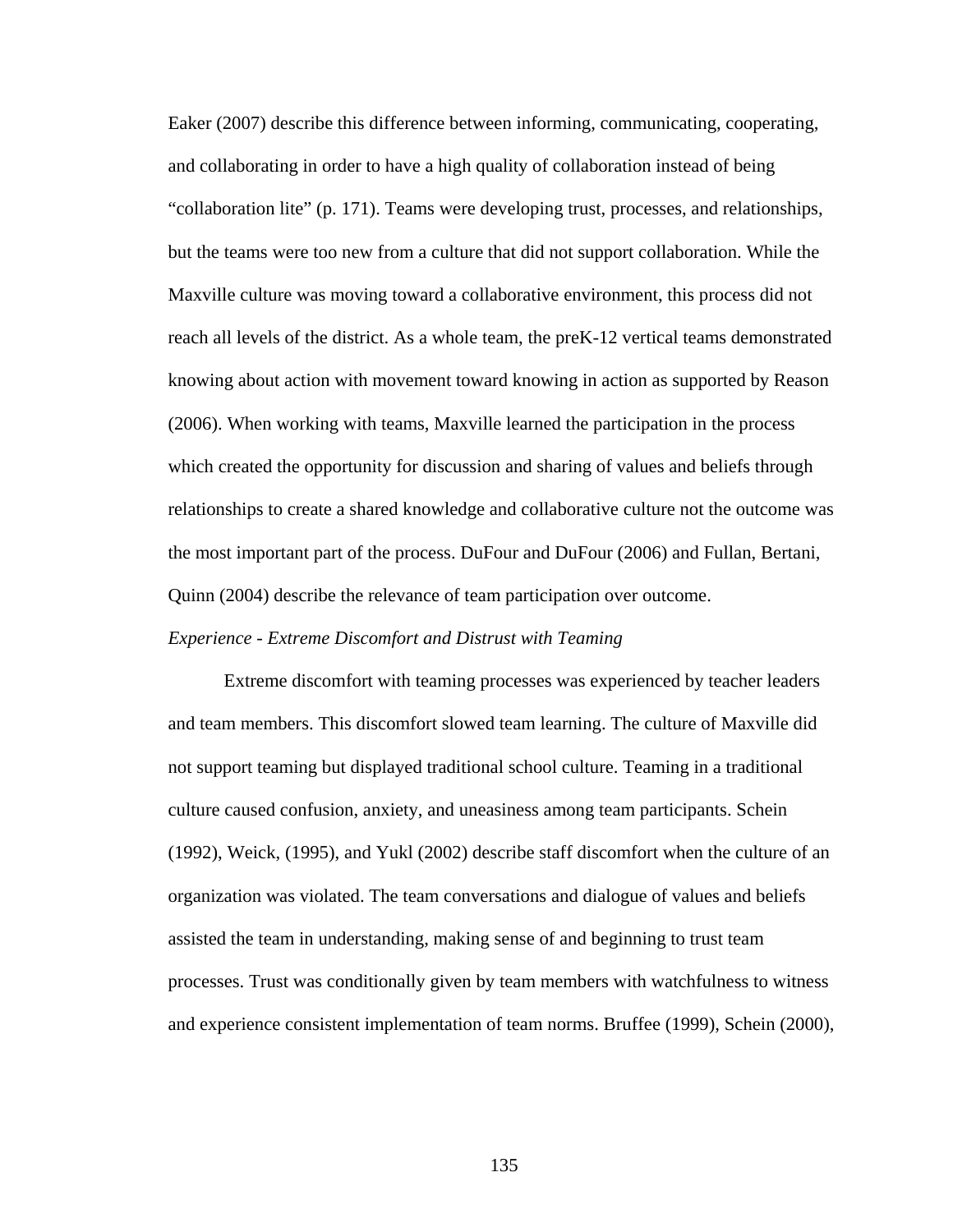and Soder (2001) discuss the need for dialogue for value and belief exchange to make sense of events. Team members were also uncomfortable with conflict and "not knowing" how the team meeting would end. Heron and Reason (2001) and Lencioni (2002) support the need for teams to develop enough trust to be comfortable with conflict within the team.

Distrust existed within the teams concerning influence of non-traditional leadership and utilization of data. Team members demonstrated distrust with nontraditional leadership influences. Maxville's traditional leadership promoted isolationism within the school district. Moving Maxville from isolationism to a collaborative culture created confusion, doubt, and fear for the teacher leaders and team participants. One teacher stated very clearly that the individual teacher should be able to know what her students need in her classroom. Analyzing data by oneself and knowing where to go next displayed an isolationist approach to student achievement as noted by Lortie (1975) and Sarason (1971). Another teacher supported this by saying a teacher should have the sole responsibility for the student. DuFour (2006) and Schmoker (1999) state the impact of isolationism on teaming at Maxville. Marshall (2003) and Mai (2004) posit that isolationism's impact on teaming through staff attitude is a major deterrent to school district reform.

Copland (2003), Schmoker (2004), and Sarason (1971) discuss traditional leadership in promoting isolationism. Leadership was not hierarchical when implementing the preK-12 vertical teams with teacher leaders leading these diverse teams. Davis (2003) support the idea that top-down hierarchical leadership was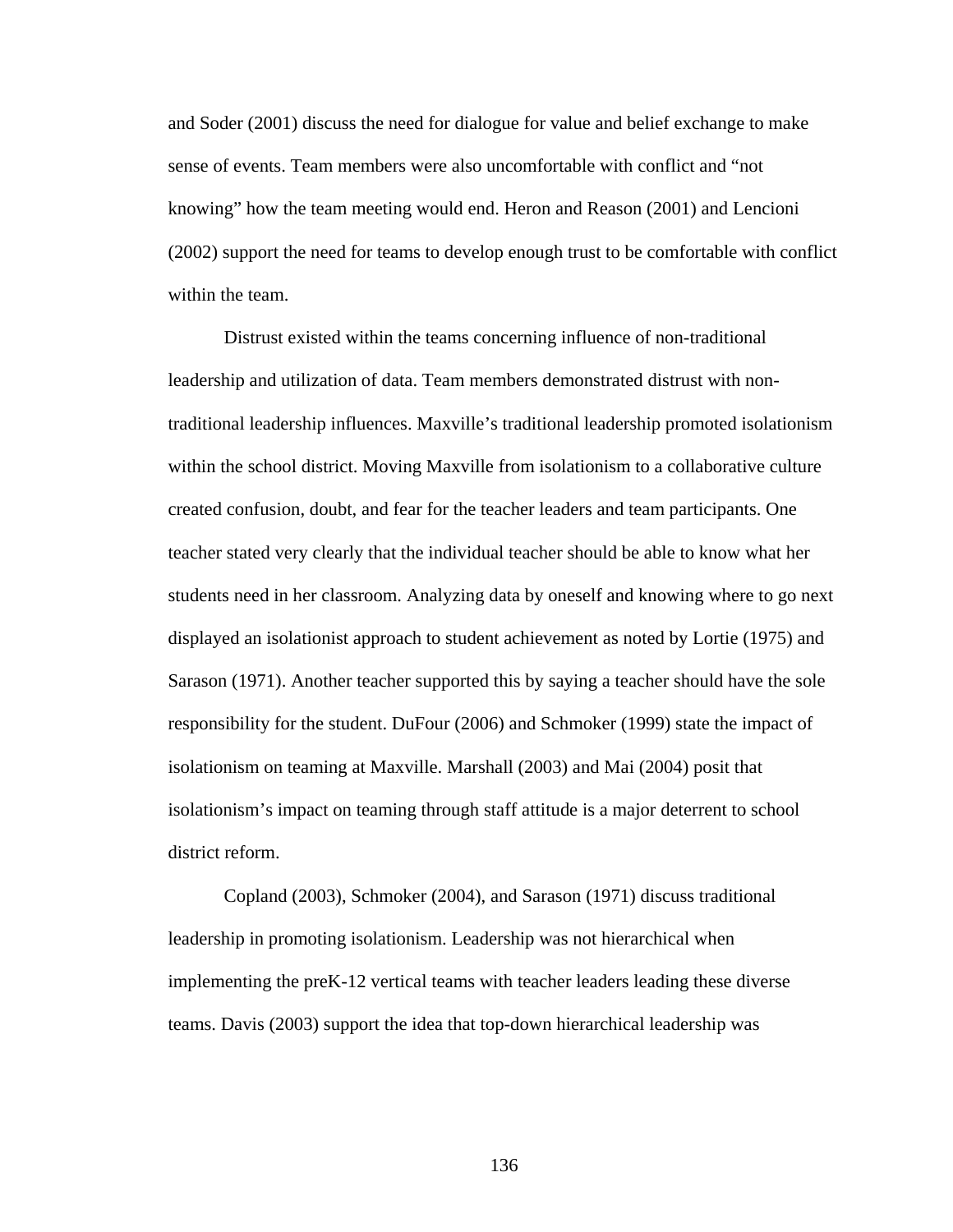ineffective for team collaboration. The National Commission of Teaching and America's Future (2003) mention distributed leadership as key to building learning communities within school districts. Murphy and Datnow (2003) examine distributed leadership within successful school district reform and determined nontraditional structures existed in school districts with successful reform.

Since authors believe that leadership with teams was distributed to any individual capable of influencing others within the school district, how these reciprocal influences worked were not congruent with our current Maxville culture. Portin, Schnieder, DeArmond, and Gundlach (2003) and Murphy and Datnow (2003) describe leadership influence as reciprocal and distributed within successful school districts participating in reform. Having teacher leaders lead diverse teams with different years of experience, different ranks and different backgrounds of knowledge was uncomfortable and was an example of non-traditional interaction mediums incorporating leadership through the roles and people in all levels of the school district as mentioned by Ogawa and Bossert (1995) and Hallinger and Heck (1999). Teacher leaders were afraid of being controlled and did not trust teaming. Teacher leaders were aware that the leadership was being filtered out. The traditional top-down direction of leading changed and leadership was being shared among teacher leaders in the district. This diffusion of leadership exhibited qualities of distributed leadership as stated by Spillane (2006).

The evolving team process created a sense of the unknown because no one was dictating the outcome of the team. Maxville team members were so comfortable with someone else making the decision and taking the responsibility for the decision. This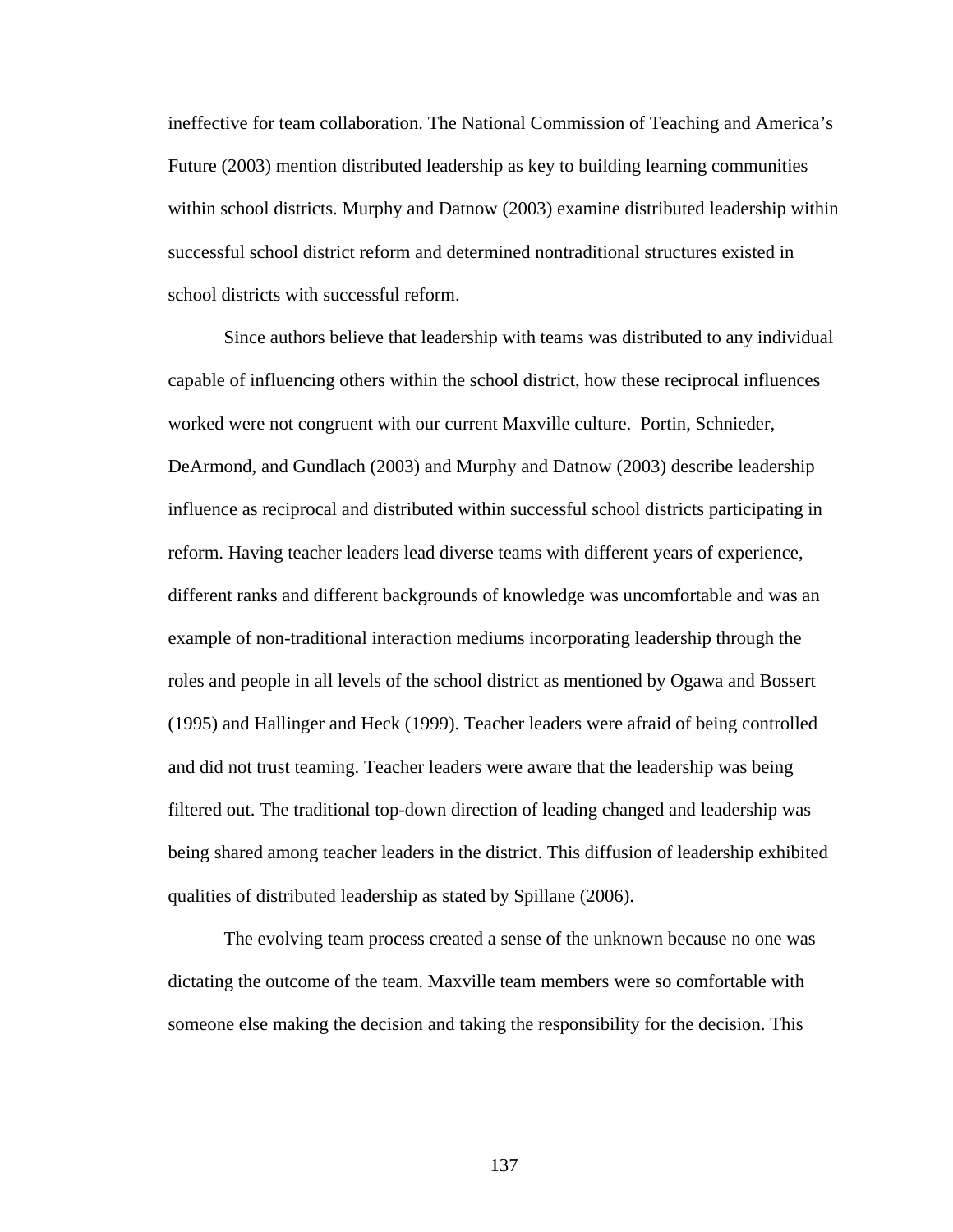belief was an inaccuracy associated with leadership, an inaccuracy Fullan (2005) expresses as a delusion in school systems with the belief that someone higher in the system making a decision results in a change in organization.

Team participants also distrusted the collected data. When data were systematically collected, anxiety increased because of potential of exposure through the risk of being compared or the possibility of being manipulated. Marzano, Waters, and McNulty (2005) discuss the importance of facilitating relationships among team members by being nonjudgmental and positive. Bernhardt (2004), Leithwood, Aitken, and Jantzi (2006), and Schmoker (1999) warn about the misuse of data and the necessity of utilizing data in a detached, positive, influential manner. Collins (2001) identifies the importance of an organization's ability to "confront the brutal facts" (p. 13) through the appropriate use of data.

 The Data Analysis and Assessment Team, a team consisting of teacher leaders, provided time and space for district teacher leader conversations, trainings, and celebrations. This district level team, through the development of the action plan based on the SMART goal, created the time line and artifact requirements for the preK-12 vertical teams. At the individual schools, the time lines and artifact requirements filtered down to the teacher teams involving all teachers in the district. This use of the District Analysis and Assessment Team and the preK-12 vertical teams to make decisions for the district provided an example of "co-construction of leadership across organizational levels" as Murphy and Datnow (2003, p. 276) contends within a school district in Missouri.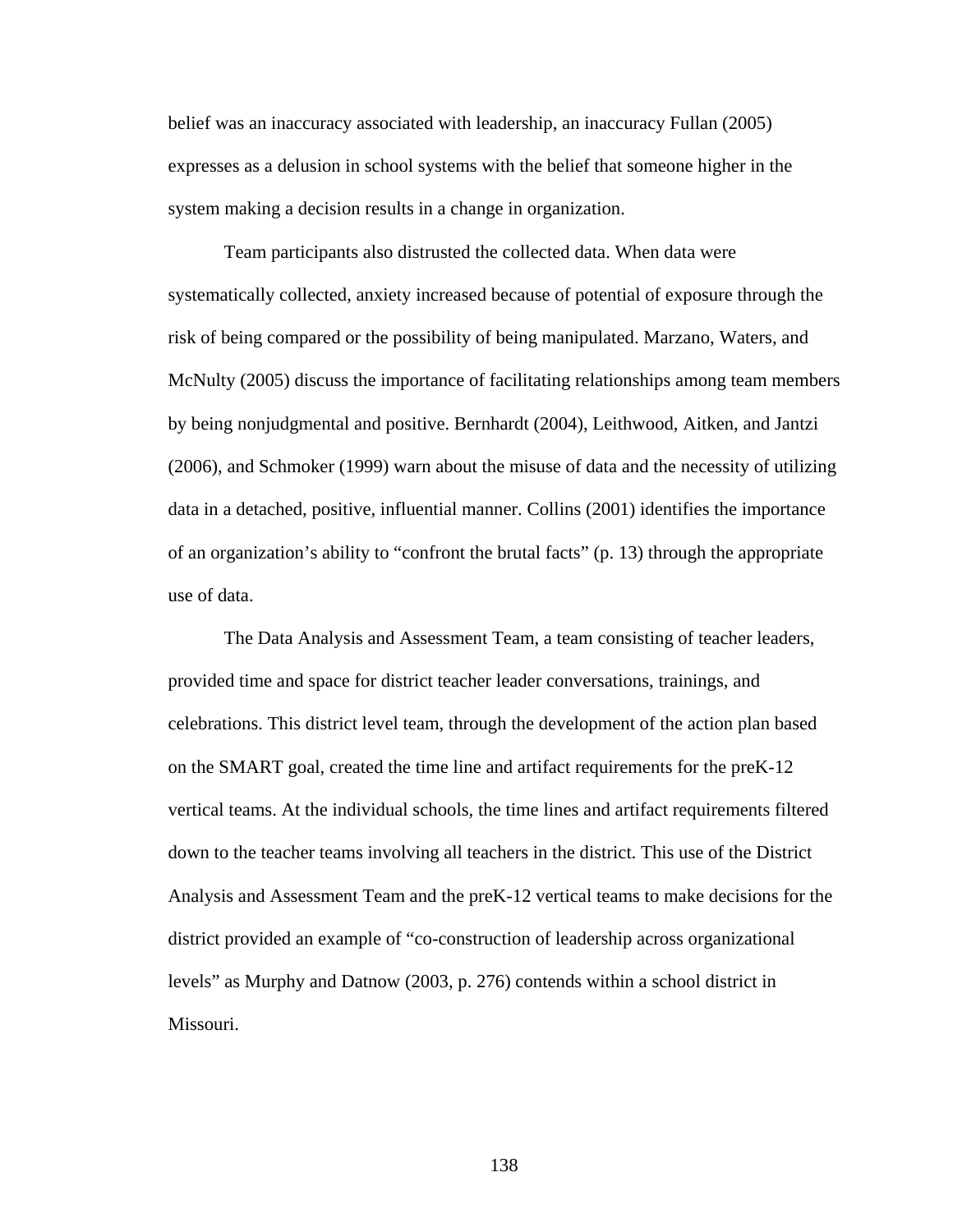#### *Contribution to Actionable Knowledge*

Based on Cycle Two of the Action Research Study, what knowledge did we learn to support vertical teaming, team processes, and the teacher leaders? We learned the value of culture, distributed leadership, and teaming through the difficulty teacher leaders and team members experienced in applying team processes and the extreme discomfort and distrust team members experienced with the team processes.

### *Implications for Other Districts*

Based upon this action research study, implications exist for other districts interested in sustained school reform. Setting up structures and spaces for teaming within the school day are imperative to develop teaming. Teaming structures that span the school district and are equally representative provide a district perspective that allows for a tighter focus and link as the school district operates as a whole. If the school district has a traditional culture, innovators should expect extreme discomfort to occur among team members and team leaders. The actual implementation of teaming processes and concepts can feel foreign and trust with team processes typically will occur over a much longer time than anticipated.

A comprehensive, differentiated type of professional development is required to assist with supporting teacher leaders during the transition. Teaching teaming processes in isolation is an illusion. The requisite background knowledge and cultural experiences many times do not exist in the school district setting. Teacher leaders need opportunities to learn by participating and experiencing the team processes. Professional development through coaches and facilitators is needed to provide the support for learning. In addition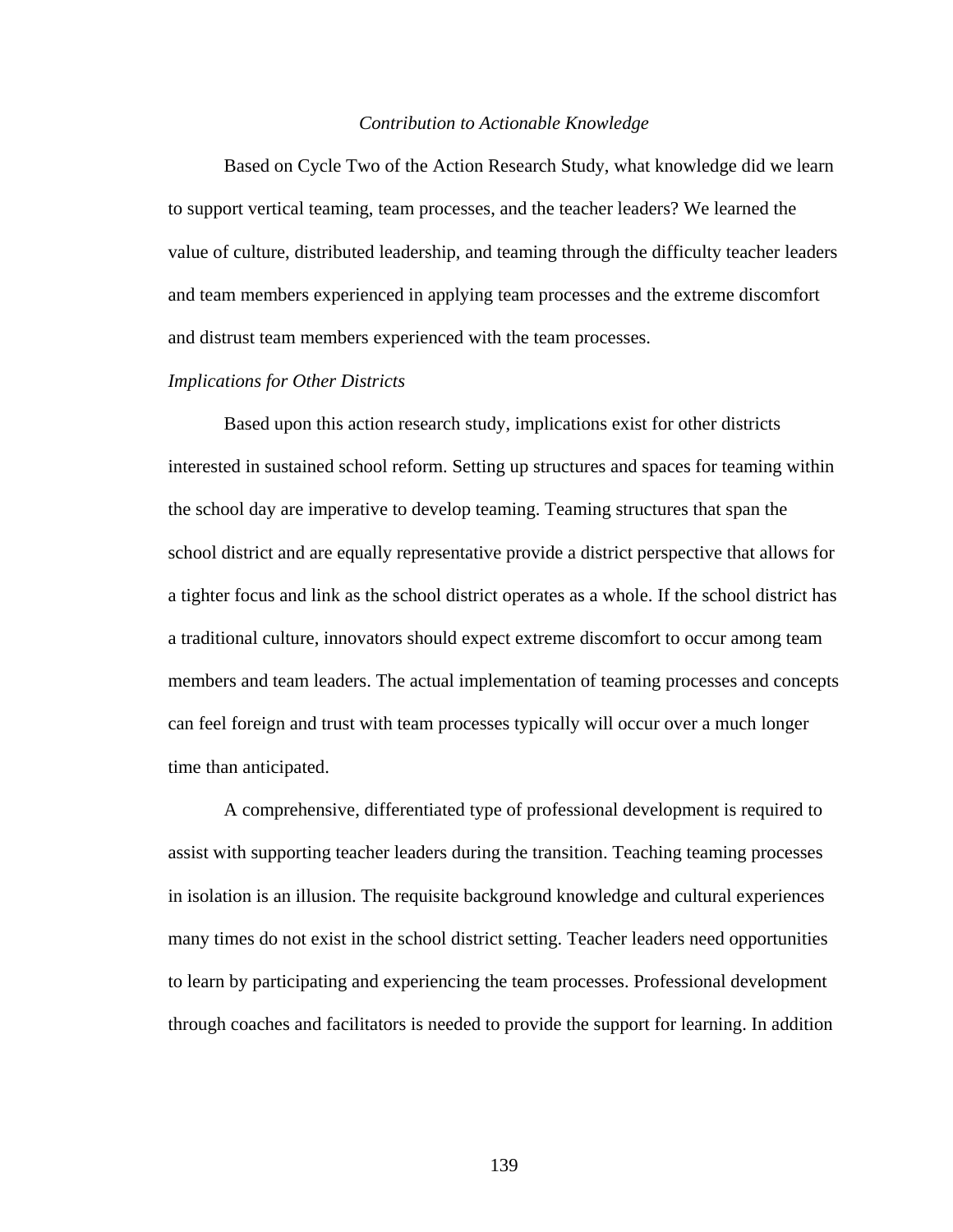to the supported learning opportunities for teacher leaders, an accountability piece through artifacts, feedback, and reflection is also needed to insure consistency and application of teaming processes.

#### *Implications for Administrators Attempting Reform*

 The extreme discomfort and distrust felt by teacher leaders provides barriers to reform. Administrators require a deep understanding of the use of culture as a tool for reform – a tool in assessment as to where the staff is with the reform, as well as a means for reforming the current culture through expectations, reflective conversations, and celebrations. Communication skills are required in the art of facilitating trust, sensemaking, dialogue to exchange values and beliefs and managing conflict in a manner that promotes the reform. Administrators need to demonstrate assessment literacy skills. Not only do the administrators need to be comfortable with these communication and assessment literacy skills, they also must be able to teach strategies and tools to teacher leaders through various types of supports and embedded training in the "work" of the team.

Administrators need to be comfortable with the fine art of facilitating a product through teaming and teacher leaders. Administrators must also be able to hold teacher leaders and many teams accountable simultaneously. The training of skills is continuous, and the administrator needs to feel comfortable with providing that continuous type of support or be able to facilitate that continuous support. During the training, administrators need to remember that without the background knowledge and experiences of teaming that are missing from many of our traditional cultures, teacher leaders will not develop a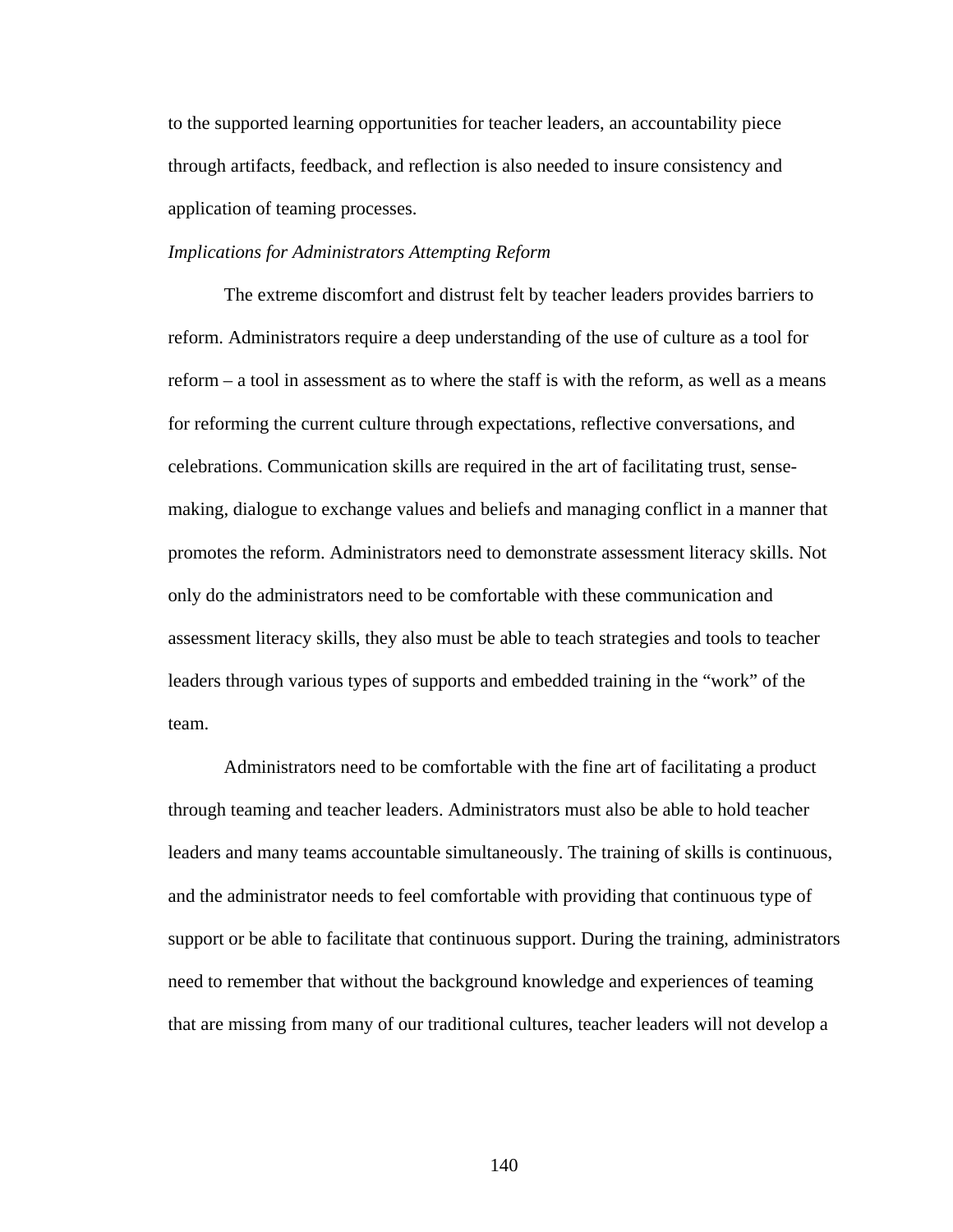true sense of teaming and teaming processes unless these teacher leaders encounter experiences that are shaped and reflected over time in the actions as teacher leaders, not the simply words and talk used.

District initiatives in professional development involve whole team development focused on the "work" the teams needed to complete. For example, if building level teams need assistance analyzing data to create a SMART goal and action plan, a professional development forum would be developed based on team needs. This forum would lead all teams through this process with step-by-step processes written out using the data from their building and facilitators available for questions. When the team left the forum, a step in the process would be completed.

#### *Implications for Preparations for Administrators*

 A strong theoretical background in action research, culture, reform, organizational learning, and teaming is needed for preparations of administrators. In addition to this background a practical application of ways and methods of accomplishing teaming given different sizes of staff is also needed. In this action research study, in Cycle One administrators demonstrated difficulty in applying teaming processes just as the teacher leaders did in Cycle Two. The extreme discomfort with and distrust of these processes associated with education's traditional cultures make application of these processes difficult. Administrators need to feel comfortable in providing differentiated support embedded in team "work" for staff over time. Preparation for administrators needs to provide specific tools and methods for applying this support even while the management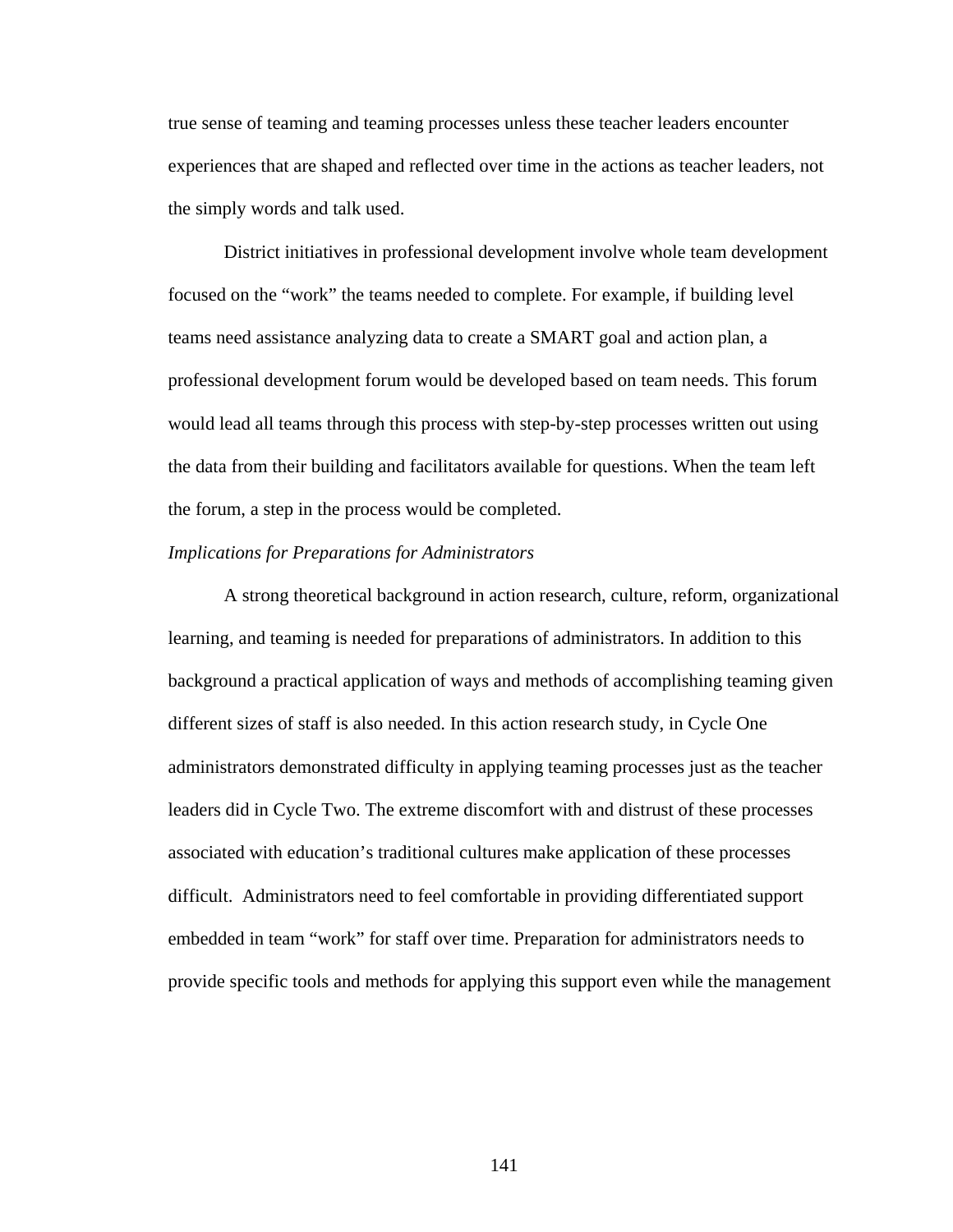obligations of leadership continue to increase. Preparations may include balance of management to instructional obligations of administrators through time management.

 A strong understanding of the application of action research in the educational setting is imperative to meet the future needs of education. Action research can provide the process for a district to implement a continuous learning cycle based on data, focused dialogue among colleagues, and decisions based on data used to inform the next focus. Action research can facilitate a framework to diagnose, plan, act and evaluate in a professional, meaningful manner.

#### *Possible Further Research to Investigate District Reform*

 At Maxville, a third cycle of action research is in process. The diagnosing for the third action cycle has been primarily based upon the evaluation data from Cycle Two with added data from the implementation of new building level teams in all buildings in the district through the vertical teams and District Leadership Team. The planning stage has been primarily focused on professional development of teaming processes that support not just the teacher leaders but also the administrators and building level teams that were implemented in September 2007. Since teaming has now reached all teachers in every building in the district, the professional development and the accountability components have grown exponentially.

As with previous cycles, these stages overlap each other simultaneously. The action stage has begun with additional training for administrators on the "how" of facilitating and monitoring the identification of essential outcomes, creation of common assessments, utilization of data analysis, and creation of interventions and extensions.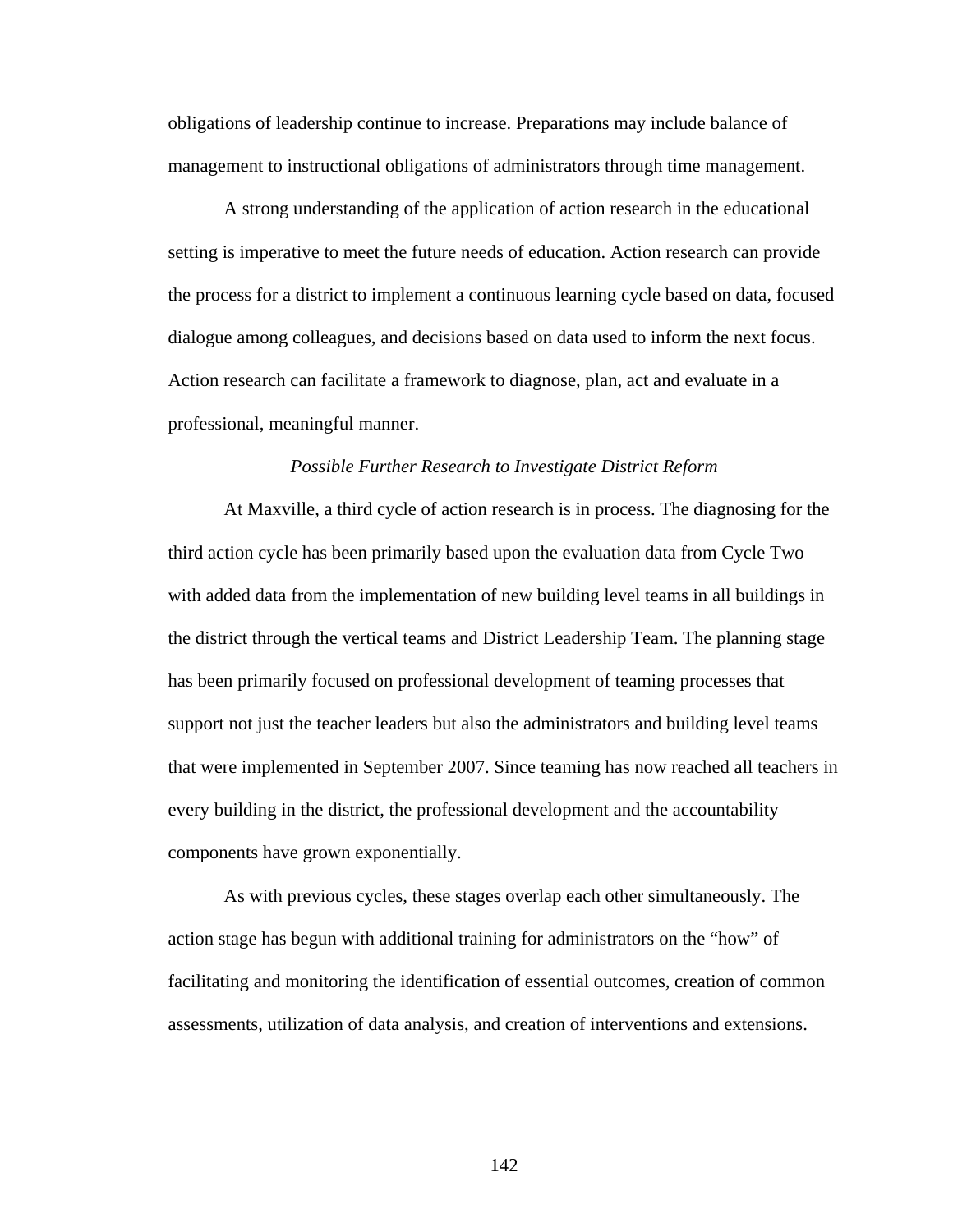Teacher leader training and vertical team training is continuing with individual training with the assistant superintendent, team training during "team work", and follow through with vertical team action plans and Data and Analysis Team action plans. District level accountability processes are being investigated; professional development is in process; and presenters have been found.

The evaluation component of Cycle Three is based on district level administrator walkthroughs, implementation of the Instructional Practices Inventory throughout the district, building data portfolios, another Collaboration Focus Team Survey to all certified staff, and team artifacts consisting of: (a) data analysis, (b) SMART goal, (c) action plan, (d) common assessments, (e) common assessment data, and (f) SMART goal met/not met. These artifacts filter through the preK-12 vertical teams to the Data Analysis and Assessment Team. Vertical teams will evaluate building level team data pertaining to their content area. The Data Analysis and Assessment Team will analyze the data sent from the vertical teams to discuss district-wide trends between content areas. All data will be discussed in June 2008 among multiple teams to gather all perspectives to plan for the 2008-2009 school year in reference to the different levels of scaffolding needed for teams.

 In expanding this action research study to other types of studies, a qualitative study would be beneficial. The study could focus on professional development and accountability with professional learning communities as defined by DuFour (2006). By interviewing superintendents of different size districts implementing professional learning communities, we could determine the differentiated types of district level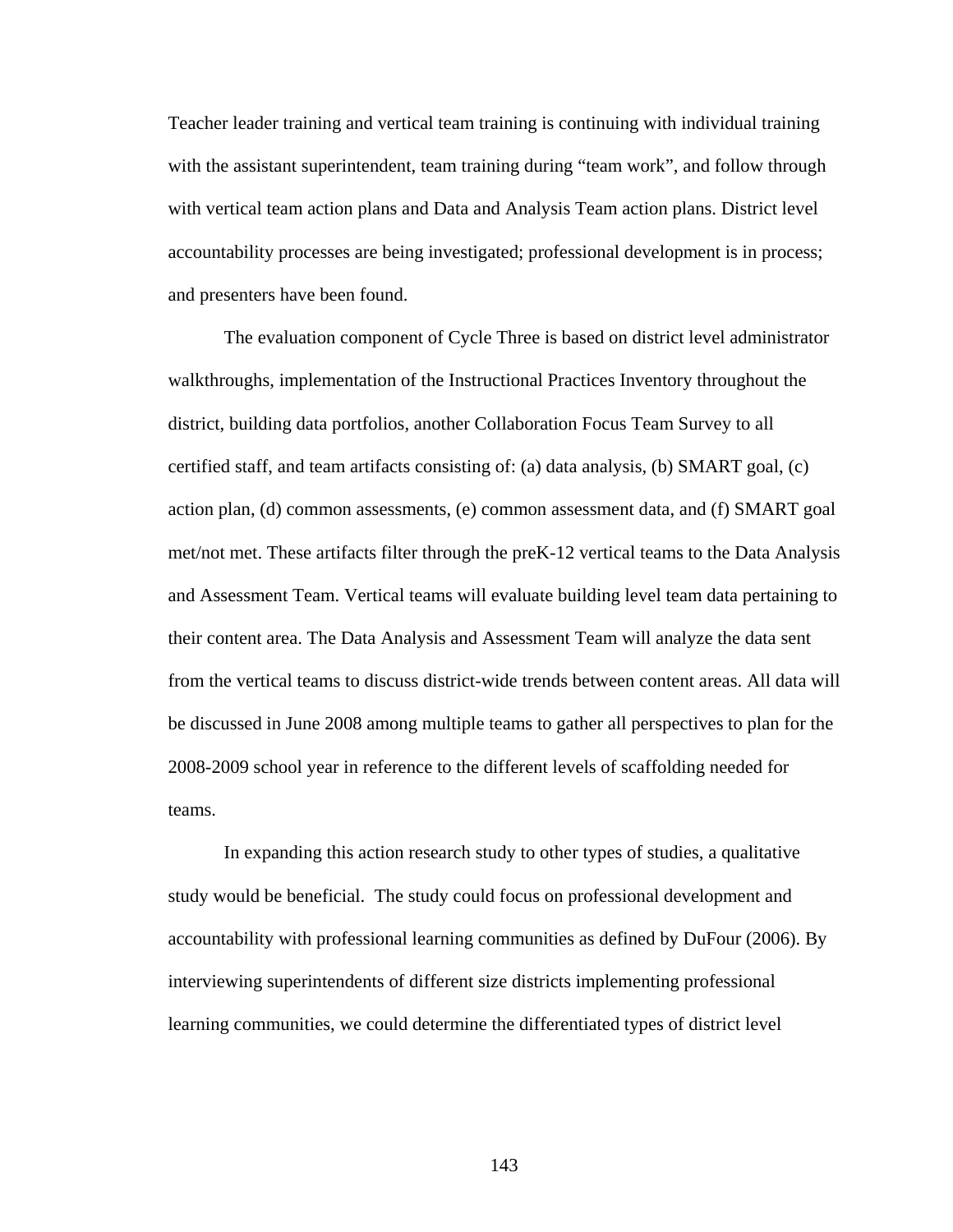professional development strategies and supports needed for administrators, teacher leaders, and teams in order for teaming to be successful based on different sizes of districts. We could also investigate the methods and strategies of accountability for administrators implementing professional learning communities.

 A state-wide quantitative study could be conducted to determine the influence of DuFour in the state of Missouri with regard to professional learning communities. All superintendents could be surveyed on professional learning community components that are being implemented within their school system at the district or building level.

 Based on the findings, several opportunities for further research exist. This action research project provided an in-depth look at one school district in Missouri in relation to the implementation of district-wide vertical teaming through the supports given to teacher leaders in a traditional school culture. Teacher leaders were also a part of the Data Analysis and Assessment Team, an evaluative team over the preK-12 vertical teams. This study contributes to sustained reform, co-construction of leadership, and teaming in the school district setting.

 The purpose of further research comes at a critical time for education. Teaming is key to continuous learning needed for sustained reform. Current traditional school district culture does not support teaming. What is the most effective method to implement professional development to support sustained teaming within the district? How do we hold teams accountable for work traditionally done by one person? How do we hold administrators accountable for implementing teams in a building? Teaming requires administrators and teachers to utilize some skills at a higher level as well as utilizing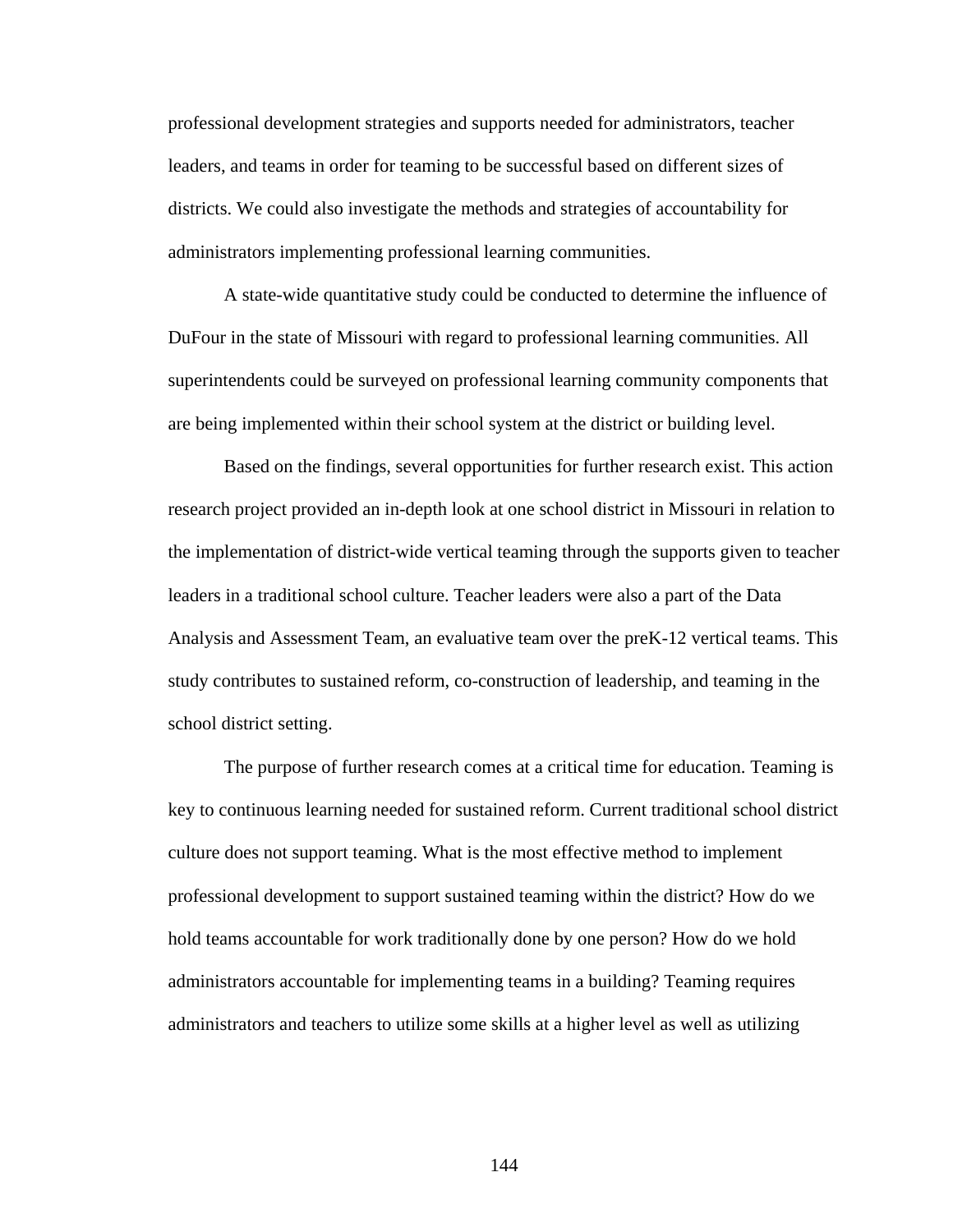different skills in order to be successful in teaming. The final test of teaming is the connection districts' successful implementation of teaming with student achievement. Research dedicated to teaming in the school district setting is beneficial to the future of education in meeting the needs of all students.

#### *What I Have Learned Participating In This Experience*

 I learned much during this experience. As I became more involved in the implementation of the collaborative process and demonstrated my knowledge level about the collaborative process, I was looked at differently by other administrators and teachers. I realize now that professional development and having conversations without accountability measures and timelines in place, may prepare a foundational knowledge, but professional development and conversation do not begin to affect the culture of the district until specific, detailed accountability measures are in place. I feel that our district could have cut out a year of training in Cycle One that resulted in little change at the building level. Professional development should occur in small doses of whatever the next requirement entails with a deadline for implementation and presentation of evidence, of artifacts and the process utilized, as proof of implementation. This experience has definitely taught me that implemented action outweighs simple discourse every time. Some people did not change their attitudes until the actions resulted in personal experiences that caused attitudes to change. I also learned that just because people can "talk the talk", doesn't mean they can "walk the walk." So I also use actions not only the conversations to determine implementation.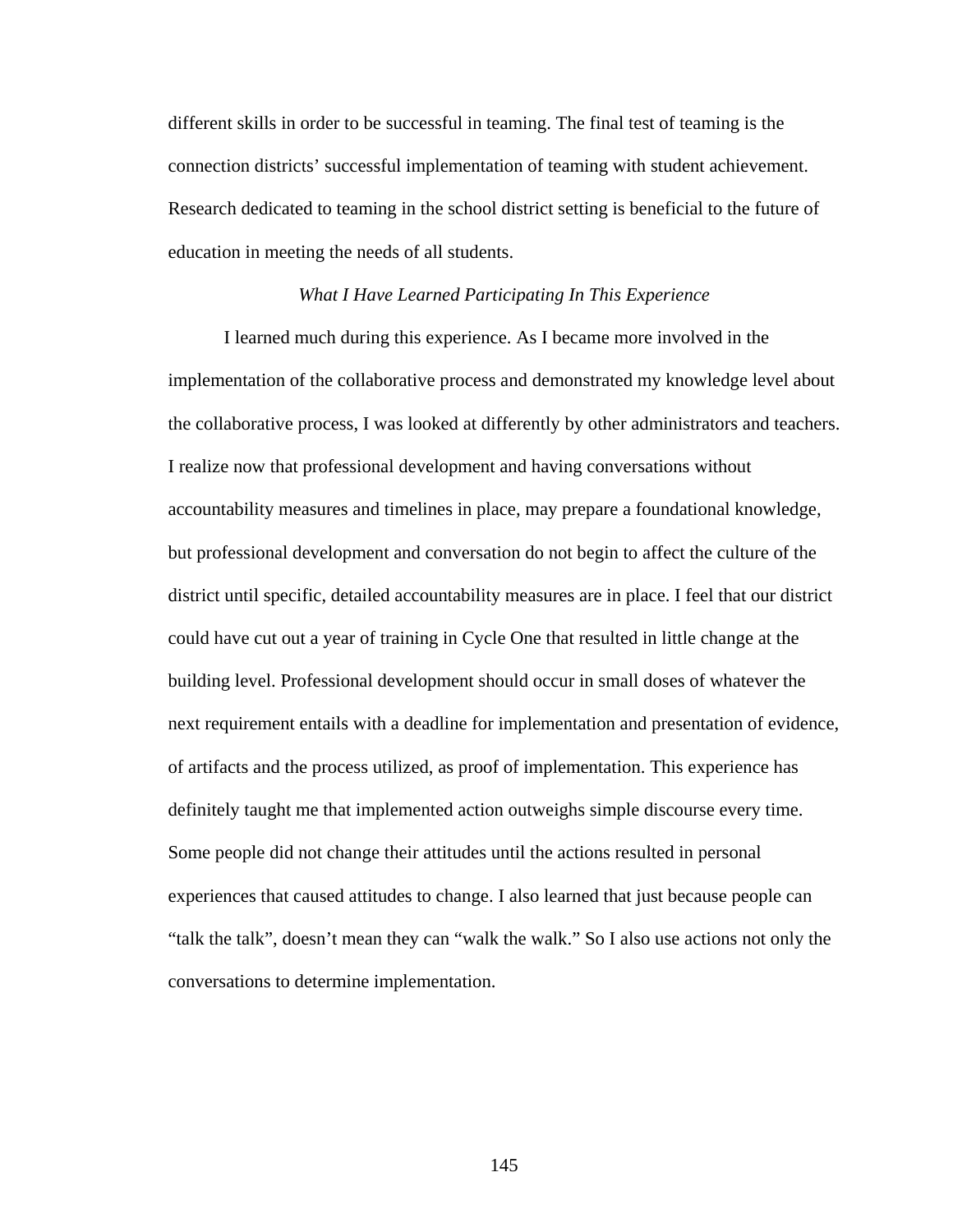In providing professional development for teacher leaders, I learned that differentiation through different types of scaffolding are necessary over time for the learning to be embedded in the action of the adult. With an adult in which we are expecting skills not enforced by the current culture of our district reform may take one or two years. Slipping back into old practices and not following the team processes and tools being utilized is very easy to do. I believe that once the culture is truly collaborative, this professional development curve will be less time consuming.

I have learned to view the connection between reform, culture, and leadership through the following verbal image. In looking at reform, culture, and leadership as a rubber band analogy, culture acts as a rubber band for the school district. Culture allows a stretching of ideas from leadership among staff to occur, but the end of the band is rooted in existing values, beliefs, relationships, and practices. School district reform often does not occur because the values, beliefs, relationships, and practices of the staff remain the same. Therefore, the rooting holds fast to the same core structure. If the school district moves too fast to change the culture and stretches the ideas from the same core structure too far, the band breaks and the culture returns closer to the core. Only through team conversations facilitated by distributed leadership and accountability can the school district create a cognitive dissonance and choose to uproot a value, belief, relationship and/or practice and move the rooted core forward, which allows sustained reform to occur within the school district.

I learned that diligence and unwavering belief in an idea has assisted me in staying the course for this reform movement. My passion for teaming and collaborative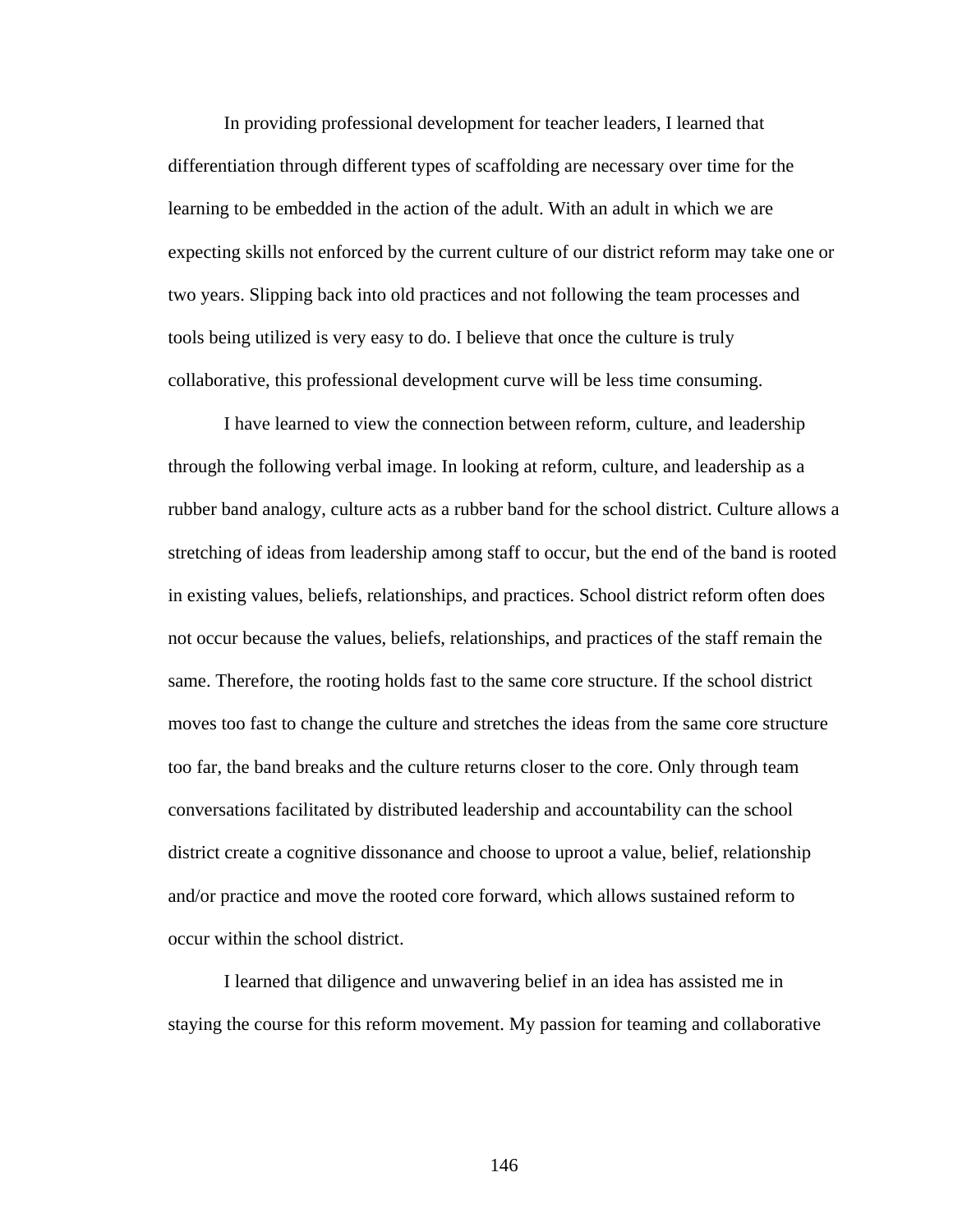processes gives me the energy to proceed with any wrinkle that materializes. I keep my focus on the goal of a collaborative culture through teaming focused on student achievement for all students. If school districts are to survive in an ever-changing world in which knowledge doubles every three to four years in a global society, we must create district-wide systems that allow our district to learn and grow collectively.

At this moment in time, culture at Maxville still retains a traditional form rooted in past culture of values, beliefs, relationships, and practices. However, new seeds of reform through the use of district level teaming have been implemented. The District Analysis and Assessment Teams and the content area preK-12 vertical teams are currently not high-performing teams with high levels of trust between their team members. However, the foundation for reform has been prepared during this beginning implementation stage. Team members are seeing value in the proposed cultural reform and are accomplishing "work" together. Teacher leaders are excited by the possibilities. Consistency with the team processes will allow the teams to mature over time. Through the work of the teams, a collaborative culture will "co-construct leadership" (Murphy & Datnow, 2003), and together the district will increase student achievement for all.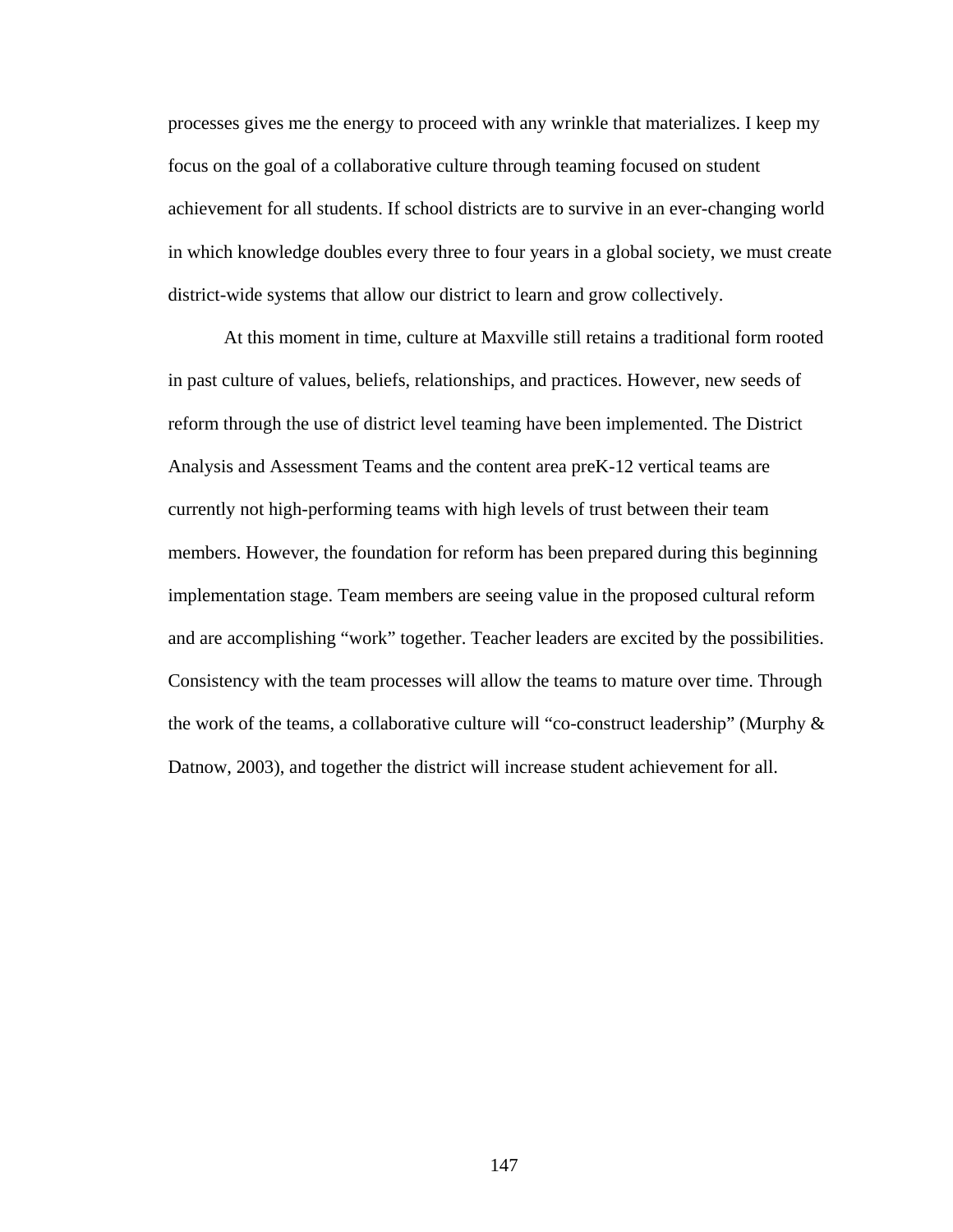# Appendix A

# Maxville School District Action Cycle as of 9/8/07

T,

f

|                                                                                                                                                                                                                                                   |                                                                                                                                                                                                          | CYCLE 1 - Setting up the culture and structure at the district level                                                                                             |                                                                                                                                                                                                                                                                                                   |
|---------------------------------------------------------------------------------------------------------------------------------------------------------------------------------------------------------------------------------------------------|----------------------------------------------------------------------------------------------------------------------------------------------------------------------------------------------------------|------------------------------------------------------------------------------------------------------------------------------------------------------------------|---------------------------------------------------------------------------------------------------------------------------------------------------------------------------------------------------------------------------------------------------------------------------------------------------|
| <b>Diagnosing</b>                                                                                                                                                                                                                                 | <b>Planning Action</b>                                                                                                                                                                                   | <b>Taking Action</b>                                                                                                                                             | <b>Evaluating Action</b>                                                                                                                                                                                                                                                                          |
| <b>Mock MSIP District Review</b><br>$(1/05 - 9/05)$                                                                                                                                                                                               | Steering Committee collected<br>necessary data to prepare for<br>planning of action for the<br>Strategic Planning<br>Committee. (9/06-11/06)                                                             | Bringing in outside trainers (3/05-<br>1/06)                                                                                                                     | After the Strategic Planning<br>there was an evaluation and a<br>vote of approval from the School<br>Board (12/05)                                                                                                                                                                                |
| Steering Committee formation<br>(11/04)                                                                                                                                                                                                           | Development of 5 District<br>SMART goals (11/05)                                                                                                                                                         | Presentation of vision, mission,<br>guiding principles to Board with Board<br>adoption. (12/05)                                                                  | After providing professional<br>development for administrators,<br>administrators were asked what<br>practices were being utilized in<br>the buildings (1/06-present)                                                                                                                             |
| Research on current practices in train principals and<br>school reform, teaming, change,<br>and learning communities<br>$(11/04$ -present)                                                                                                        | Preparation and planning to<br>practices on school reform<br>(12/05 -present)                                                                                                                            | Steering Committee created action<br>administrators on new current plan and timeline for implementing at<br>a district level. (1/05, 9/05, 11/05,<br>1/06, 9/06) | Steering Committee informally<br>evaluated the progress of each<br>building in terms of learning<br>communities, common<br>assessments and teacher<br>exposure to new cultural<br>concepts being introduced in the<br>district as a precursor to<br>determining next steps in<br>planning. (8/06) |
| Bringing in outside consultants<br>to help review data and plan<br>process (3/05-1/06)                                                                                                                                                            | Steering Committee met<br>regularly weekly to bi monthly<br>to monthly to plan next<br>course of action based on<br>current progress and<br>present)                                                     | Conducting professional development<br>administrator feedback. (1/05 on school reform, teaming and<br>collaboration. (12/05-present)                             | District-wide survey to teacher<br>on collaboration (10/06)                                                                                                                                                                                                                                       |
|                                                                                                                                                                                                                                                   | Creation of cyclical Strategic<br>Planning Structure (3/05,<br>revised 10/05, revised 1/06,<br>revised 8/06)                                                                                             | District Leadership Team meetings<br>started-Principals/Directors and Asst<br>Principals/Directors. (1/06)                                                       | Annual review of SMART goals<br>by Strategic Planning Committee<br>to evaluate district progress<br>(11/06)                                                                                                                                                                                       |
| <b>Strategic Planning Committee</b><br>diagnosed major areas of<br>strengths, weaknesses,<br>opportunities and threats from<br>data presented from<br>Superintendent and Associate<br>Superintendent and Assistant<br>Superintendent (9/05-11/05) | Strategic Planning Process<br>mission<br>vision<br>guiding principles (9/05-<br>11/05)<br>Introduced the Handbook for<br>SMART School Teams to the<br>Steering Committee.<br>Provided practical "how to" | Presentation of vision, mission,<br>guiding principles to teachers and<br>staff members (2/06)                                                                   |                                                                                                                                                                                                                                                                                                   |
|                                                                                                                                                                                                                                                   | for learning organization.<br>(10/05)                                                                                                                                                                    | Attendance District Focus team<br>started meeting. (6/06)                                                                                                        |                                                                                                                                                                                                                                                                                                   |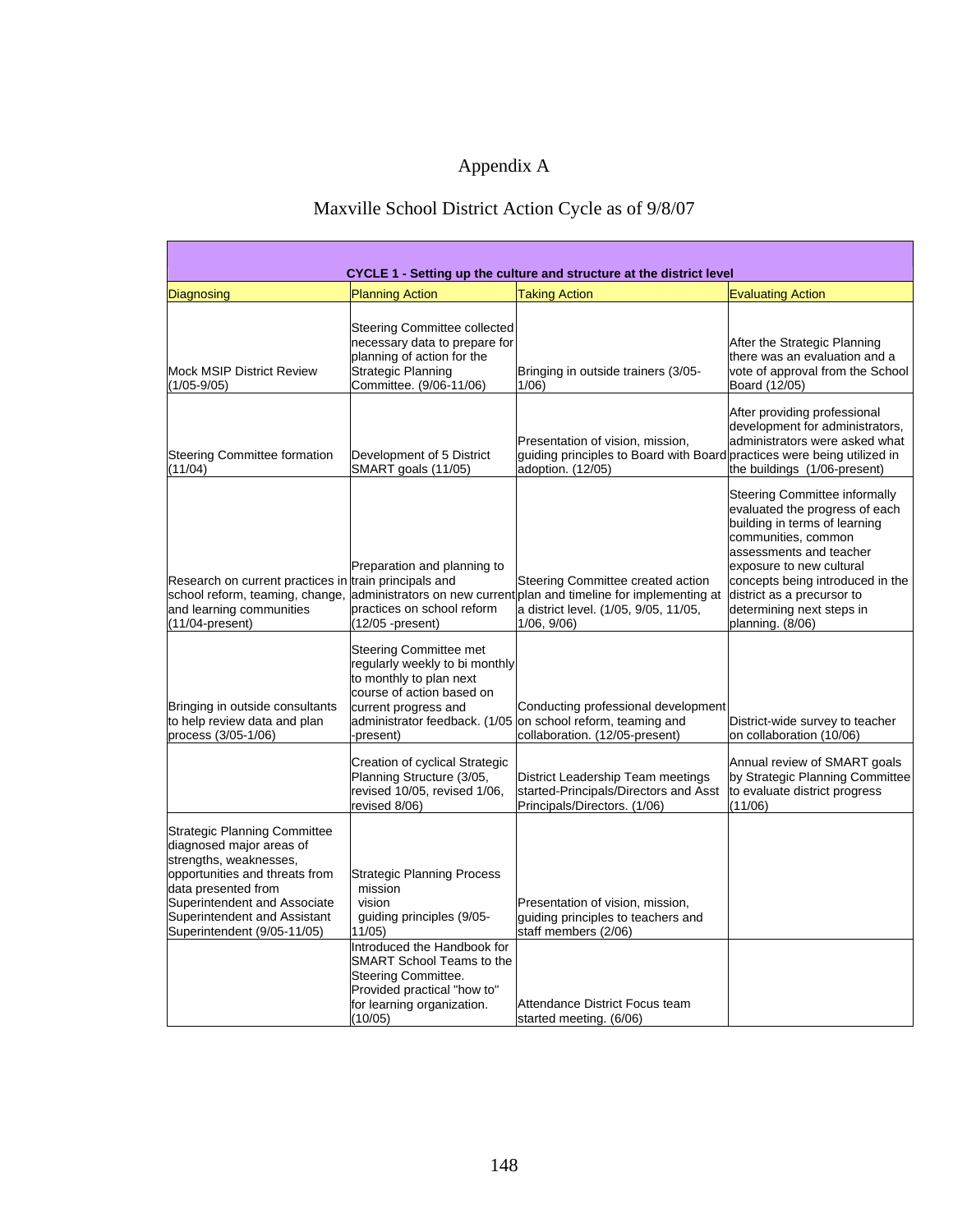| Bring in outside consultants<br>from state university to plan<br>action based on diagnosis. | Some Steering Committee members<br>attending Professional Learning<br>Communities workshops with<br>DuFour, DuFour and Eaker (7/06).               |  |
|---------------------------------------------------------------------------------------------|----------------------------------------------------------------------------------------------------------------------------------------------------|--|
|                                                                                             | Collaboration and communication<br>District Focus team started meeting.<br>(7/06)                                                                  |  |
|                                                                                             | District Focus Teams are filtering<br>data to the building levels. Building<br>level teams will report back to the<br>district. (6/06-present)     |  |
|                                                                                             | Reorganized the method and process<br>by which data is collected and stored<br>for easy use of district. (12/05-<br>present)                       |  |
|                                                                                             | Promoted common assessments<br>across the district (1/06-present)                                                                                  |  |
|                                                                                             | Purchase of Pearson Inform and<br>Benchmark for data and common<br>assessments (6/06)<br>trained administrators (6/06)<br>trained teachers (10/06) |  |
|                                                                                             | Strategic Communication within the<br>district and throughout the community<br>through posters, flyers and brochures<br>(8/06)                     |  |
|                                                                                             | Creation of PK-12 Vertical teams as a<br>result of 11/06 Strategic Planning<br>Committee. (11/06 to present)                                       |  |

|  | CYCLE 2 - Facilitating the culture, structure and teaming throughout the implementation of PK-12 Vertical Teams led by |  |  |
|--|------------------------------------------------------------------------------------------------------------------------|--|--|
|--|------------------------------------------------------------------------------------------------------------------------|--|--|

| teacher leaders                                                                                                               |                                                                                                       |                                                                                                                                                                                                                                               |                                                                                                                                                       |  |  |  |
|-------------------------------------------------------------------------------------------------------------------------------|-------------------------------------------------------------------------------------------------------|-----------------------------------------------------------------------------------------------------------------------------------------------------------------------------------------------------------------------------------------------|-------------------------------------------------------------------------------------------------------------------------------------------------------|--|--|--|
| <b>Diagnosing</b>                                                                                                             | <b>Planning Action</b>                                                                                | <b>Taking Action</b>                                                                                                                                                                                                                          | <b>Evaluating Action</b>                                                                                                                              |  |  |  |
| Team Feedback Survey was<br>created by the Steering<br>Committee (1/07)                                                       | Steering Committee planned<br>professional development<br>based on the Team<br>Feedback Survey (4/07) | Vertical Team Meetings (3 hour<br>meetings) were held (3/07 to present)<br>Communication Arts - 4 meetings<br>Mathematics - 4 meetings<br>Science - 3 meetings<br>Social Studies - 3 meetings                                                 | Analysis of the Team Feedback<br>Survey $(4/07 - 7/07)$ by Steering<br>Committee, District Leadership<br>Team, Data Analysis and<br>Assessment Team.  |  |  |  |
| Team Feedback Survey was<br>piloted with 10 individuals (2/07)                                                                | Vertical team meetings were<br>scheduled and members<br>notified (4/07 to present)                    | Data Analysis and Assessment Team Analysis of the teacher leader<br>meetings were held. (5/07 to present) linterviews by Steering<br>2 meetings and trainings                                                                                 | Committee (7/07)                                                                                                                                      |  |  |  |
| Team Feedback Survey was<br>distributed to all vertical team<br>members, collected, and<br>analyzed (4/07)                    | Substitute teachers were<br>obtained for members of<br>vertical team meetings (4/07<br>to present)    | Individual (half day) trainings with<br>teacher leaders were conducted with<br>the superintendent (4/07 to present)<br>Communication Arts- 3 trainings<br>Mathematics - 3 trainings<br>Science $-2$ trainings<br>Social Studies - 2 trainings | Analysis of the Collaboration<br>Focus Team Survey by<br>Collaboration Focus Team,<br>District Leadership Team, and<br>Steering Committee (4/07-7/07) |  |  |  |
| Steering Committee planned<br>new strategies for training based with the assistant<br>on the teacher leader survey.<br>(8/07) | Individual trainings for the<br>teacher leaders were planned<br>superintendent. (4/07 to<br>present)  | Interviews were conducted with the<br>five teacher leaders (6/07)<br>Creation of teacher leader resource                                                                                                                                      | Personal Journaling (1/06 -<br>present)                                                                                                               |  |  |  |
|                                                                                                                               |                                                                                                       | quide with outline of basics. (8/07)<br>Personal Journaling (1/06 to present)                                                                                                                                                                 |                                                                                                                                                       |  |  |  |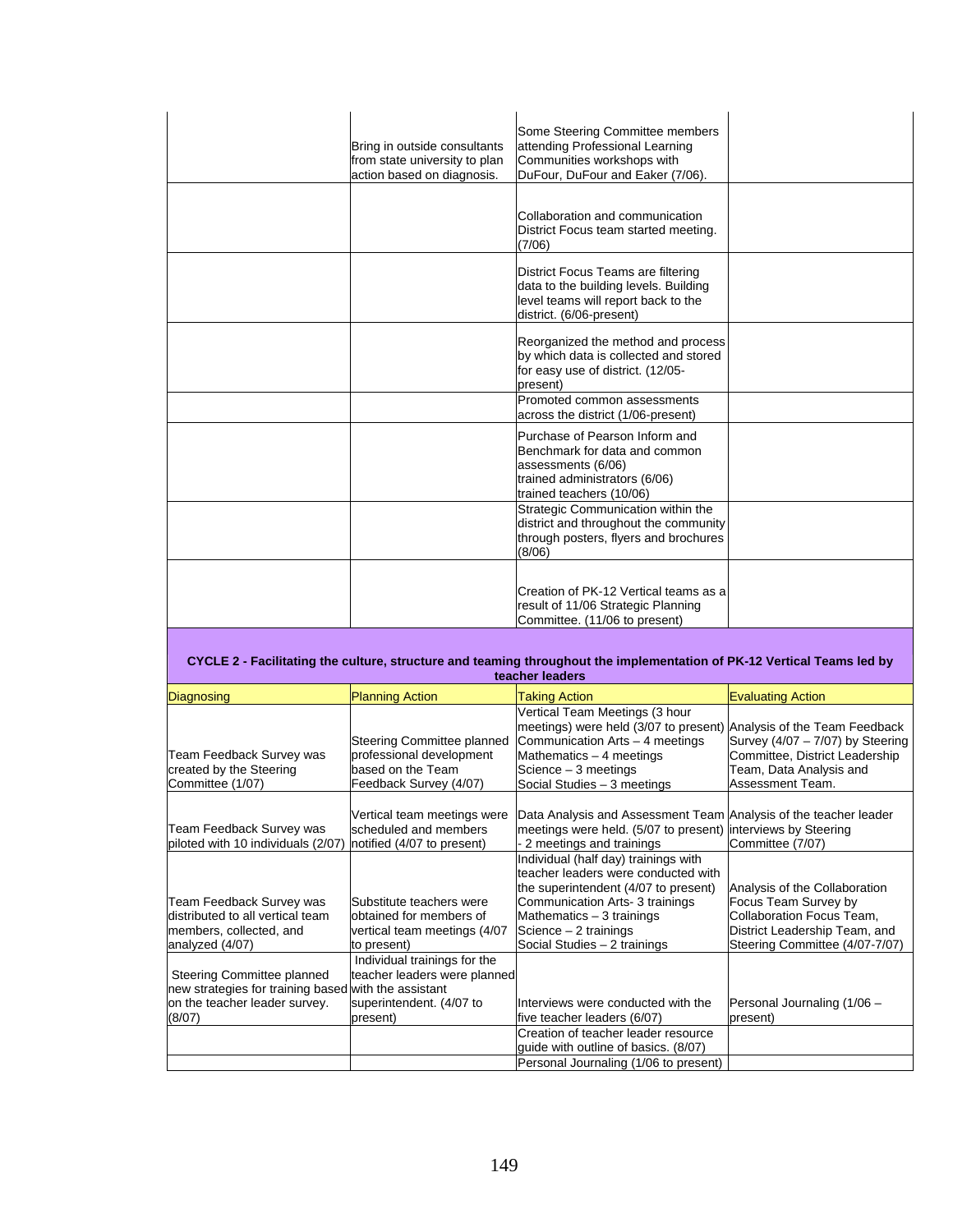| Collaboration Focus Team Survey<br>team created, team revised and given |  |
|-------------------------------------------------------------------------|--|
| through the intranet to all certified                                   |  |
| staff (1/07-3/07)                                                       |  |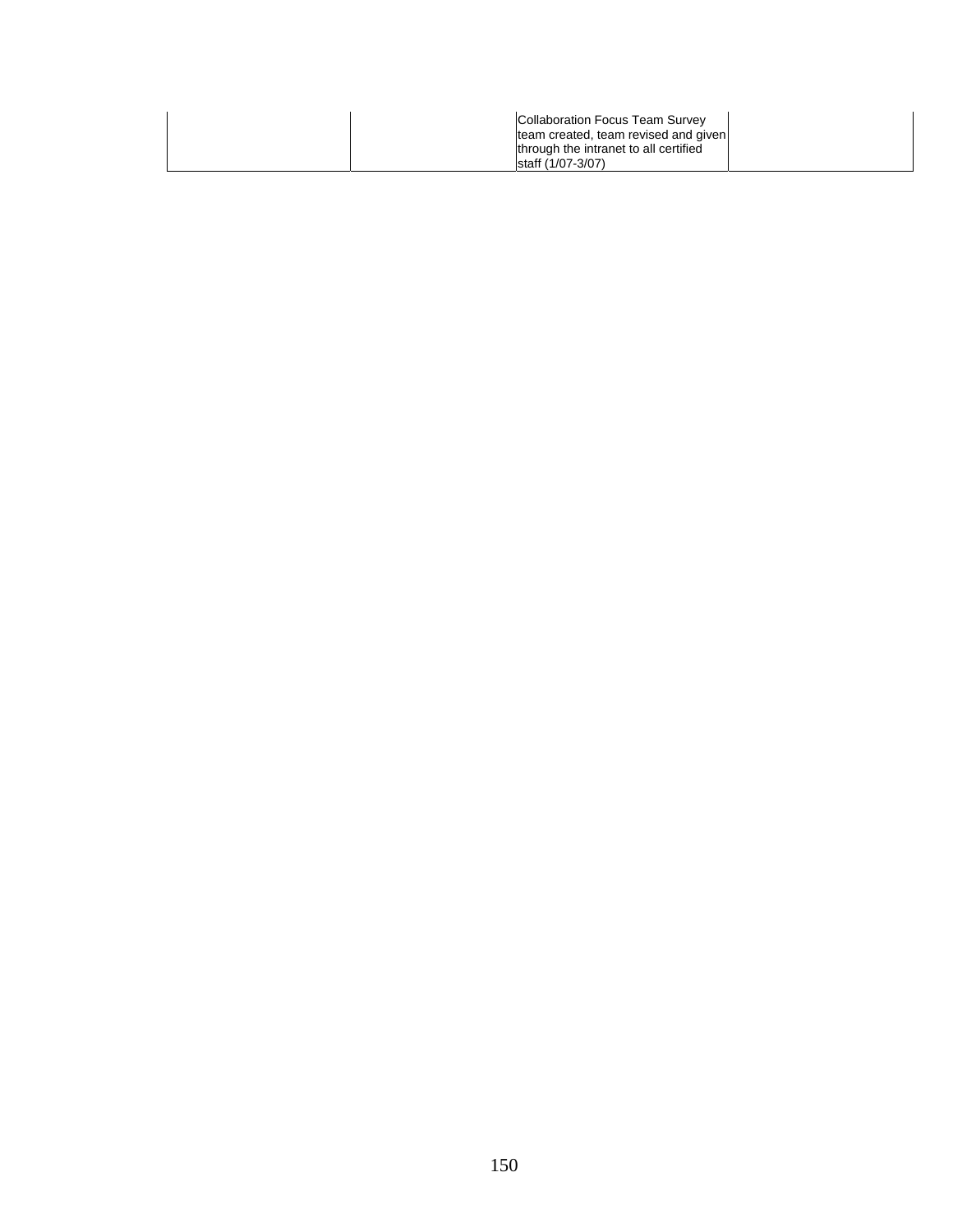### Appendix B

### Strategic Planning Structure

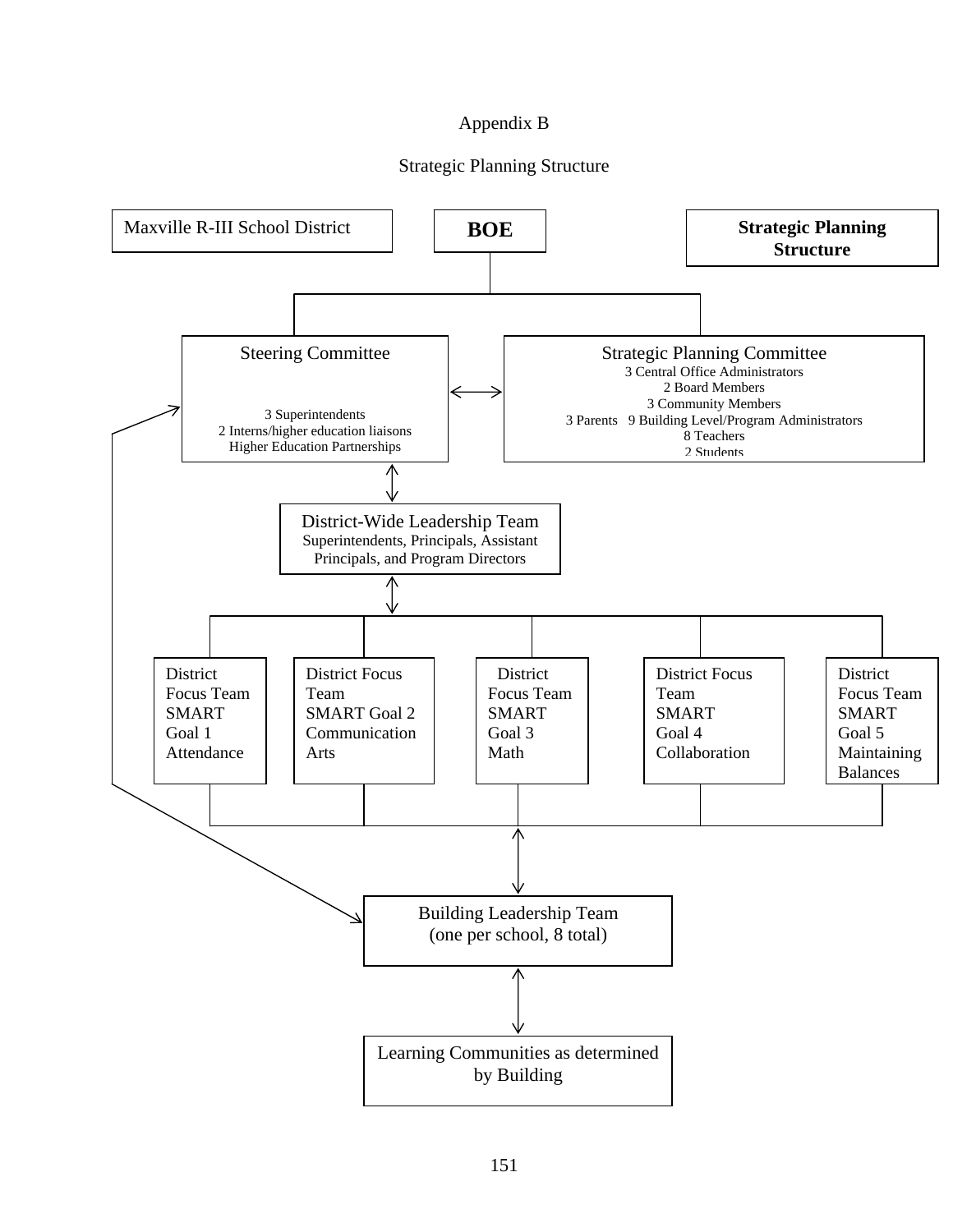

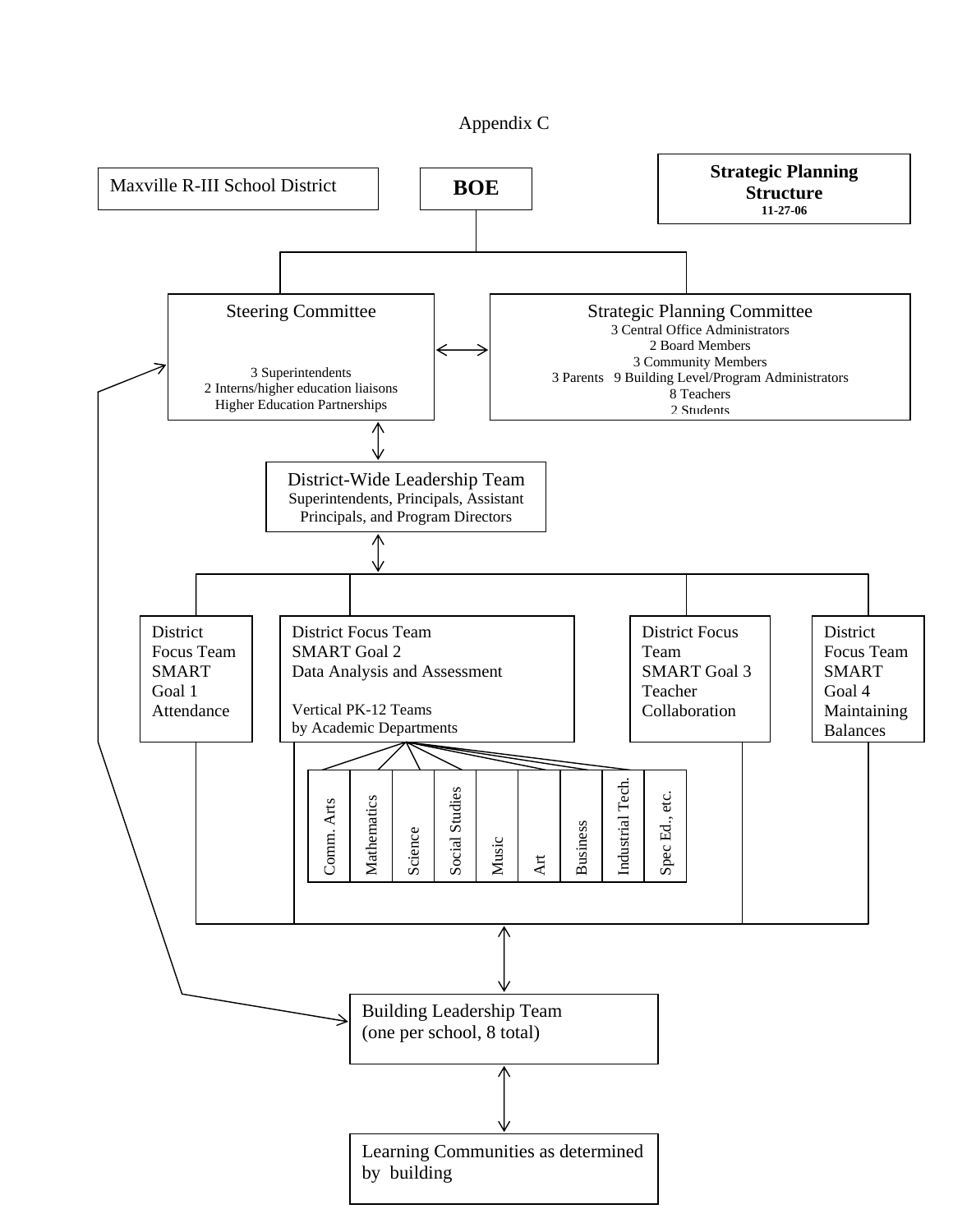# Appendix D

District Survey for Administrators on Professional Learning Communities

### Implementation

| Create team norms for staff.                                                                       |
|----------------------------------------------------------------------------------------------------|
| Discuss concept of consensus.                                                                      |
| Discuss basic teaming tools: Fist-to-Five Brainstorming SWOT Analysis                              |
| $\vert$ small group input to final product $\vert \vert$ team agendas                              |
| Creation of Building Leadership Team (BLT) with equal representation                               |
| Introduce concept of Professional Learning Community to: BLT<br><b>Staff</b>                       |
| Discuss reason "why" behind Professional Learning Community: BLT                                   |
| <b>Staff</b>                                                                                       |
| Discuss importance of a "culture of learning": $\Box$ BLT<br><b>Staff</b>                          |
| Discuss concept of "all kids can learn" : □ BLT<br>Staff                                           |
| Create school building mission, vision, and values (commitments): $\Box$ Staff                     |
| Discuss SMART goals components and how connected to mission, vision, and values.                   |
| Discuss concept of continuous inquiry cycle-continuous improvement- as compared                    |
| to school improvement.                                                                             |
| Discuss collaboration definition as defined by DuFour in relation to student                       |
| achievement.                                                                                       |
| Discuss concept of collaboration vs isolation.                                                     |
| Discuss concept of teaching vs learning.                                                           |
| Discuss variations of a theme.                                                                     |
| Discuss cultural shifts in learning communities:                                                   |
| Shift in purpose                                                                                   |
| <b>Shift in Assessments</b>                                                                        |
| Shift in response when students don't learn                                                        |
| Shift in the work of teachers                                                                      |
| Shift in focus                                                                                     |
| Shift in school culture                                                                            |
| Shift in professional development                                                                  |
| $\Box$ Created structure for horizontal teaming $\Box$ within the school day $\Box$ outside school |
| day                                                                                                |
| grade level teams   department teams   vertical teams                                              |
| All teachers on staff are on a learning community.                                                 |
| Discussion on importance of celebration for the learning community. Create ways to                 |
| celebrate successes.<br>Discussion of 4 critical questions of learning with staff.                 |
| Identification of essential outcomes in the following content areas: (List)                        |
|                                                                                                    |
| Creation of common pacing in the following content areas: (List)                                   |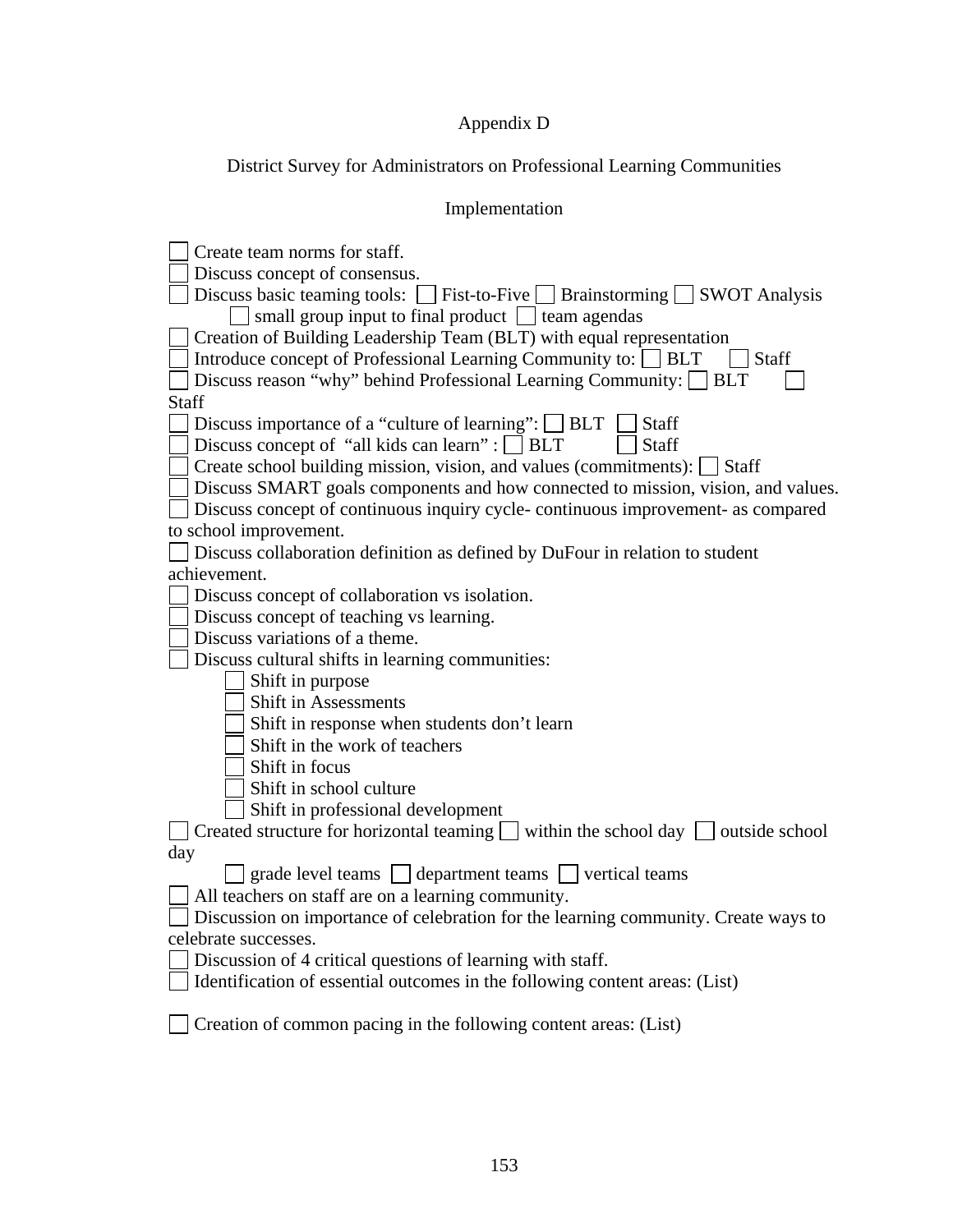| Discussion of valid, balanced common assessment.                                      |
|---------------------------------------------------------------------------------------|
| $\Box$ Creation of common formative assessments in the following content areas (List) |

| Develop common scoring guides. |  |
|--------------------------------|--|

Discuss process in analyzing data.

Creation of systematic interventions when students don't learn. (List)

Creation of systematic extensions when students do learn. (List)

 Discussion of meaning of "Professional" Discussion of focus on "results".

What are your current concerns with learning communities? (List)

What strengths do you see in learning communities. (List)

What do you feel that the next step is or more assistance is needed at this time.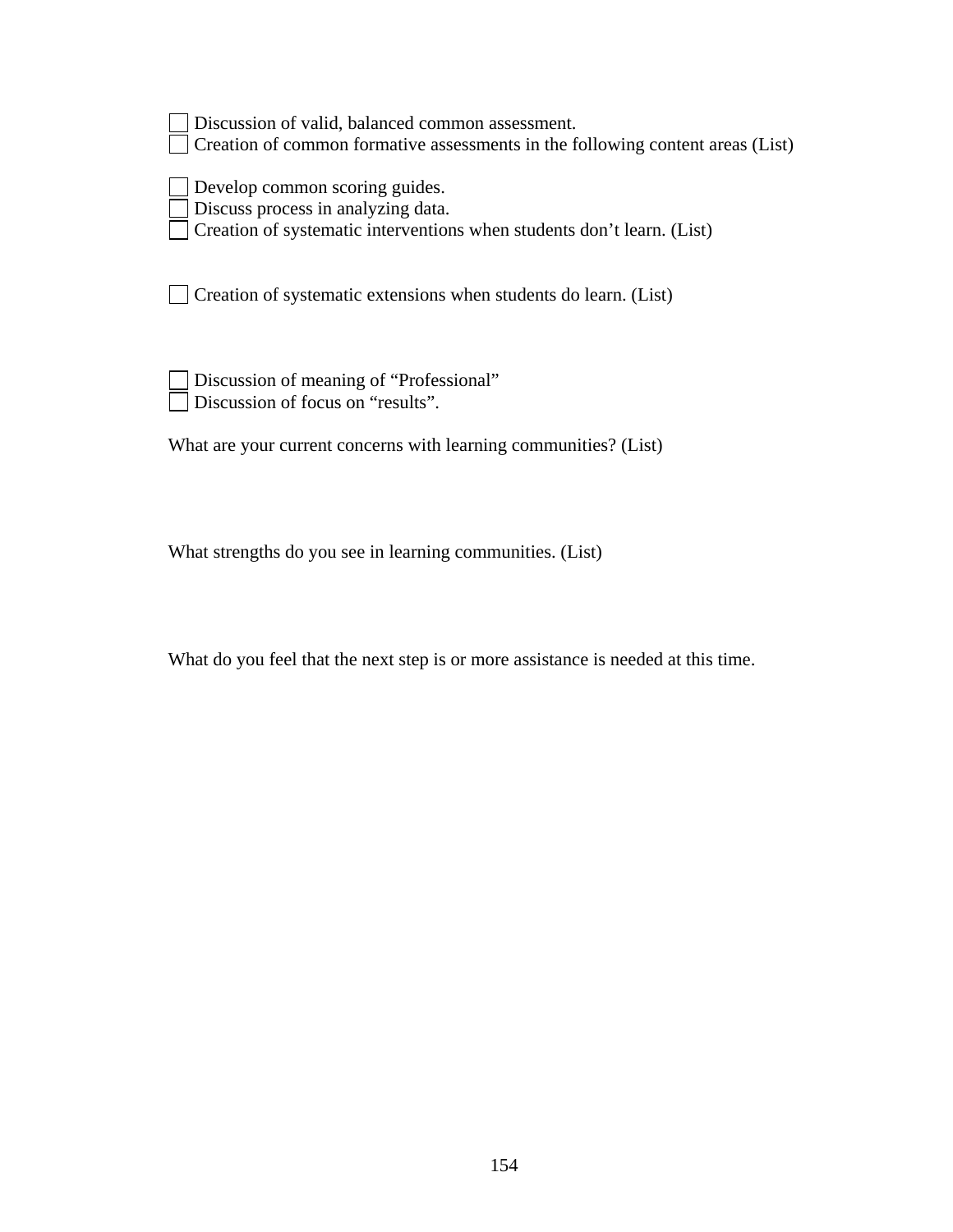### Appendix E Feedback Survey on the Purposes of District Teams

- 1. I have participated on the following teams (please circle all that apply):
	- District Leadership Team
	- District Focus Team
	- Building Leadership Team
	- Building Focus Team
	- Professional Learning Community
	- Other: \_\_\_\_\_\_\_\_\_\_\_\_\_\_\_\_\_\_\_\_\_\_

|                                                        | Not at all | To some extent | Well | to teach others<br>I understand<br>well enough |
|--------------------------------------------------------|------------|----------------|------|------------------------------------------------|
| I understand the importance and purpose of team norms. |            |                |      |                                                |
| I understand the purpose of this K-12 vertical team.   |            |                |      |                                                |
| I understand what consensus means.                     |            |                |      |                                                |
| I understand basic teaming tools of:                   |            |                |      |                                                |
| Fist-to-five<br>$\bullet$                              |            |                |      |                                                |
| Brainstorming                                          |            |                |      |                                                |
| Team agendas                                           |            |                |      |                                                |
| Small group input to final product                     |            |                |      |                                                |
| <b>SWOT</b> analysis                                   |            |                |      |                                                |
| I understand the current vision, mission, and guiding  |            |                |      |                                                |
| principles of the district.                            |            |                |      |                                                |
| I understand how to analyze and use data to make a     |            |                |      |                                                |
| decision.                                              |            |                |      |                                                |
| I understand the importance of using researched based  |            |                |      |                                                |
| interventions                                          |            |                |      |                                                |
| I understand the components of a SMART goal.           |            |                |      |                                                |
| I understand the components of an action plan.         |            |                |      |                                                |
| I understand the concept of systems thinking           |            |                |      |                                                |
| I understand the plan, do, study, act cycle.           |            |                |      |                                                |
| I understand the group stages of forming, storming,    |            |                |      |                                                |
| norming, performing.                                   |            |                |      |                                                |
| I understand collaboration as defined by DuFour.       |            |                |      |                                                |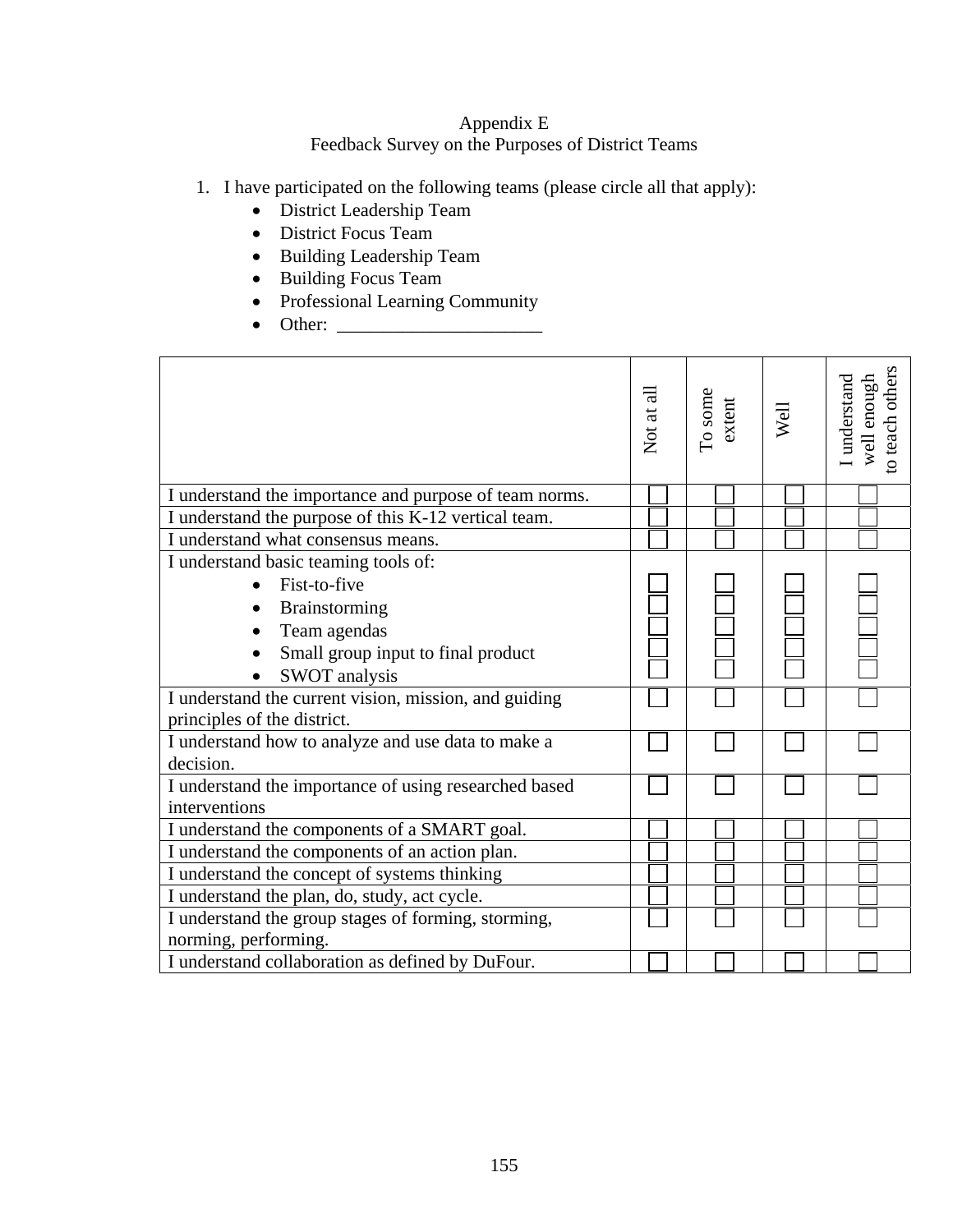### Appendix F

Feedback Survey on the Purposes of District Teams attached to research

I have participated on the following teams (please circle all that apply):

- District Leadership Team
- District Focus Team
- Building Leadership Team
- Building Focus Team
- Professional Learning Community
- Other: \_\_\_\_\_\_\_\_\_\_\_\_\_\_\_\_\_\_\_\_\_\_

|                                                                                                                                                    | Not at all | To some extent | Well | I understand well<br>enough to teach<br>others |
|----------------------------------------------------------------------------------------------------------------------------------------------------|------------|----------------|------|------------------------------------------------|
| I understand the importance and purpose of team norms.<br>(Conzemius & O'Neil, 2002; Preskill & Torres, 1999)                                      |            |                |      |                                                |
| I understand the purpose of this K-12 vertical team.<br>(Katzenbach & Smith, 1993; Schmoker, 1999)                                                 |            |                |      |                                                |
| I understand what consensus means. (Conzemius & O'Neil, 2002)                                                                                      |            |                |      |                                                |
| I understand basic teaming tools of:                                                                                                               |            |                |      |                                                |
| Fist-to-five<br>$\bullet$                                                                                                                          |            |                |      |                                                |
| Brainstorming                                                                                                                                      |            |                |      |                                                |
| Team agendas                                                                                                                                       |            |                |      |                                                |
| Small group input to final product                                                                                                                 |            |                |      |                                                |
| SWOT analysis                                                                                                                                      |            |                |      |                                                |
| (Conzemius & O'Neil, 2002; Ford & Randolph, 1992)                                                                                                  |            |                |      |                                                |
| I understand the current vision, mission, and guiding principles of the                                                                            |            |                |      |                                                |
| district.                                                                                                                                          |            |                |      |                                                |
| (Conzemius & O'Neil, 2002)                                                                                                                         |            |                |      |                                                |
| I understand how to analyze and use data to make a decision.<br>(Bernhardt, 2004; Hargraeves & Fullan, 1998; Leithwood, Aitken, &<br>Jantzi, 2006) |            |                |      |                                                |
| I understand the importance of using researched based interventions.<br>(DuFour, 2006; Schmoker, 2006)                                             |            |                |      |                                                |
| I understand the components of a SMART goal.<br>(Conzemius & O'Neil, 2002)                                                                         |            |                |      |                                                |
| I understand the components of an action plan.<br>(Conzemius & O'Neil, 2002)                                                                       |            |                |      |                                                |
| I understand the concept of systems thinking<br>(Preskill & Torres, 1999)                                                                          |            |                |      |                                                |
| I understand the plan, do, study, act cycle. (Demings, 1986)                                                                                       |            |                |      |                                                |
| I understand the group stages of forming, storming, norming,                                                                                       |            |                |      |                                                |
| performing. (Conzemius & O'Neil, 2002; Davis, 2003)                                                                                                |            |                |      |                                                |
| I understand collaboration as defined by DuFour. (2006)                                                                                            |            |                |      |                                                |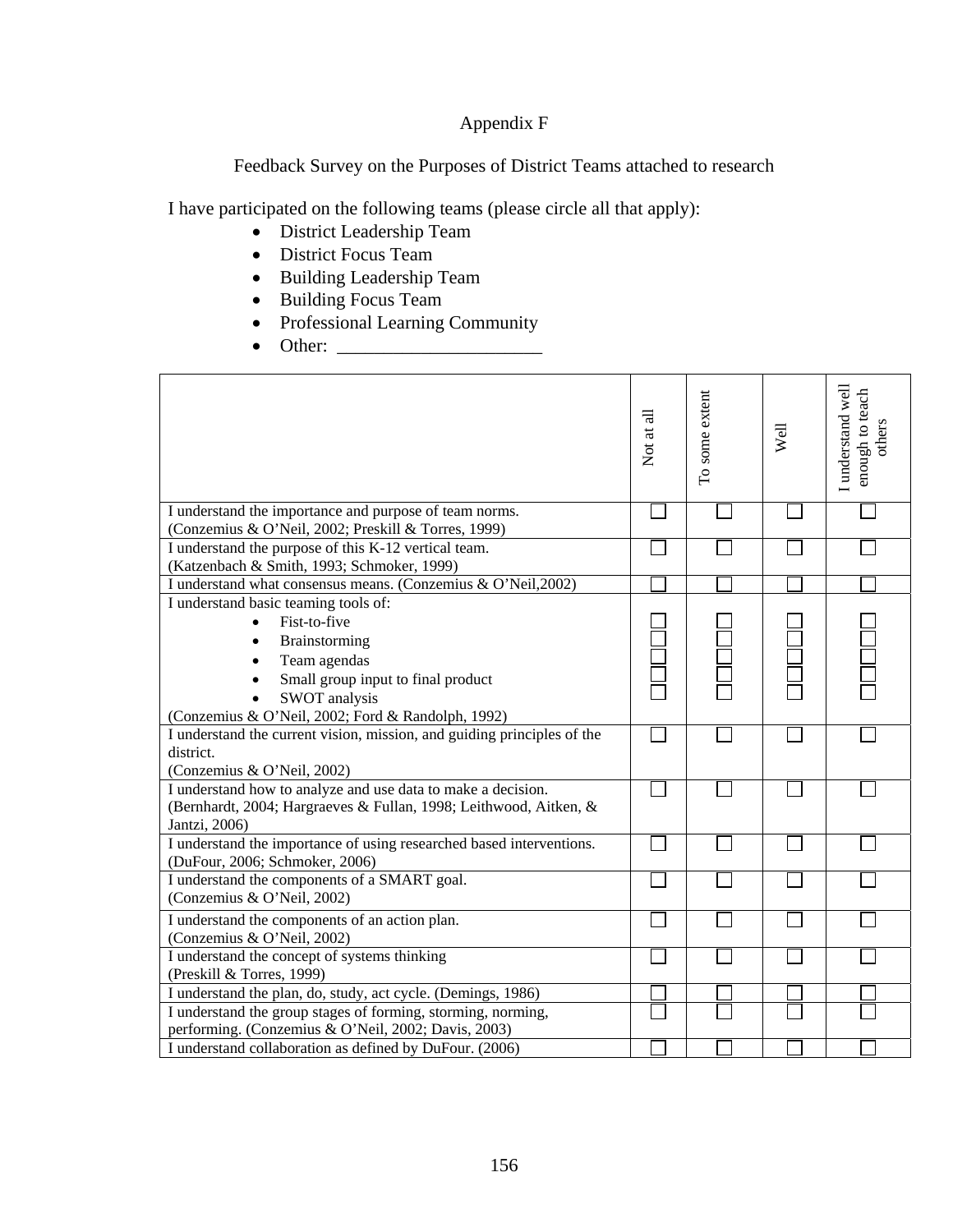### Appendix G

### Informed Consent for Surveys

March, 2007 Dear Participant:

Thank you for considering participating in the study of implementation of supports needed for teacher leaders to develop teaming in your school. This study is being conducted as a research project in a doctoral program as part of the dissertation process. The study will be used to enhance the implementation process as well as to identify things that serve to facilitate and act as barriers to the implementation of teaming.

As a study participant, you will respond to survey questions related to teaming. The time allowed for the survey is not expected to take more than five minutes. The survey information will be utilized to plan team professional development. Please read below to understand how your input will be used in the study and how your rights as a participant will be protected.

**Participation in this study is completely voluntary.** You may withdraw from participation at any time you wish, including in the middle of the survey or after it is completed. If you decide at a later time that you do not want your input included in the study, I will respect that decision. Please do not hesitate to contact me with any concerns or questions about your participation. You may contact me at 573-346- 9242. You may also contact campus IRB 573-882-9585 or [umcresearchcirb@missouri.edu.](mailto:umcresearchcirb@missouri.edu)

**\*Participation will not impact your performance evaluation.** Your decision to participate or not as well as any information collected will not impact your performance evaluation as an employee in the school district. The purpose of this study is to enhance and support the implementation of teacher team leaders. In no manner will it be used to evaluate individual employees. If you have concerns about this you may contact campus IRB 573-882-9585 or [umcresearchcirb@missouri.edu](mailto:umcresearchcirb@missouri.edu).

**\*Your identity will be protected in reporting of the findings.** Your real name may appear in public records as an employee of this school; however, a pseudonym will be used for the school district name in the dissertation document. No mention of the actual district will be included in the dissertation. If at this point you are still interested in participating, please complete the consent form below. Keep the top part of this letter for future reference. Thank you for your time and consideration.

Sincerely,

Kristy Kindwall

Consent Form

I, **\_\_\_\_\_\_\_\_\_\_\_\_\_\_\_\_\_\_\_\_\_\_\_\_\_\_\_\_\_\_\_\_\_**, agree to participate in the study of implementation of supports needed for teacher leaders to develop teaming in your school being conducted by Kristy Kindwall. I understand that:

\_\_\_\_\_\_\_\_\_\_\_\_\_\_\_\_\_\_\_\_\_\_\_\_\_\_\_\_\_\_\_\_\_\_\_\_\_\_\_\_\_\_\_\_\_\_\_\_\_\_\_\_\_\_\_\_\_\_\_\_\_\_\_\_\_\_\_\_\_\_\_\_\_\_\_\_\_\_

\*the survey data is for dissertation use.

\*my participation is completely voluntary, and I may withdraw at any point in the study. \*my identity will be protected in reporting of the findings.

\*no information collected will be used as part of your performance evaluation as an employee. Signed: \_\_\_\_\_\_\_\_\_\_\_\_\_\_\_\_\_\_\_\_\_\_\_\_\_\_\_\_\_\_\_\_\_\_\_\_\_\_\_ Date: \_\_\_\_\_\_\_\_\_\_\_\_\_\_\_\_\_\_\_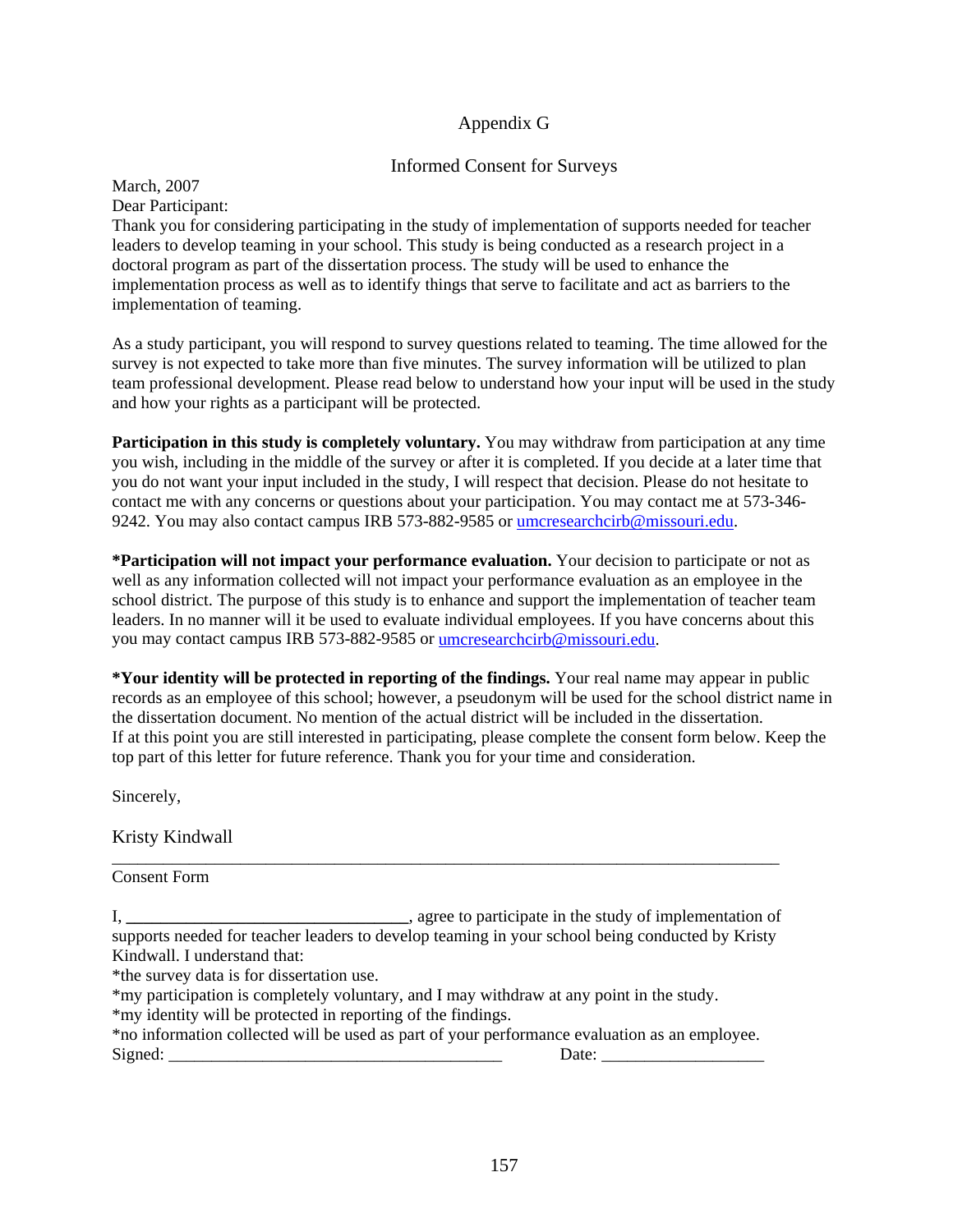Appendix H Vertical Team Members by Position and Building Included in this study

| 1 Elem                                                                                                                                 | 2 Elem                     | 3 Elem                     | 4 Elem                                                                                                                  | <b>MMS</b>                                                           | <b>MHS</b>                                                                                              | Admin                                                                                    |
|----------------------------------------------------------------------------------------------------------------------------------------|----------------------------|----------------------------|-------------------------------------------------------------------------------------------------------------------------|----------------------------------------------------------------------|---------------------------------------------------------------------------------------------------------|------------------------------------------------------------------------------------------|
| <b>Communication Arts</b>                                                                                                              |                            | 22 total                   |                                                                                                                         |                                                                      |                                                                                                         |                                                                                          |
| PATTeacher (pk)<br>Teacher $(k)$<br>Teacher $(1)$<br>Teacher (2)<br>Teacher (3)<br>Curriculum<br>Coordinator<br>elementary             | Teacher (k)<br>Teacher (4) | Teacher (3)<br>Teacher (5) | Teacher (4)<br>Teacher (5)<br>Teacher (6)                                                                               | Teacher (7)<br>Teacher (8)                                           | Teacher (9)<br>Teacher (10)<br>Teacher $(11)$<br>Teacher (12)<br>Curriculum<br>Coordinator<br>secondary | Director of<br>Special<br>Education<br>Assistant<br>Superintendent                       |
| <b>Mathematics</b>                                                                                                                     | 24 Total                   |                            |                                                                                                                         |                                                                      |                                                                                                         |                                                                                          |
| Special<br>Education<br>Teacher (pk)<br>Teacher (k)<br>Teacher $(1)$<br>Teacher (2)<br>Teacher (3)                                     | Teacher (2)<br>Teacher (4) | Teacher (3)<br>Teacher (4) | Teacher (4)<br>Teacher (5)<br>Teacher (6)<br>Curriculum<br>Coordinator<br>elementary                                    | Teacher (7)<br>Teacher (8)<br>Special<br>Education<br>Teacher        | Teacher (9)<br>Teacher (10)<br>Teacher $(11)$<br>Curriculum<br>Coordinator<br>secondary                 | Principal<br>Elementary (4)<br>Principal<br>Middle School<br>Assistant<br>Superintendent |
| <b>Science</b>                                                                                                                         | 20 Total                   |                            |                                                                                                                         |                                                                      |                                                                                                         |                                                                                          |
| Teacher (k)<br>Teacher $(1)$<br>Teacher (2)<br>Teacher (3)                                                                             | Teacher $(1)$              | Teacher (4)                | Teacher (4)<br>Teacher (5)<br>Teacher (6)<br>Special<br>Education<br>Teacher<br>Curriculum<br>Coordinator<br>elementary | Teacher (7)<br>Teacher (8)<br>Curriculum<br>Coordinator<br>Secondary | Teacher (9)<br>Teacher (10)<br>Teacher $(11)$<br>Teacher (12)                                           | Principal<br>Elementary $(1)$<br>Assistant<br>Superintendent                             |
| <b>Social Studies</b>                                                                                                                  |                            | 21 Total                   |                                                                                                                         |                                                                      |                                                                                                         |                                                                                          |
| Teacher (k)<br>Teacher (1)<br>Teacher (2)<br>Teacher (3)<br>Curriculum<br>Coordinator<br>elementary<br>Special<br>Education<br>Teacher | Teacher (2)                | Teacher (2)<br>Teacher (3) | Teacher (4)<br>Teacher (5)<br>Teacher (6)                                                                               | Teacher (7)<br>Teacher (8)<br>Curriculum<br>Coordinator<br>Secondary | Teacher (9)<br>Teacher (10)<br>Teacher $(11)$<br>Teacher (12)                                           | Principal High<br>School<br>Assistant<br>Superintendent                                  |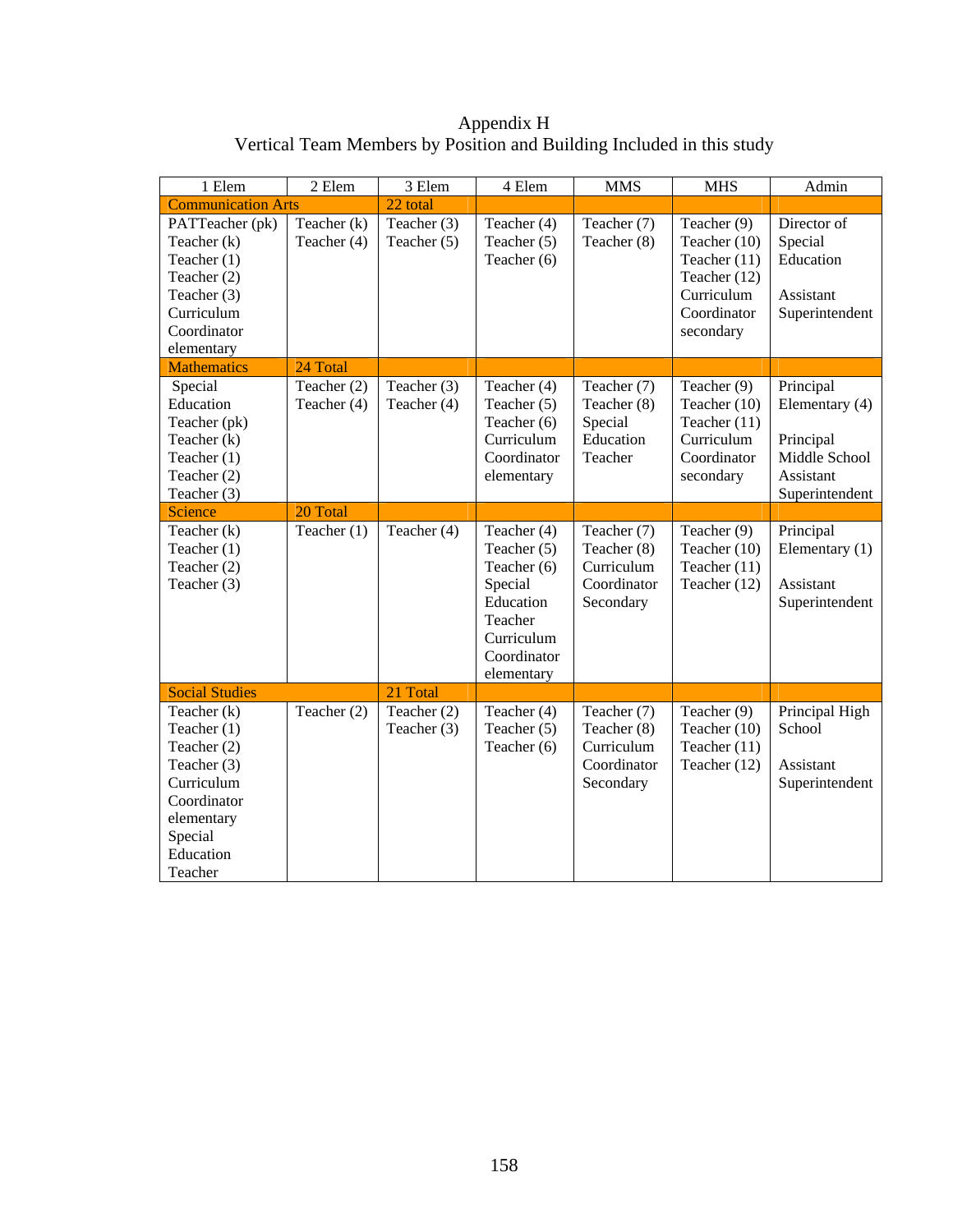### Appendix I Interview Protocol for Teacher Team Leaders

- 1. What was the purpose of this PK-12 vertical team?
- 2. How does the vertical team benefit the district?
- 3. Describe your experience of being a teacher team leader.
- 4. How has your team evolved or changed from the first meeting?
- 5. How has this experience been different than the district's past traditional building or district committee meetings?
- 6. Did the vertical team accomplish the purpose of the team? If yes, how… If no, why not.
- 7. Describe any difficulties the team experienced in this process of accomplishing its purpose.
- 8. Describe any successes the team experienced in this process of accomplishing its purpose.
- 9. How did the district support you in being an effective team leader?
- 10. How did the interventions that addressed the weaknesses in the Team Feedback Survey work?
- 11. What interventions were most effective?
- 12. What teaming tools did you find the most effective?
- 13. How have you been able to maintain alignment with the district's vision, mission, and guiding principles?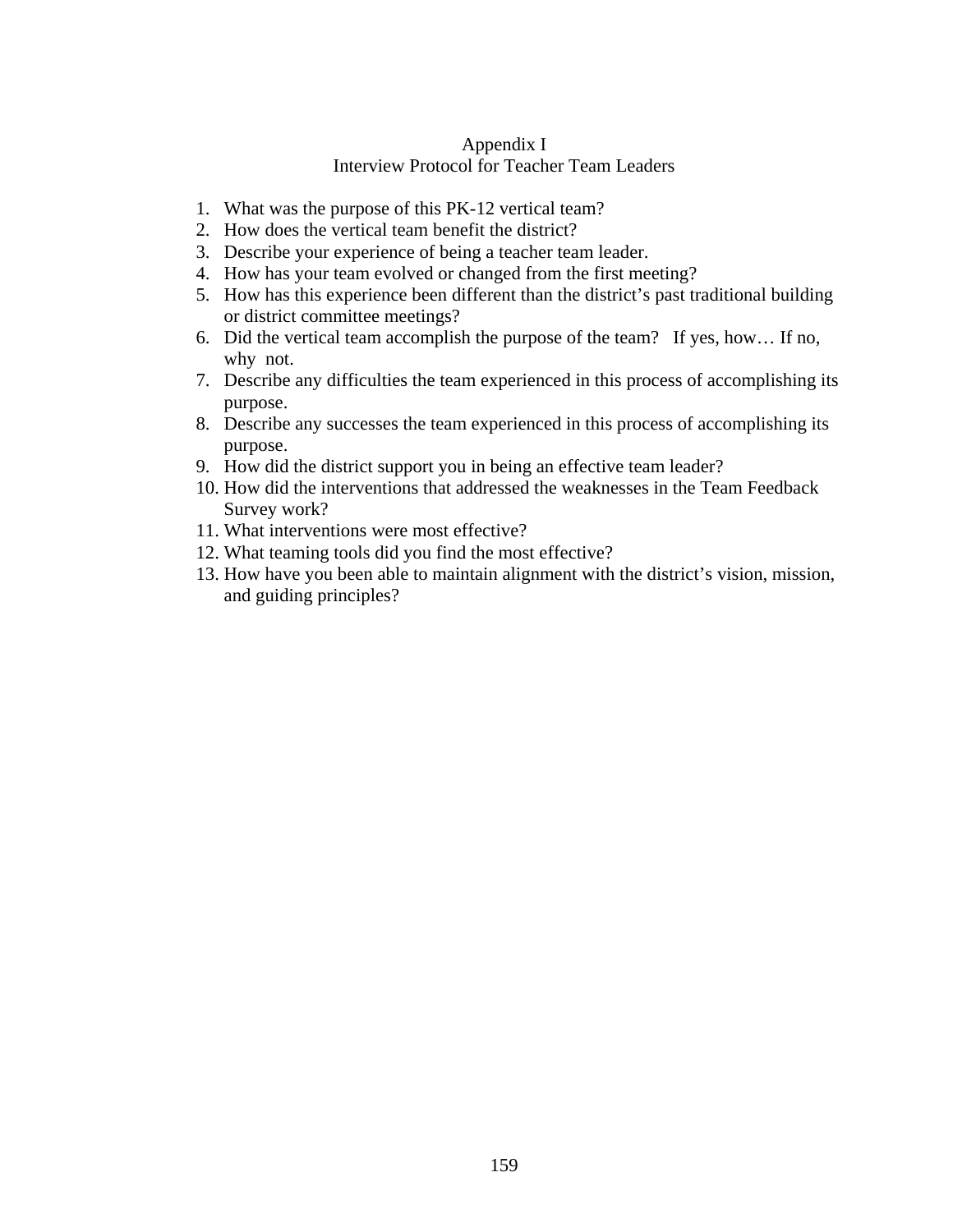### Appendix J

### Informed Consent (Interview)

March, 2007 Dear Participant:

Thank you for considering participating in the study of implementation of supports needed for teacher leaders to develop teaming in your school. This study is being conducted as a research project in a doctoral program as part of the dissertation process. The study will be used to enhance the implementation process as well as to identify things that serve to facilitate and act as barriers to the implementation of teaming.

As a study participant, you will respond to questions related to the process of being a teacher team leader The time allowed for the interview is not expected to take more than one hour. You may also be invited to participate in a follow-up interview which will be limited to one hour. Please read below to understand how your input will be used in the study and how your rights as a participant will be protected.

**Participation in this study is completely voluntary.** You may withdraw from participation at any time you wish, including in the middle of the interview or after it is completed. If you decide at a later time that you do not want your input included in the study, I will respect that decision. Please do not hesitate to contact me with any concerns or questions about your participation. You may contact me at 573-346- 9242. You may also contact campus IRB 573-882-9585 or [umcresearchcirb@missouri.edu.](mailto:umcresearchcirb@missouri.edu)

**\*Participation will not impact your performance evaluation.** Your decision to participate or not as well as any information collected will not impact your performance evaluation as an employee in the school district. The purpose of this study is to enhance and support the implementation of teacher team leaders. In no manner will it be used to evaluate individual employees. If you have concerns about this you may contact campus IRB 573-882-9585 or [umcresearchcirb@missouri.edu](mailto:umcresearchcirb@missouri.edu).

**\*Your identity will be protected in reporting of the findings.** Your real name may appear in public records as an employee of this school; however, a pseudonym will be used for the school district name in the dissertation document. No mention of the actual district will be included in the dissertation. Data collected for this dissertation will be kept at the Maxville R-III School District administration building for five years.

If at this point you are still interested in participating, please complete the consent form below. Keep the top part of this letter for future reference. Thank you for your time and consideration.

Sincerely, Kristy Kindwall

Consent Form

I, **\_\_\_\_\_\_\_\_\_\_\_\_\_\_\_\_\_\_\_\_\_\_\_\_\_\_\_\_\_\_\_\_\_**, agree to participate in the study of implementation of supports needed for teacher leaders to develop teaming in your school being conducted by Kristy Kindwall. I understand that:

\*the interview data is for dissertation use.

\*my participation is completely voluntary, and I may withdraw at any point in the study.

\*my identity will be protected in reporting of the findings.

|         | *no information collected will be used as part of your performance evaluation as an employee. |
|---------|-----------------------------------------------------------------------------------------------|
| Signed: | Date:                                                                                         |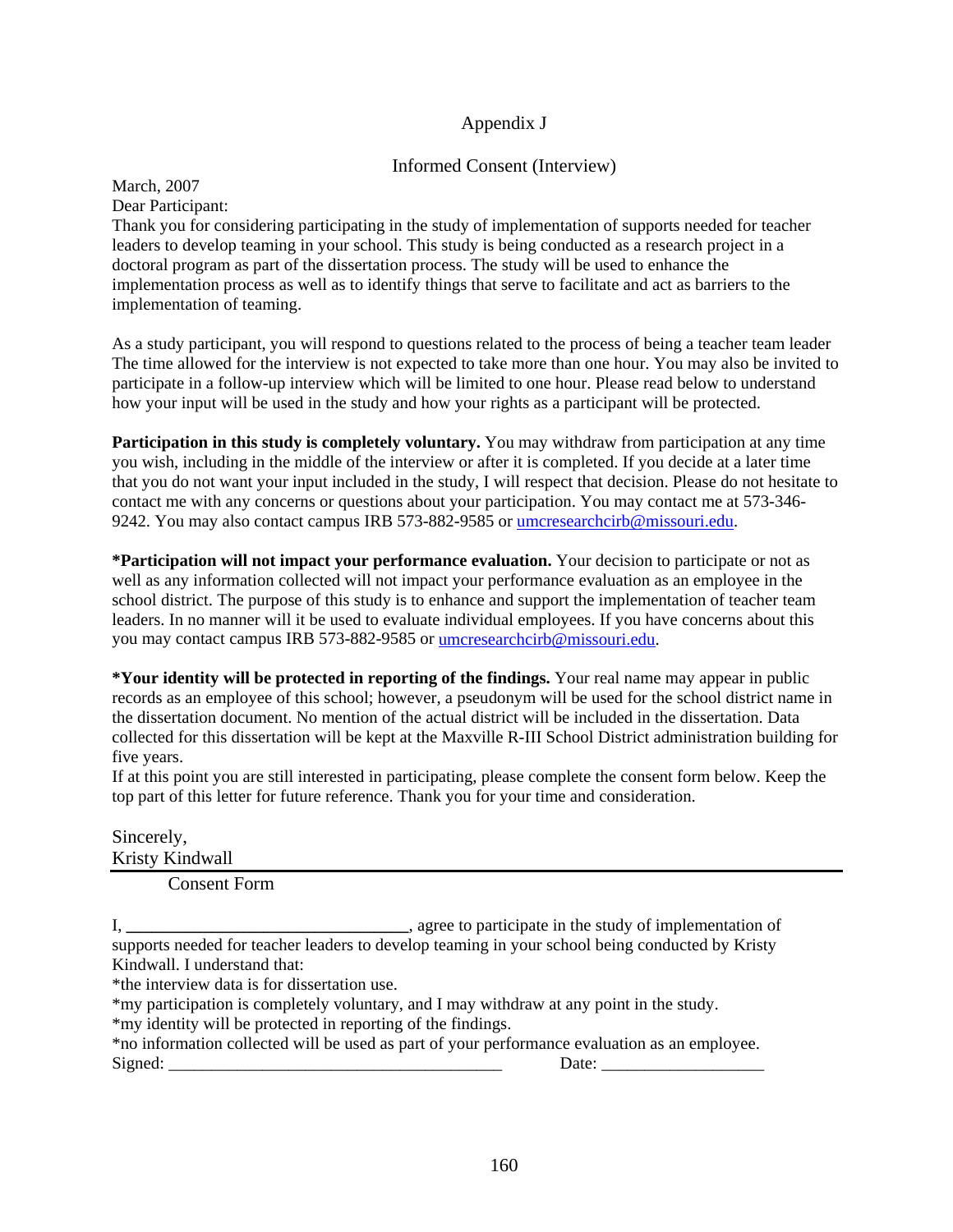# Appendix K

| Concept                                | Not at All | To Some<br>Extent | Well | Can Teach<br>Others |
|----------------------------------------|------------|-------------------|------|---------------------|
| Team norms                             | 5 %        | 26%               | 48%  | 8%                  |
| Purpose PK-12 team                     | 1%         | 30%               | 53%  | 7%                  |
| Consensus                              | 1%         | 15%               | 45%  | 26%                 |
| Fist-to-five                           | 31%        | 16%               | 22%  | 17%                 |
| Brainstorming                          | 0%         | 14%               | 47%  | 29%                 |
| Team agendas                           | 7%         | 22%               | 43%  | 17%                 |
| Small group input to final product     | 5%         | 26%               | 44%  | 15%                 |
| <b>SWOT</b> analysis                   | 61%        | 16%               | 5%   | 6%                  |
| Current vision, mission, guiding       | 0%         | 28%               | 55%  | 8%                  |
| principles                             |            |                   |      |                     |
| Analyze and use data to make decisions | 1%         | 25%               | 54%  | 9%                  |
| Researched based interventions         | 0%         | 21%               | 56%  | 14%                 |
| <b>SMART</b> goal components           | 5%         | 41%               | 41%  | 3%                  |
| Action plan components                 | 7%         | 46%               | 31%  | 7%                  |
| Systems thinking                       | 26%        | 40%               | 21%  | 3%                  |
| Plan, do, study, act                   | 22%        | 38%               | 24%  | 6%                  |
| Forming, storming, norming, performing | 29%        | 38%               | 17%  | 6%                  |
| Collaboration as defined by DuFour     | 29%        | 32%               | 26%  | 3%                  |

# Percent of Understanding based on TFS – All Teams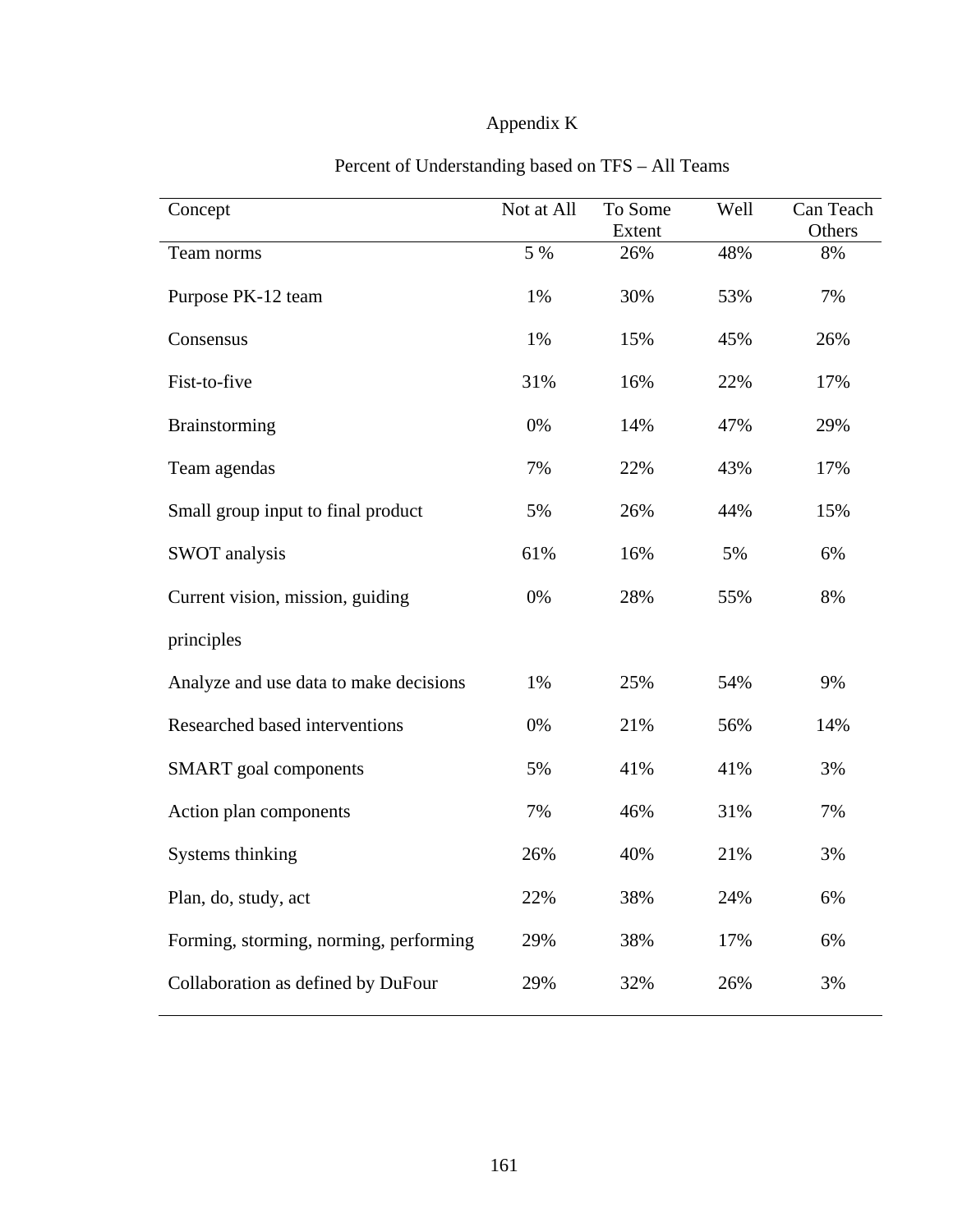# Appendix L

| Concept                                | Not at All | To Some<br>Extent | Well | Can Teach<br>Others |
|----------------------------------------|------------|-------------------|------|---------------------|
| Team norms                             | 4%         | 26%               | 61%  | 4%                  |
| Purpose PK-12 team                     | 4%         | 35%               | 57%  | 4%                  |
| Consensus                              | 4%         | 22%               | 48%  | 26%                 |
| Fist-to-five                           | 48%        | 8%                | 22%  | 22%                 |
| Brainstorming                          | 0%         | 22%               | 48%  | 30%                 |
| Team agendas                           | 8%         | 14%               | 52%  | 26%                 |
| Small group input to final product     | 8%         | 22%               | 48%  | 22%                 |
| <b>SWOT</b> analysis                   | 70%        | 22%               | 4%   | 4%                  |
| Current vision, mission, principles    | 0%         | 26%               | 70%  | 4%                  |
| Analyze and use data to make decisions | 0%         | 30%               | 57%  | 13%                 |
| Researched based interventions         | 0%         | 18%               | 74%  | 8%                  |
| <b>SMART</b> goal components           | 9%         | 48%               | 39%  | 4%                  |
| Action plan components                 | 13%        | 61%               | 22%  | 4%                  |
| Systems thinking                       | 30%        | 52%               | 14%  | 4%                  |
| Plan, do, study, act                   | 22%        | 39%               | 35%  | 4 %                 |
| Forming, storming, norming, performing | 30%        | 48%               | 13%  | 9%                  |
| Collaboration as defined by DuFour     | 39%        | 30%               | 30%  | 1%                  |

### Percent of Understanding based on TFS-Communication Arts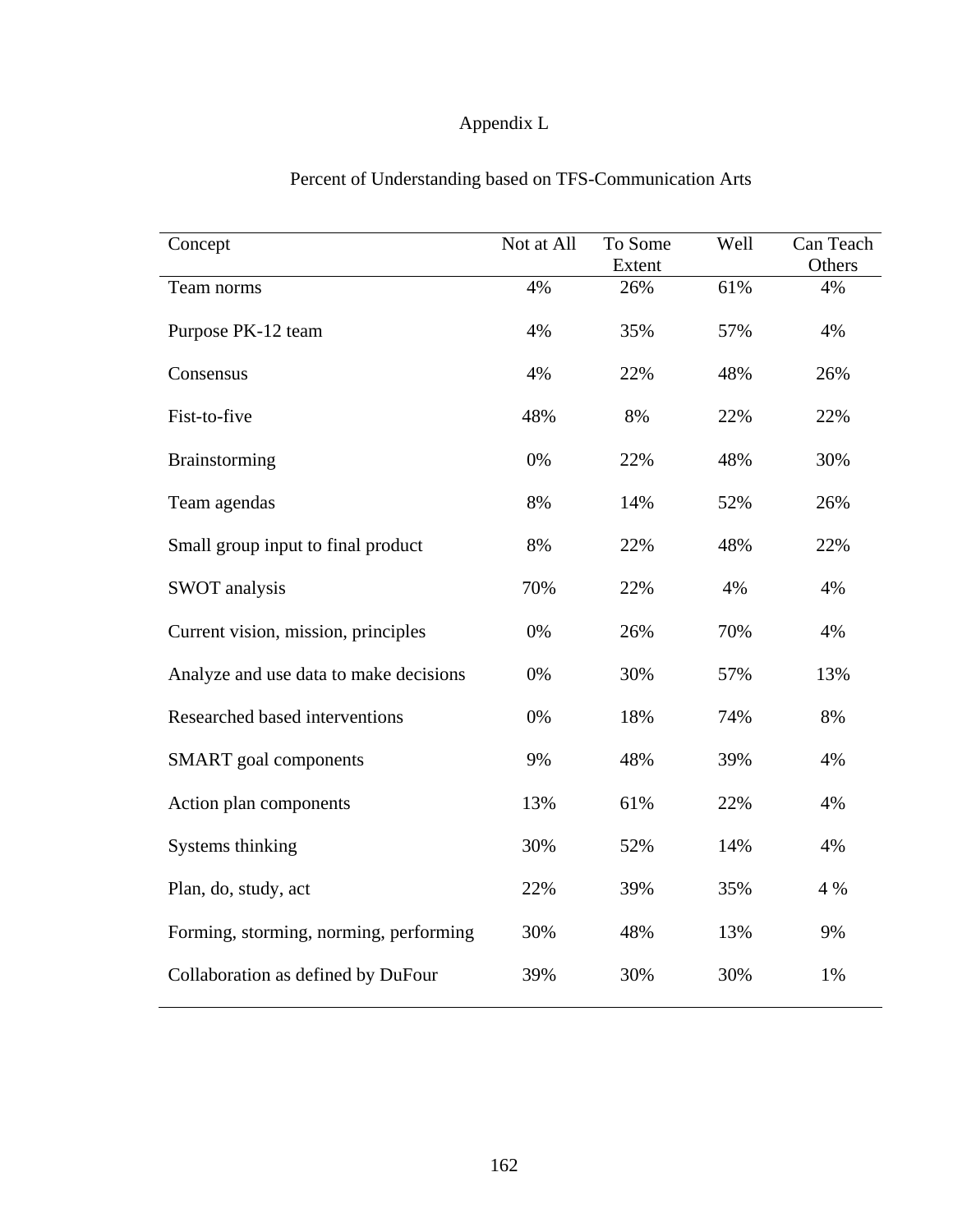# Appendix M

| Concept                                | Not at All | To Some<br>Extent | Well | Can Teach<br>Others |
|----------------------------------------|------------|-------------------|------|---------------------|
| Team norms                             | 0%         | 29%               | 42%  | 8%                  |
| Purpose PK-12 team                     | 0%         | 29%               | 50%  | 4%                  |
| Consensus                              | 0%         | 17%               | 50%  | 13%                 |
| Fist-to-five                           | 25%        | 13%               | 29%  | 17%                 |
| Brainstorming                          | 0%         | 13%               | 38%  | 33%                 |
| Team agendas                           | 8%         | 33%               | 29%  | 13%                 |
| Small group input to final product     | 4%         | 29%               | 29%  | 21%                 |
| SWOT analysis                          | 58%        | 17%               | 0%   | 8%                  |
| Current vision, mission, guiding       | 0%         | 33%               | 42%  | 8%                  |
| principles                             |            |                   |      |                     |
| Analyze and use data to make decisions | 4%         | 21%               | 54%  | 4%                  |
| Researched based interventions         | 0%         | 33%               | 33%  | 17%                 |
| SMART goal components                  | 8%         | 38%               | 33%  | 4%                  |
| Action plan components                 | 13%        | 33%               | 33%  | 4%                  |
| Systems thinking                       | 38%        | 29%               | 8%   | 4%                  |
| Plan, do, study, act                   | 17%        | 42%               | 21%  | 4%                  |
| Forming, storming, norming, performing | 29%        | 46%               | 4%   | 4%                  |
| Collaboration as defined by DuFour     | 13%        | 45%               | 21%  | 4%                  |

# Percent of Understanding based on TFS – Mathematics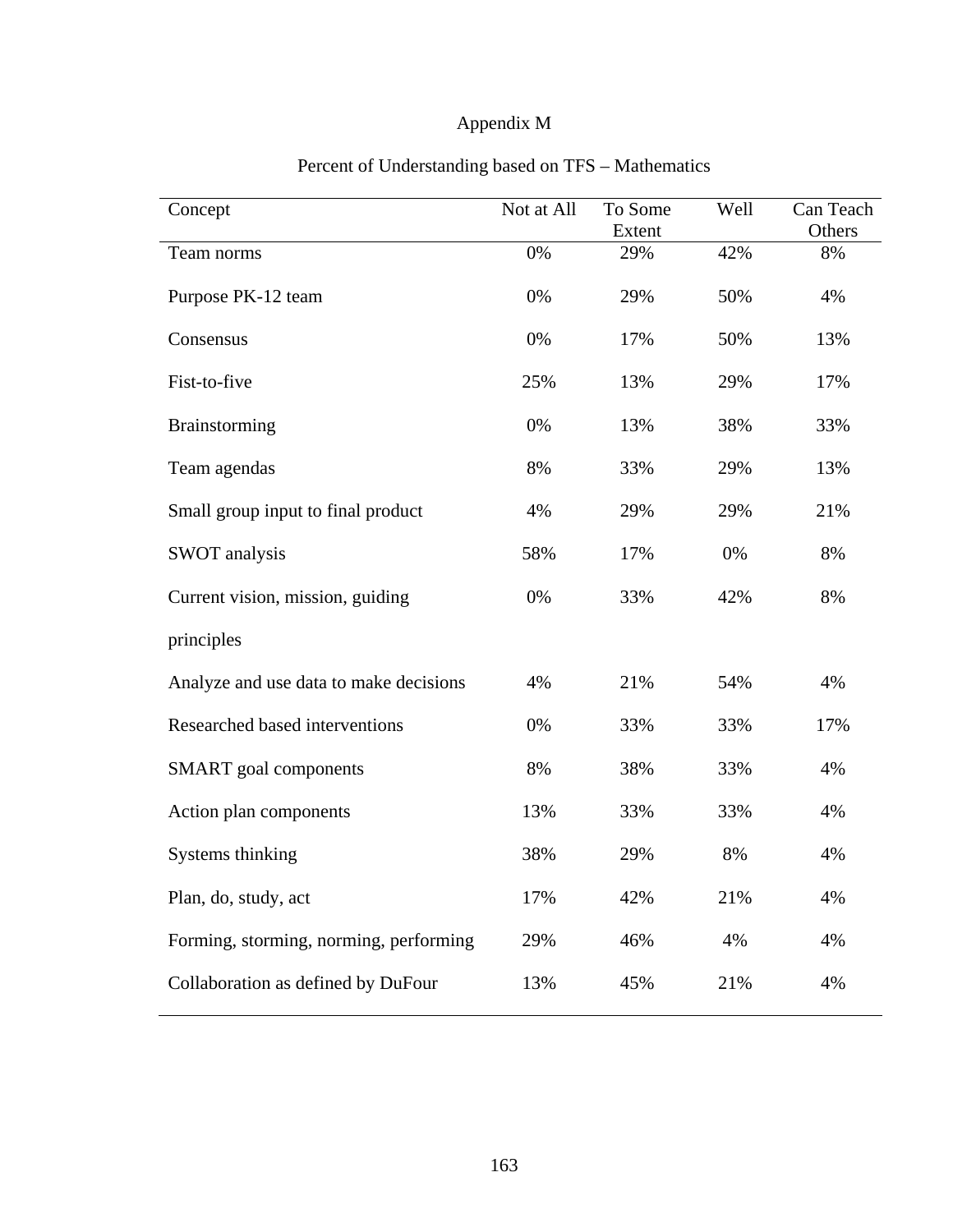# Appendix N

| Concept                                | Not at All | To Some<br>Extent | Well | Can Teach<br>Others |
|----------------------------------------|------------|-------------------|------|---------------------|
| Team norms                             | 15%        | 20%               | 45%  | 5%                  |
| Purpose PK-12 team                     | 0%         | 30%               | 50%  | 5%                  |
| Consensus                              | 0%         | 15%               | 45%  | 20%                 |
| Fist-to-five                           | 35%        | 10%               | 20%  | 15%                 |
| Brainstorming                          | 0%         | 10%               | 60%  | 15%                 |
| Team agendas                           | 10%        | 10%               | 65%  | 17%                 |
| Small group input to final product     | 5%         | 30%               | 50%  | 0%                  |
| <b>SWOT</b> analysis                   | 70%        | 5%                | 10%  | 0%                  |
| Current vision, mission, guiding       | 0%         | 30%               | 50%  | 0%                  |
| principles                             |            |                   |      |                     |
| Analyze and use data to make decisions | 0%         | 25%               | 55%  | 0%                  |
| Researched based interventions         | 0%         | 15%               | 60%  | 5%                  |
| SMART goal components                  | 0%         | 50%               | 35%  | 10%                 |
| Action plan components                 | 0%         | 55%               | 30%  | 0%                  |
| Systems thinking                       | 30%        | 35%               | 20%  | 0%                  |
| Plan, do, study, act                   | 35%        | 30%               | 20%  | 0%                  |
| Forming, storming, norming, performing | 35%        | 25%               | 20%  | 5%                  |
| Collaboration as defined by DuFour     | 40%        | 25%               | 20%  | 0%                  |

# Percent of Understanding based on TFS – Science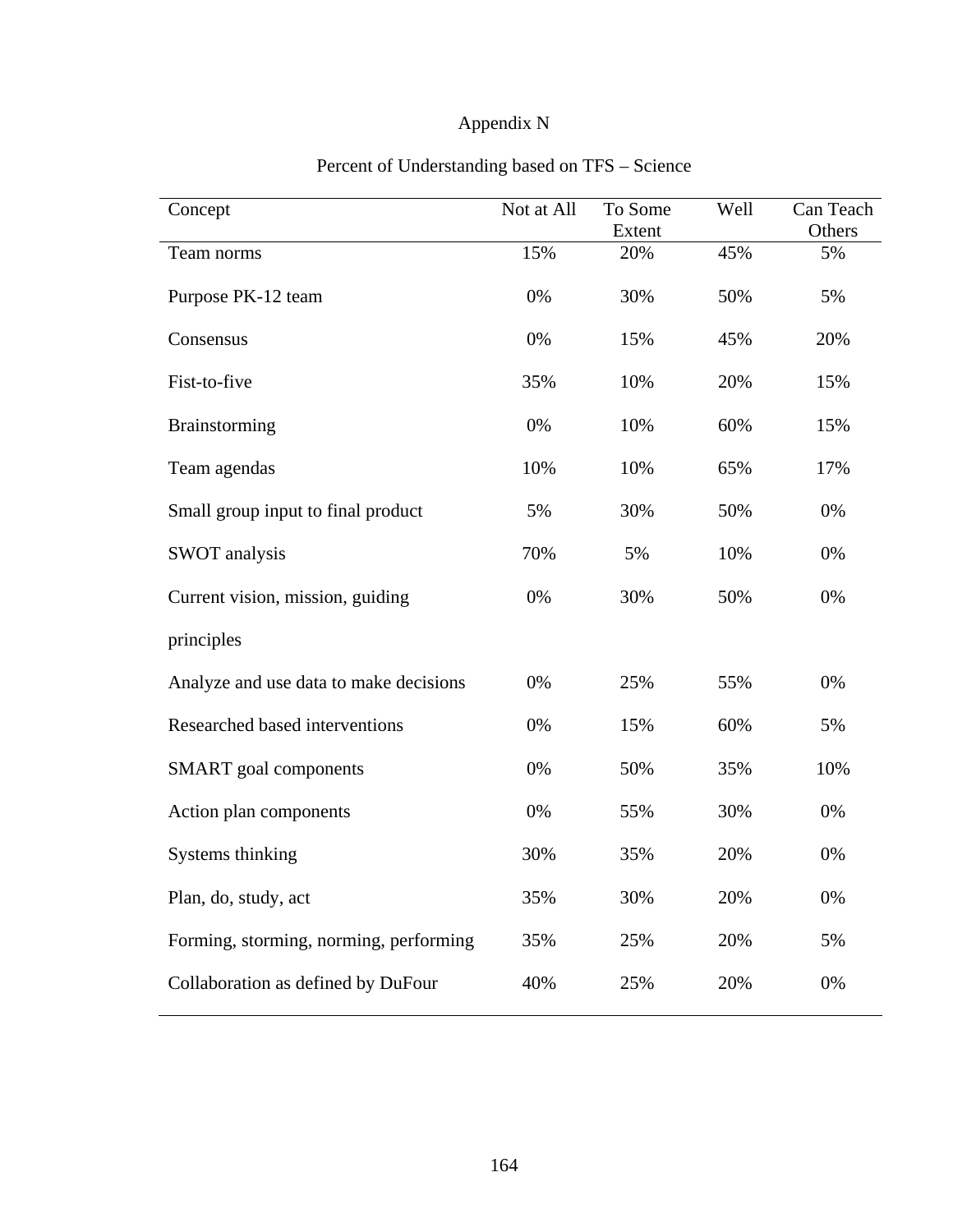# Appendix O

| Concept                                | Not at All | To Some<br>Extent | Well | Can Teach<br>Others |
|----------------------------------------|------------|-------------------|------|---------------------|
| Team norms                             | 0%         | 29%               | 43%  | 14%                 |
| Purpose PK-12 team                     | 0%         | 24%               | 52%  | 10%                 |
| Consensus                              | 0%         | 5%                | 33%  | 43%                 |
| Fist-to-five                           | 14%        | 33%               | 14%  | 14%                 |
| Brainstorming                          | 0%         | 10%               | 43%  | 33%                 |
| Team agendas                           | 0%         | 29%               | 29%  | 24%                 |
| Small group input to final product     | 0%         | 24%               | 48%  | 14%                 |
| SWOT analysis                          | 43%        | 19%               | 5%   | 10%                 |
| Current vision, mission, guiding       | 0%         | 19%               | 57%  | 10%                 |
| principles                             |            |                   |      |                     |
| Analyze and use data to make decisions | 0%         | 24%               | 48%  | 14%                 |
| Researched based interventions         | 0%         | 14%               | 57%  | 14%                 |
| SMART goal components                  | 0%         | 29%               | 52%  | 5%                  |
| Action plan components                 | 0%         | 33%               | 38%  | 14%                 |
| Systems thinking                       | 5%         | 38%               | 38%  | 5%                  |
| Plan, do, study, act                   | 14%        | 43%               | 19%  | 10%                 |
| Forming, storming, norming, performing | 19%        | 29%               | 33%  | 5%                  |
| Collaboration as defined by DuFour     | 24%        | 24%               | 33%  | 5%                  |

# Percent of Understanding based on TFS – Social Studies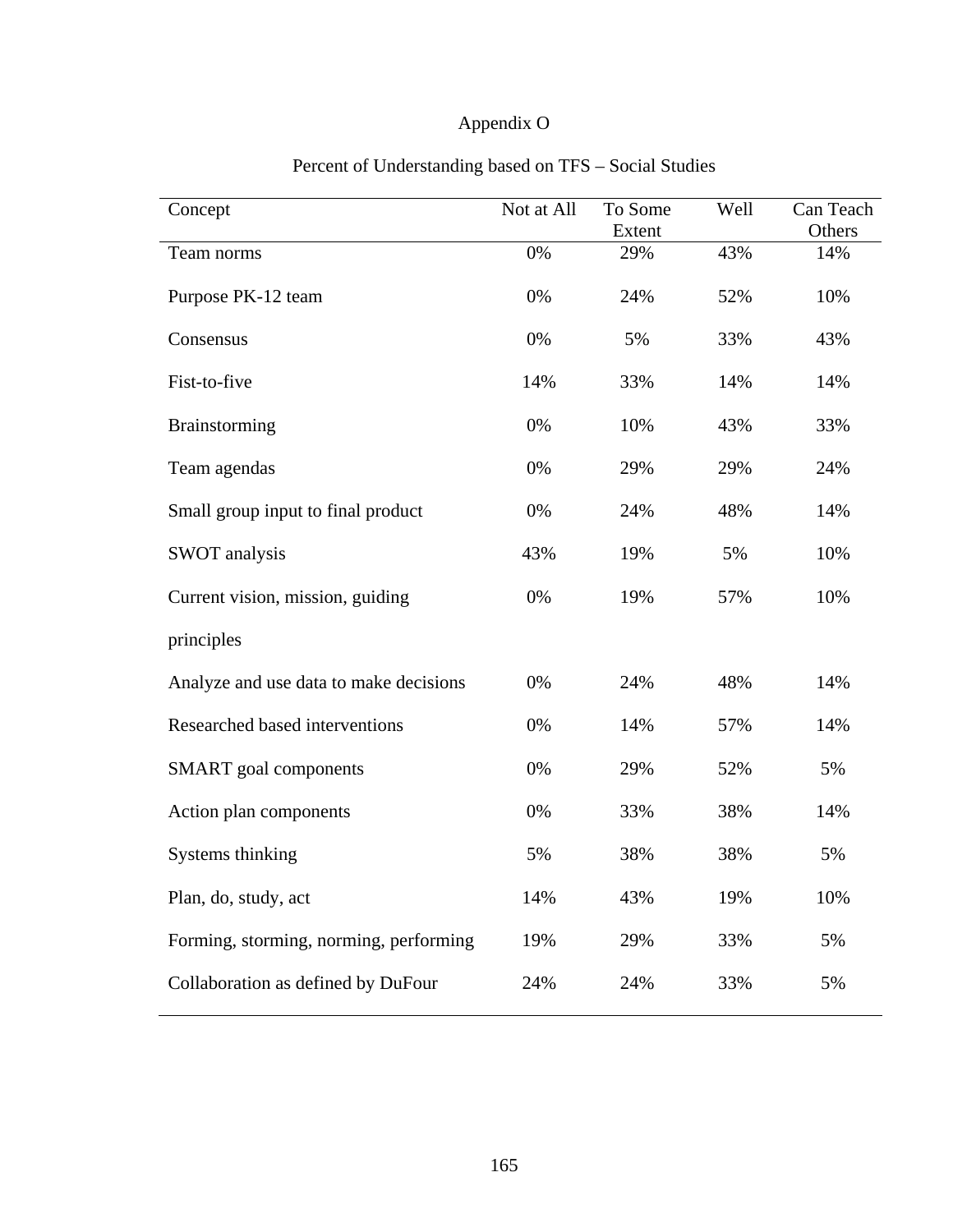### Appendix P

Data Analysis and Assessment Team Agenda Maxville School District Meeting Record (meeting notes would be recorded here as well)

| Topics               | Discussion Points and Decisions                                               |
|----------------------|-------------------------------------------------------------------------------|
| Introductions        | Introduce self to group and share something about their family or where       |
|                      | they were born.                                                               |
| <b>Team Norms</b>    | Creation of team norms                                                        |
|                      | Brief discussion on what consensus is for this team.                          |
| Team roles           | Select – timekeeper                                                           |
|                      | Record keeper-                                                                |
| Purpose of Team      | Team activity – Discussion in teams of four.                                  |
|                      | Showed/shared handouts                                                        |
|                      | Take 10 minutes to go over as a team and present information                  |
|                      | Share in round robyn with group each of 5 groups                              |
| Team results of      | <b>Communication Arts</b>                                                     |
| <b>Vertical Team</b> | Math                                                                          |
| Survey               | Science                                                                       |
|                      | <b>Social Studies</b>                                                         |
|                      |                                                                               |
|                      | Reviewed graphs showing the % of understanding of specific team skills as     |
|                      | perceived by the teachers in the PK-12 vertical teams.                        |
|                      | Divided into groups of 3 or 4, discussed and analyzed data to determine       |
|                      | what types of professional development should be our next focus.              |
| Group                | Discuss training that has already occurred within the vertical team meetings. |
| Discussion           | Brainstorm: What do you need as a team leader to meet the needs of the        |
|                      | vertical teams and assist them in being effective?                            |
|                      | Obtain input from each of five groups and discuss.                            |
| Assistant            | Brief data review of data supporting the goals                                |
| Superintendent       | Going to review the goals set by the vertical teams                           |
| presents goals       | Handout of goals of vertical team                                             |
| created by each      | Evaluate goal to be presented to BOE                                          |
| vertical team        |                                                                               |

Team Name: DAAT Date: 5/8/07 Time: 12:30-3:30 pm Location: Admin. Conf.

#### **Issues/Ideas for Future Meetings (Parking Lot)**:

**Assignments**:

| What | Who | <b>TY 71</b><br>'hen<br>w |
|------|-----|---------------------------|
|      |     |                           |
|      |     |                           |

**Next Meeting**: **Date**: **Time**: **Location**:

**Members Present**: List would be attached. All vertical team teacher leaders, curriculum coordinators, superintendents attended.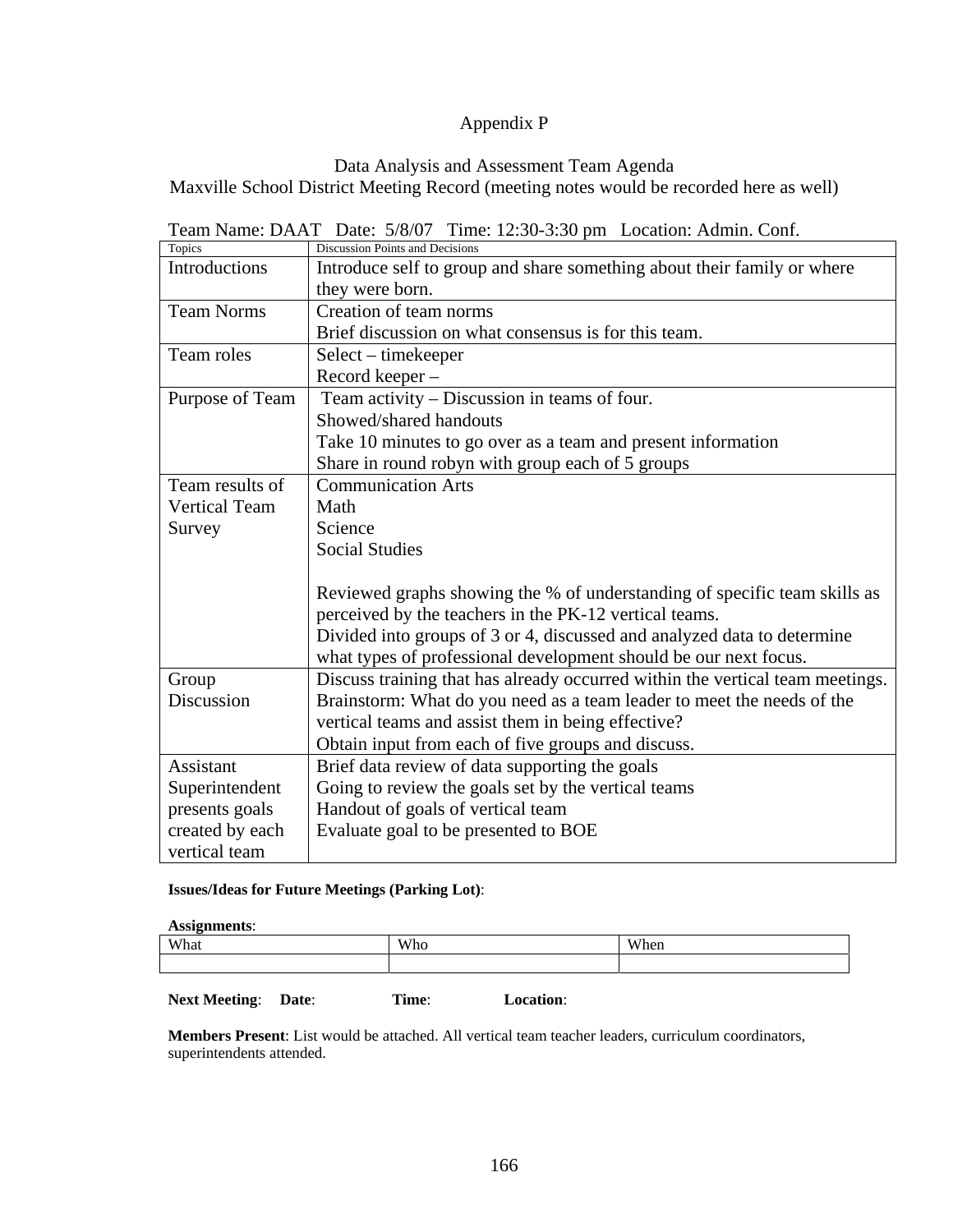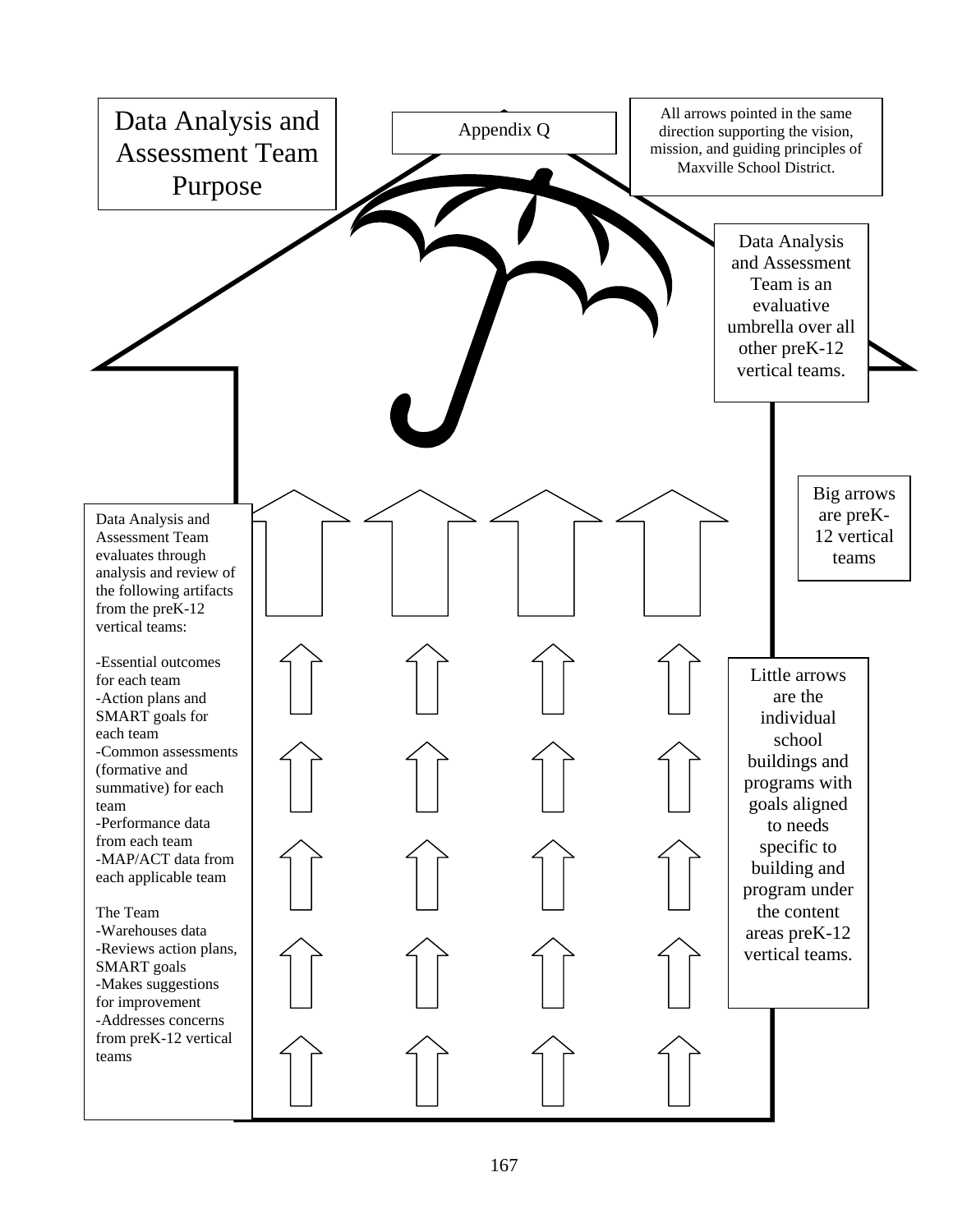## Appendix R



## Percent of Team Understanding "Not At All" in TFS

Percent of team understanding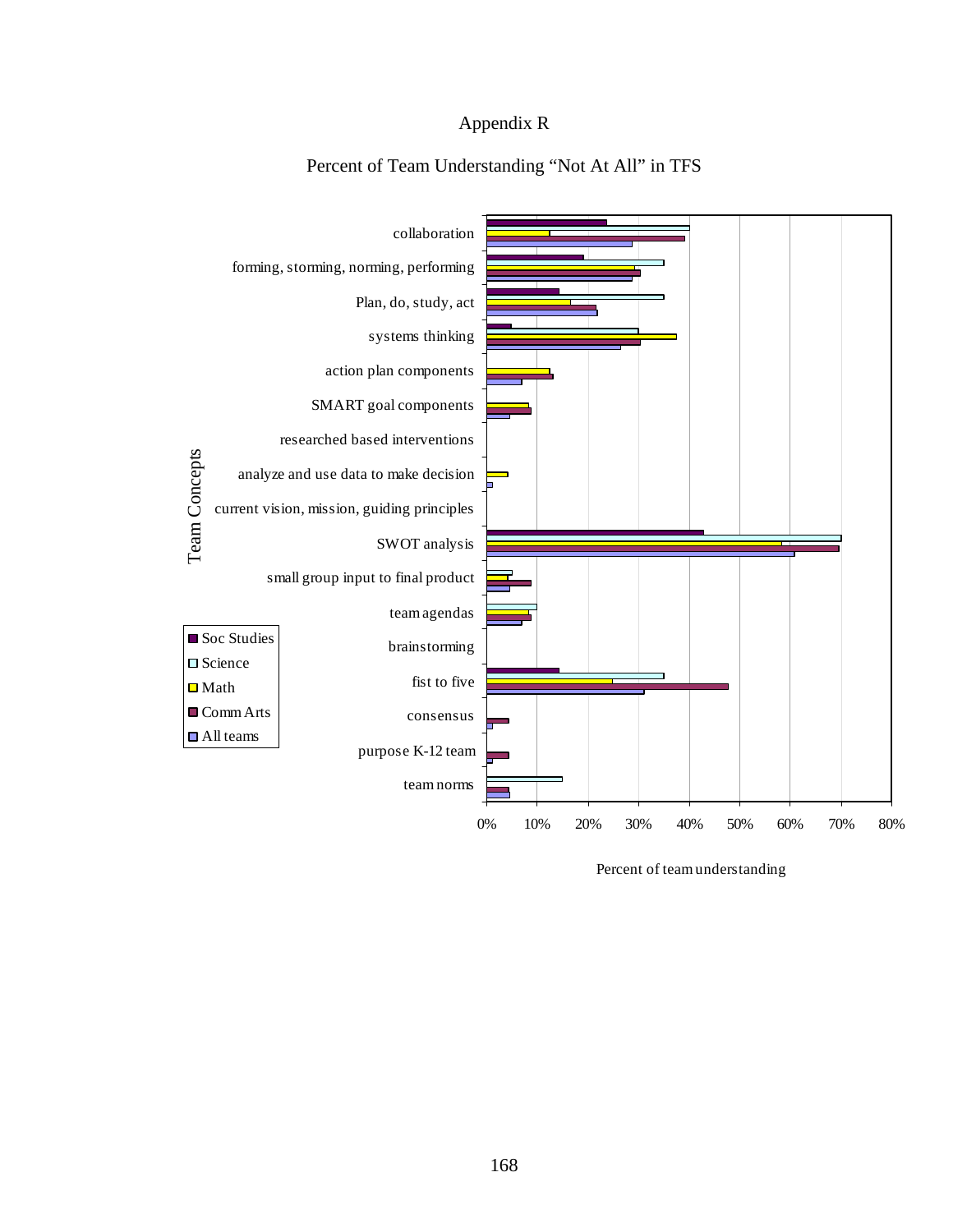### Appendix S



Percent of Team Participant Understanding "To Some Extent" in TFS

Percent of team understanding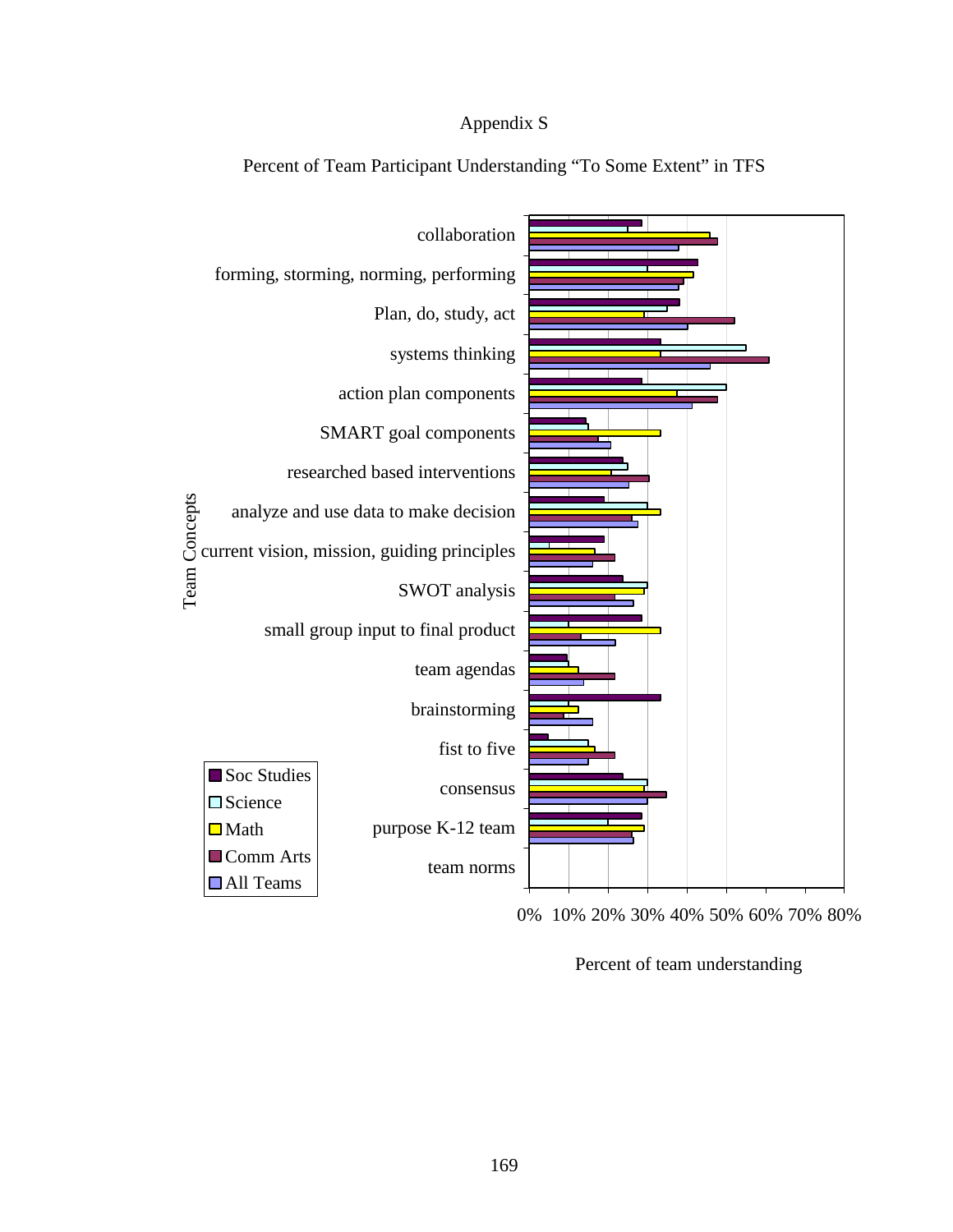# Appendix T



### Percent of Team Participant Understanding "Well" in TFS

Percent of team understanding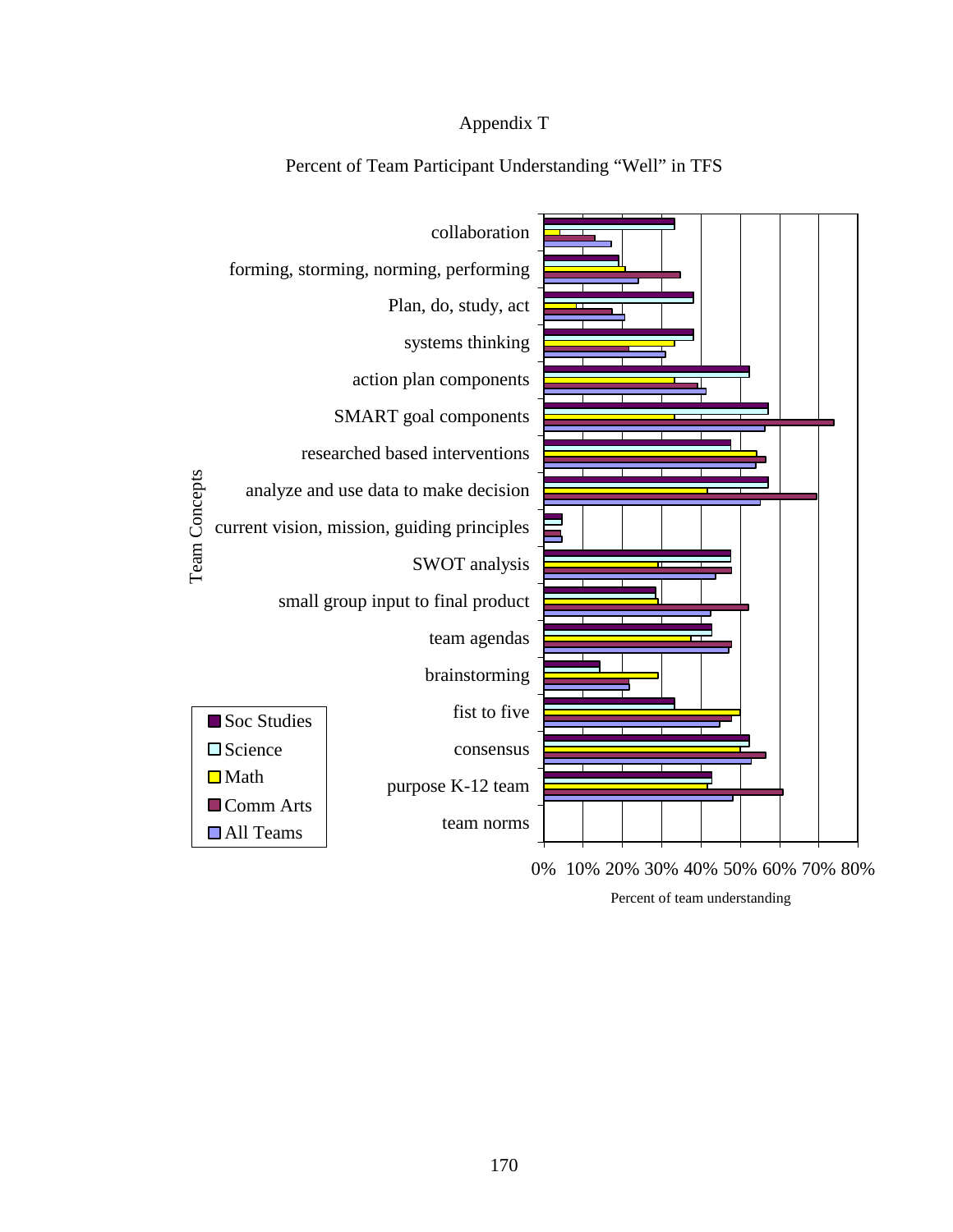### Appendix U



Percent of Team Participant Understanding "Can Teach Others" in TFS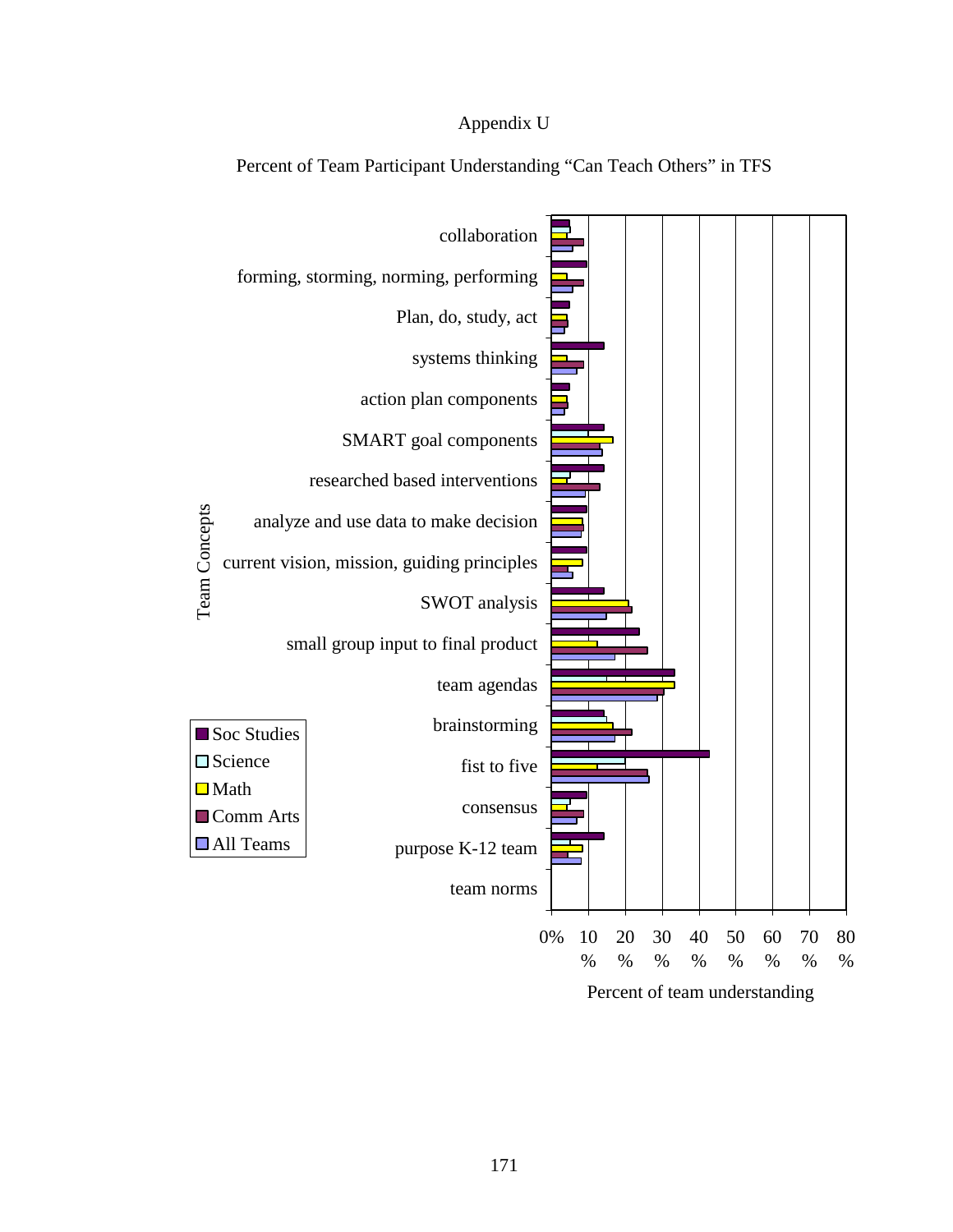# Appendix V

# CFT Survey by CFT Applicable to TFS

| Level of Importance - low to high                               |                | $\overline{2}$ | 3              | 4            | $*NI$ |
|-----------------------------------------------------------------|----------------|----------------|----------------|--------------|-------|
| My level of understanding about the collaboration process for   |                | 11%            | 43%            | 31%          | 3%    |
| student achievement.                                            |                |                |                |              |       |
| I believe frequent professional collaboration is an appropriate |                | 4%             | 17%            | 0%           | 68%   |
| use of teachers' time.                                          |                |                |                |              |       |
| I believe every voice is valued in the collaboration process.   | 5%             | 6%             | 19%            | 57%          | 4%    |
| <b>Strongly Disagree to Agree</b>                               | $\overline{4}$ | 3              | $\overline{2}$ | $\mathbf{1}$ | $*NI$ |
| Current technology and assessment tools support district        | 10%            | 18%            | 23%            | 22%          | 17%   |
| collaboration.                                                  |                |                |                |              |       |
| Professional development should be directed at improving        |                | 10%            | 36%            | 28%          | 3%    |
| collaboration skills.                                           |                |                |                |              |       |
| Current professional development improves collaboration.        |                | 19%            | 37%            | 21%          | 4%    |
| Teaming skills are necessary for effective professional         |                | 4%             | 16%            | 45%          | 8%    |
| collaboration.                                                  |                |                |                |              |       |

\*Not enough background information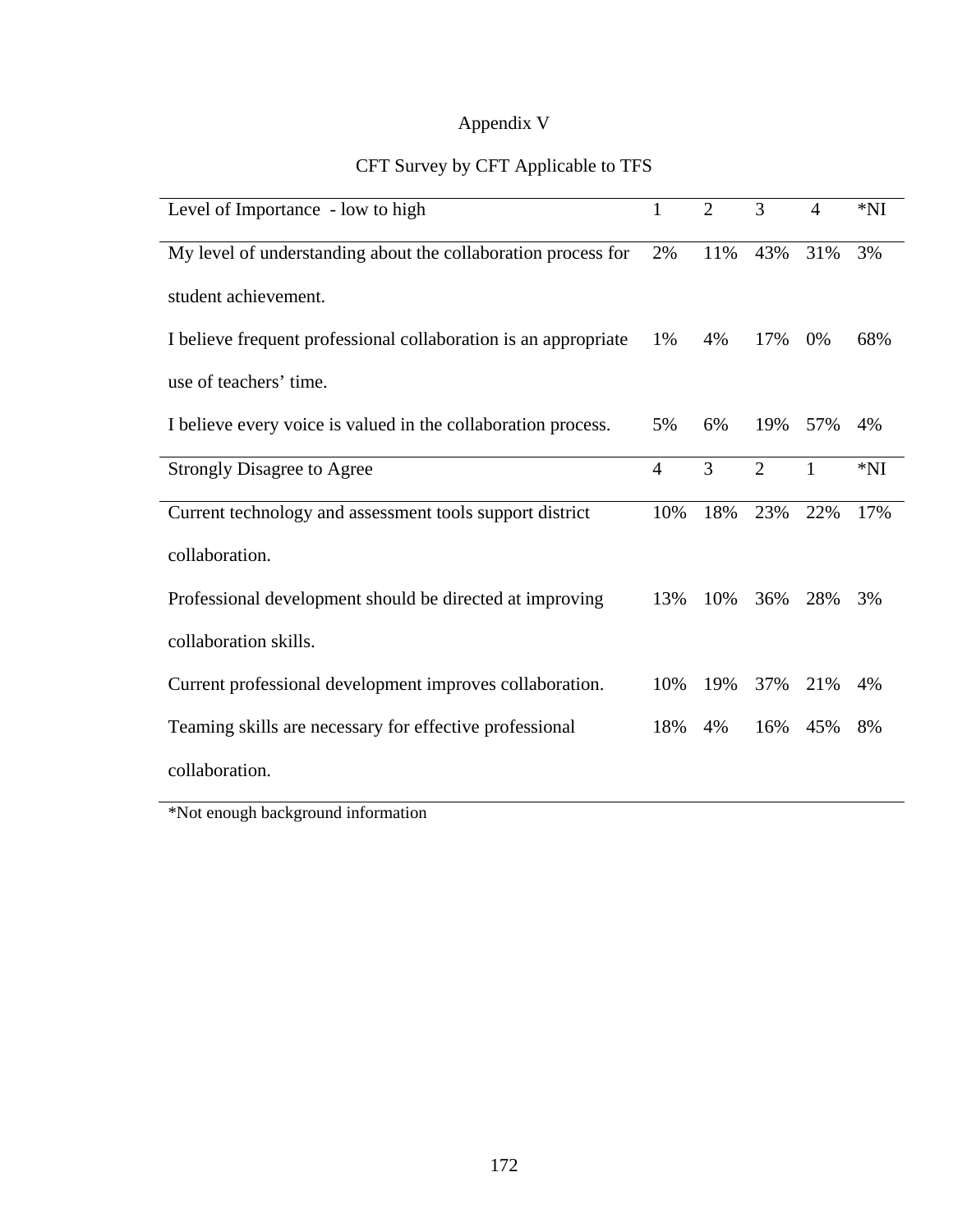#### References

- Adams, D. & Hamm, M. (2005). *Redefining education in the twenty-first century: Shaping collaborative learning in the age of information.* Springfield, IL: Charles C. Thomas.
- AmerenUE. (2003). *Summary report: Quality of labor survey.* Conducted for the Ausra County: Growth Services. Retrieved on November 5, 2005 from www.ausra.org/Information/ EconomicDevelopment/Laborstudy.pdf
- Armistead, L. (2002). 10 steps for planning pr. *The Education Digest. 67*(6), 57-61.
- Bales, R. F. (1970). *Personality and interpersonal behavior.* New York: Holt, Rinehart and Winston.
- Beachum F., & Dentith, A. M. (2004). Teacher leaders creating cultures of school renewal and transformation. *The Educational Forum. 68*(3), 276-286.
- Berends, M., Bodilly, S., & Nataraj Kirby, S. (2002). *Facing the Challenges of Whole-School Reform: New American Schools After a Decade*, RAND Distribution Services.
- Bernhardt, V. L. (2004). *Data analysis for continuous school improvement.* Larchmont, NY: Eye on Education, Inc.
- Bolman, L. G., & Deal, T. E. (1997). *Reframing organizations: Artistry, choice, and leadership* (2<sup>nd</sup> ed.). San Francisco: Jossey-Bass.
- Bradbury, H., and Reason, P. (2001). Conclusion: Broadening the bandwidth of validity: Issues and choice-points for improving the quality of action research. In P.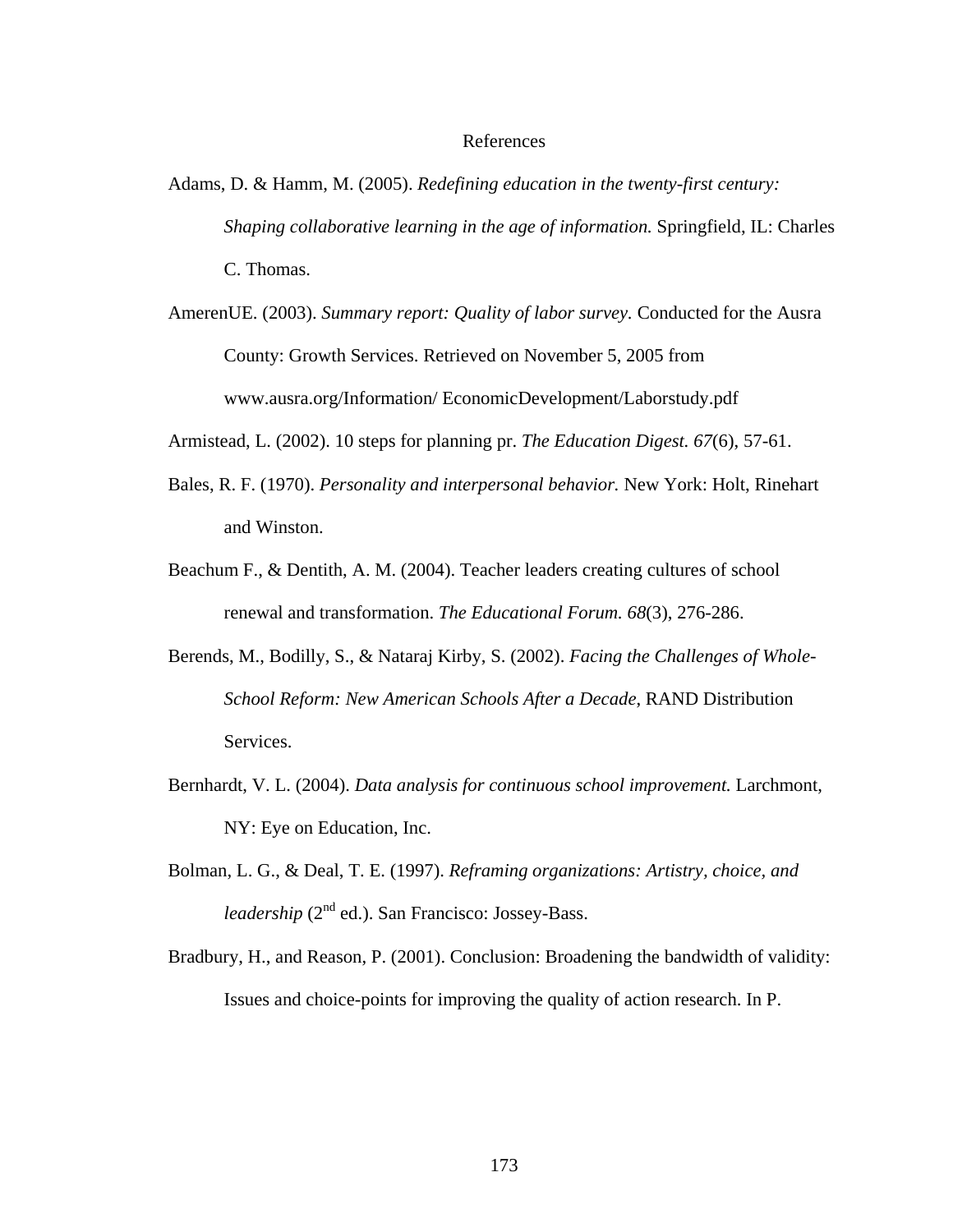Reason & Bradbury (Eds.), *Handbook of action research: Participative inquiry and practice* (PP. 447-455). London: Sage.

Bruffee, K. A. (1999). *Collaborative Learning*. (2nd Eds.) Baltimore, MA: The Johns Hopkins University Press.

Burch, P. & Spillane, J. (2004). *Leading from the middle: Mid-level district staff and instructional improvement*. Cross City Campaign for Urban School Reform. Retrieved on 2/19/05 from

http://www.crosscity.org/downloads/exec\_summary\_final.pdf

- Camburn, E., Rowan, B., & Taylor, J. (2003). Distributed leadership in schools: The case of elementary schools adopting comprehensive school reform models. *Educational Evaluation and Policy Analysis, 25*(4), 347-373.
- CERN. (2003, June). *Vertical slice.* Retrieved July 22, 2007 from http://www.ab-projectlsa.web.cern.ch/ab-project-lsa/Presentations/VerticalSlicePresentatio/tsld012.htm
- Cervero, R. M., & Wilson, A. L. (1994). *Planning responsibly for adult education: A guide to negotiating power and interests.* San Francisco: Jossey-Bass.
- City of Sitinville (2005, October). *City of Sitinville, missouri building permits issued.* Sitinville, MO: Author.
- Coghlan, D. & Brannick, T. (2005). *Doing action research in your own organization (2nd ed.)*. London, Thousand Oaks, New Delhi: Sage Publications.

Collins, J. (2001). *Good to great*. New York, NY: HarperCollins Publishers Inc.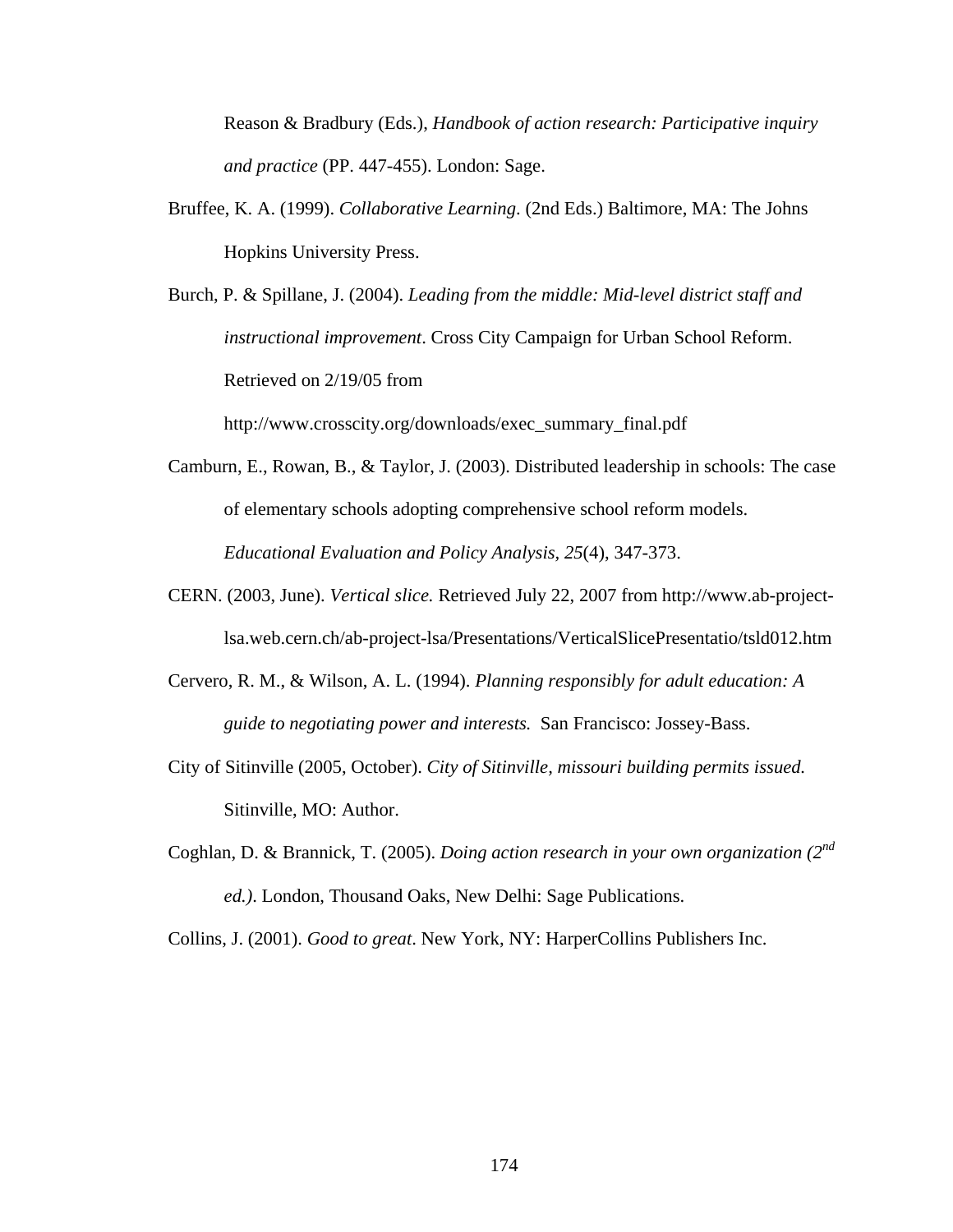- Combs, A. W., Miser, A. B., & Whitaker, K. S. (1999). *On becoming a school leader: A person-centered challenge.* Alexandria, VA: Association for Supervision and Curriculum Development.
- Copland, M. A. (2003). Leadership of inquiry: Building and sustaining capacity for school improvement. *Educational Evaluation and Policy Analysis. 25*(4), 375- 395.
- Conzemius A. & O'Neill, J. (2002). *The handbook for smart school teams*. Bloomington, IN: National Education Service.
- Cook, S. D. N., & Yanow, D. (1993). Culture and organizational learning. In M. B. Cohen & L.
	- S. Sproul (Eds.), *Organizational learning* (pp. 430-459). Thousand Oaks, CA: Sage.
- Cunningham, W. & Gresso, D. (1993). *Cultural leadership: The culture of excellence in education.* Needham Heights, MA: Allyn & Bacon.
- Davis, J. R. (2003). Leadership and administration: Building practical definitions. *Learning to lead: A handbook for postsecondary administrators (pp. 3-17).* Westport, CT: American Council on Education and Praeger Publishers.
- Davis, J. R. (2003). *Learning to lead: A handbook for postsecondary administrators* (pp 61-82). Westport, CT: American Council on Education and Praeger Publishers.
- Deming, W. E. (1986). *Out of the crisis.* Cambridge: MIT Press.
- Department of Secondary and Elementary Education. (2004). *Maxville School District adequate yearly progress report.* Jefferson City, MO: Author.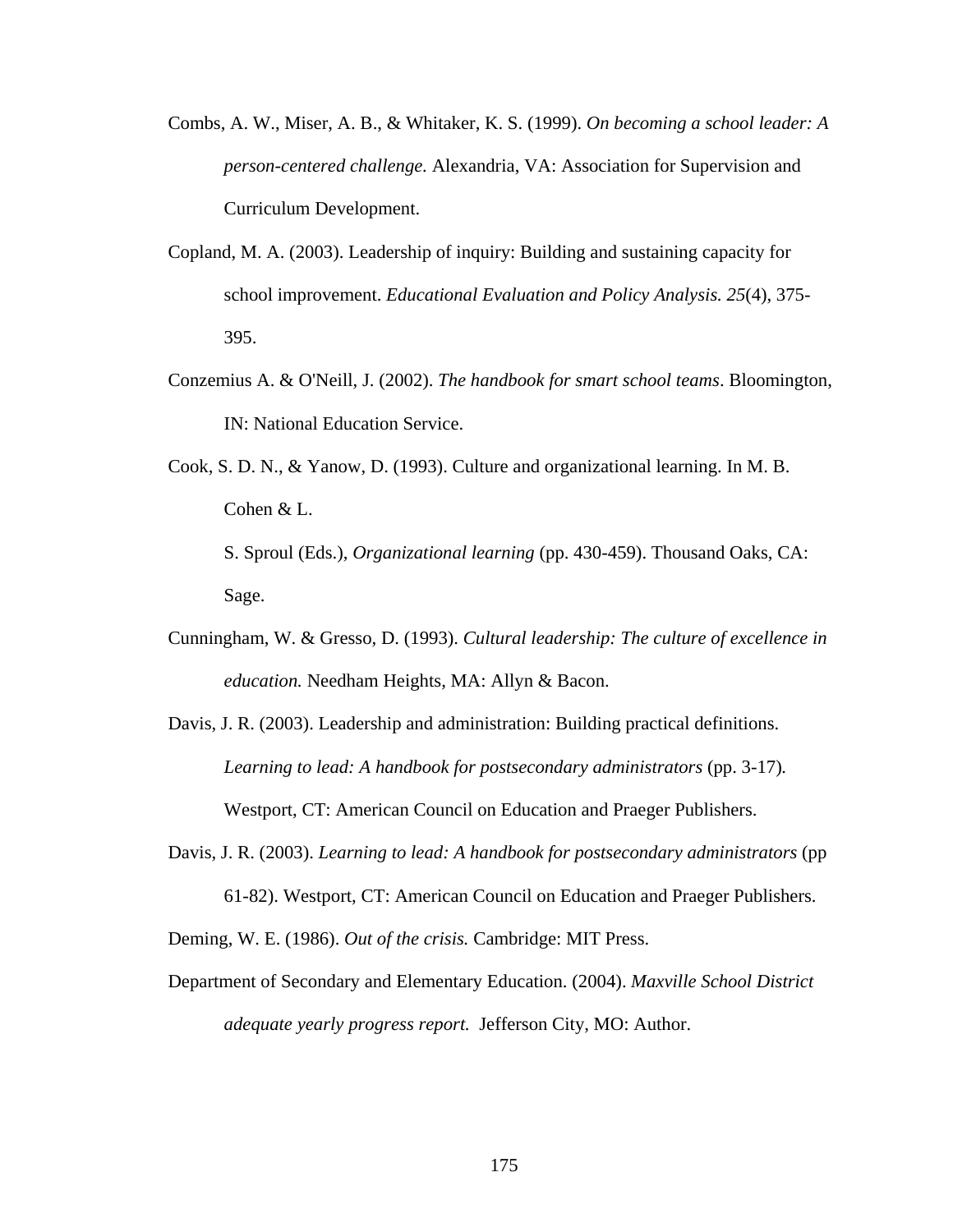- Department of Secondary and Elementary Education. (2004, December). *Maxville School District report cards: District and by buildings.* Jefferson City, MO: Author.
- Department of Secondary and Elementary Education. (2005, September). *Missouri assessment program results for Maxville School District.* Jefferson City, MO: Author.
- Department of Secondary and Elementary Education. (2005, July). *Missouri school improvement program: Standards and indicators manual: Accreditation standards for public school districts in missouri.* Jefferson City, MO: Author.
- Department of Secondary and Elementary Education. (2006, September). *Understanding your annual performance report (apr): A guide to the sources and calculations used in developing your APR.* Jefferson City, MO: Author.
- DuFour, R., DuFour, R., Eaker, R., & Many, T., (2006). *Learning by doing: A handbook for professional learning communities at work.* Bloomington, IN: Solution Tree.
- DuFour, R., Eaker, R., & Dufour, R. (2005). Closing the Knowing-Doing Gap. In R. DuFour, R. Eaker, & R. DuFour (Eds.), *On common ground: The power of professional learning communities* (pp. 225-254). Bloomington, IN: Solution Tree.
- DuFour, R., Eaker, R., & Dufour, R. (2005). Recurring themes of professional learning communities and the assumptions they challenge. In R. DuFour, R. Eaker, & R. DuFour (Eds.), *On common ground: The power of professional learning communities* (pp. 7-30). Bloomington, IN: Solution Tree.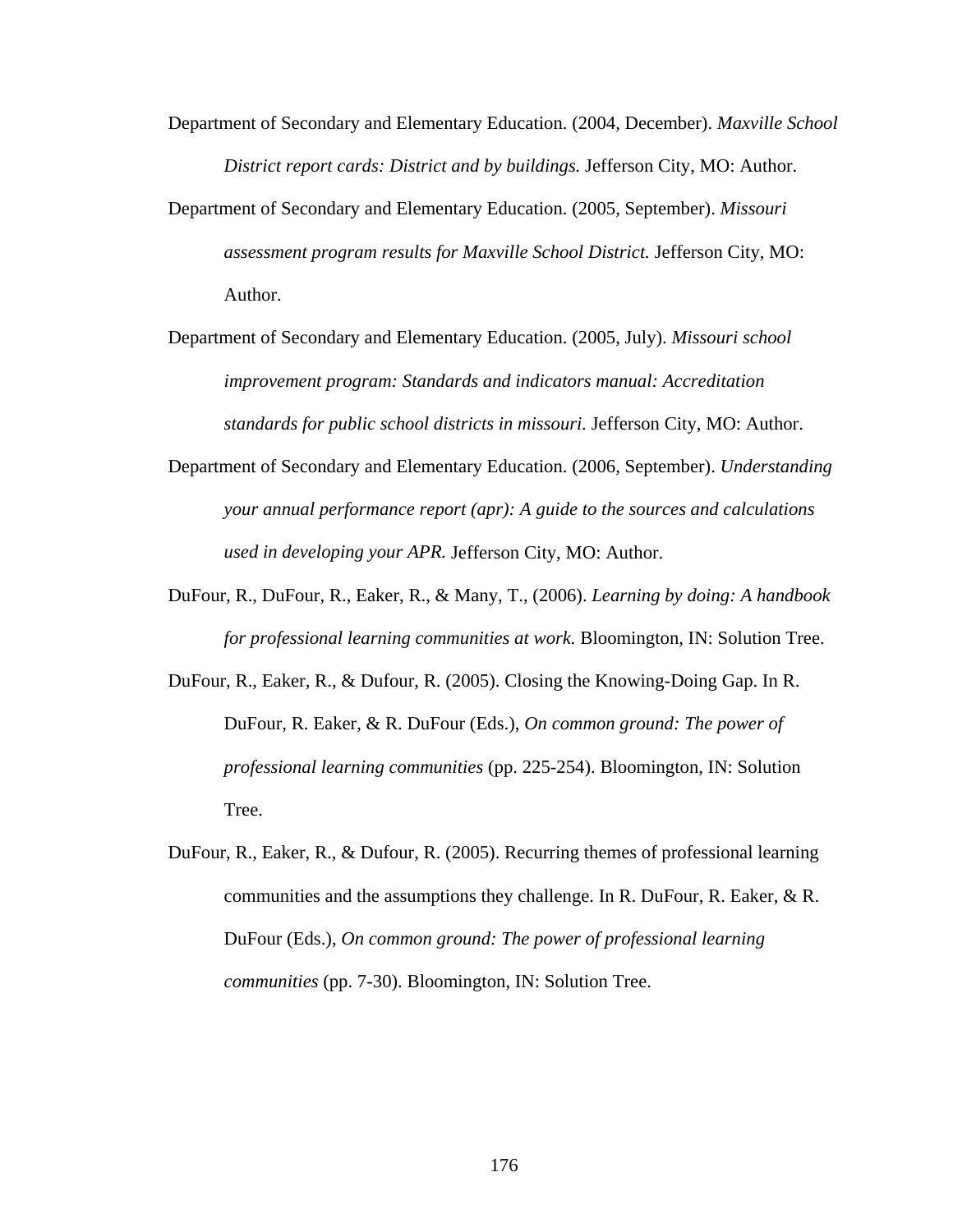- DuFour, R. (2006, July). *Professional learning communities at work: Best practices for enhancing student achievement.* Paper presented at the Professional Learning Communities 2006 Institute, San Antonio, TX.
- DuFour, R., DuFour, R., & Eaker, R. (2007, June). *Professional learning communities at work: Best practices for enhancing student achievement.* Paper presented at the Professional Learning Communities 2007 Institute, St. Charles, MO.

Geertz, C. (1973). *The interpretation of cultures.* New York: Basic Books.

- Farrell, G. (2003). Expeditionary learning schools: Tenacity, leadership, and [whole] school reform. In J. Murphy and A. Datnow (Eds.), *Leadership lessons from comprehensive school reforms* (pp. 21-36). Thousand Oaks, CA: Corwin Press, Inc.
- Finnan, C., & Meza, Jr., J. (2003). The accelerated schools project. In J. Murphy and A. Datnow (Eds.), *Leadership lessons from comprehensive school reforms* (pp. 83- 107). Thousand Oaks, CA: Corwin Press, Inc.
- Fisher, B. A. (1970). Decision emergence: Phases in group decision making. *Speech Monographs. 37*, 53-66.
- Fullan, M. & Hargreaves, A. (1991). *The new meaning of education change*. (2<sup>nd</sup> Ed.) Toronto: OISE Press and Teachers College Press.
- Fullan, M., & Hargreaves, A. (1996). *What's worth fighting for in your school?* New York: Teachers' College Press.
- Fullan, M. (2000, April). Three stories of educational reform. *Phi Delta Kappan. 81*(8), 581-584.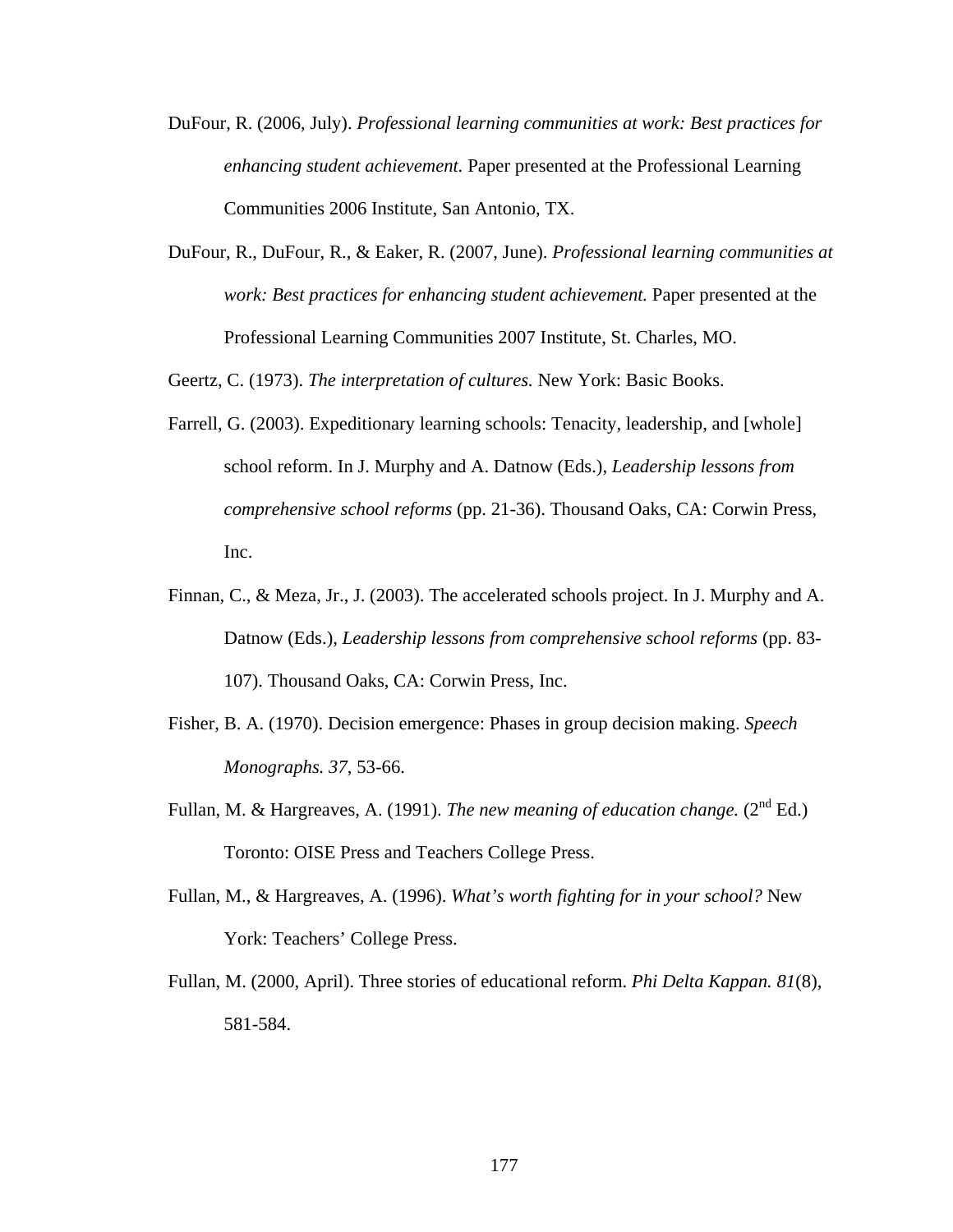- Fullan, M. (2005). Professional learning communities writ large. In R. DuFour, R. Eaker, & R. DuFour (Eds.), *On common ground: The power of professional learning communities* (pp. 209-223). Bloomington, IN: Solution Tree.
- Fullan, M., Rolheiser, C., Mascall, B., & Edge, K. (2002). *Accomplishing large scale reform: A tri-level proposition*. Ontario Institute for Studies in Education, University of Toronto. Retrieved February 19, 2005 from [www.schoolsmovingup.et/cs/wested/lpt/rs/585](http://www.schoolsmovingup.et/cs/wested/lpt/rs/585)
- Fullan, M., Bertani, A., & Quinn, J. (April, 2004). New lessons for districtwide reform. *Educational Leadership,* (pp. 42-46).
- Fullan, M. (2001). *Leading in a culture of change.* San Francisco: Jossey-Bass.
- Fullan, M. (2005). *Leadership and sustainability: Systems thinkers in action.* Thousand Oaks, CA: Corwin Press.
- Hackman, M. Z., & Johnson, C. E., (2000). Leadership in groups and teams. *Third edition: Leadership a communication perspective.* Waveland Press, Inc.: Prospect Heights, IL.
- Hanson, M. (2001). Institutional theory and educational change. *Educational Administrative Quarterly. 37*(5), 637-661.
- Hargreaves, A. & Fullan, M. (1998). *What's worth fighting for out there?* New York: Teachers College Press; Toronto: Elementary Teachers' Federation of Ontario.
- Heath, S. (2003). *No child left behind act: What teachers, principals & school administrators need to know*. Wrightslaw. Retrieved October 2, 2005 from http://www.wrightslaw. com/info/nclb.teachers.admins.htm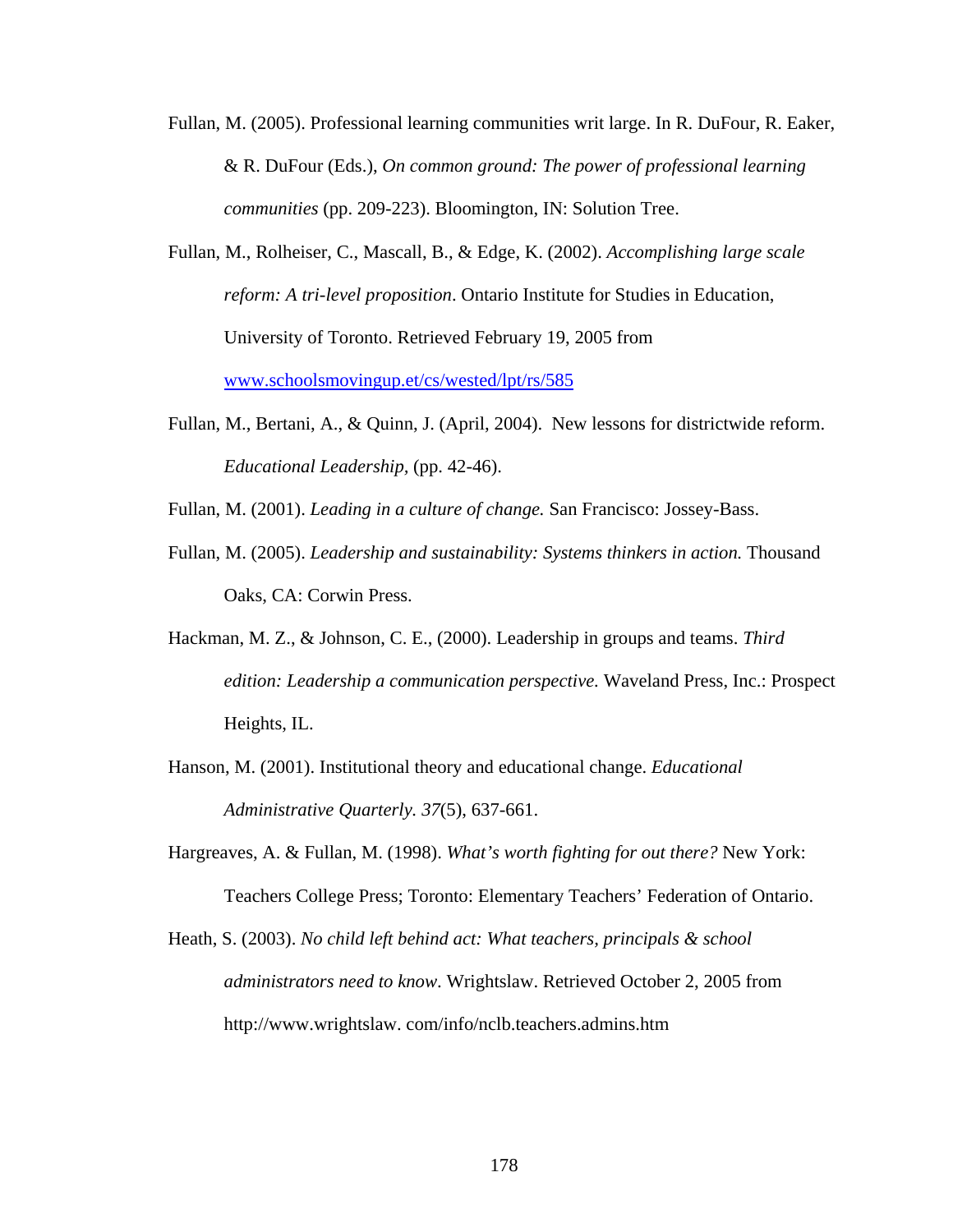- Heron, J. & Reason, P. (2001) The practice of co-operative inquiry: Research with rather than on people. In P. Reason and H. Bradbury (Eds.), *Handbook of action research: Participative inquiry and practice* (pp. 179-188). London: Sage.
- Herr, K. & Anderson, G. L. (2005). *The action research dissertation.* Thousand Oaks, London, New Delhi: Sage Publications.
- Katzenbach, J.R., & Smith, D.K. (1993). *The wisdom of teams.* New York: Allen and Bacon.
- Katzenbach, J. R. & Smith, D. K. (March-April, 1993). The discipline of teams. *Harvard Business Review,* (pp. 111-120).
- Kilgore, S.B., & Jones, J.D. (2003) The modern red schoolhouse: Leadership in comprehensive school reform initiatives. In J. Murphy and A. Datnow (Eds.), *Leadership lessons from comprehensive school reforms* (pp. 37-56). Thousand Oaks, CA: Corwin Press, Inc.
- Knapp, M.S, Copeland, M. A., & Talbert, J. E. (2003). *Leading for learning: Reflective tools for school and district leaders.* University of Washington: Center for the Study of Teaching and Policy.
- Lambert, L. (1998). *Building leadership capacity in schools*. Alexandria, VA: Association for Supervision and Curriculum Development. Retrieved July 18, 2000 from http://www.ascd.org/readingroom/books/lambert98book.html.

Lencioni, P. (2002). *The five dysfunctions of a team*. San Francisco, CA: Jossey-Bass.

Leithwood, K., & Riehl, C. (2003). *What we know about successful school leadership.* Philadelphia, PA: Laboratory for Student Success, Temple University.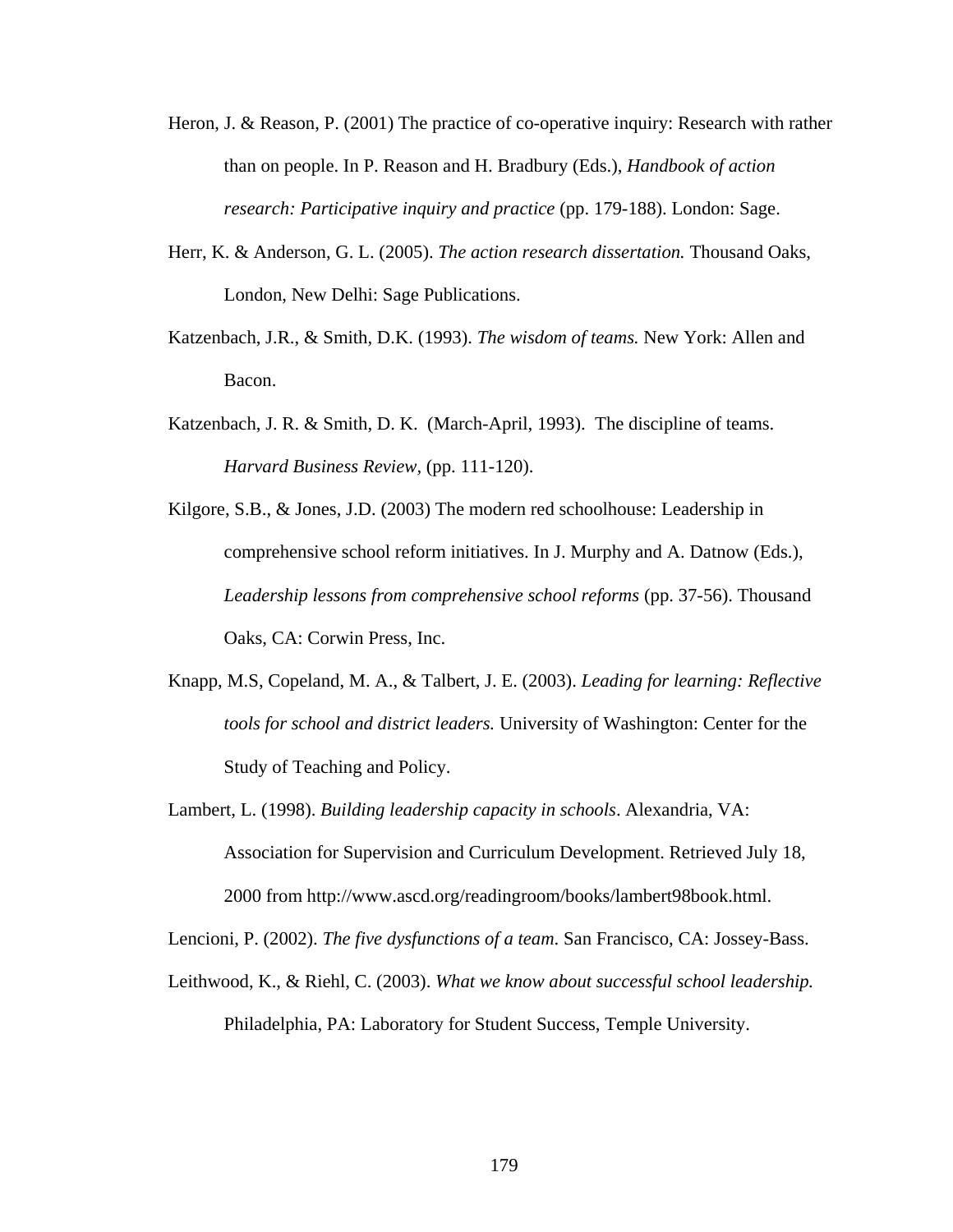- Leithwood, K., Aitken, R., Jantzi, D. (2006). *Making schools smarter: Leading with evidence (3rd ed.)*. Thousand Oaks, CA: Corwin Press.
- Lezotte, L. W. & McKee, K. M. (2002). *Assembly required: A continuous school improvement system.* Okemos, MI: Effective Schools Products, Ltd.
- Lortie, D. C. (1975). *Schoolteacher: A sociological study.* Chicago: University of Chicago Press.
- Lucia, R. T. (2004). Distributed leadership: An exploratory study. *Dissertation Abstracts International, 65* (1), 4467. UMI 3159315.
- Maher, M.C. (2000). A model for understanding the influence of principal leadership upon teacher empowerment as mediated by school culture. (Doctoral dissertation, University of Missouri-Columbia, 2000). *Dissertation Abstracts International, 61*  (05), 1697.
- Mai, R. (2004). Leadership for school improvement: Cues from organizational learning and renewal efforts. *The Educational Forum*. 68(3), 211-221.
- Marshall, K. (2003). A principal looks back: Standards matter. In D. T. Gordon, *A nation reformed? American education 20 years after "a nation at risk".* Cambridge, MA: Harvard Education Publishing Group.
- Martin, J. (2002). Pieces of the puzzle: What is culture? What is not culture? *Organizational culture: Mapping the terrain*. Thousand Oaks, CA: Sage Publications.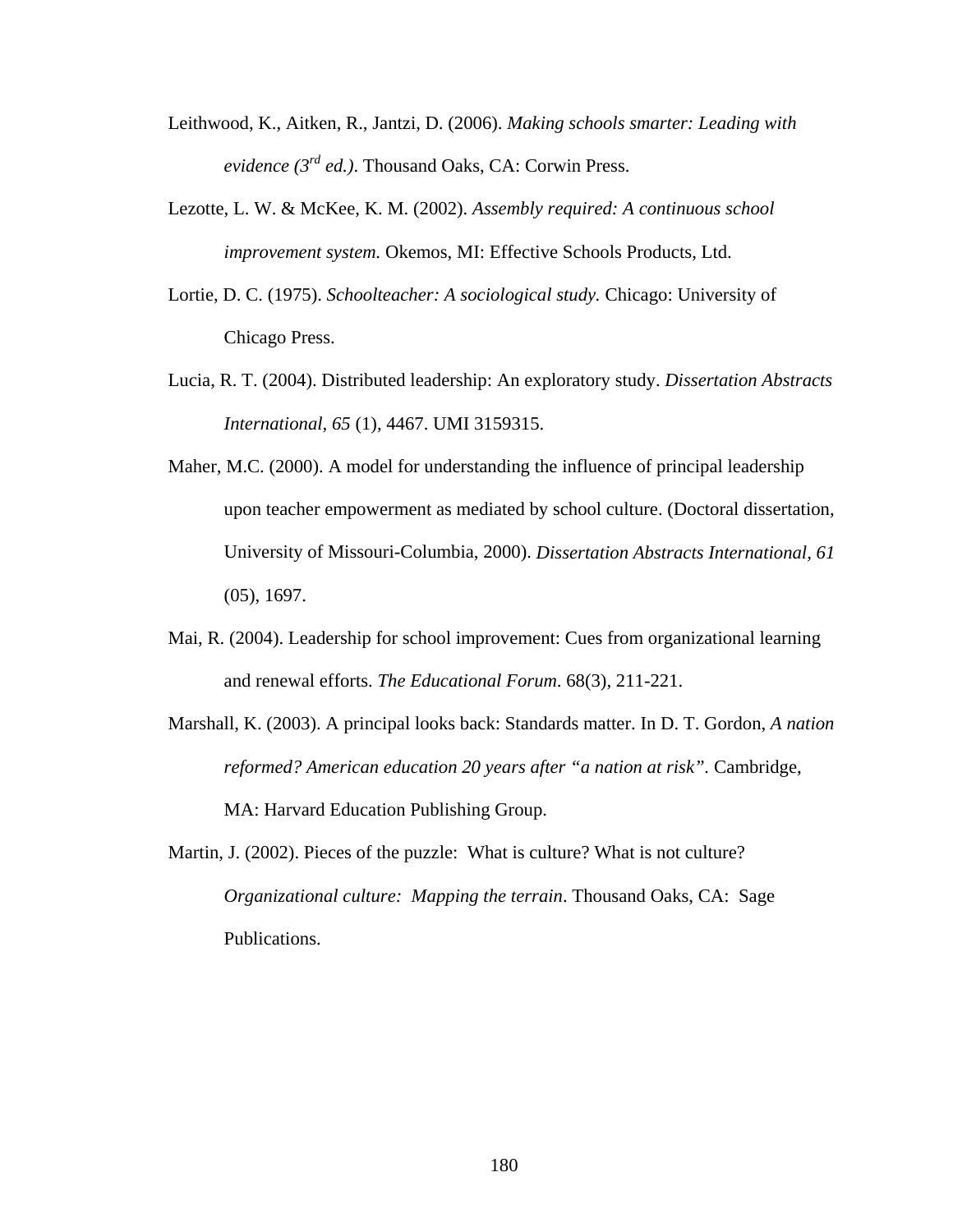- Marzano, R. J., Waters, T., & McNulty, B.A. (2005). *School leadership that works: From research to results.* Alexandria, VA: Association for Supervision and Curriculum Development.
- Maxville School District. (2005, Fall). *Maxville school district's letter.* Maxville, MO: Author.
- Maxville School District. (2005, September). *Maxville school district mock msip review report.* Maxville, MO: Author.
- Maxville School District. (2007, Spring). *Maxville steering committee meeting notes.* Maxville, MO: Author.
- Maxville School District. (2007, Spring). *Maxville vertical content area team meeting notes.* Maxville, MO: Author.
- Maxville School District. (2007, Spring). *Maxville collaboration focus team meeting notes.* Maxville, MO: Author.
- Maxville School District. (2006, October). *Maxville collaboration survey.* Maxville, MO: Author.
- Maxville School District. (2007, March). *Maxville collaboration focus team survey.* Maxville, MO: Author.
- Maxville School District. (9/23/05). *Maxville school district powerpoint presented at the strategic planning committee.* Maxville, MO: Author.
- Maxville School District. (10/14/05). *Maxville school district powerpoint presented at the strategic planning committee.* Maxville, MO: Author.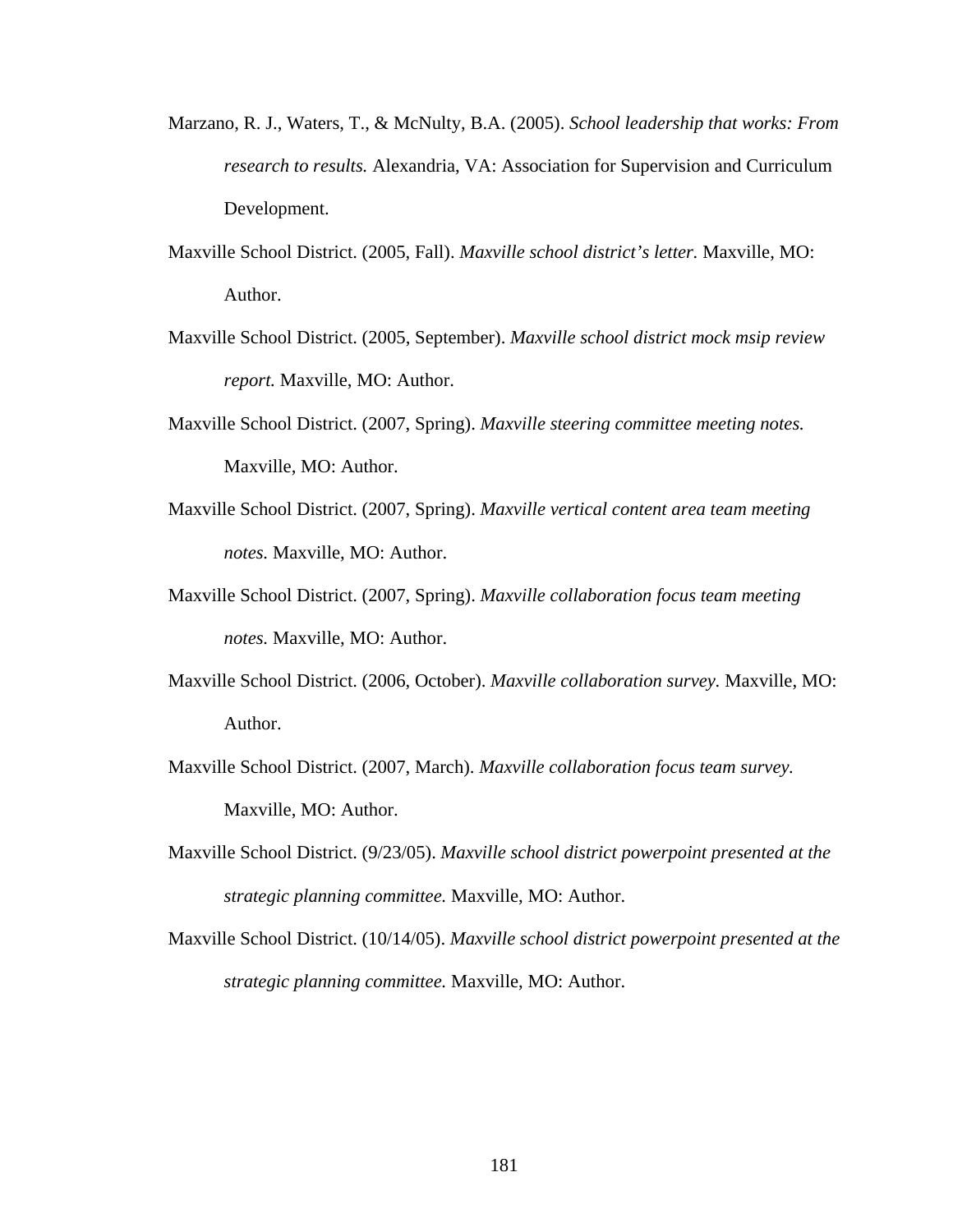- Mid-continent Research for Education and Learning. (2000). *Leadership folio series: Guiding comprehensive school reform*. Aurora, CO: Author.
- Merriam, S. B. (1998). *Qualitative research and case study applications in education.*  San Francisco, CA: Jossey-Bass.
- Missouri Census Data Center. (2005, November). *MCDC demographic profile 3 trend report, 1990-2000, ausra county, mo* (29029). Retrieved November 5, 2005 from http://missouri.edu/cgi-bin/broker?\_PROGRAM=webas.dp3\_2kt.sas&SERVICE
- Missouri Department of Transportation. (2005). *Economic lifeline.* Retrieved on November 5, 2005 from http://www.ausraroads.org/news\_articles/11.html
- Morgan, G. M. (1998). *Images of organization* (2<sup>nd</sup> ed). Thousand Oaks, CA: Sage Publications
- Moving.com. (2005, November). *City profile report results.* Retrieved on November 5, 2005 from

http://moving.monstermoving.monster.com/find\_a\_place/cityprofile/results.asp

- Murphy, J. & Datnow, A. (2003). *Leadership lessons from comprehensive school reforms.* Thousand Oaks, CA: Corwin Press.
- Murphy, J. (2003, September). *Reculturing educational leadership: The ISLLC standards ten years out.* Paper prepared for the National Policy Board for Educational Administration.
- National Commission on Teaching and America's Future. (2003). *No dream denied: A pledge to America's children. Summary report.* Washington, DC: Author.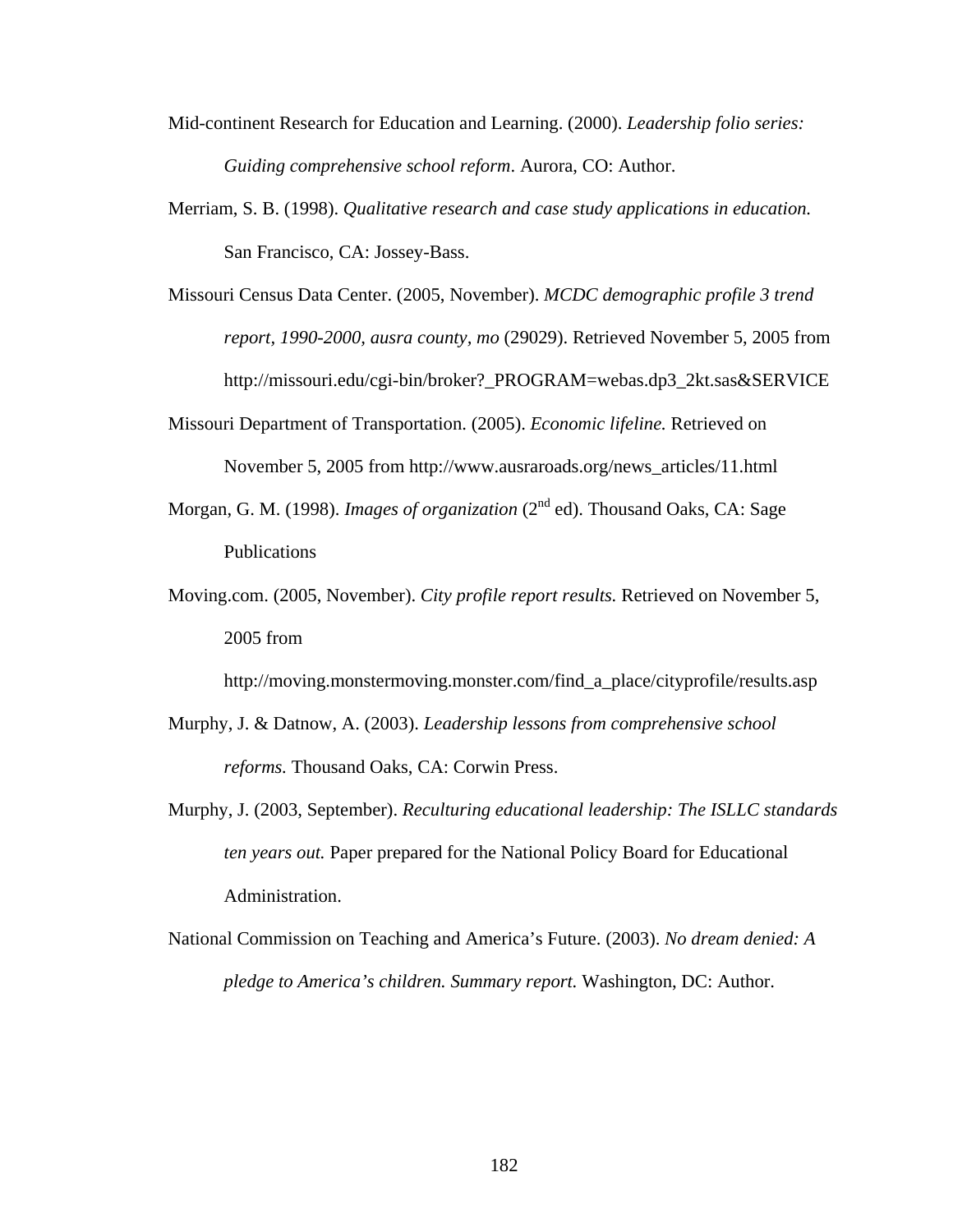- National Research Service. (2003). *K-12 principals guide to no child left behind.*  National Association of Elementary School Principals and the National Association of Secondary School Principals.
- Neck, C. P., & Manz, C. C. (1994). From groupthing to teamthink: Toward the creation of constructive thought patterns in self-managing work teams. *Human Relations 47*(8), 929-949.
- Nonaka, I., & Takeuchi, H. (1995). *The knowledge-creating company: How japanese companies create the dynamics of innovation.* New York: The Oxford University Press.
- Patton, M. Q. (1997). *Utilization-focused evaluation: The new century text*. Thousand Oaks, CA: Sage.
- Peterson, M.F., & Smith, P.B. (2000). Sources of meaning, organizations, and culture: Making sense of organizational events. In N.M. Ashkanasy, C.P.M. Wilderom, & M.F. Peterson (Ed.), *Handbook of organizational culture & climate* (pp. 101- 115). Thousand Oaks, CA: Sage Publications.
- Peterson, G.J., & Young, M.D. (2004). The no child left behind act and its influence on current and future district leaders. *Journal of Law & Education 33*(3), 343-363.
- Pfeffer, J., & Sutton, R. (2000). *The knowing-doing gap: How smart companies turn knowledge into action.* Boston: Harvard Business Press.
- Portin, B., Schneider, P., DeArmond, M., & Gundlach, L. (2003). *Making sense of leading schools: A study of the school principalship.* Seattle: Center for Reinventing Public Education, University of Washington.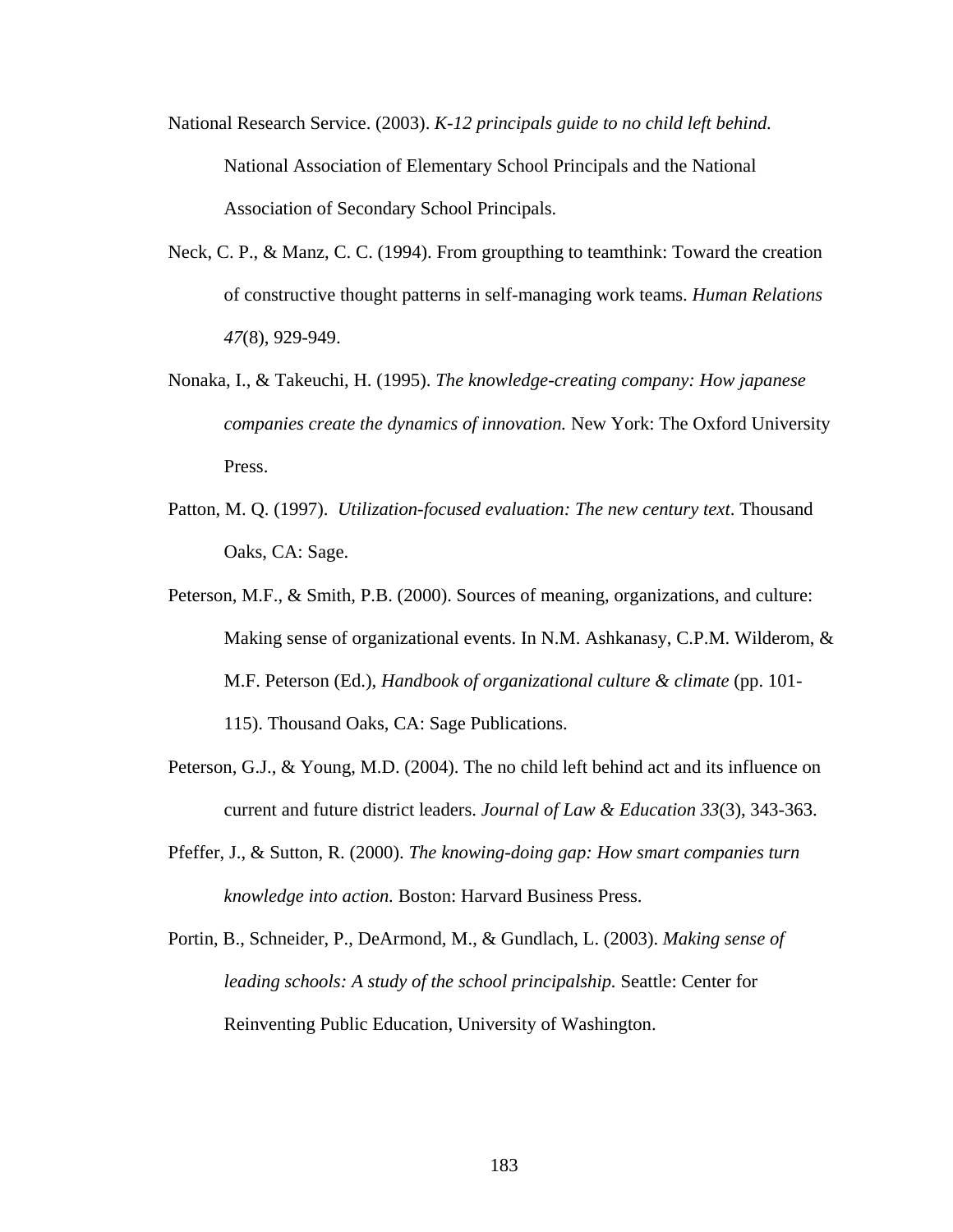- Preskill, H. & Torres, R. (1999). *Evaluative inquiry for learning in organizations*. Thousand Oaks, CA: Sage.
- Rafaeli, A. & Worline, M. (2000). Symbols in organizational culture. In N.M. Ashkanasy, C.P.M. Wilderom & M. F. Peterson (Eds.), *Handbook of organizational culture & climate* (pp. 71-84). Thousand Oaks, CA: Sage Publications.
- Reason, P. (2006). Choice and quality in action research practice. *Journal of Management Inquiry, 15*(2), 187-203.
- Reason, P., & Bradbury, H. (2001). *Handbook of action research.* London: Sage.
- Resnick, L.B. (1991). Shared cognition: Thinking as social practice. In L.B. Resnick, J.M. Levine, and S.D. Teasley (Eds.), *Perspectives on socially shared cognition*  (pp. 1-22). Washington DC: American Psychological Association.
- Rudestam, K. E., & Newton, R. R. (2001). *Surviving your dissertation: A comprehensive guide to content and process (2nd ed.).* Thousand Oaks, CA: Sage Publications.
- Schein, E. H. (1992). *Organizational culture and leadership.* (2<sup>nd</sup> Ed.) San Francisco: Jossey-Bass.
- Schein, E. H. (1996). Culture: The missing concept in organization studies. *Administrative Science Quarterly, 41*, 229-240.

Schein, E. H. (2000). Sense and nonsense about culture and climate. In N. M. Ashkanasy, C. P. M. Wilderom, & M. F. Peterson (Eds.), *Handbook of Organizational Culture & Climate* (pp. xxiii-xxx). Thousand Oaks, Ca: Sage Publications.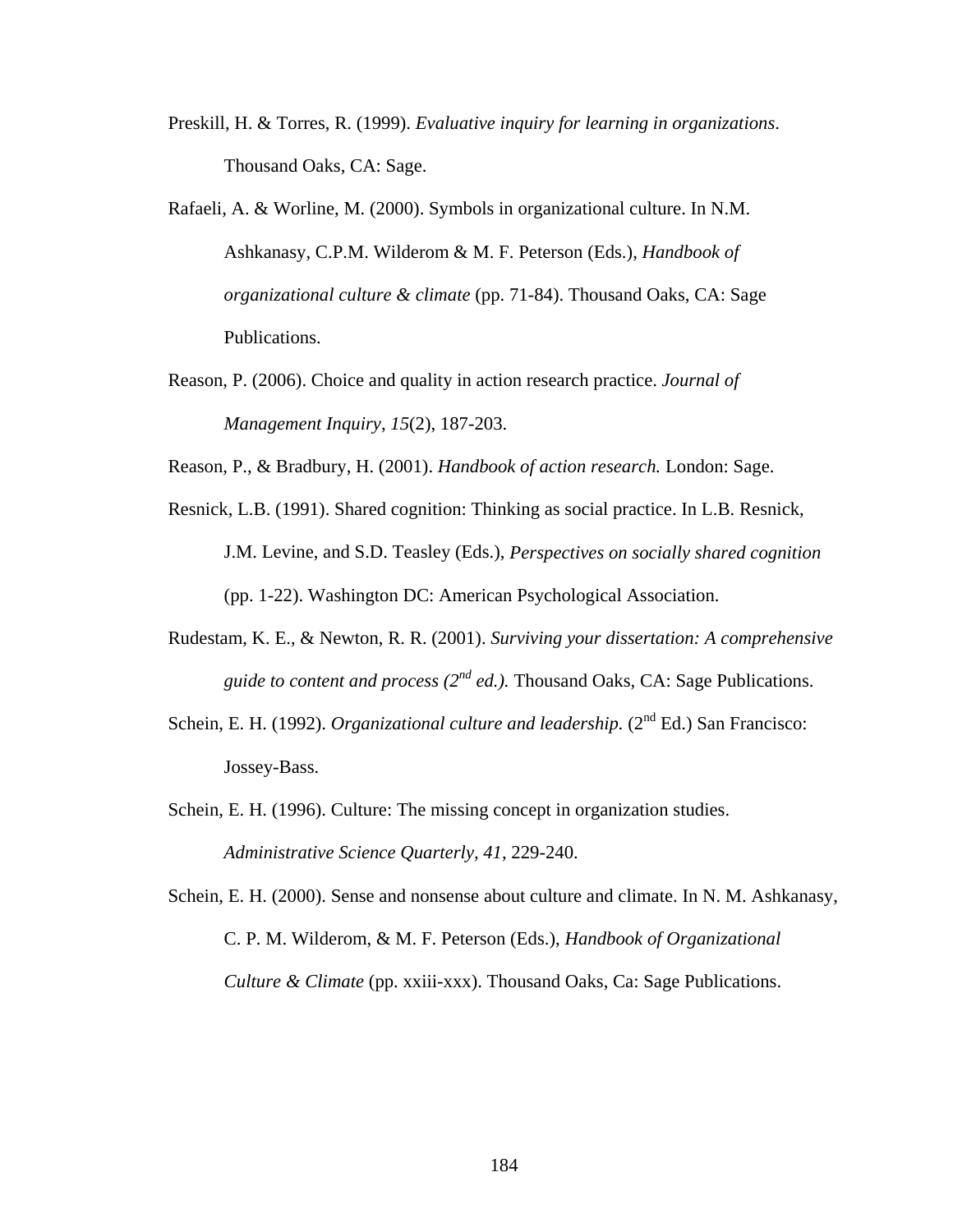- Schein, E. H. (2004). *Organizational culture and leadership.* (3<sup>rd</sup> Ed.) New York: Wiley Publishers.
- Schmoker, M. (2006). *Results now: How we can achieve unprecedented improvements in teaching and learning.* Alexandria, VA: Association for Supervision and Curriculum Development.
- Schmoker, M. (2004, February). Tipping point: From feckless reform to substantive instructional improvement. *Phi Delta Kappan. 85*(6), 424-432.
- Schmoker, M. (1999). *Results: The key to continuous school improvement.* (2<sup>nd</sup> ed.). Alexandria, VA: Association for Supervision and Curriculum Development.
- Shani, A.B. & Pasmore, W.A. (1985). Organizational inquiry: Towards a new model of the action research process. In D. D. Warrick (ed.), *Contemporary organizational development: Current thinking and applications* (pp. 438-448). Glenview, IL: Scott, Foresman.
- Smylie, M.A., Wenzel, S.A., & Fendt, C. R. (2003). The Chicago Annenberg challenge: Lessons on leadership for school development. In J. Murphy and A. Datnow (Eds.), *Leadership lessons from comprehensive school reforms* (pp. 135-158). Thousand Oaks, CA: Corwin Press, Inc.

Soder, R. (2001). *The language of leadership.* San Francisco, CA: Jossey Bass.

Spillane, J.P., Halverson, R., & Diamond, J.B. (2004). Towards a theory of leadership practice: A distributed perspective. *Journal of Curriculum Studies.* Retrieved on 11/23/05 from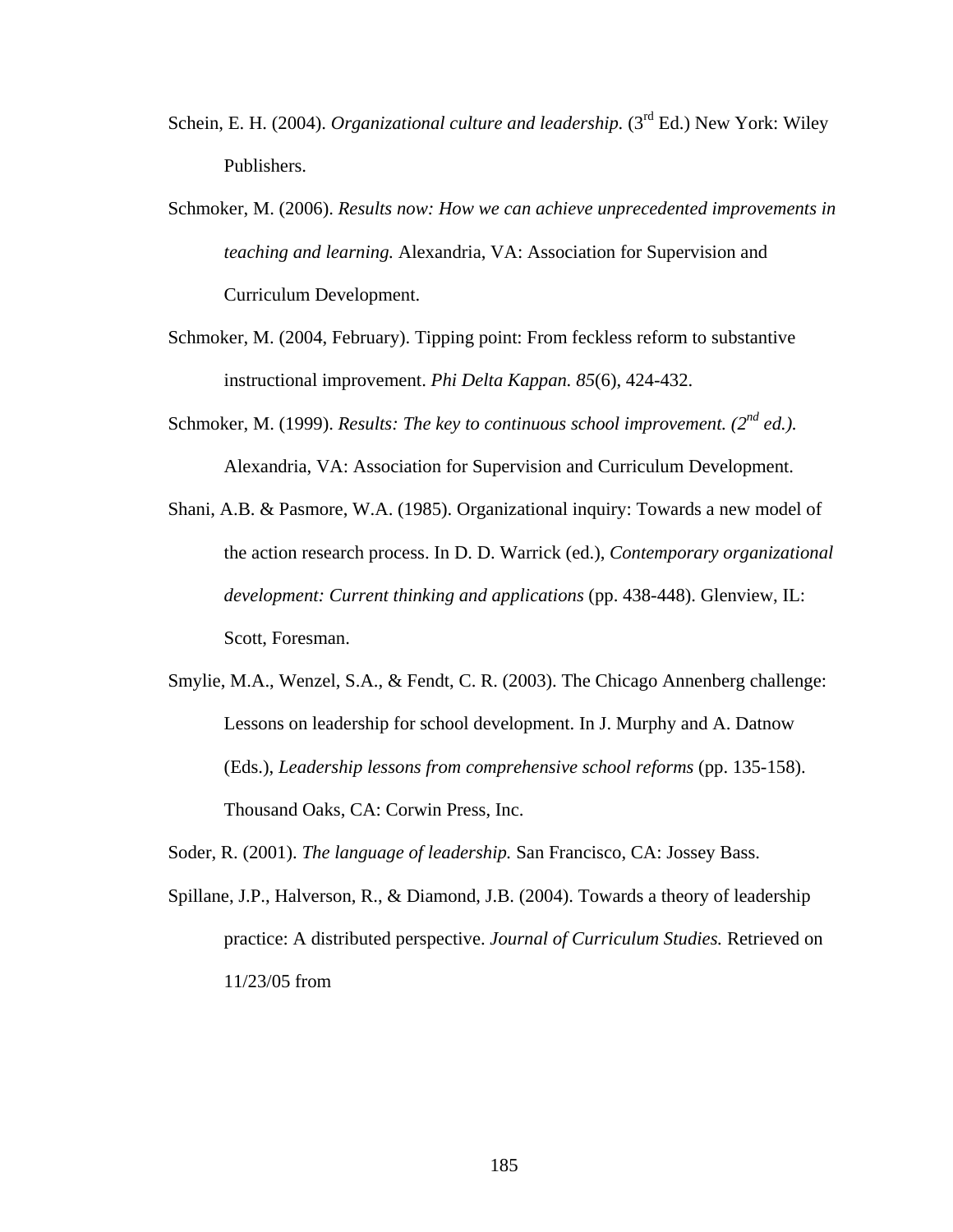http://www.bc.edu/bc\_org/avp/soe/leadership\_summit\_02/pdf/Paper\_Jim Spillane.pdf#search='distributed%20leadership'

- Spillane, J.P., Halverson, R., & Diamond, J.B. (2001, April). Investigating school leadership practice: A distributed perspective. *Educational Researcher,* 23-28.
- Spillane, J. P (2005, Winter). Distributed Leadership. *The Educational Forum. 69*,(2), 143-150.
- Spillane, J.P. (2006). *Distributed leadership.* San Francisco, CA: Jossey-Bass.
- Strahan, D., Carlone, H., Horn, S., Dallas, F., and Ware, A. (2003). Beating the odds at archer elementary school: Developing a shared stance toward learning. *Journal of Curriculum and Supervision. 18*(3), 204-221.
- Tierney, W. G. (1988). Organizational culture in higher education: Defining the essentials. *Journal of Higher Education*, *59(1)*, 2-21.
- Watson, S. T. (2005). *Teacher collaboration and school reform: Distributing leadership through the use of professional learning teams.* Unpublished doctoral dissertation, University of Missouri, Columbia.
- Weick, K. E. (1991). The nontraditional quality of organizational learning. *Organization Science*, 2(1), 116-124.